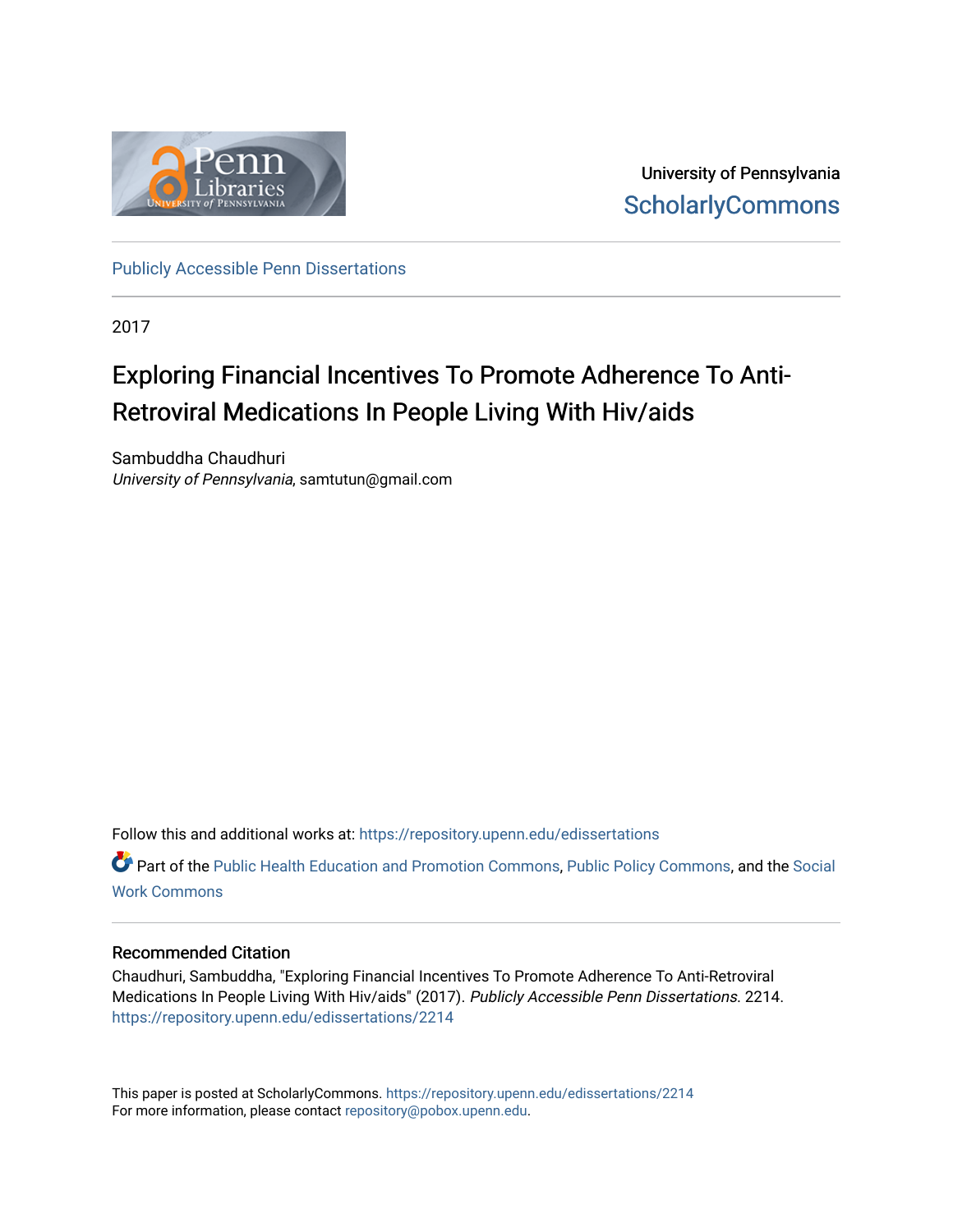## Exploring Financial Incentives To Promote Adherence To Anti-Retroviral Medications In People Living With Hiv/aids

## **Abstract**

With the introduction of Highly Active Anti-Retro Viral Therapy (HAART), Human Immunodeficiency Virus (HIV) infection has become a manageable chronic condition (Deeks, Lewin & Havlir, 2013). Research suggests that if all HIV positive individuals could be identified and immediately started on HAART and if, they maintained good adherence to the medication, the HIV/AIDS epidemic could be effectively controlled and eventually eliminated (Granich, Gilks, Dye, De Cock & Williams, 2009). However, adherence to HAART remains a challenge for those living with HIV and their health care providers (Nachega et al., 2012; Mills et al., 2006). Efforts are underway to improve adherence to HAART among people living with HIV/AIDS (Chaiyachati, Ogbuoji, Price, Suthar, Negussie & Barnighausen, 2014). Financial incentives have been shown to be effective in improving adherence to HAART (Giles, Robalino, McColl, Sniehotta & Adams, 2014). However, the way financial incentives work to promote adherence behaviors in a clinical setting needs to be better understood before large-scale interventions are developed using this tool. The present study employed a Constructivist Grounded Theory approach (Charmaz, 2006) to qualitatively answer the question: How does the provision of financial incentives affect the process of adherence to anti-retroviral medication in individuals with HIV infection? The study was conducted at Housing Works, which is a community based HIV service organization in New York City. The participants were recruited from an adherence promotion intervention implemented by Housing Works, The Viral Load Suppression (VLS) program, which used financial incentives along with other services to promote adherence. Results indicate that there were symbolic and material aspects to the effects of financial incentives on motivation to adhere to medication. The context specific facilitators of and barriers to adherence were both influenced by financial incentives and the facilitating factors, in turn, influenced the effect of the incentives. The implications of the results are discussed specifically with regards to theory development, practice directives, policy recommendations and future directions for research in financial incentives to promote adherence to HAART.

## Degree Type

**Dissertation** 

Degree Name Doctor of Philosophy (PhD)

Graduate Group Social Welfare

First Advisor Andrea Doyle

## Keywords

Adherence, Behavioral Economics, Constructivist Grounded Theory, Financial Incentives, HIV/AIDS, PLWHA

## Subject Categories

Public Health Education and Promotion | Public Policy | Social Work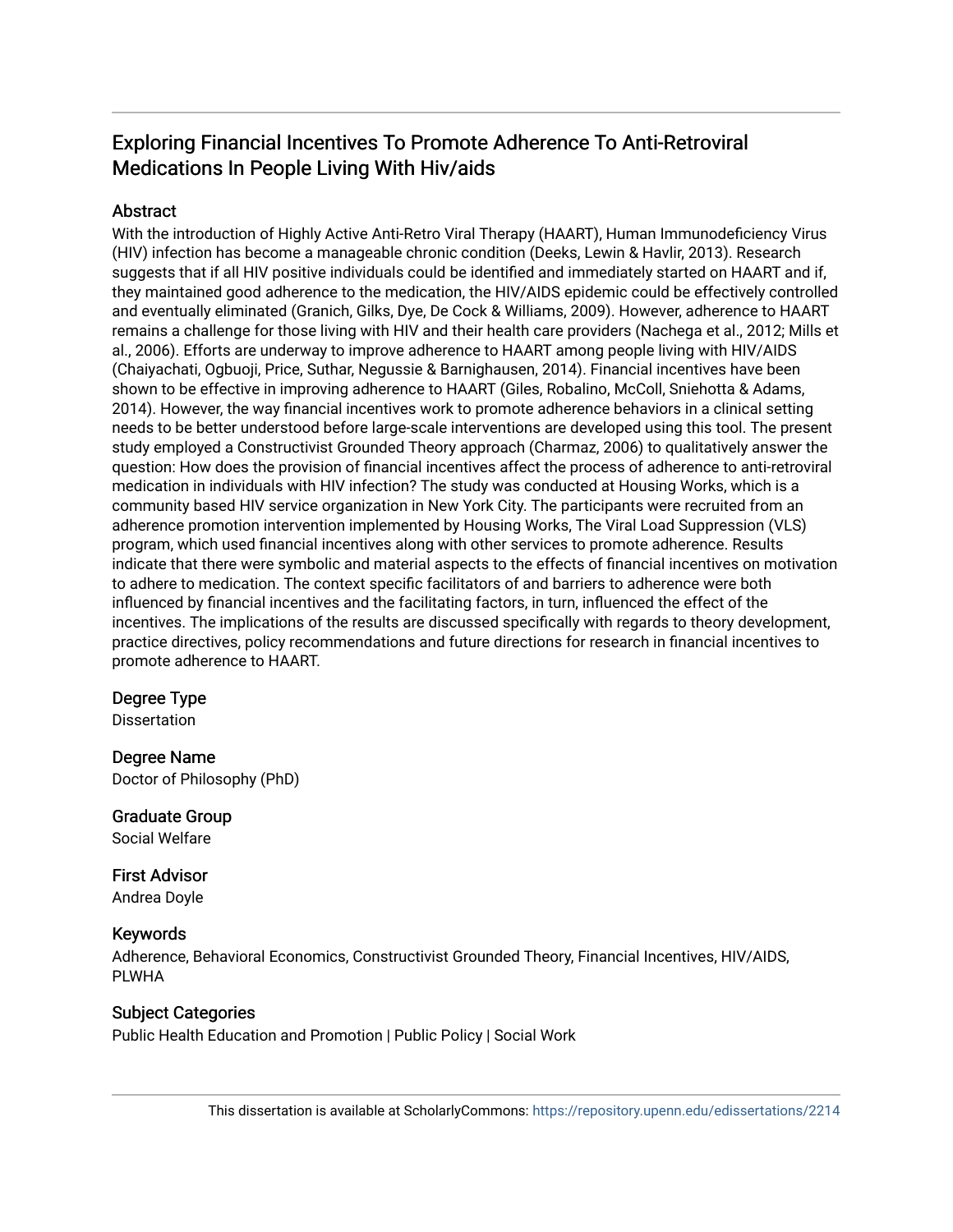### **EXPLORING FINANCIAL INCENTIVES TO PROMOTE ADHERENCE TO ANTI-RETROVIRAL MEDICATIONS IN PEOPLE LIVING WITH HIV/AIDS**

Sambuddha Chaudhuri

#### A DISSERTATION

in

Social Welfare

Presented to the Faculties of the University of Pennsylvania

in

Partial fulfillment of the Requirements for the

Degree of Doctor of Philosophy

2017

**Supervisor of Dissertation** 

Dr. Andrea Doyle**,** Assistant Professor, School of Social Policy and Practice

**Graduate Group Chairperson** 

**\_\_\_\_\_\_\_\_\_\_\_\_\_\_\_\_\_\_\_\_\_\_\_\_\_\_\_\_\_\_\_\_\_\_\_\_\_\_** 

**\_\_\_\_\_\_\_\_\_\_\_\_\_\_\_\_\_\_\_\_\_\_\_\_\_\_\_\_\_\_\_\_\_\_\_\_\_\_** 

Dr. Ram Cnaan, Professor, School of Social Policy and Practice

#### **Dissertation Committee**

Dr. Andrea Doyle, Assistant Professor, School of Social Policy and Practice.

- Dr. Anne M. Teitelman, Associate Professor, School of Nursing
- Dr. Ezekiel Dixon-Román, Associate Professor, School of Social Policy and Practice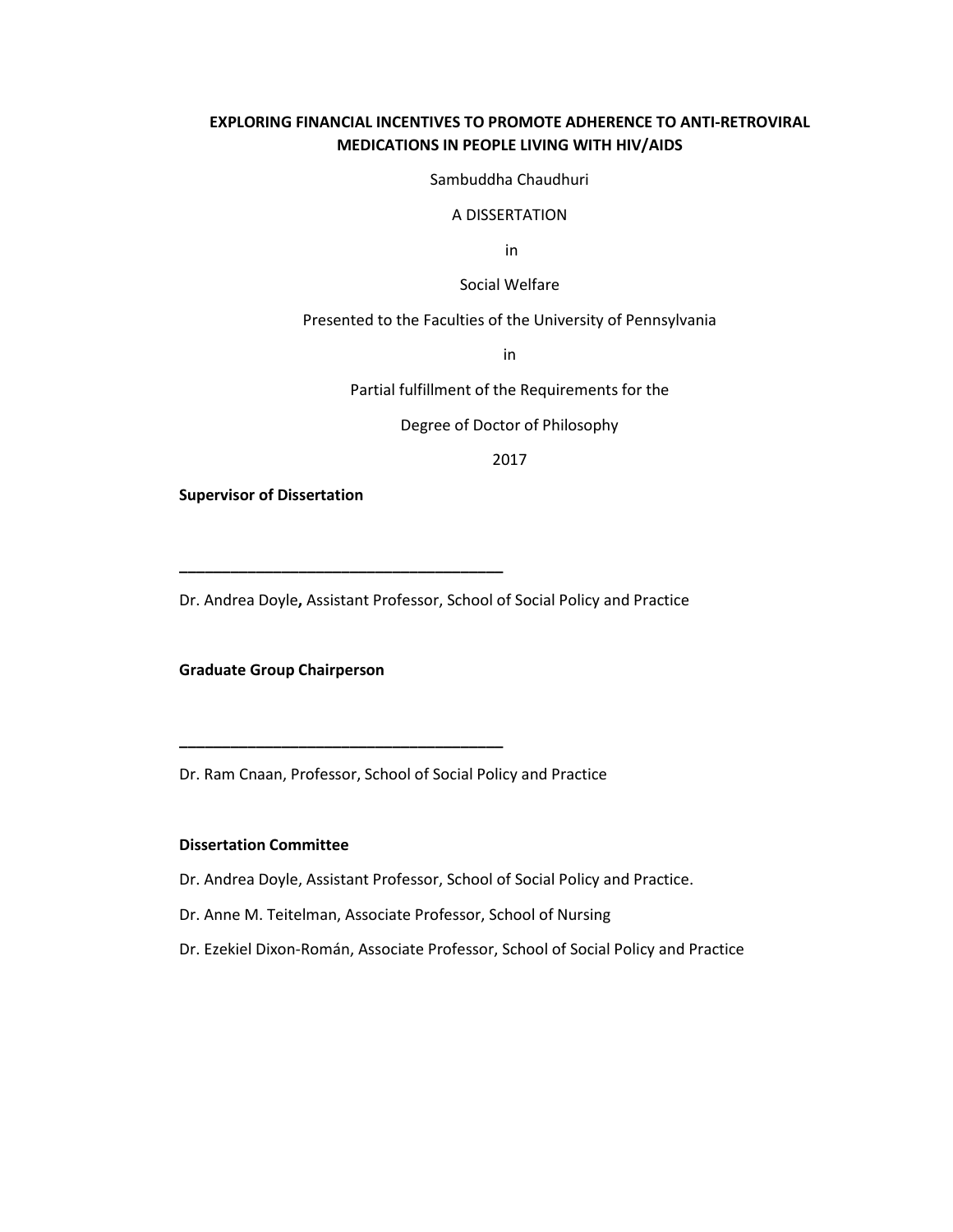*Dedicated to the patients, advocates, doctors, nurses, social workers, policy makers, researchers and many others who continue to fight for securing health and well-being for one and all.*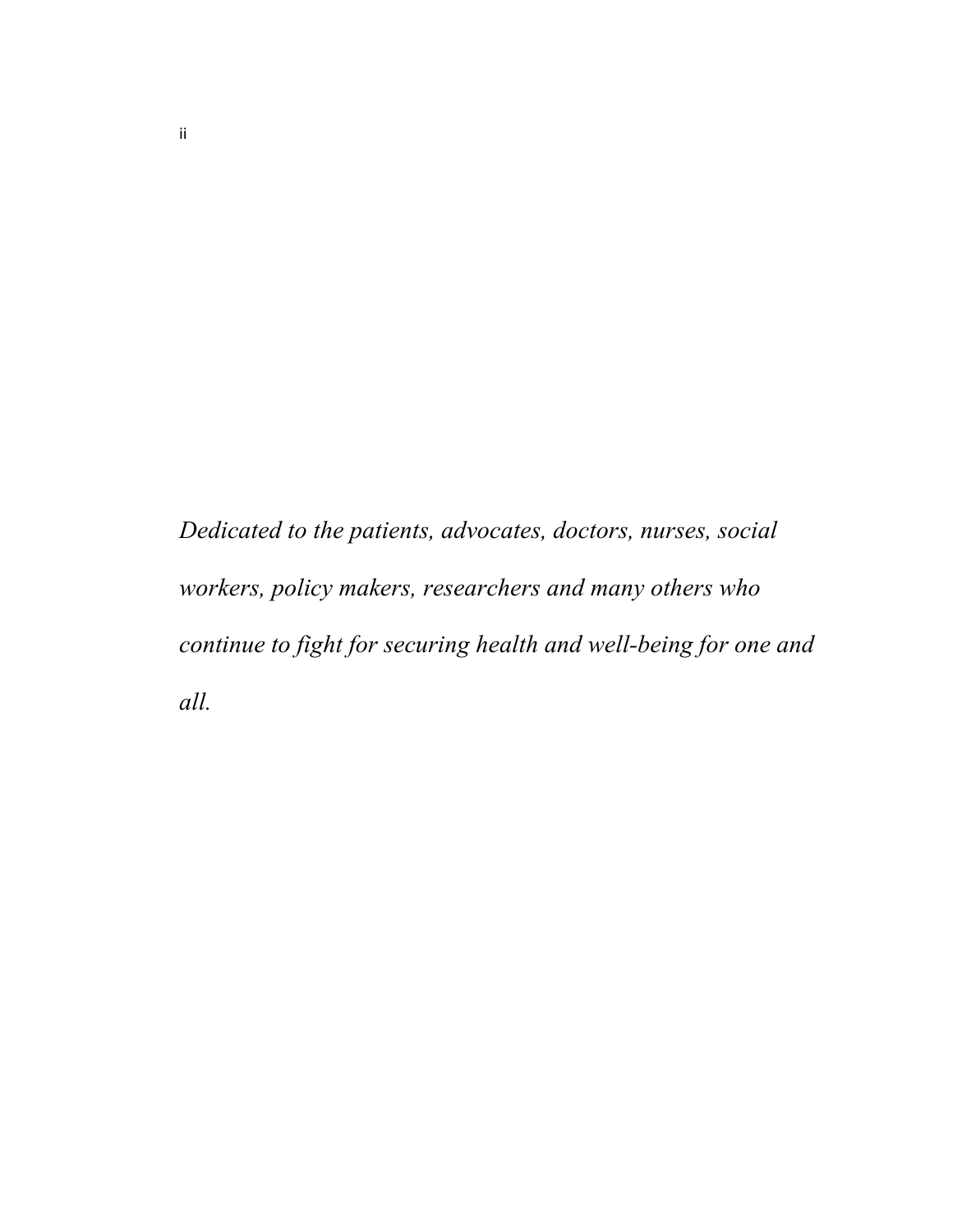#### **Acknowledgements**

Dissertations are notorious for involving the blood, sweat and tears of their authors, but apart from the gore, there are several instances of inspiration, kindness, cooperation, love, and support that go into making a successful dissertation. The list of people, who made this dissertation possible, is long. I am bound to miss a few, so apologies to them – blame it on my forgetfulness and not my lack of gratitude.

The participants of this study, the patient-clients at Housing Works, New York, have made this study possible. They have generously given me their time, listened to the long explanations of the study, and patiently sat through the consent process. They have engaged with me in between their clinic visits and other important daily activities to share their private thoughts, worries, and hopes that has become the data for this research. I cannot thank them enough. I hope that I have done justice in reporting, analyzing, and drawing conclusions from their stories and experiences, to the best of my abilities. Virginia Shubert, co-founder and Vice President of research at Housing Works has helped me connect to this organization and supported me in all my endeavors with this awesome agency. Michael Clarke, Dr. Vaty Poitevien, and others have helped me organize and schedule my work with Housing Works. The various case managers, nurses, doctors and other staff members at Housing Works have worked with me tirelessly, and without complain, to link me with individual clients and work out the logistics of scheduling interviews and surveys. I am deeply honored to have been a part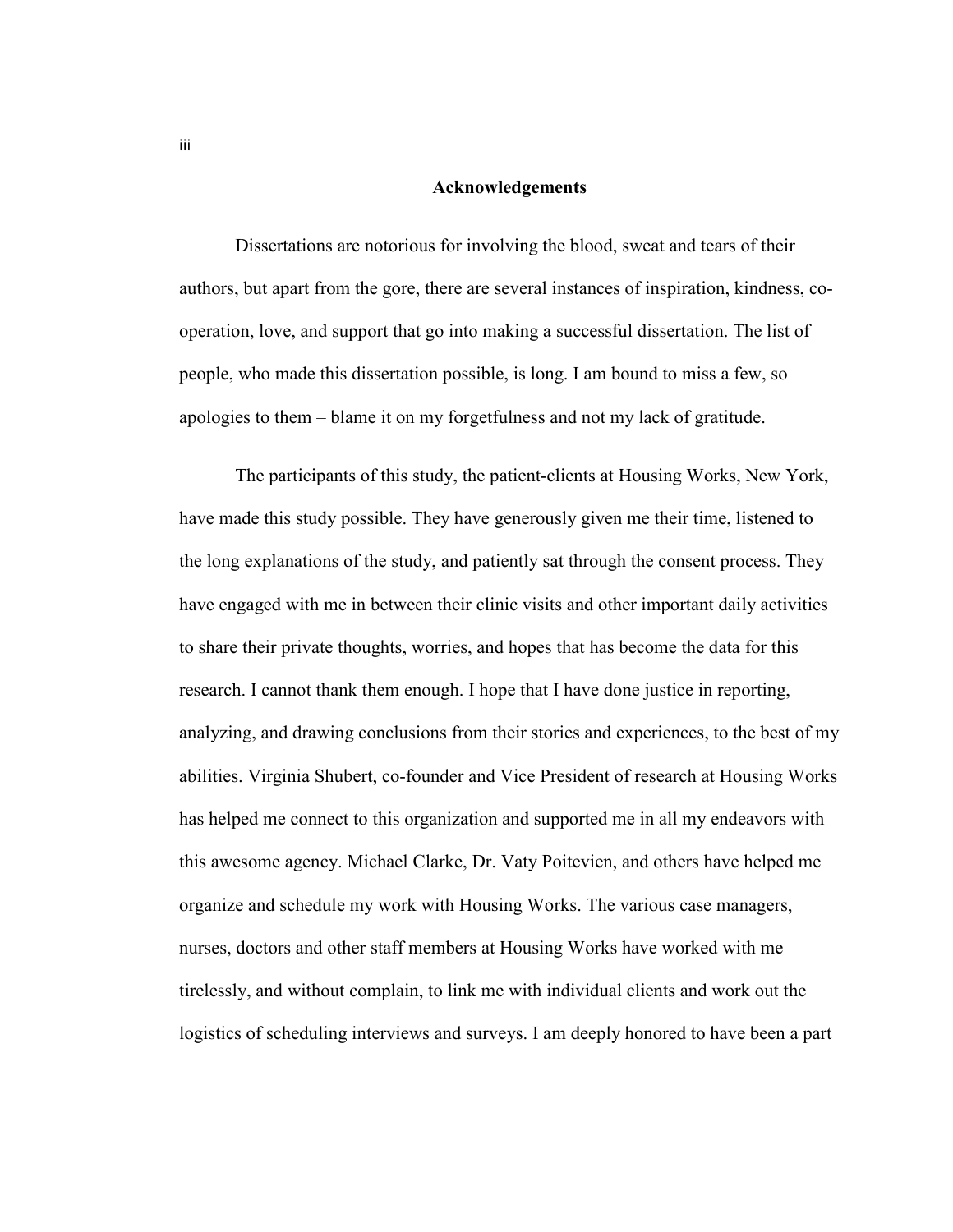of the Housing Works community for the duration of this study and hope to continue to work with them for future projects.

Dr.Toorjo Ghose , who is the PI of the study of which this dissertation is a part deserves a special mention. I am grateful to him for introducing me to Housing Works and though I have never taken a class with him, the various informal discussions, debates, and exchanges with him have shaped my intellectual approach and helped me navigate the world of US academia. His partner, Kasturi Sen and he hosted me for the first few months after I arrived at Philadelphia to join the PhD program at University of Pennsylvania, and those were some of my best times in Philadelphia with stimulating conversations, American cable TV shows, great food and drink, and lots of love and support. They made my transition from India to the US as painless and fun as possible, so thank you my friends, Kasturi and Toorjo.

Dr. Andrea Doyle, my advisor and chair of the dissertation committee has been the source of academic, intellectual, and personal support that most graduate students dream of. She has performed her official duties by being the academic mentor and facilitator of my growth as a scholar, but perhaps more importantly she has gone out of her way to reassure me in my times of crisis (of which there were several in the last five years) with the patience and kindness of the excellent social worker and a caring friend. I can recall all the meetings in her office or over the phone, where she has calmed me down or lifted my spirits as I complained about coursework, worried over my projects and publications, or simply broke down thinking of the distance between Philadelphia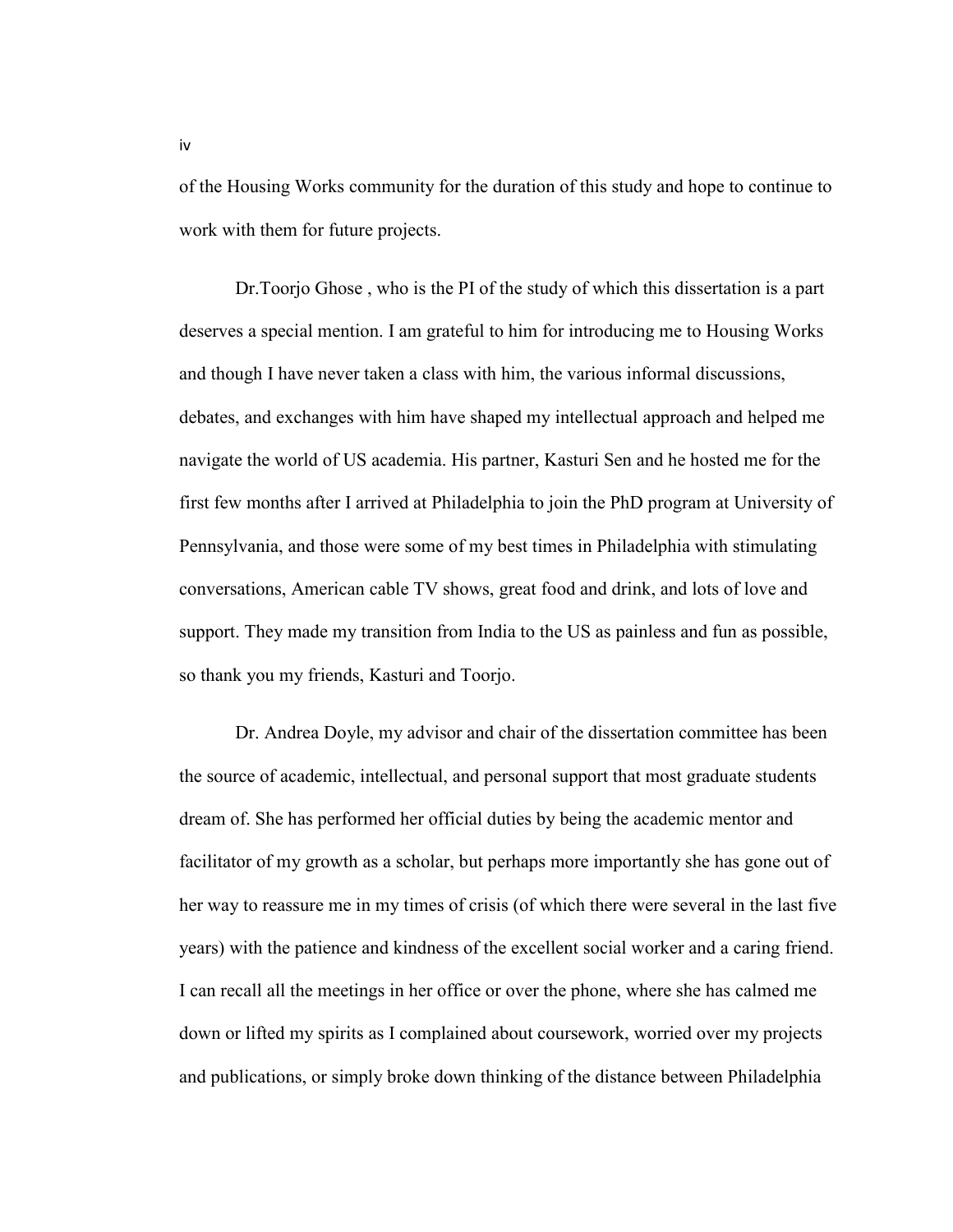and India. She has listened patiently when I whined about my troubles or joined me enthusiastically in celebrating the small successes along the way. She has advocated on my behalf with the school authorities to make it possible for me to spend large chunks of time home, in India, during times of personal and family crisis. She has accommodated my physical absences from the campus and yet facilitated my work in her projects. She has worked with me to find summer grants and encouraged my participation in conferences and workshops. I was greatly reassured that she was just a phone call away anytime of the day and night, if I needed her. Thank you so much Andrea. I hope we will keep this academic and personal friendship for all times to come.

Dr. Anne M. Teitelman, whom I met through a class that I had taken at the School of Nursing and who is a member of my dissertation committee, remained from the start a great source of academic direction and personal mentorship. I have benefited enormously from discussions with her about how to proceed with the research projects and look for ways to collaborate with other scholars. She has remained a source of constructive feedback with regards to methods, research areas, and publication strategies. Moreover, she has comforted me during the episodes of personal and family crises and has been very responsive to my requests for extension of deadlines and absences from campus. Thank you, Anne, and I hope to keep in touch with you for future collaborations and seek your help and advice in my academic pursuits.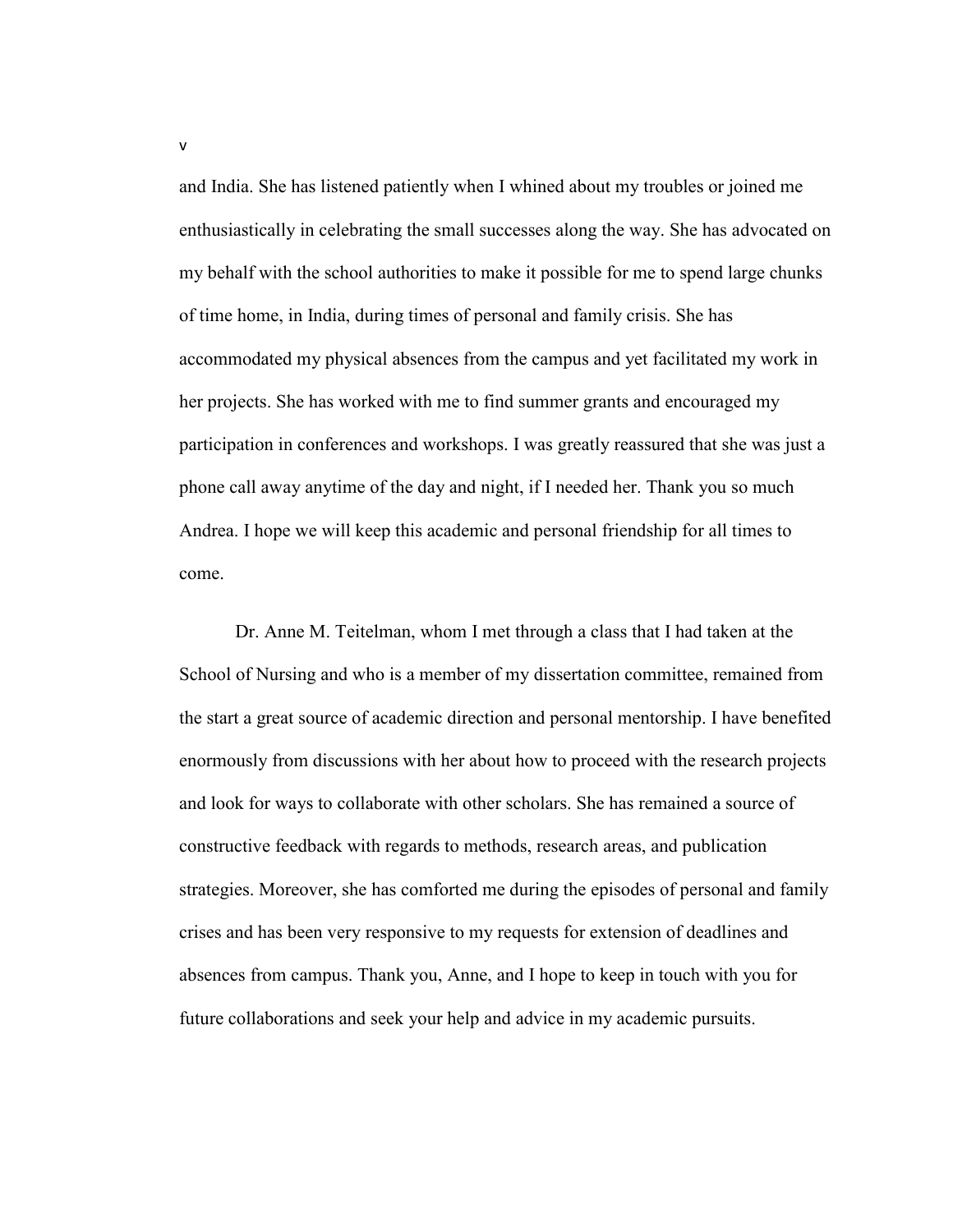Dr. Ezekiel Dixon-Román, the other member of my dissertation committee and a faculty at The School of Social Policy and Practice (SP2), was very kind to be on my committee when I approached him quite late in the process. I am indebted to his insightful critique of theoretical approaches of my work. The process of learning from his vast knowledge and insight in theory and practice is far from over. This dissertation process, I hope, is just the beginning of a continued engagement with him that will aid my evolution as scholar in the field of social sciences.

The faculty at SP2 has shaped many of my scholarly perspectives and equipped me with the tools for systematic critical enquiry. Dr. Mark Stern's class on the history of US social policy was my gateway to the world of American history and the discussions in that class has shaped many of the ways in which I have framed this study. The atmosphere of his class and his personal attitude of care, critique and respectful mentorship will remain a model for me as I embark to teach undergraduate and graduate students . Dr. Phyllis Solomon, with her inimitable style drummed into us the necessities of form and rigor in the research design process, something that will constitute the core of my skills as a researcher and academic. Dr. Roberta Iversen's class was a useful introduction to the intricacies of social theory and their application in social science research. Dr. Dennis Culhane gave us a great exposure to policy analysis in his characteristic no-frills-down-to-business style and we benefited from his expertise and were delighted by his charisma. Dr. Femida Handy's class on economics of the nonprofit laid out for us the basics of how and why this sector, which might well be where we all find ourselves employed, works the way it does. Dr. Andrew Lamas' class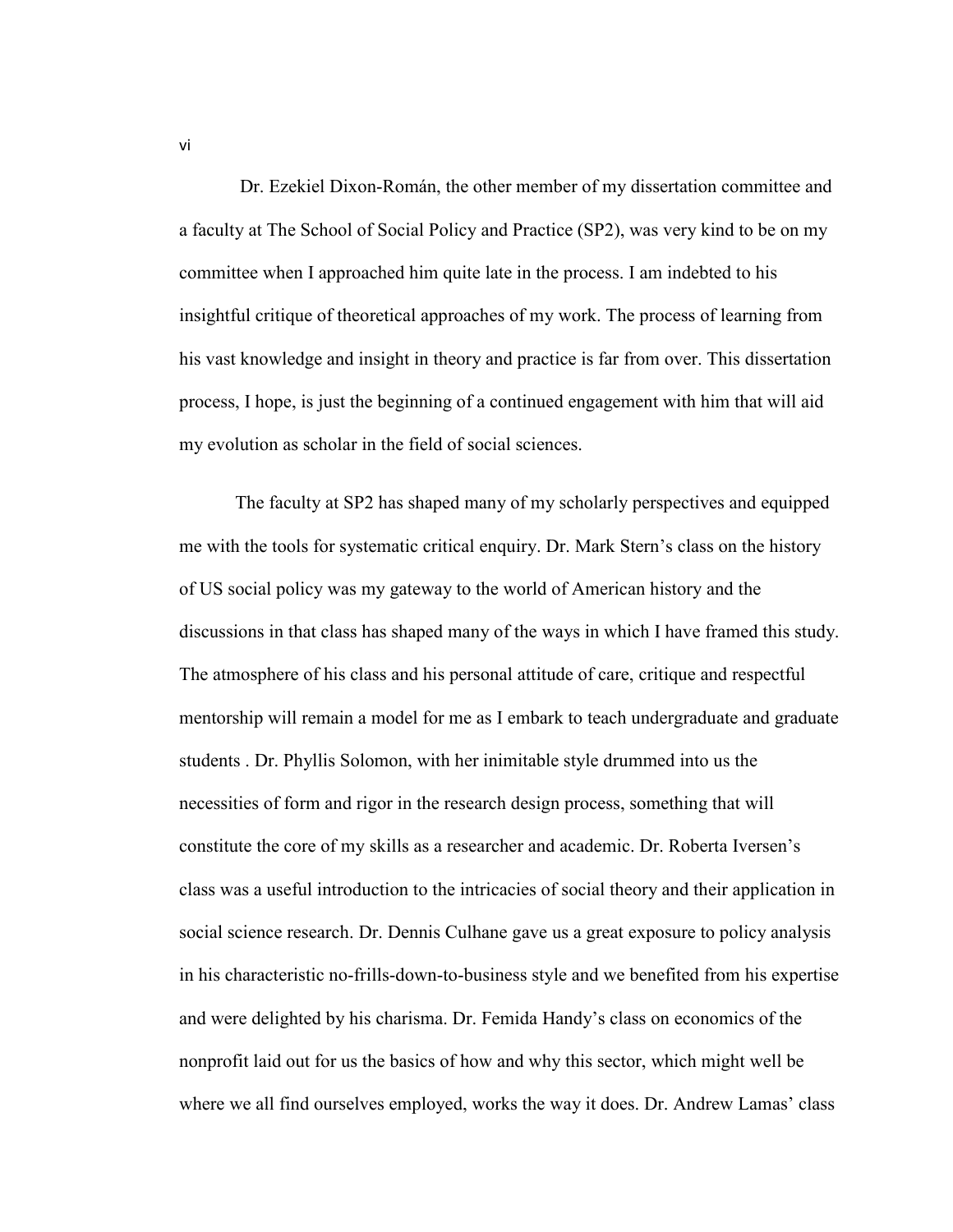on critical economic theory encouraged us to push the limits of our understanding of classical economics and question the assumptions of neo-liberal development. I remain a huge fan of his iconoclastic style and personal charm. Dr. Susan Sorenson who was the chair of the graduate program at SP2 for most part of my stint there, deserves a special mention for making our lives as PhD students easier and better funded. I personally thank her for the time she spent with me at her office advising me on different course selection and career options. She has always taken a keen and personal interest in the welfare of us PhD people at the school and has advocated on our behalf to higher authorities.

The administrative staff at SP2 who have helped me with issues as diverse from funding requirements to where to get my first mobile phone connection in the US will remain close to my heart. Lisa Brown, Mellisa Elfont, Cheryl Carreno, Andrea Nurse, and Regine Metellus are some of these amazing people who made SP2 an easy place to work. Isabel Boston, the registrar, has been particularly helpful during the last few months as I have tried to defend my dissertation remotely from India and has ensured the submission process goes through without a glitch. Albert our tech messiah at SP2, has always been prompt in helping my tech-challenged-self with password changes, device set ups, email troubles and finally setting up the dissertation defense conference call.

Faculty from other schools at the University of Pennsylvania have had the most profound impact on my graduate education and this current project. Dr. Sharon Ravitch,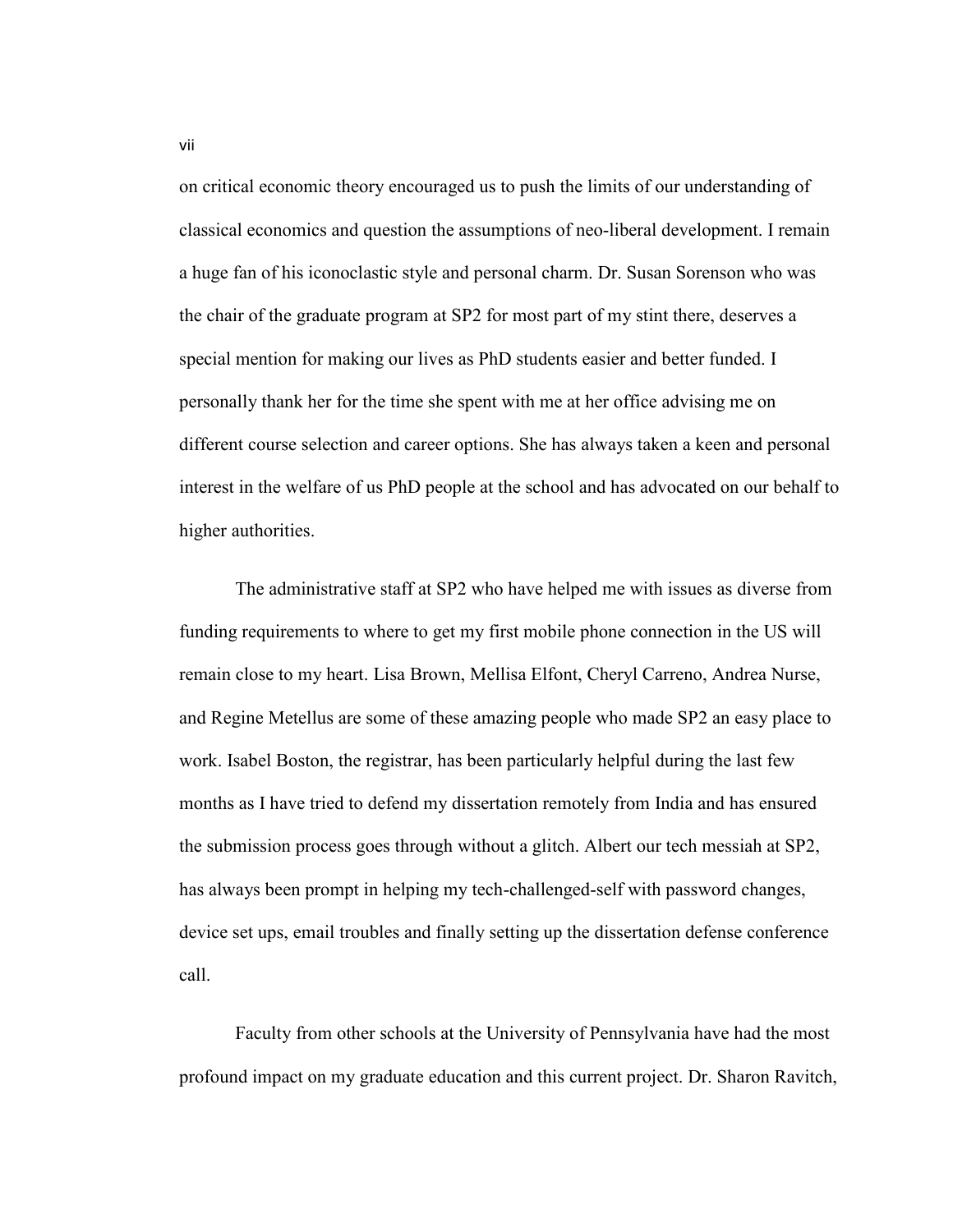from the Graduate School of Education, offered a brilliant course on qualitative research methods which laid the foundations for my methodological approach for this study. Her vast engagement with qualitative methods, commitment to rigor, and deep appreciation for sensitive, ethical, critical theory based research have inspired my own intellectual and methodological positions. The courses at the Department of Anthropology with Dr. Deborah Thomas and Dr. Philippe Bourgois provided me with necessary theoretical and metanalytic understanding that has shaped this project.

Going further back in my education, I must mention Ms. Mita Pramanick and Mr. Russel Peters, my high school English teachers who had taught me to write. The fruits of their labor will become evident in the pages that follow, though the blame for all the grammatical errors and inelegant prose rests entirely with me. My professors at Midnapore Medical College, Dr. Tapabrata Guha Roy and Dr. Subhabrata Das helped me think of medicine as a scientific and social process rather than a mere algorithm of symptoms and differential diagnoses. I appreciate their encouragement and mentorship as I decided to switch careers from clinical medicine and pursue an academic path. I am thankful for the opportunity to work with Dr. Smarajit Jana, the co-founder and current advisor to Durbar Mahila Samanwaya Committee in Kolkata. Dr. Jana's work showed me how a medical doctor can become the catalyst for social change.

Friends and collogues who have helped in the process are too many to name, yet I will attempt at a list. Dr. Samira Ali, who is graduate of SP2 has been my role model, co-researcher, sounding board for ideas, proof-reader, gracious hostess, loyal friend,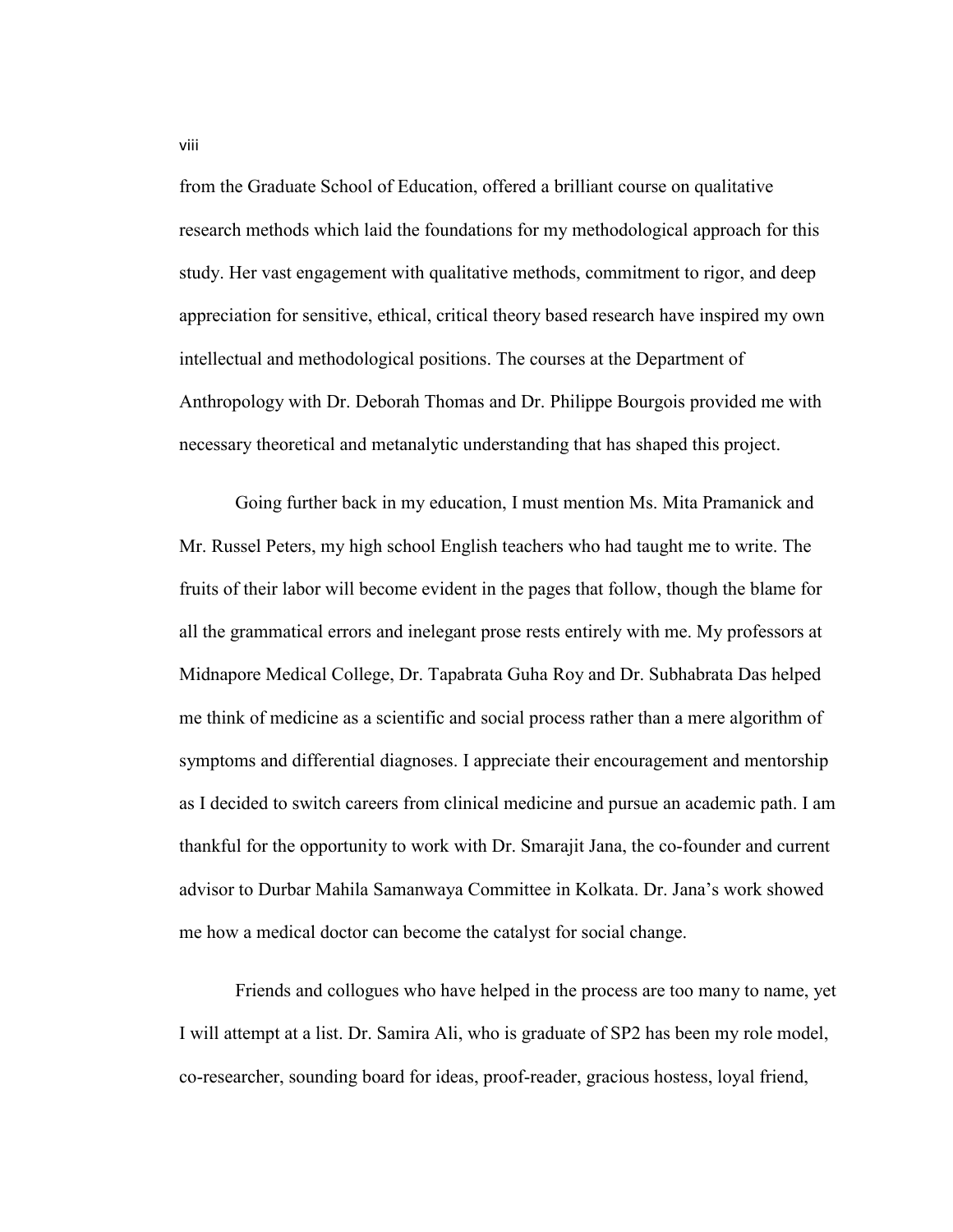informal therapist, and general partner-in-crime. We have helped each other in our personal jihads through the thick and thin of graduate life and beyond. This dissertation is probably as much her moral accomplishment as it has been my right of passage. Dr. Megan Stanton, close friend and a wise philosopher was the other person who has helped me stay grounded and feel cared for during the dissertation process. Her discussions with me about how and why we do the work we do, always helps me gain perspective in times of doubt and disillusion. Diksha Dhar, another comrade and feisty scholar has patiently sat through long sessions of proof reading and brain-storming. She has provided me with continual emotional support as a friend and my earlier drafts have benefited from her scholarly feedback. Dr. Richeek Pradhan has helped me refine my arguments with his feedback from the perspective of a bio-medical researcher. A very special thanks to Lia Foster , she unreservedly helped me with the dissertation deposittion process. Other friends, across two continents, who have helped me stay sane and motivated through the process are Najnin Islam, Sirus Libero, Angelina Ruffin, Jeffrey Sharlein, Alexandra Schepens Wimberly, Ryan Petros, Dan Treglia, Lauren Ferreira Cardoso, Kalen Flynn, John Wenz, Chenyi Ma, Anannya Bohidar, Casey Chanton, Jia Xue, Indranil Chatterjee, Anirban Roy, Premankur Biswas, Anirban Chowdhury, Eunhae Kim, Stacey Barrenger, Elizabeth Noll, Julie Tennille, Rahul Dutta ,Vinay Chekru and Shailasree Sinha.

Family has provided me with a cordon of protection without which I would have never finished this project. Cousins Joyabrata and Nabanita have hosted me at their place during my weekly field work trips to New York city. Cousins Utathya, Swatilekha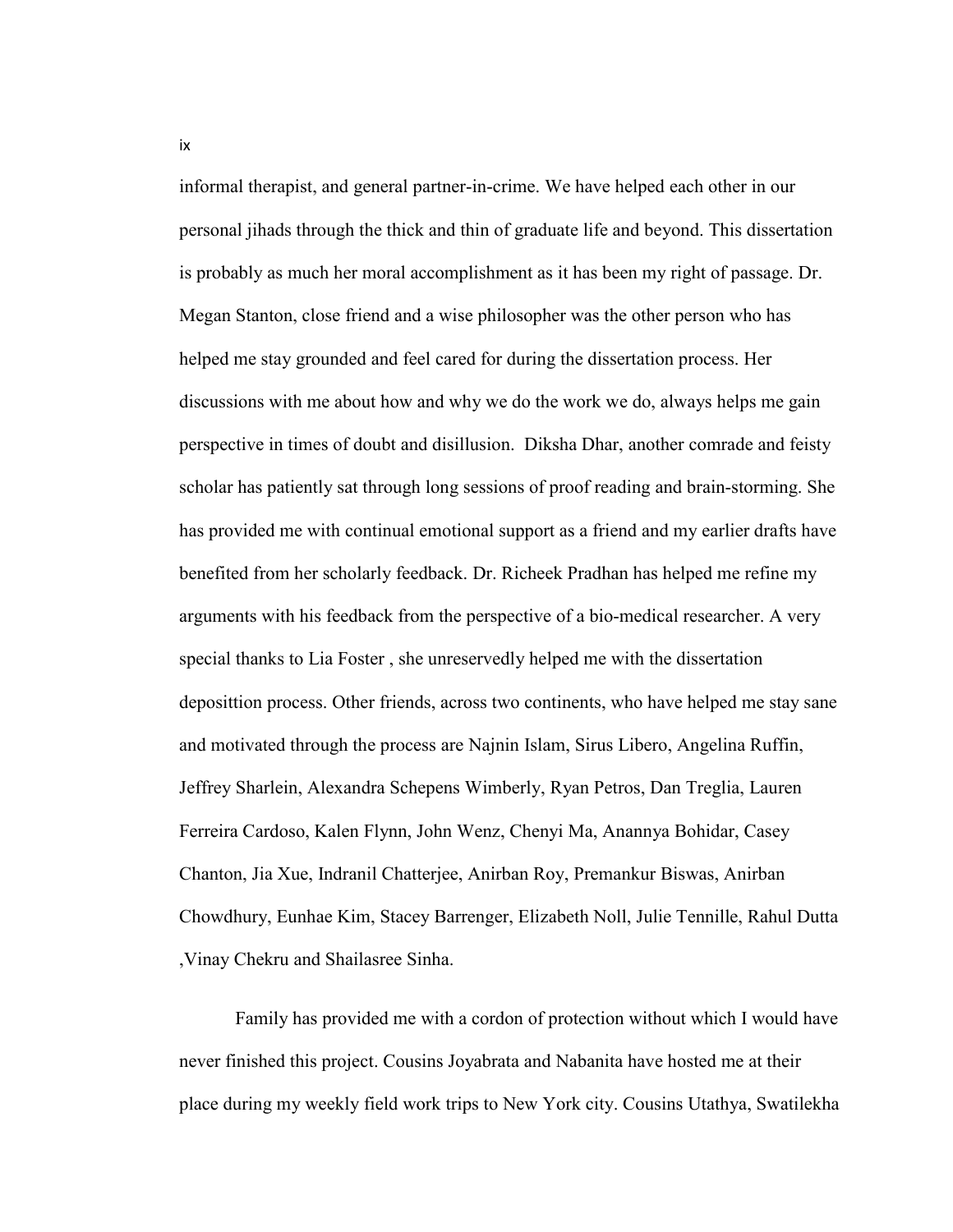and Rahul have been a phone call away for help during distress. Aunts, Amita, Kumkum, Kankan, Kasturi, and Keka, have been concerned mother-figures who urged me to stay the course despite the various challenges. My father, Anjan Chaudhuri, has been an unflinching source of support, even while he has not always agreed with my decisions to switch careers and move to the US for higher education. I owe my basic interest in science and scientific method from the training he gave me as a school kid when he tutored me in science and math, and insisted that I rely not on memorizing formulae but working things out from basic principles. My mother, Kanika Chaudhuri, who passed away in the October of 2016 even before I could rush back home to say goodbye, would have ,perhaps, been the happiest to read this completed dissertation work. She had started her own PhD in Education when I was 7 years old, and I remember accompanying her to various sites for data collection. Perhaps, that was when the desire to pursue a PhD took hold in my pre-adolescent mind. She had to stall her project due to the sudden death of her supervisor, and then her duties as a college professor, mother and wife never allowed her to return to the project. Ma, this one is for you, I will strive every day for the rest of my life, to become more like you- the great teacher, efficient administrator, undaunted fighter, big-hearted friend, enthusiastic socializer, domestic goddess , empathetic activist, and a most loving parent.

x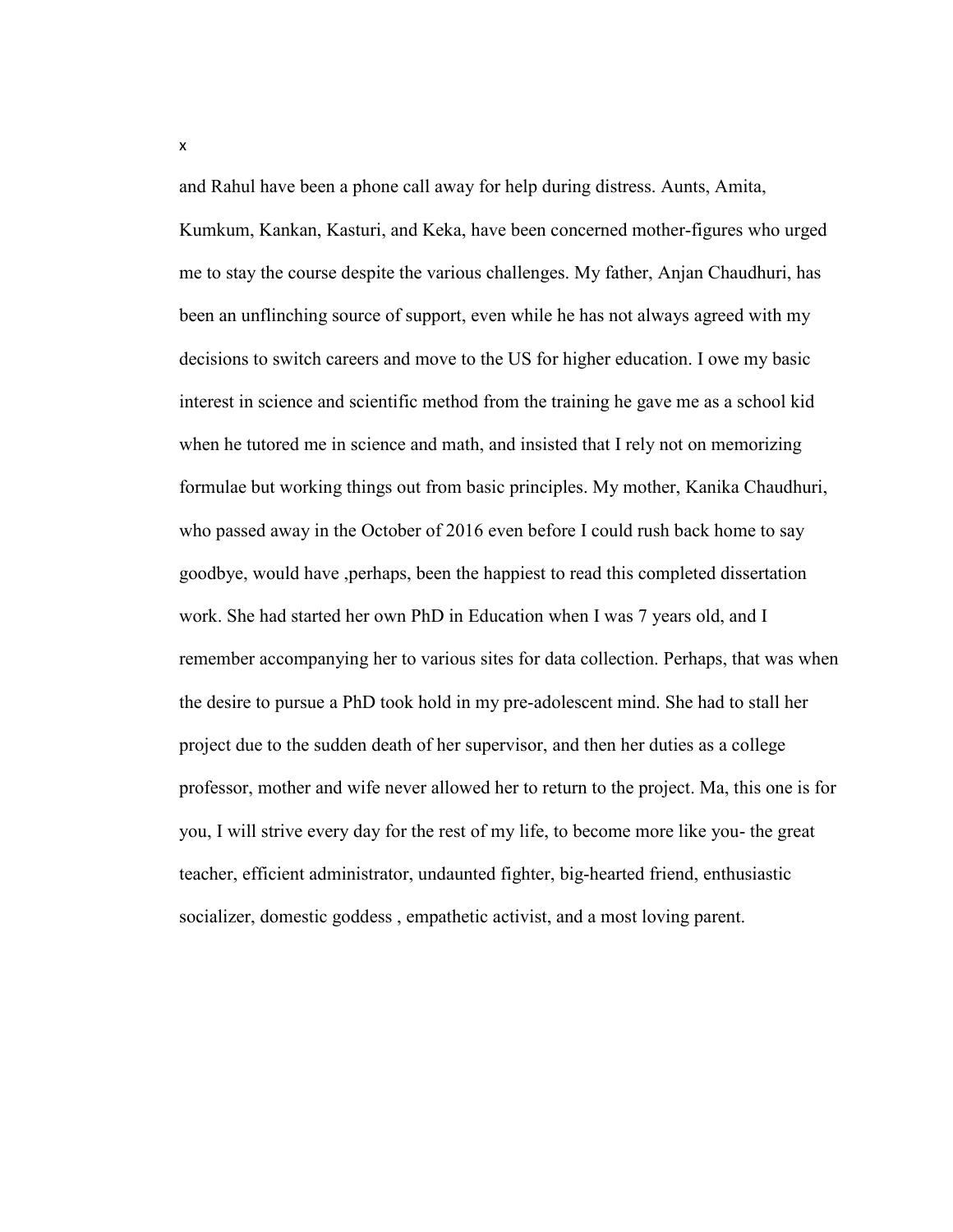## **ABSTRACT**

# **EXPLORING FINANCIAL INCENTIVES TO PROMOTE ADHERENCE TO ANTI-RETROVIRAL MEDICATIONS IN PEOPLE LIVING WITH HIV/AIDS**

## **Sambuddha Chaudhuri**

## **Dr. Andrea Doyle**

With the introduction of Highly Active Anti-Retro Viral Therapy (HAART), Human Immunodeficiency Virus (HIV) infection has become a manageable chronic condition (Deeks, Lewin & Havlir, 2013). Research suggests that if all HIV positive individuals could be identified and immediately started on HAART and if, they maintained good adherence to the medication, the HIV/AIDS epidemic could be effectively controlled and eventually eliminated (Granich, Gilks, Dye, De Cock & Williams, 2009). However, adherence to HAART remains a challenge for those living with HIV and their health care providers (Nachega et al., 2012; Mills et al., 2006). Efforts are underway to improve adherence to HAART among people living with HIV/AIDS (Chaiyachati, Ogbuoji, Price, Suthar, Negussie & Barnighausen, 2014). Financial incentives have been shown to be effective in improving adherence to HAART (Giles, Robalino, McColl, Sniehotta & Adams, 2014). However, the way financial incentives work to promote adherence behaviors in a clinical setting needs to be better understood before large-scale interventions are developed using this tool. The present study employed a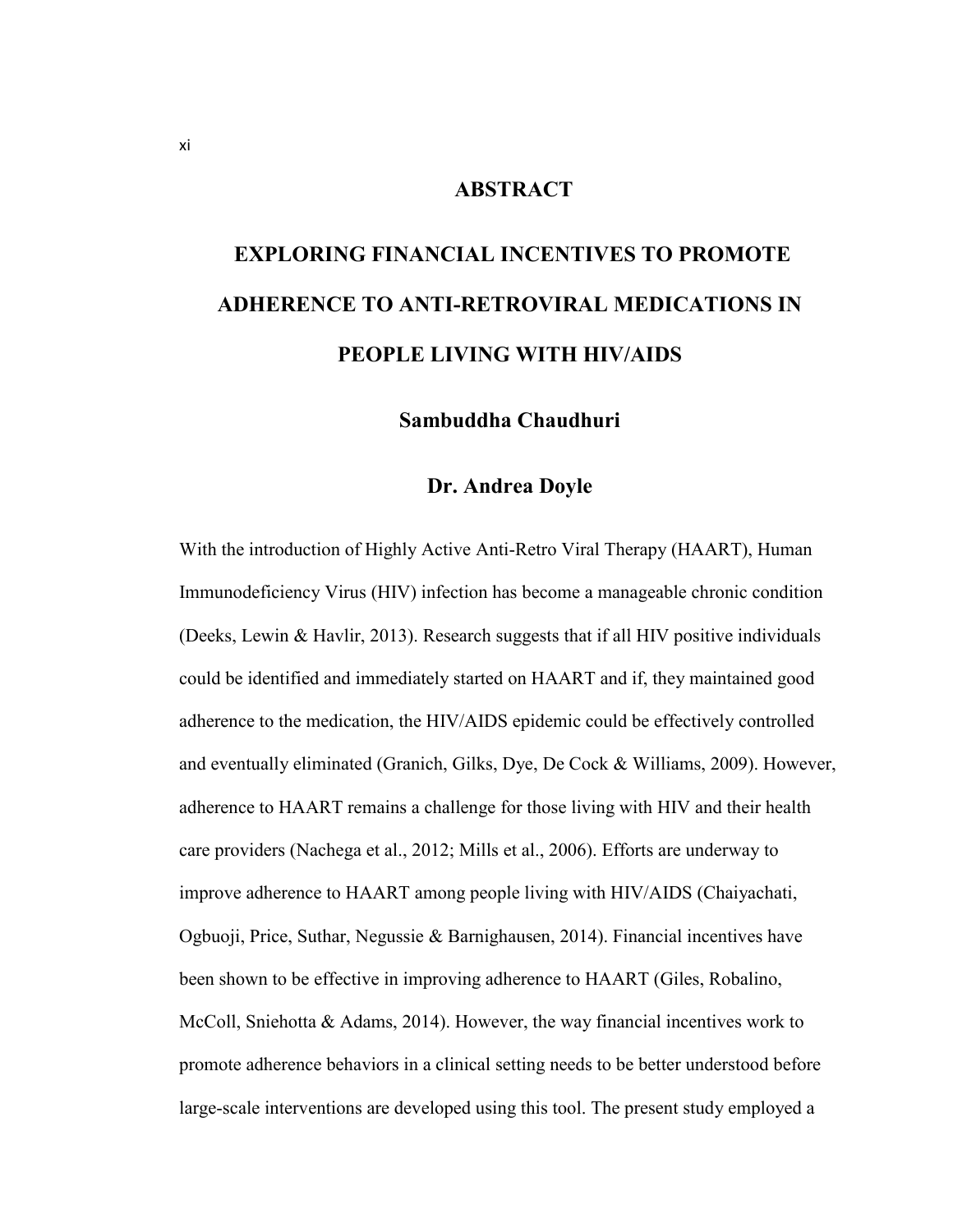Constructivist Grounded Theory approach (Charmaz, 2006) to qualitatively answer the question: *How does the provision of financial incentives affect the process of adherence to anti-retroviral medication in individuals with HIV infection?* The study was conducted at Housing Works, which is a community based HIV service organization in New York City. The participants were recruited from an adherence promotion intervention implemented by Housing Works, The Viral Load Suppression (VLS) program, which used financial incentives along with other services to promote adherence*.* Results indicate that there were symbolic and material aspects to the effects of financial incentives on motivation to adhere to medication. The context specific facilitators of and barriers to adherence were both influenced by financial incentives and the facilitating factors, in turn, influenced the effect of the incentives. The implications of the results are discussed specifically with regards to theory development, practice directives, policy recommendations and future directions for research in financial incentives to promote adherence to HAART.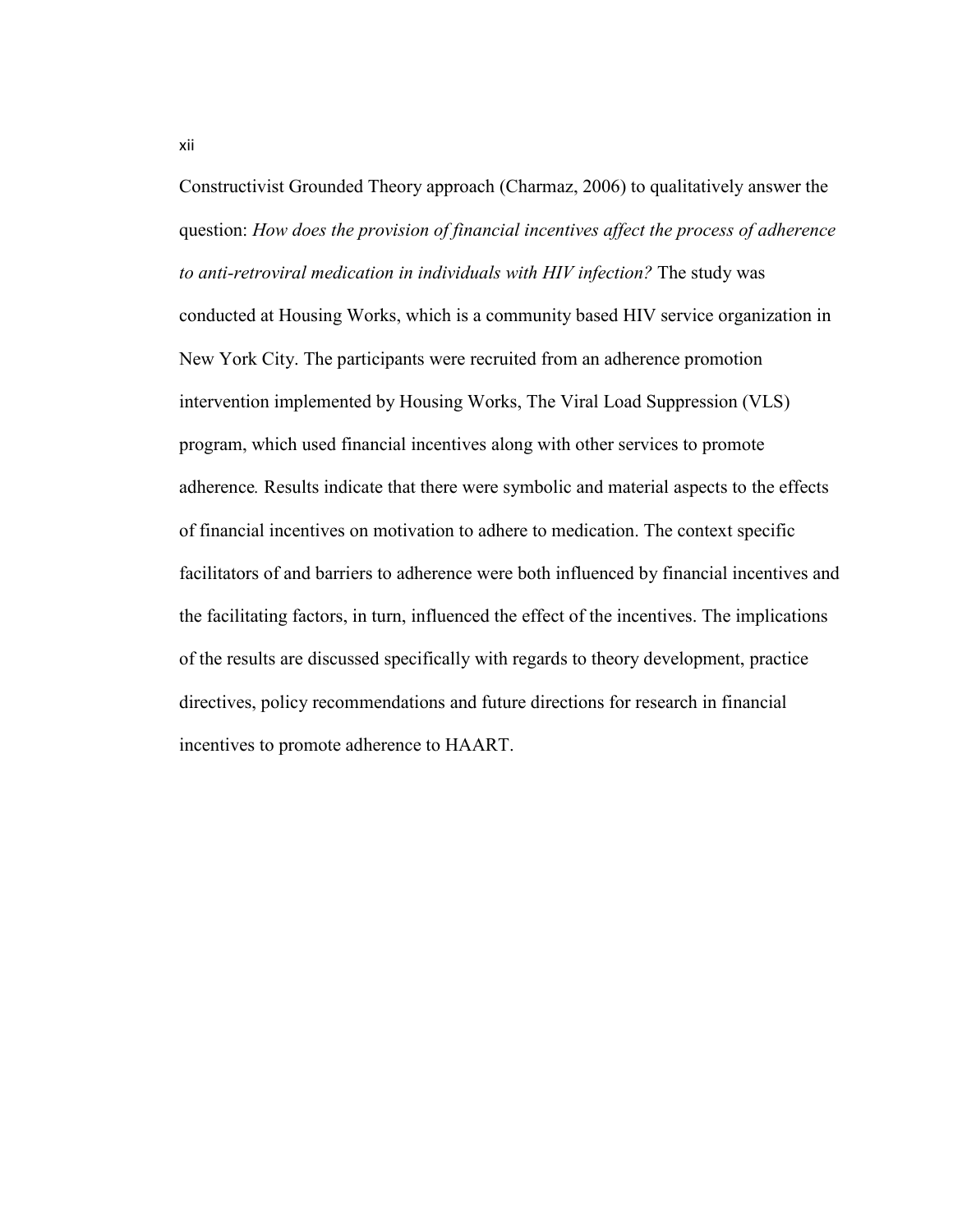## **Table of Contents**

| Topics                                                                        | Page Number |
|-------------------------------------------------------------------------------|-------------|
|                                                                               |             |
|                                                                               |             |
| 3. Chapter 1: The HIV epidemic, Adherence to HAART and Financial Incentives 1 |             |
|                                                                               |             |
|                                                                               |             |
|                                                                               |             |
|                                                                               |             |
|                                                                               |             |
|                                                                               |             |
|                                                                               |             |
|                                                                               |             |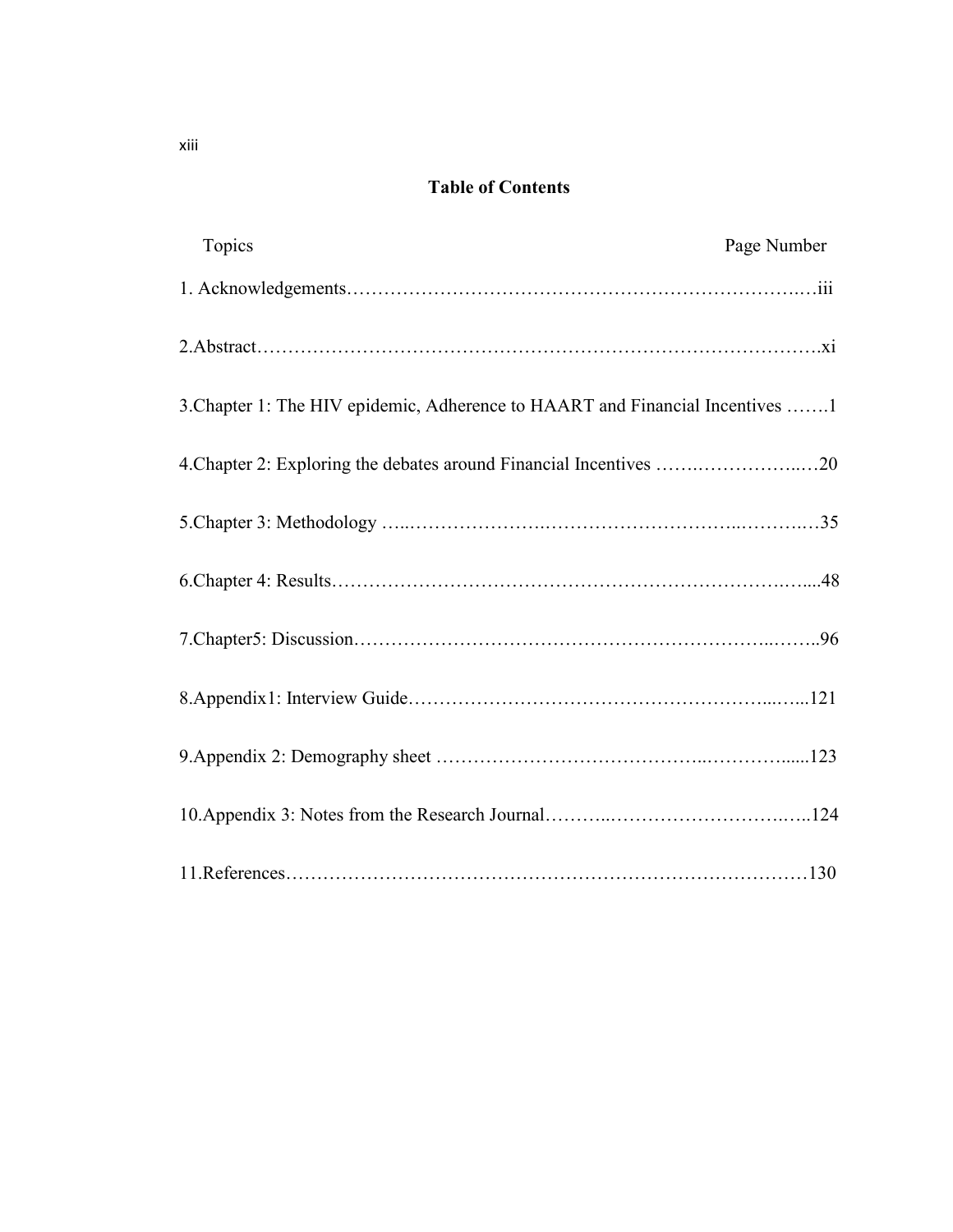## **Chapter 1: The HIV Epidemic, Adherence to HAART and Financial Incentives Introduction**

Research has suggested that the HIV/AIDS epidemic can be effectively controlled (reduction in mortality & morbidity and effectively end ongoing transmission) if all individuals with HIV can be identified and they are started on and adhere to anti-retroviral medication (Granich, Gilks, Dye, De Cock, & Williams, 2009).Over the last two decades , scholars have repeatedly found evidence that an early start to Anti-Retroviral Therapy (ART) for HIV-positive persons leads to preservation of immune function thereby maintaining health and well-being of the infected persons along with significantly reduced risk of ongoing HIV transmissions (Günthard et al.,2016; Marrazzo et al., 2014; Opravil et al.,2002;Hogg et al., 1998; Pallela et al., 1998).These findings point to an exciting future for HIV prevention and treatment.

The long-term success of effective Highly Active Anti-Retroviral Therapy (HAART) is, however, limited by the necessity of high levels of adherence to treatment schedules. When patients adhere to less than 90% of the recommended doses, a steep decline in the treatment response is observed (Gross, Bilker, Friedman & Strom,2001; Sethi et al.,2003). Although newer, more potent regimens allow for lower levels of adherence (Kobin &Sheth, 2011), yet non-adherence is highly correlated with mortality in people living with HIV/AIDS (PLWHA) (Gordon, Gharibian, Chong & Chun, 2015; Kahana, Rohan, Allison, Frazier & Drotar, 2013; Mugavero et al., 2009;Wood et al., 2003).Several efforts are underway, to improve the adherence to anti-retroviral therapy,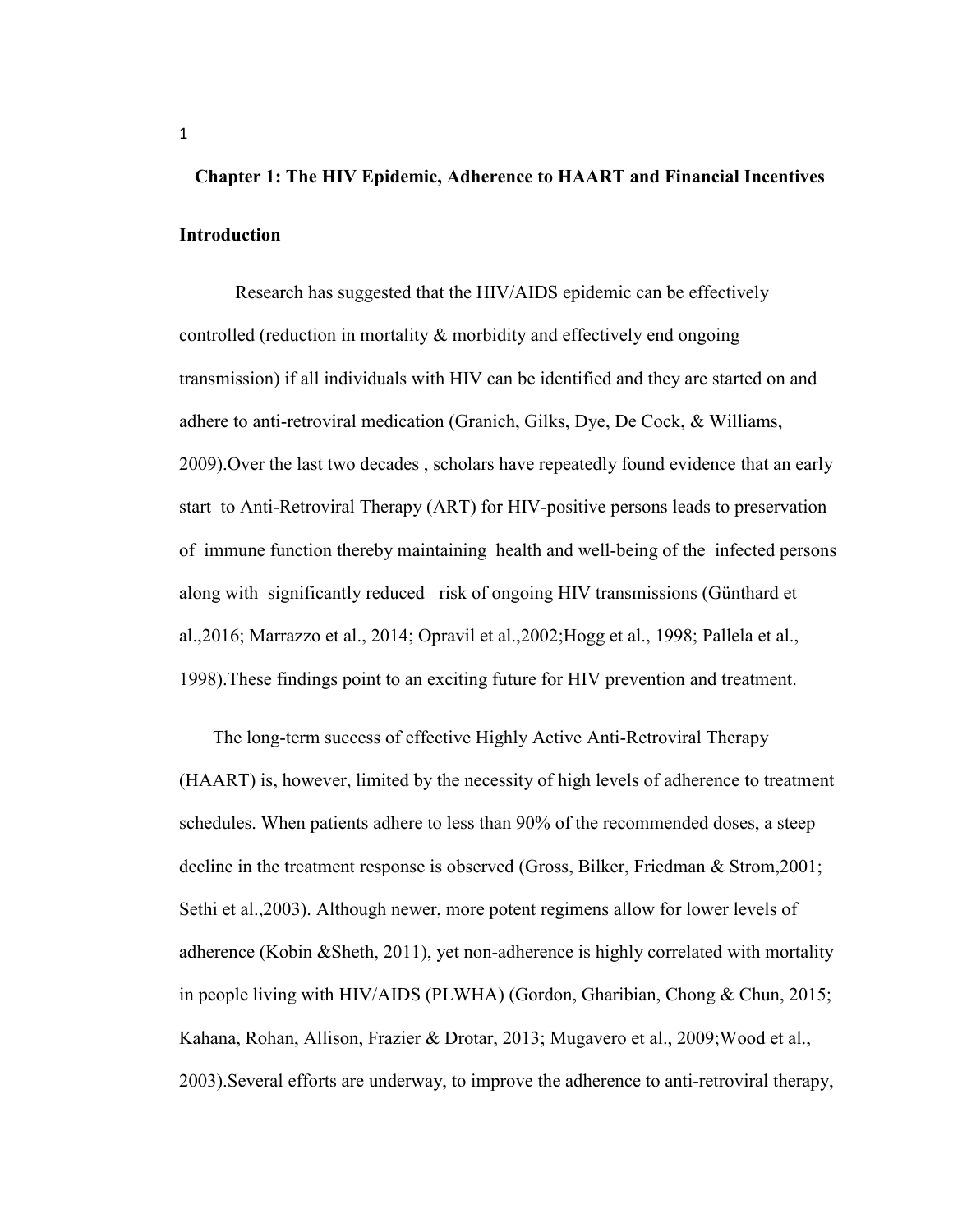so PLWHA experience good quality of life, while at the same time ,the HIV epidemic is effectively controlled. Financial incentive programs, peer group-based support interventions and directly observed therapy are a few of the promising approaches to tackle the problem of poor adherence among PLWHA (Kanters et al., 2017; Linnemayr & Rice, 2016; Sabin et al.,2015; Mannheimer, & Hirsch-Moverman, 2015; Chaiyachati, Ogbuoji, Price, Suthar, Negussie & Barnighausen, 2014).

This chapter will provide a brief overview of the history of HIV care in the USA and the ways it has changed the manner in which Public Health and Medical Research has responded to the crisis of epidemics. This will be followed by an account of how adherence to the anti-retroviral medical regimes fits into this history of responses to HIV epidemic and the challenges to adherence. The final section of this chapter will explore the ways in which financial incentives can play a role in promoting adherence in the fight against the HIV epidemic. The chapter will conclude by introducing the question under study: how can we better understand the role of financial incentives in the context of adherence and HIV clinical care?

#### **History of HIV care in the USA**

HIV history and activism have changed many of the ways public policy and public health are practiced today. The early 1980s in the US witnessed the emergence of a hitherto unknown syndrome that, at first, seemed to claim the lives of previously healthy, mostly young homosexual men (Smith & Whiteside, 2010). In this climate of confusion over a new disease, the rising number of deaths coupled with homophobia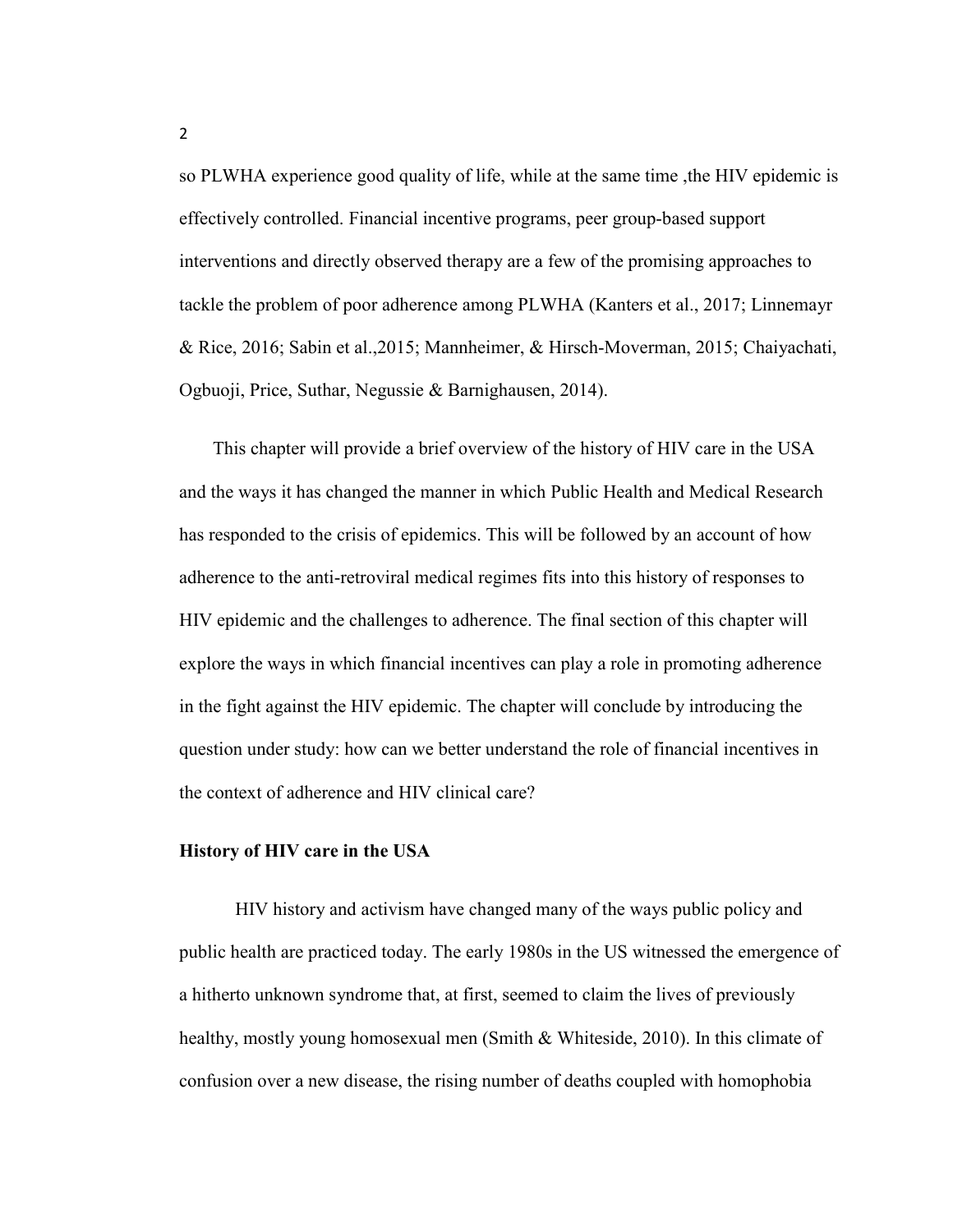and the conservative turn in the national politics led to a moral panic about the "sinful" lifestyle choices of gay men (De Wall, 2006). This new disease, or syndrome was dubbed gay related immunodeficiency disease (GIRDS), suggestive of a causal link between homosexual lifestyle and the degenerative disease (Fee & Krieger, 1993; Patton, 2002). Gay men faced overt discrimination when they wanted to access health services (Smith & Whiteside, 2010). However, in 1983 when the causal HIV virus was discovered along with increased reporting of cases among women, children, and transfusion recipients, it became apparent that this disease could affect anyone if they had been exposed to the virus.

The gay community had recently consolidated some political and social leverage in the immediate post-civil rights, sexual liberation decades of the 1960s and 70s. Faced with this new scourge, various gay civil rights groups responded by organizing against the resurgent stigma and discrimination in the wake of HIV/AIDS epidemic. Recognizing the greater vulnerability of gay men towards the disease, activist groups rejected the public health logic of quarantine and isolation of those infected (Rosenbrock et al, 2000). It was argued that such moves would further marginalize individuals and drive the epidemic underground. Instead, groups started advocating for better health care and access to services for the afflicted. By mid 1980s it became clear that HIV spread was associated with basic life giving and pleasurable acts of sexual intimacy and that no one was, technically, immune from this yet intractable disease. Furthermore, activist groups began to advocate for a social justice approach to HIV which emphasized the social determinants of health and framed the risk of infection and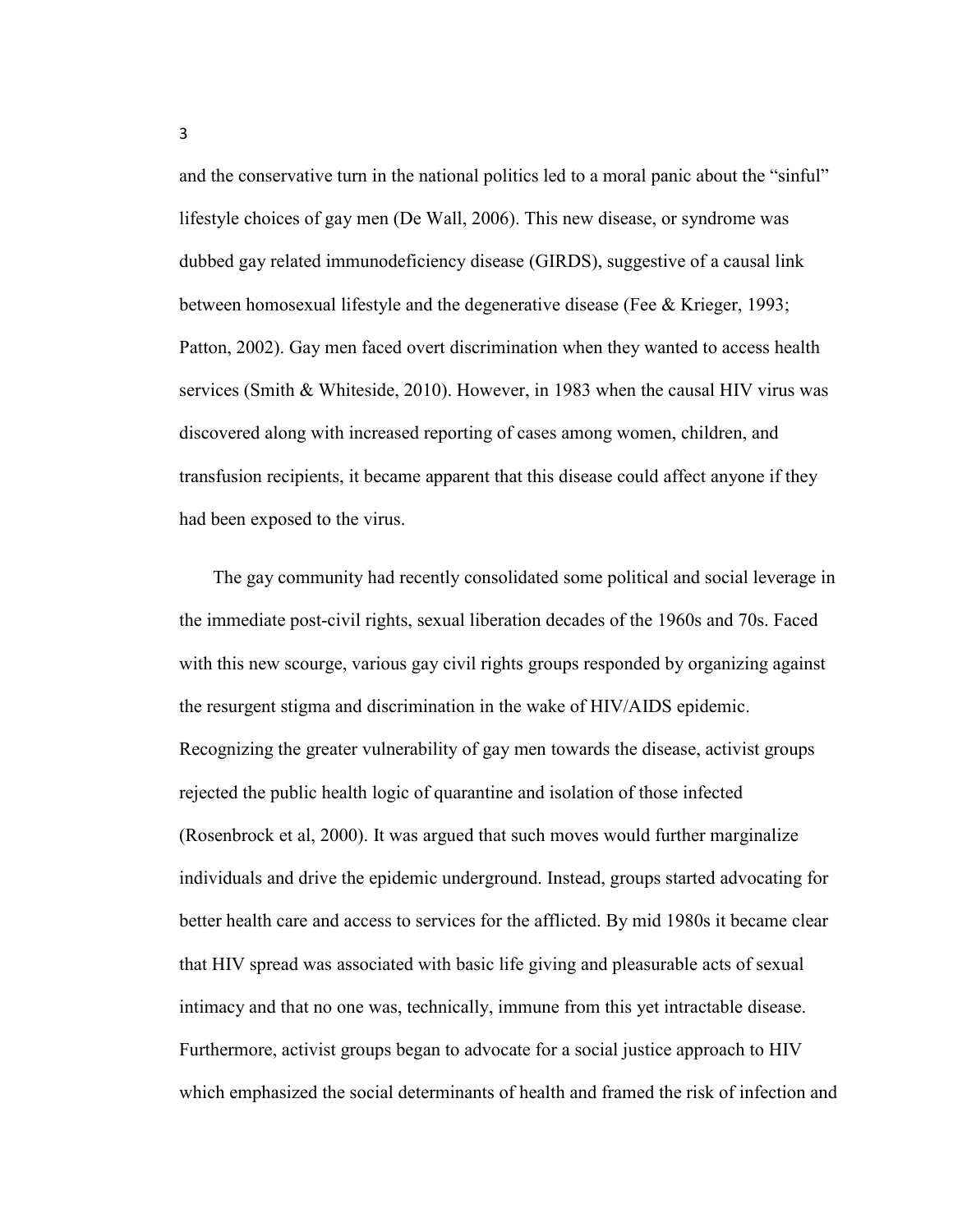resultant stigma as one that endangered the civil liberties of the affected citizens (Fee &Krieger, 1993; Mann &Tarantola,1998). The force of these claims, together with the panic of a generalized epidemic, led to the belief that an exceptional disease such as AIDS needed exceptional response, resulting in what has been described as "AIDS exceptionalism" (Bayer,1994). By the late 1980s, the AIDS movement had given birth to the ACT UP coalition, that embodied the spirit of public health advocacy and AIDS exceptionalism. It called for policies that ensured quick translation of bench research on disease modifying drugs into easily available medication for HIV infected individuals (Patton, 2002).

In the 1996, at the International AIDS conference in Vancouver, Canada, Highly Active Anti-Retroviral Therapy (HAART) was launched. Since then HIV/AIDS have been transformed from a fatal disease for which there was only symptomatic treatment, to a condition that can be successfully managed with long term medication regimes (Deeks, Lewin & Havlir, 2013; Smith & Whiteside, 2010). HAART has revolutionized the clinical outcomes of HIV infection and the massive public health response of the 1980s and 1990s was mostly effective in averting the feared pandemic with new infections falling from about 130,000 in 1984 to approximately 60,000 in 1991 to about 47,500 in 2010 (El-Sadre, Mayer & Hodder,2010; CDC, 2012). The incidence rates of HIV had remained at about 50,000 infections per year since the mid-1990s in the United States (CDC, 2012) with a slight decrease to in 2015 with a reported 39,513 new cases (CDC,2017).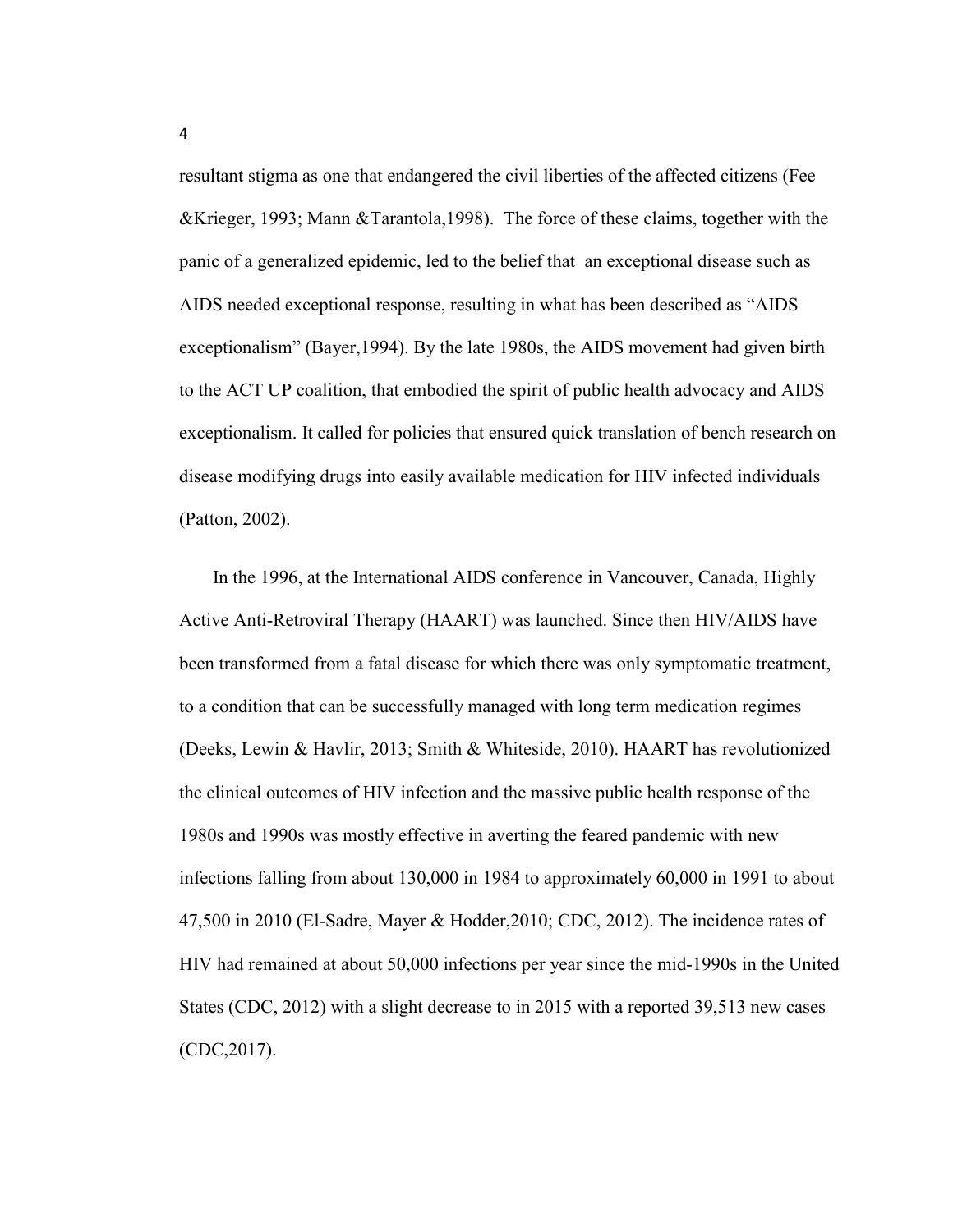It was expected that HAART, with its suppressive effects on viral replication, would result in lower rates of new infection, but this goal has not yet been realized (El-Sadre, Mayer & Hodder, 2010). Moreover, certain "high risk groups", such as African Americans, Latinos and gay and bisexual men of all races/ethnicities, continue to be disproportionately affected by the disease. Cohen (1999) in her book "The Boundaries of Blackness: AIDS and the breakdown of black politics" has documented how the epidemic has been particularly devastating for African American communities in the major US cities. The most vulnerable groups within the African American communities such as gay men, injection drug users and low-income women have borne the brunt of the disease (Cohen,1999). They had to fight the multiple marginalization stemming from their positions of race, class, gender, and sexuality to secure services and promote awareness about the epidemic. As the latest statistics prove, communities of color continue to withstand the worst of the disease (CDC, 2012) and are in need for services that meet their medical, social, and economic needs if this trend is to be reversed.

Thus, in the present decade, although much of the impetus behind the original AIDS exceptionalism has dissipated, the social justice approach to dealing with the epidemic is not yet redundant. There remain huge gaps with regards to implementing better access and adherence to the improved medicines, with the aim of improving quality of lives of PLWHA, reducing new infection rates and ultimately ending the AIDS epidemic.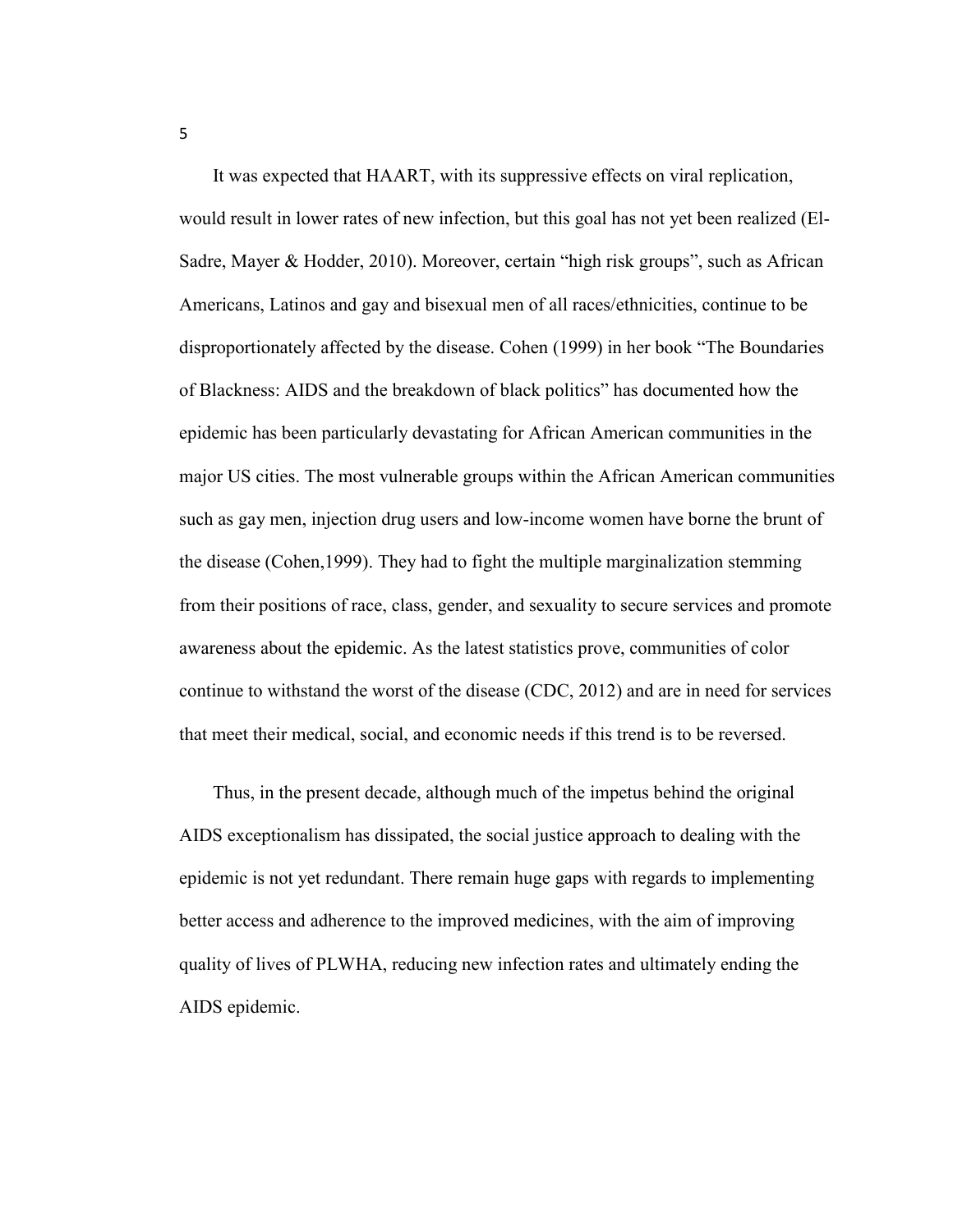#### **Importance of adherence to HAART**

**HIV in the era of HAART.** Ever since the introduction of anti-retro viral therapy in the early 1990s, the clinical history of HIV infection and AIDS has changed dramatically. A significant decline in the incidence of opportunistic illness and death in HIV positive patients was associated with combination antiretroviral therapy (ART) from 1994 through 1998 (Moore & Chaisson,1999). Around 1997, highly active antiretroviral therapy (HAART), an improvement on the extant anti-retroviral medication, was introduced. A study with the HIV infected beneficiaries of the United States Department of Defense showed that with improvement in HIV treatment, proportionally fewer patients were dying of the HIV-related illnesses (Crum et al., 2006). In the post-HAART era (since 1997), cardiac disease, trauma, and liver disease, as opposed to opportunistic infections seen in the earlier decade, emerged as important causes of death in these patients on anti-retroviral therapy (Crum et al., 2006). Similar results were reported in other countries where improved anti-retroviral therapy was made available for HIV infected patients (Wong, Chan & Lee, 2004).

HAART produces rapid improvement in the biomarkers used to determine the prognosis of HIV infection and progression of AIDS: CD4 cell count and circulating Viral RNA copies (Nixon & Landay,2010; Wood et al.,2006). Greater proportions of patients on HAART, had CD4 counts greater than 200 cells/mL at the time of their death as compared to those in the pre-HAART era, indicating that more patients were dying with relative immune preservation (Crum et al.,2006). Undetectable levels of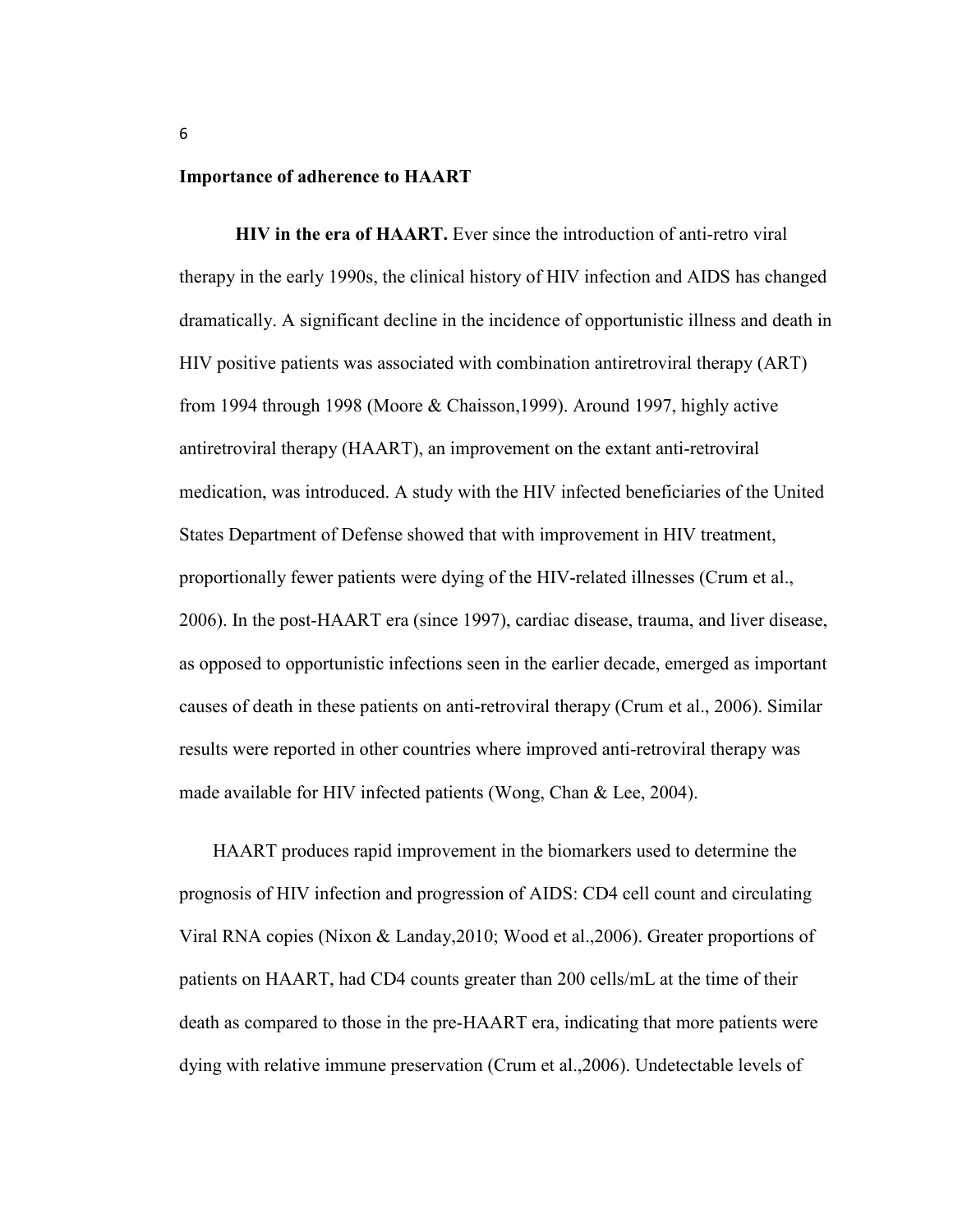viral RNA are frequently reported in patients who have been successfully initiated and maintained on HAART (Nachega et al., 2007).

A high CD4 cell count means less chances of opportunistic infections and progression to AIDS (Nixon & Landay, 2010). Patients on HAART report better quality of life and lower frequencies of infection (Rubaihayo, Tumwesigye, Konde-Lule & Makumbi, 2016; Nakagawa et al., 2012; Spire et al., 2002).Low volumes of circulating viral RNA results in effective suppression of transmission of the virus from HIV positive patients to uninfected sexual partners (Rodger, Bruun, Cambiano, Vernazza, Strada, & Van Lunzen, 2014; Crum et al.,2006).Given the biomedical efficacy of HAART, clinical recommendation now strongly supports early initiation of HAART with all HIV positive patients (Günthardet al., 2016; Marrazzo et al., 2014).

**Adherence and HAART.** The spectacular benefits of HAART, described above, is limited by its rigorous drug regime. Most regimes in earlier years after introduction of HAART therapy asked patients to take multiple doses at different times of the day, every day, although more recent regimes allow simpler (e.g. once a day) dosing schedules (Nachega et al., 2014; Kobin, &Sheth, 2011). Adherence is a significant determinant of viral suppression in individuals who are newly initiated to an antiretroviral regimen (Li, Gallien, Ribaudo, Heisey, Bangsberg & Kuritzkes, 2014). After the first month of therapy a reduction in adherence is often noted (Gross et al., 2001). Substantial CD4 T cells gains are possible among highly adherent patients (Gross et al., 2006; Wood et al., 2006). Moreover, the benefits of HAART therapy decline when adherence levels fall below 90% (Bangsberg, 2006), though lower levels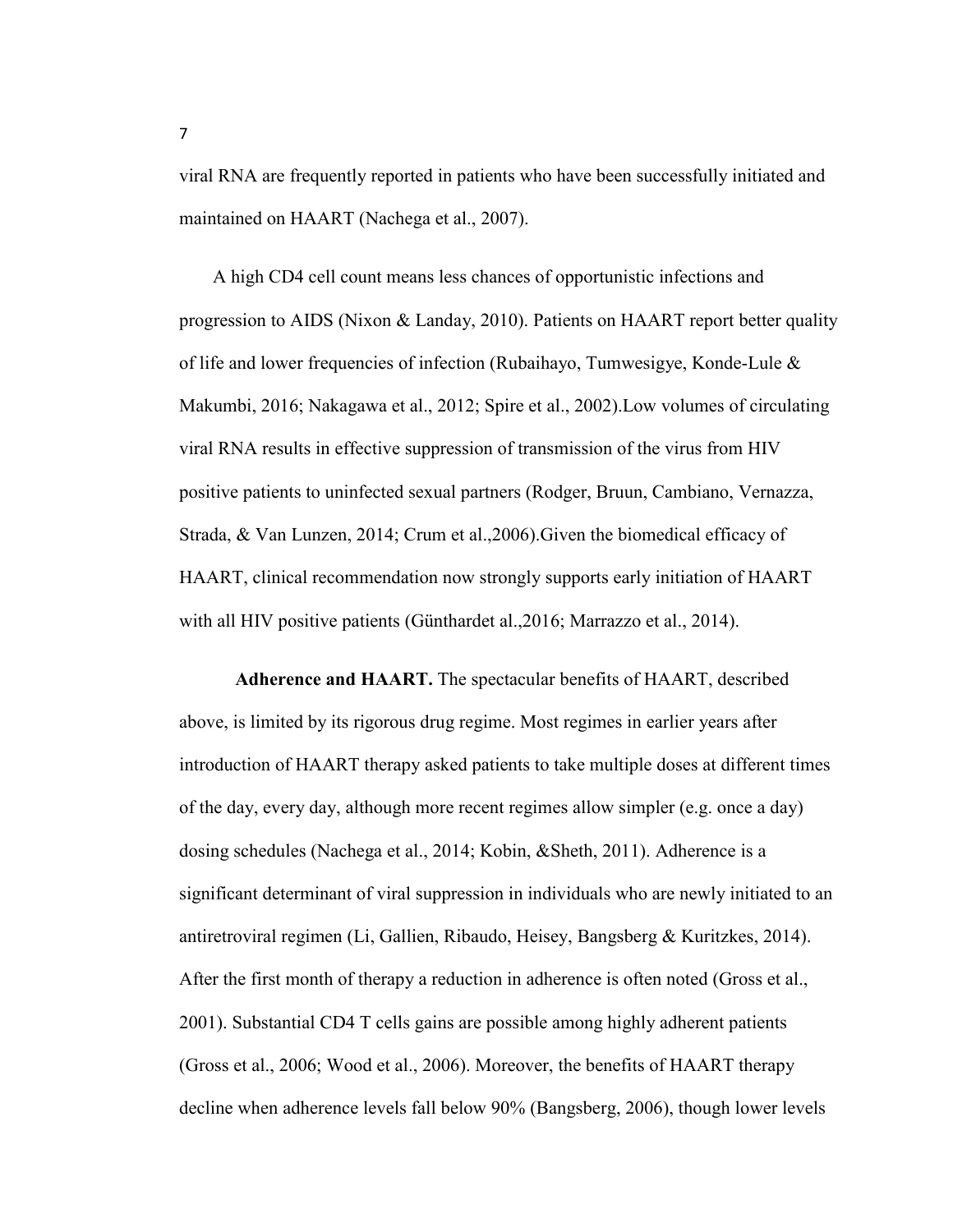of adherence (around 80%) have been shown to produce sustained viral suppression in many patients (Kobin, & Sheth, 2011). Incomplete adherence to HAART over time has been found to be strongly associated with increased mortality (Gordon, Gharibian, Chong & Chun, 2015; Kahana, Rohan, Allison,Frazier & Drotar, 2013; Lima et al., 2001). Thus, there is an urgent need to explore and implement interventions that promote adherence and help reap the benefits of HAART both at the level of the individual and that of the population (Kanters et al., 2017; Günthard et al., 2016).

 **Barriers to Adherence.** Scholars have recognized several important barriers that affect adherence to HAART. Adherence to medication regimes in chronic illnesses, such as hypertension and diabetes, are influenced by factors like adverse effects, regimen complexity, perception of disease severity and psychosocial factors of substance use and depression (Grenard et al.,2011; Phatak & Thomas III, 2006; Osterberg & Blaschke, 2005; Kim, Han, Hill, Rose & Roary, 2003). However, the requirement for higher levels of adherence to HAART in HIV positive patients, sets it apart from other chronic diseases and results in additional stress and higher treatment failure rates in PLWHA (Bangsberg et al., 2000; Boden et al., 1999).

*Regimen related factors***.** *Regimen complexity.* HAART regimens are characterized by multiple daily doses and may involve food restrictions and complex dose scheduling (Mills et al., 2006; Chesney, Morin & Sherr, 2000). A complex regimen and high pill burden can impede adherence (Saberi, Neilands, Vittinghoff, Johnson, Chesney & Cohn, 2015; Altice et al., 2001; Bartlett et al., 2000). However, some scholars have pointed out that patient's perception of how well the regimen fitted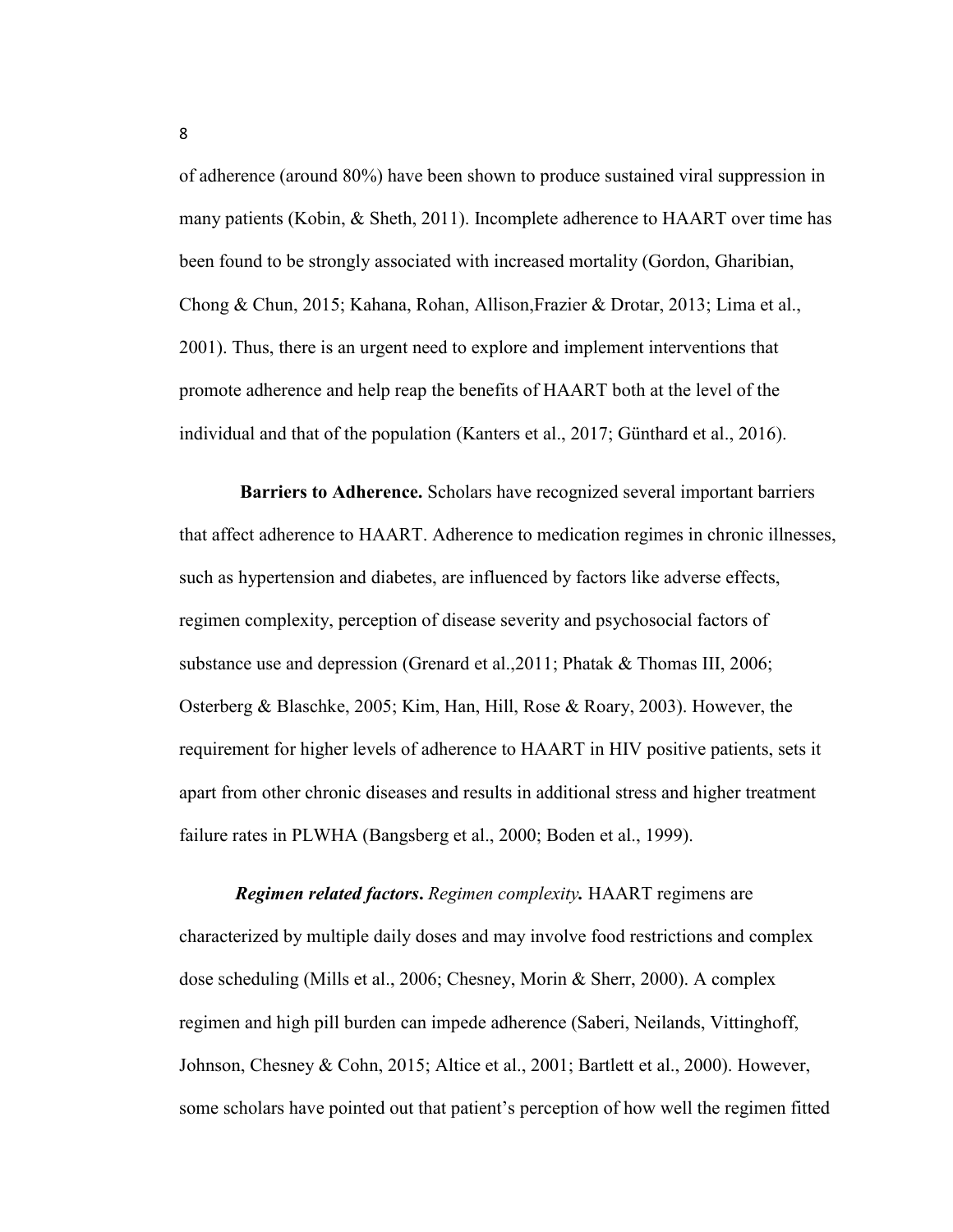in with their daily routine better predicted adherence rather than absolute pills counts and apparently complicated regimes (Shubber et al., 2015; Gifford et al., 2000). More recent pharmacological advancements have enabled once, twice, or thrice daily dosing which greatly promises to improve adherence patterns (Kobin&Sheth,2011; Nagecha et al., 2014; Rosenbach, Allison & Nadler, 2002).

*Adverse effects:* One of the most frequent reasons for non-adherence to HAART is adverse side effects (Al-Dakkak, Patel, McCann, Gadkari, Prajapati & Maiese, 2013; Nachega et al., 2014; Saberi, Neilands, Vittinghoff, Johnson, Chesney & Cohn, 2015;). They can be either transient like diarrhea and nausea or long-term ones of lipodystrophy, dyslipidemia, and neuropathy (Chesney, 2003). Side effects may be actual or perceived, but whenever reported, it is advisable to either quickly discontinue or modify the current regimen (Morcroft et al., 2001). HAART regimens are changed more often due to side effects rather than treatment failures (Catz et al.,2000; Monforte et al.,2000; Morcroft et al., 2001;).

The most common side effects that cause considerable distress among patients include fatigue, diarrhea, and stomach pain. These can usually be successfully treated and adherence can be maintained without major changes of regimen. However, lipodystrophy (usually manifested as fat accumulation in different parts of the body like upper back, neck, and abdomen, with peripheral fat wasting in face legs arms and buttocks (Carr et al.,1998; Gervasoni et al.,1999)) may be more difficult to treat (Kasper, Arboleda & Halpern, 2000), prompting many patients to discontinue or poorly adhere to HAART. Actively monitoring of lipid levels and insulin status together with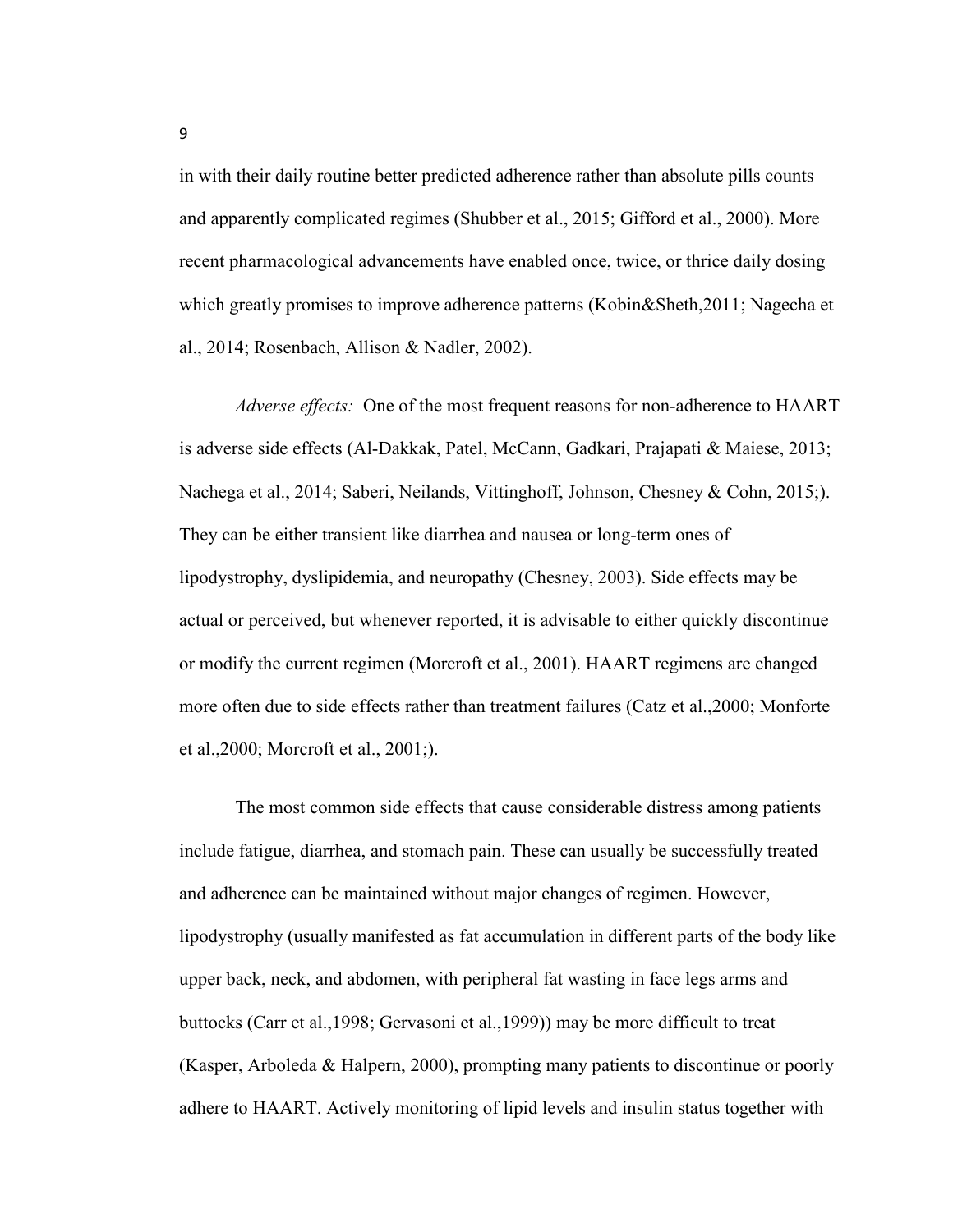other metabolic markers can help predict and prevent the onset of lipodystrophy (Chesney, 2003). Newer agents that are not reported to cause dyslipidemia may be used as first line of treatment to reduce chances of intractable side effects like lipodystrophy (Haas et al., 2002).

*Patient related factors.* Individuals who experience symptoms of HIV/AIDS are often more likely to be adherent despite high pill burden and complex schedules (Mills et al., 2006; Gao, Nau, Rosenbluth, Scott & Woodward, 2000) although newer drugs have simpler once daily schedules. Forgetting to take the pill is the most frequently cited reason for non-adherence and individuals who regain well-being and resume their usual routine often forget more frequently than their symptomatic counterparts (Langebeek et al., 2014; Mills et al., 2006; Chesney at al., 2000). Lack of understanding of the prescribed regimen along with confusion about sequence of food, water and drugs can lead to confusion and low levels of adherence (Catz et al, 2000; Chesney et al., 2000).

*Substance use:* Although habitual substance has been correlated with nonadherence (Shubber et al.,2016, Mills et al., 2006; Chesney et al, 2000a; Ostrop, Hallett &Gill, 2000), good adherence may be achieved if provider adequately works with the patient around concerns of safety, regimen complexity and side effects (Chesney, 2003). Intravenous drug users may be hesitant to start HAART therapy but once started, their adherence patterns resemble other groups (Mocroft et al. 1999).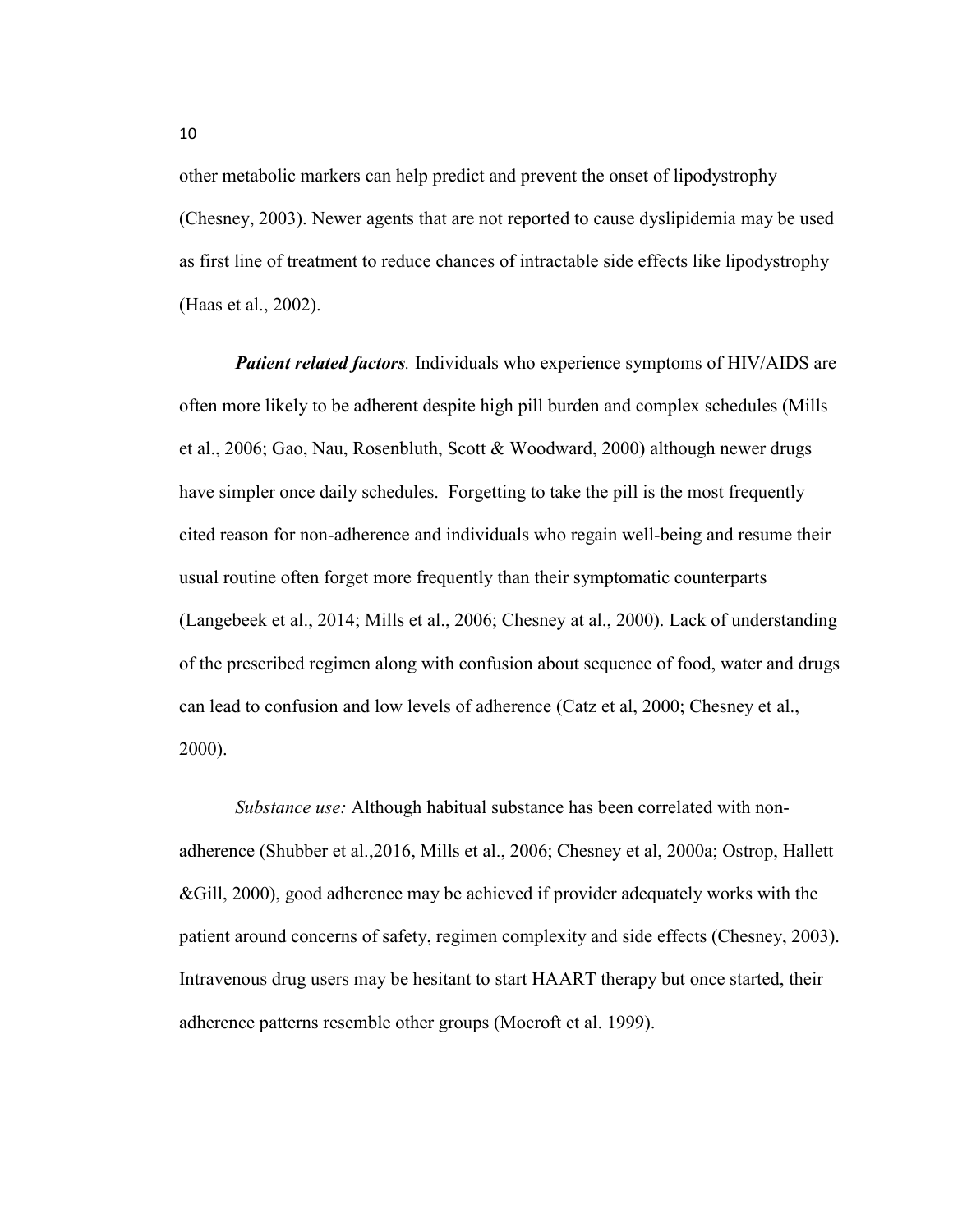*Depression and stress:* Depressed individuals are less likely to feel motivated for self-care and are prone to poor adherence (Shubber et al.,2016; Saberi, Neilands, Vittinghoff, Johnson, Chesney & Cohn, 2015; Paterson et al., 2000; Murphy et al., 2001). Social support (Langebeek et al., 2014; Shubber et al.,2015; Paterson et al., 2000) and social stability can greatly improve adherence outcomes in all individuals especially those that experience stress and depression.

*Socioeconomic issues:* Individuals living in poor socioeconomic conditions are more likely to be non-adherent (Shubberet al., 2015; Mills et al., 2006; Spire et al.,2002; Chesney et al., 2000b). However, it has been argued that homeless individuals and those living on welfare in poor socioeconomic circumstances may be assumed to be less likely to be adherent and hence not promptly offered HAART on being diagnosed HIV positive. If providers can attempt to work with patients on issues of pill burden, complex regimes, side effects along with challenges of poor living conditions, better adherence results may be obtained.

*Patient belief systems:* Individuals who are non-adherent are more likely to misunderstand the relationship between not taking their HAART medication, their viral and CD4 T Cell counts and disease progression (Chesney et al., 2000a;). Confidence in the efficacy of HAART in controlling the disease is associated with greater adherence (Mills et al., 2006). HAART is believed to interfere with the street drug high and conversely streets drugs are assumed to reduce HAART efficacy, leading to poor adherence in some substance users (Ng, Rosen, Malcom, Stein & Stone, 2000).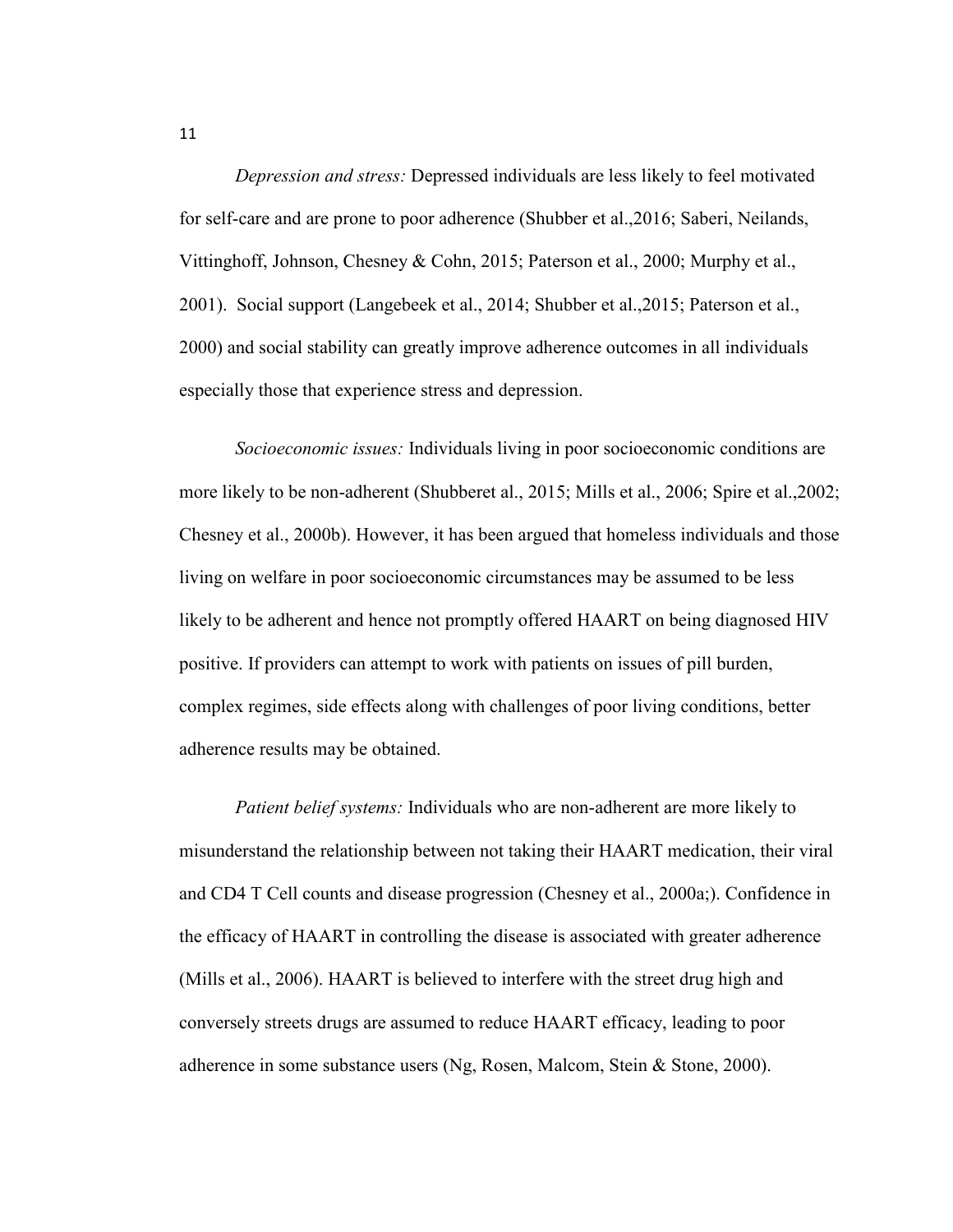*Patient-provider relationship:* Many of the above-mentioned adherence barriers can be effectively dealt with by supportive care providers (Ickovics& Meade, 2002). Patients' belief in their physician's efficacy is shown to influence adherence to their prescriptions (Mills et al., 2006; Siegel, Karus & Schrimshaw, 2000). Adherence can be improved if providers and patients work through the issues of regimen inconvenience, side effects, clarity and quality of communication and patient involvement in care decisions (Mills et al.,2006; Chesney, 2000a).

**Adherence as a dynamic behavior.** Chronic diseases which require long term adherence usually elicit complex responses from the patients. Adherence in this context is better understood as a dynamic behavior where each of the above factors or group of factors potentially influence each other altering the adherence in indirect and / or reciprocal ways (Ickovics & Meade,2002). For example, complex dosing schedules may lead to stress and the resultant failure to adhere may depress the patient which can lead to negative belief and greater non-adherence. Disadvantaged socioeconomic situation may limit one's access to competent health care providers, leading to mistrust in the available physicians and other resources resulting in poor patient-provider relationship and low levels of adherence. Conversely, better adherence may lead to better health outcomes which can positively influence faith in the regimen and the provider which may further improve adherence. Hence, adherence behavior can be conceptualized as a matrix of interrelated factors that shift over time and affect each other and the outcome in multiple and complex ways (Mills et al., 2006; Carrieri et al., 2001; Spire et al.,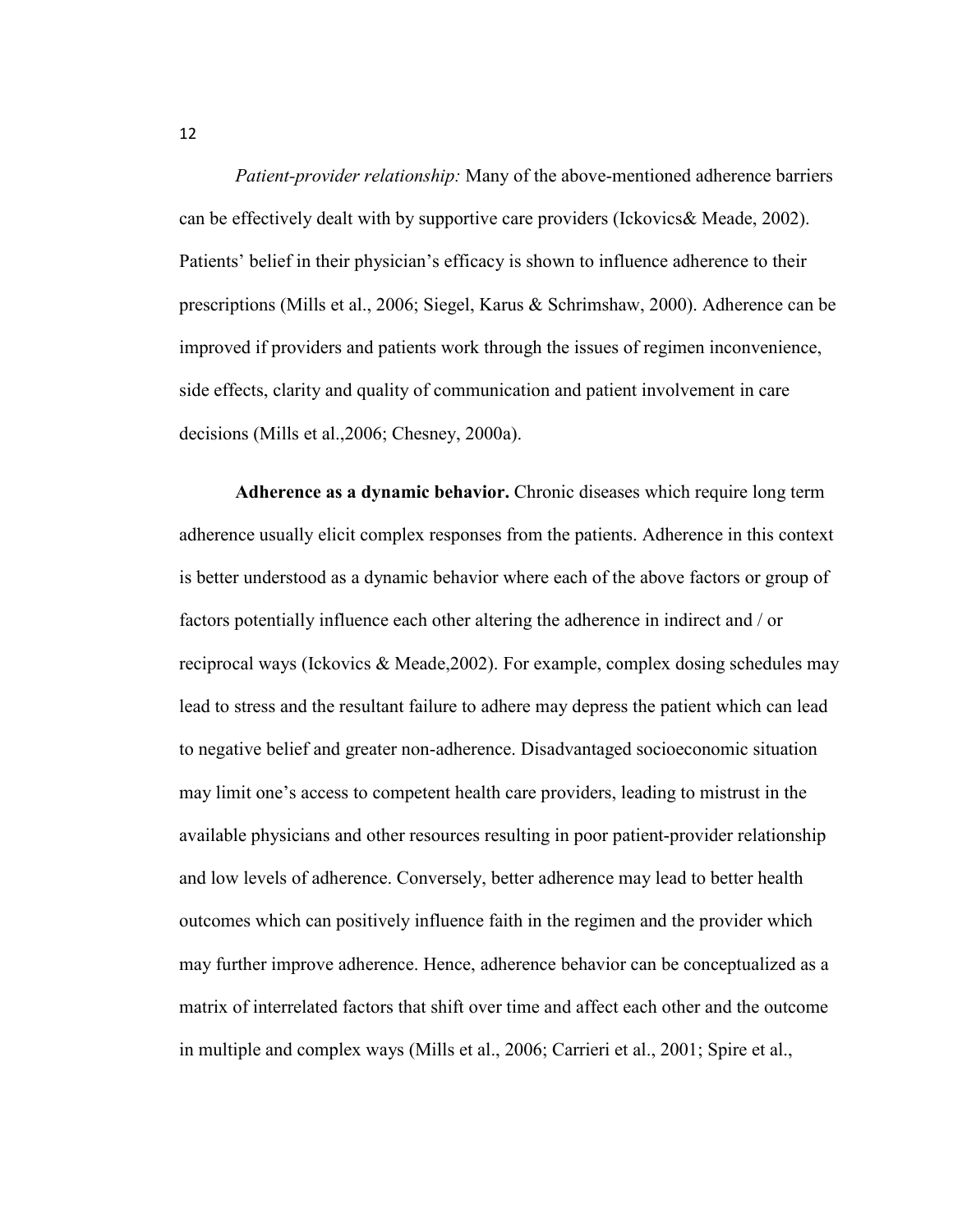2002). Interventions that seek to improve adherence must try to simultaneously affect multiple locations in this matrix (Langebeek et al., 2014; Ickovics & Meade,2002).

#### **Financial incentives to improve adherence**

Financial incentives that promote desirable behavior form a part of economic policies of most countries in the form of tax benefits and financial subsidies for economic activities and welfare enterprises (Marteau, Ashcroft & Oliver, 2009). The healthcare industry has witnessed a boom in the 'pay for performance' where providers are incentivized over and above their usual compensation for work, to deliver high quality, evidence based care (Volpp, Pauly, Loewenstein & Bangsberg, 2009). In view of these programs, policy makers and healthcare scholars have wondered how financial incentives can influence health care recipients to change seeming unhealthy behavior and better utilize preventive health care services (Linnemayr, & Rice, 2016; Loewenstein, Asch, &Volpp, 2013; Volpp, Pauly, Loewenstein&Bangsberg, 2009). Insurance companies have been using incentives in the form of lower premiums and plan benefits to encourage their clients to quit smoking, participate in exercise and other preventive services such as screening programs (Greene, 2007). There remains some difference in opinion regarding the just and permissible use of such incentives without infringing on the client's freedom and right to equal treatment. However, there have been policy recommendations for governments in various parts of the world to include financial incentives in their welfare spending in the form of conditional cash transfers particularly for the underprivileged to promote what is thought as health and well-being promoting behavior. Mexican authorities initiated the *Opurtunidades* in 1998, a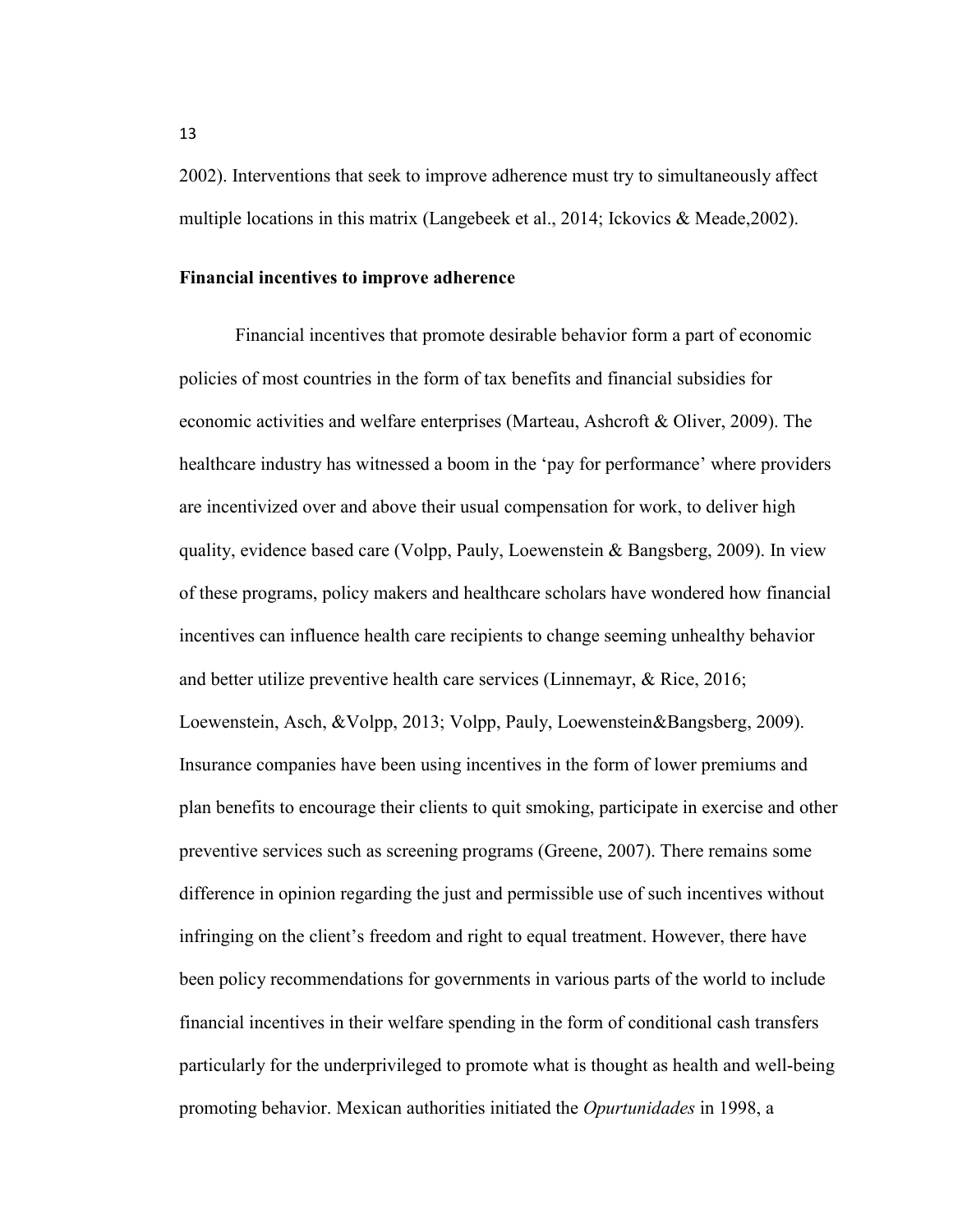conditional cash transfer scheme where families are eligible to receive cash payments on the condition of their attending a range of preventative health care services and sending their children to school (Fernald, Gertler & Neufeld, 2008). The children's fitness tax credit grants up to 500 Canadian dollars per eligible child to Canadian parents towards enrollment of the children in physical activity programs (Leitch, Bassett & Weil,2006). At times incentives to health service providers are coupled with incentives to consumer-patients. For example, in Australia where the federal government used this two-pronged approach to dramatically improve child immunization from 56% in 1996 to 90% in 2003 (RACGP Immunization position paper,2003). Financial incentives from governments for women to have more children, to stimulate population growth, often with covert racial and eugenic underpinnings, have a long history in many developed nations like France (Adler, 2003).

Specifically, for health-related behaviors, Giuffrida and Torgerson (1997) evaluated 11 published studies on the effect of financial incentives on patient adherence to healthcare treatments. Financial incentives, they found, to be more effective than other methods of improving adherence (Giuffrida & Torgerson,1997). For example, for homeless people with tuberculosis, a \$5 incentive proved to be more effective than peer support (Pilote et al., 1996). Moreover, some have argued that financial incentives tend to be more cost effective than alternative interventions, in that financial incentives can produce better adherence at lower cost (Reiss & Bailey, 1982). Another way to imagine cost effectiveness is to ask the question if the extra adherence achieved via an intervention is worth the extra cost (Torgerson & Donaldson, 1994). Cost effectiveness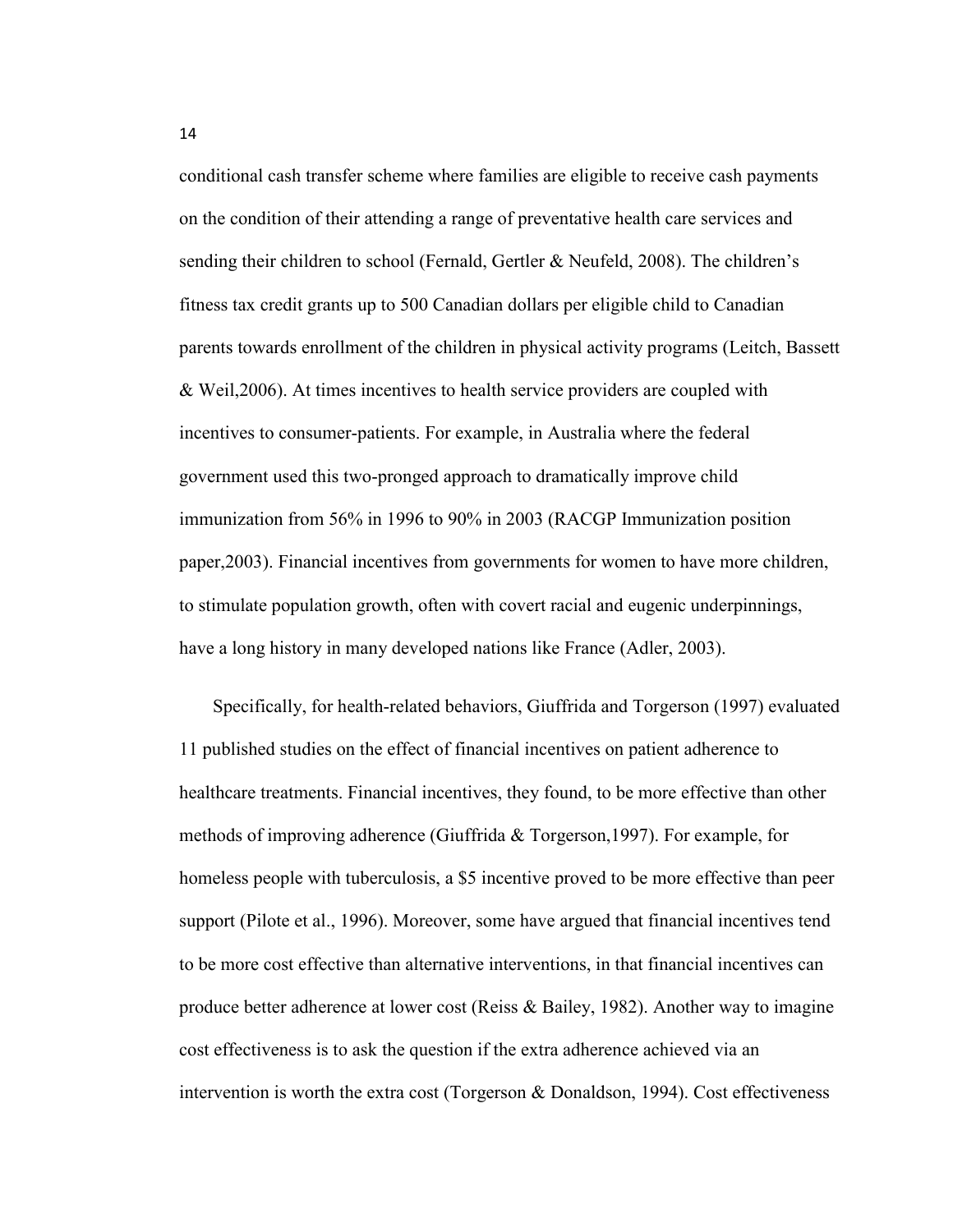of financial incentives can be argued for if substantial treatment benefits are obtained both at the level of the patient and the society or community at large, what is known in economics as positive externalities. A good example is the treatment and prevention of tuberculosis. Poor patient adherence to anti-tubercular drug therapy results in more resource intensive treatment for the individual patient later in the disease cycle and simultaneously increases the chances of development of drug resistant strains of the disease and continued risk of spread to uninfected individuals (Kent,1993). Financial incentives have proven to be feasible and cost-effective in improving adherence in tuberculosis patients (Cuneo & Snider,1989; Pilote et al., 1996). HIV infections' treatment with HAART has similar features to that of tuberculosis regimens: prolonged daily medical regimes, emergence of resistance due to poor compliance and the benefit of suppressing new transmission by effective treatment of those infected. A cost benefit analysis for financial incentives for improved adherence to HAART should consider the positive externalities (benefit to the population, reduced cost of follow up treatment etc.) as in the case of tuberculosis.

When non-adherence is associated with low income, as is often seen in the case of HIV positive patients (McDonnell Holstad, Pace, De & Ura, 2006), financial incentives might also improve equity. When controlling for other contributing factors, financial incentives have been shown to have a greater effect among low income patients (Sutherland, Christianson & Leatherman, 2008). The use of financial incentives in public programs serving these groups may be a relatively inexpensive way to achieve desirable preventive care behaviors. The dearth of studies involving long-term follow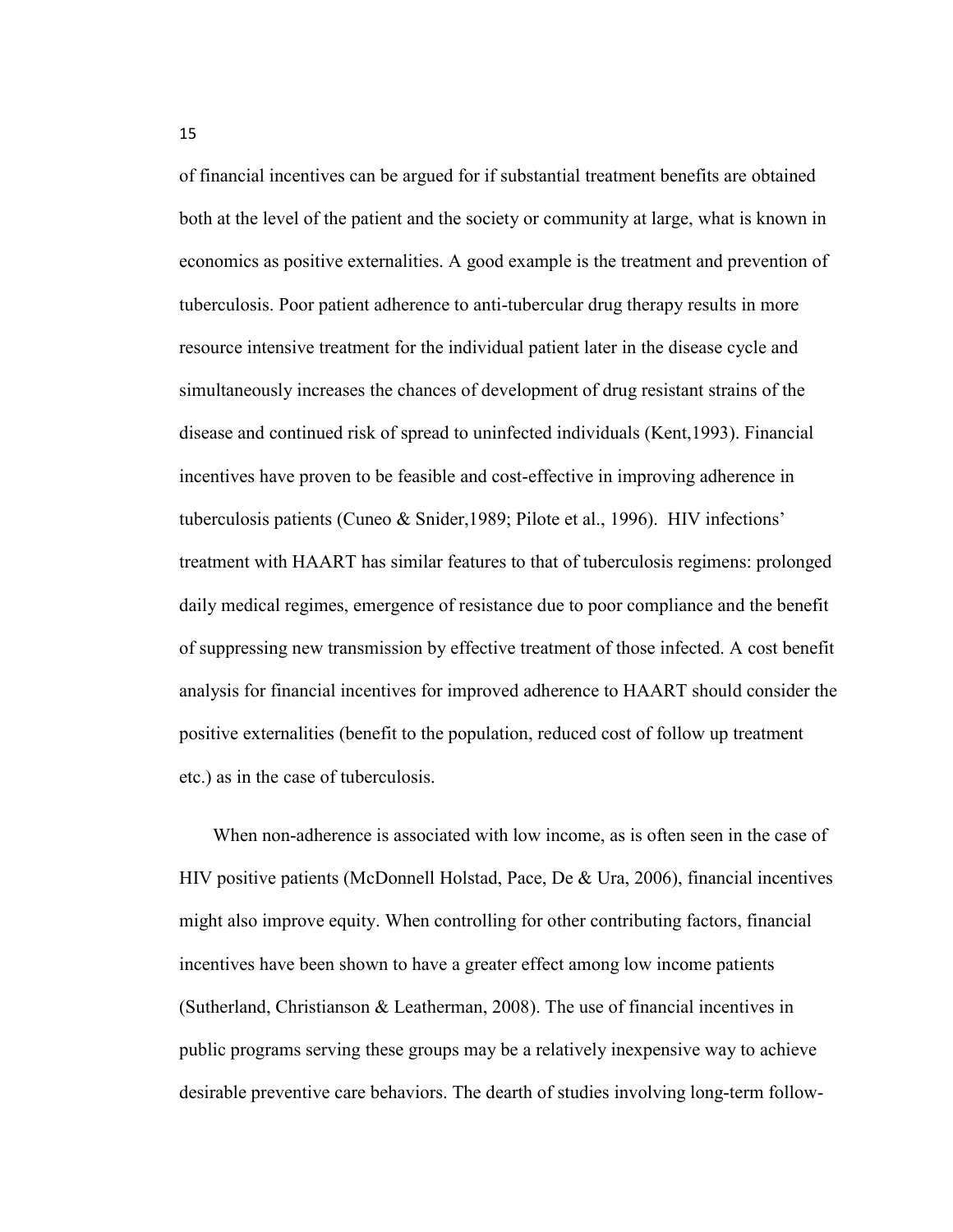up, however, means that relatively little is known regarding whether behavior changes persist.

Looking specifically at adherence to HAART, Rigsby and colleagues (2000) found that cue dose training (linking medication taking with individual's daily habits) with cash reinforcement improved adherence (as compared to those with only cue dose training) in a predominantly African American group with history of substance use. However, the improvements were transient and 8 weeks after the cash incentive and cue dose training was discontinued, the adherence in the group regressed back to the baseline levels (Rigsby et al., 2000). Thus, long term financial incentives may be necessary to improve and sustain desirable adherence levels.

A recent multi-site study conducted by El-Sadr and colleagues (2015) found that financial incentives did not increase overall linkage to care or viral suppression (i.e. adherence to HAART, assuming high adherence leads to viral suppression) in HIV positive patients. However, the study recorded significant improvement in viral suppression in certain subsets of study sites. Hospital clinics and smaller sites which had less than 185 patients in care showed substantial increase in viral suppression for patients who were provided the financial incentives compared to those who were not. Moreover, continuity to care increased in community clinics, smaller sites, and sites with higher baseline viral suppression in the presence of financial incentives (El-Sadr et al., 2015). These findings raise the question of why financial incentives work better in some settings (smaller clinics, community clinics, hospital clinics) rather than the rest and how best to implement them. An in-depth understanding of the mechanism of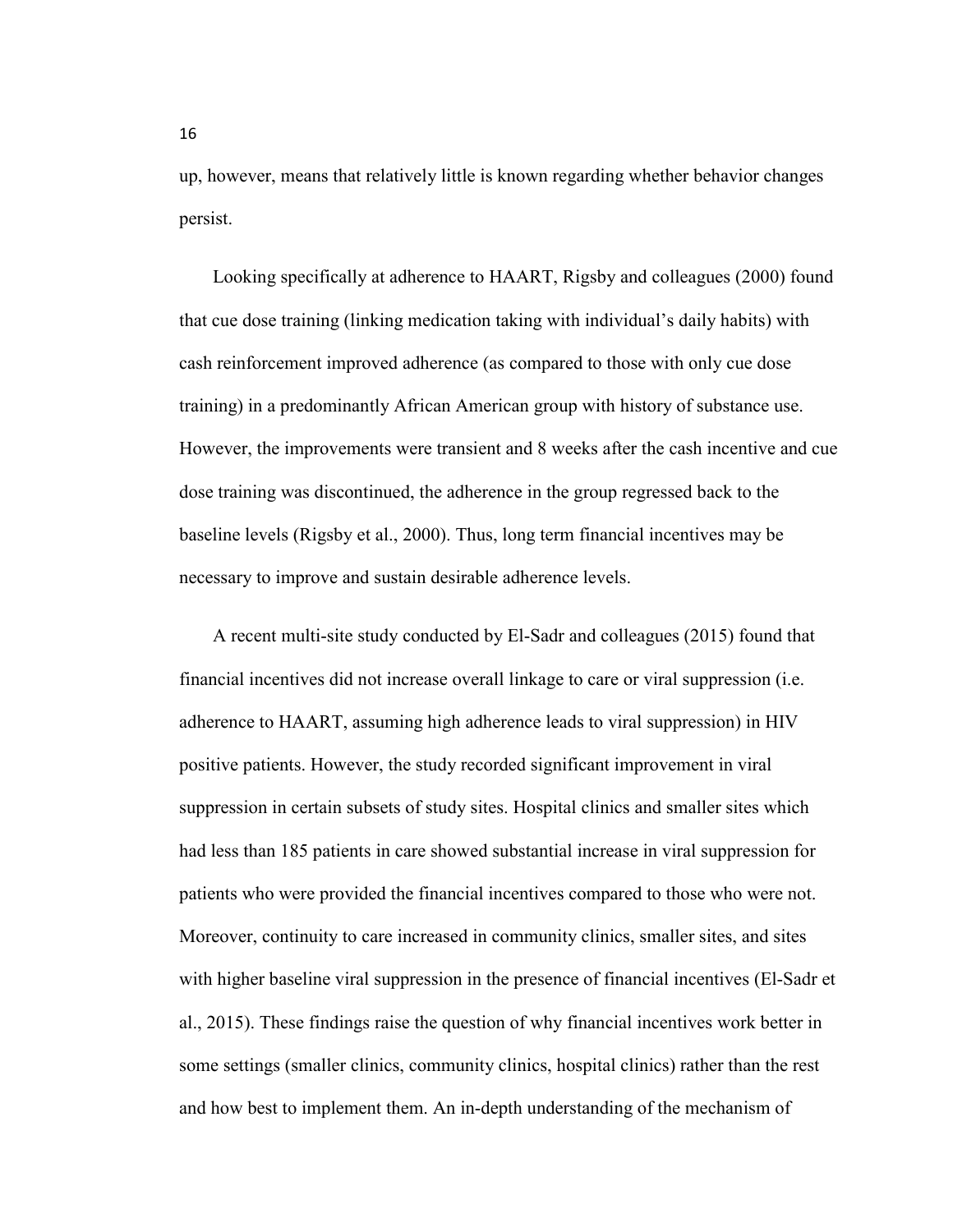financial incentives in clinical settings for HIV can help answer some of these questions.

The research on the use of financial incentives for care providers show their efficacy in changing healthcare professionals' practice (Flodgren, Eccles, Shepperd, Scott, Parmelli & Beyer, 2011). However, the evidence from reviews that examined the effect of financial incentives to care providers on patient level outcomes is at best equivocal (Linnemayr & Rice, 2016; Flodgren, Eccles, Shepperd, Scott, Parmelli & Beyer, 2011). There is a need to better understand the mechanics of how financial incentives work in the context of HAART adherence to implement such interventions for the future.

#### **Conceptual understanding of Financial Incentives**

The effect of financial incentives on motivation has been researched in the classroom and workplace settings (Deci, Koestner& Ryan,1998; Frey &Jegen, 2001). A meta-analysis of 128 experiments conducted under laboratory-like conditions found that intrinsic motivation, as assessed by persistence in a task when rewards are stopped, was undermined by the use of rewards (Deci, Koestner & Ryan,1998). The extent to which these effects are evident when incentives are used to achieve health related behavior change is unknown.

The decision whether to engage in an incentivized behavior is particularly important when the target behavior has the potential to cause harm, as is the case with taking certain medicines. Individuals may change their preferences or priorities over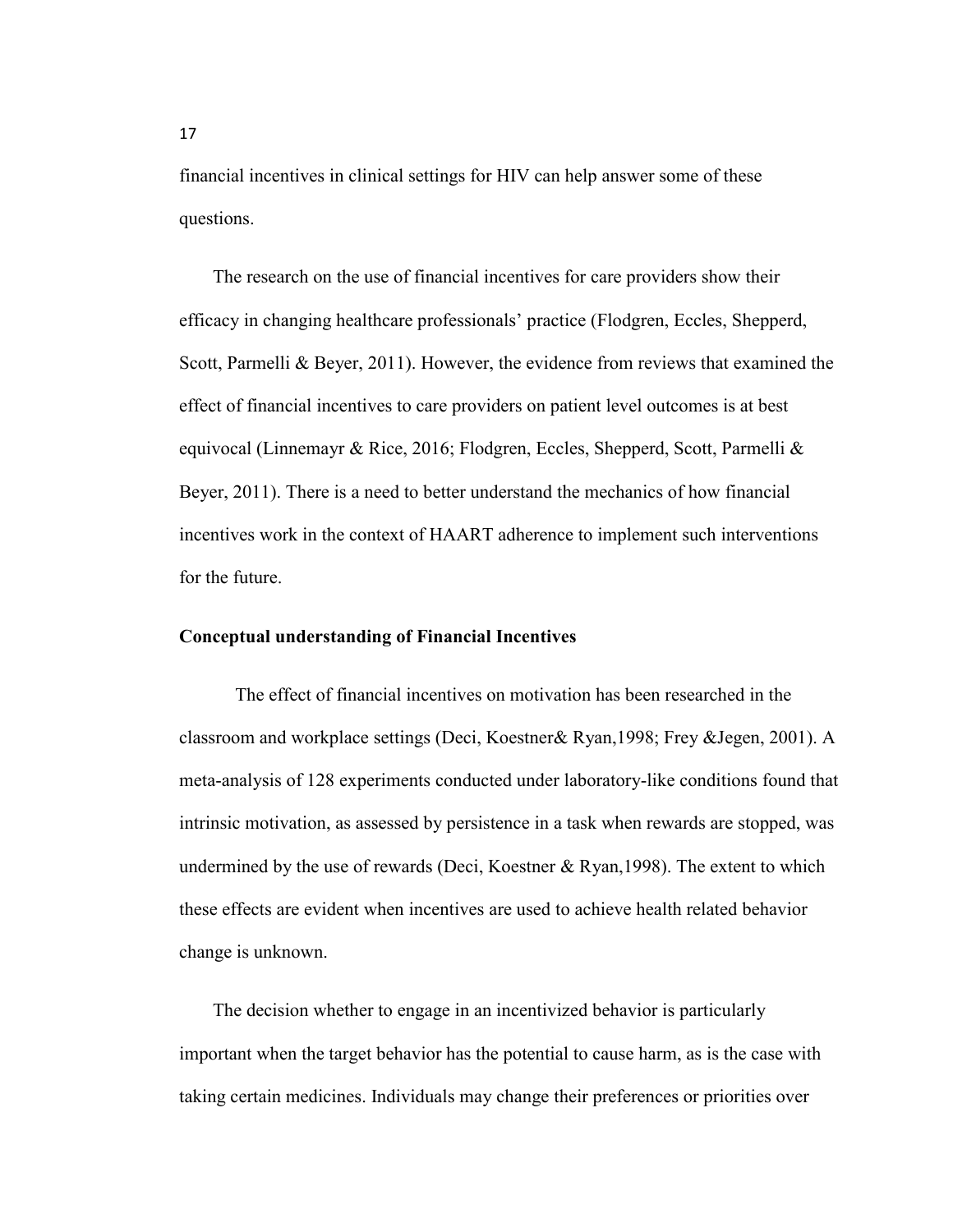time and even at any given point they may have competing preferences. In the case of adherence to antipsychotic drugs, for example, an individual may consider the side effects of excessive weight gain and the risk of diabetes vis a vis a reduced chance of a future psychotic episode. Providing incentives may tip the balance in favor of adherence, however, if the full extent of adverse effects is glossed over in the context of short term financial reward, the individual may be ill prepared for their occurrence leading to them blaming and mistrusting the prescribing medical provider. Thus, the question remains how incentives might be offered to facilitate and not erode informed choice.

Finally, offering patients incentives changes the dynamics of an exchange based on trust between patient and doctor to one in which it becomes a financial transaction (Oliver & Brown, 2012; Heyman & Arieley, 2004). Empirical investigation is needed to understand how, if at all, financial incentives alter the nature of patient-medical care provider relationships.

#### **Conclusion**

The history of HIV care in the US is one that has raised critical issues of social justice and forced engagement with vulnerable populations. It has challenged the hitherto accepted modes of public health and medical responses to crises in that it has mandated the system to provide speedy and increasingly widespread access to new forms of care and health management. At the current juncture, there are pharmacological agents which promise to improve the lives of those affected with the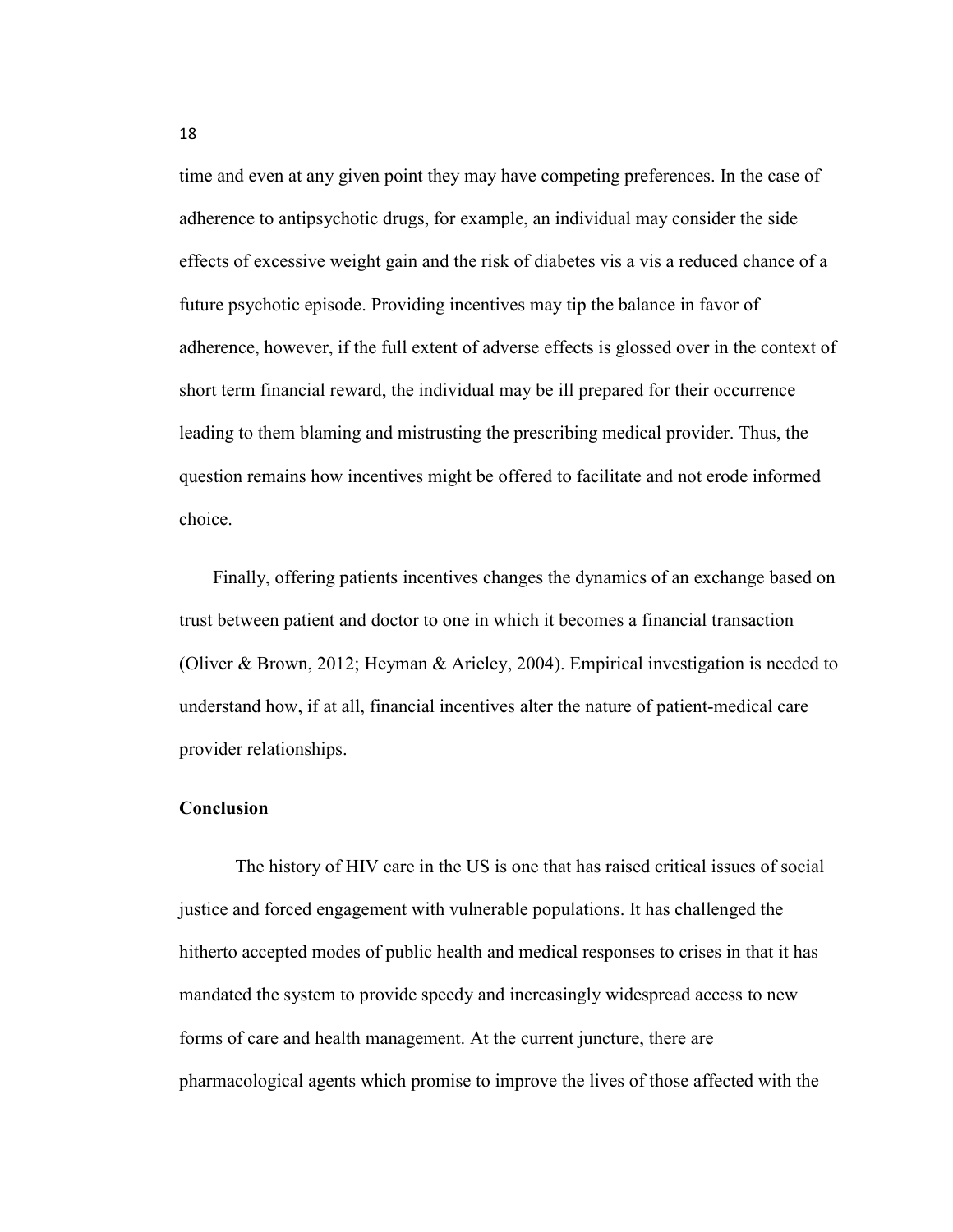virus and at the same time prevent its further spread. For the first time in the history of modern medicine there is a technology that can control and effectively end an infectious disease epidemic not by complete cure or vaccination, but through chronic management with medicines (Deeks, Lewin, & Havlir, 2013) which requires ongoing efforts from both the providers and consumers of the drugs. Hence, it becomes imperative for health and human service providers to come up with modes of making this prolonged engagement with treatment a feasible and sustainable process for all groups of affected individuals (Marrazzo et al., 2014). While one appreciates the barriers to such chronic management (adherence to medical regimes), it is imperative to explore and understand the ways in which certain interventions aimed to improve adherence work with different groups of people. Financial incentive is one such intervention which holds the promise to improve and stimulate long term adherence (Giles, Robalino, McColl, Sniehotta& Adams, 2014; Petry, Rash, Byrne, Ashraf & White, 2012). However, there are several issues with financial incentives with regards to motivation, sustainability and moral concerns regarding its potential corrupting and coercive effects on vulnerable populations (Marteau, Ashcroft & Oliver,2009). The next chapter reviews some of these issues and provides better context for understanding how to approach the study of such an intervention.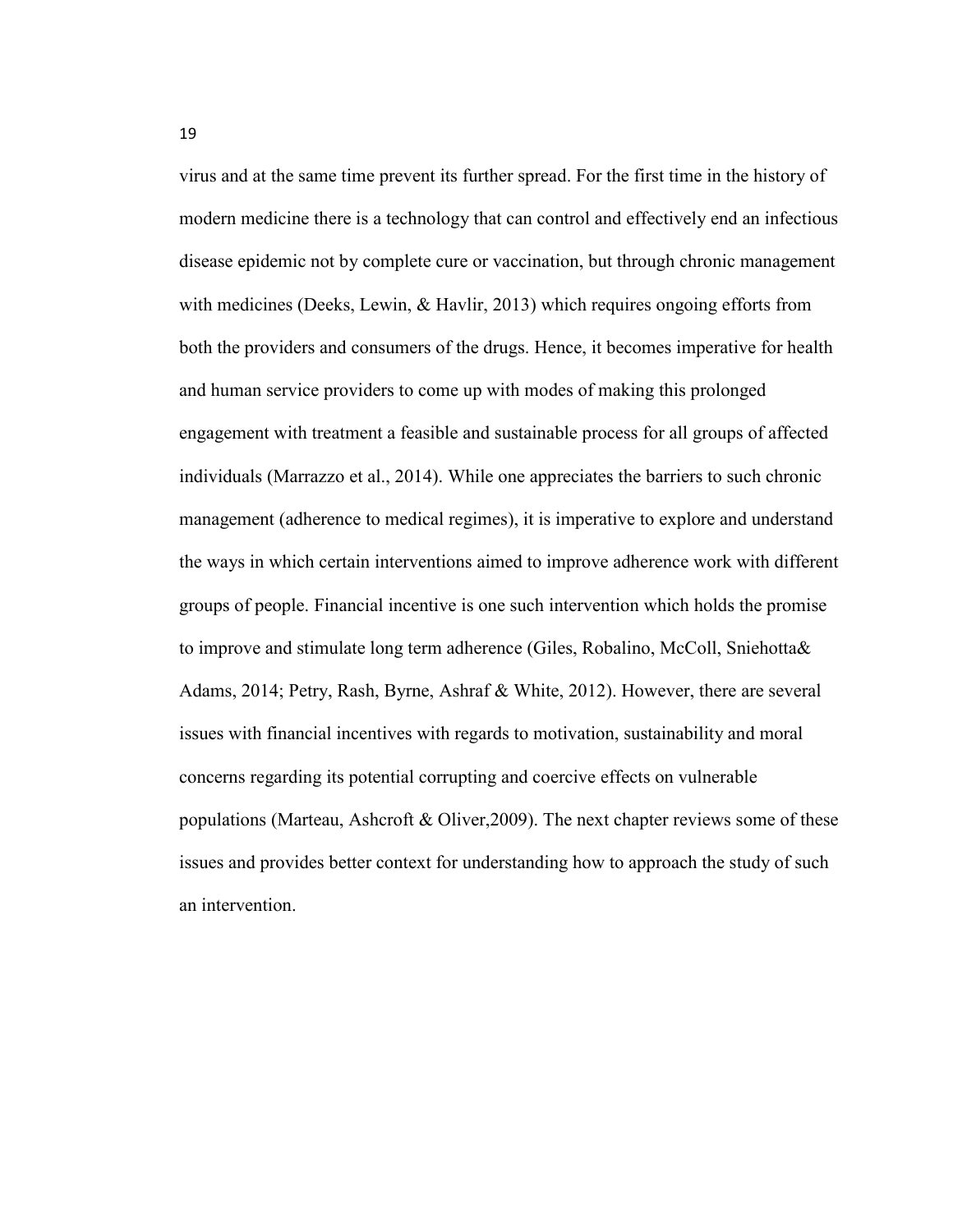## **Chapter 2: Exploring the debates around Financial Incentives**

#### **Introduction**

There is a substantial body of literature which has explored the effect of financial incentives for health care providers: The Pay for Performance (P4P) programs where providers are remunerated in accordance with their performance (Petersen, Woodard, Urech, Daw, & Sookanan, 2006). In the recent years, policy makers have proposed extending financial incentives to patients (a Pay for performance for Patients (P4P4P)) as a more direct way to promote positive health behaviors like adherence to medical advice, smoking cessation and adopting routine physical activity (Volpp, Pauly, Loewenstein, &Bangsberg, 2009). Recent scholarship shows encouraging results with health interventions promoting adherence and linkage to care using financial incentives (Giles, Robalino, McColl, Sniehotta& Adams, 2014; Solomon et al., 2014; Petry, Rash, Byrne, Ashraf & White, 2012). However, there is a gap in our understanding of how these financial incentives can influence behavior. Although a recent work qualitatively explores the role of incentives in adherence (Greene et al., 2017), there has been no systematic study to understand the context specific psychosocial phenomenon that mediates the effects of financial incentives. The major fields where such incentives have been studied are in education, psychology, and work place economics. In an effort to better understand the implications of what financial incentives mean for participants in a clinical setting this chapter reviews some extant concepts and moral debates around the concept of incentives in psychology, education and economic thought.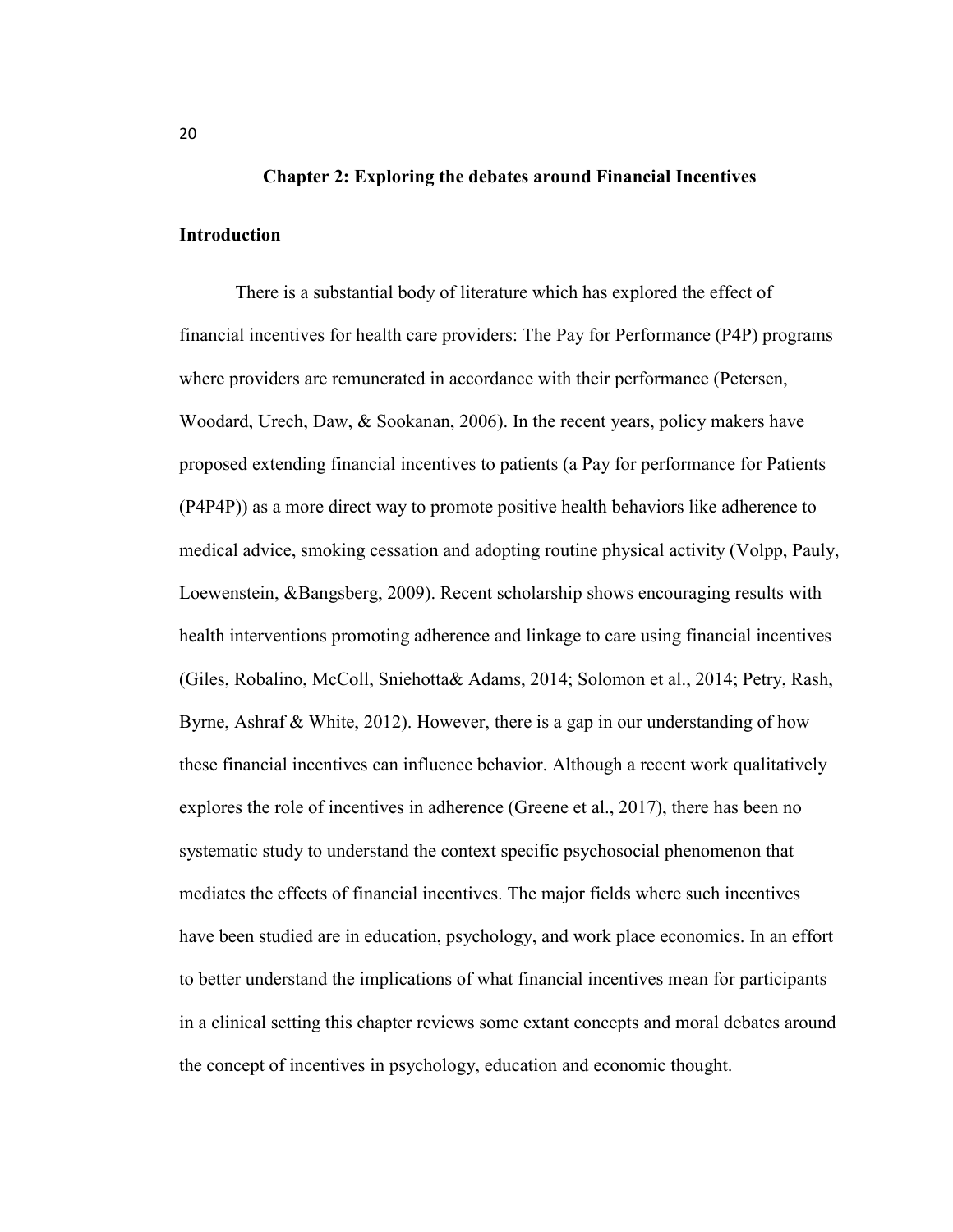### **Theories of Motivation**

Motivational Psychology theories hold that external intervention, such as monetary incentives or punishments, may under certain conditions reduce intrinsic motivation to perform certain activities. In 1970, Titmuss in his influential work "The Gift Relationship*"* claimed that paying blood donors will monetize the socially valued act and will undermine the willingness to donate blood (Titmuss,1970). Thus, a financial incentive for a hitherto voluntary act will reduce the willingness of possible donors instead of encouraging it. Although, the thesis was not backed up by empirical evidence, it garnered a lot of attention at the time. In 1973, Upton validated some of these claims by demonstrating that the rate of donating blood was substantially higher in a group of previous donors that were not offered payment to donate again compared to those who were offered such payments for donating again (Upton,1973). Psychologists explain this effect by claiming that under a given set of conditions, monetary or external rewards reduce intrinsic motivation. If intrinsic motivation is deemed beneficial, providing rewards for doing something that was previously dependent on intrinsic motivation can prove detrimental to motivation and hence completion of or success in the activity. This indirect negative influence has thus been termed "the hidden cost of reward" (Lepper& Greene, 1978) or "corruption effect" (Deci,1975).

Intrinsic motivation has been defined as the motivation one feels "to perform an activity when one receives no apparent reward except the activity itself" (Deci,1971). Deci, Koestner and Ryan's Cognitive Evaluation Theory (CET) formalizes the notion of

21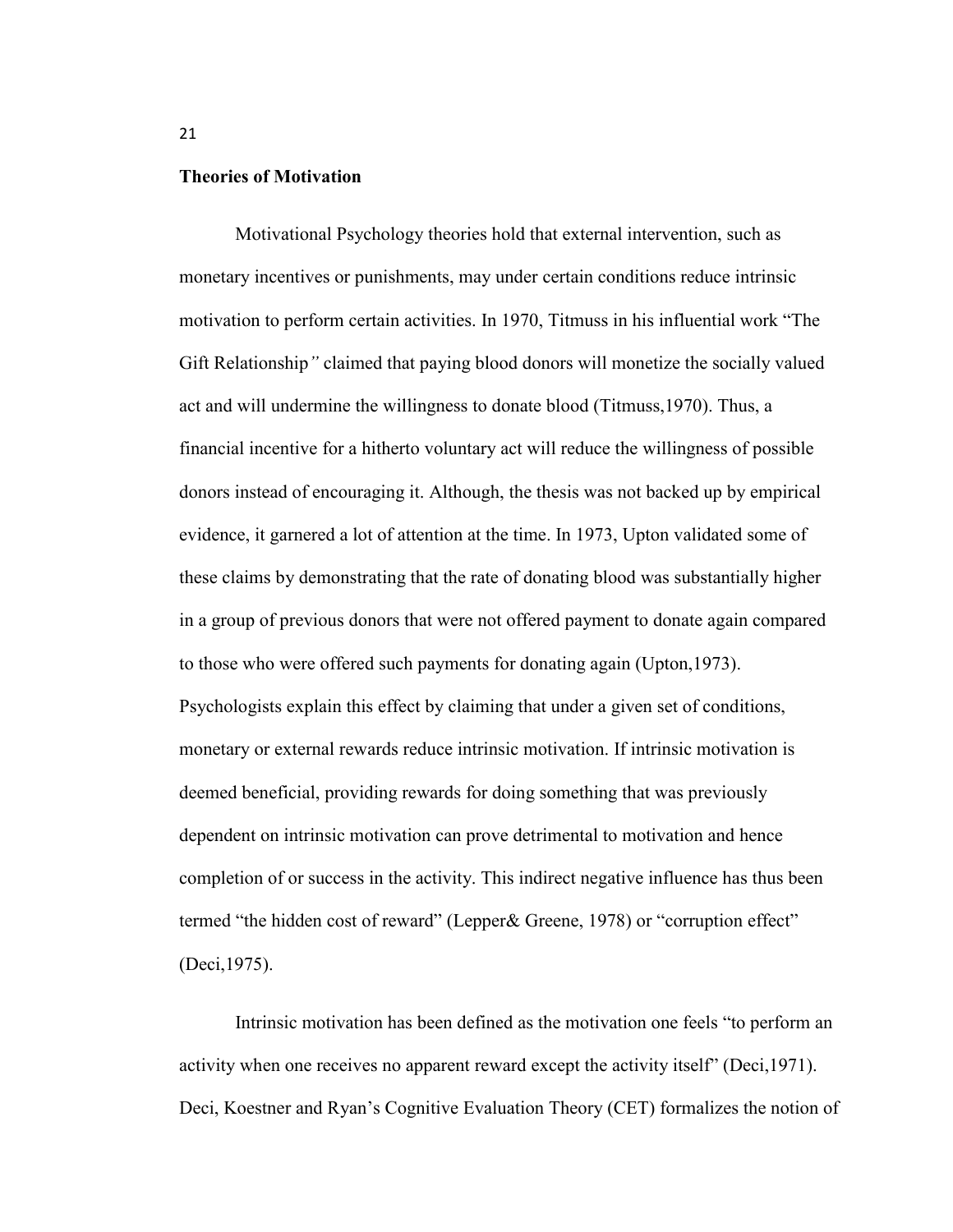intrinsic motivation (Deci, Koestner & Ryan,1999). The psychological needs for autonomy and self-determination lead to intrinsic motivation. Rewards are interpreted variously by their recipients, and CET holds that how recipients interpret rewards with regards to their perceived notions of self-determination and competence significantly influence motivation. Thus "events that allow need satisfaction tend to increase intrinsic motivation whereas those that thwart need satisfaction tend to decrease intrinsic motivation" (Deci, Koestner & Ryan,1999). CET proposes that rewards can be interpreted by recipients primarily as controllers of their behavior or, alternatively, as indicators of their competence (Deci, Koestner & Ryan,1999). When rewards are thought to control behavior, they are perceived to thwart need satisfaction. Individuals feel that their reasons to perform a task lies outside their felt need (external locus of causality), i.e. externally controlled by the incentive of the reward, leading to diminished intrinsic motivation (Decharms,1968). Whereas when rewards inform individuals of their abilities, they satisfy the need for self-competence, ultimately boosting intrinsic motivation.

**Crowding out phenomenon**. Economic theory has integrated aspects of CET to formulate theories of crowding in and crowding out of motivation. Simply put, crowding out refers to the possibility of reducing (crowding out) of motivation or of increasing (crowding in) motivation to perform a task with the introduction of incentives (Frey & Jegen, 2000). As such, motivational crowding out theory goes against the grain of traditional economic logic of increased supply with the introduction of incentives (Frey & Jegen,2000). While much of standard economic thinking assumes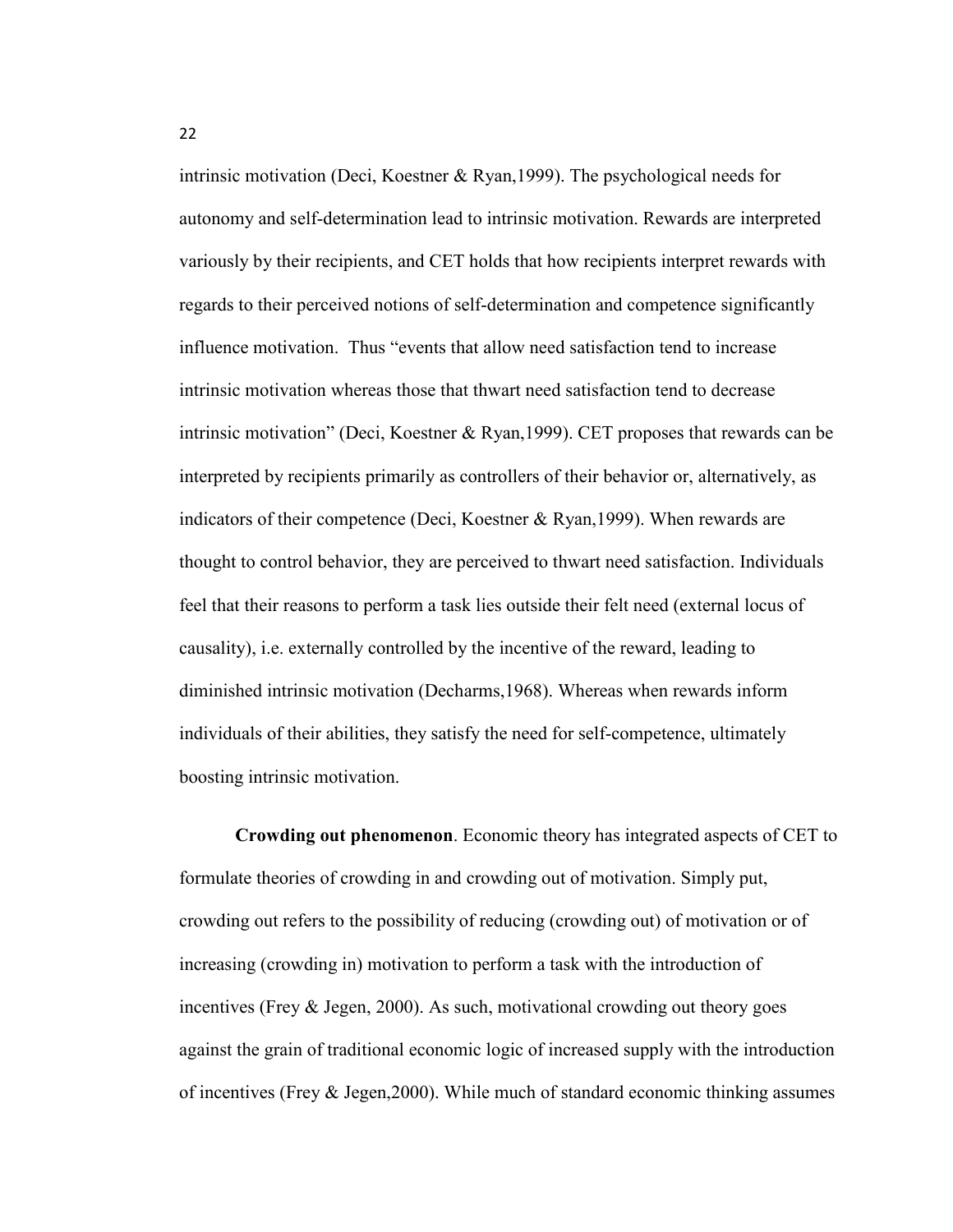that motivation for most economic activities comes from outside the person (economic gain, securing economic well-being) psychology has been more interested in tracing the locus of motivation within the person. Motivational crowding theory is an attempt to bridge this gap.

Standard economic principal agent theory postulates that external intervention improves performance by imposing higher marginal cost on non-performance or, reversely increasing the marginal gain on performance (Alchian&Demsetz,1972; Fama & Jensen,1983). This is called the relative price effect of external interventions. Intrinsic motivation is assumed to be either absent or an exogenous constant. Cases, where external intervention increase intrinsic motivation, the marginal benefit of performing is higher (the *crowding in* effect). However, there may be situations where the external reward reduces intrinsic motivation by making individuals feel less in control of their actions as explained earlier. In these situations, external interventions crowd out intrinsic motivation. Usually both the relative price effects and the crowding out effect simultaneously occur in a situation; thus, external intervention has two opposing effects on the performance of an individual. How the external intervention in the form of incentives will affect the task performance depends on the relative size of the countervailing effects of the relative price effect and the motivational crowding out phenomenon.

**Empirical evidence.** Social Psychologists have gathered an impressive body of evidence in the field of intrinsic motivation. In an authoritative meta-analysis, Deci , Koestner and Ryan (1998) examined studies that looked at the effect of external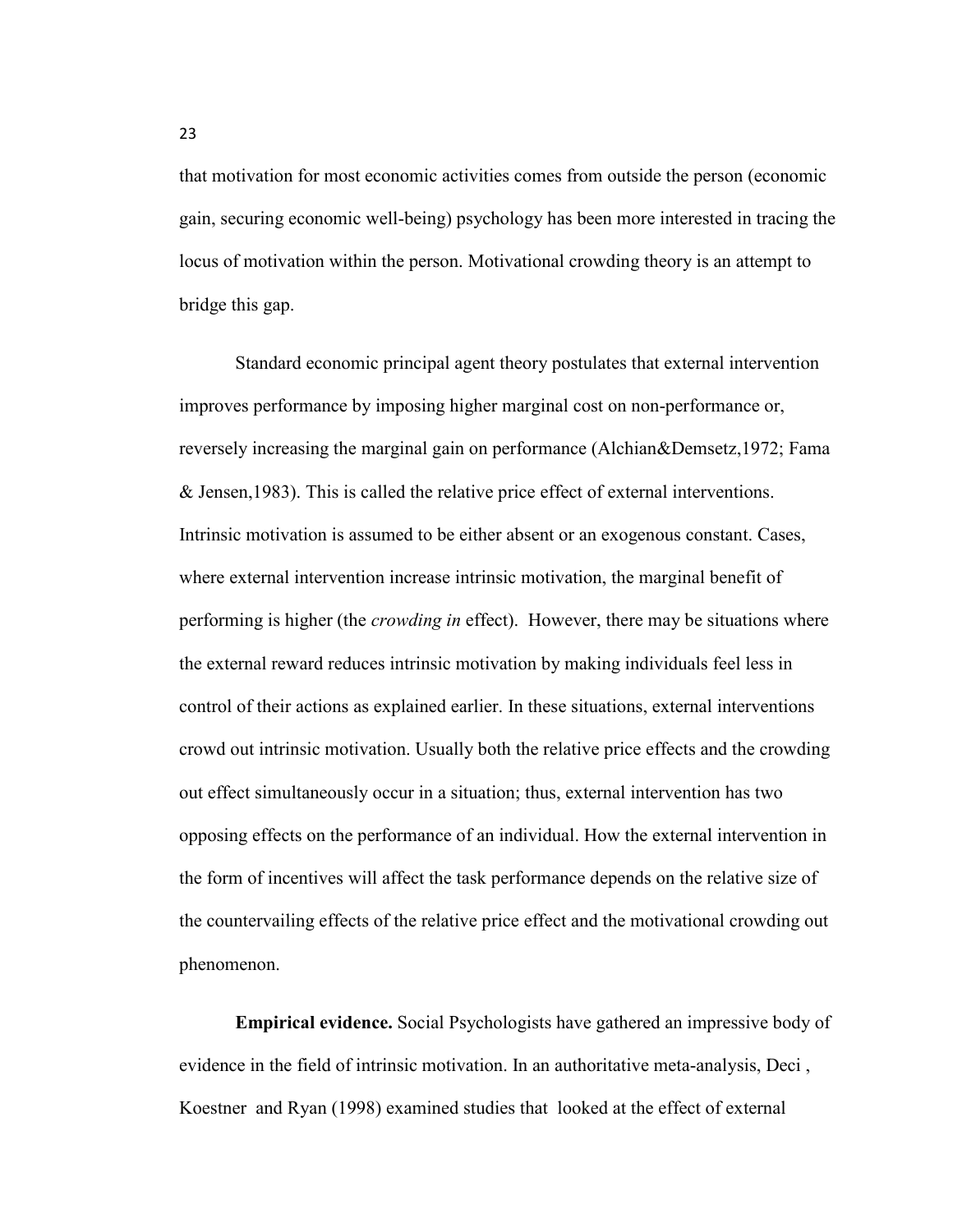reward on intrinsic motivation. Intrinsic motivation as assessed by "the degree to which participants return to and persist at the target activity during a free choice period subsequent to the experimental phase" (Deci, Koestner & Ryan,1998) and by selfreported interest in the target activity. The researchers concluded that external rewards (whether contingent on engagement with the activity, completion of the activity or performing well at the activity) significantly undermined free-choice intrinsic motivation. Furthermore, engagement and completion contingent rewards were also significantly negatively correlated with self-reported interest. On the other hand, positive feed- back tended to increase both the free choice behavior and self-reported interest measures of intrinsic motivation. Frey and Jergen (2001) reviewed the extant literature to find empirical support for motivational crowding out and crowding in theory in the field of economics. They claimed that there exists strong empirical support for such theories based "on circumstantial evidence, laboratory evidence by both psychologists and economists, as well as field evidence by econometric studies" (Frey &Jegen,2001).

Other researchers have found that work place financial incentives may positively affect the quantity of performance but not the quality (Jenkins, Mitra, Gupta  $\&$ Shaw,1998; Jenkins,1986). Indeed, what Deci has simply described as intrinsic motivation is difficult to operationalize in real life situations where there is usually a complex web of internal and external causes for an action. Although behavior change based on intrinsic motivation is deemed superior (Ryan & Deci,2000) and more durable than those prompted by external reward, it is often difficult to ascertain exact genesis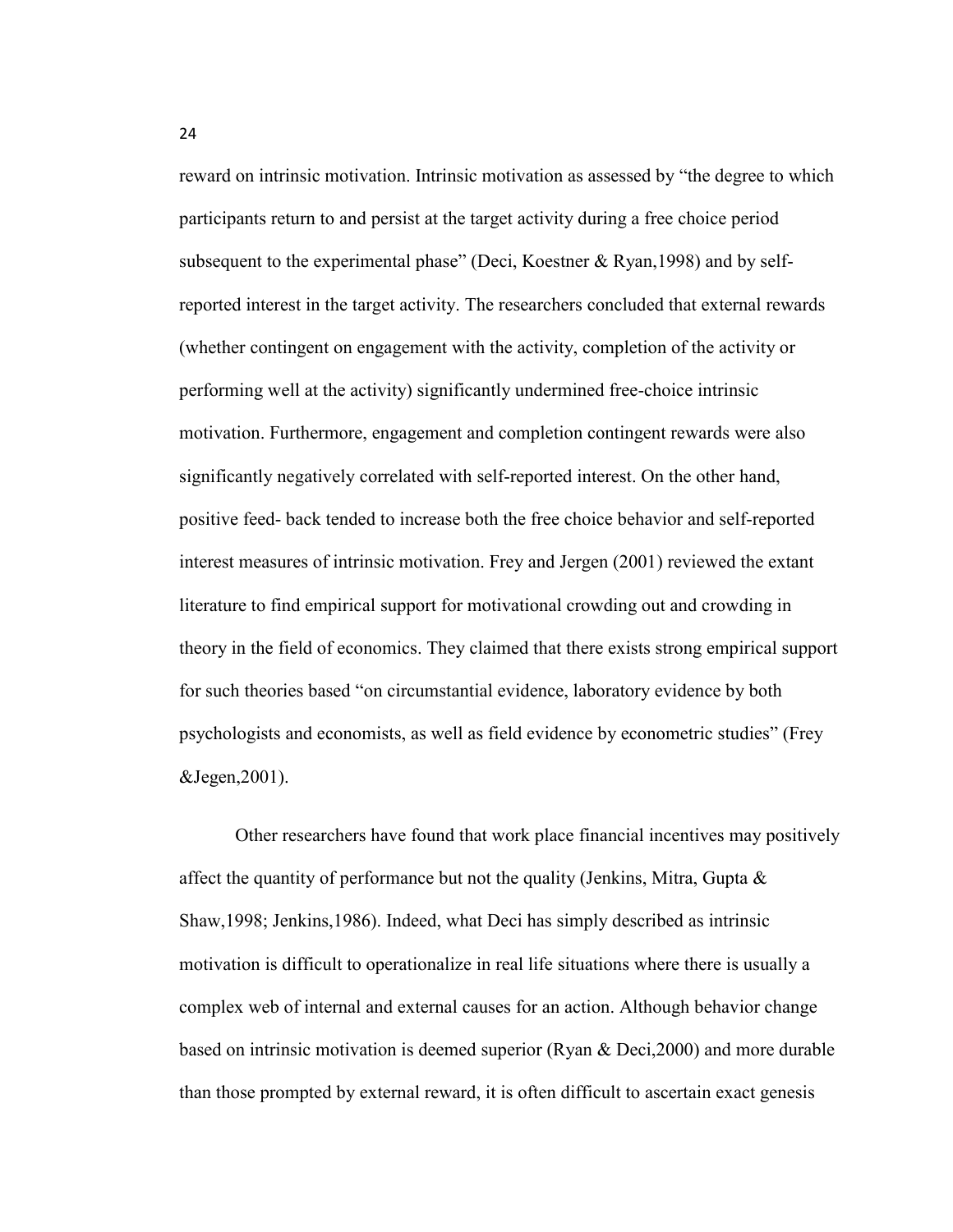and pathways for motivation for initiating a behavior change. Neurological mapping studies have found overlapping pathways in research participants performing simple tasks under different motivational conditions described as intrinsic or extrinsic (Lee, Reeve, Xue & Xiong, 2009). Qualitative work on pay for performance for providers in primary care practice has shown financial incentives to have little detrimental effect on the internal motivation and moral urges of primary care physicians (Mc Donald et al.,2007).

## **Questions for the clinical setting**

What remains to be explored is how questions of intrinsic motivation and motivational crowding out play out in the clinical setting especially with regards to adherence to medication. The research described earlier has been conducted mostly in classroom and workplace settings and have been extrapolated by proponents of financial incentives to the milieu of medical care. Adherence to medication that can potentially sustain a healthy life cannot be simply described as a task that merely has rewards in terms of self-fulfillment and is entirely intrinsically motivated. While being alive and enjoying, good health is often an end in itself, individuals may have a host of other, somewhat external reasons for staying healthy. They may want to be able to work to provide for themselves and dependents, they may wish to be able to emotionally support others, they may desire active engagement in communities as a way of fulfilling civic and communal duties. All these goals can be deemed as external rewards for engaging in the task of adherence to life saving, long term medication. Financial rewards in these setting can be deemed as another external reward that can further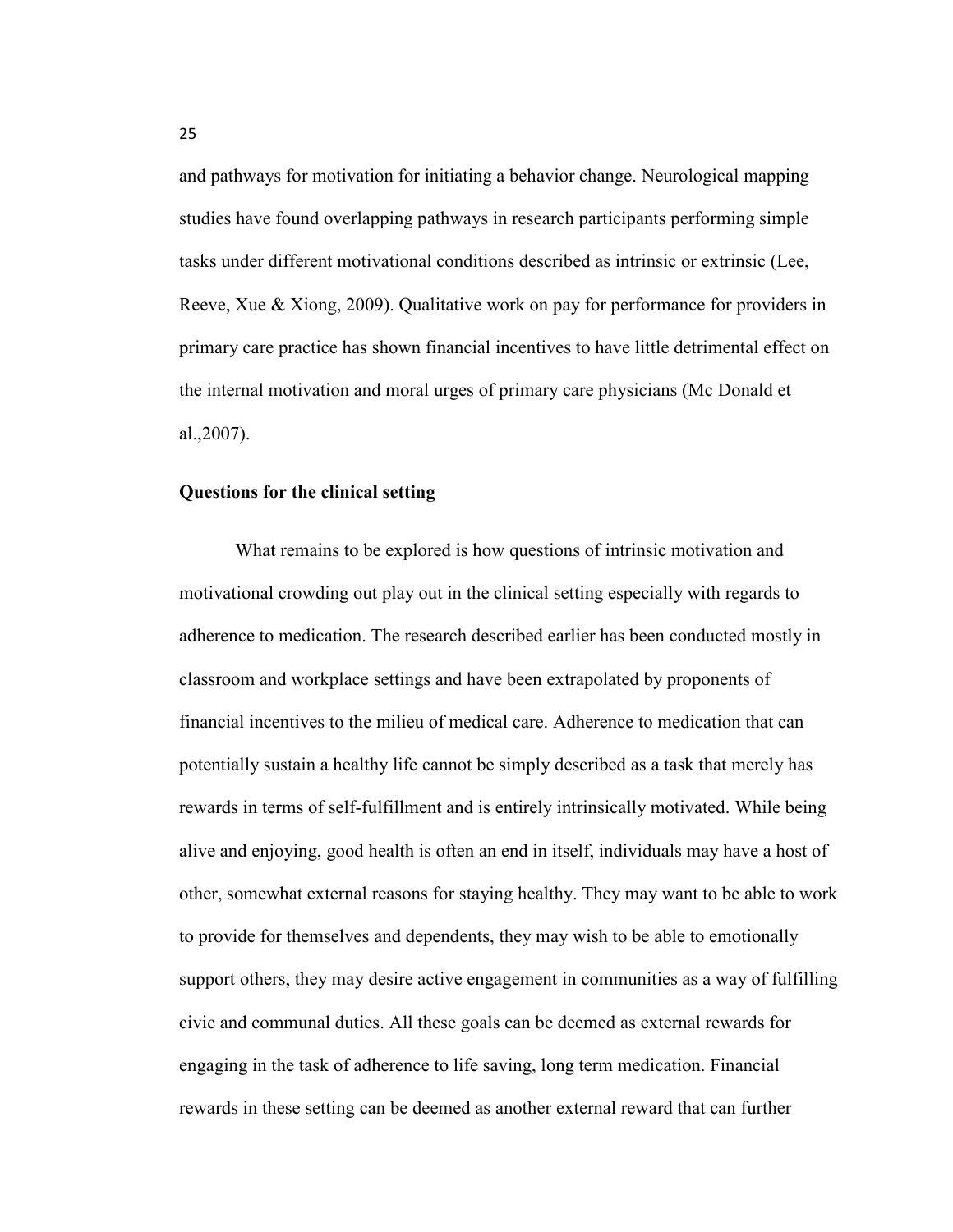motivate adherence. Moreover, while it is intuitive that intrinsic motivation may play an important role in shaping behavior change especially with regards to long term medical adherence and self-care, the exact dynamics of motivation, its sustainability and manifestation as behavior change in the presence of financial incentives need further explication before theoretical models can be developed. Qualitatively understanding motivation and the external incentive's role therein, from the perspective of the participant is an important first step in that direction. A recently published study by Greene and collogues was the first one to explore qualitatively the role of financial incentives on adherence to HIV medication (Greene et al., 2017). Their results describe some of the benefits (emotional, financial, health related) of incentives, but further work is needed for more in-depth understanding of the issues and to develop middle range theories which will help in implementation of incentive based programs in health care settings.

**Debates about patient autonomy.** A common concern expressed with regards to the use of financial incentives in the clinical setting, is the loss of patient autonomy (Marteau, Ashcroft & Oliver,2009). Cognitive evaluation theory and motivational crowding theory can be used to explain this concern. As described earlier, external rewards can be perceived to thwart need satisfaction that comes from engaging in a behavior for its own sake. Individuals may be led to believe that they no longer feel empowered to do a task but do it for the sake of the reward. The locus of control moves from within their own desires to that of the external stimulus of the reward. Patients may perceive this loss of control as a loss of autonomy, or an inability to act as one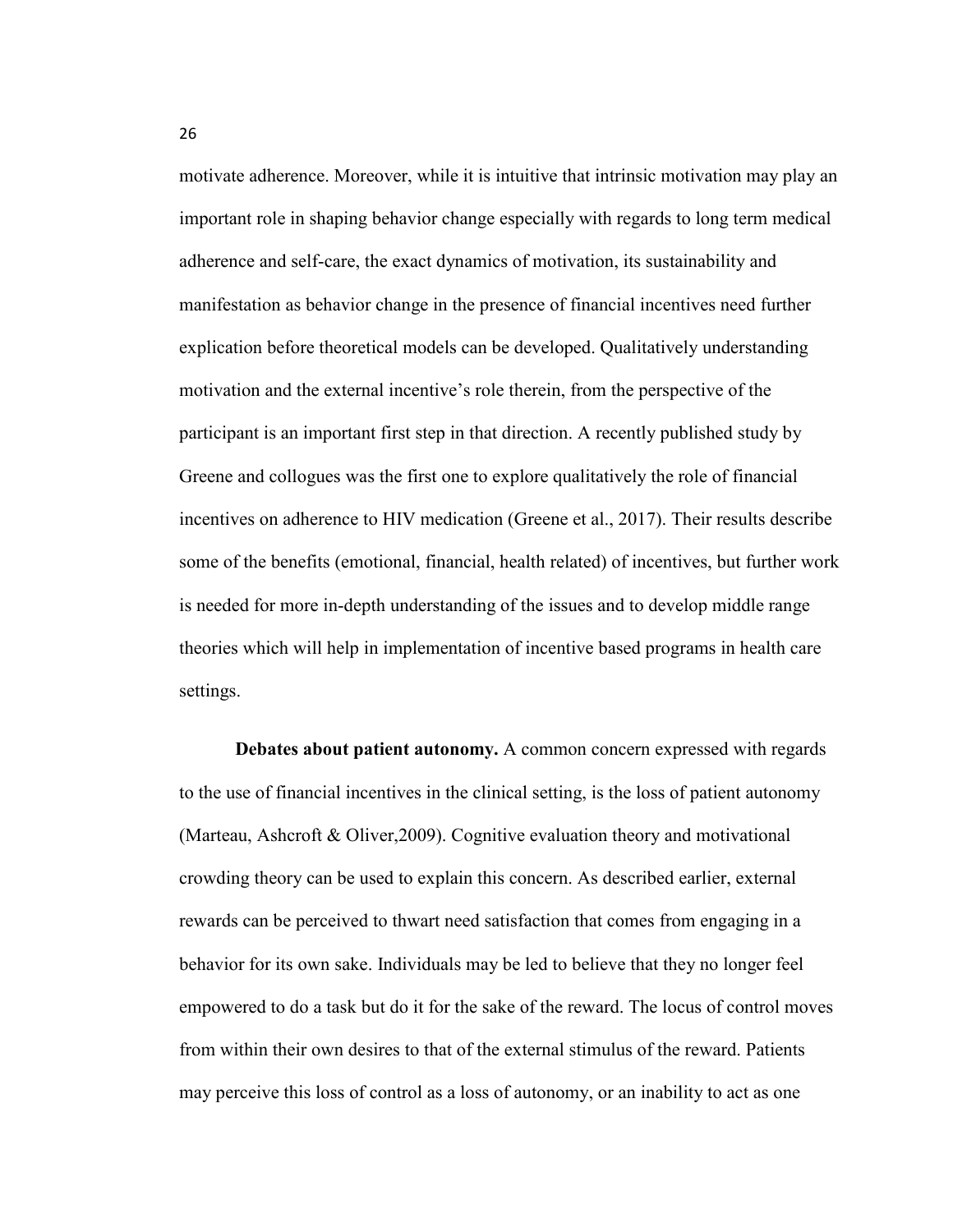truly wants to. Some professionals have long opposed payment to patients for adhering to anti-psychotic drugs because it is thought to impair patient autonomy and attenuate personal responsibility (Claassen, 2007). Using money to force patients to act in ways that may be at variance with their wishes is considered paternalistic at best and coercive at worst.

An alternate perspective emerges by considering how our actions are often not aligned with our desires. We often fail to act in ways that in retrospect we most prefer (Frankfurt,1988). Many individuals may prefer to eat healthier and many smokers would rather not smoke when they think about long term consequences. However, immediate satisfaction of desires prompt individuals to act otherwise. Thus, there is a discrepancy between the first order desires (those individuals act on) and second order desires (those individuals would have preferred to have acted on). External rewards may be thought to help individuals closely align their actions (first order desires) with their actual preference (second order desires) and thus incentives can be deemed promoting patient's autonomy rather than undermining it. Financial incentives are thought by some to be a "nudge in the right direction" (Linnemayr & Rice, 2016; Thaler & Sunstein, 2009) while others may continue to regard them as "an unacceptable shove" (Marteau, Oliver & Ashcroft, 2008).

Analogous concepts from economic theory also help build a case for financial incentives. It has been long maintained that people do not always think or behave in a rational way and are often not aware of or in control of the myriad factors that influence their behavior. Similar to the above mentioned first order desires, individuals are often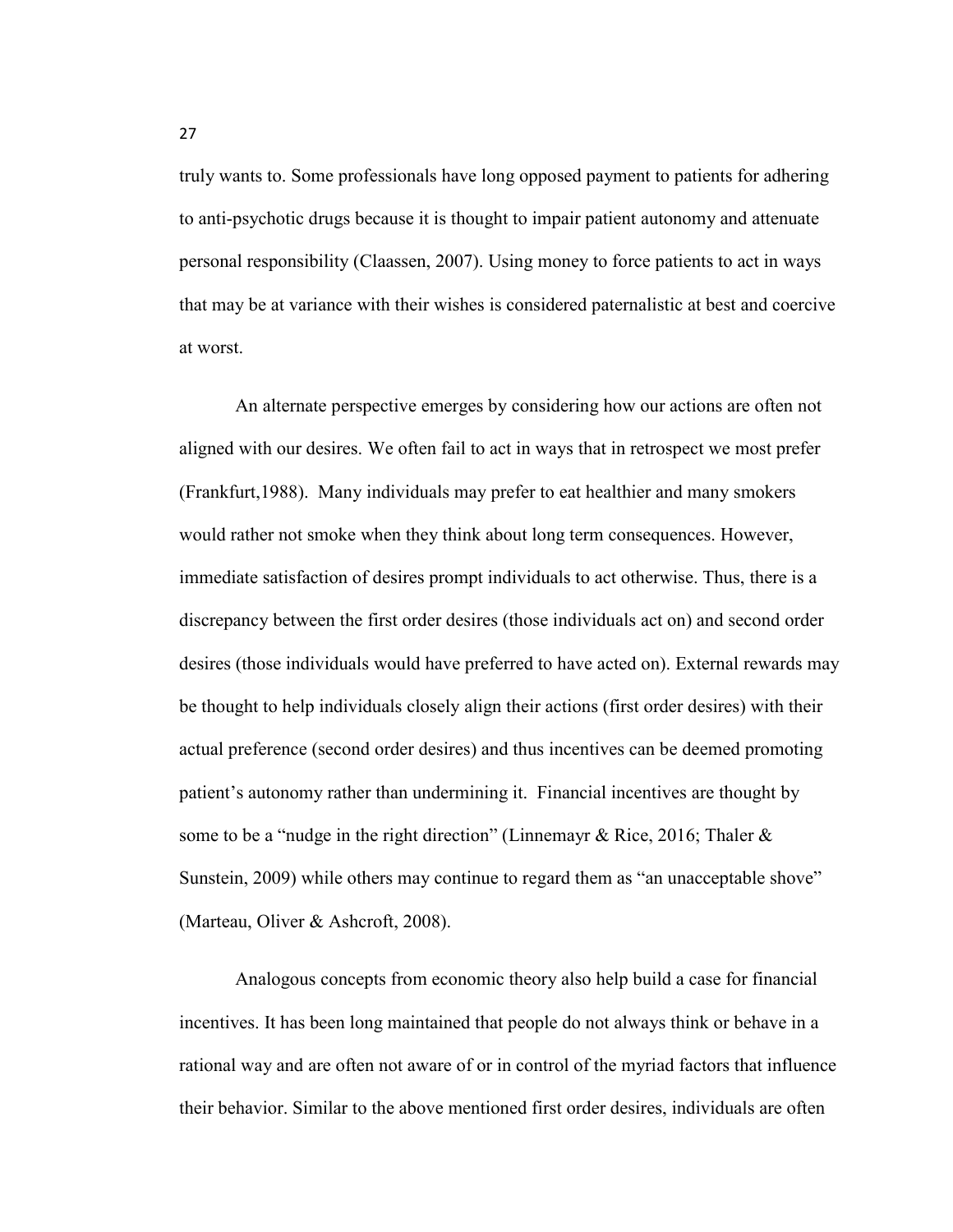more influenced to act to maximize immediate gains and minimize immediate losses rather than adequately weighing long term consequences. This attitude is termed present bias (Kamenica, 2012; O'Donoghue, & Rabin, 1999), and for behavior change intervention it supports providing immediate rewards for targeted behavior change. Financial incentives, can by this argument, satisfy present bias and provide instant gratification and reinforce the desired behavior where individuals experience long term benefits like symptom free days and good health along with the instant satisfaction of earning the financial reward. Proponents of external rewards have asserted that providing the "carrot" helps individuals initiate a change and enables them to subsequently consolidate the gains and take ownership about maintaining that behavior (Linnemayr& Rice, 2016; Dolan, Hallsworth, Halpern, King, Vlaev, 2010). It is useful to align environments and circumstances, as with the provision of rewards, to help people make better health choices (Klein & Karlawish, 2010). Thus, external rewards are not inimical to patient autonomy but support it in meaningful ways as does health education and better access to services.

**Doctor patient relationship.** Closely linked to the concerns about loss of patient autonomy if financial rewards are introduced in the clinical settings, are doubts about its possible detrimental effect on the doctor patient relationship. The relationship between the doctor and the patient is assumed to be one of implicit trust: the patient trusting the doctor to act in their best interest and the doctor requiring that the patients cooperate in order to achieve the shared therapeutic goals (Pearson, & Raeke, 2000). There lies an element of shared responsibility that transcends the financial transactions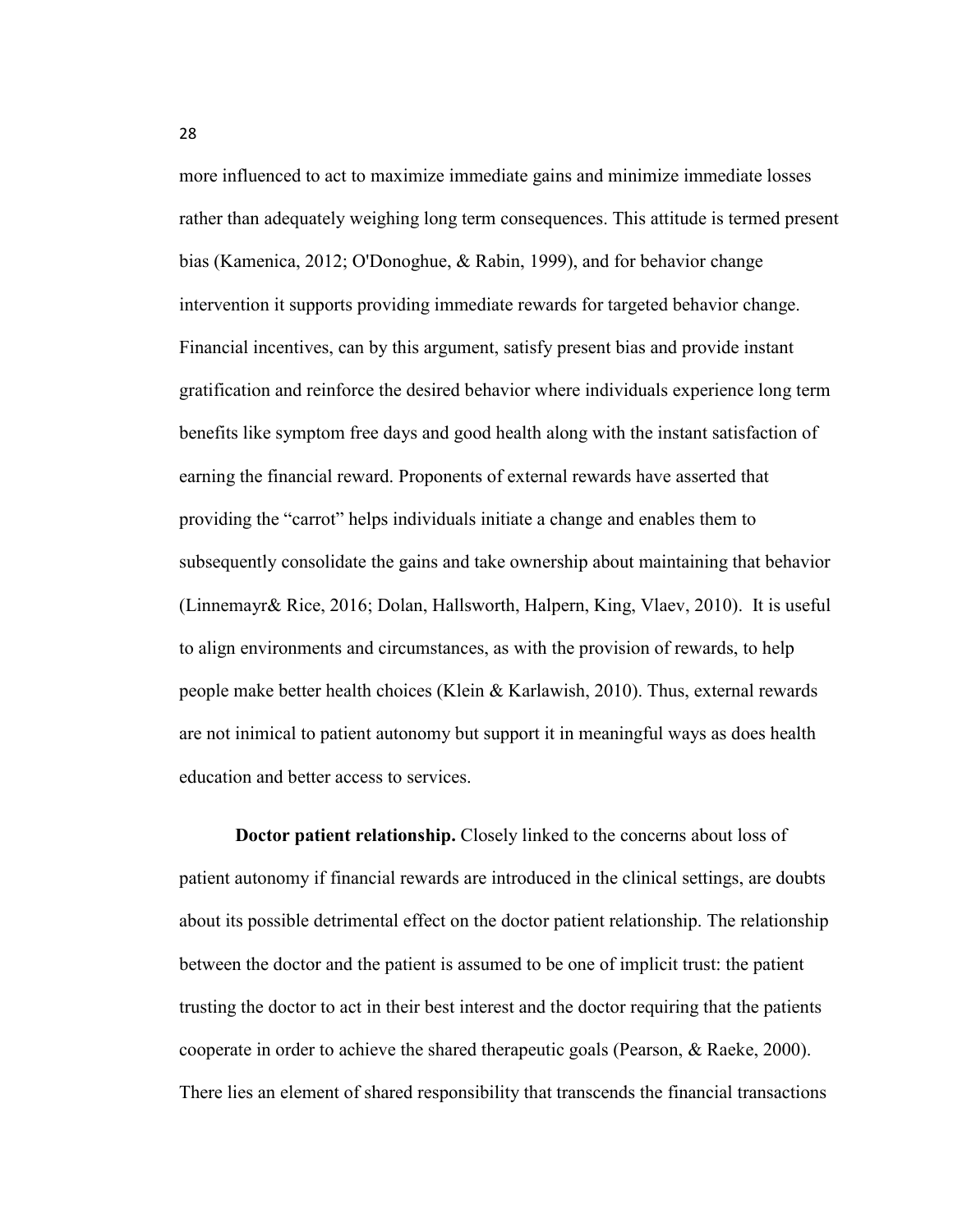between the recipient and the care-provider. Paying patients to follow their doctor's advice introduces a deleterious transactional aspect to this relationship. Opponents of financial rewards claim that paying patient to do what their doctor asks them to (such as taking the prescribed medication) tantamount to bribery and or coercion (Oliver &Brown, 2012; Marteau, Ashcroft & Oliver, 2009). Such interventions serve to undermine the relationship of trust and impair long term outcomes of enduring therapeutic alliance between clients and providers.

As discussed earlier, incentives can be re-conceptualized as benign and effective persuasion rather than bribery or coercion. If designed with the insight of the providers, financial rewards can aid the therapeutic alliance and help the patient better align her goals with that of the provider who is assumed to act in the patient's best interest. Moreover, there are several extant programs where providers are incentivized for favorable patient outcome over and above their usual compensation. Initial research in these settings have shown no obvious detrimental effect on the doctor patient relationship or the moral impulses of providers in these settings (Mc Donald et al.,2007).

It is useful to remember here that the doctor patient relationship, however idealized, is often marked with a power imbalance and uneven information sharing. Studies on adherence to HIV medication and other chronic medication have repeatedly recommended an open and inclusive approach between the doctor and patient where they share information and come up with common goals (Chesney,2003; Ickovics & Meade,2002). Any clinical interventions (with or without financial incentives) need to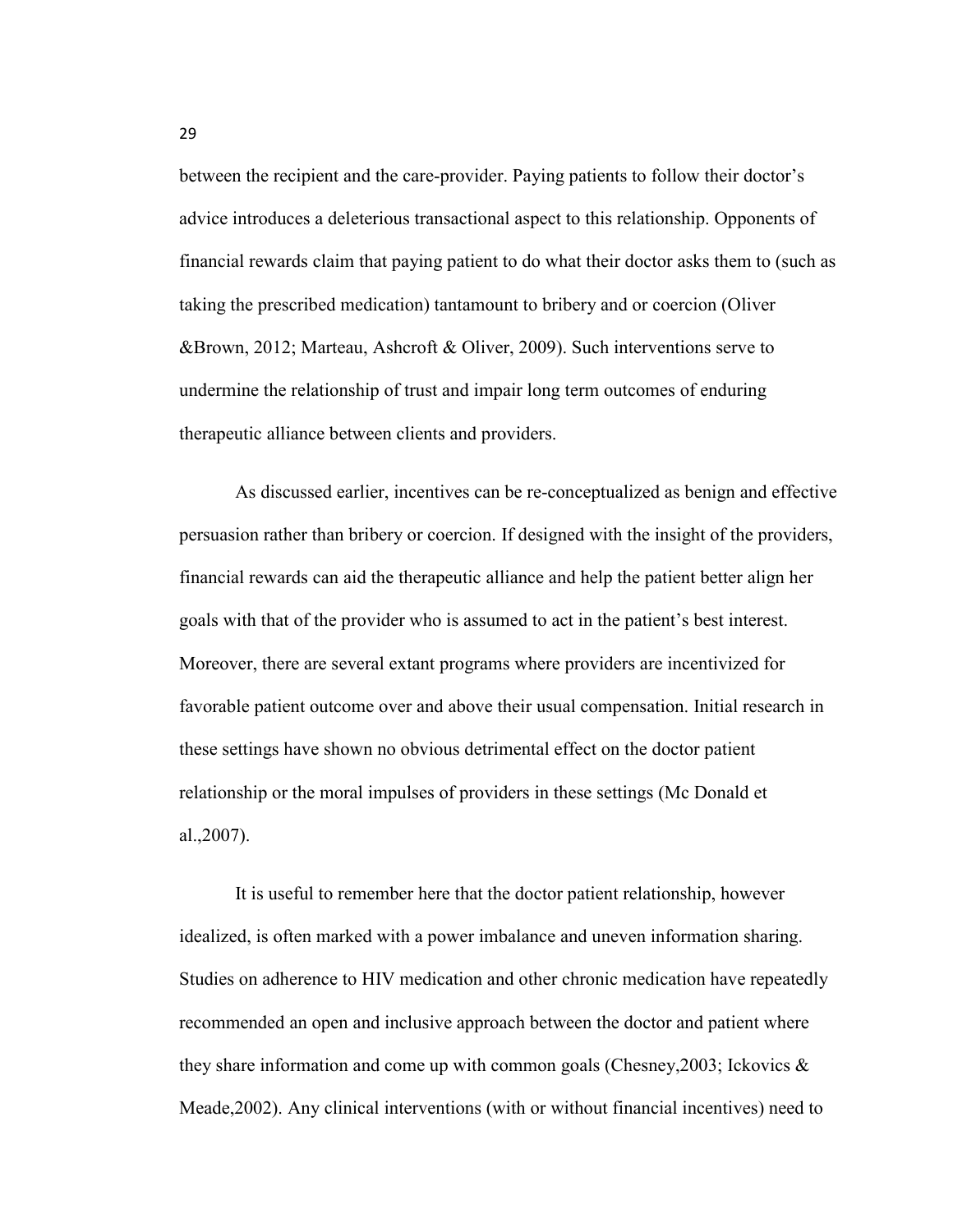be aware of these concerns about power imbalance and incomplete communication between provider and client.

**Financial incentives and notions of fairness, equity, and justice.** Finally, many people object to the use of financial incentives for patients on grounds of fairness. The question being, is it fair to pay some people to do something that others do without being paid? (Marteau, Ashcroft & Oliver,2009; Volpp, Pauly, Loewenstein & Bangsberg, 2009). Also, is it not one's own responsibility to ensure one's own wellbeing? How to justify the use of public funds to ensure healthy behavior for those who fail to take care of themselves? Public opinion in the developed western economies usually supports the view that individuals are responsible for their own health and wellbeing and hence should personally bear the costs of self-inflicted ill health (Dolan, Hallsworth, Halpern, King, Vlaev, 2010). However, research in causation of health and illness especially about personal responsibility have made strong arguments for taking a different perspective. While people do make individual choices regarding their health (whether to smoke, what to eat, practicing safe sex, adhering to prescriptions), they are almost always deeply influenced by the socio-economic contexts they live in (Berkman, Kawachi & Glymour, 2014; Wikler,1987). Health outcomes are social issues inextricably linked with questions of human rights, justice, equity, and fairness (Hudon et al., 2016; Dworkin, 1981; Wikler,1987). If one subscribes to the view that health is a social justice issue, financial incentives for adherence to HIV medication, especially among under privileged groups (which consist of a disproportionate number of people of color) can potentially balance out some of the extant structural inequalities and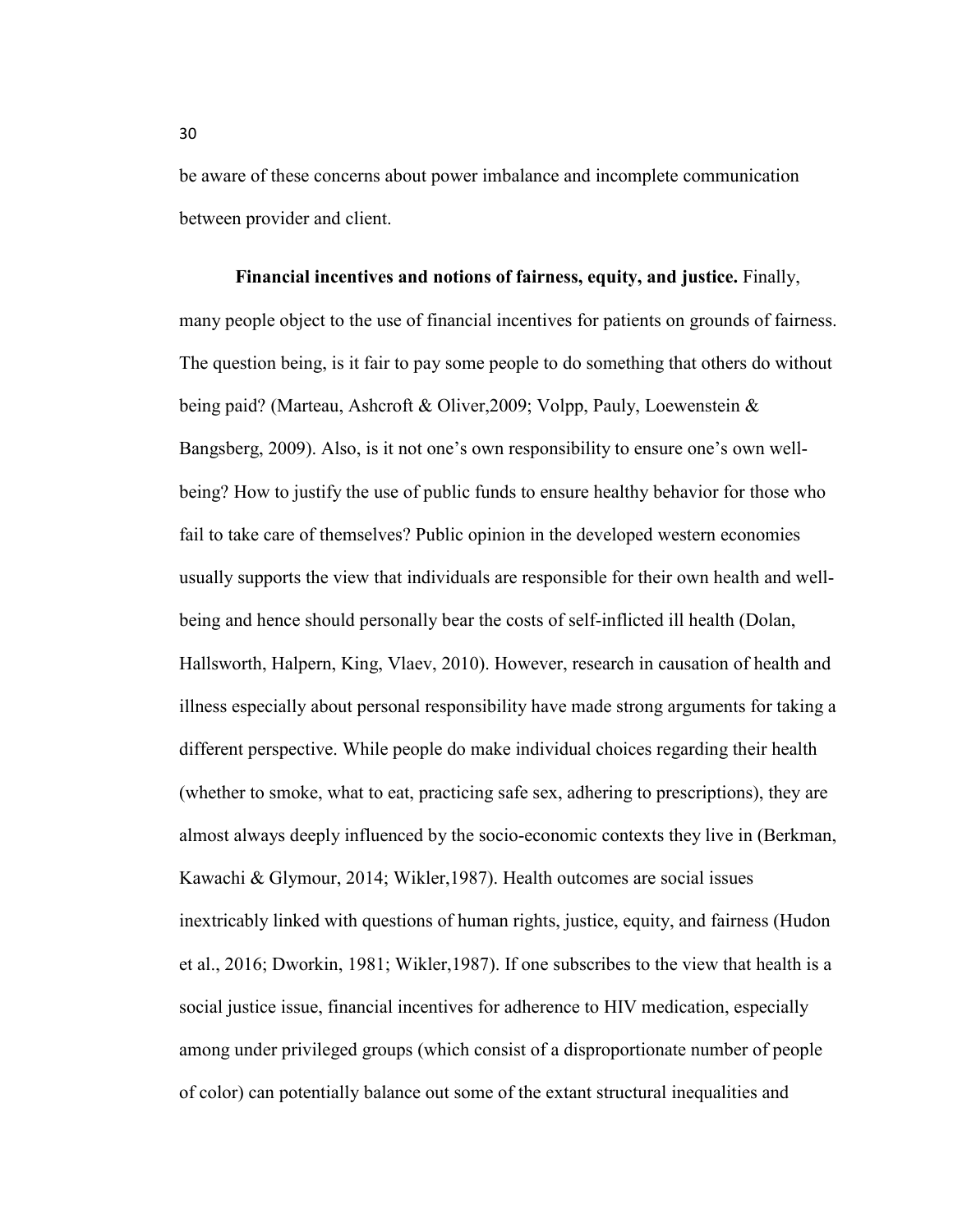promote equity and justice. Moreover, incentive programs can be more effective to produce desirable outcomes with disadvantaged or vulnerable populations (Jochelson,2007).

Having said the above, whether or not public funds should be used to improve health outcomes of a community can be answered from several angles. Firstly, it deals with the basic question about the expectations from a welfare state and what it may or may not do for its citizens. Neoliberal ideas support increased retraction of state sponsored services and encourage market based insurance that signal personal responsibility (Harvey, 2001). It is assumed that a free market will enable most citizens to seek gainful employment and then, they can purchase health benefits through market based insurance. The state should not encourage dependency and disincentivize gainful employment by providing social assistance in the form of welfare benefits, cash transfers or free or subsidized health care services. On the other end of the spectrum socialist ideas have championed the state as the ultimate arbitrator of welfare and the sole provider of publicly funded welfare benefits. Free for all health services, either entirely owned and managed by the government or paid for by public money, is the hallmark of socialist welfare states (Field & Cockerham, 2014). Most developed nations of the West fall somewhere in this continuum (Esping-Andersen, 1990) and many like Canada and the UK have nationalized health services while the US still relies heavily on the private sector for health care. If there is a consensus regarding spending public money for health care for all, financial incentives which can improve health outcomes may find ungrudging support. In countries like the UK, which has a nationalized health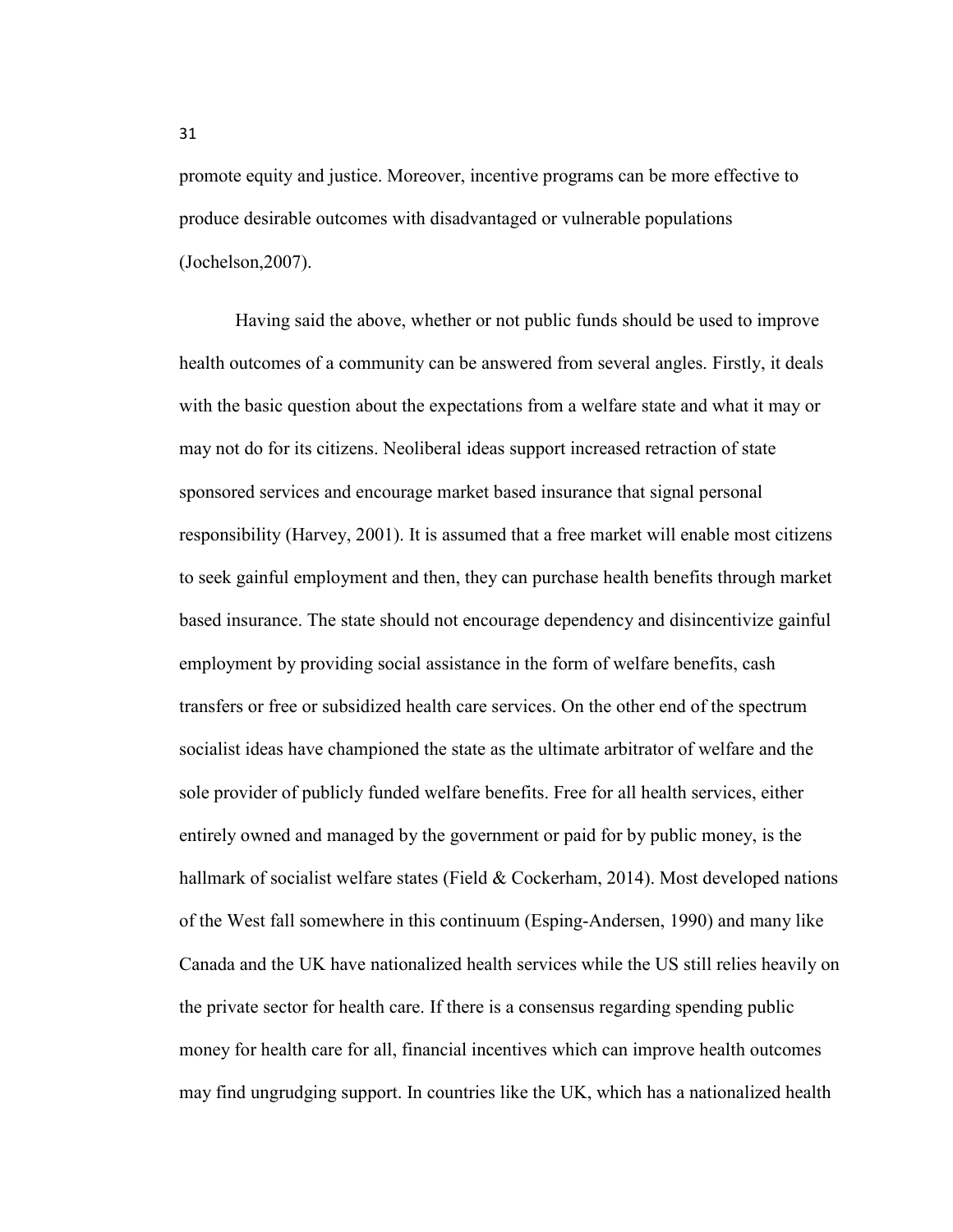system for the last sixty years, public opinion surveys have revealed that while most people want individuals to take responsibility for their own health, they also see the government's efforts to promote health as an important part of the equation (Lynagh, Sanson-Fisher &Bonevski,2011).

With advent of the Affordable Care Act, the US has moved towards a more publicly funded health insurance system where the risk of ill health is pooled more widely among the well off and historically well insured citizens along with the less privileged, often less healthy and hitherto uninsured groups. Though recent legislation may roll back many of the provisions of the Affordable Care Act, one may still expect a change in the profile of people with insurance as compared to the last couple of decades. In such a situation, financial incentives that promote healthy behavior and potentially reduce future healthcare spending may make sound economic sense, even if one were to disregard to social equity and human rights aspect of the problem. In case of HIV /AIDS which has huge costs (in healthcare provision, along with loss of productivity and hence economic output of those afflicted) an intervention which can possibly help mitigate these costs has an intuitive appeal. More specifically the intervention (like improved adherence to HAART with a financial incentive) not only improves the lives of those infected with the virus but prevents the transmission of the virus. Financial incentives for such outcomes can be seen as benefiting both the individual who is infected along with large groups of people at risk for new HIV infection. In this case paying the patient to remain healthy accrues huge benefits to the patient along with the uninfected individuals.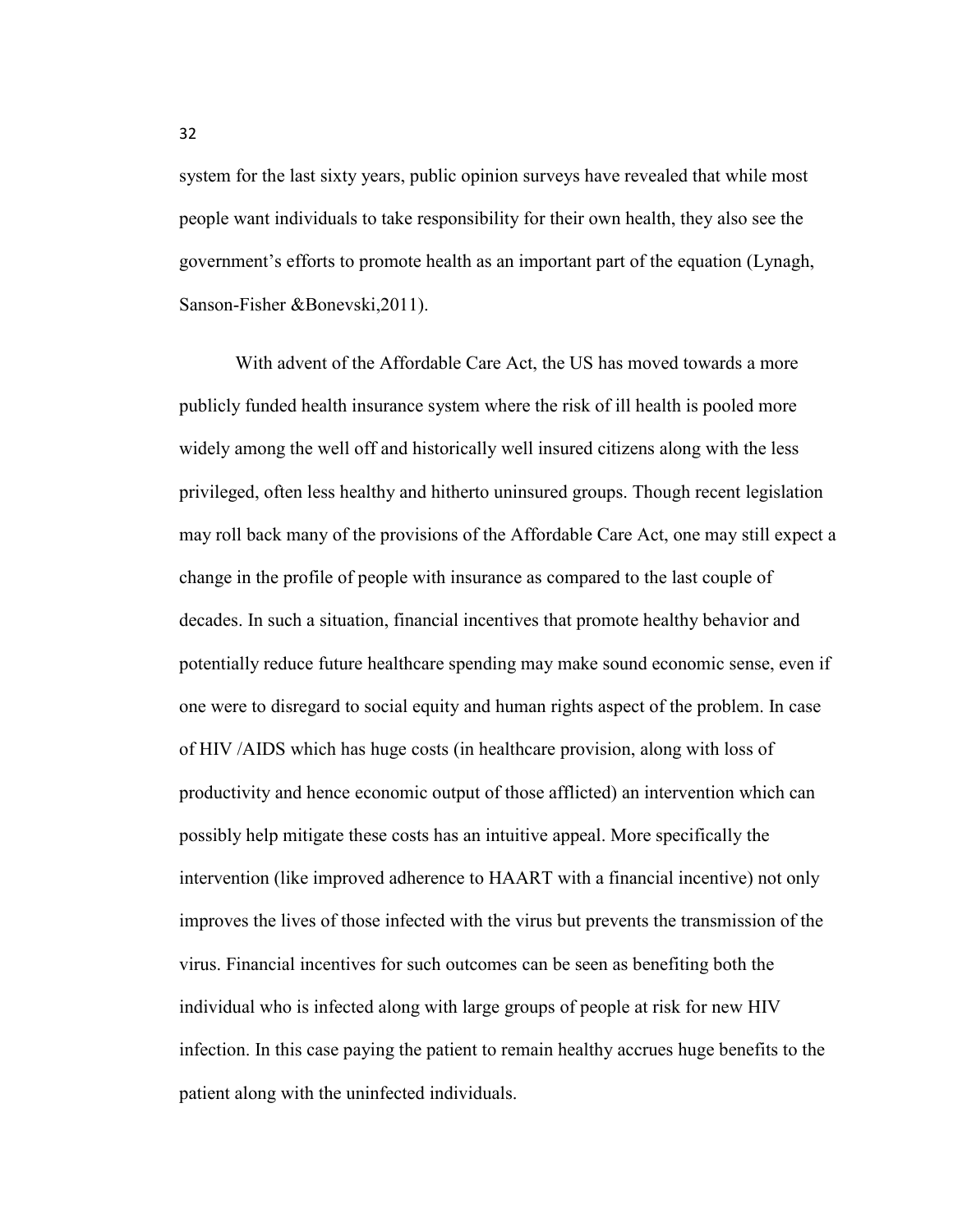It is also important to remember that public funds are already being used to derive public health benefits through anti-smoking campaigns and HIV/AIDS awareness programs and people usually do not object to these spending. While health education and awareness along with screening programs can potentially improve the health outcomes for a population, financial incentives may in certain cases be a more direct and efficient use of resources to change certain behavior.

Studies on patients' perspectives on incentives have been few (Greene et al., 2017). The ones that have been undertaken show that it is important how questions are framed and usually people are more likely to support a positive reward that encourages healthy behaviors rather than endorse punitive measures to correct unhealthy ones (Linnemayr & Rice, 2016; Long, Helweg-Larsen, & Volpp, 2008).

## **Current study**

Financial incentives have been understood in the context of various theories from behavioral economics and psychology. Whether financial incentives work varies with the population with and the conditions under which they are implemented. Although studies have found that financial incentives may be effective in clinical settings with issues of adherence, there has been inadequate attempts to understand and theorize the process through which incentives works under conditions of clinical medical care. Furthermore, financial incentives for behavior change in health and human services raise moral questions around coercion, undermining of patient autonomy and subversion of the ideal therapeutic relationship. However, financial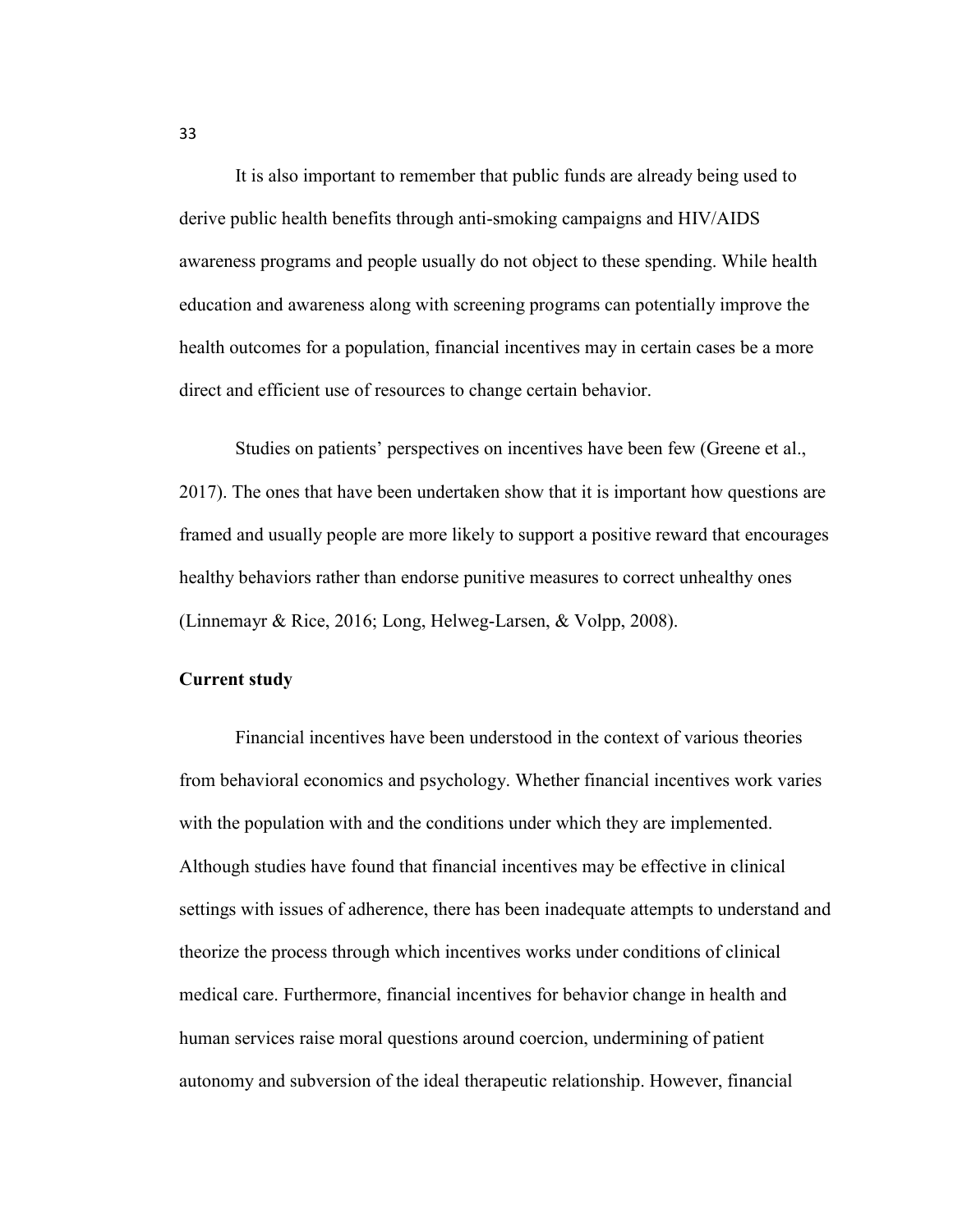incentives can be viewed as effective, albeit small, instruments in trying to reverse the deleterious impacts of socio economic marginalization of certain vulnerable groups as we try to promote healthy behavior in them. Given this context the present study examined the phenomenon of financial incentives and its role in promoting adherence to HAART medication in a group of resource poor people living with HIV/AIDS. The next chapter describes the methodological approach used to study the phenomenon.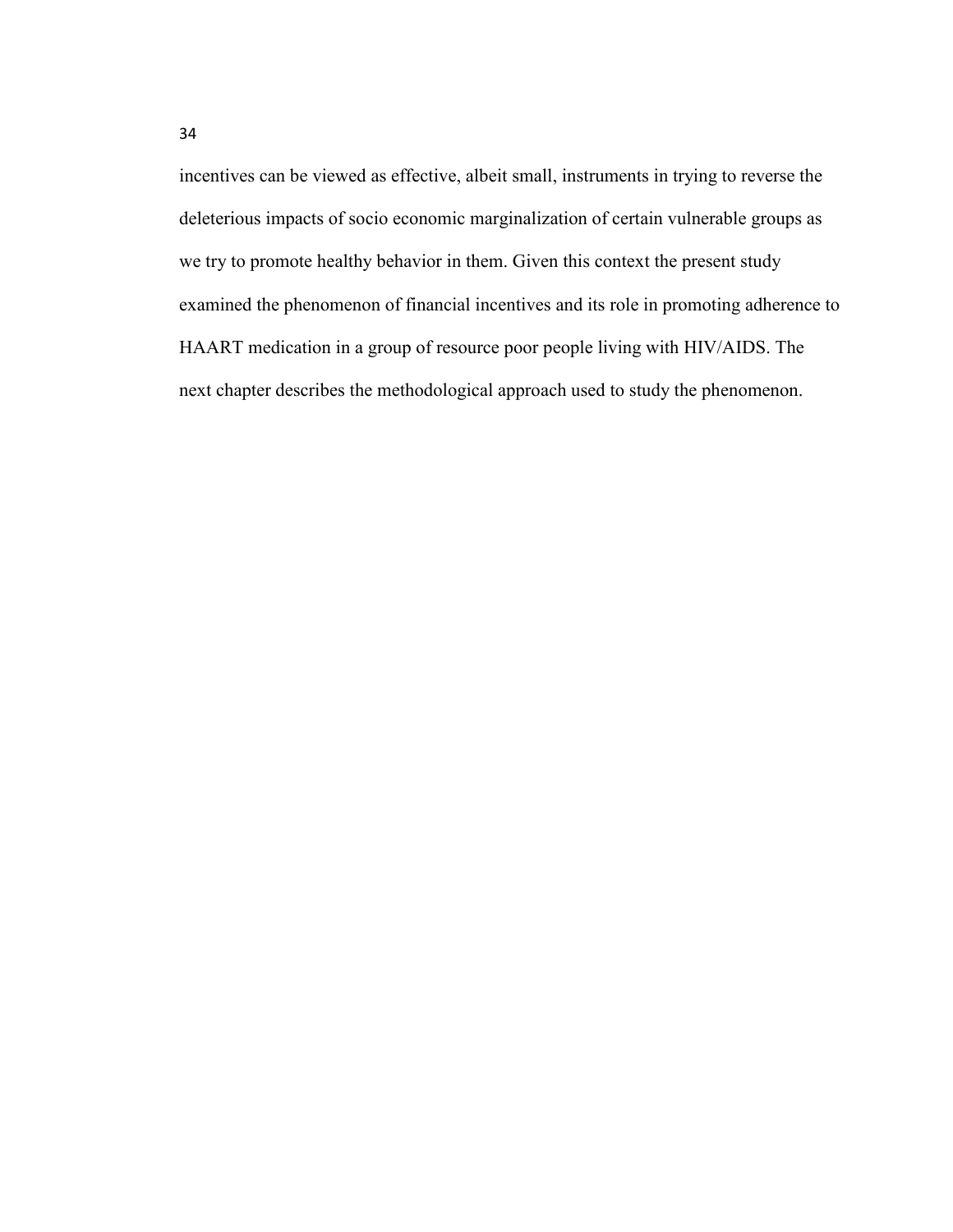## **Chapter 3: Methodology**

As described in the earlier chapters, financial incentives in the context of adherence to medication, is an understudied phenomenon. Specifically, there is a lack of understanding of the psychosocial processes that influence patients' reactions, acceptance and ultimate effectiveness of financial incentives that tend to encourage adherence to medication in chronic conditions like HIV infection. The current study aims to fill that gap by exploring the phenomenon of financial incentives in the context of adherence of PLWHA to HAART regimens.

## **Understanding adherence using Constructivist Grounded Theory**

Grounded theory is a methodology that seeks to construct theory about issues of importance in peoples' lives (Glaser, 1978; Glaser & Strauss, 1967; Strauss & Corbin, 1998). It does this through a process of data collection that is often described as inductive in nature (Morse, 2004), in that the researcher has no preconceived ideas to prove or disprove. Rather, issues of importance to participants emerge from the stories that they tell about an area of interest that they have in common with the researcher. The researcher analyzes data by constant comparison, initially of data with data, progressing to comparisons between their interpretations translated into codes and categories and more data. This constant comparison of analysis to the field, grounds the researcher's final theorizing in the participants' experiences.

Constructivism is a research paradigm that denies the existence of an objective reality, "asserting instead that realities are social constructions of the mind, and that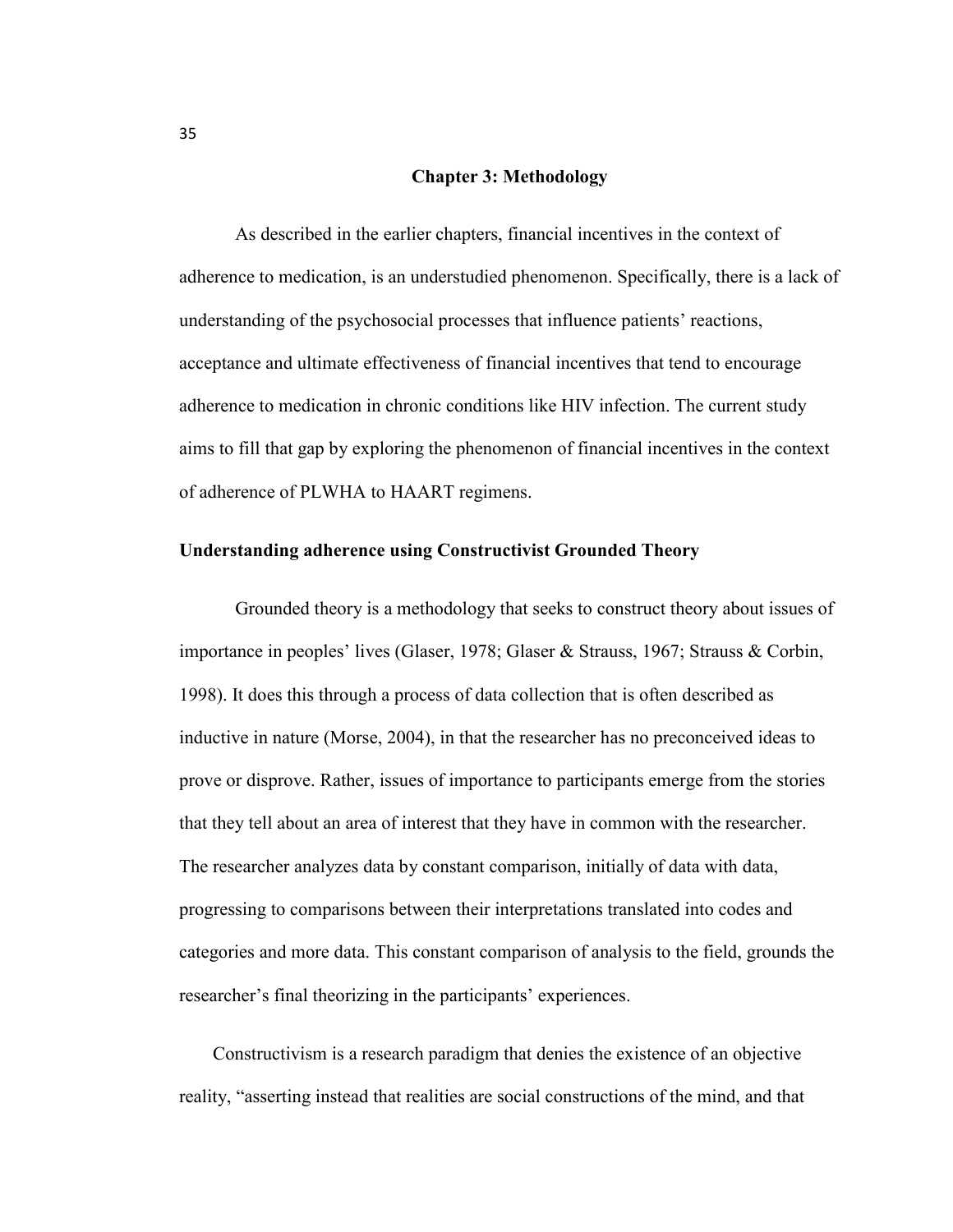there exist as many such constructions as there are individuals (although clearly many constructions will be shared)" (Guba & Lincoln, 1994). Constructivist grounded theory as expounded by Charmaz (2006) acknowledges constructivist limitation while striving to create new theoretical understanding of understudied phenomenon by employing grounded theory methods.

A constructivist grounded theory approach is most suitable for exploring areas that have not been previously studied or theorized. It helps researchers to come up with new and interesting insights and stimulates the creation of new, context specific middle range theories (Oktay,2012). Hence this method is particularly helpful in cases where there is no preexisting theory as in case of financial incentives and adherence. However, a constructivist approach to grounded theory acknowledges that researchers are not blank slates but come with their disciplinary foci and personal political biases. While the focus of this method is to look at data with a fresh view keeping aside preconceptions, constructivist grounded theory allows for sensitizing concepts to inform the analysis (Charmaz,2006; Bowen,2006). The methodological imperative is to state these ideas clearly and use them only in the context of gathered data. The ideas should not be used to shoe horn the collected data into neat categories, but the researcher should only use the sensitizing concepts as categories of analysis if sufficient data emerges to support those ideas.

In trying to understand the role of financial incentives on adherence to medication, I used a constructivist grounded theory approach. The sensitizing ideas of motivation,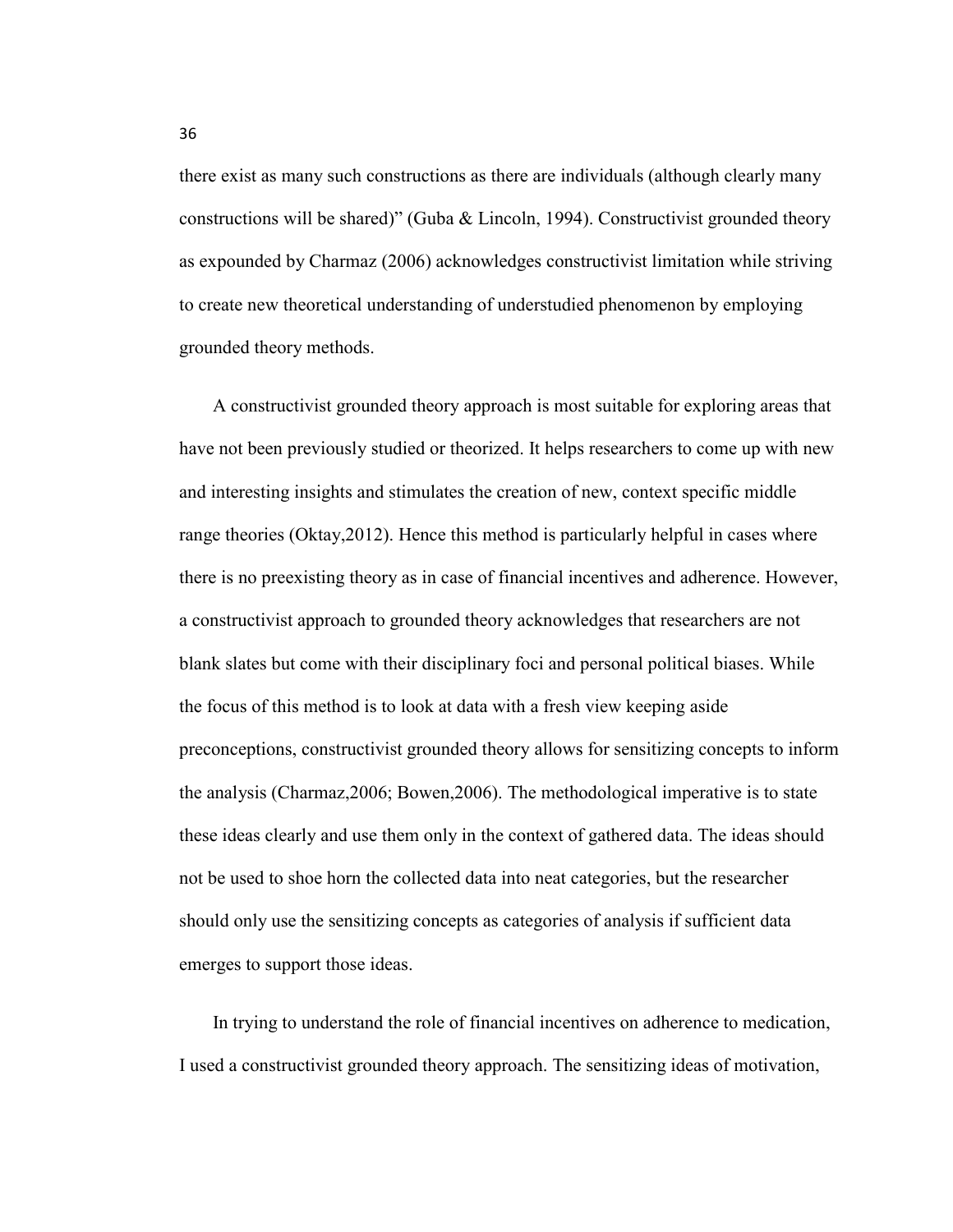coercion, patient autonomy, patient provider relationship (as described in chapter 2) were sensitizing concepts in my analysis.

## **Research question**

Using a qualitative, constructivist grounded theory approach the present study aimed to answer the following question:

*How does the provision of financial incentives affect the process of adherence to anti-retroviral medication in individuals with HIV infection?*

## **Study settings**

The research was conducted at Housing Works (HW), a large advocacy-based HIV service organization based in New York City. It is intimately involved in local, state, and national housing and HIV policy. This community-based HIV service organization was founded in an activist tradition of HIV/AIDS advocacy. Its current primary programming focuses on HIV related healthcare and housing programs. In 2013 Housing Works initiated the Viral Load Suppression (VLS) program with an aim to achieve viral load suppression in more than 80 % of their HIV positive clients. It sought to achieve this aim by promoting adherence through the provision of quarterly financial incentives to participants who have viral loads below a certain threshold. Additionally, the VLS program provides access to adherence support groups, improved case management with a focus on adherence to anti-retroviral medication and services for text reminders and directly observed therapy. Each client has the option to enroll in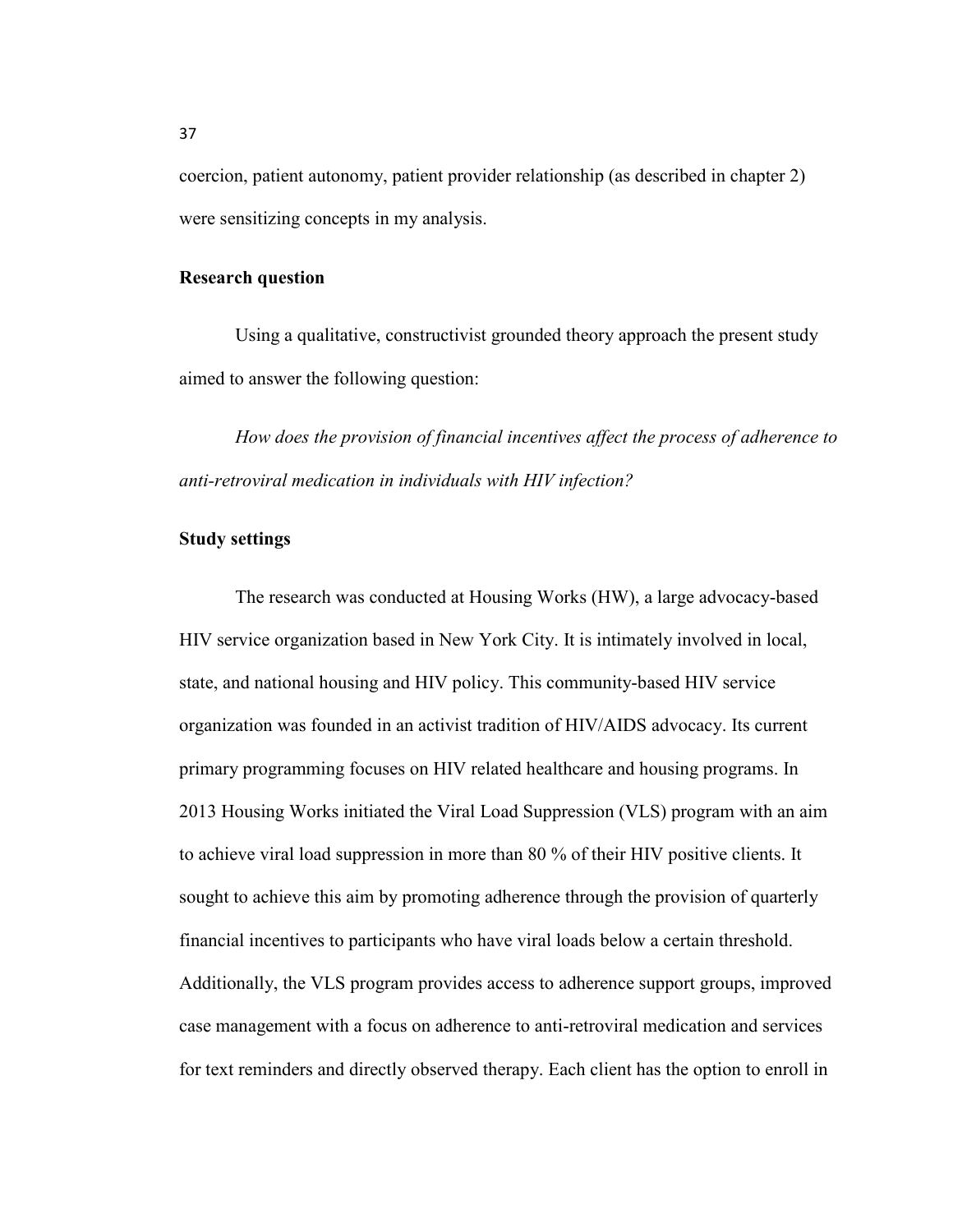one or many of these VLS services. For example, a client may choose to attend adherence support groups, get enrolled in the text message reminder system and if they and their providers still feel that more intensive support is needed to help them with adherence, they can be enrolled in directly observed therapy (DOT), where the patientclient takes either all or some of their medication under direct supervision of a nurse. The VLS program aims to provide the client with a tool box of services that they can employ to improve their adherence. The current study is a part of a larger study evaluating the VLS program to identify the best practices and processes of organizational change that the program is expected to bring.

## **Ethical considerations**

The evaluation study of the VLS program, of which the current study is a part, has been approved by the Institutional Review Board of the University of Pennsylvania. Informed consent was obtained from every client at the time of enrollment in the program. Clients consented to participate in the research evaluating the study and signed consents forms to that effect. At the time of the qualitative interviews the nature and purpose of the interview was explained to each participant and informed consent was obtained verbally and then on audio recording. Participants received \$20 gift cards after each interview to compensate for their time and were issued metro cards to help them with the transportation. These cash and transportation compensations are in accordance with the policies of Housing Works and was provided by them from their research funds.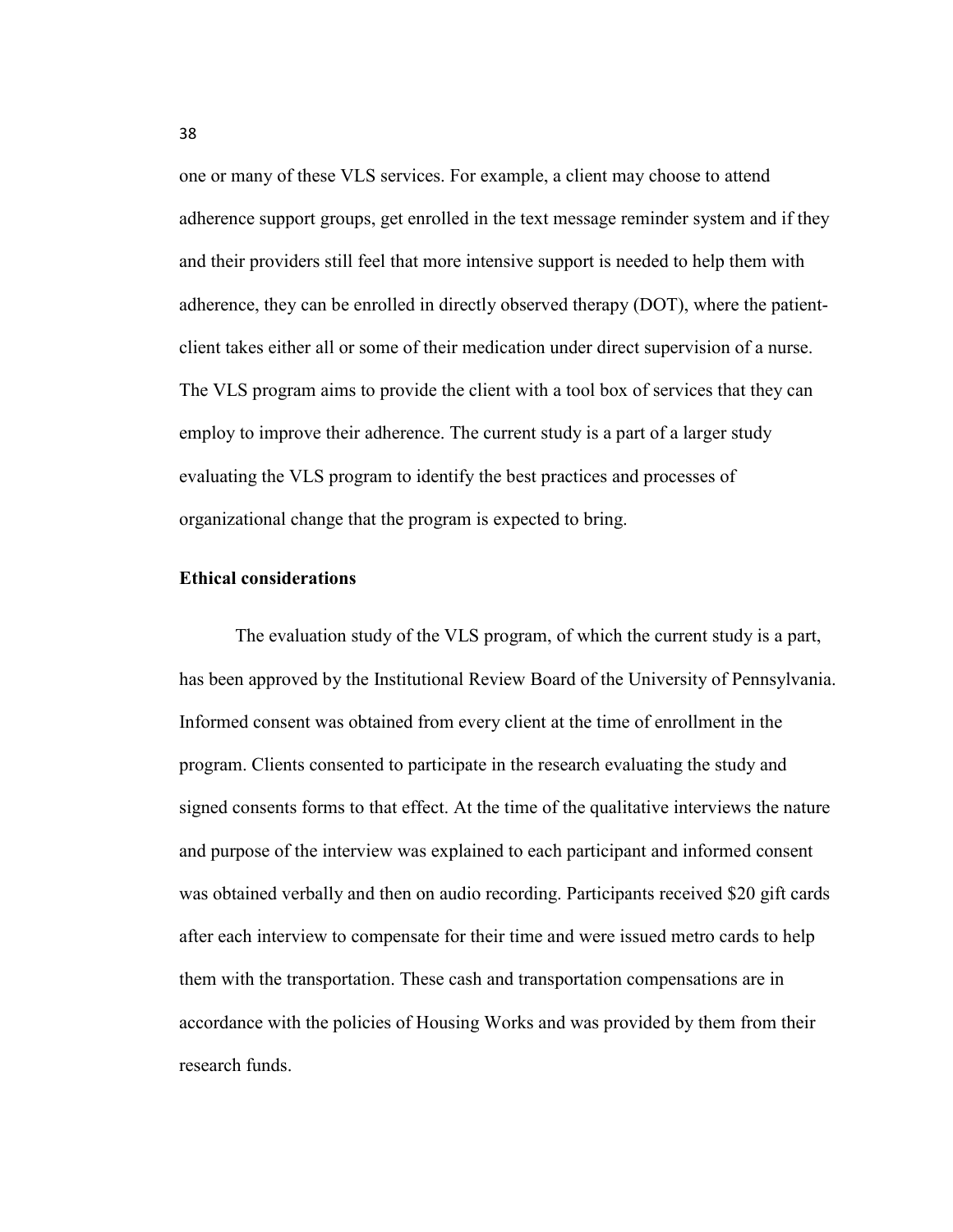Efforts were made to protect the privacy of the participants. Upon conclusion of this study and subsequent analyses approved by the IRB, the original recordings will be destroyed. Names and identifying markers were removed from the transcribed interviews and no personal identifying information (like names) was mentioned in any report on the findings from the study.

## **Sampling Procedures**

Participants were recruited from the list of clients who have been enrolled in the VLS intervention program. I shortlisted possible participants in consultation with agency personnel like case managers, program directors, medical providers, and nursing staff. These candidates were contacted though their case managers and initial agreement for participation was sought though the case managers. I worked with the case manager and the participant to identify convenient time and location for the interview. The interviews were held at the various agency locations of Housing Works across New York City.

Sampling was continued until theoretical saturation was reached. Theoretical saturation is defined as the point in qualitative research when new concepts stop emerging from new interviews (Guest, Bunce, & Johnson, 2006). While other sampling techniques target for certain fixed sample size, theoretical sampling is data driven (Charmaz, 2006). The aim of such qualitative research is not to produce widely generalizable findings, justified by a large or representative sample size. Instead, such an approach explores new ideas and brings to light new and more nuanced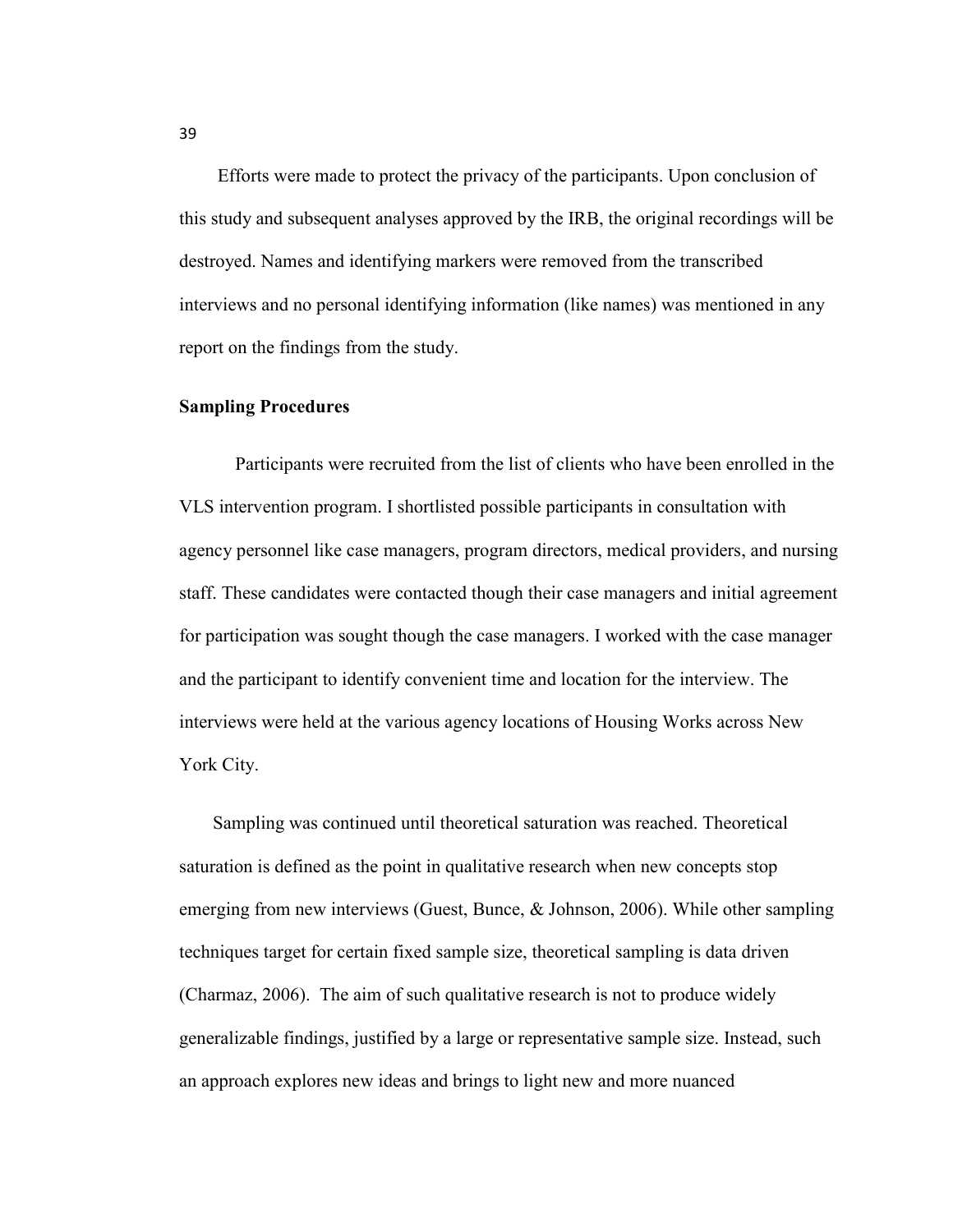understanding of a phenomenon. Theoretical sampling requires the researcher to be intimately involved in data collection process. The researcher needs to identify when new concepts stop emerging and to this end must keep detailed memos of the collected data and engage in simultaneous analysis and collection of new data. A final sample of 30 individual interviews was recruited for this study.

**Inclusion and exclusion criteria:** For participating in the study the clients met the following criteria: a) be over the age of 18 and be eligible to provide informed consent, b) be enrolled in the VLS program c) understand and speak English. Individuals under the age of 18 and those unable to provide informed consent and not comprehending English were excluded from the study.

#### **Data collection**

**In depth interviews***.* The study investigator, that is I, conducted in-depth, semistructured qualitative interviews with VLS program participants. Interviews lasted approximately an hour and were audio-recorded (refer to Appendix 1 for interview guide). Interviews were held at a location and a time convenient to the participant, primarily at various Housing Works offices/clinics across New York City. The interviews were completed within a period of approximately four months from end of May 2016 till the end of September 2016.

At the beginning of each interview, a demography /short history sheet was filled out by the interviewer. This recorded the participant number, age, gender, preferred pronoun, race, ethnicity along with details like date of HIV diagnosis, housing history,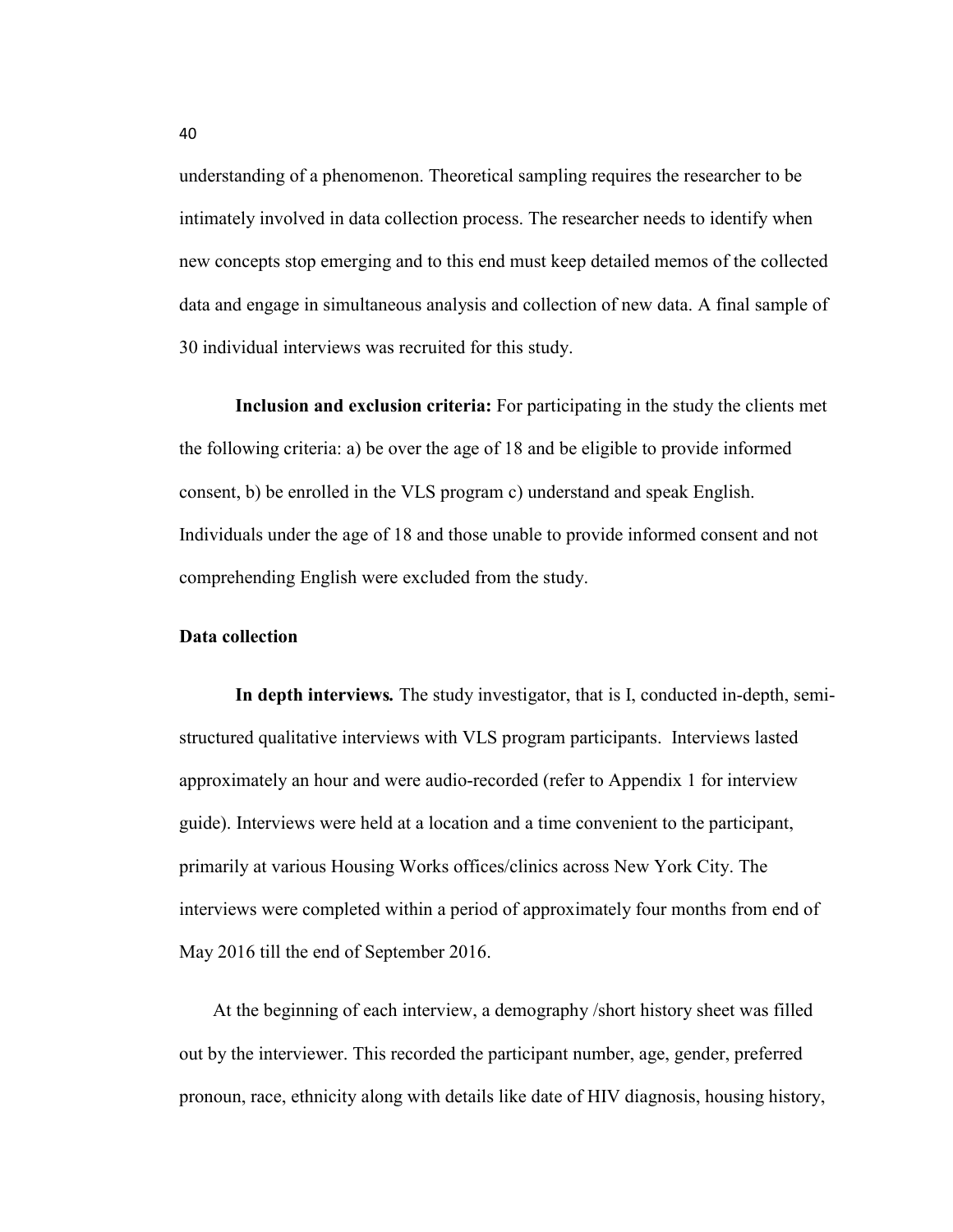mental health history and history of incarceration (refer to appendix 2 for demography sheet). The data thus collected helped us gain some baseline ideas about the participants and the results are presented alongside the analysis of the interviews in the next chapter.

Simultaneous data analysis guided and shaped the data collection process and focus of interviews. The major focus of the interviews was to explore the participant's experience with the VLS program, in particular how they view and are affected by the financial incentive program in their effort to adhere to daily antiretroviral medication regimens. An interview has been described as a directed conversation (Lofland & Lofland, 2006). An intensive interview allows the researcher to explore "a particular topic with a person who has had the relevant experience" (Charmaz,2006). The in-depth nature of interviews can facilitate each participant to uniquely describe and relate their particular experience with a phenomenon. The questions and probes provided by the interviewer can encourage participants to reflect upon their experience and describe it in a detailed way that is rarely possible in everyday conversations. The interviewer's role is to listen attentively, record observations during the interview in the way of notes and memos, and constantly encourage the participant to respond to and elaborate on the probes and questions that she puts to them. During an in-depth interview, the interviewee should do most of the talking, while expert interviewers can unobtrusively direct the interviewee to answer the relevant questions and keep them from digressing. Having said that, digressions can often provide valuable insights to hidden processes and hitherto unexplored concerns. The exact manner in which a particular interview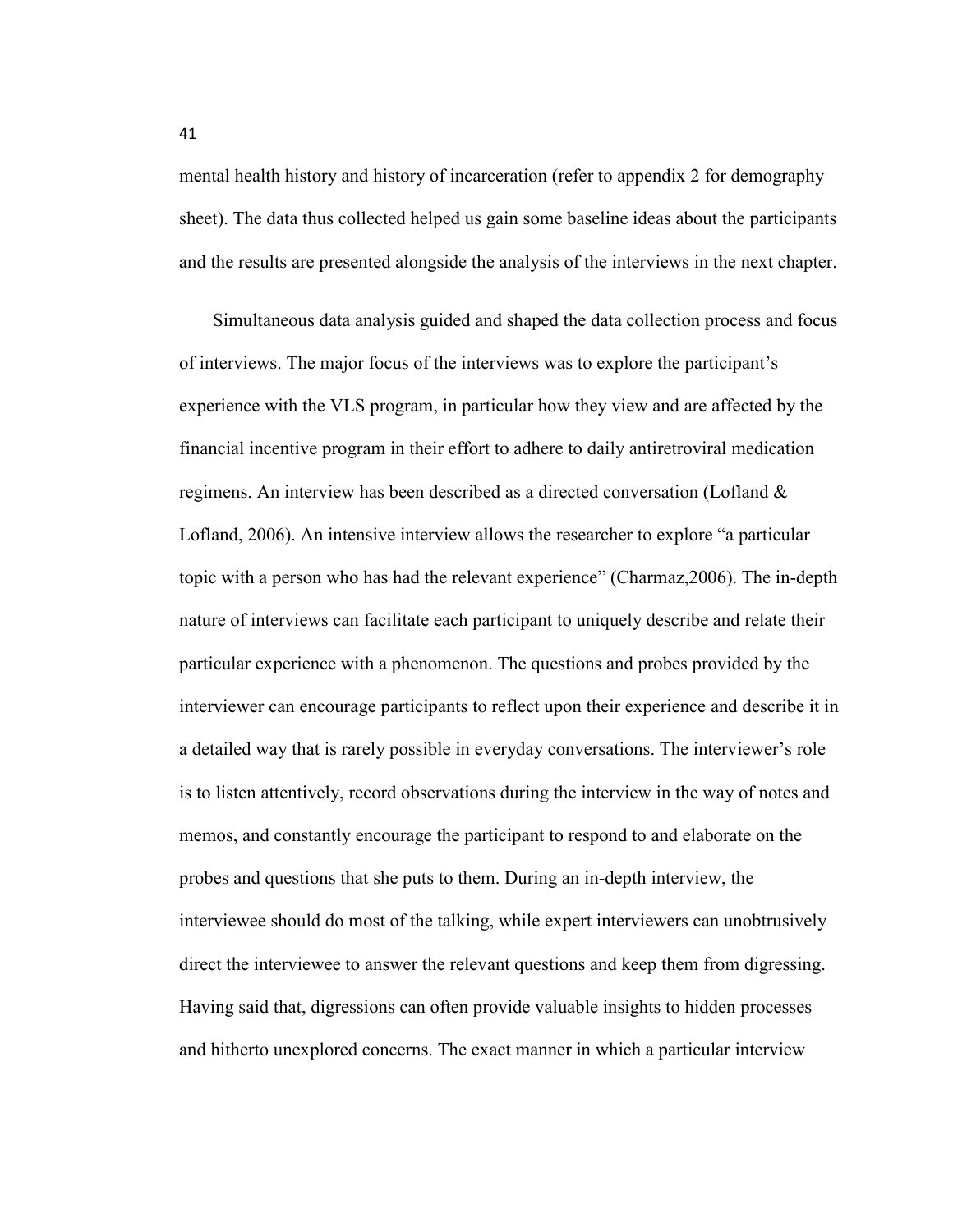unfolds depends on the context, the scope of the research question and the rapport established between the interviewer and interviewee.

Grounded theory seeks to propose a fresh understanding of the phenomenon under study. It proposes to achieve this by treating data as it is and not forcing them into prefixed categories or constructs. However, constructivist grounded theory allows the researcher to acknowledge certain pre-conceived ideas or disciplinary focus to shape the way questions are asked and data is analyzed. These ideas or sensitizing concepts can guide some of the research, however they need to be substantiated by the collected data and the data must not be forced into these categories or themes. Following this concept, the in-depth interview looked out for certain themes or ideas that have been described in chapter two. The interviewer sought, among other things, to elicit the participant's view on motivation, feelings of being coerced or bribed, relationship with service providers, ease of integration into lifestyle with respect to adherence and the financial incentives of the VLS project. The interviews were audio recorded and then transcribed by me during the period of data collection. These transcripts became the primary data for the results presented in this study.

**Focus groups.** In addition to the individual in depth interviews, I conducted one focus group with seven VLS participants. The focus group lasted for one and half hours and was audio-recorded, and then transcribed. They were moderated by me and one other researcher from the IRB approved research team. The focus group was conducted before the data collection through in-depth interviews began, as preliminary ground work to gain a sense of the general issues that the participants were concerned with.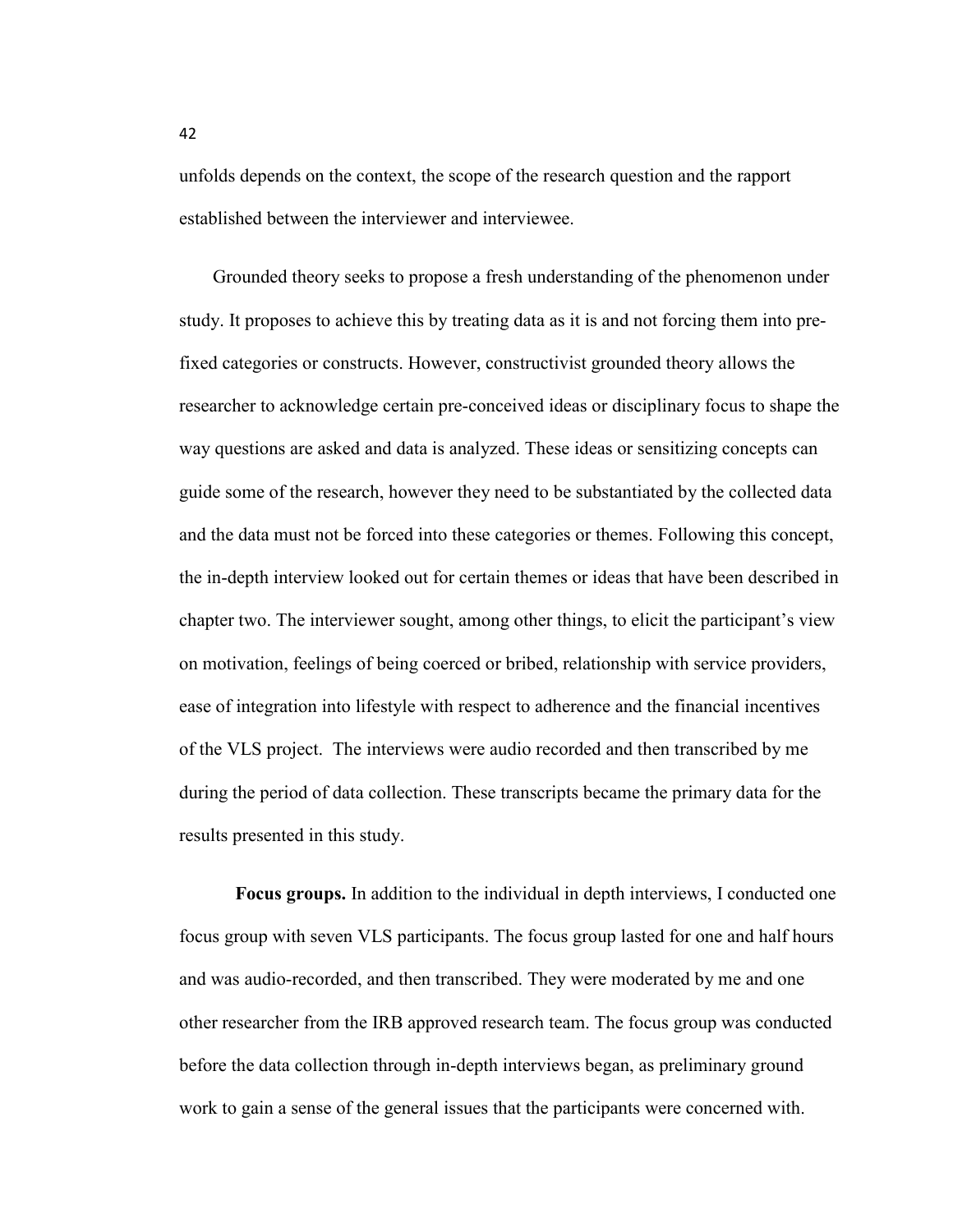They aimed to elicit the participants' views on adherence, challenges to adherence and the processes in which participating in VLS program is affecting those issues. The data from the focus group helped me design the interview guide for the study. Focus groups can serve to elicit different aspects of the process that individual interviews fail to reveal (Stewart & Shamdasani, 2014). They are especially useful in obtaining group level opinions and perceptions of phenomenon (Charmaz & Belgrave, 2002). In the context of a community based service provider organization like Housing Works, focus groups can be especially expedient in exploring community level processes and opinions that affect participation in and outcomes of an invention.

**Field notes.** Fieldnotes document information, impressions and relevant cues for the researcher (Corbin & Strauss, 1990). These hand-written notes recorded the impressions, incidents and feeling during the process of interviews, focus groups and other interactions in the agency settings. Field notes captured what the recorded interviews did not, for example, if the participant was showing the interviewer some object, or how the interviewer gauged the mood of the participant as they were discussing an issue. Field notes were analyzed alongside the interview transcripts as primary data.

## **Qualitative Data Analysis**

I transcribed the in-depth interviews and focus groups. The online software Dedoose was used in coding and analyzing the data (Version Dedoose,2013). As mentioned earlier, data collection and data analysis was a simultaneous process. I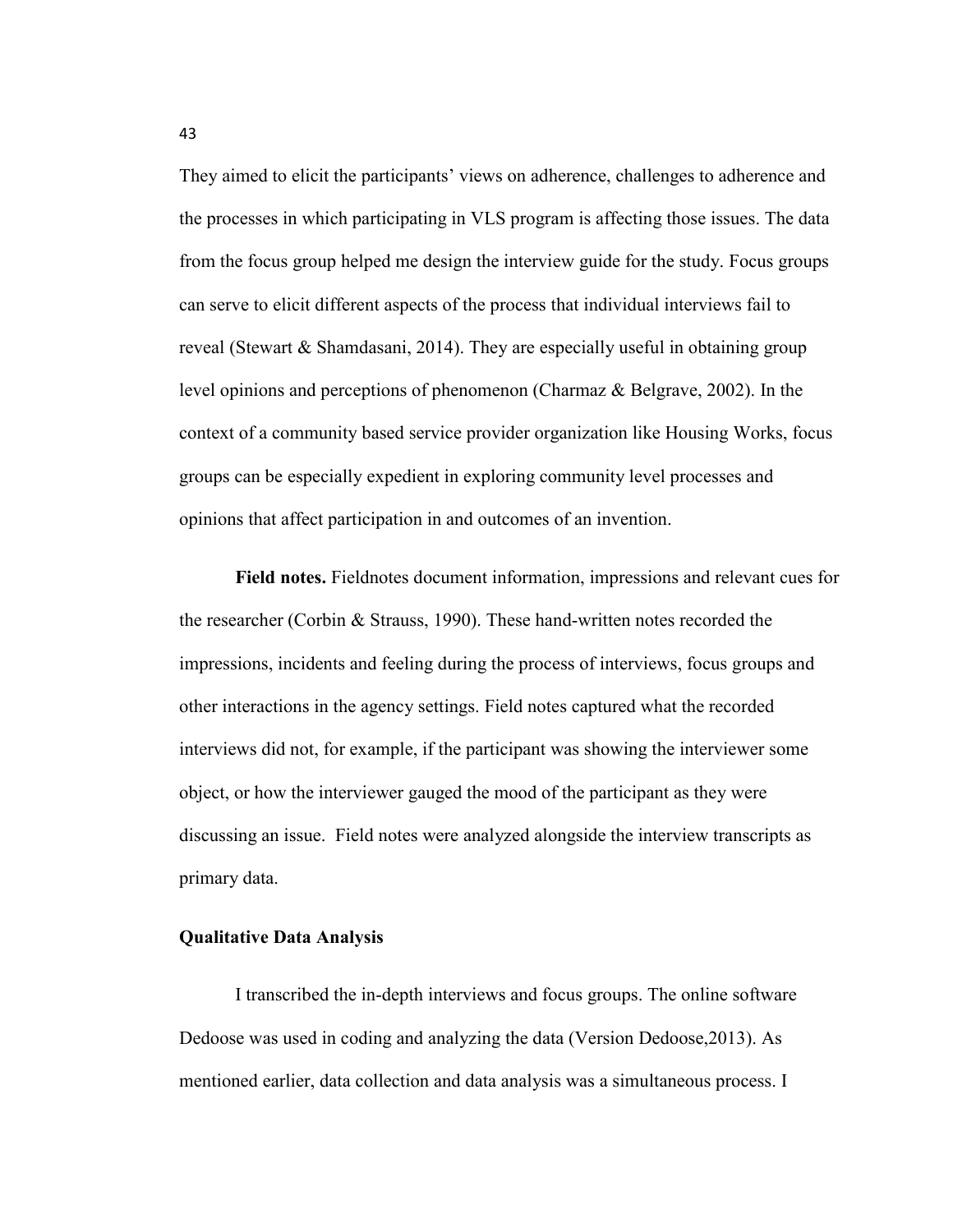looked at the initial 10 interviews and the codes and themes arising from this analysis was subsequently used to direct the later interviews. The new interviews thus collected contributed to further analysis and refinement of conceptual categories. Through this constant interaction between data analysis and data collection, theoretical abstractions true to the collected data emerged (Charmaz, 2006).

Constructivist ground theory was used in the qualitative data collection and analysis. Charmaz's (2006) conceptualization of grounded theory emphasizes the role of interpretation and meaning and the notion that meaning is co-constructed by the researchers and the interviewer and is not simply "discovered". Specifically, she highlights that grounded theory is an interactive and interpretative process, in which the researcher is conceptualizing and constructing the participants (re)construction of reality (Charmaz, 2006). Researchers are not objective observers; rather they are a valuable part of the research and interview process and outcome (Guba & Lincoln, 1994). Unlike the initial conceptualization of Glaser and Strauss, Charmaz specifically argues that "…neither data nor theories are discovered. Rather, we are part of the world we study and the data we collect. We construct out grounded theories through our past and present involvements and interactions with people, perspectives, and research practices" (Charmaz, 2006). In addition, grounded theory should not be utilized as a formula to collect and analyze data, but rather an emergent method. A constructivist grounded theory methodology was used in this project as I was interested in exploring how financial incentives influence or make an impact of patient's decision to adhere to medication and their life choices around these decisions. The constructivist caveat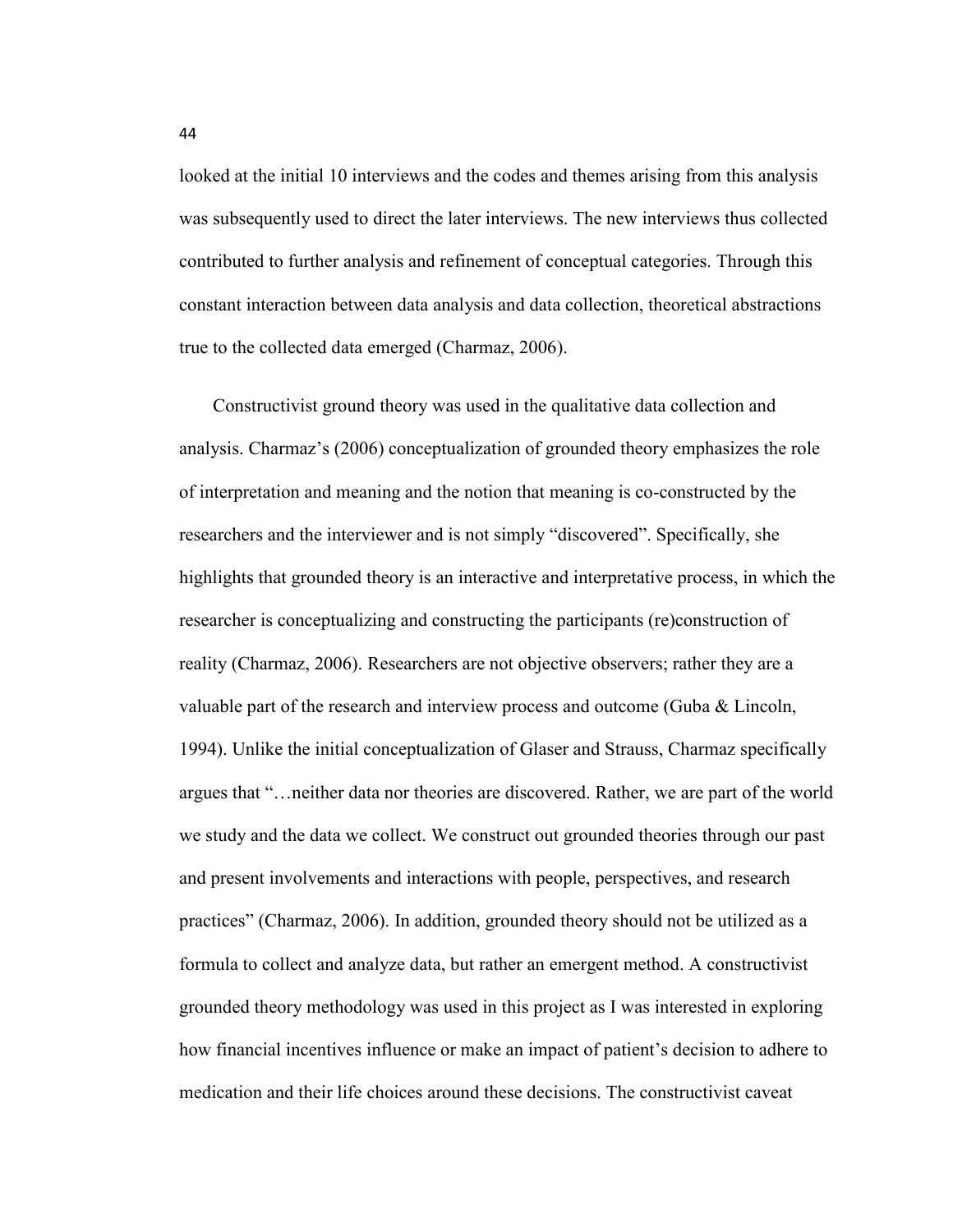signals that ideas reviewed from existing literature, like motivation, provider patient relationship, regimen complexity had some influence on how I made sense of the emerging data. However, the objective was to move beyond these ideas and evolve new theory to facilitate a better understanding of the phenomenon.

First, I read the transcripts, without coding the data which was followed by initial coding. Coding is the process of categorizing and naming segments of data (Charmaz, 2006). Initial coding helps the researcher to be grounded in the data. This involves either a line by line or incident by incident coding of the data. Subsequently these initial codes were compared between the different interviews. This comparative exercise helped clarify new codes or categories and ultimately lead to the emergence of themes and patterns (Charmaz, 2006). Through this process of comparison and refinement, initial codes evolved into focused codes. Diagrams and notes were used to form conceptual audit trails (Charmaz, 2006). Specific attention was paid to the phrases or words participants have used in the interviews (the next chapter will detail some of those, also refer to appendix 3: notes from research journal). Charmaz describes these phrases to be in vivo codes in that they are the "symbolic marker of the participant's speech and meanings" (Charmaz, 2006). These in vivo codes help the researcher to stay grounded in the actual data and away from preconceived concepts, by using the participant's actual terminology to develop categories. Proceeding from focused codes, categories were developed from the data by clumping focused codes together. In the final level of analysis, theoretical coding was used to establish connections between the categories developed from the initial coding. Conceptual diagrams were created and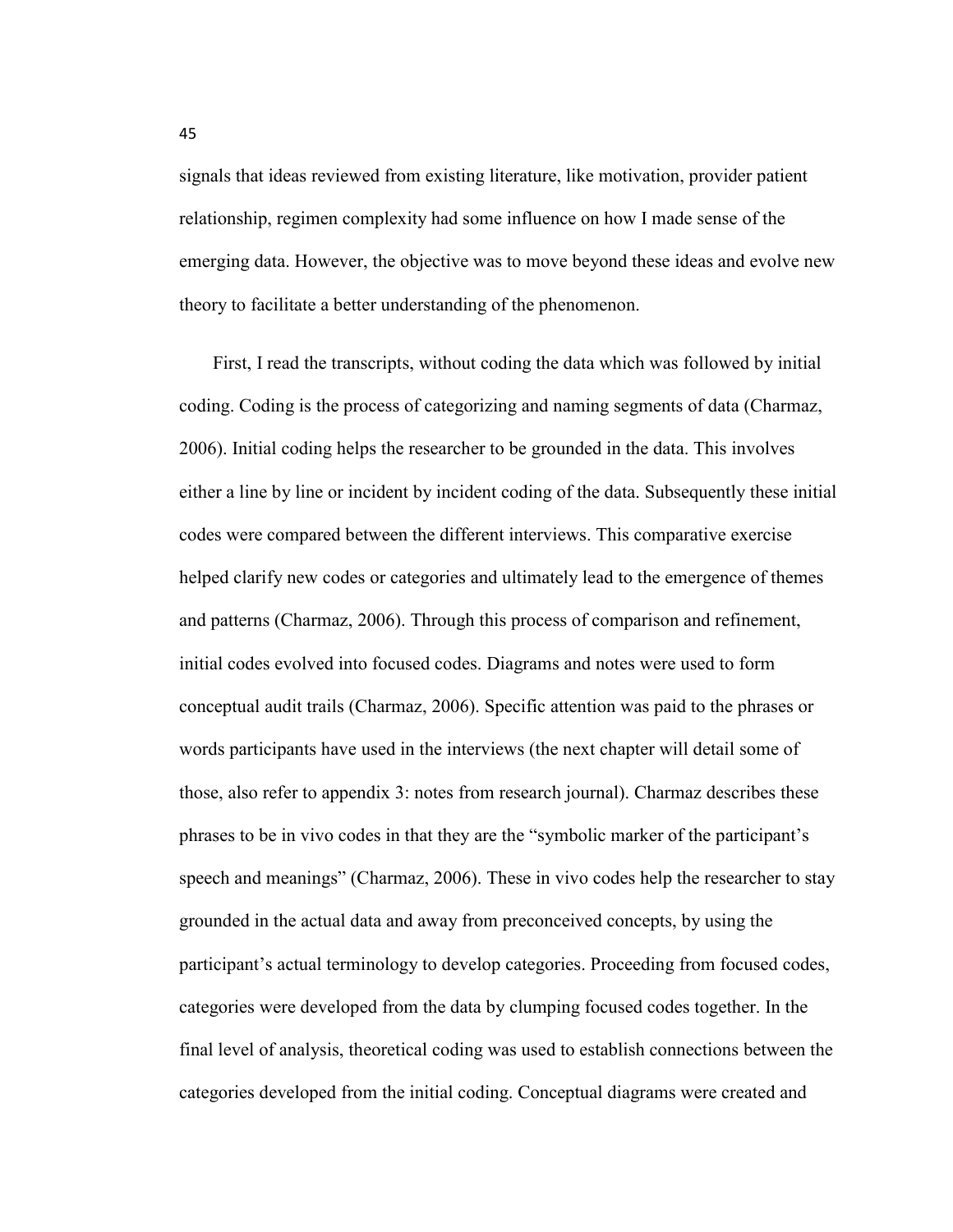refined through this process (Figure 1 in chapter 4 on page 45). Throughout this analytic process memo writing helped organize ideas and expedite the process of transitioning from initial codes, to focused ones, therefrom to categories and finally to abstract theoretical constructs. Excerpts from the research journal is available in Appendix 3 , where examples of the process of transition from primary to focused and then to theoretical coding is documented.

**Establishing Rigor.** Establishing rigor is an important component of grounded theory that helps to ensure quality (Padgett, 2008). A few strategies were employed to enhance research rigor. First, research decisions were methodologically transparent (Charmaz, 2006; Oktay,2012). All details regarding coding and category development was noted. I maintained a researcher journal for the purpose of writing every step in the research problem and noted any concerns like logistics, ethical issues and theoretical problems during the process of data collection and analysis. This process of maintaining an "audit trail" (Padgett, 2008) helped map the course of developing concepts and themes and strove to clarify all the interim steps between data collection and final theoretical conclusions (refer to appendix 3).

Member checking were planned to provide participants with the opportunity to comment and contribute to the findings (Creswell, 2007; Padgett ,2008). However, due to logistical challenges, at the time of writing this report we had not been able to conduct any member checks. We plan to do them in the near future in consultation with the agency. Triangulation of the data using interviews with the field notes and focus groups was undertaken to ensure validity of the findings (Oktay, 2012). Furthermore,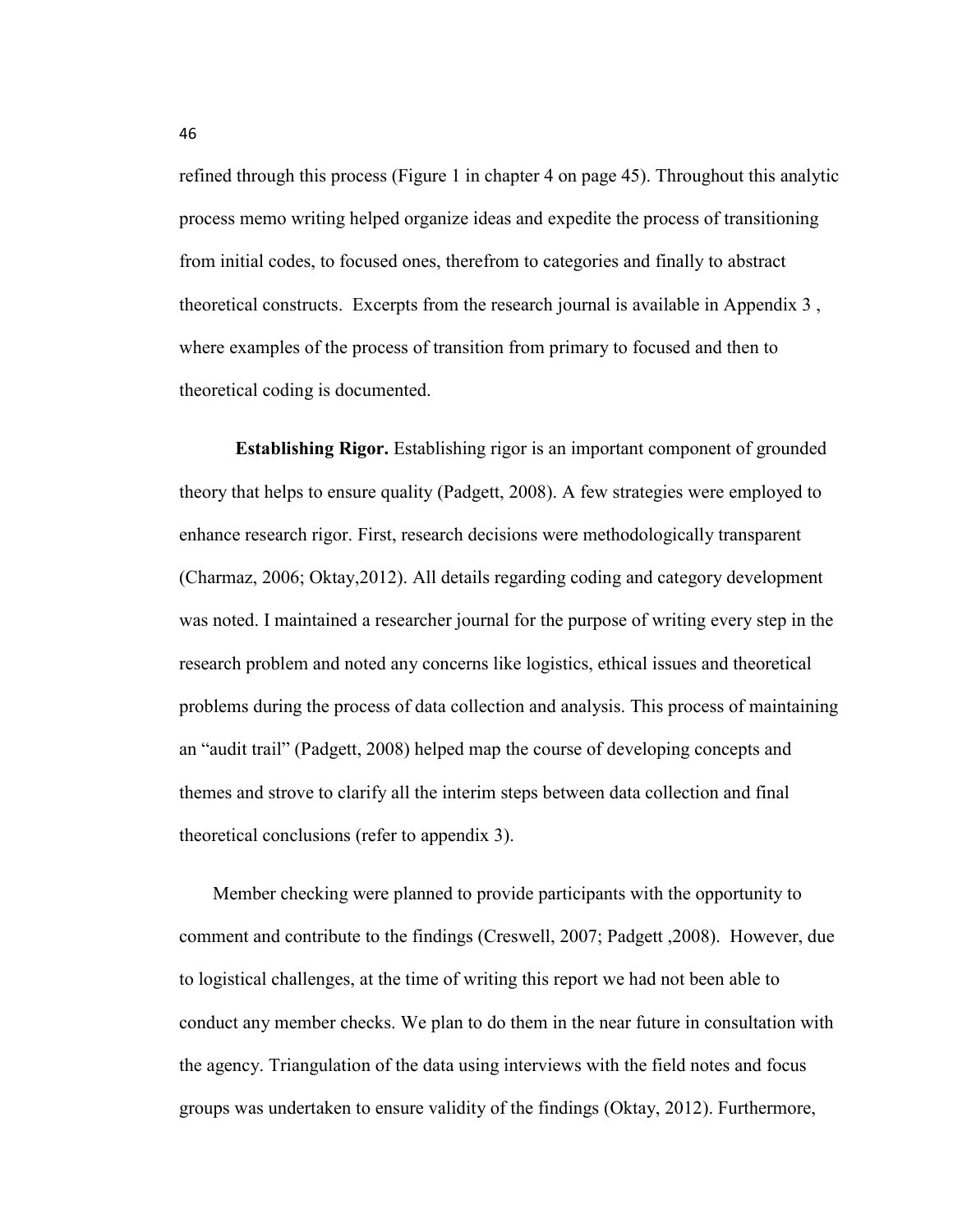throughout the process of data collection and analysis, I discussed the process with my advisors and research peers. This form of peer debriefing (Padgett,2008) helped clarify ideas and ensure that the analysis remains true to the data obtained.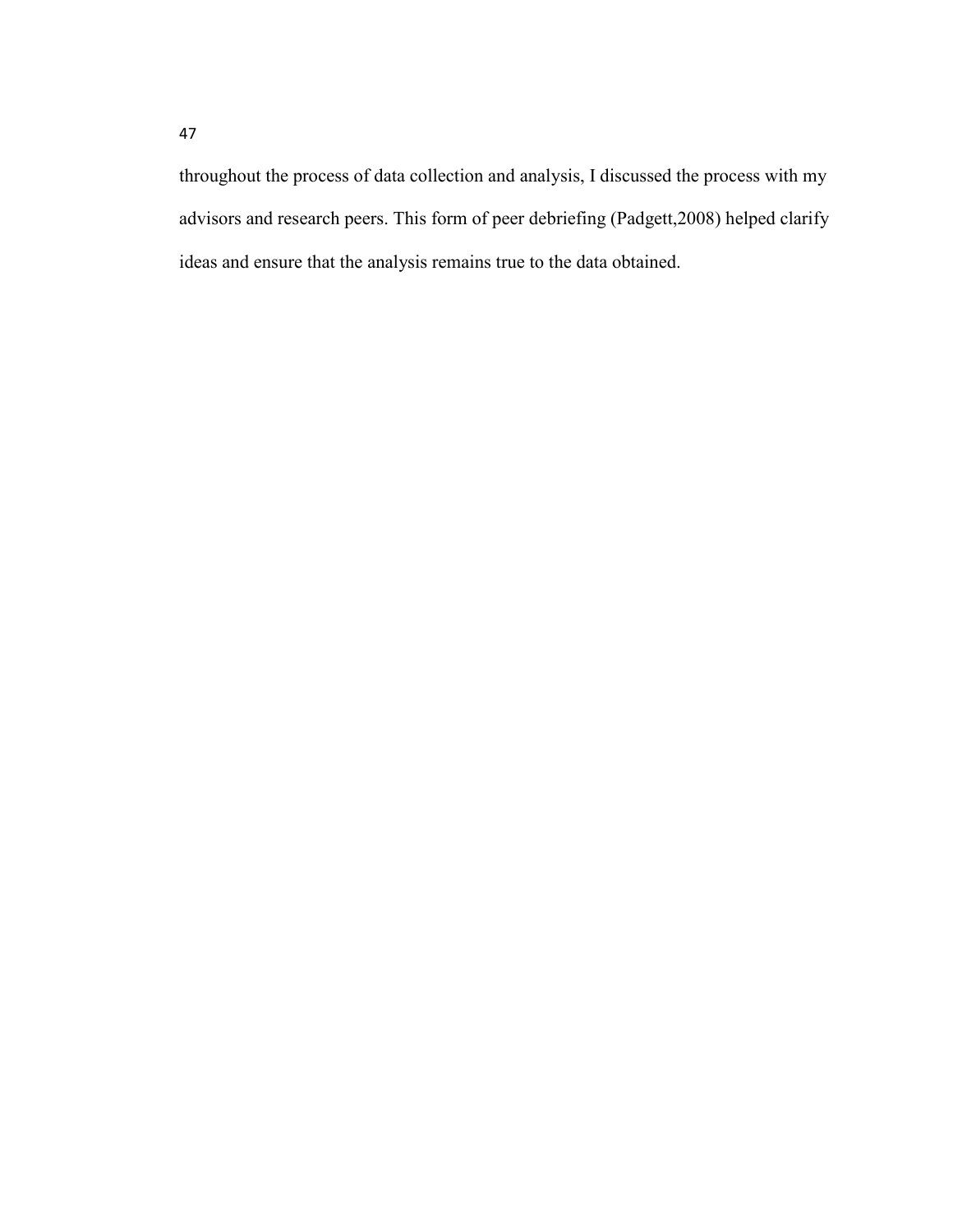#### **Chapter 4: Results**

#### **Introduction**

The financial incentive along with the other supportive services reinforced, for some participants the motivation for better adherence to medication and improved their attempts to ensure their health. Some participants felt, more than ever before, supported in their medication adherence issues and they sought to optimize these resources to seek better outcomes for themselves. Psychologists working on financial incentives have theorized that external rewards may undermine intrinsic motivation of participants to engage in an activity (Deci, Koestner & Ryan,1999). Such an undesirable reliance on these external stimuli results in less motivated participants and their output/outcome may ultimate suffer in the context of these incentives. However, proponents of financial incentives point out that external rewards may sometime help individuals to better align their immediate actions to longer term goals (Marteau, Ashcroft & Oliver, 2009). External rewards may help participants to perform the difficult task at hand which can yield beneficial long term results. A qualitative study of the Viral Load Suppression (VLS) financial incentive scheme with the clients found support for the latter view. In this chapter, the results of the study in the context of a model for motivation through financial incentives that was developed from the research findings are presented.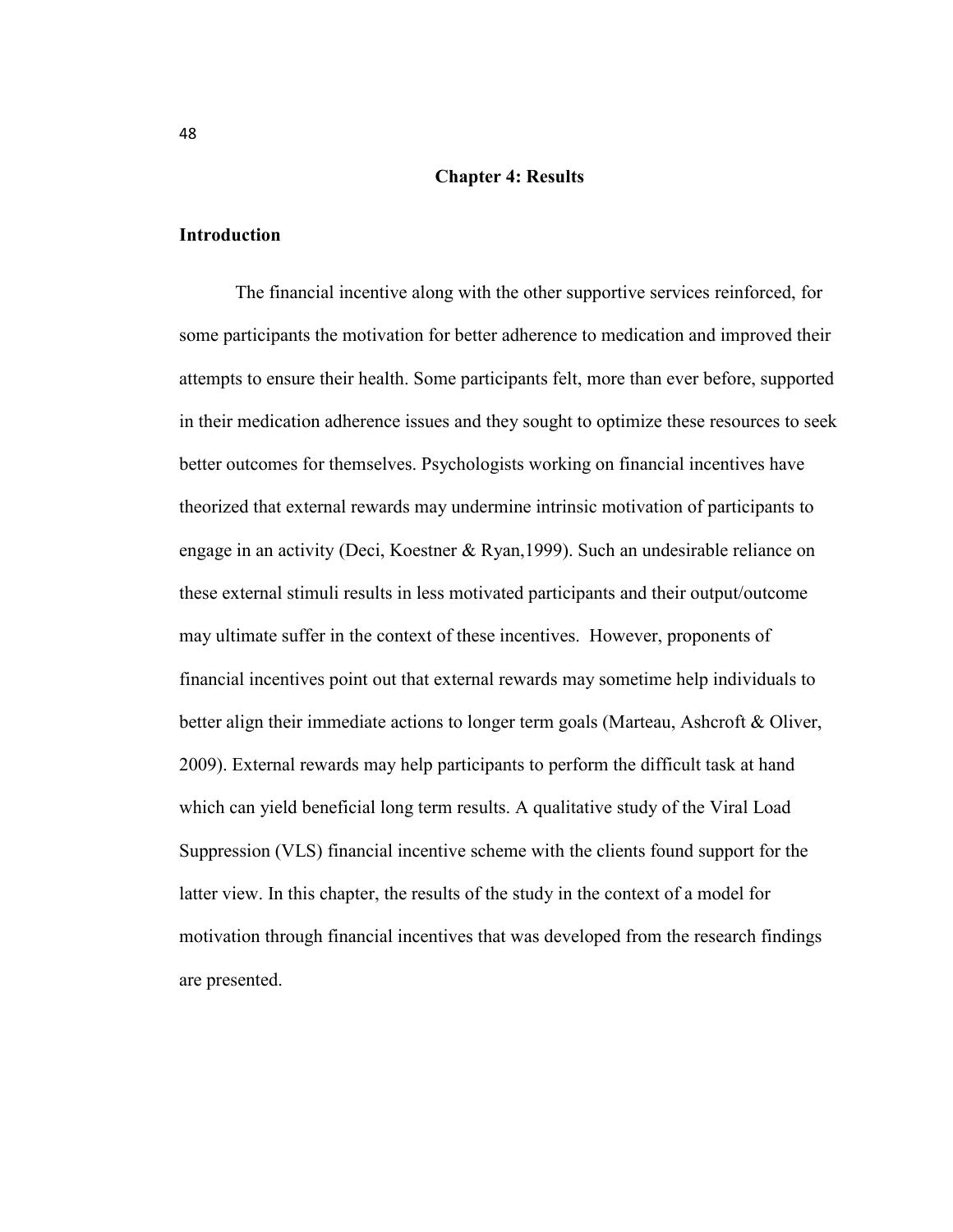## **Participant Characteristics**

Our participants were drawn from the list of clients provided by housing works and were contacted through their case managers. Table 1 below summaries the demographic profiles of the participants. Out of a total of 30 participants, 17 identified as women, 10 identified as men and 3 identified as transgender women. Their ages ranged from 35 to 75 years with mean age of 50.9 years. African Americans comprised 40% (12), Blacks made up 36.6% (11), Hispanics accounted for 3.33% (1), Latinos made up 10% (3), Mixed race comprised 3.33% (1), and Whites made up 6.66% (2) of the study sample.73.33% (22) of the participants had a history of substance use, and

40 % (8) reported a mental illness history. About 63.33% (16) reported a history of incarceration. The number of years since HIV diagnosis ranged from 9 months to 22 years with a mean of about 8.6 years. Apart from one man who reported independent income, the rest reported being reliant on welfare benefits, though we did not ask the details of income and the different benefits that they accessed.

## **Table 1**

|                   | $N=30$ | (%)    |
|-------------------|--------|--------|
| Gender            |        |        |
| Woman             | 17     | 56.67% |
| Man               | 10     | 33.33% |
| Transgender Woman | 03     | 10%    |

#### *Participant Characteristics*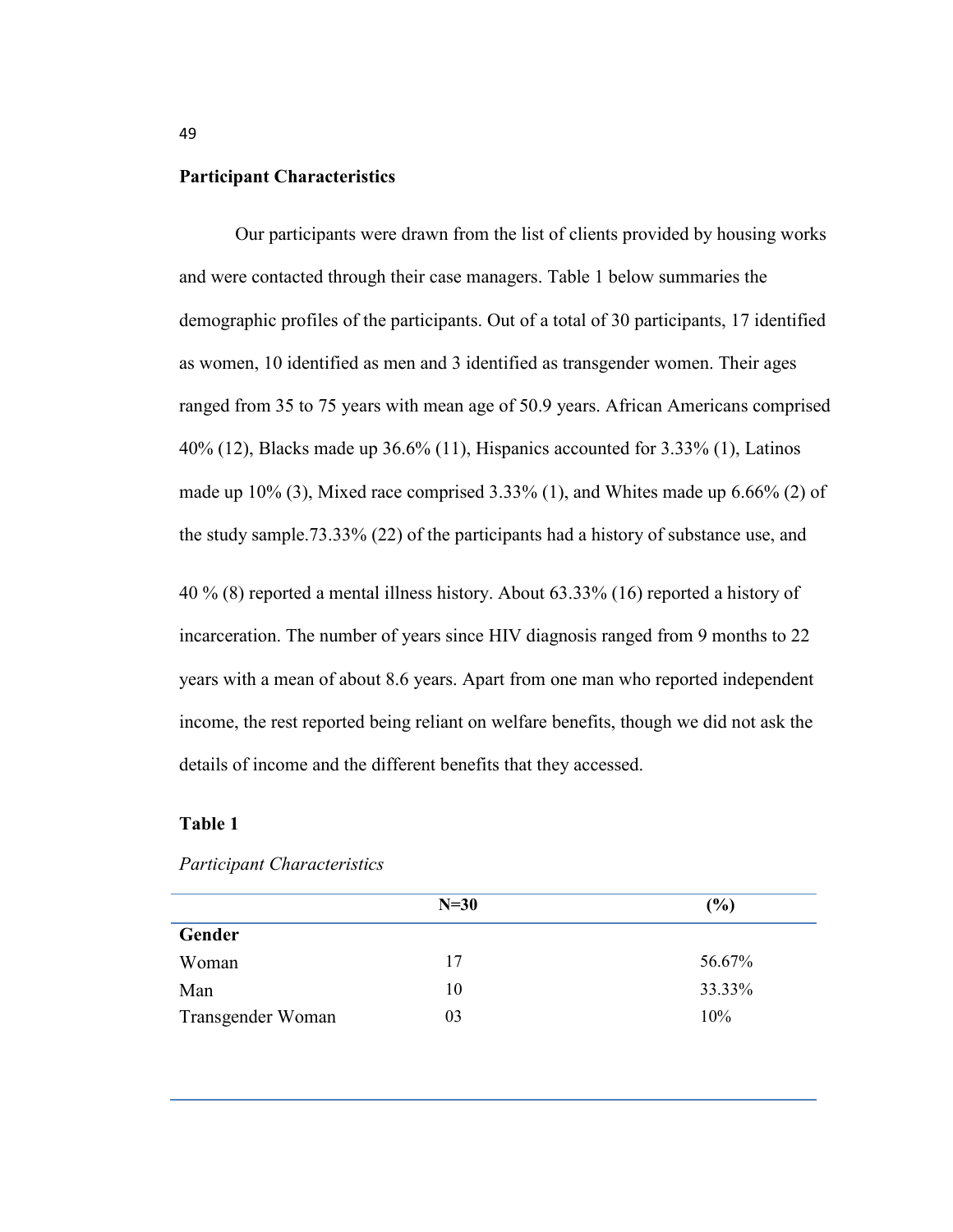| 35-45<br>$46 - 55$<br>56-75 | 11<br>09<br>10 | 36.67%<br>30%<br>33.33% |
|-----------------------------|----------------|-------------------------|
| Race                        |                |                         |
| <b>Black</b>                | 11             | 36.67%                  |
| African American            | 12             | 40%                     |
| White                       | 02             | 6.67%                   |
| Hispanic                    | 01             | 3.33%                   |
| Latino                      | 03             | 10%                     |
| Mixed                       | 01             | 3.33%                   |

# **Sexual Orientation**

| Heterosexual/Straight | 16      | 53.33% |
|-----------------------|---------|--------|
| Homosexual/Gay        | 09      | 30%    |
| <b>Bisexual</b>       | 04      | 13.33% |
| Other                 | $^{01}$ | 3.33%  |

# **Years since HIV diagnosis**

| $0 - 5$   |    | 40%      |
|-----------|----|----------|
| $6 - 10$  | 09 | 30%      |
| $11 - 20$ | 08 | 26.67%   |
| >20       | 01 | $3.33\%$ |

# **History of Incarceration**

| Yes            | 63.33% |
|----------------|--------|
| N <sub>o</sub> | 36.67% |

# **History of Substance Use**

| Yes            |    | 73.33% |
|----------------|----|--------|
| N <sub>0</sub> | 08 | 26.67% |

50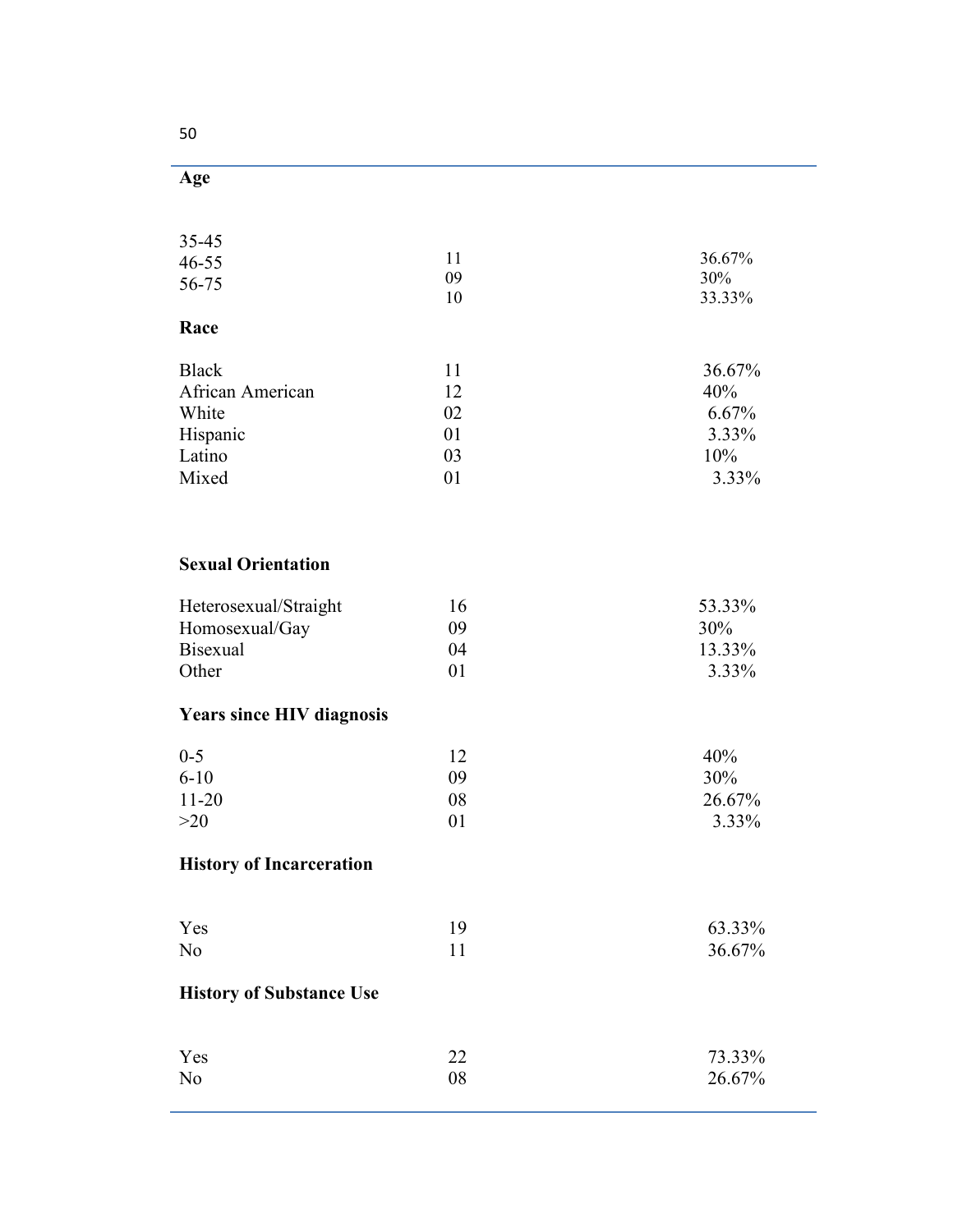## **History of Mental Illness**

| Yes            | 12 | 40% |
|----------------|----|-----|
| N <sub>o</sub> | 18 | 60% |
|                |    |     |

## **A Theory of the Effect of Financial Incentives on Adherence**

The aim of this study was to develop a middle range theory employing a grounded theory approach, to understand the role of financial incentives on adherence to HAART medications in HIV positive people enrolled in an adherence intervention program (The Viral Load Suppression program or VLS) at Housing Works. We found that financial incentives shaped adherence to HAART by influencing motivation to adhere to the medication, as well as the barriers and facilitators to adherence present in the individuals and their environment (Figure 1).

Motivation has been the major focus of research on incentives, however the components or processes through which motivation works especially in a clinical setting has not been well theorized. These results suggest that there were symbolic and material aspects to the effects of financial incentives on motivation. Facilitators of and barriers to adherence were both influenced by financial incentives and the facilitating factors in turn influenced the effect of the incentives. That being said, not all barriers or facilitators were equally influenced by incentives. The factor of motivation was also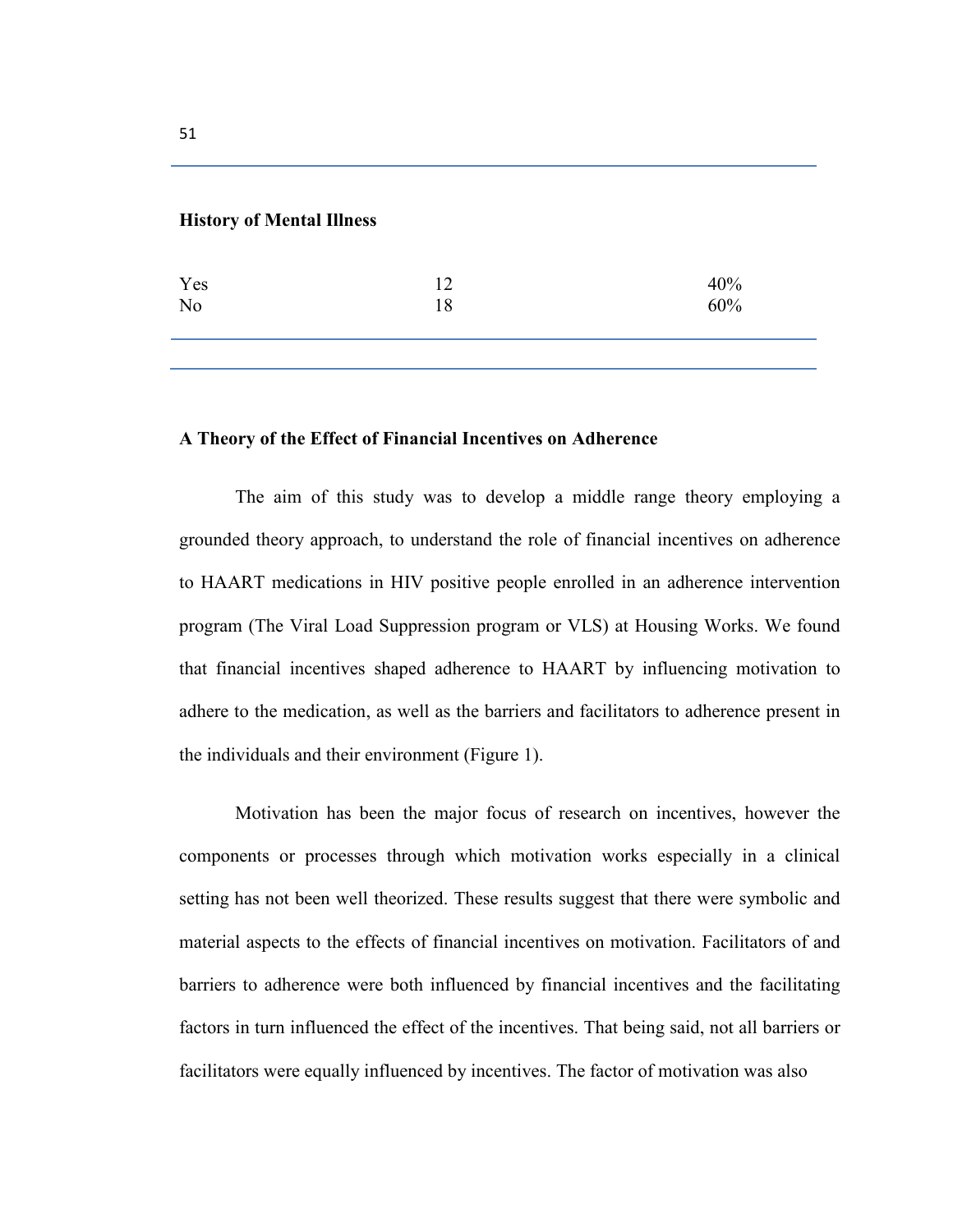

 Figure 1. Proposed model for the Effect of Financial Incentives on Adherence to HAART.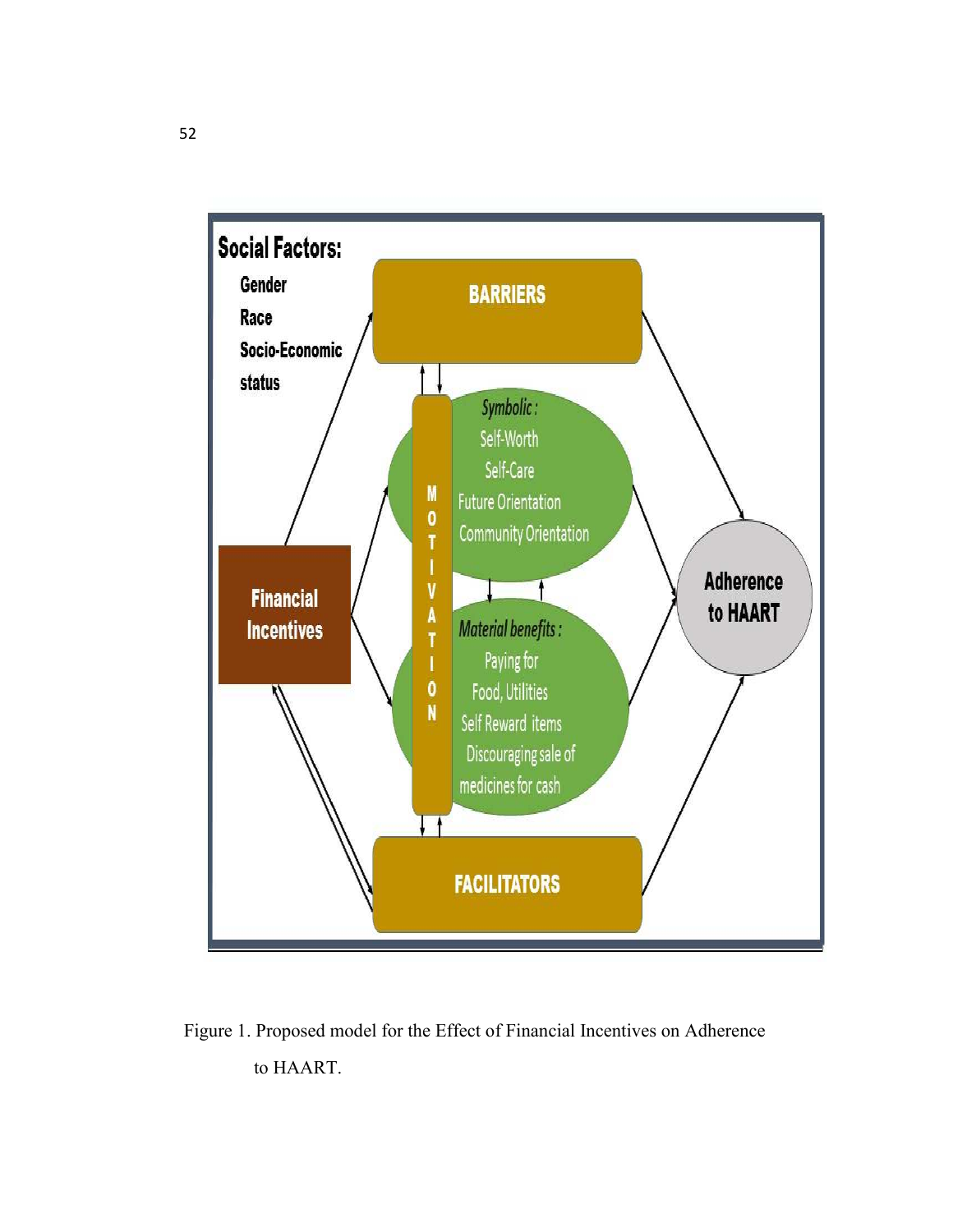heavily influenced by the facilitators and barriers to adherence and motivation itself , in turn, had some effects on the effect of the facilitators and the barriers . Figure 1 depicts the proposed model. This is an initial suggestive model where the arrows indicate possible connections and directions of influence. The extent of these connections and interactions are described qualitatively in this chapter.

#### **Motivation**

The payment of incentives for adhering to health promoting behaviors sent out complex messages. While it has been argued that the payment of incentives can be thought of as coercion and bribery, our participants differed with that view. The incentives motivated them, beyond the usual practice of adherence counseling and support, to adhere to the recommended HIV medication. They felt motivated to enroll in the program and take better care of themselves.

 This study proposes that the motivation comprised of two distinct but interrelated processes, one of symbolic meaning derived from the reward and the other being the actual material benefits obtained from the cash incentive. Furthermore, under symbolic meaning we identify four, separate yet overlapping, processes: deriving meanings of self-worth, stimulation to self-care, orientation towards community care and imagining possible futures.

**Symbolic Motivation: Self-worth.** The VLS program, with the Incentive and other special adherence focused services, was generally well received by most participants. For some clients, the implementation of these new and improved services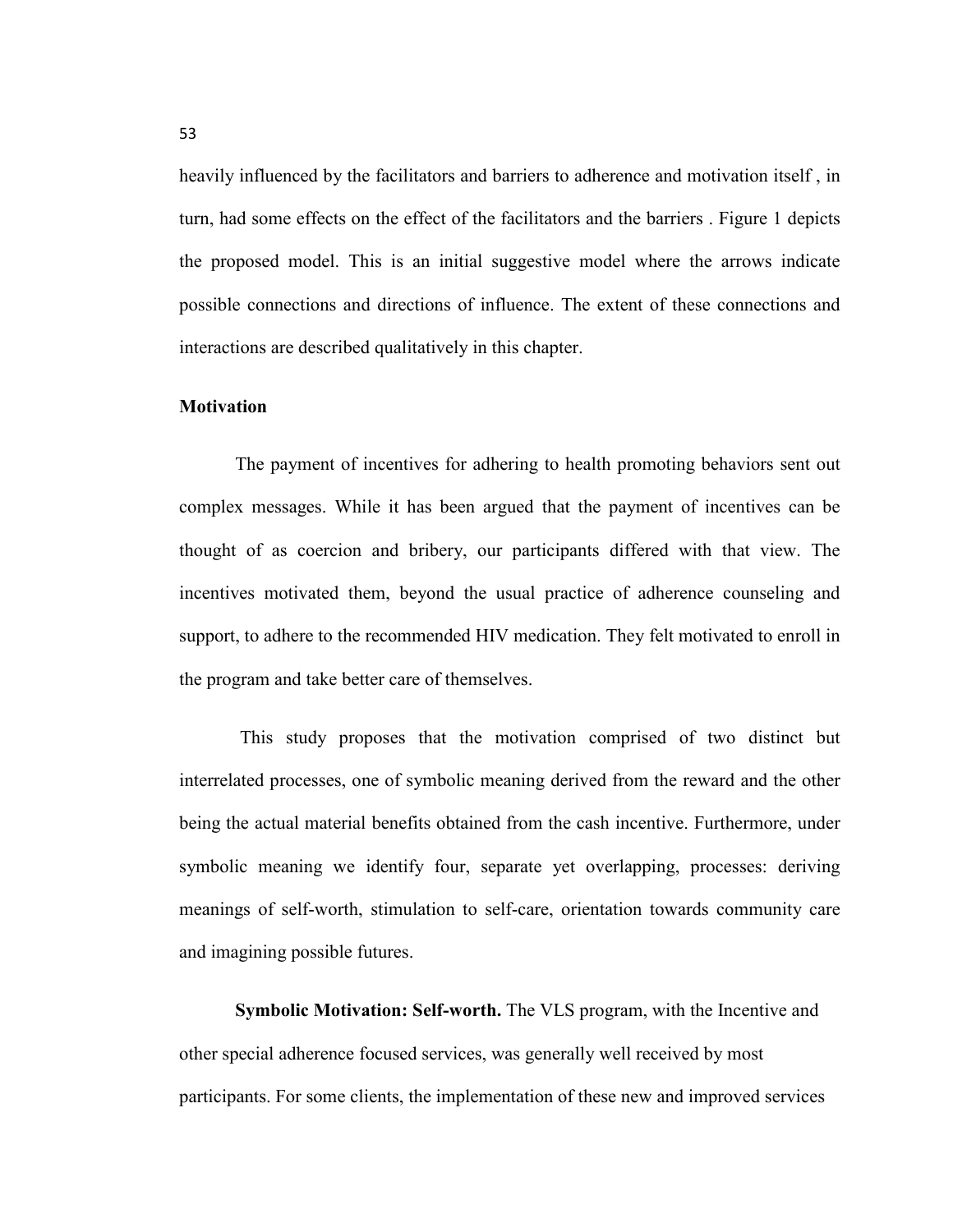(directly observed therapy, adherence groups, and text message reminders) along with the provision of financial incentives signaled that the providers were concerned about their adherence and general well-being issues. The concern on the part of the providers were interpreted, by some, to mean that they, the clients, were worthy of that concern. This in turn translated to a greater sense of self-worth among some participant clients.

One client mentioned how this program was a response to her own felt need and how it has served that need.

 I was horrible with my medication, always horrible. Then I thought that's why they have this program because I am not the only one. This program gives me all the things I need. I am thinking about my medicines more, I am less likely to forget about them these days. I have doctors and nurses talking to me about it. My case worker checks in with me about my meds. I get regular blood works and know my results, my CD4 s. I am working with this program to become undetectable. In the end the incentive comes along and that feels good. (Black woman, 54 years)

She admits that in the past she had trouble with taking the medication regularly. The intervention, according to her, has responded to that need. She described how the program helped her focus on her adherence with all the major care provider groups talking about the issue. Her being enrolled in the program, which requires regular clinic visits and quarterly blood examinations, provides her feedback on her efforts at adherence. She feels a sense of partnership with the service providers in their common cause of her adherence and well-being. The incentive provides an additional reward over and above the services and attention, which overall, she regards as a satisfying experience.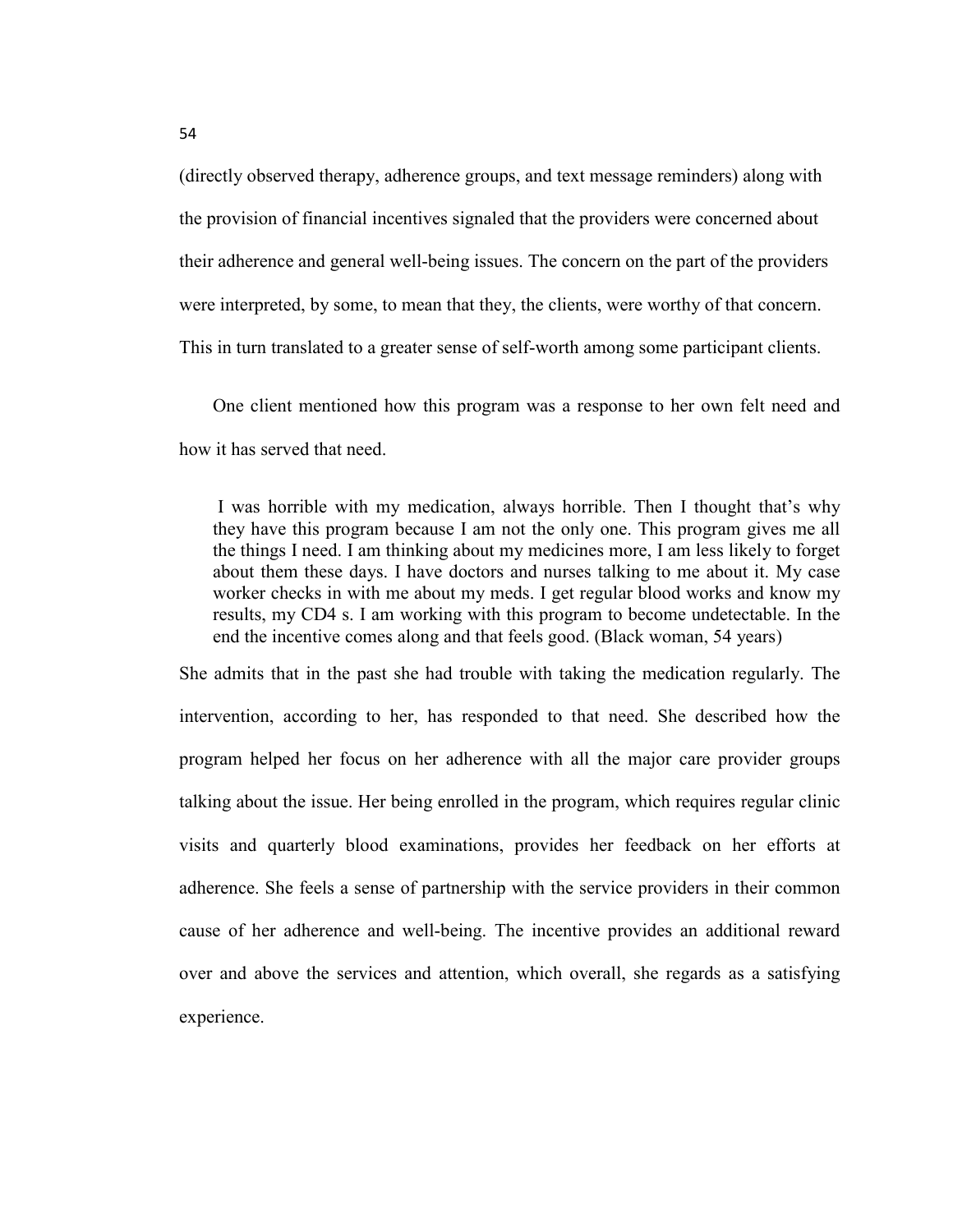Another Black woman echoes the sentiments expressed by the earlier participant. She describes her views on the incentive in the following manner:

A 100 dollars to save your life? That's a no brainer. It gives you great incentive to take your medication. It is like getting rewarded for doing the right thing. It is great, I feel very happy to be in this program. I think I am special and I deserve the care and the love of all these people. I will not let them down. I tell myself that you deserve to be healthy and now you can be healthy and live your life. (Black woman, 55 years)

We see how for this participant being a part of the intervention has improved her sense of self efficacy towards her adherence behavior. She clearly mentions how she feels that she deserves to be a part of the program, how she feels worthy of their care and how it prompts her to do her own part and feel more confident of her abilities to take care of her own health. Self-esteem or self-worth in this case is influencing self-efficacy. Though we cannot claim any causal links between the two from this study, it is certainly worth noting the association for future research.

The most succinct remark about how this intervention in general and the financial incentives in particular, has affected-self-worth perceptions came from a 55 year-old African American man. When asked to describe how he feels being a part of the VLS program he said, "I feel like a White Mama." He went on to explain that for the first time in his life he feels truly cared for. Not only does he have access to improved services but that 'someone' cares enough to reward him with 100 dollars for staying healthy. The reward money indexes a sense of worth. The actual amount was not perceived as a mere monetization of that worth but signaled a commitment on part of the providers to care for the health and well-being of the participants, who are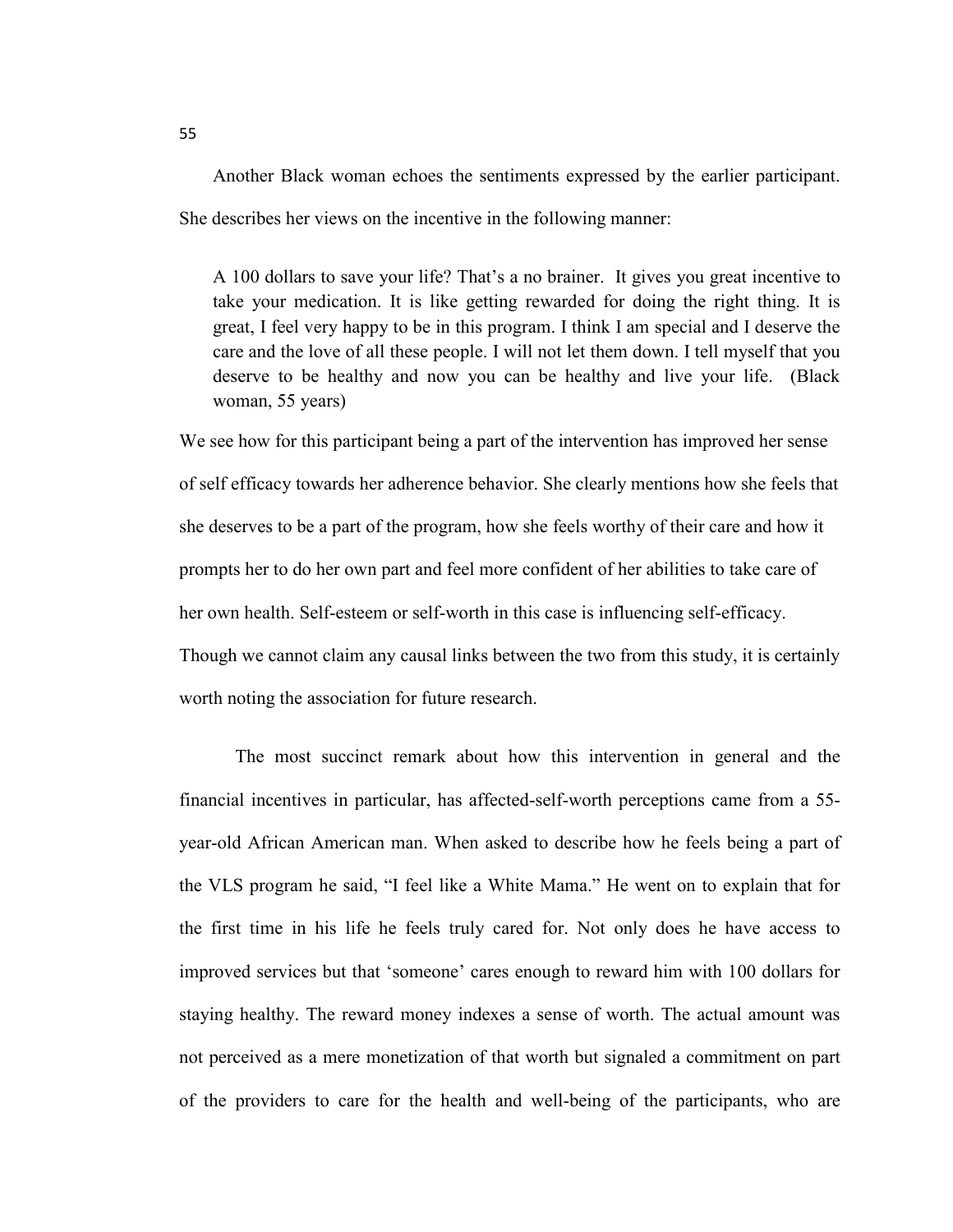economically underprivileged, socially devalued citizens. It is interesting how this new-found self-worth experienced by this African American man finds expression in his identifying himself with the privileged, racial other ("the white mama"). While we cannot ignore the irony of the statement, we can cautiously argue that this program helps this participant feel like a worthy consumer of quality care (something that the more socioeconomically privileged have regular access to) rather than a stigmatized welfare recipient.

**Symbolic Motivation: Self-care.** Self-care encompasses those activities like healthy eating, physical exercise, and self-regulation of substance use, emotional selfhelp exercises and alternative therapy which contributes to better health outcomes. These activities are often self- initiated and may be under the individual's control and seek to regulate the self with an aim of gaining a certain desirable health outcome. Selfcare has been conceptualized as the other end of the spectrum from healthcare provided by trained medical providers (Chambers, Wakley & Blenkinsopp, 2006). The urge to self-care is perceived as an important factor in ensuring desirable health outcome and in chronic conditions like diabetes, hypertension, and long term HIV infection. Self-care in cases of chronic illness is correlated with positive outcomes (Segall & Goldstein,1989) and is a necessary adjunct to care accessed through the professionals. Chronic diseases need life style modifications and regular adherence to medical advice. Self-care for choric diseases can be viewed as adopting the medical advice and adapting them to one's needs and daily routine.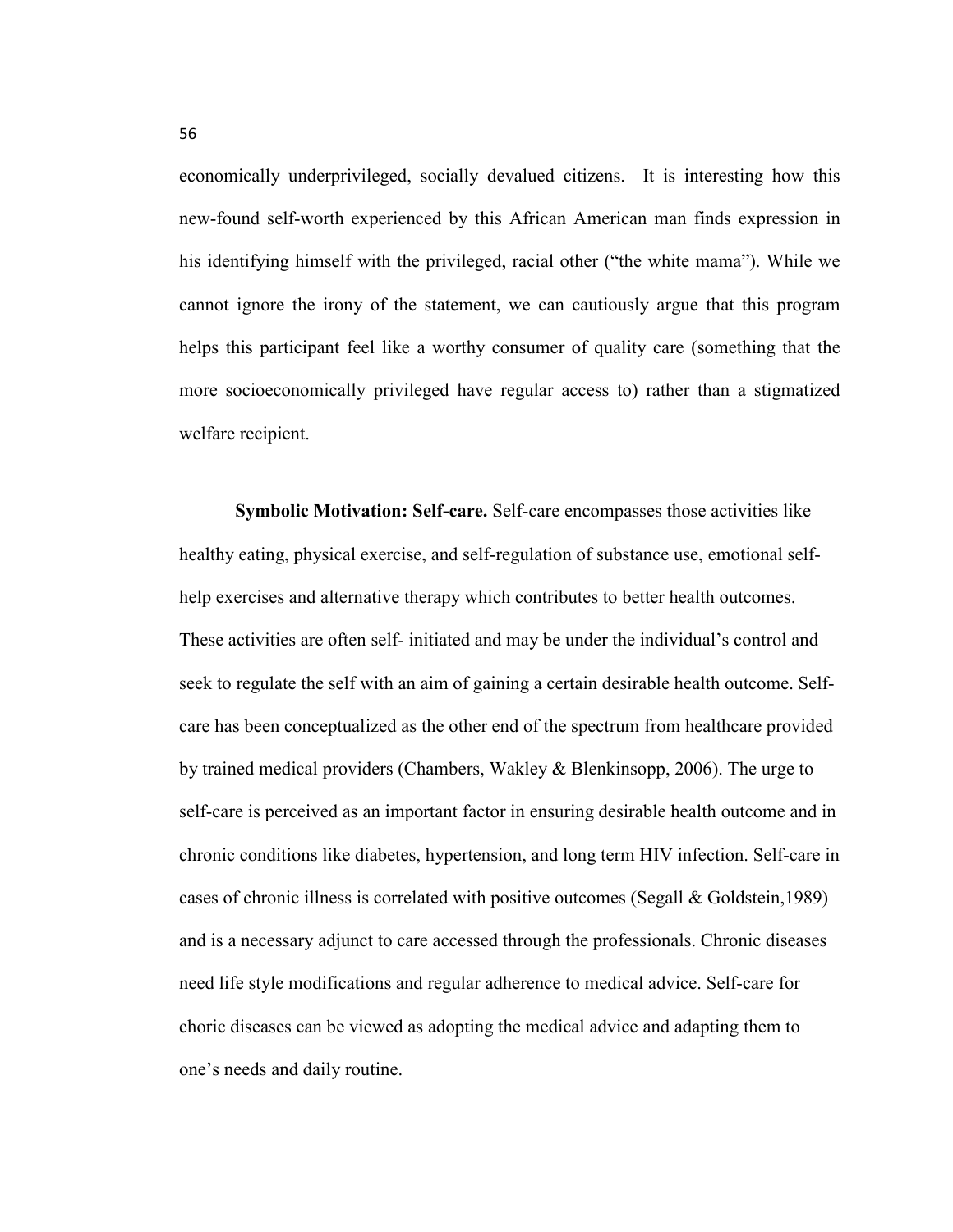The participants in the study described the urge for self-care. They identified selfcare as an important way to ensure their longevity.

It was devastating and really to this day it still is when I see certain commercials or people talk about it in the street it makes me feel fucked up in a sense, you know but then at the same time, I be like everything happens for a reason, that's how I look at it. I do not let it get me down, I do not let it, you know, get me depressed where I feel awful, my life is over because, you know, because being now with all the information they got on it now, you know, how it was back then, then they did not have certain medication and certain things so being now like everything is different now, I feel much more, much better about it. I know I can live longer and healthier, you know depending on how I take care of myself. (Black man, 38 years)

The participant went on to describe how adhering to the medication is now an essential

part of his self-care routine:

I wake up, brush my teeth, make myself breakfast and like clockwork, open the bottle of meds. I do not miss a single day. I have done that before. I would not bother. I know now, I know that I can't miss a day. Your levels shoot right back. All this work goes to waste. I tell others too, take care of yourself, like you brush your teeth so that your breath don't stink, take those pills so that you do not rot inside.

Incorporating the act of taking the medicines into one's daily activity is an important way to remember to take them (Rigsby et al.,2000). Comparing taking of the medication with that of brushing teeth to maintain oral hygiene points to how participants have adapted adherence to their quotidian routines. Every single day individuals take care of their bodily needs and maintains physical hygiene with an aim to preserve one's self ("do not rot inside") and be socially presentable ("breadth don't stink"). Self-care thus comprises of these small, routine activities which one may carry on without intense deliberation on a day to day basis.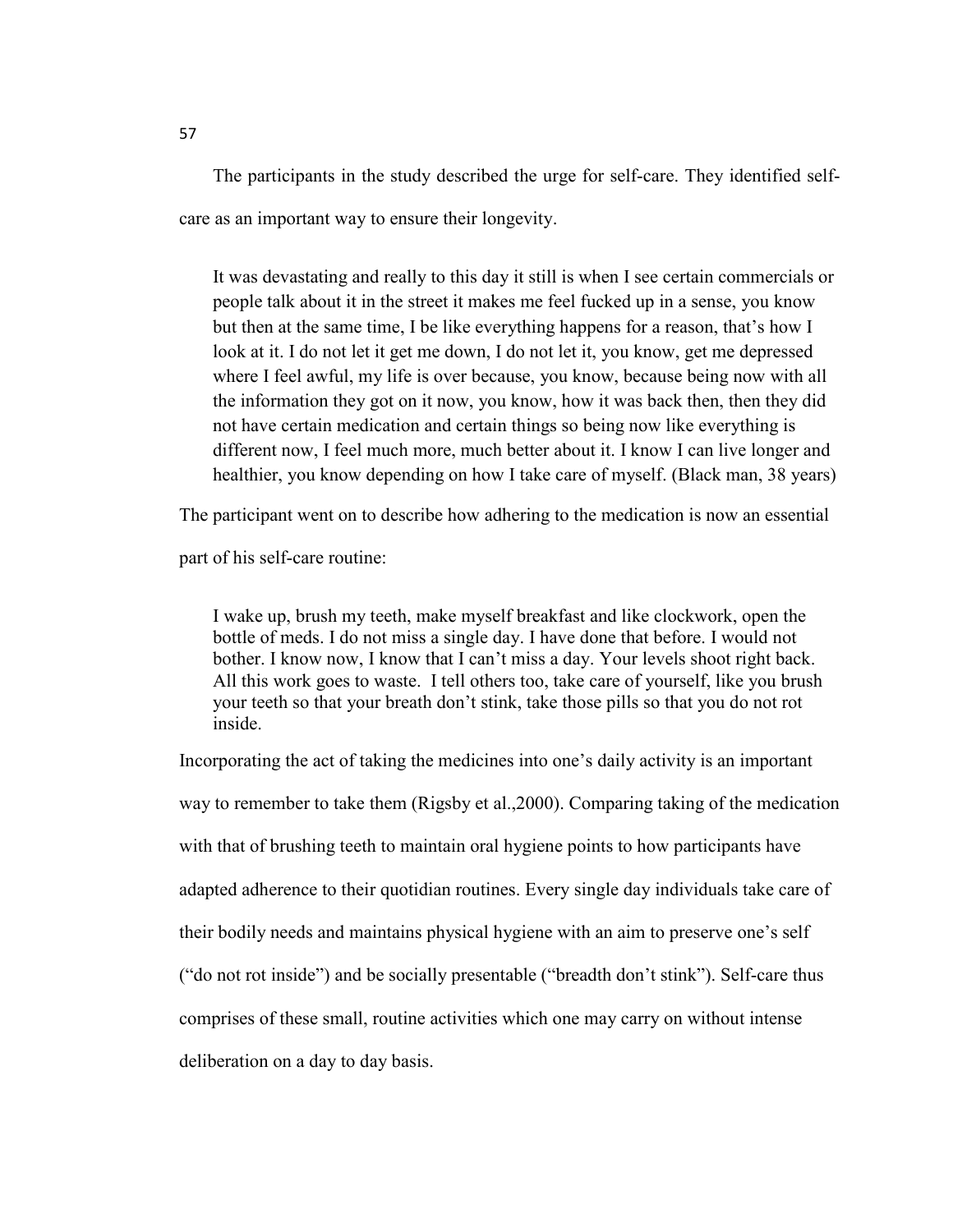The VLS intervention and the financial incentives in particular, have influenced many a participant's urge to self-care. A 45-year-old, African American woman describes how she now feels the need to take care of herself more than she did in the past:

I must take the meds, I have to do it better now. I would forget before, but now umm mmm. I can't do that anymore. I need to be on point, my doctor is on point my case manager is on point. I need to be on point. I work hard and try to support myself and stay healthy. I need to take care of myself, you know, if I do not do that I do not have good CD4, I am not undetectable and I do not get my card. Now we can't let that happen (laughs). Now do not get me wrong, I would take my medicines anyway, but now you know it is like everyone will get upset if I do not take my medicines. It is my incentive to take the medicines.

The perception of increased self-worth, as described in the previous section, prompted

some of the participants to take greater care of themselves through acts such as routine

adherence. The incentive directly stimulates this self-care and adherence behavior by

rewarding such behavior at regular intervals.

It is good incentive to know that your health is worth something, you get rewarded for doing a good job with your health. It is like getting the employee of the month, get rewarded for doing a good job with your health. (Mixed man, 47 years)

The money is a reward for a "job well done" and inspires one to engage more broadly

with healthy living. A 60-year-old African American woman claimed:

The undetectables program is great because it gets you talking about your health, taking your medicines, eating properly, resting, and taking care of your health. Besides it gives you 100 dollars every four months. I like it because I am undetectable, because I got to do everything in my power to remain undetectable.

She identified taking care of her health as an empowering activity, something that may

in itself lead to increased sense of self-worth. For her the incentive is an encouragement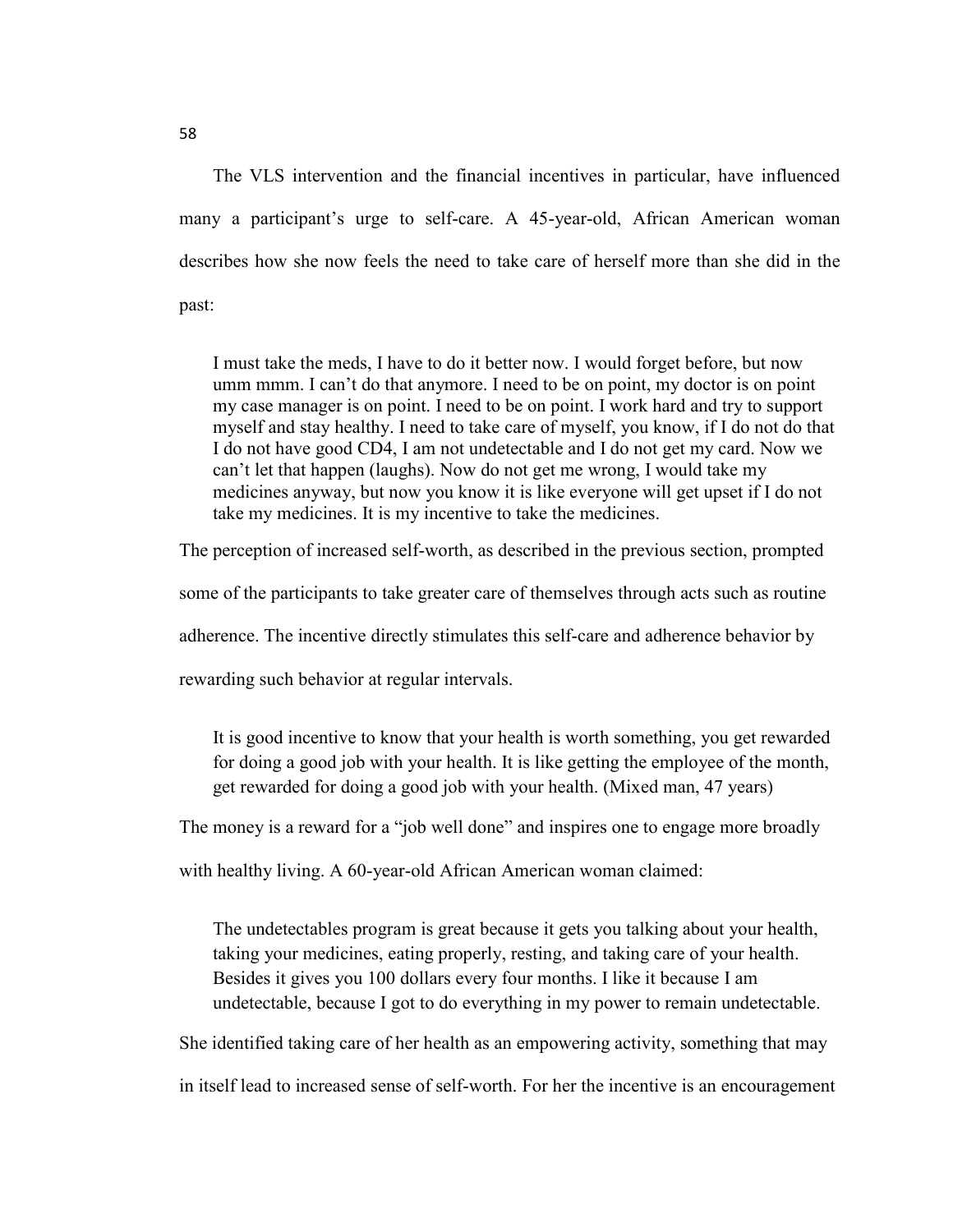but not a necessary pre-condition for adherence. She says, "Gift card is nice, but my health is more important than a gift card." This participant reflects a pattern where one acknowledges the role of the financial incentives in motivating better adherence behavior, while at the same time claim that the incentive is not the only reason they stay adherent. An analysis of social desirability underpinning such responses can be useful.

Another participant claims that being a part of the program has prompted him on a path of self-love and self-care, with financial incentives helping him stay the course.

I guess I love myself more now. I want to continue to love myself and look after my health. I check in with myself every day and I tell myself you need to take care. You don't miss a dose. Please take care and love yourself. Who else will? And I have 100 dollars every three months to spend on myself for taking care of me. (Black man, 42 years)

For a few participants, self-care and general adherence was directly linked with a desire to maintain a certain kind of "look". A 35-year-old Black woman confided, "I am vain so I want to look good. You need to take care to look young. I do not want to look all dead and sick." She further explained that she does not want to prioritize looks over health, but considers good health sometimes makes one look "good and young". Another participant opined that one's appearance was inextricably linked to one's health status.

We were told that you can't tell if a person has HIV by looking. Yes, when you are young and first catch the virus, you can't tell. But now as we get old, our bodies tell on us. I can look and tell. She has the virus and no she does not take care of herself. I can tell. You end up looking all hollow, your bones show. (Black woman, 42 years)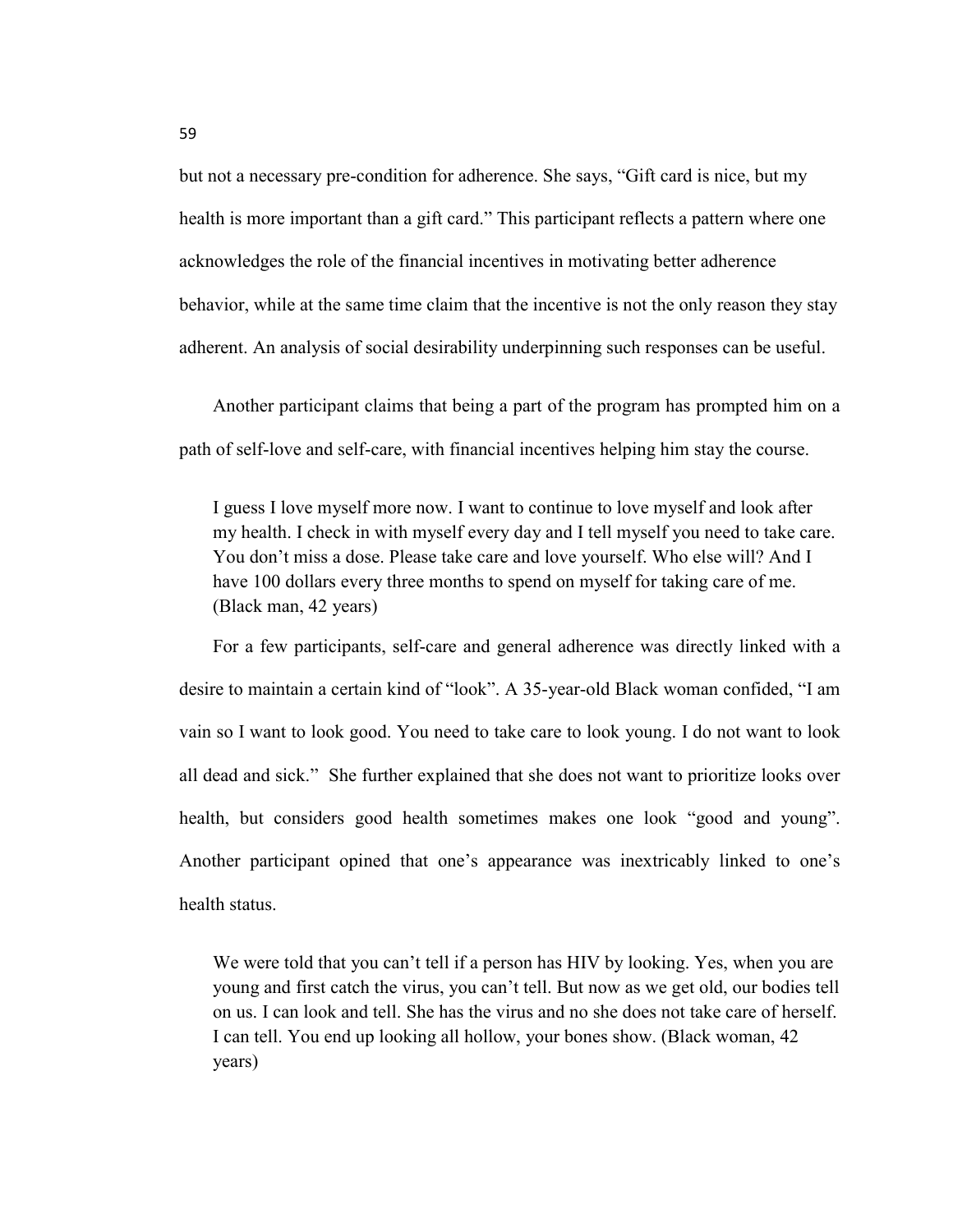She concludes that by remaining adherent you can "fool" people into thinking that you do not have the disease.

Look at me, I have been undetectable for so long now. I don't look old like some of my friends. They tell me that they are envious. They say XXX you are gorgeous. Your skin is flawless. I say I want to look this way all the time so I take my pills. My new boyfriend can't believe that I have been sick for so long. I told him, I got you fooled too. Like my friends, he says I am faking it.

In her case the routine of self-care was invested with meanings of beauty and personal pride. Conceiving of health as a state of looking good and feeling good can help patients better relate to the idea. Some patients may find it easier to work towards the personal and subjective goals of looking and feeling better rather than the so called objective biomedical outcomes of blood reports and other bio-clinical parameters.

Continuing the theme of physical appearance and adherence, a third participant pointed out how being undetectable and taking care of one's self was essential for elective gender reassignment surgeries.

For transgender women if you have to get like cosmetic surgery for the breast or bottom surgery, you have to be undetectable. That is for any surgery, you have to be in tiptop shape before they cut you. Like Diabetes it takes us longer to heal. (Black transgender woman, 37 years)

Thus, for some participants, looking a particular way whether by maintaining good health or remaining healthy enough to undergo surgery to look a particular way could be attained through routines of self-care. Adherence to HAART was the corner stone for such routines of self-care and self-preservation.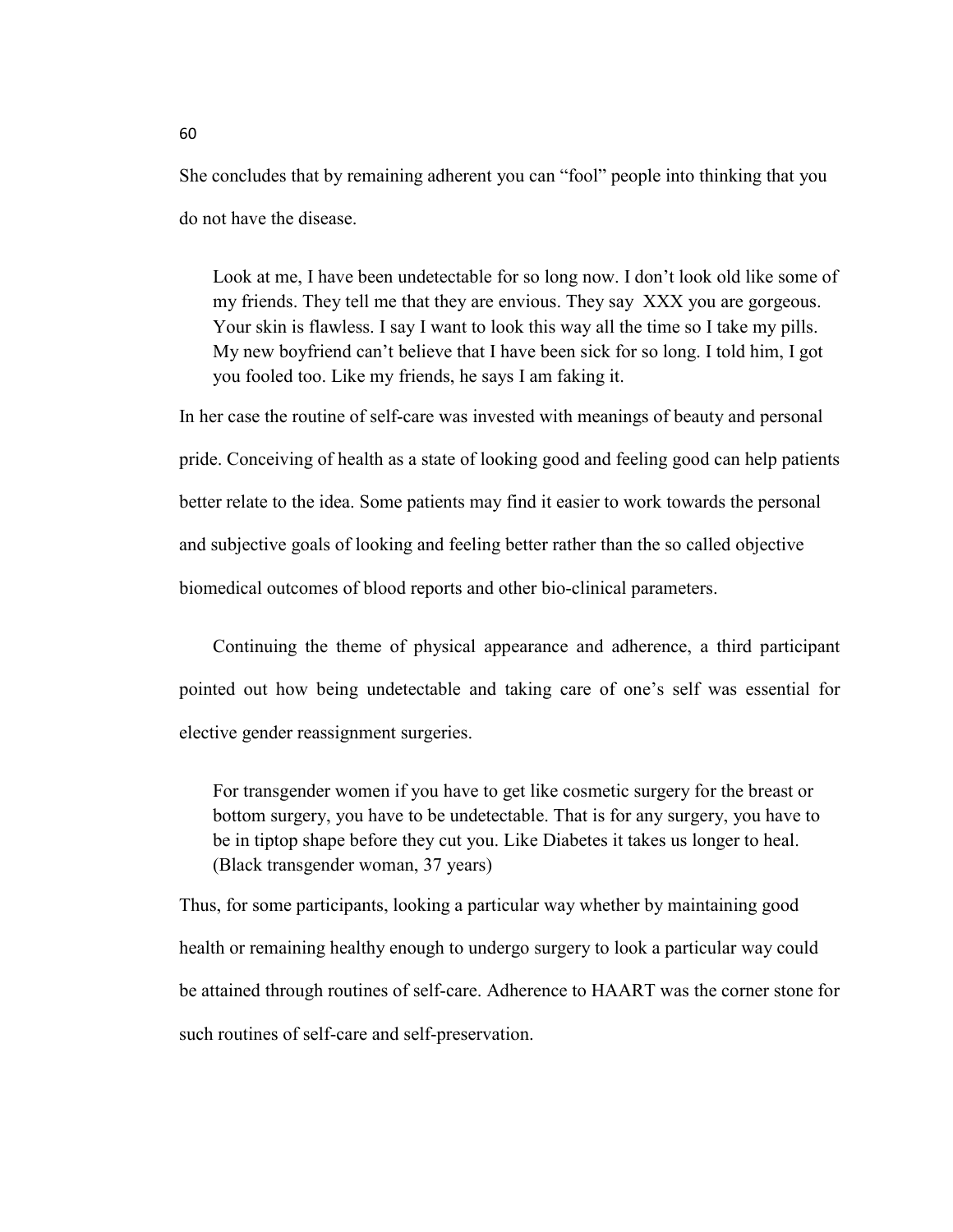**Symbolic Motivation: Future orientations.** Chronic diseases alter the way people imagine and plan for the future (Bury,1991). For PLWHA (and for the rest of us) the future represents a hazardous state of the unknown. If people believe that they have some control over the events in the future then they are more likely to plan and act on certain measures that ensure a future that agrees with their life goals. In case of chronic diseases, the perceptions of the prognosis of the disease, i.e. how the disease is going to play out in the future, influences how people can plan to take control of their lives. In the case of HIV infection, the knowledge that it can be a condition one can live with helps some people come to terms with its otherwise life altering effects. Planning to adhere to the medications for HIV can form a salient part of how a person plans and prepares for the future.

The participants in the study provided several examples of how staying adherent is now a part of their future planning.

I want to do this for myself. I want to live a long and happy life. I tell people that if I do not do something now how can I live for the next ten, twenty years. I contracted this disease when I was in my teens, now I am in my thirties, I have survived this long, I don't know how, it was God's grace. Now I have these medicines and I can take them every day and get by and get work done. I can feel a change, I can feel that I will live and remain healthy. (Black transgender woman, 37 years)

This participant is clearly hopeful about the future. The fact of her surviving 'this long' instills that sense of hope, she perceives it as a blessing. However, she recognizes the opportunity of good health as promised by the medicines and actively plans for her long and healthy life by remaining adherent. Another participant concurred with her, when she described how she plans her future life and health with the help of these medicines.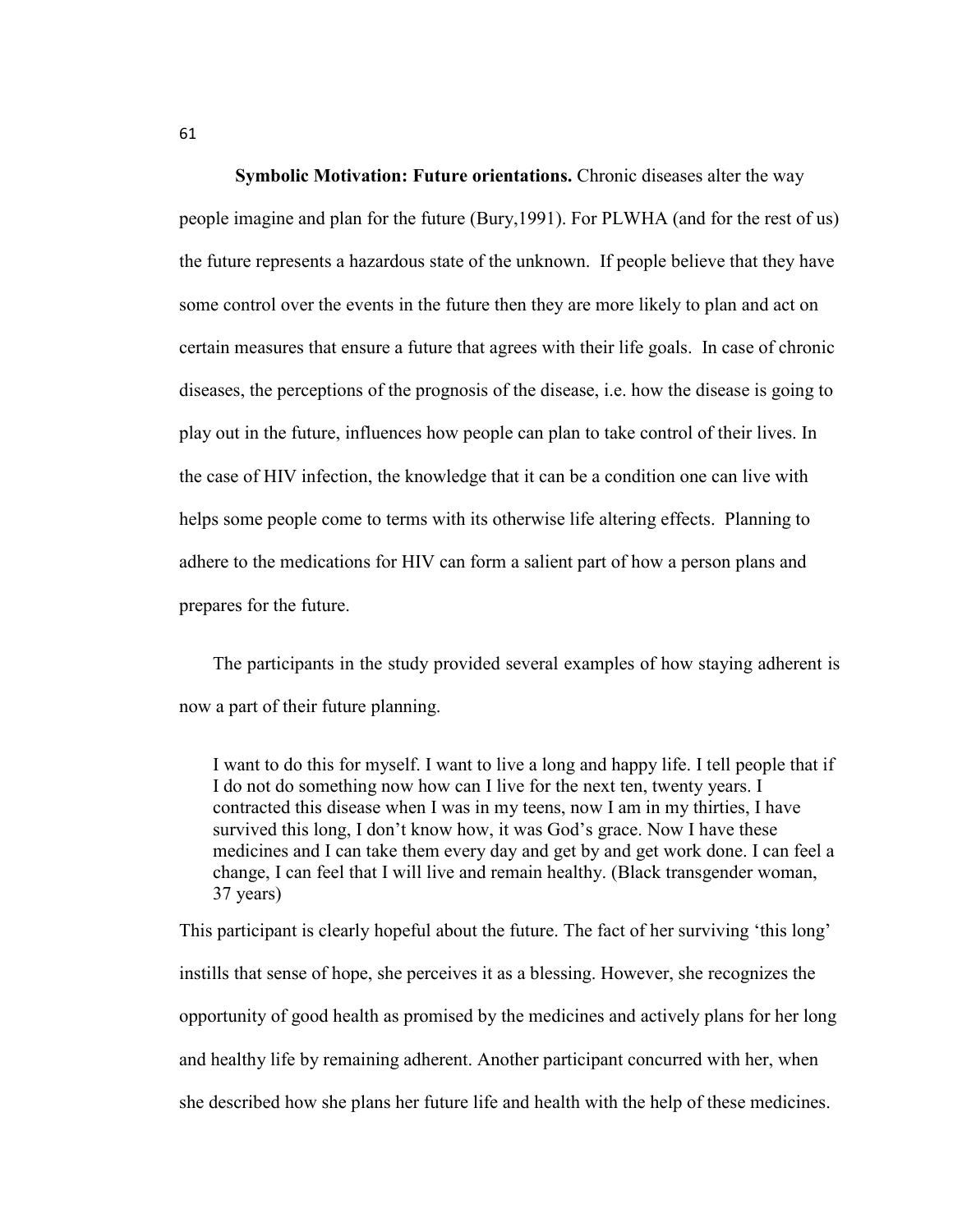I got this when I was 26. I think I was already old then, the kids these days live out their lives in a flash, they are gone before you notice them. I think of the future, I want a job and my own place. I need to live out my dream, I have to live for my dream. I have to keep my health to enjoy the life I want, I can't be dying every day and trying to make by. I need a complete life. I need these meds to work for me. (Hispanic woman, 43 years)

This participant associates good adherence behavior with her desired long life and thinks that she can work at her job and generally make a success of her life if she stays on the path of adherence. She also notes how she does not desire merely to survive ('trying to make by') but thrive on her goals and dreams. Adherence thus becomes a part of that desire to thrive and can also be perceived as the essential gateway towards that complete and healthy future. We have mentioned how adherence has become the gateway, for some, to greater self-care and general healthy living. Here we propose that a plan for the future and imagining adherence as an essential gateway to that future can influence participants' involvement and motivation in maintaining their health.

For some participants, being a part of their family's future was a great motivation to remain adherent. Women especially described how they expect that by taking the medicines and staying healthy they can ensure a better future for their children.

I want to see my grandchildren, so you know that will take a long time (laughs). I take the medicines every day, eat right and plan my life. I think I should be around a long time to see them grow. My daughter wants to go to college. I want to be there for her. I want this to be a happy life for us and see her successful. (African American woman, 38 years)

A-75-year-old, African American man shared how he was motivated to stay adherent by his desire to continue to be the grandfather that his young grandchildren can come to for affection and advice.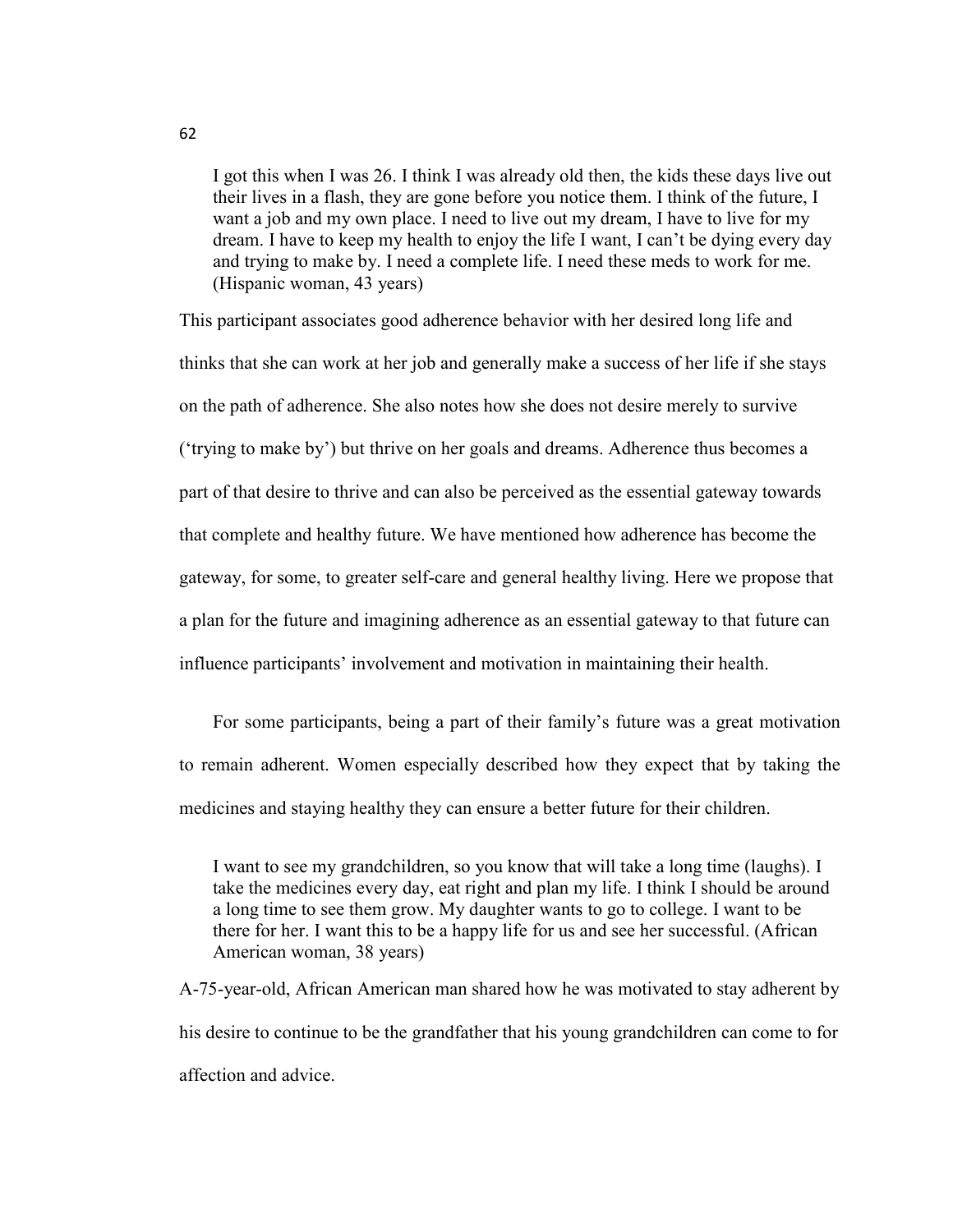My son lives in Philadelphia, he has two boys. They come down and visit me, I go there once a month, sometimes twice. The grandchildren love me. I take them out, you know that place by the river and then they want ice-cream and go to the movies. I love movies, love animation. I watch Family Guy, they cannot watch it (laughs). I watch the Tarzan movie with them. They love me, they tell me their secrets (laughs) something they can't tell their Mama. They ask me what can I do Granddad if I get into trouble. I am an old man so I can help them, have fun with them and teach them from my experience. I have to stay alive for that, if granddad is gone who will take them to the movies? They also ask me you taking the medicines, you taking care Sir? I have to, you know what I mean, I want to see them become men and have children.

Another older Latina woman when asked how she remembers to take her medications

everyday said:

While I am taking the meds I imagine my grandchild's face, I am fifty seven and have eleven grandchildren. I imagine them growing up. Yes, I want to be healthy, I want to be there. It is a gift from God- my life, all that has happened to me, now I have to do my part. (Latina woman, 57 years)

While wishing to enjoy of one's own future and that of the loved ones' by imagining a healthy and long life sustained by rituals of self-care can promote adherence, the fear of a ravaged and miserable future-self prompted some participants to focus on self-care. Almost all participants had known a person who had died of HIV/AIDS or have suffered severe ill health and disability due to the infection. Observing, from close quarters, what an unmanaged disease could do to a person provided a cautionary tale for some of the participants. In their turn, they resolved to be adherent and take good care of themselves in order to escape similarly painful future states.

I have seen how my friend died. He stopped taking his meds and never stopped drinking and he dies a slow and miserable death. I see that and get worried. I can't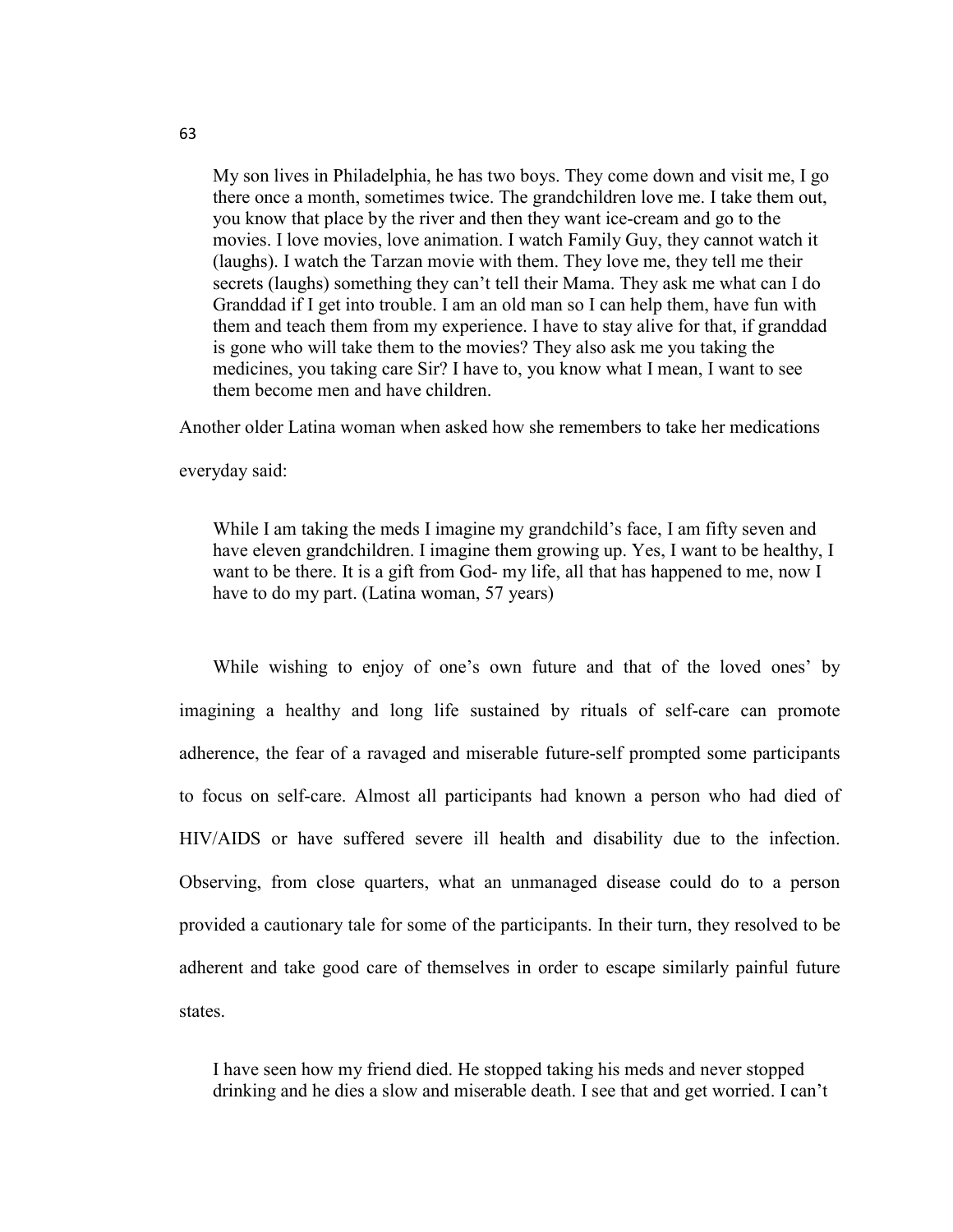be like that, umm no. I love myself too much to see that happen to me. I wake up and take my meds and start the day. (Black man, 36 years)

Similarly, another woman describes how she is afraid to look and feel like those who are dying from the disease. She is horrified at the thought of the decay and decrepitude brought in by unmanaged HIV infection and she resolves to eschew that future by remaining adherent and healthy.

I see these people walking around (those who have been non adherent), they are rotting from inside, like a fruit that has been out for too long, sorry I am vain but I do not want to look like that. I do not want to end up a walking zombie, a rotten fruit with dry skin over my bones. I must start now not to get that way ever. (Black, transgender woman, 37 years)

The way a participant saw the future influenced what they felt they could or should do in the present. In case of fatalism, individuals believe that the future is a predetermined inevitable which is unaltered by any amount of present individual will or action. Such a belief in PLWHA, can lead in some, to complete hopelessness and make them willfully ignore advice surrounding HIV medication and other health promoting guidelines.

I thought I was going to die, so I did not care about meds, doctor visits, reports. I was seeing everyone around me die. In one week, I received news that three of my friends in Detroit had died. I told myself, it is my turn next. They had done nothing to deserve this, I have done nothing to bring this on me. Sometimes you accept it as God's will. I felt I should just have fun. I went out and got high and I was a mess. I did not care where the next one was coming from, I could not get infected again. My mother called up and cried, she asked me to stop drinking and I was like I want to die happy and drunk, not sad and clean (laughs). (Black woman, 50 years)

Hopelessness about the long-term future can cause people to lose the will to live and

subsequently they give up on any actions (like adherence and other health advice) that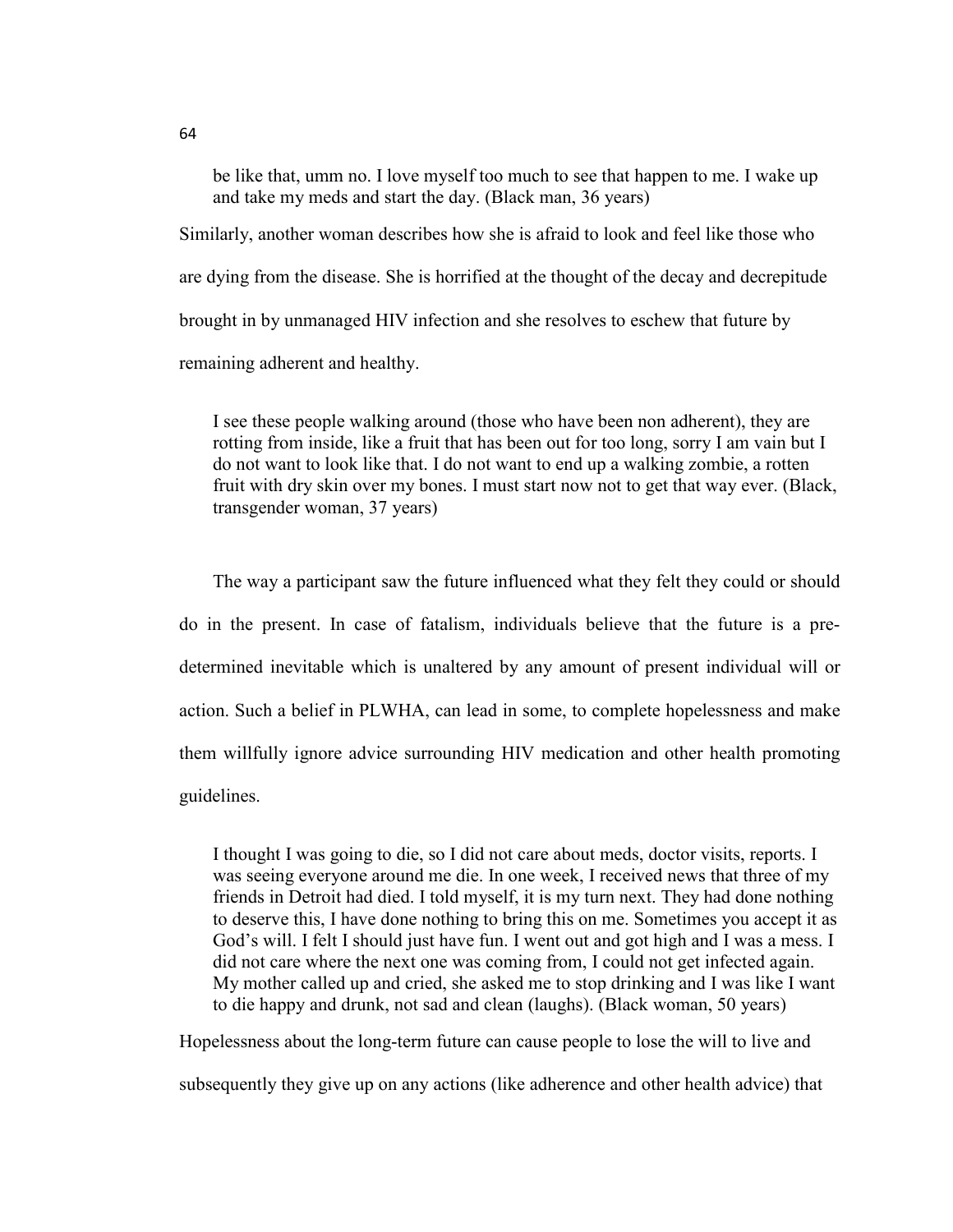may influence future health. Fatalism and the attendant hopelessness can result in reduced self-efficacy in trying to adhere to medications and other desirable health promoting behaviors in the belief that they are ultimately ineffective in halting the disease and delaying death. Hence, while imagining and planning for futures can have motivate people to adhere, a fatalistic outlook with an presumed unmanageable future can encourage unhealthy practices which lead to instantaneous gratification like uncontrolled, hazardous substance use as described in the earlier quote.

Breaking this link of fatalism is a challenge for care counselors and service providers, making patients claim agency in their future and hence present lives is an essential first step towards aligning the goals of the patient with that of the provider towards sustained adherence. When the future is perceived as a site of hope and promise, individuals can adopt more positive and pro-active attitudes towards the things that they can do now, in the present moment such as adhere to medication regimes.

Now these medicines make you live long, I have messed up my life before, but now I want to live a happy life. If I do not take the meds I will die, I need the meds to keep me alive and I need to be alive to do all the things that I have planned for myself. (Mixed man, 47 years)

Financial incentives can be imagined as one of the ways to link up present action to future goals. The literature on rewards and incentives claim that contrary to claims of the rational choice theory, individuals often act in ways that are ultimately harmful for their gains or well-being. Moreover, humans have a bias for selecting short term rewards, or immediate gratification over distant, long term benefits. Providing a short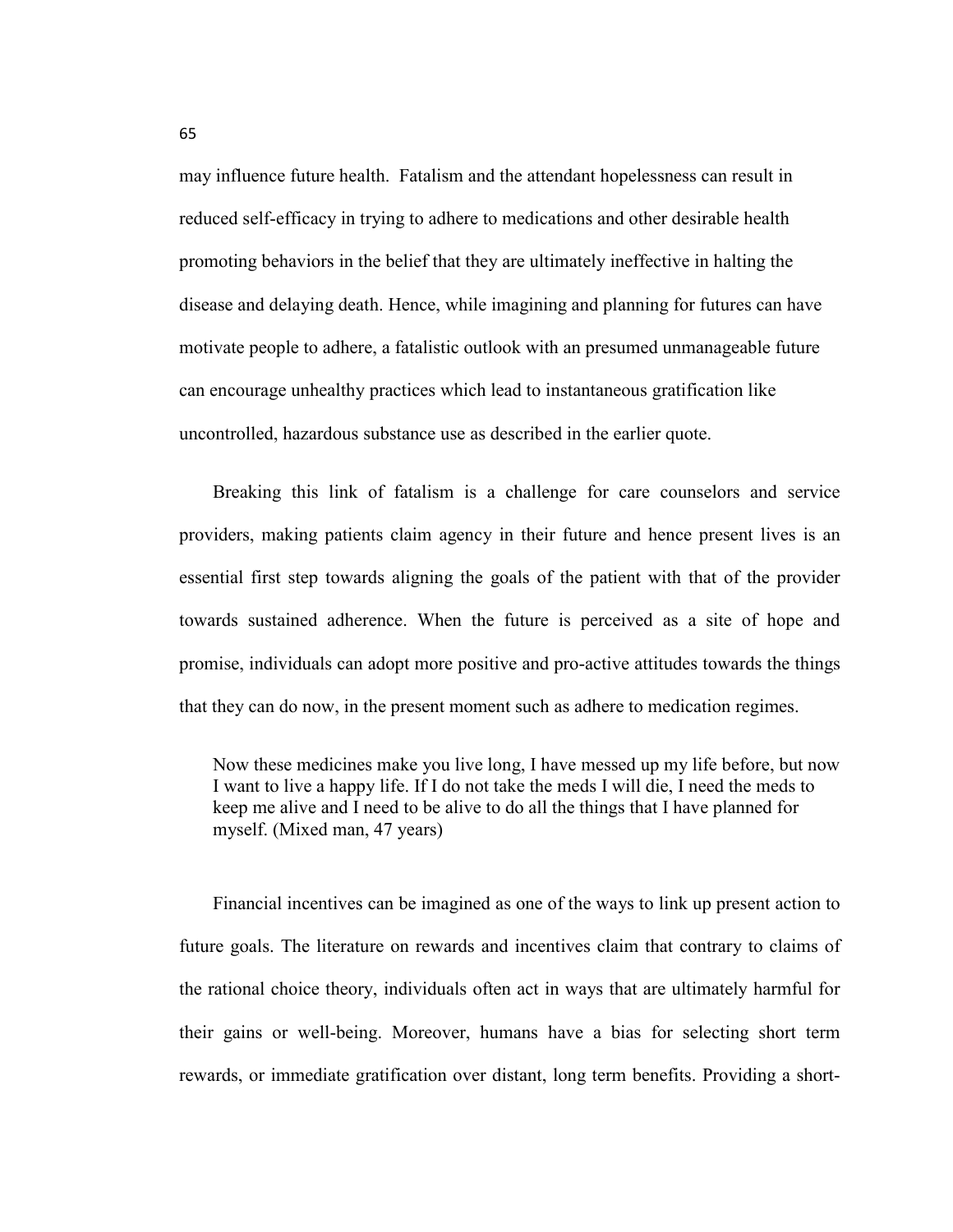term reward like a financial incentive for a behavior which has a long-term salutatory effect may be a way to align the need of immediate gratification with long term goals. Participants in this study mentioned how the money helps them out both in the short term and keeps them on track for a healthy future.

The money comes in handy, you know what I mean. 180 dollars every two weeks is tight (referring to welfare benefits). I work towards getting that gift card, yes 'cause the 100 bucks is sweet but I am also taking the meds and making sure I live long and happy. It is a win-win, why change a thing. (African American woman, 60 years)

A 45-year-old white woman observes how for some people she knows in the program

the money is helping them do the right thing for the future.

I do it for myself, for keeping healthy. I know of some who do it for the money, I am not sure if they would have done it otherwise. They want the card and hence they get to know their viral loads and stay on their meds. But I see how their health is much better, they say I want the money but I see them getting better and eating more, staying on point and now they will be around for much longer, they will outlive me (laughs) and I am already so healthy.

Instilling such a "future orientation" may be one of the most important goals for a therapeutic relationship that desires sustained adherence. We will discuss the implications of such an approach in greater detail in the next chapter.

**Symbolic Motivation: Community orientation:** Adherence has always been conceptualized as an individual level behavior. However, like most behaviors it is affected by what others think of that behavior, what Theory of planned behavior has called community norms (Ajzen,1991). Community norms are the most difficult to change, and some behavior change scientists have identified these norms to be some of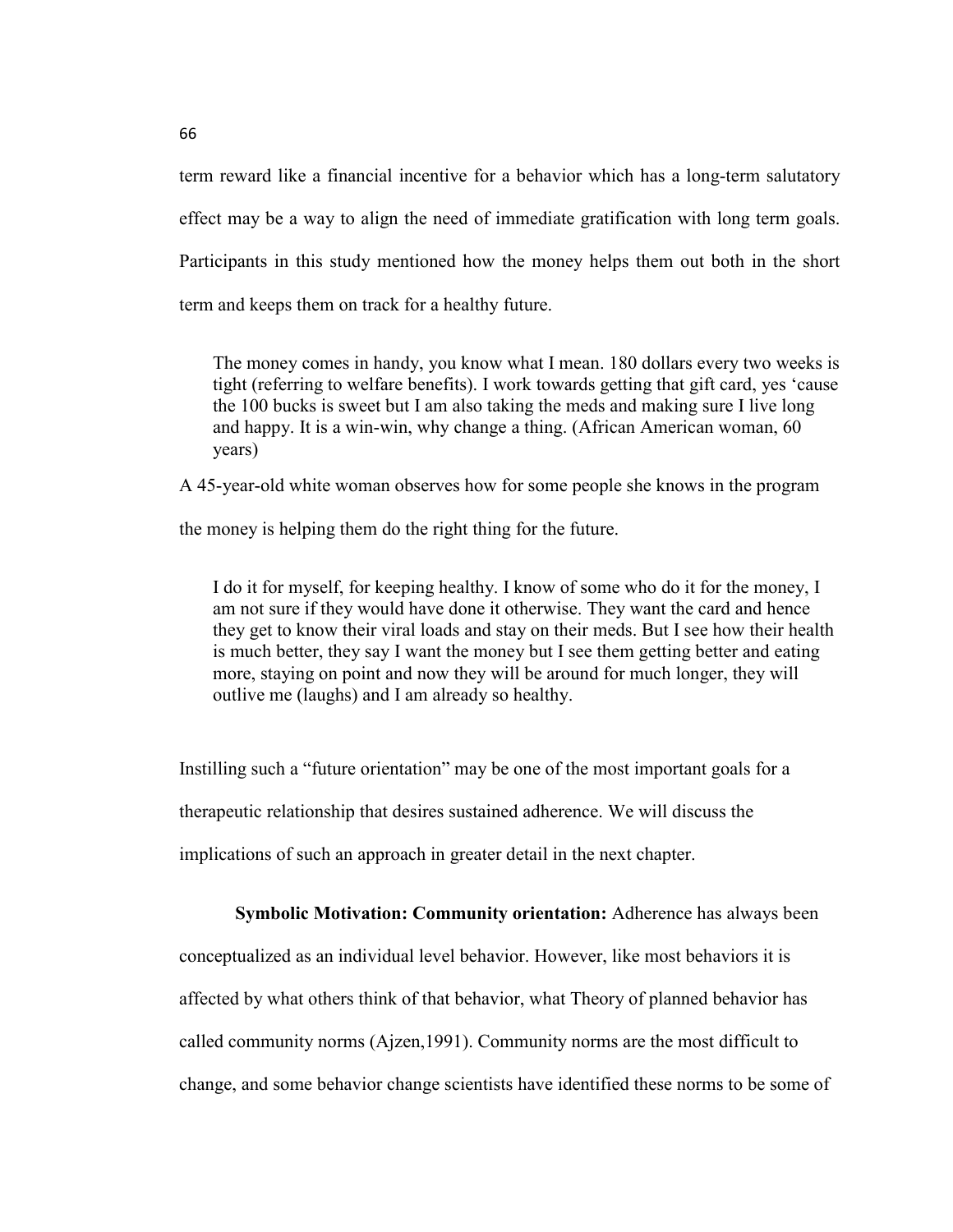the strongest factors for bringing about behavior change (Fishbein & Guinan, 1996). In this study, some participants described the community norms as they were prevalent before the program and then they noted how some aspects of those norms have changed.

I have had this virus for twenty years now. Many of my friends have HIV, some have died, some survived. We never used to talk about this before. We were too scared. When we started the medication, we kept it to ourselves. I was like just take it and forget about it. Only once a year my doctor would ask me, are you taking the pills? I used to take them and sometimes I forgot. No one was holding me responsible, asking me about the pills. (Black woman, 50 years)

Another woman described how things were before she started the VLS program:

Too many things to worry about. I was homeless and did not like the SRO room I was allotted, I was focused on getting out. My case worker was helping me with that. I have too much trouble in my life. The medicines would be there in my bag, I used to forget, not because I did not want to take them, but it was not like this when I was being reminded by everyone to take the meds all the time. I did not talk about my disease or my medication with anyone. (African American woman, 56 years)

The program has changed some of the silence around medication. While the participants

still described the various stressors in their lives (refer to the later section on

"Barriers"), they noted that they had become more mindful of their medical condition

and the need to take their medication every day.

The kind of person I am, I take my pills every day. My Doctor is happy with me, she tells me that my blood tests are great. I never have been detectable while on the program. Earlier I may have forgotten a few doses now and then. I was not sure if that mattered too much, but my levels would shoot up. I did not want to be bothered. I wanted to look for work and be on my own. My health was never very bad, but now I know if I do not take care and take my pills every day I can become very sick. I have seen people go like that. I now tell everyone please take your pills, you want to live, right? My case worker, god bless her, she is wonderful and she is always on my case (laughs) tells me XXXX you are taking your pills alright? Please remain healthy. If I do not take care of my body how will I work? The gift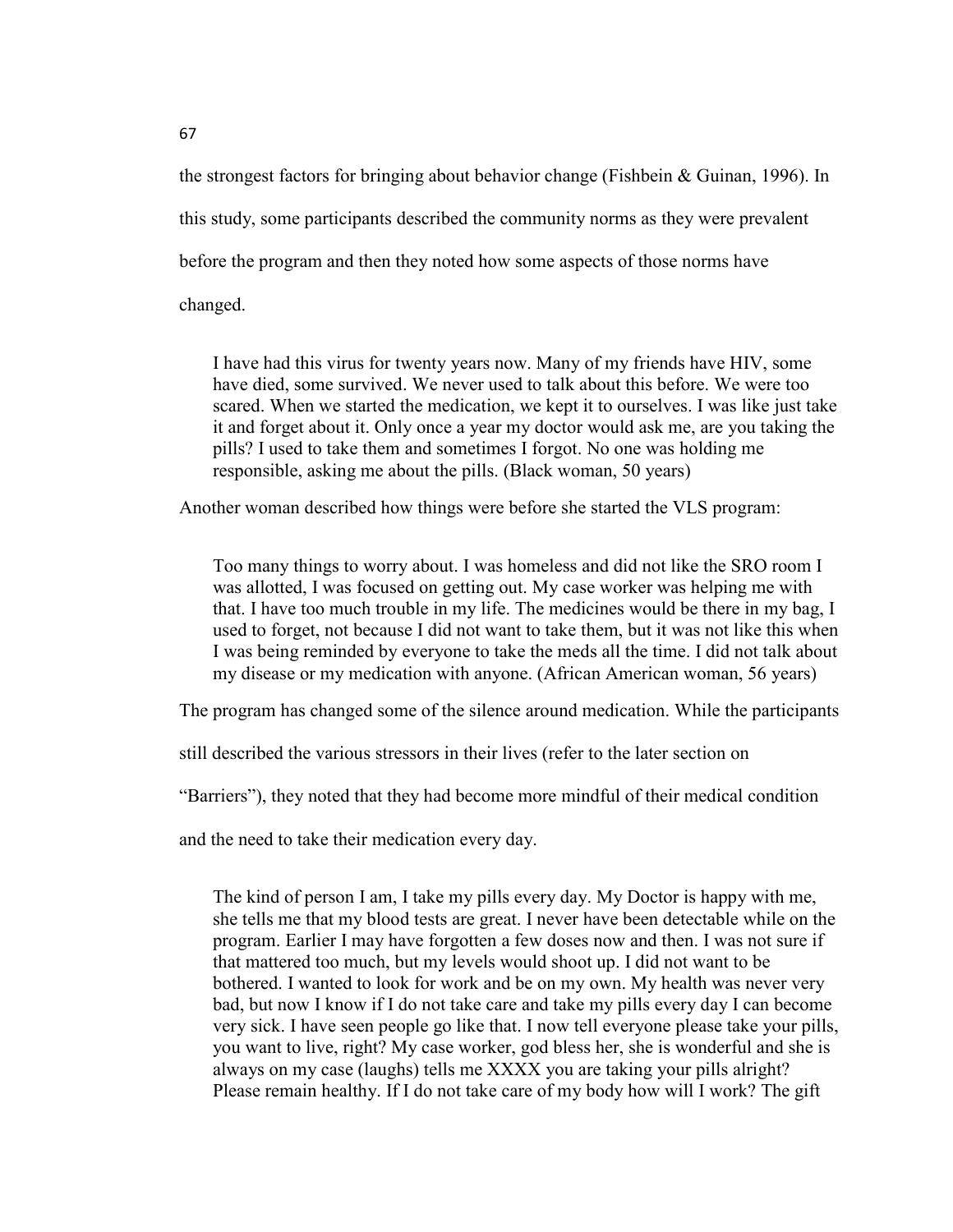card (referring to the incentive) helps me along, I have it in my wallet as a constant reminder. I am always aware of my health these days. (Black man, 42 years) The increased awareness about the importance of adherence among the study participants can be partially linked to the more focused conversations that they are having with the service providers about remaining undetectable. The incentive acts as a nudge in directing behavior in some and further focus the conversation around health and adherence.

Being in an environment where everyone was talking about and taking their pills helped many to model their behavior after their peers. The support and the caring environment coupled with the repeated messages from the provider along with the stimulus of the financial incentive made a few participants adhere to their HIV and other medical regimens. A 62-year-old African American woman, resident at one of the transitional housing programs at Housing works, described her before and after story in the following manner.

When I was in North Carolina, I was depressed. I was not ill, I could go to work and live a normal life. But I knew that I will die soon, I went to the doctor and he gave me meds for the depression. I took them for some time and then stopped. I was sure nothing will help.

Then she describes her experience with Housing works and the VLS program:

When I moved here, I saw everyone like me living here and Miss A was so helpful. I loved it here. Then I got tested and my viral load was 1000 and so she said get on the program and you can earn money. I am now undetectable. I would never want to take the medicines before, I was depressed and lonely. Now I take HIV medicines and my depressions medicines every day. You see everyone around you take their medicines and you feel like taking them. You get rewarded for it at the end.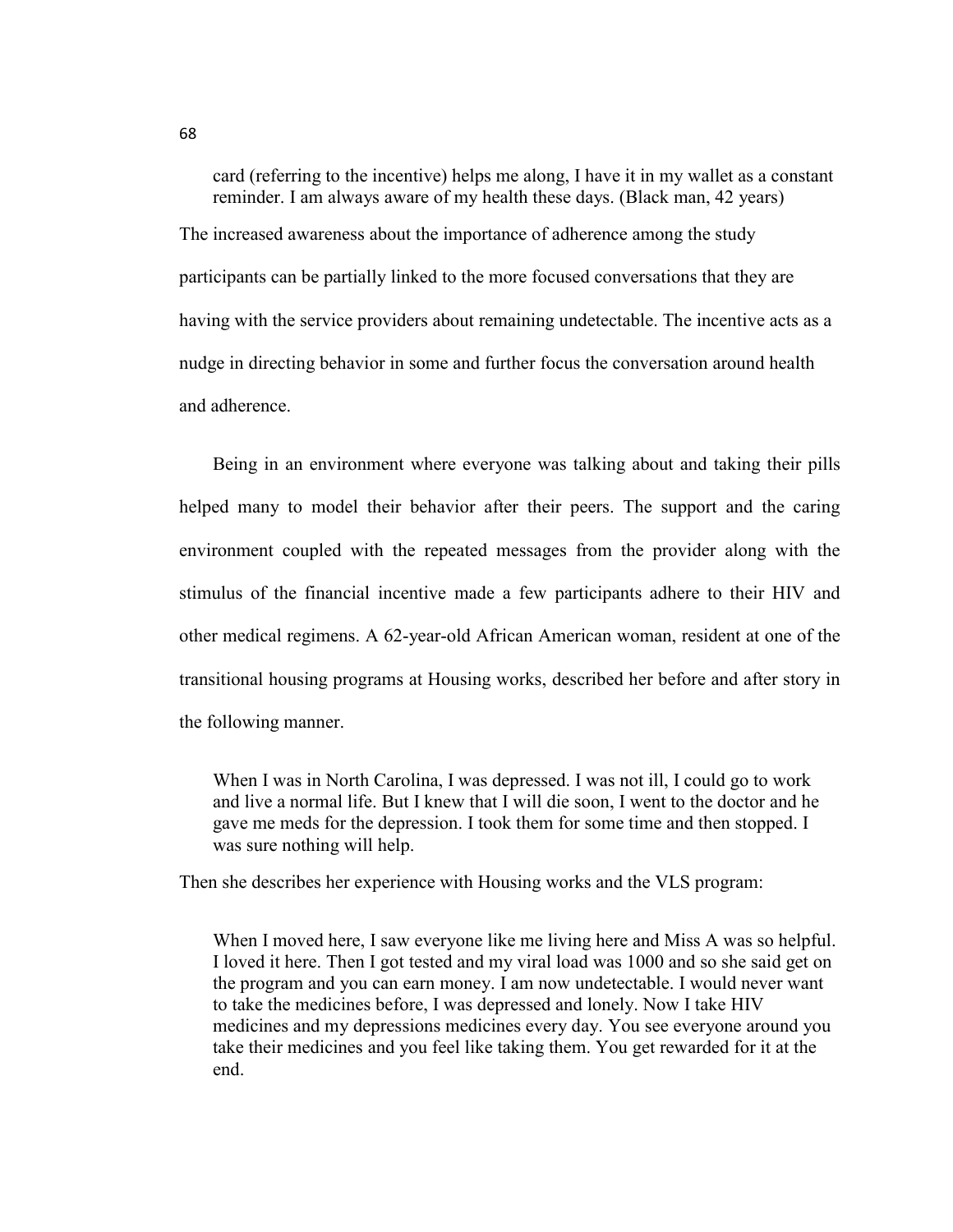Social support found within the community and at times within the family and romantic relationships encouraged some people to enroll for the VLS program.

My partner was in this program, and she told me to join. She asked me to contact my case worker and see if I was eligible. We live together, so when we join our incentives we can use that for our expenses. Now we are asking each other, please take the meds, we need to remain undetectable and get that card at the end of the month. We help each other with remembering. I am so happy that my wife got me into this. (Black man, 36 years)

The participant in the above-mentioned quote went on to describe how his wife continues to talk about the program, how she is proud to be a part of the intervention and has taken up the duty of spreading the word about staying adherent in her social and family circles. Although, the financial incentive was cited as an initial motivation to join the program, he recognized how they have gone beyond "just that thing" now that they have been adherent for over six months.

Many participants reported that they were talking about the program with other clients of Housing Works and their friends who were not with Housing Works, with an aim to encourage them to join the VLS-Undetectables program. The incentive aspects featured regularly in such conversations.

I told her, why don't you join the undetectables program. You get the reward, you know, one hundred dollars. You will get good care. It is a win-win situation. I tell people, there is no reason that you should not sign up for this. If you do not get your primary care here (at Housing works) then transfer. (Black woman, 35 years)

Participants took it upon themselves to spread the idea about the program. Some went even as far as to claim a responsibility towards the community with respect to the program. A 67-year -old, African American woman described how she considers herself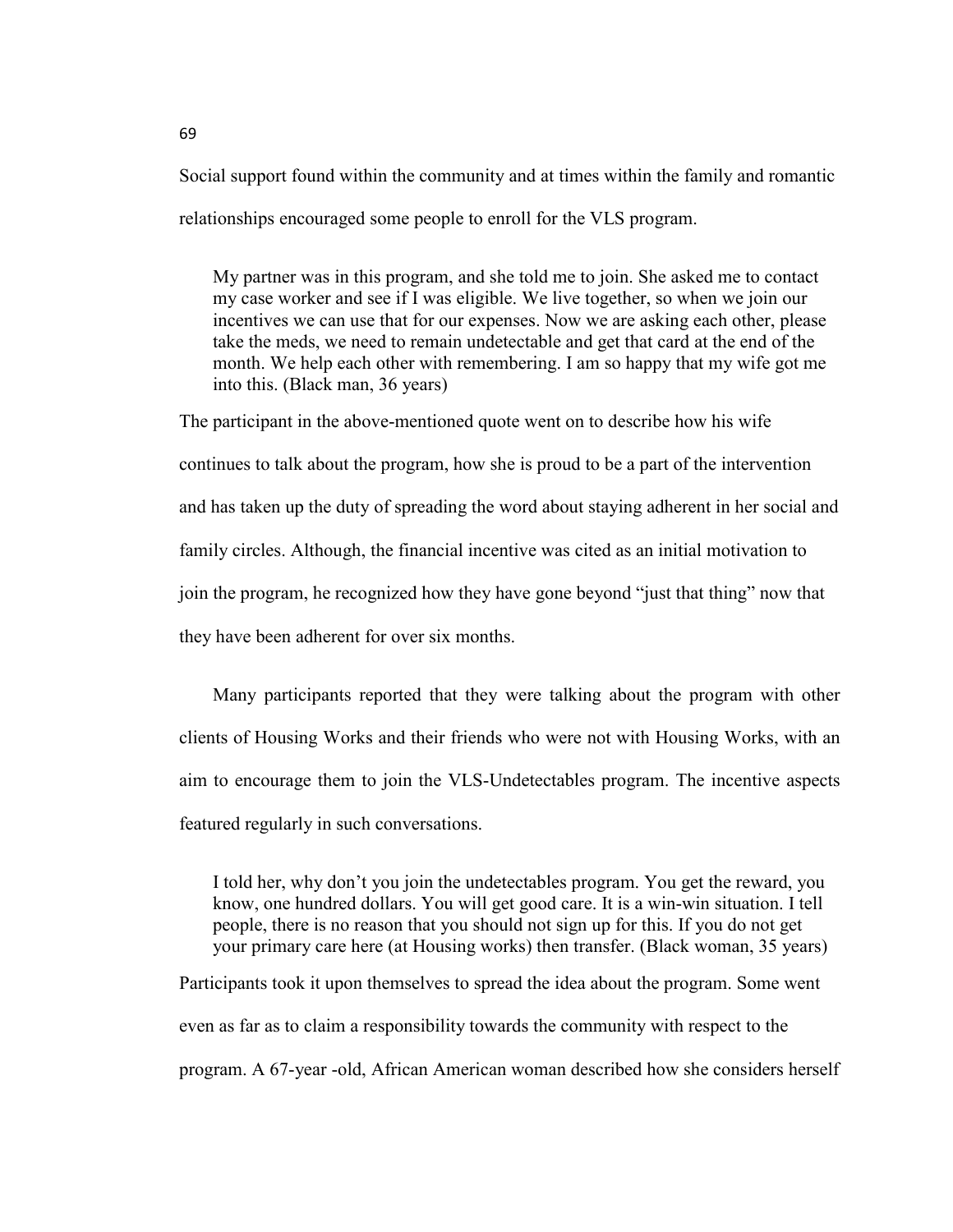lucky to be a part of the Housing Works community. She noted her need to spread awareness about adherence to others who might still be misinformed or lack the support that she has received from Housing Works community.

I am blessed to have friends and family. I am blessed to be a part of this community. I feel I need to give back. I need to tell those who do not know about HIV, I need to spread the word about good health and how happy you can be when you are healthy. I am happy to be a part of Undetectables and now I want to give back. At my age, you start to count your blessings and try to give back. (African American woman, 60 years)

The feeling of being a part of a caring community and feeling responsible for its wellbeing can become powerful mediators of social change. For marginalized communities, in particular, a community orientation can stimulate an orientation for advocacy among the members which may lead to better collective bargaining for their rights (Ghose, Swendeman, George, & Chowdhury,2008). Conceptualizing health and adherence as outcomes and responsibilities of a community rather than that of individual choices has the potential to bring forth noteworthy and sustainable change in the public health outcomes.

One 62-year-old Black woman underscored how her personal experience with the program was translating to something beyond herself.

I love myself, I take care of myself. I get that reward and keep it in my bag, I feel very proud that I have done my bit to help me be healthy and get that reward in the process. I feel we all need to do that, become healthy and stay adherent. I mean not just take your own medicines but ask others to do it. I want to be a part of the team, I want to tell people that you are worth the care, you deserve the reward.

We have described how the incentives were signaling self-worth in some participants and how that translated into greater impetus to self-care in the earlier sections. Here we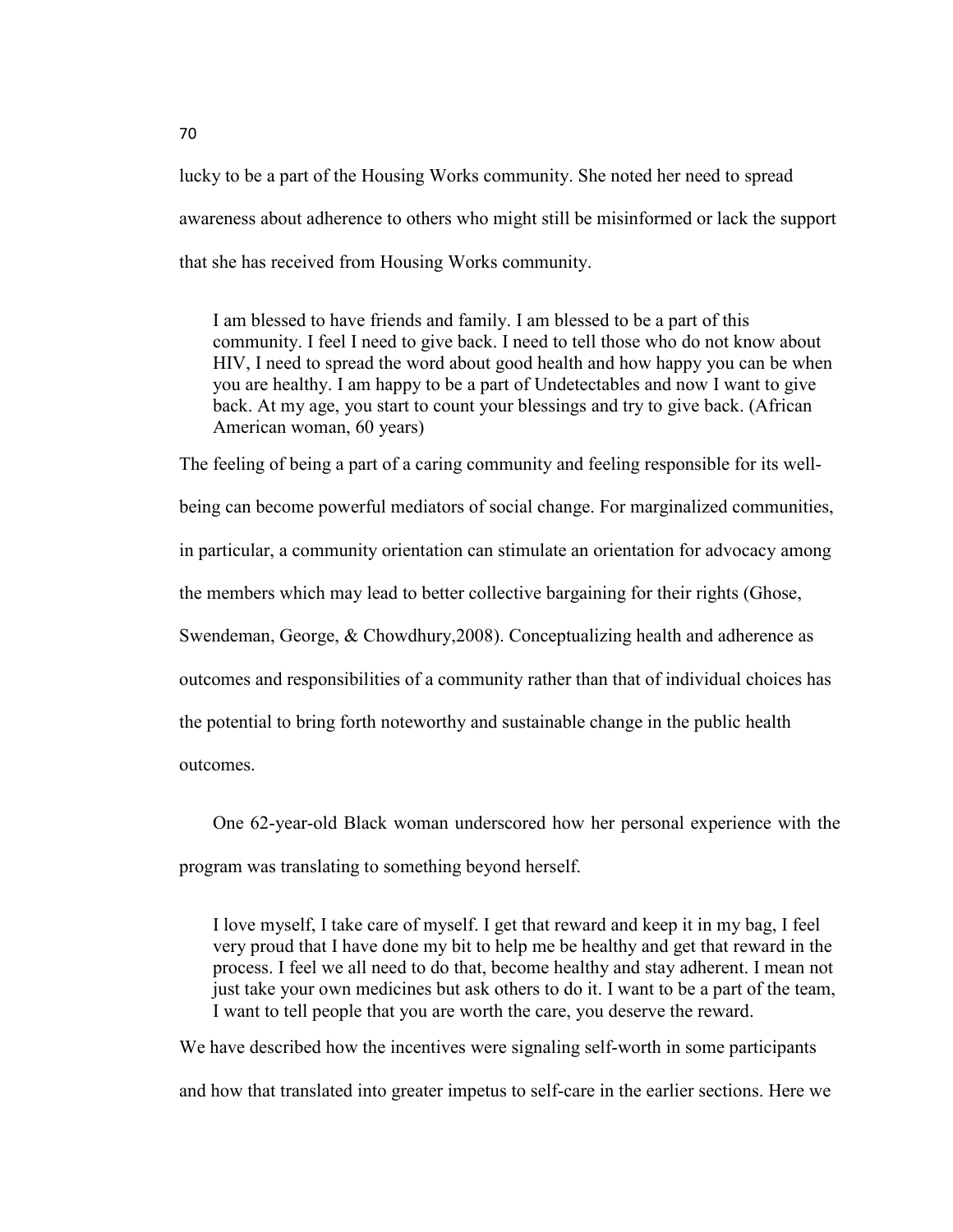see how that phenomenon is spilling over, or translating to, a sense of communal worth. A notion of self-worth and ethic of self-care is being extended to peers and we notice an urge to forge communal bonds and encourage a communal way of achieving better health outcomes.

Similarly, the future orientation as discussed earlier had a community level analogue. Some participants felt emboldened not only to imagine the status of their own future selves, but also imagined a healthy, morbidity free future for the community of PLWHA and others. The intervention with its impressive aims to improve adherence in an effort to "End AIDS" found resonance in the thoughts of a 65-year-old African American Man, who is heavily involved in advocacy, opined:

We can't stop now. We are so near to the End of AIDS movement. There is enough money. We can go on and end this epidemic, Housing Works can't stop now.

Now that we have explored the symbolic value of the incentive and how it motivates adherence, in the next section we look at the material benefits provided by the incentive and how it motivates adherence.

**Motivation through Material benefits.** While discussing incentives, most research focuses on the motivation to gain the incentives and its effect on behavior in psychological terms. While organizational and corporate psychology research underscores the value of size of the reward and the way it is dispensed (token rewards, cash, salary bonuses, reduction in premiums, (Deci, Koestner & Ryan, 1999; Jenkins, Mitra, Gupta, & Shaw, 1998) no study till date on financial incentives in the clinical setting has discussed the material benefits provided by the incentive or how the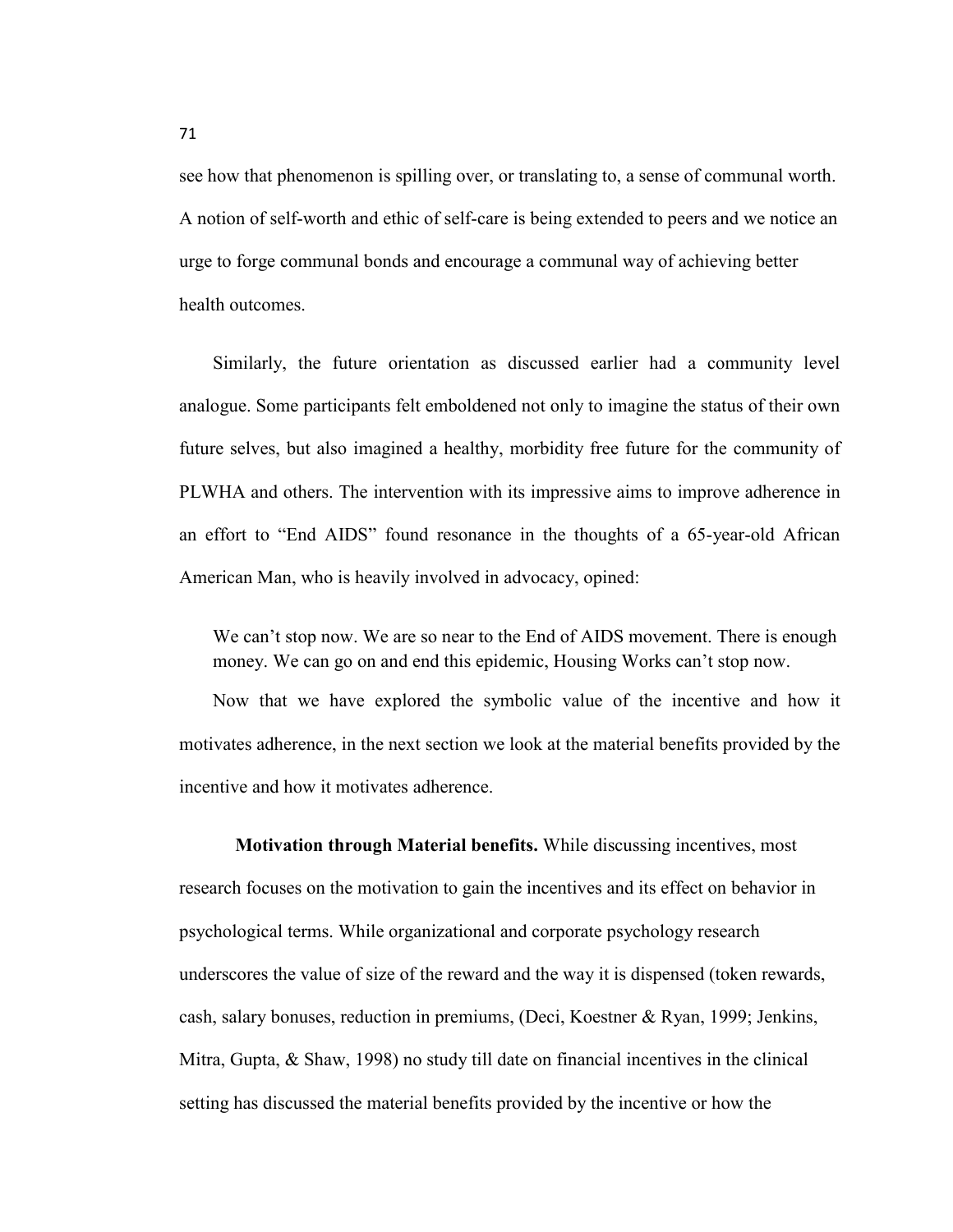incentive is used by the participant. The present study uncovered the ways in which incentives were used and the results emphasize the importance of the material benefits of the cash incentive as an important element in promoting adherence and other healthy behavior. In the previous section, we discussed the symbolic and psycho-social meanings attached to the incentive, here we explore the actual material implications of the cash reward on the lives and behaviors of the study participants.

*The amount of money received.* Most of the study population lived on fixed income and were heavily dependent on welfare benefits for their daily living expenses. Given this situation, most of the participants deeply appreciated what they could do with the quarterly 100-dollar card. One woman echoed the thoughts of several others' when she said, "I try to make it last, you know, it is like having money in the bank. You can buy things." On being asked what he thought of the actual amount, a hundred dollar per quarter, a 65-year-old Hispanic man said:

It is substantial. It is good. Of course, I would like more, but 100 dollars every three months in great. It helps you to plan for things. It is not like a lunch coupon for 20 bucks that just disappears, but enough money that can get you things that you need (Mixed man, 47 years)

Another participant, a 45-year-old White woman described the cash in hand as "cool little extra, I am very happy to have it." It is useful to remember that the incentive amount of 100 dollars per quarter or 400 dollars per year was decided with the aim for the reward to be substantial, yet within the maximum amount transferable without incurring extra tax liabilities for the recipients.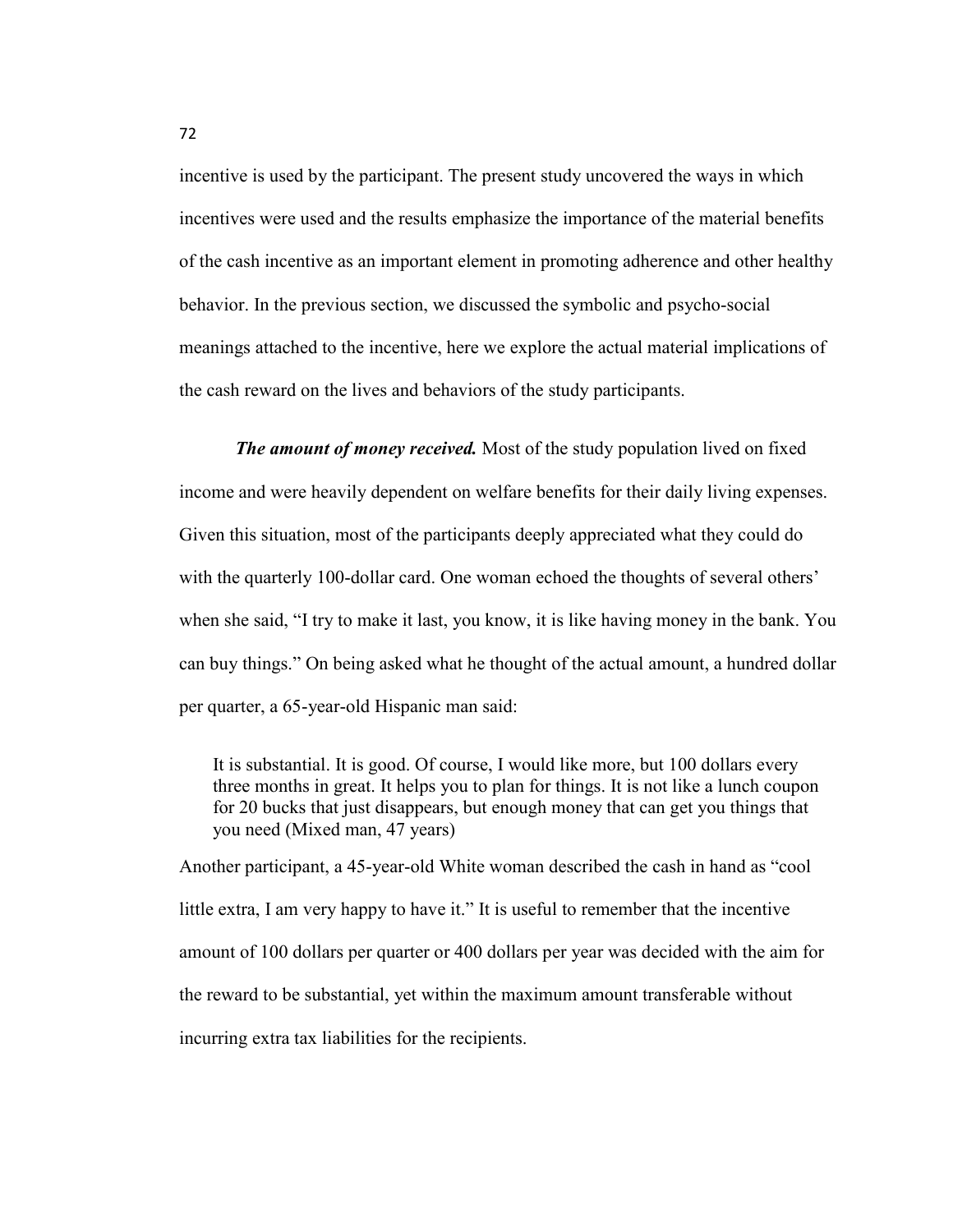*What is done with the money?* When asked how exactly the participants

used the money, they came up with a range of expenses that they used the money for.

Some participants reported how the extra money was used for food.

If you have an empty fridge then I get worried. I get some milk and bread when I get the money. I keep the money for emergency, if I run out of cash and have nothing to eat I reach out for it. (African American woman, 60 years)

*Healthier diets.* Specifically, some participants outlined how they used the

money to obtain healthy food.

My bills, sometimes they get overwhelming and I am on a fixed income. I try to eat healthy but healthy food is expensive. You cannot live on junk food with this virus. The money helps with that. I try to save it up for healthy stuff from Trader Joe's, it is not possible for me to get them otherwise. (Mixed man, 47 years)

He went on to further explain his use of the extra money to budget for a better diet:

I am in a group where we discuss how food helps your body to fight the disease. You need to take your medicines, but you also need sleep and good food. I have been very careful with my food. I use that extra money to buy fresh stuff, I take the bus to get the stuff, you don't get good stuff at the corner store. The bus costs money and fresh food costs money so the card comes in handy.

Another 50-year-old African American woman mentioned how it was difficult for her

sustain her healthy diet and how the incentive amount helped her with food.

Since I have my apartment I try to cook fresh food, but 190 dollars not get you a lot. I try to get coupons and my sister comes along to help me save. She drives me to the stores. I plan ahead so that I do not run out of food. The money is good. I save it and go to Walmart and get chicken and frozen vegetables, sometimes that's cheaper.

Access to healthy food continues to be a problem among the poor in the US (Walker,

Keane & Burke, 2010). For PLWHA healthy diet can complement regular adherence to

HAART leading to positive health outcomes. In this context, our participants reveal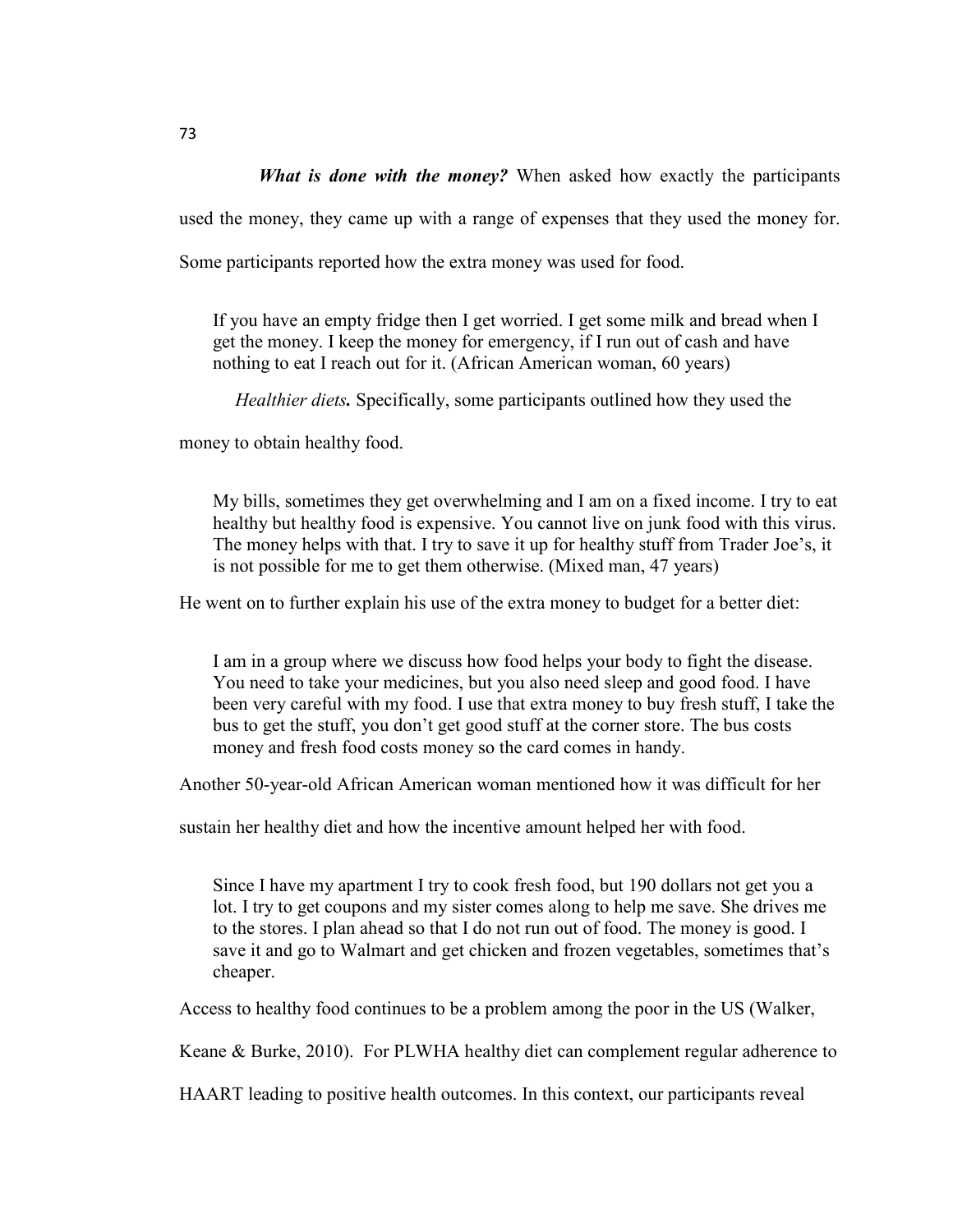how intermittently (although inadequately) a financial incentive can help them obtain food of their choice. Financial incentives can motivate some participants to obtain better health outcomes by medical adherence and help them, in a limited way, to access healthier diets.

*Utilities and household expenses.* A few of the participants reported how they used the money from the incentive to pay bills and purchase necessary items for their household.

I buy clothes, sometimes I buy stuff that I need around the house. I got a phone, my phone broke so I got a phone with it. I paid my phone bill the next month. I have used the money for paying for data, I use my phone to do face book and youtube so I like to have data. (Latino man, 55years)

The incentive was used by a 65-year-old African American woman to defray the cost of

utilities and sometimes help out friend and family in need.

The money comes in very handy, you know what I mean. One month I had to pay extra for electricity and I had the card, so used some of that. I have used the money to buy new plates. One time my sister wanted a loan, I could help her as I had the money. The money is very useful if you know what I mean.

*Indulgences, self-care, and self-reward.* Then there were others who used the

money to purchase items that would otherwise have been unaffordable. They used the

money to treat themselves to the occasional nice meals and buy consumer goods that

improve the quality of their lives.

I go for shopping, I go like to K –Mart or Target. I let it (the cash incentives) pile up and then I get something big. I got a TV, a blender and a toaster.

Some participants felt that it was nice to be able to treat themselves to items that would

otherwise be an indulgence. One woman, in particular, had developed a ritual for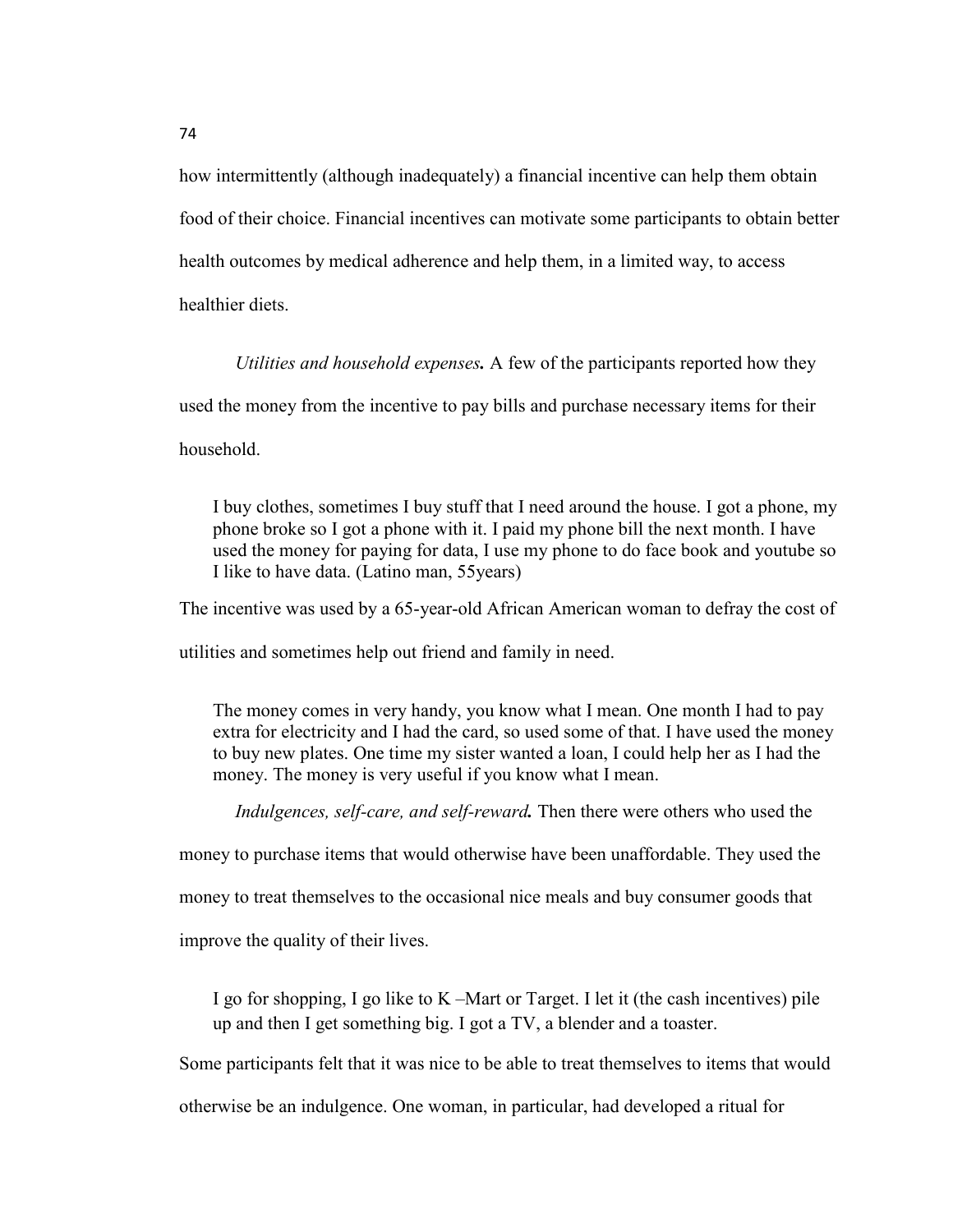rewarding herself with each incentive payment she received. She thus described her ritual:

What I did, I bought a piece of jewelry with my first gift card something to remember you know like why I do, what I do. With every gift card, I get another charm to put on the bracelet. I feel very proud that I can do that, it is a reminder for me to do good things. (Black woman, 42 years)

During the interview, the participant pulled out the bracelet from her purse, proudly displaying the trinkets while identifying them with the month each ornament was bought. She proudly put it on her wrist in front of me much like decorated soldiers donning their service medals. The symbolic value of the material rewards that she had devised for herself constantly reminds her of the task at hand while positively reinforcing the desirable healthy behavior. The sense of self-worth and the ethic of selfcare is reinforced by such rituals of rewarding oneself with the money from the incentive, an amount of money that participants perceive as rightfully earned reward.

*Money for substance use.* Substance use has been identified as one of the major barriers for continual adherence to HIV medication (Hinkinet al.,2007; Mills et al., 2006). Many participants in this study attributed their lack of adherence in the past to substance use habits. Specifically, a 54-year-old African American woman reported that there were times in her life that she sold her prescription HIV medication to obtain "drugs from the street".

I was undetectable before, then I became detectable because I stopped taking my medication. I was selling it. The reason I was selling my medication was I was short on cash and did not want to go out and prostitute myself, you know what I mean. I sold the meds.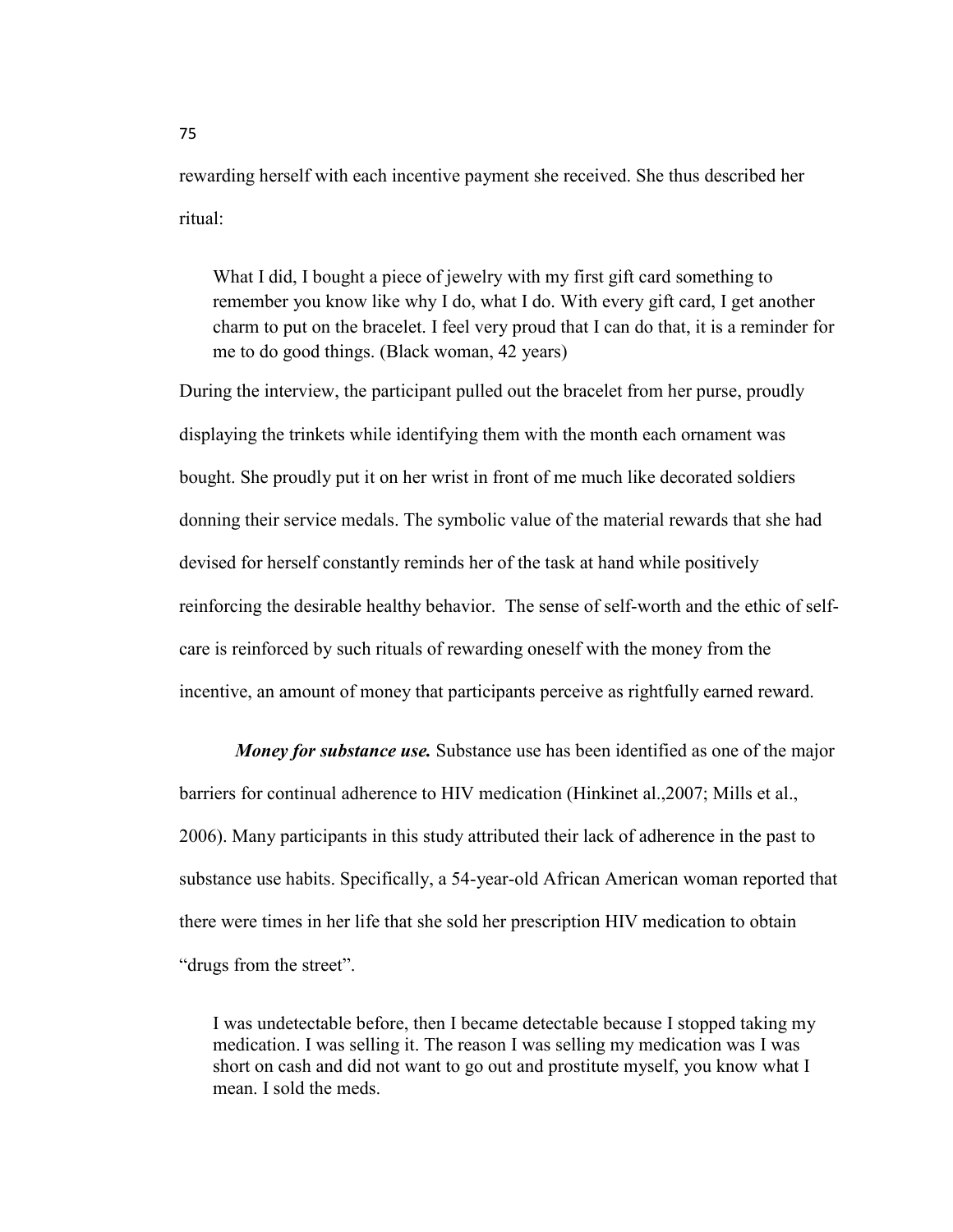She further adds,

I was using cocaine and needed the money for it. I was not taking the medication anyway, I thought I may make some money with the meds on the street and buy drugs. The money was very little, but I did not care. Any cash was good.

She goes on to describe her conflict with taking the medication and need to obtain the substances she was addicted to: "I wanted to take them, but my need for money was stronger." Echoing her sentiments about the competing needs of staying adherent and getting high, another Black woman (55 years old) describes how she thinks some of her friends prioritize their substance use over medical adherence.

They are addicted to it. They need their fix and even when the know that my medication is what keeping me alive, I still want my drugs. I tell them take your meds or you will be sick. They are like we want to take our medication but in that moment let me sell them to get money for crack. That's how it works.

With the establishment of financial incentives, the need for trading the HIV medication

for cash was circumvented. The participant (African American woman, 55years) who

described her previous experience of selling drugs described the post intervention

situation:

You get 50 may be 20 on the streets. Yes, they still approach me on the streets for the meds. I do not need that money any more. Pharmacies will buy them, people on streets buy them and sell them to other countries.

Participants further pointed out that now to get some money they needed to take the

medication and that changed their urge to sell the medication for money.

Now I know I need to be undetectable to get the money, I take my medication every day and that helps me. I still use sometimes, but not the way I used to. I am healthy and I feel good. I do not have to sell my medication anymore. (White man, 57 years)

76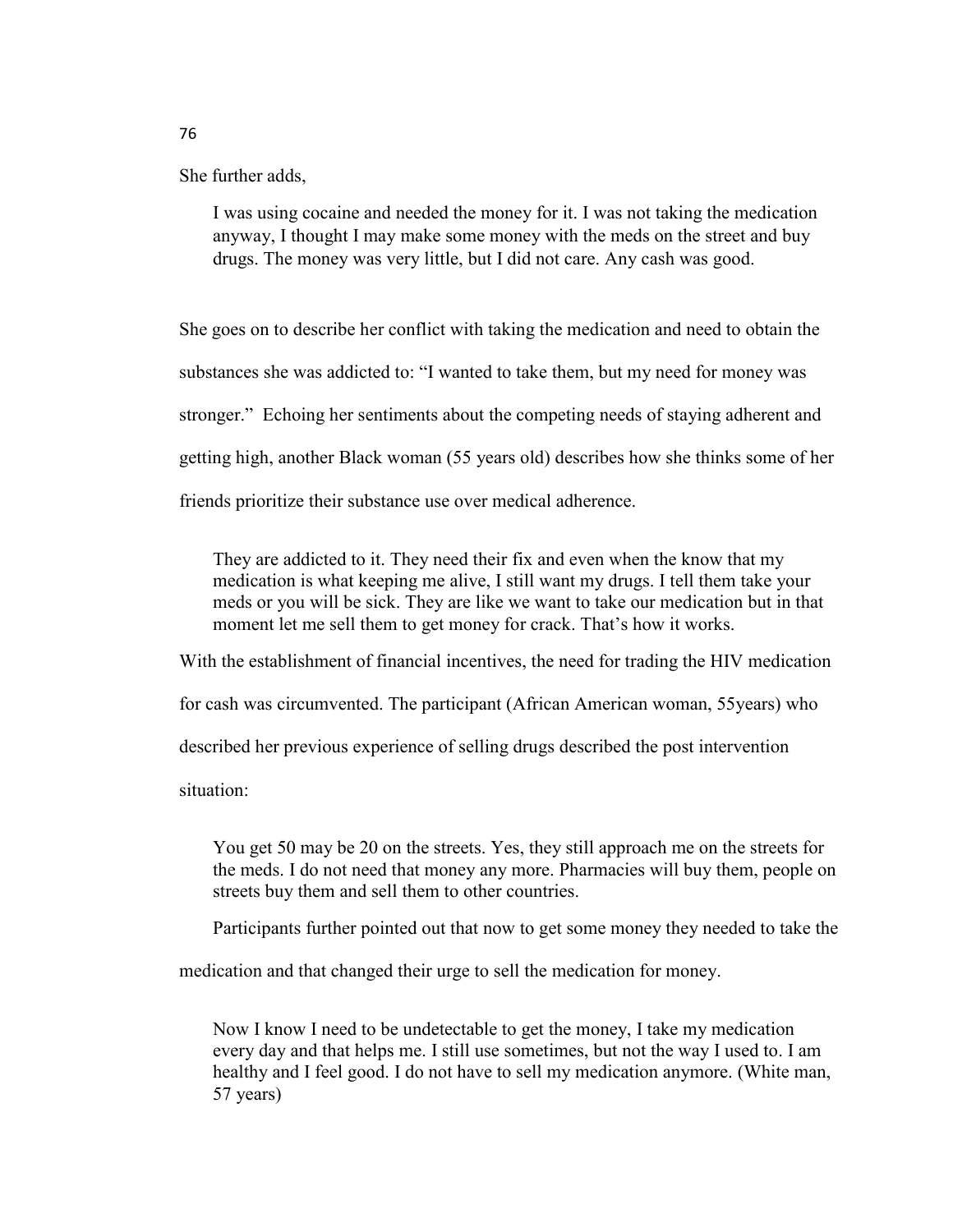It is useful to remember that Housing Works, the service provider implementing the financial incentive intervention, utilizes a harm reduction approach and does not require their clients to be addiction free to access services, but supports their de-addiction process. In such a service environment, providing the clients with financial incentives and not restricting what they can or cannot do with the money, respects their agency. It can be interpreted as a refusal to turn clients (who are poor and many have a history of substance use) into docile, compliant subjects who are forced into behaving in a particular prescribed way by their providers. The participants respond to such an empowering approach and appreciate both the material value of the money and its symbolic import (see earlier section on motivation and symbolic significance). One participant sums up the situation neatly when she says:

That's another thing that the program has put an end to. Even if I am not smoking or doing drugs, sometimes I could use that extra money. But knowing that my pills are here and I have to take them to be healthy and get the card makes me want to do it. (Black transgender woman, 60 years)

The issue of concomitant substance use and adherence to HIV care is complex and needs multilevel interventions. However, as shown in the examples presented above, the financial incentive can in certain cases provide material benefits that obviate the need to sell medication on the streets to obtain money for substance use. The logical next question is whether the money so provided enables participants to obtain substances. When we asked this, almost all our participants agreed that it is a possibility. However, none of the participants reported using the money for substances or know of people in the program who were doing so at the time of the interview. They pointed out that getting the incentive as a card and not in cash makes it difficult to use it to buy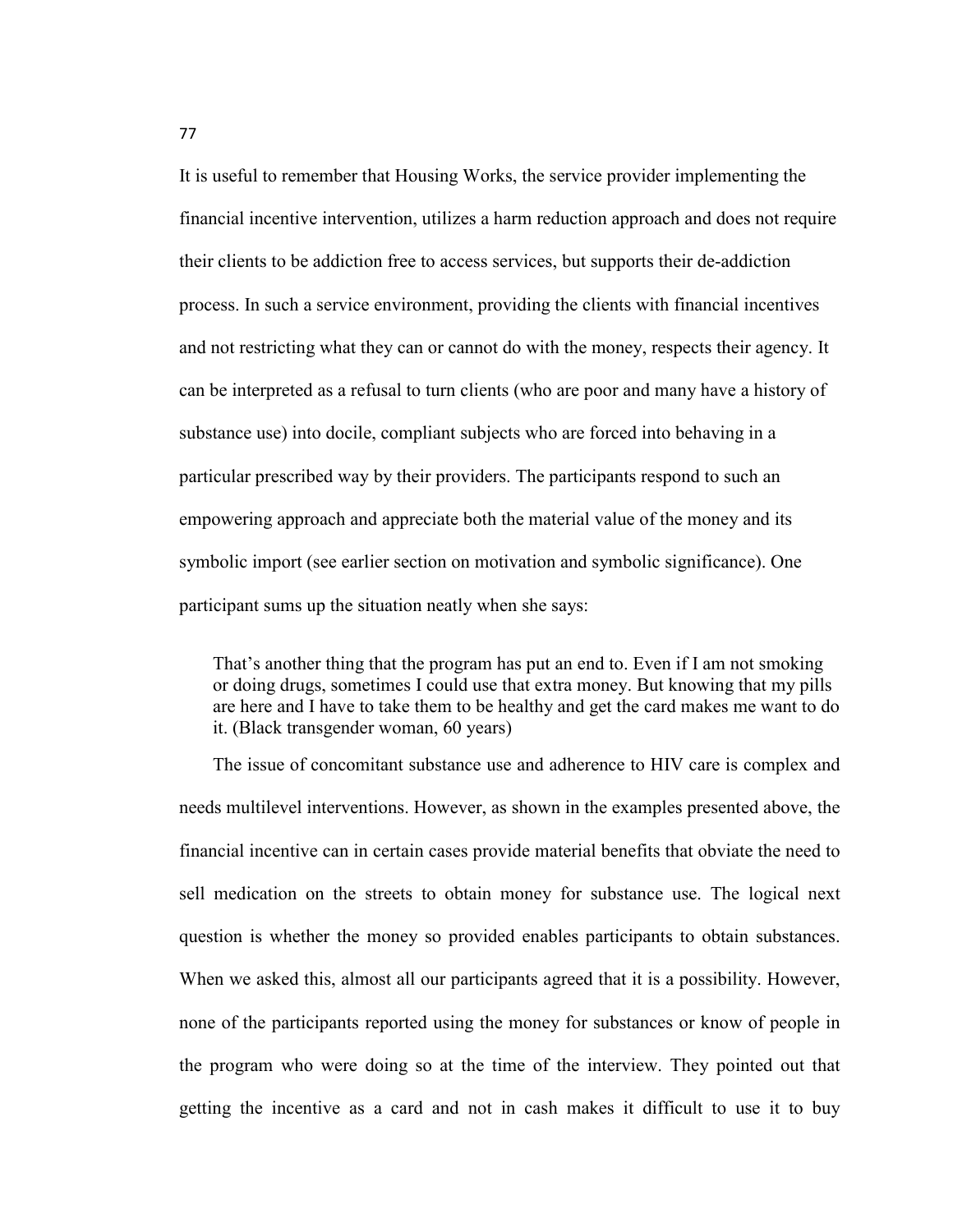substances off the streets. Moreover, they stressed on the process of a reorientation with regards to self-care and self-worth, as promoted by the financial incentive and the larger intervention, as being deterrents to continued substance use. Adherence to medication as promoted in the intervention was a gateway to the larger goal of remaining healthy and taking care of oneself.

In the next two sections, the barriers and promoters for adherence as experienced by our study participants are discussed. We point to how the incentive program in particular and the intervention in general influenced (or failed to influence) each of the factors.

## **Barriers**

While reviewing the literature, we had noted several barriers to adherence. Here we describe some of the common barriers that our study participants reported.

 **Forgetfulness.** One of the most common reasons cited by participants for not taking the pills is that they forget to take them. The urgencies of life made many forget the box of pills. Such forgetfulness may signal that the pills were not perceived as one of the most important parts of the daily routine.

People forget, people just forget. There it is in the box but life is happening too, so you do not remember. People are busy taking care of their needs, they are looking for ways to survive. The pills remain in the box and people just forget about them. (Black woman, 55 years)

The incentive program may help some to realign their goals of daily routine in a way that taking the pills become important. Being in the program, taking about adherence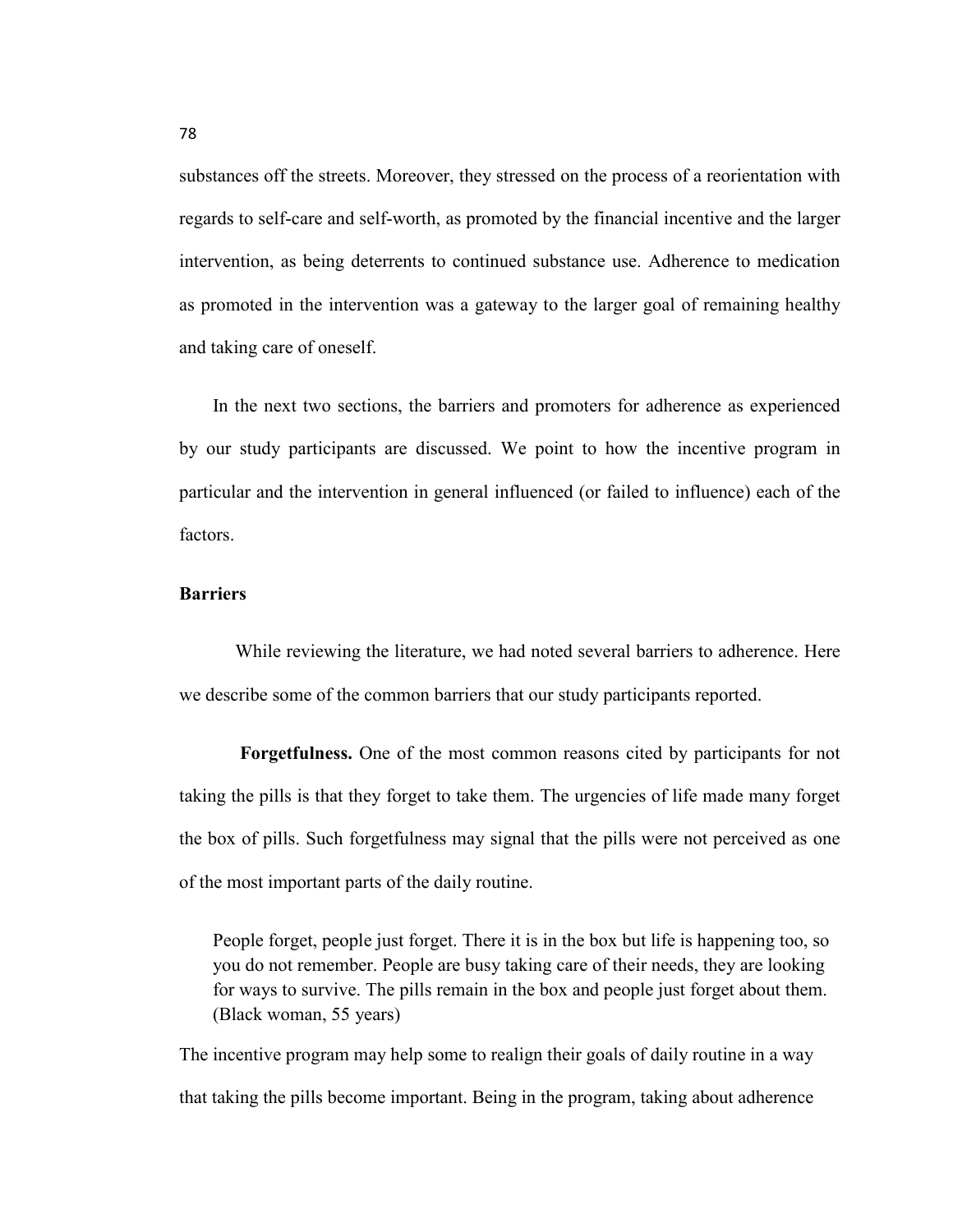and being reminded of the benefits of adherence (the financial incentive being a part of the immediate benefits) helps some clients to try and actively remember to take the pills. Some people incorporate it with daily routines of meals and some others have successfully made it a part of their morning or bed time rituals.

I take them at bedtime every day now. I keep it by the bed. I am more focused now in taking the medicines every single day. I attend the programs and becoming Undetectable is what I want for myself. Every three months I am reminded that I have been taking my medicines every day. It is difficult to forget now. (White woman, 45 years)

A few others would forget to take the pills even when they acknowledged the

importance of taking the pills regularly.

I know these pills are keeping me alive. I want to take them every day, like clockwork. But my mind is shot, I forget, and when I get to bed at night I remember. Sometimes I remember a whole day later. I used to feel so bad. (Black woman, 62 years)

The medical provider has since then discussed strategies around missed doses with her and she keeps a phone alarm to remind her of her daily dose.

**Side effects of the medication.** At the time of the interviews, none of the participants complained of any significant side effects that they perceived as a barrier towards remaining adherent. Most of them, however, reported having severe to moderate side effects when they had started their therapy. All the specific complaints on the side effects were adequately handled by their doctors and changes were made in their regimens. A 37-year-old Black Transgender woman related how it was now easier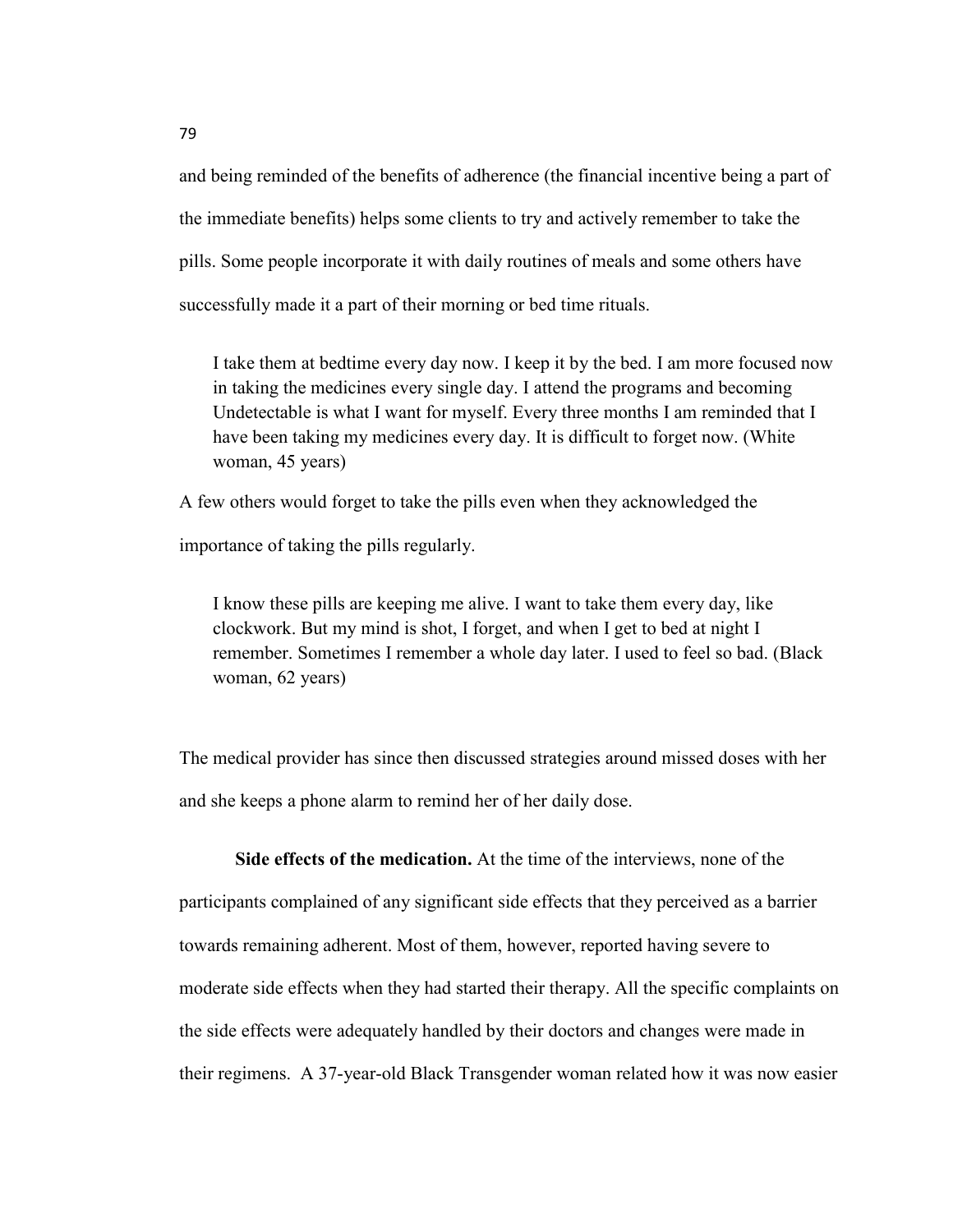for her to take the medications since the side effects from the time she started the therapy no longer persist.

**Hopelessness.** Hopelessness was a recurrent theme identified as a reason for individuals failing to stay adherent. They lacked the motivation to take care of themselves through acts such as adherence to medications, since they believed that they were going to die from HIV no matter what they do.

 I just was in the give up stage. I felt that I was going to die anyway, so I just did not want to take it. I was in a very low phase and I did not care much about anything. (African American woman, 45 years)

While the incentive program alone could not possibly have prompted them to adopt a more hopeful future, it may have helped in aligning short term behaviors with long term hopes for the future (see above section on "symbolic motivation: future orientations").

## **Fear of disclosure and consequent abandonment.** One participant narrated

how she started missing multiple doses of her HAART medication.

But I was not taking my pill. It was something stupid, a boyfriend. I did not want to pop it in front of him. After 2 or 3 days, I forgot where I stashed my pills and I kept missing the meds. Yes, and then I went down, I have always been 1000 or better (referring to CD4 Cell count) but then I went down. (Black transgender woman, 37 years)

She was unable to discuss her HIV status with her boyfriend. The fear of abandonment

made her hide her status and made it difficult for her to openly take the medications.

During the times when the boyfriend spent the entire day with her she would have to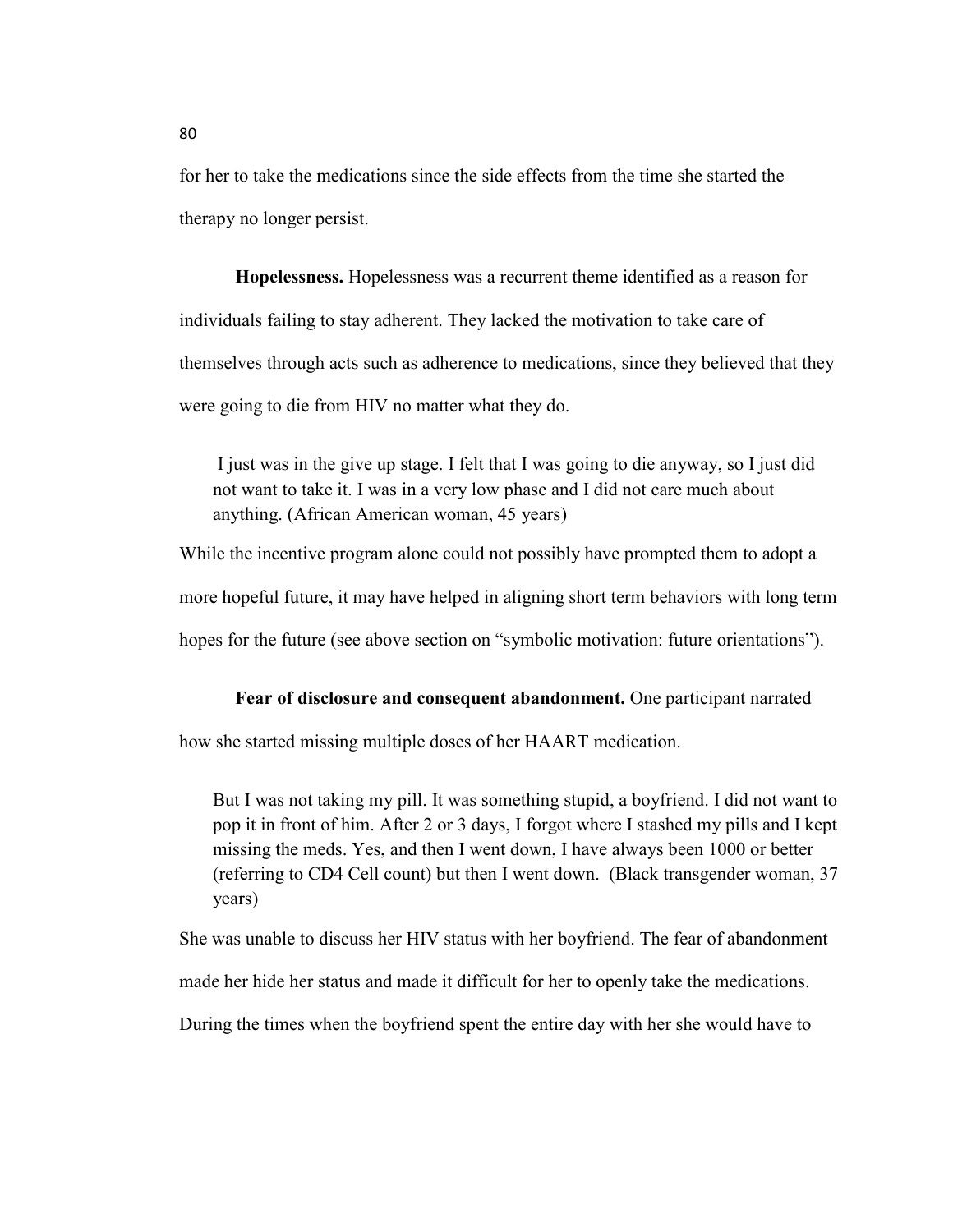forgo the medications. She goes on to explain how her fears of abandonment led her to further neglect her adherence.

 It is not an easy thing to tell anyone, you find someone who wants to be with you and you want him to stay by hook or by crook. You feel like no one is going to accept you and you settle for this looser and then when it all begins, and you stop taking care of yourself and hide your medications. (Black transgender Woman , 37 years)

After a health scare with rapidly plummeting CD4 count, she reassessed her life goals. Her boyfriend guessed that something was wrong and finally she disclosed her status. She finally broke up with the man and at the time of the interview claimed to "have been foolish enough to kill myself to keep a man, never again." This example perhaps ends in a way that some may describe as positive (at least for the participant's HIV related health ) but signals to the continuing problems of stigma around HIV and difficulties in disclosure. Fear of disclosure of HIV status has been reported by other researchers as being one of the significant barriers to regular adherence (Weiser et al., 2003). However, for our study participant this issue seemed less common. One may speculate that the community orientation and empowered service environment of Housing Works and its continuous advocacy for dignity and rights of PLWHA helps its clients feel less anxious about disclosing their HIV status.

**Grief and personal loss.** Incidents such as the death of a partner, friend or close family members could lead to a disruption of regular routines. While some clients recovered quickly from such incidents and desired to get back their usual routines, others were severely affected by the grief.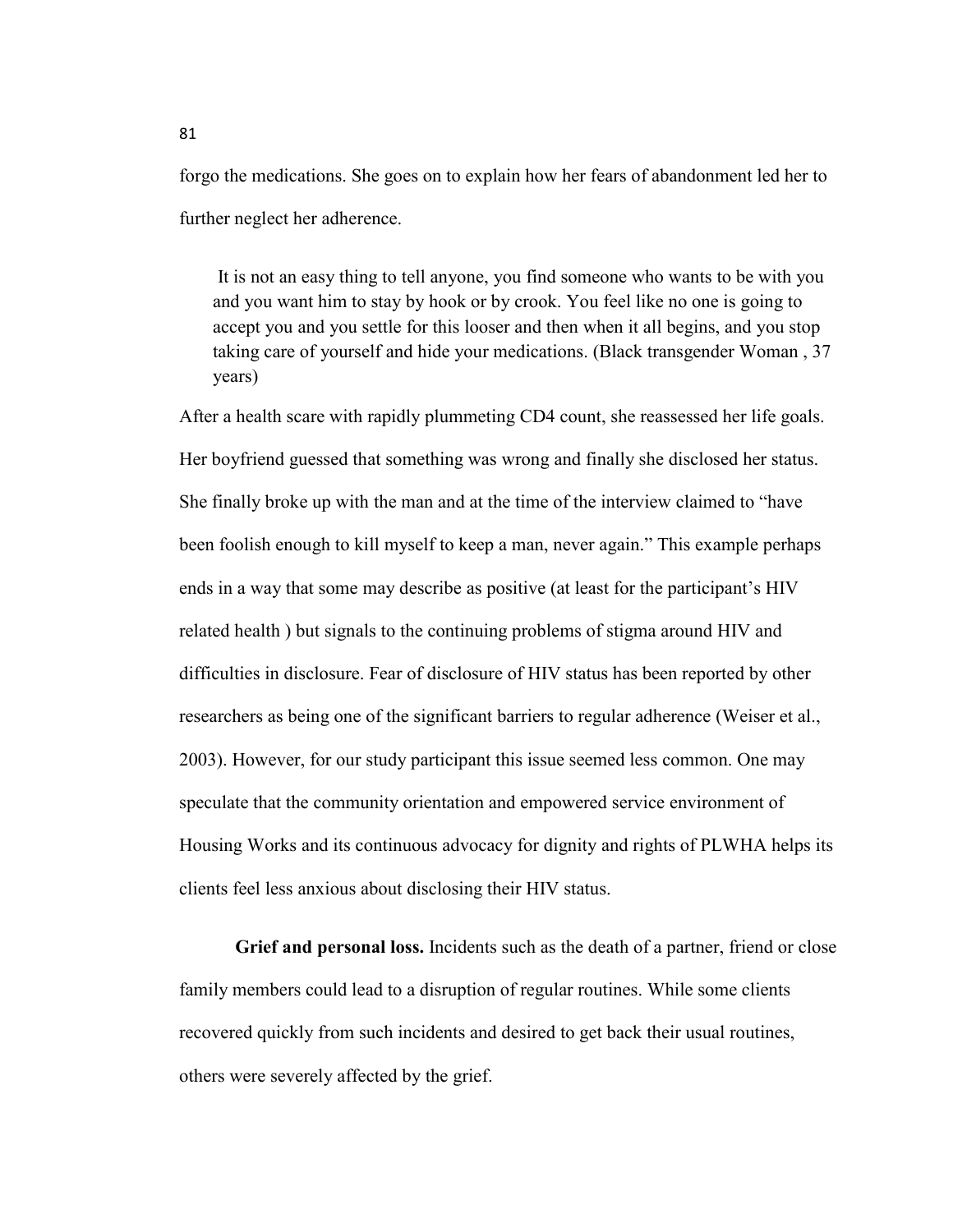My partner had died. That is when everything went downhill. That's when my T cells disappeared; they went down to 47. I went to live with my sister, she helped me out. She took me to the doctors and they changed all my medication. My sister would give me the medicines every day and the nurse would call up at times to check. I slowly got better and then started taking my medicines on my own. (Black woman, 54 years)

Though it is not possible for individual interventions to deal effectively with life events such as that described by this participant, the presence of social support and a service atmosphere which is supportive and responsive to individual needs can go a long way in dealing with these issues. For this participant having a caring sister and being a part of a care system that responded to her needs and prioritized adherence helped her get back to track with her medications.

Apart from these barriers, no other significant barriers were reported by the participants. We did not include substance use as a category here as participants did not report it as a distinct category that they currently perceived as a barrier. We have discussed in the section under material benefits how selling medication for drug money was an issue with some participants and how the intervention was influencing that problem. However, no one identified the use of substances per se as a barrier towards maintaining adherence.

## **Facilitators**

The environment of Housing Works, the policies adopted and the attitudes of their staff members proved to be facilitators of adherence behavior. The VLS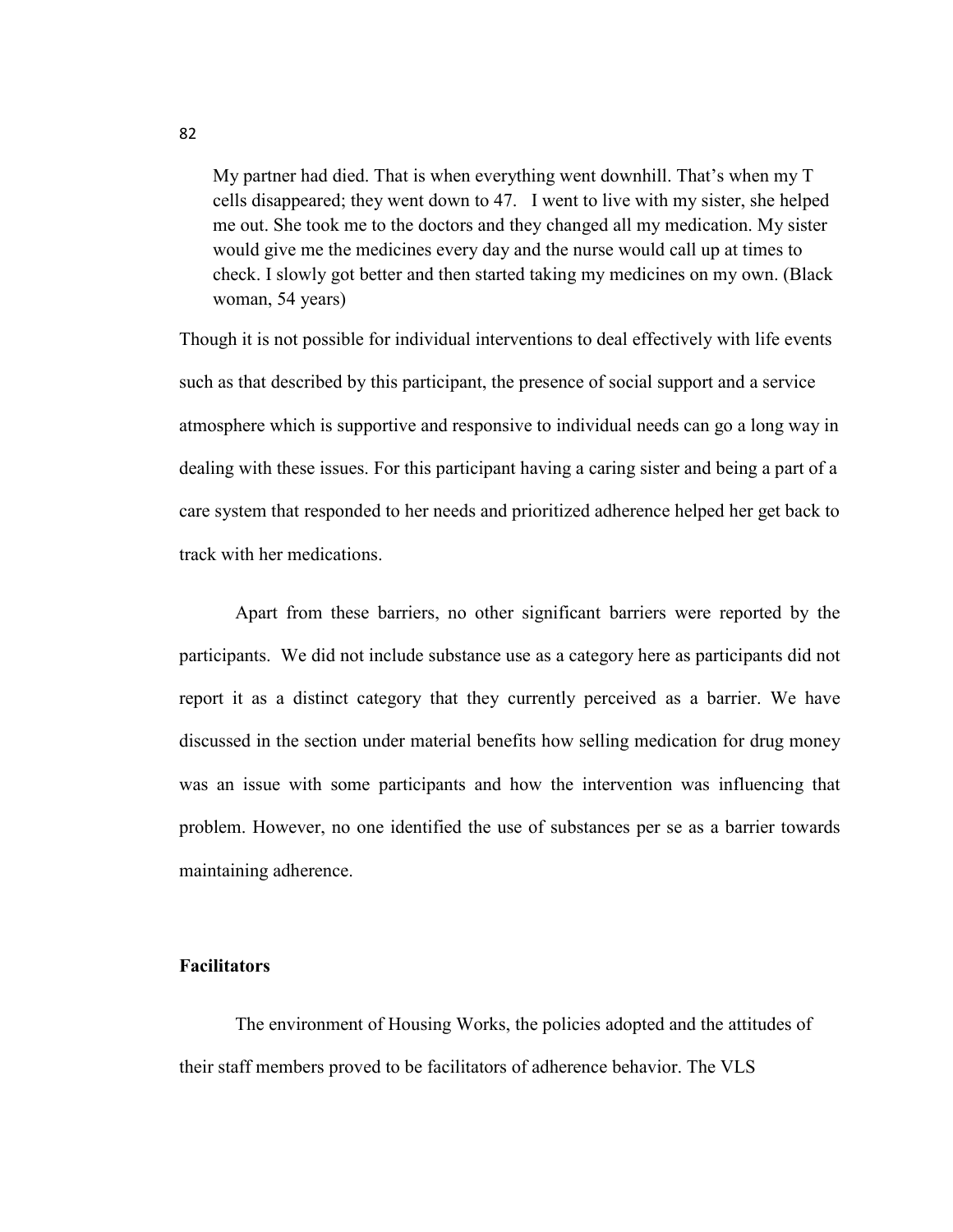intervention as a whole was a major factor in ensuring better adherence, and financial incentives interacted with the other components of the intervention to positively influence adherence.

**The context of Housing Works.** Housing Works is a HIV focused, housing, healthcare and social welfare service organization based out of New York city. The organization dates to the time of the ACT UP movement in the 1990s that sought to mobilize PLWHA for advocacy for better health care and policy reforms. The organization continues the tradition of advocacy and community mobilization along with quality service provision. The Viral Load Suppression (VLS) program (also called the Undetectables program) was designed to improve adherence to HAART to achieve high levels of viral suppression among its clients. Housing Works is an important partner in the state wide effort to "End AIDS by 2020" in New York, and the VLS intervention is deemed an important component of that endeavor.

Participants in general positively reviewed their experience with Housing Works. Many compared their previous care access experience at other organizations with the special care they currently received at Housing Works.

I was living in San Francisco, and I have never seen anything like this. The people of here are amazing. They welcomed me and have made my transition to New York easy. I appreciate how everyone here is respectful and they get their job done. I appreciate the care they take while dealing with us. (Latino man, 56 years)

The organization provided an environment of care with efficient and empathetic staff. Many clients also volunteer or work for the organization which fosters peer bonding and a sense of a caring community.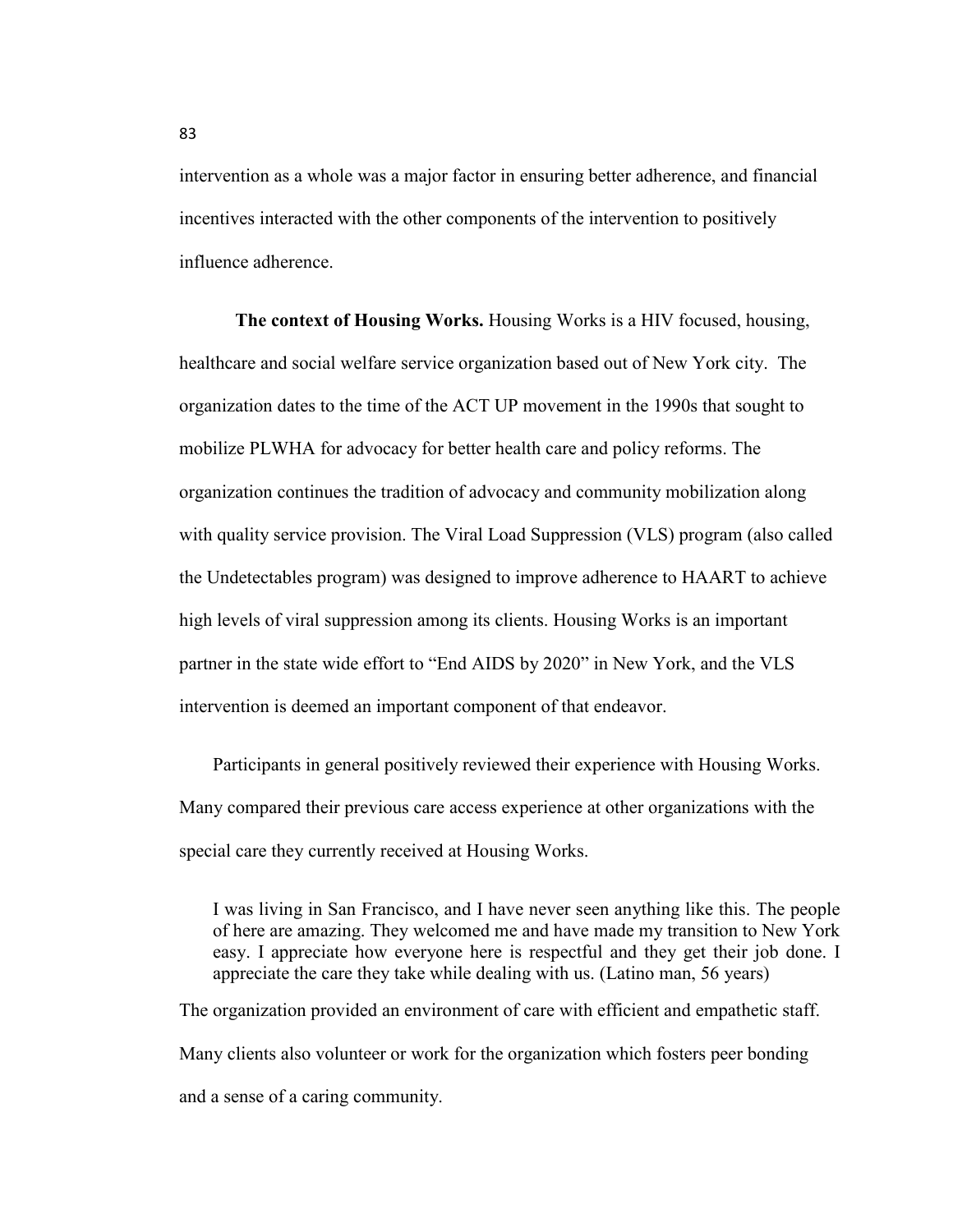This is a place for people like us. You know if you are ready to help yourself, they are there for you. If you do not come on nasty to people then people come forward to help you out. They work with you in trying to solve your issues. I absolutely love it here. (Black man, 42 years)

One participant narrates how the staff have helped her by going beyond her official

duties to make services available to her. She feels a deep sense of gratitude and wants to

contribute to this community.

Ms A bend the rules to get me in, I am so thankful. I have faced a lot of violence, a lot of hatred for being HIV positive where I lived in North Carolina, but it is wonderful here. I cannot thank God enough for leading me to these people. They never make you feel like shit. They respect you for what you are and then you want to do that for everyone. (African American woman, 62 years)

As a part of their policy, Housing Works has been a champion of Housing first

policy, which prioritizes providing stable housing first before any requirements of de addiction is considered. The organization espouses harm reduction approach which does not require clients who are substance users to compulsorily refrain from using, but supports them in their de addiction process. Such an approach provides a sense of dignity and respects the clients' agency. Participants generally approved of such an approach as being respectful and ultimately useful in their journey towards healthy living.

Harm reduction is a good thing. I have been doing drugs for a long time. Doctors and case managers have always been very weary of me. I have never felt discriminated here. I can share my problems with my case manager for I know she is not going to judge me. They do harm reduction here and that has made me feel good about myself. (Black woman, 55 years)

A 62-year-old Black woman expressed a sense of hope, peace, and comfort she experienced by being a part of Housing works. Such an environment helps her to follow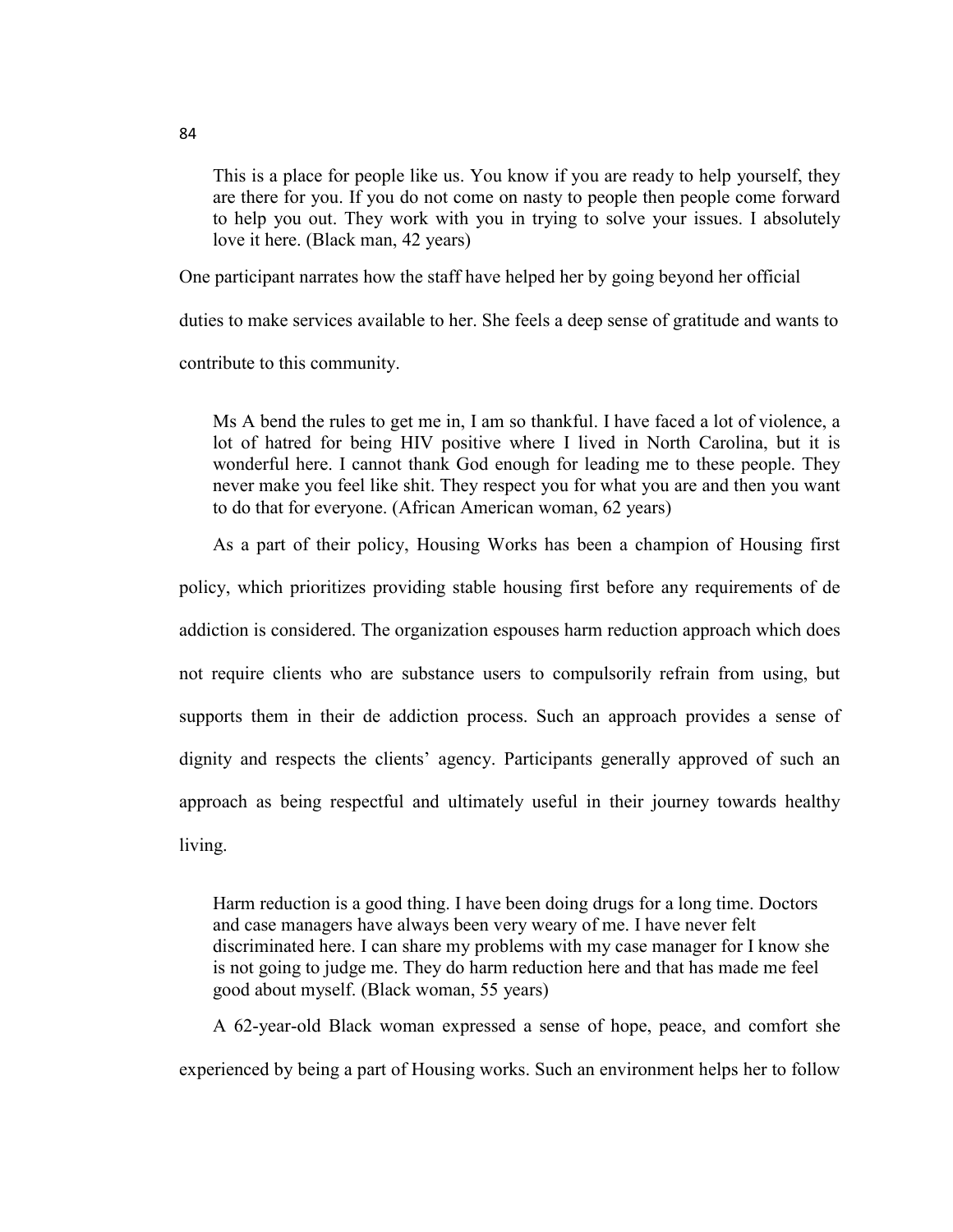medical advice, plan her future and she views herself as an activist fighting for a common cause.

We are a community of activists here you know. The kind of person I am, I want to give back to these people, they have been wonderful about everything, they got me the apartment have great doctors from here so I can figure out my life. I have had it very hard, so I appreciate all the help I get and I want to become an advocate for other people here. Housing Works has good doctors and case managers. I have nothing to complain. I am very happy with the program. The service is tip top.

Some participants actively advised their friends to transfer to Housing Works given

the quality of their service. A 38-year-old Black man moved to New York to get

services at Housing Works and he does not regret the decision.

My friends if they ask me, I always telling them to transfer to Housing Works. I moved here from Philadelphia to be at Housing Work. It has such great services. I am very happy with the move. I wish we had such services in Philly. I feel very good about coming here. You see these familiar faces and they ae friendly and helpful and you know many of them as positives like you, it is a great place to come to for your PCP.

The de-stigmatizing context of housing works is an essential facilitator for adherence among its clients. The resources and services along with the context in which it is provided helps clients feel respected, empowered and motivated to adhere to medical advice received from Housing Works. The meaning making process associated with the financial incentives as described earlier can operate in the particular environment made possible by the policies, attitudes and norms of the service and advocacy organization.

## **Care Provider-Patient relationship.** The therapeutic relationship has been

idealized as a partnership between the provider and the recipient of care (Pearson & Raeke, 2000). Adherence studies have underscored the importance of the provider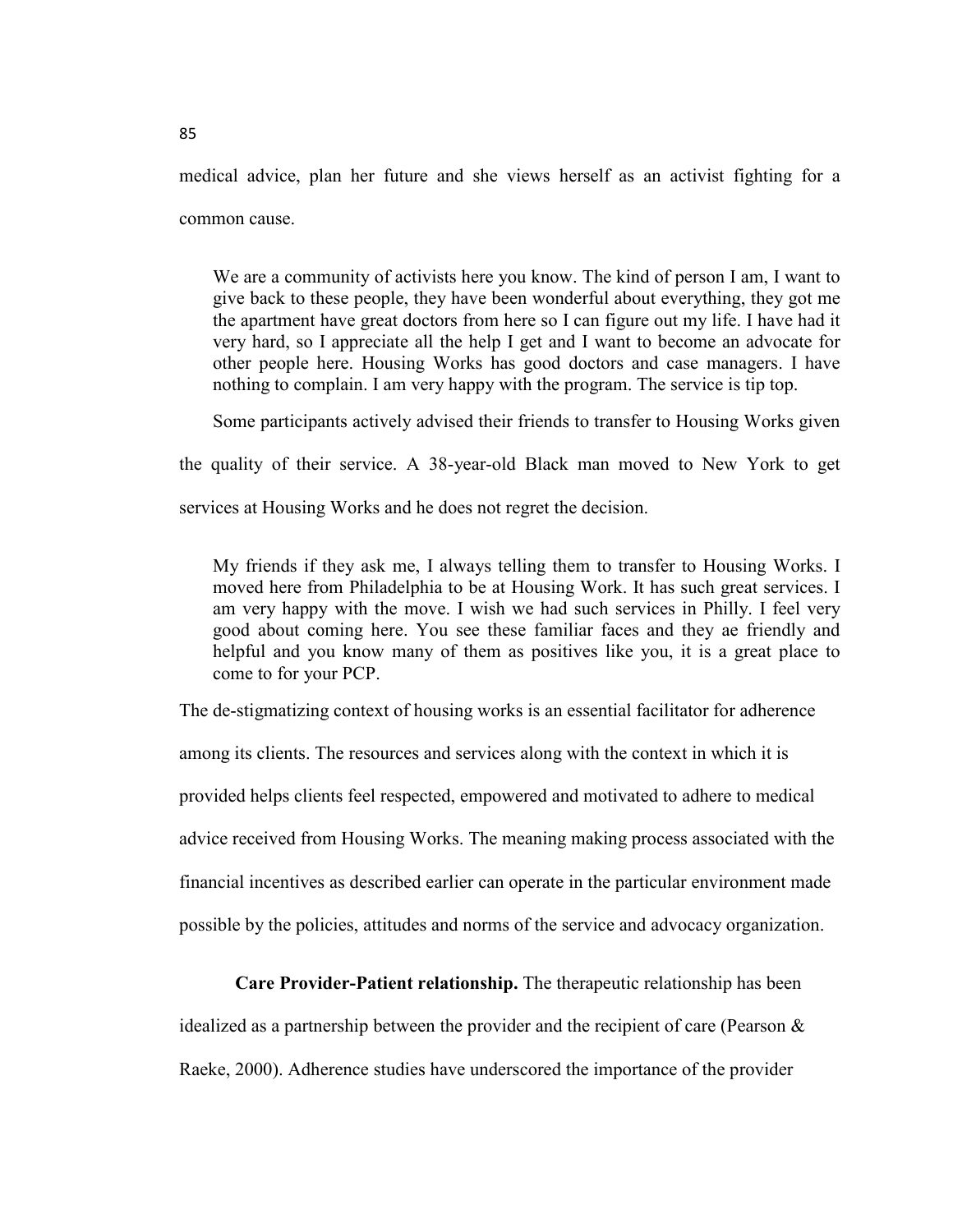patient relationship as an important factor influencing the quality of adherence (Mills et al., 2006). Our study participants report how their relationship with their care providers - doctors, nurses, and social workers - have impacted their adherence practices.

In general, many participants reported being happy with their present care providers. The intervention required all participants to be receiving their primary care from Housing Works. While most participants were already recipients of primary care from Housing Works at the time of inception of the program, some had switched their providers to be able to join the intervention program. From the vantage of being new to the system they compared their previous care receiving experiences to that at Housing Works.

 I like her (his current PCP) better than my doctor in Philly. I used to see him only a few times a year, here she keeps me on my toes. I did not have the time to discuss how my meds are treating me, now I talk about them all the time. My doctor, she listens to me and I can be free with her. (Black man, 38 years)

The regular clinical visits and the renewed focus on adherence has helped many

participants in making better decisions about their adherence.

In particular, some participants described how the ease of communication with providers have helped them to make deliberate, informed choices about their adherence practices.

We have that kind of relationship. My doctor tells me, 'you have to up it, the tests are not good.' I like that we can talk like this. I can tell her that I am not taking my meds because I am stressed. Then she says, that even though you are stressed you are supposed to take your medication, that is what making you live. (White man, 47 years)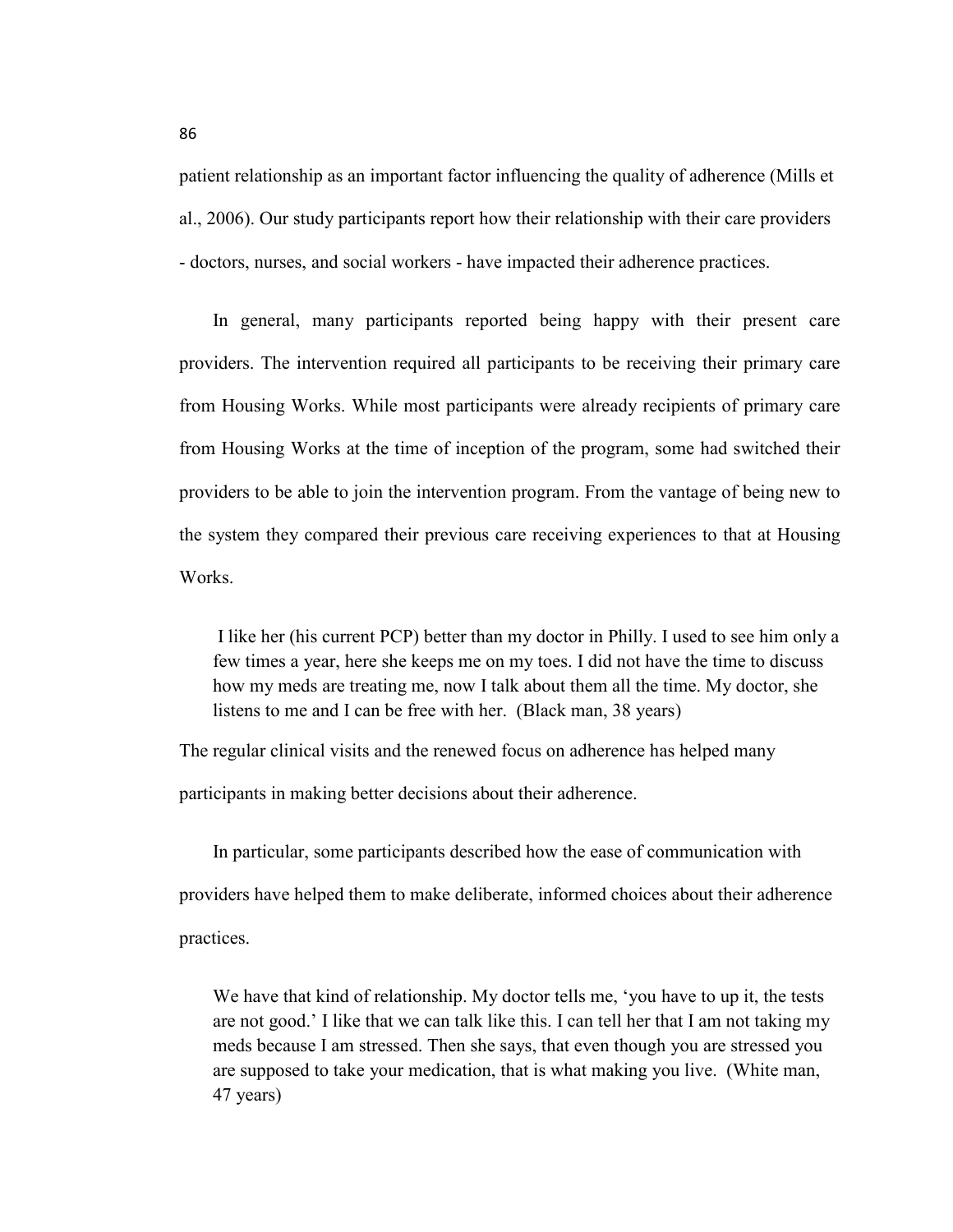The participant stresses on the fact that unlike in the past, now he feels more comfortable talking to the doctor regarding his issues around adherence. The increased discussion inside and outside the clinic about adherence and the "virtues of being undetectable" have empowered the participant to actively engage in his care decisions.

We have discussed how the intervention has created a perception of increase in the level of care received among some client participants. Many noted the greater availability of nurses and other clinical staff and their willingness to engage in care. While describing his experience with the Directly Observed Therapy (one of the tools in the intervention kit, discussed in the next section), one participant appreciated the ease with which he can access some care giver over weekends now as compared to what he could during earlier times.

I can now meet up the nurse through the weekends to take the medication. It is wonderful to have that, not to wait for the next week to talk about your problem but you can do so right away. It is easier to get hold of a nurse and have them listen to you. (African American man, 55 years)

The case managers have always played an important role in the care coordination and linkage to services for the clients. As a result of the intervention, they were now more likely to have direct conversations about adherence to HIV medicines along with providing other essential care and counseling services. All the participants expressed their satisfaction with their case managers and identified them as major allies in their journey to adherence, health and well-being.

I love Miss E, she is very nice. She always asks me, Mr. M have you taken the medicines? How is everything going? I can trust her to do the best for me. I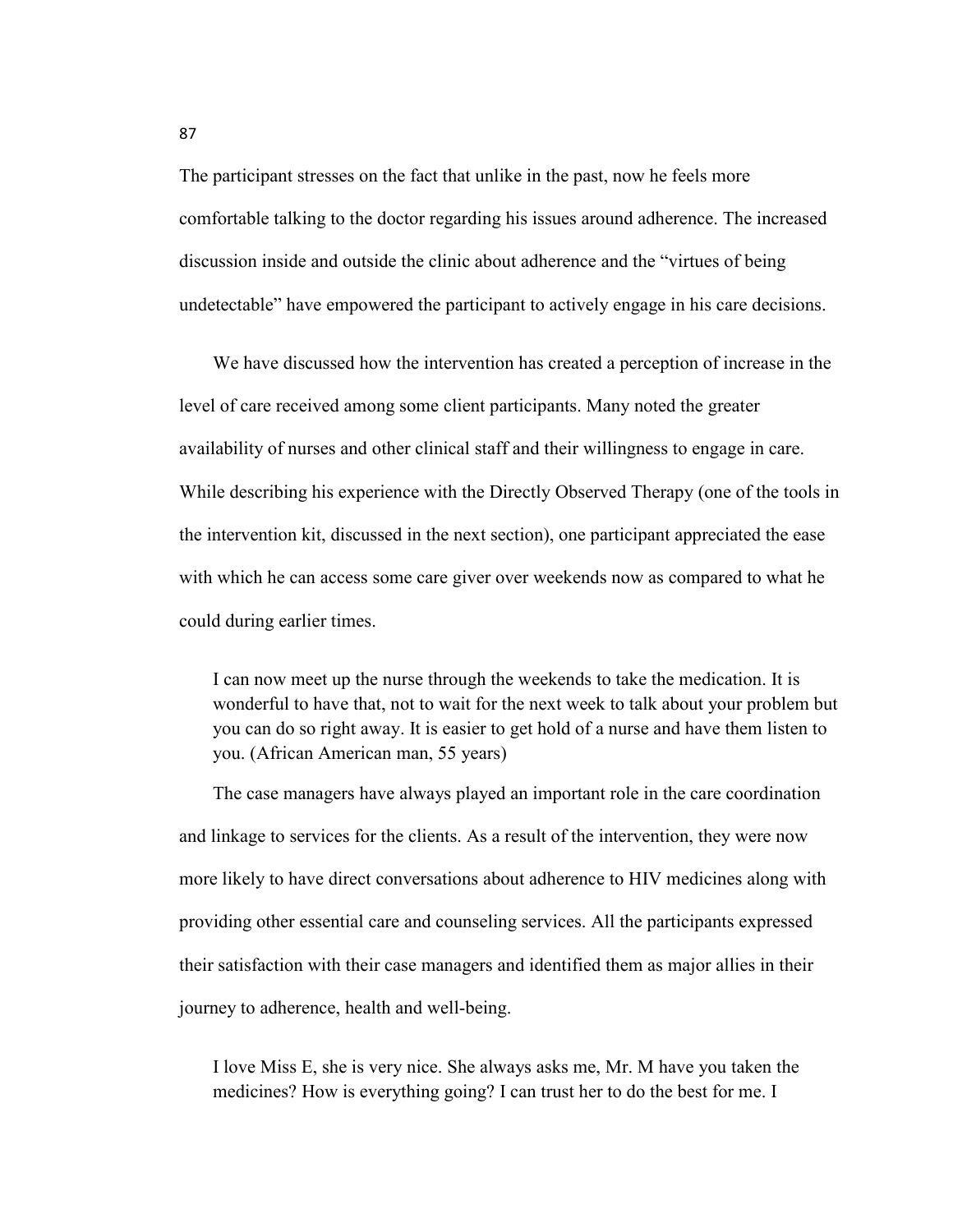absolutely love that I have her as my case manager. I am thankful for all her help. I am happier today and healthier because of what she has done for me over the past year. (African American man, 65 years)

Specifically, with regards to the financial incentive, our participants reported little change in their relationship with their care providers. This is an important finding since some opponents of financial incentives claim that a financial incentive undermines the quality of the therapeutic relationship. Incentives, they claim, can be viewed as bribery from the provider to the patient. Given the unequal power relationship between the two, the patient may feel coerced into following the directions under the sway of authority and financial gain. The trust based relationship of care is impaired and it erodes to one of transactional gains.

The participants in our study did report discussing the attraction of incentives with their care providers. However, it was seen as a reward for their conjoined efforts at securing good adherence and health for the patient.

My doctor tells me, you have to take your medicines every day. Let me know if you have any trouble with any of the pills. I want you to remain undetectable and get all the reward cards. I feel she has my best interests at heart always. I thank all of them every time I get the card, it would not have been possible without them. (Black woman, 62 years)

**The VLS Intervention tool box.** The VLS intervention provided concrete tools/services to the patients to deal with their adherence issues. The tools consisted of Directly Observed Therapy, Adherence Support Groups, and Text message reminder systems. The program was also associated with an effective social marketing initiative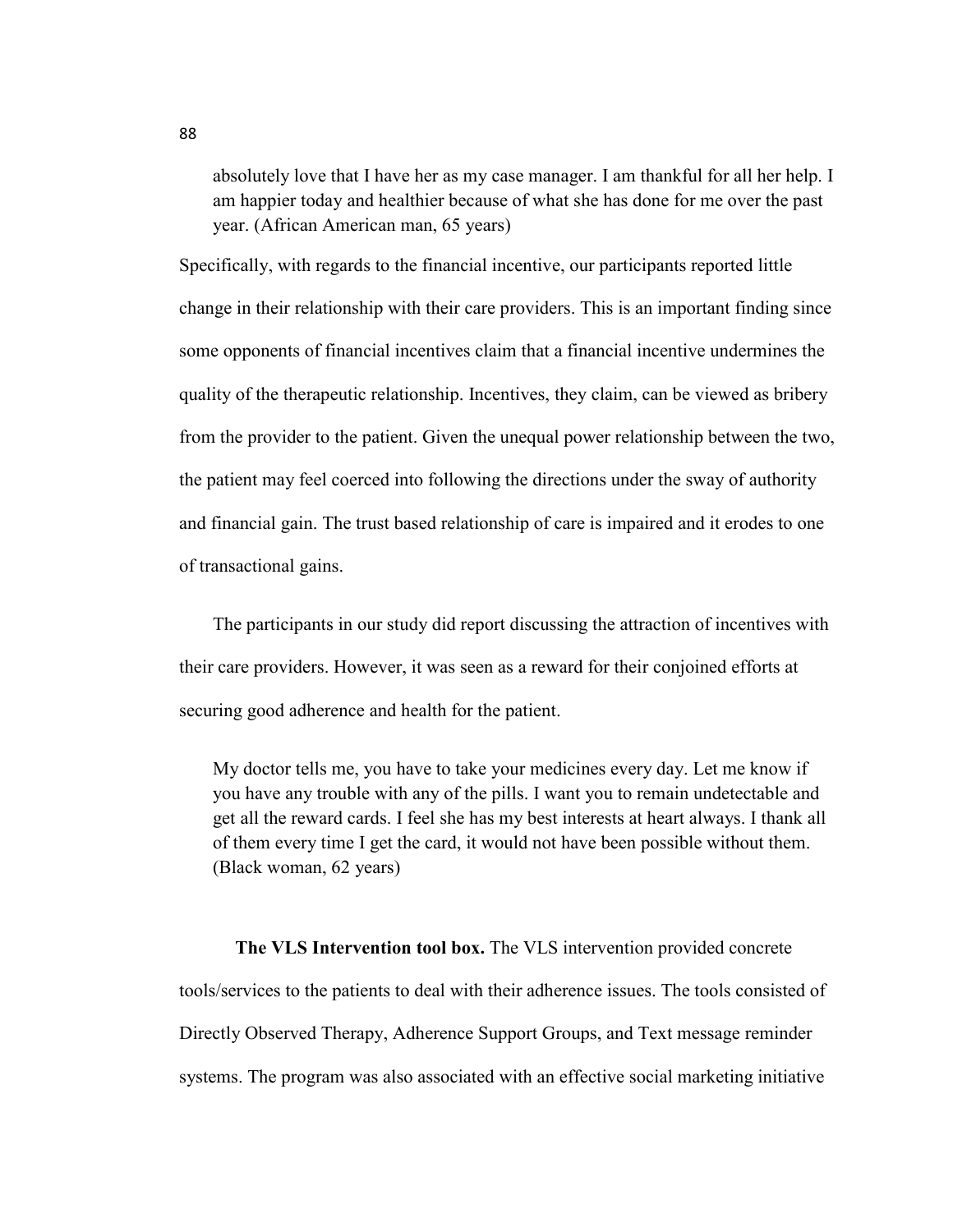that helped enroll and retain clients. The Financial Incentive was an additional provision that was expected to motivate the clients in the context of the other adherence focused services. Let us see how each of the tools and program components facilitated adherence and interacted with the financial incentive scheme.

*Directly Observed Therapy.* As per the intervention protocol, patients who had severe challenges with adherence could opt for a Directly Observed Therapy (DOT). Here the patient comes in every day and takes the medication under direct supervision of a nurse. Some may eventually come in once every week to check in with the nurse after the initial daily visits when they feel more confident that they can regularly take their medicines on their own. The participants who had taken part in the DOT arm reported how it had helped them get back into the habit of taking the medication daily.

For the entire year, I came in to take my pills, earlier I would take it when I felt like and miss it often. (Black woman, 50 years)

 I would forget, just plain forget, but when I started doing this(DOT) every day, I remember. I started to remember and it helps me remember now, because it is a part of my routine. (Black woman, 42 years)

Participants recognized the demands on their resources of time and money needed to come in everyday for DOT, however they generally acknowledged that the benefits justified the costs.

I had to take the train every day to come in to Cylar House. That was not a problem, it put pressure on my pocket but it was totally worth it. (Black, Transgender woman, 62 years)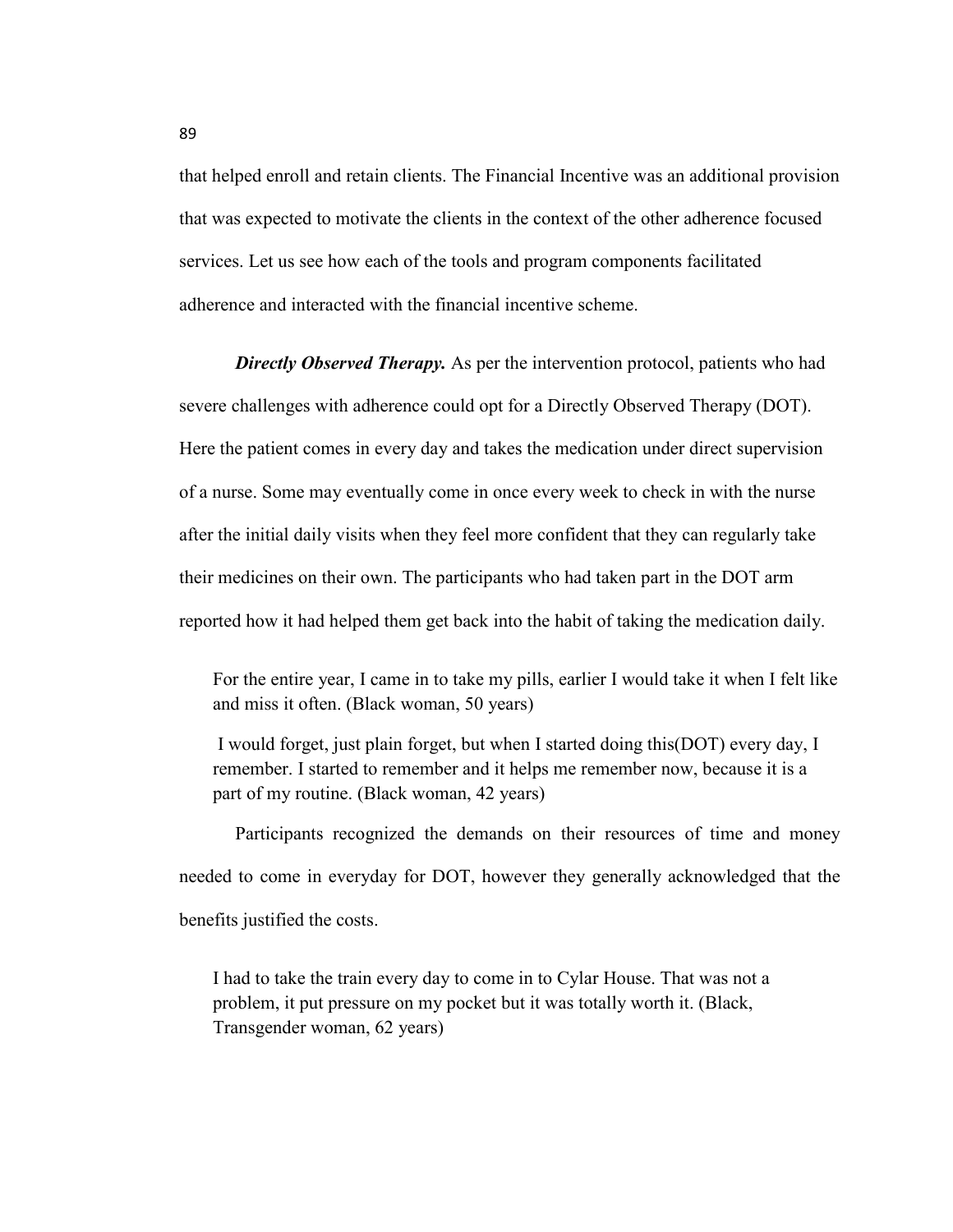Following daily DOT regimens, many participants whose adherence stabilized over weeks or months, were set up with pill boxes. Participants could use pill boxes received through the intervention (some had their own) irrespective of any DOT services. Pill boxes came in handy for many of the participants especially when they were travelling and staying away from their usual residences.

Here is my pill box, I have taken all the medication you know. This makes a difference. I do not know what kind of difference but a very important difference. (Black woman ,50 years)

*Adherence Support Group.* Adherence support groups were made available through the VLS program. They used a combination of CBT and motivational interviewing techniques with an aim to empower the participants and eventually hand over the running of groups to the peers. Participants who were initially non-adherent or have had relapses were encouraged to attend these groups. However, some of the most regularly adherent participants also attended the groups and found the experience useful. A Mixed-race man of 54 years exclaimed, "I like those. We talk about being healthy, eating right and taking the medicines."

The adherence groups dealt with issues of holistic good health in PLWHA while underscoring the importance adherence to HIV medications. The peer led approach was enthusiastically commended and helped secure the continued interest of the participants/facilitators.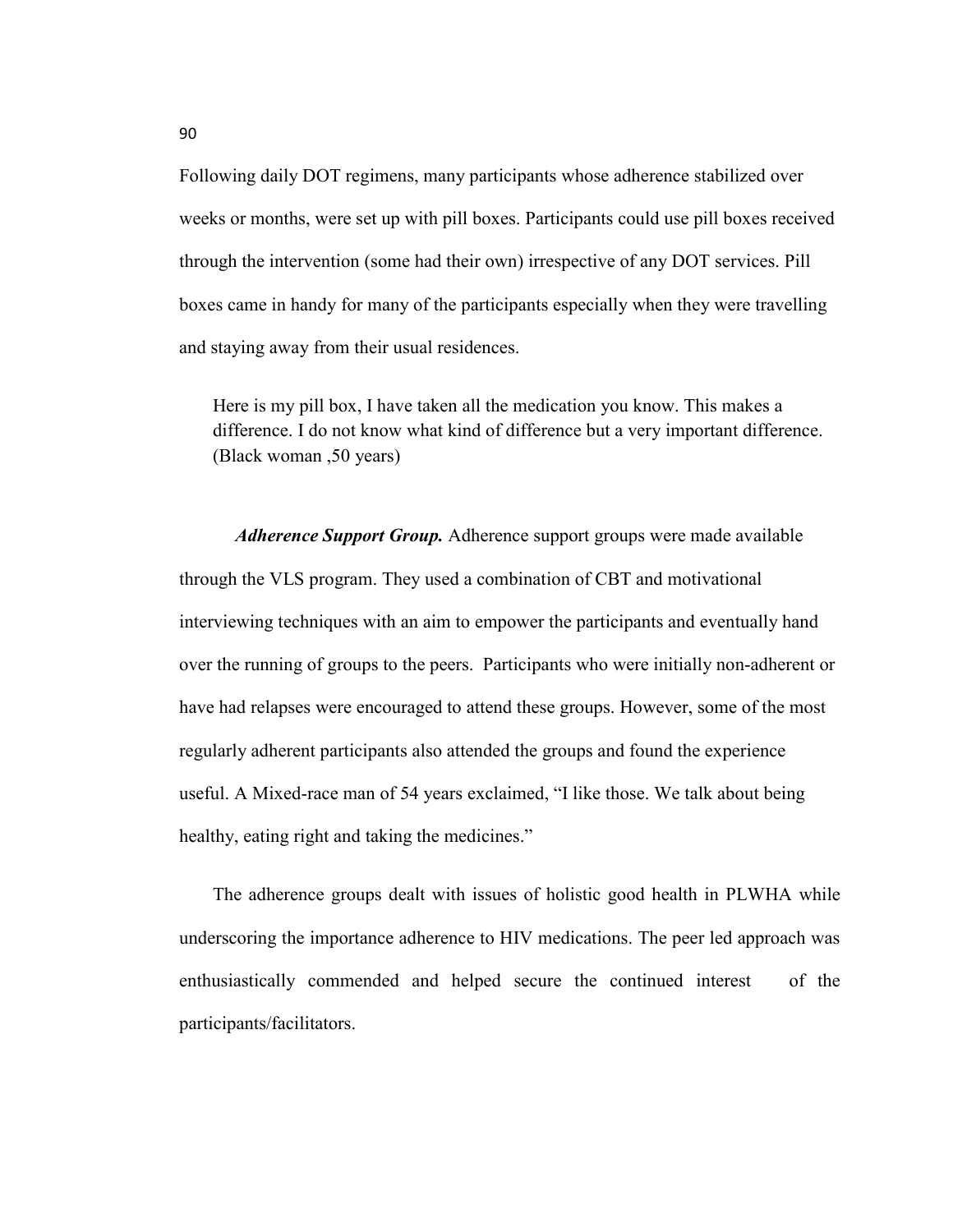They let me facilitate one of them, I really liked that. I felt I was doing something very useful. I look forward to doing more of those. (African American woman, 54 years)

Participating in these groups made some of the clients feel empowered with regards to their disease and has inspired others to become advocates for good adherence behavior, holistic health practices and well-being of PWLHA in their service community.

Well, my topic was becoming, staying, and remaining undetectable. I shared my story and helped people become that way. (Black woman, 50 years)

*Reminders.* Two other of these intervention tools that were related to those discussed above are the RINGO text message reminders and the "buddy system". The text message reminder was a system of DOT implemented through text message reminders, where the participant receives a daily or weekly message reminding her to take her medication. A 36-year-old Black man mentioned, "They send me a message every day, that helps." Another participant said:

 I have not used the service, I remember on my own, but others have and I recommend it to those who find it difficult. They say it really helps them (Black woman, 50 years)

Forgetting to take the medication was one of the most commonly cited reasons for uneven adherence, and these reminders helped in those cases. Participants themselves devised alarm reminders on their phones to help them remember the time of taking the daily pills. A 43-year-old Hispanic woman said, "I set an alarm and then the message comes in, so I remember to take the pill."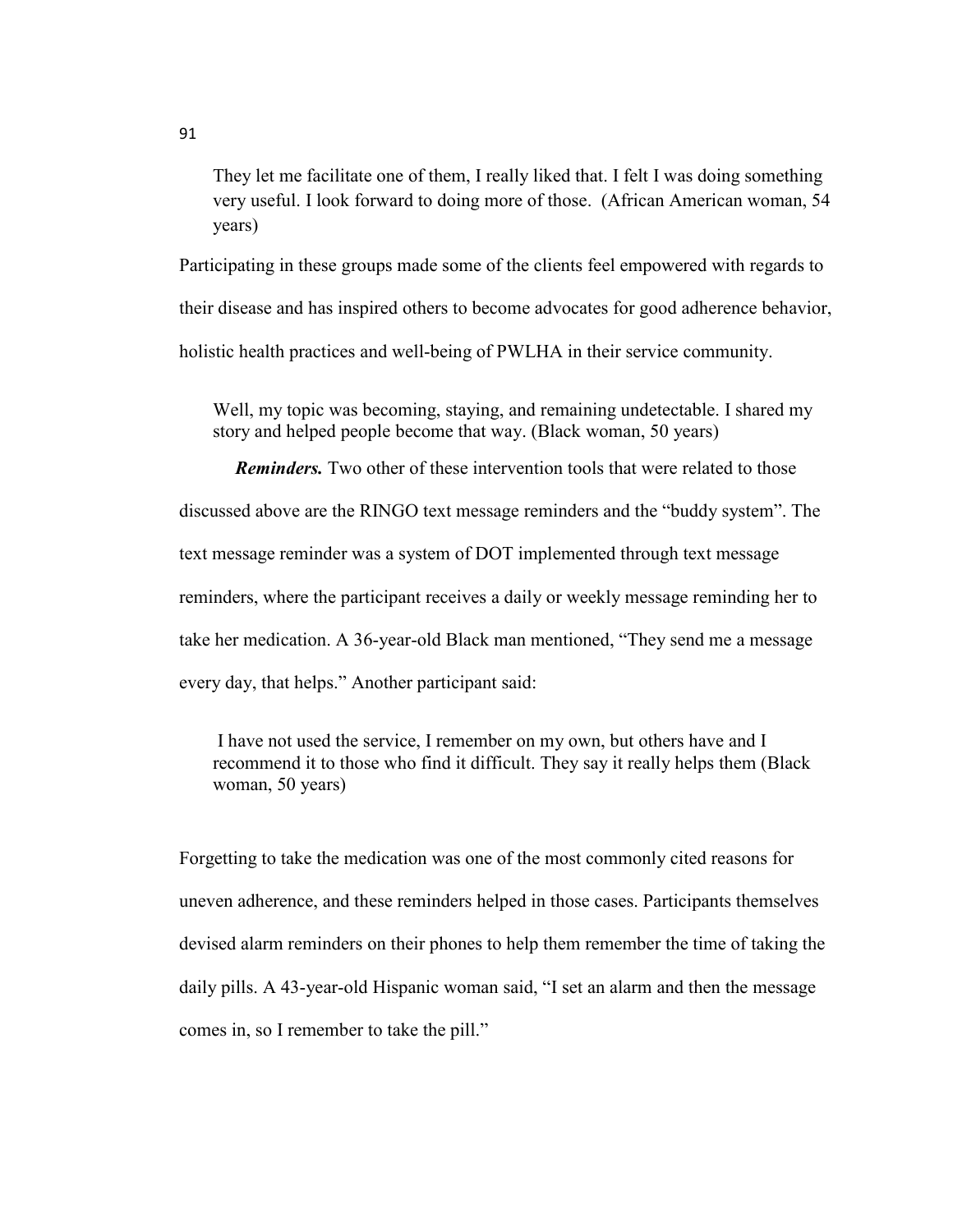Another source of reminders for the clients was from each other. In general, we have noted how the increased discussion about adherence created an atmosphere where clients, in contact with the system and each other, were now more likely to talk about and hence remember to take their HIV medications. Furthermore, some clients formed a buddy system through their adherence support groups where they have a peer in the group – a buddy- and check in on each other via calls or text messages.

I have a friend ring me up. I ring her up too. We check on each other -have you taken the pills? please take them. That's like having a person care for you. (African American woman, 56 years)

Family and friends who are not a part of the service community also check in with

participants and motivate and remind them to take their medication.

My daughters ring me up every day and ask 'have you taken the medicines?' they love their father, I do not know why. My buddy also calls and checks in with me. (African American man, 64 years)

Thus, the buddy system augments the existing social support, and enhances the chances of better adherence among the participants.

*Social marketing of the program.* The VLS program roll out was accompanied

by a massive social marketing scheme. The complete description and analysis of the effort is beyond the scope of the present study, however, here I briefly outline the major effect it had on the uptake of the program and adherence among participants.

Housing Works started a social marketing campaign around the VLS project under the name of the "Undetectables". They had flyers and posters advertising the intervention displayed in all the clinics and other housing works facilities across New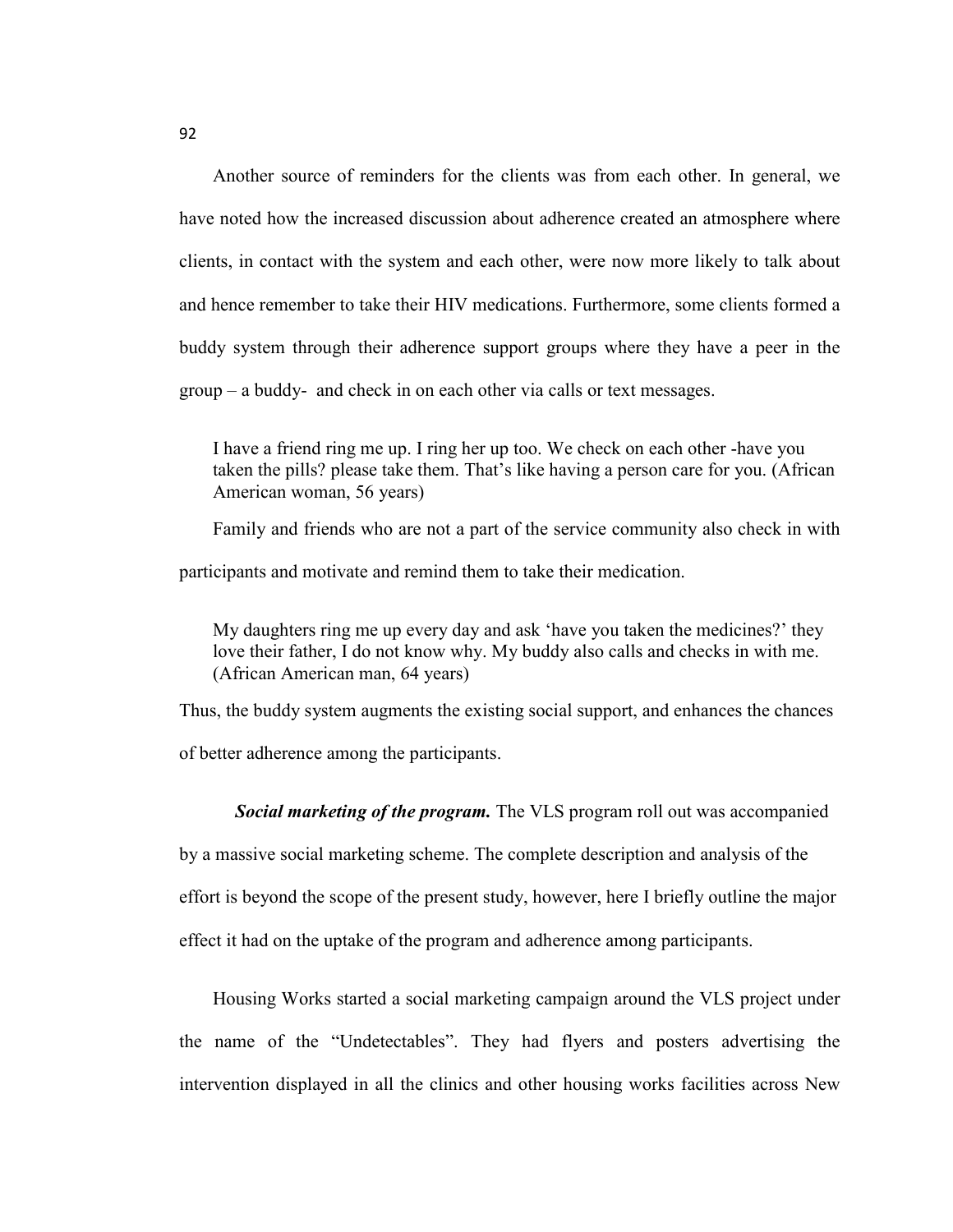York city. Additionally, they published periodic brochure designed as graphic novels which documented the stories of the participants as they narrated their experience with HIV medication in a bid to become virally undetectable. The women and men were portrayed as super heroes with special powers that has led to their special undetectable status. The idea was to promote interest in adherence and heathy behavior by reframing them as super powers that makes one a super hero-The Undetectable. Such a social marketing approach stimulated a lot of interest in some of our participants and they enthusiastically recounted their encounter with super heroic fame.

 I love them (the super hero comics). I want to be in them, my wife has been featured. Yes, she was very proud. She was in the program (VLS) longer than me, she got me into the program. She asked me to join. She was so excited the day she got the book, she was in it. It is like I have super powers now, I am strong. She is an advocate, she wants to go and talk to people about this. You also get the money (laughs) and I get it too, so we have 200 for the house now. (Black man, 36 years)

The comics become a way for some participants to talk about adherence and their

other health issues with their family and friends.

 The comics are very cool, she gets them home and gives them to her family, they are proud. When she is sad she reads them. My wife is very fond of the comics. She likes to draw, so she loves art, the books are her thing. I joined Undetectables after she got me the books. (Black man, 36 years)

Identifying with the super hero characters activated some of the meaning making

processes around self-worth and self-care in a way similar to that of the incentive as

described earlier. A 37-year-old, Black transgender woman described the attraction of

the books in the following manner: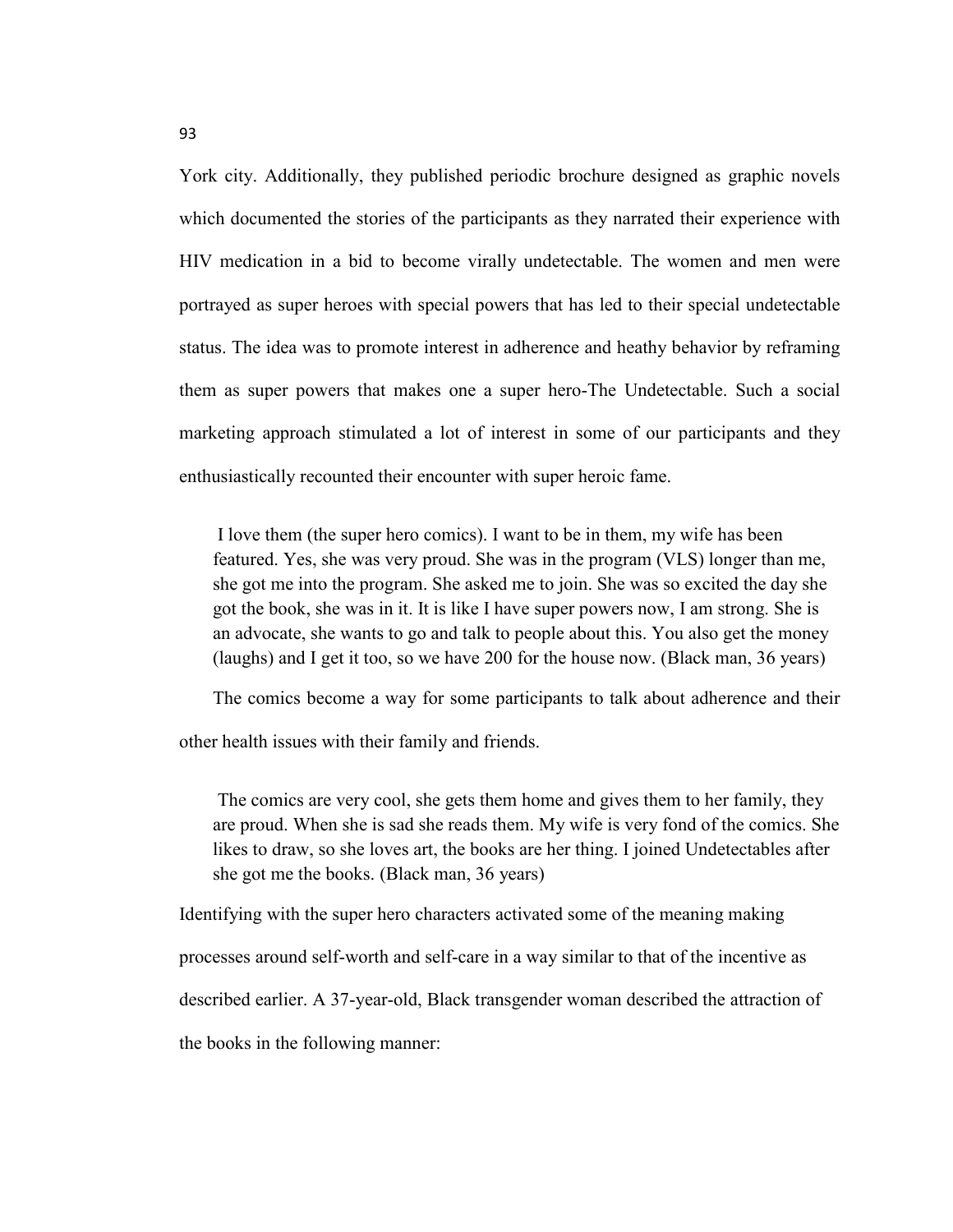I like to look good, trans women are very vain, they love their looks. I take care of my skin and diet and my meds. It is like superwoman, we have the super women in comic books at Housing Works. I think Trans women want to be that, super women, we are big (laughs) and powerful, we want to beat this thing and use our powers to get what we want.

Others appreciated the effort as an effective means to communicate with a younger

population. The following quote illustrates how an older adult (75-year-old, African

American man) used the comics to talk about himself with his grandchildren.

 I am an old man, I do not read comics, but my grandchildren they love the comics. You know Family Guy, yes. They saw the comic books and they liked it. I think young people like the comic books. My son read that and saw the poster and he asked me about this program. My grand -kids saw the comics. They asked me are you like batman now? (laughs) I think they are good.

Some saw the comics as an excellent way to reach out to a more diverse population

with regards to age and literacy levels. A 65-year-old, African American man suggested

wider and more aggressive outreach using the comic books.

Why can we not have the comics all over the city? Not just at Housing Works, but every at doctor's and clinics. Young kids can pick it up and come get tested. You asked what Housing Works can do for younger kids, they can circulate these magazines. 15 -16-year-old kids can read this and get some idea. They can't ask their parents and they do not know everything about sex from school, so they can read these and know. I think it is a good effort but Housing works should send them to all hospitals and clinics.

The facilitators described above created the right environment for effective uptake and engagement with the financial incentive program. In the next chapter, we will see what implications this has for the future of financial incentive in theory, policy and practice.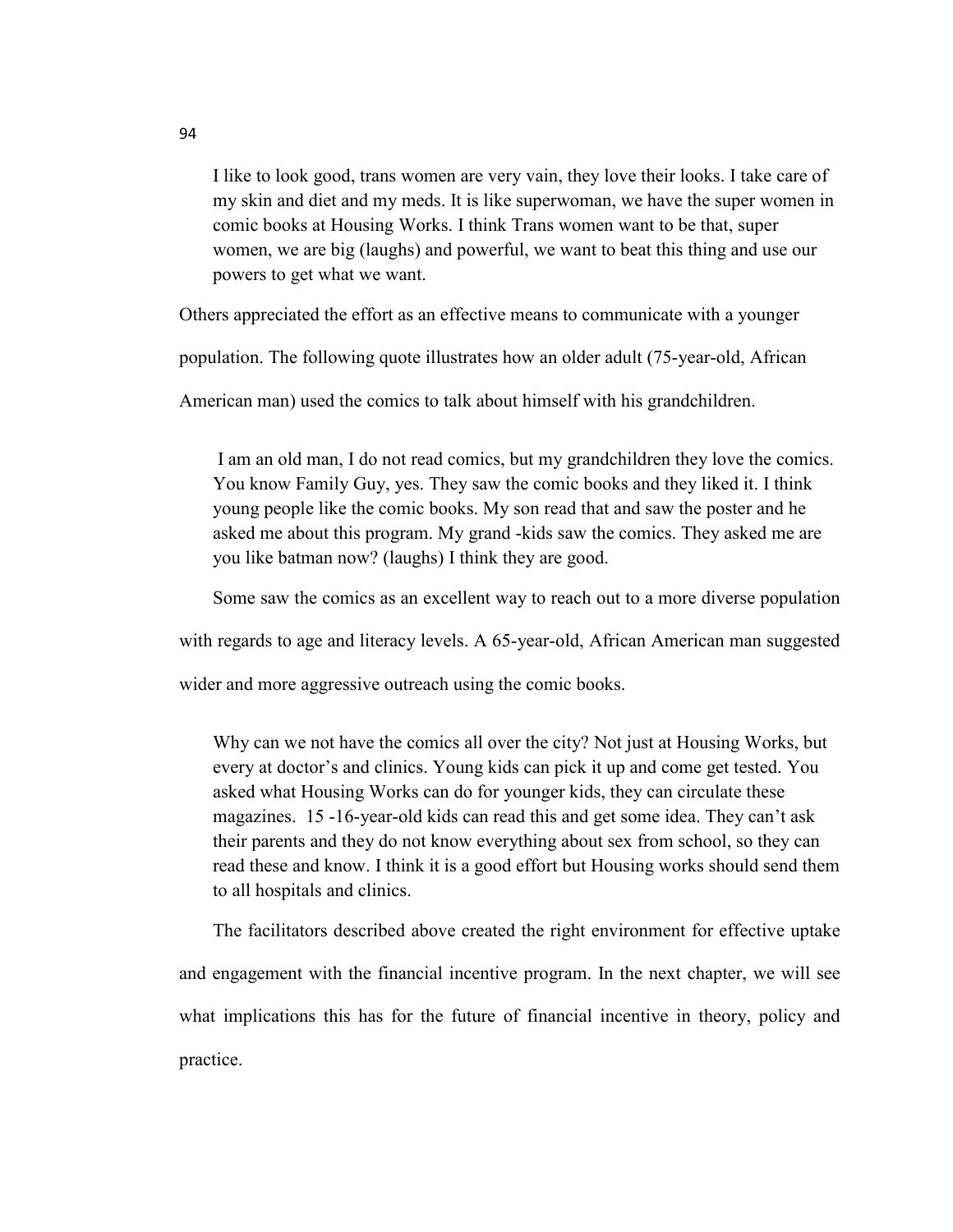## **Conclusion**

The theory presented in this chapter explains the way financial incentives work for the specific community setting of Housing Work clients who are living with HIV. It brings into focus the dynamics of incentives, its constituent processes of symbolic and material effects on motivation. The context in which such a dynamic works is also explored in some detail. In the next chapter, the salient finding will be discussed in an attempt to place the study in the context of other theories and suggest possible future implications of this study.

95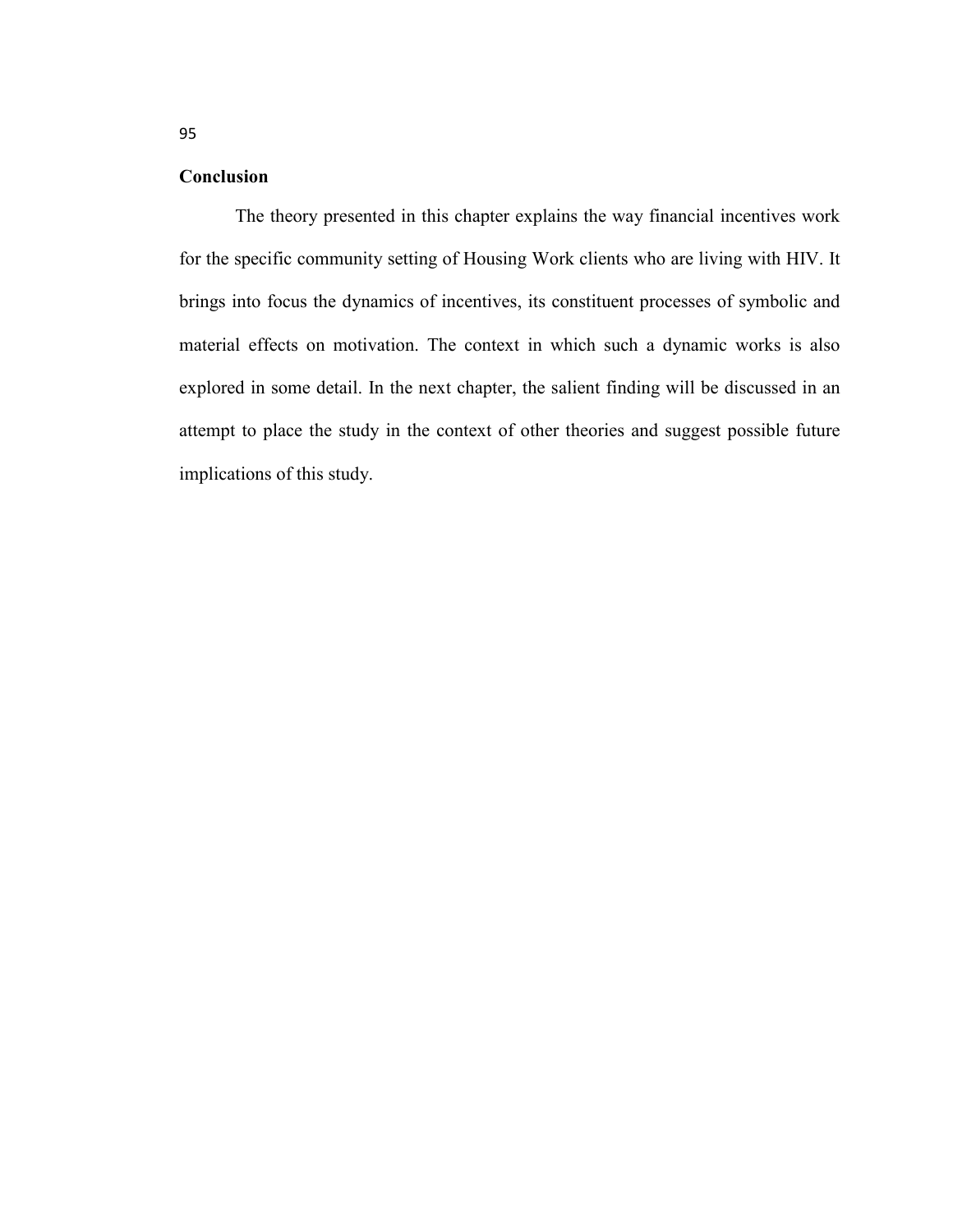#### **Chapter 5: Discussion**

#### **Introduction**

Economists and other social scientists have tried to understand how incentives work to motivate individuals to carry out behaviors in an array of settings, such as schools, work places, consumer markets and health related situations (Giles, Robalino, McColl, Sniehotta & Adams, 2014; Solomon et al., 2014; Ryan & Deci, 2000; Jenkins, Mitra, Gupta & Shaw,1998). This study in the main sheds light on the process of motivation for adherence in the context of financial incentives. The results have been organized in two main domains: motivation derived from symbolic interpretations of the incentive and motivation provided through the material benefits of the incentive. Moreover, the context of barriers and facilitators to motivation as found in our sample have been discussed. In the following pages, implications of each of the salient findings, to better elucidate the dynamics of motivation as activated by financial incentives in a clinical setting, are discussed. It is followed by a discussion of the implications of the results specifically with regards to theory development, practice directives and policy recommendations. We conclude with a review of the limitations of the study and avenues for future research.

#### **Decoding Motivation**

Motivation research can be traced back to the experiments of Skinner whose work on operant conditioning laid the basis for behaviorism movement in post war psychology (Skinner, 1963). The idea was that by reinforcing certain behavior with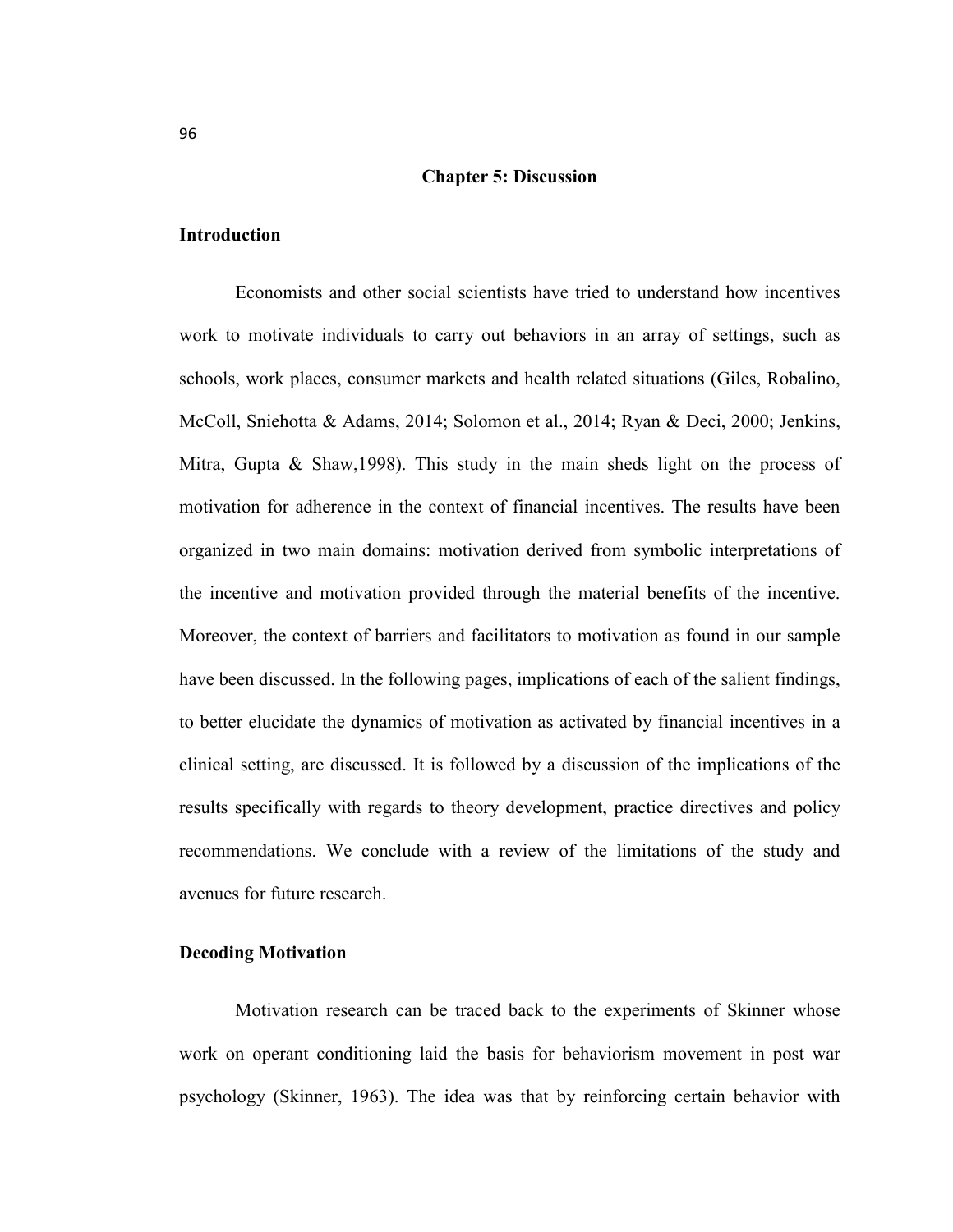rewards, one can strengthen or reinforce that behavior (Wolf, Risley & Mees, 1963). Scholars have since questioned the applicability of Skinnerian models, which was developed mostly from animal testing, to humans in complex social settings (Staub, 2016). Later work on intrinsic motivation (see Chapter 2 for detailed discussion) has maintained that external rewards can crowd out intrinsic motivation resulting in less diligent pursual of behavior that is reward contingent. Economists have disagreed with this view claiming that external rewards may indeed be the rational choice for individuals which work by increasing higher marginal gains on performance (Fama& Jensen, 1983). Financial incentives for health behaviors provide an immediate reward for an action which is construed to be beneficial in the long term. Humans have a present bias which means that they seek more immediate rewards in the present than wait for supposed long term gains(Kamenica,2012). The study participants recognized this phenomenon and appreciated both the immediate gain of the reward as well as the long-term benefit of regular adherence. An alternate theoretical understanding of this phenomenon can be gained by looking at ideas of delayed versus immediate selfgratification. Mischel's experiments in the 1960s which have been dubbed as "the marshmallow experiments" have been influential in the discourse of delayed selfgratification (Mischel, Ebbesen, &Raskoff Zeiss, 1972). In these experiments, children were offered an immediate but relatively small reward (such as one marshmallow) or if they waited for fifteen minutes then a larger reward (two marshmallows or something more substantial). The experimenter left the room after explaining the initial condition and the child was left alone in the room with the first marshmallow. The time each child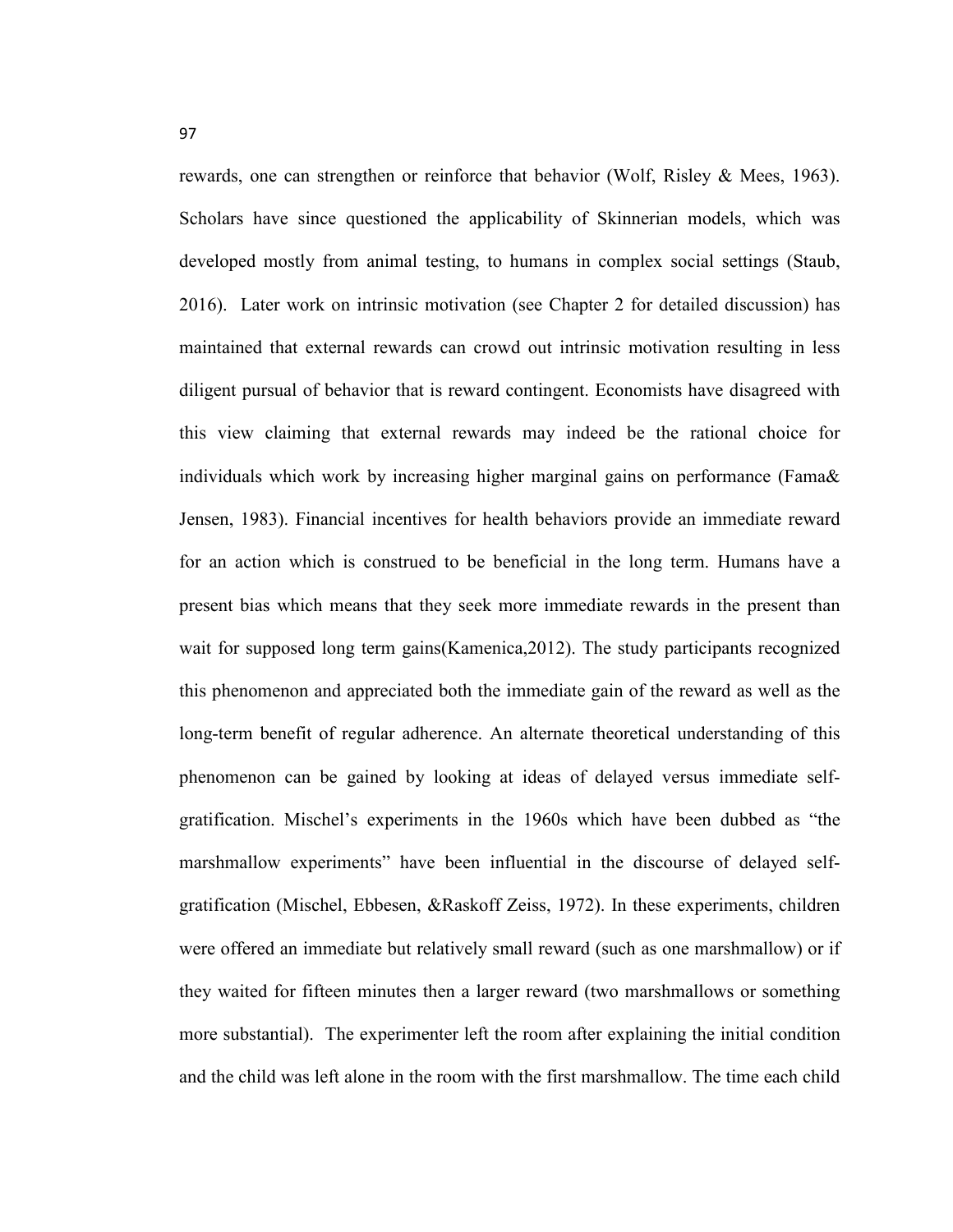waited till they ate the first mallow was noted. Tracking the children over the next several years, researchers found that those who managed to delay their gratification and opt for the delayed larger reward had better life outcomes in terms of SAT scores, educational outcomes, and body mass index among other life outcome measures (Ayduk et al., 2000; Mischel, Shoda, & Rodriguez, 1989; Schlam, Wilson, Shoda, Mischel, &Ayduk, 2013; Shoda, Mischel, & Peake, 1990). In 2012, the experiments were recreated but with one significant difference (Kidd, Palmeri & Aslin, 2013). One group of children was given a broken promise before the marshmallow experiment (the unreliable test group) and the other was given a fulfilled promise before the experiment (the reliable test group). The children in the reliable test group showed longer waiting times for the second marshmallow to appear than those in the unreliable test group. These results have raised questions about how delayed gratification may not be a function of individual self-control but influenced by the environment. In other words, for some delaying gratification may not be a rational choice given the unreliability in their environment of obtaining the rewards in the future (Staub, 2016).

We propose that financial incentives for marginalized, poor people with chronic conditions like HIV, provides a form of immediate gratification. For them, the chaotic insecure environment of welfare benefits, unstable housing and uneven health care creates an incentive to accept immediate benefits rather than laboriously cultivate selfcontrol and modify present behavior to live out a distant, uncertain future. The immediate gratification motivates them to pursue the incentivized behavior which may subsequently be appreciated as a long-term investment in their own health and well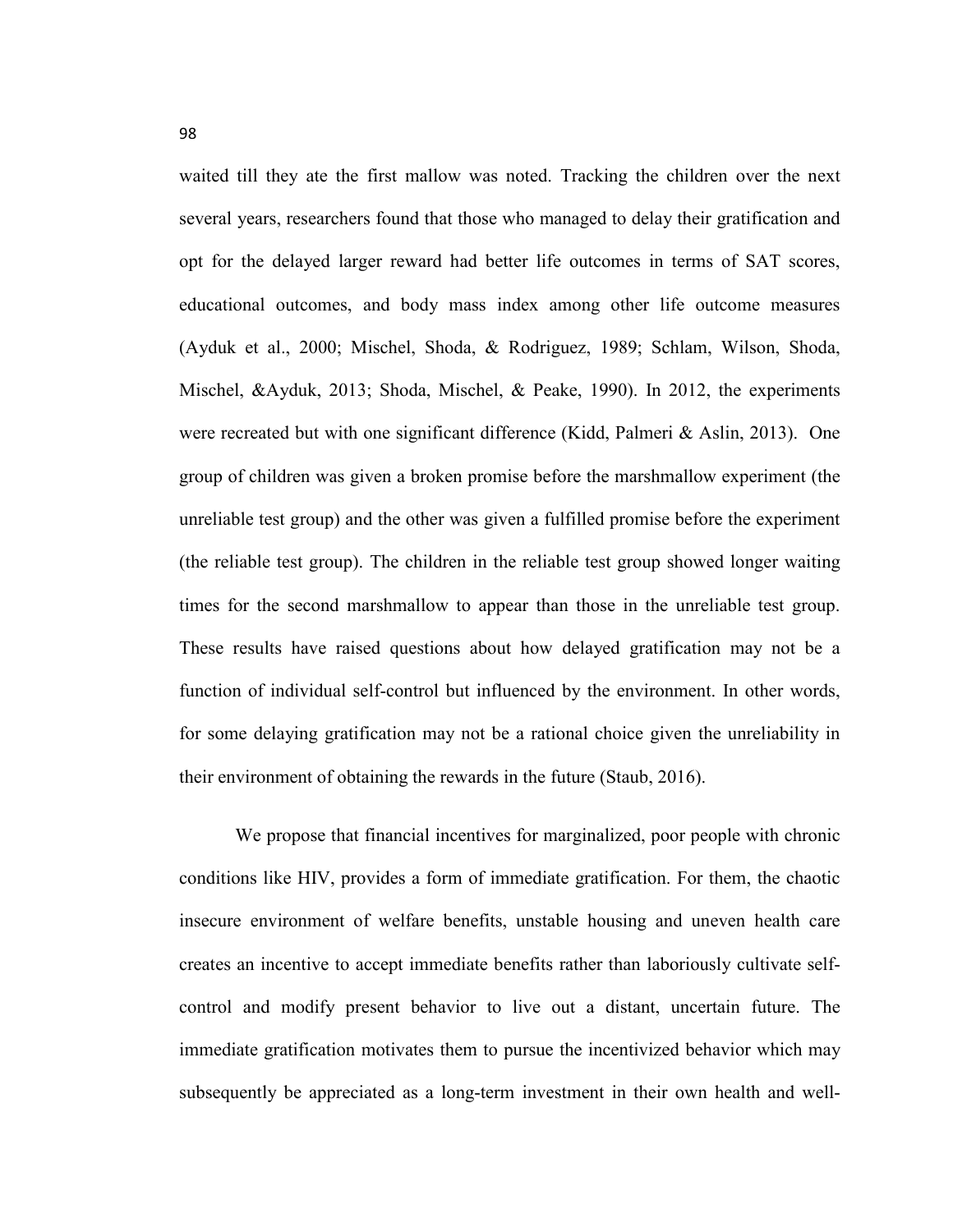being. Participants of such an incentive program may gradually begin to imagine futures (some may have already imagined a future as our results show) which they perceive as being less chaotic and amenable to some degree of present control through actions such as adherence which maintains their health and contributes to their longevity.

#### **Self-worth**

Low self-worth or self-esteem has been, for a long time, correlated with adverse health outcomes (Mecca, Smelser & Vasoconcellos, 1989). Later research has sought to nuance the understanding of self-esteem and self-worth and its influence on psychosocial outcomes (Crocker & Knight, 2005; Crocker & Wolfe,2001; Rosenberg, Schooler, Schoenbach & Rosenberg,1995). However, researchers generally agree that self-worth is influenced by how individuals are perceived by social others. Approval from significant social others usually positively influences the perceived level of selfworth (Crocker & Wolfe,2001).

The results from this study demonstrate how a service and care based intervention can provide approval and validation of self-worth for certain individuals. First, some participants appreciated the increase in focus and quality of adherence related services. This increase in services and concentration of care was perceived as a novelty and a marker for the regard the care providers held for the well-being of their clients. Second, the provision of the financial incentive in itself sent home a message that the providers were not only committed to provide services but also actively approve and reward of the client's effort to engage in them. Both- these perceptions led some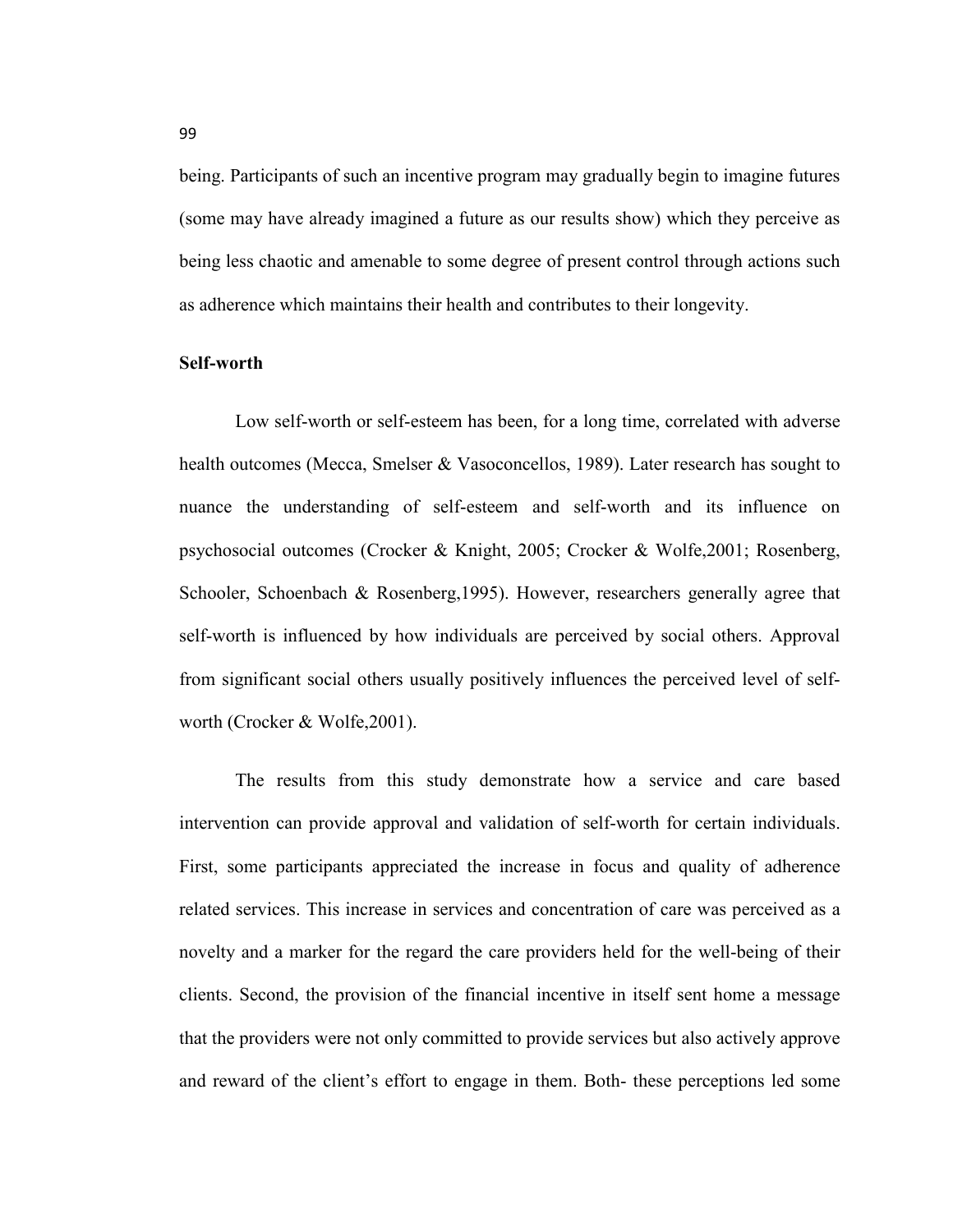clients to appreciate their own self-worth and boosted their desire to engage with the providers as deserving consumers of care.

While the recent study by Greene et al., (2017) reported how participants in an incentive program perceived the incentive as a sign that someone really cared for them, the significance of such a process uncovered by the present study assumes special significance given that the participants were welfare recipients and relied on state sponsored HIV care services. In the United States under the means tested welfare system, welfare recipients are perceived as helpless dependents at best and as lazy free riders at worst (Blau & Abramovitz, 2010). In such a context, the intervention with its host of services and the financial incentive was deemed as a special effort to help clients gain better standards of adherence and through it, good health and well-being. Without stigmatizing them, the intervention sent out a message that one was worthy of good health care services and one deserves to be rewarded in an immediate and concrete manner (through the incentives) for actively seeking the services and successfully engaging in the shared goals of better health. The intervention, thus, supplied an example of how provision of services can foster a sense of self among the recipients that can go beyond the stigmatized dependent and articulate one of a rights seeking citizen, who can demand better care and refuse to be devalued and written off as liabilities of the state.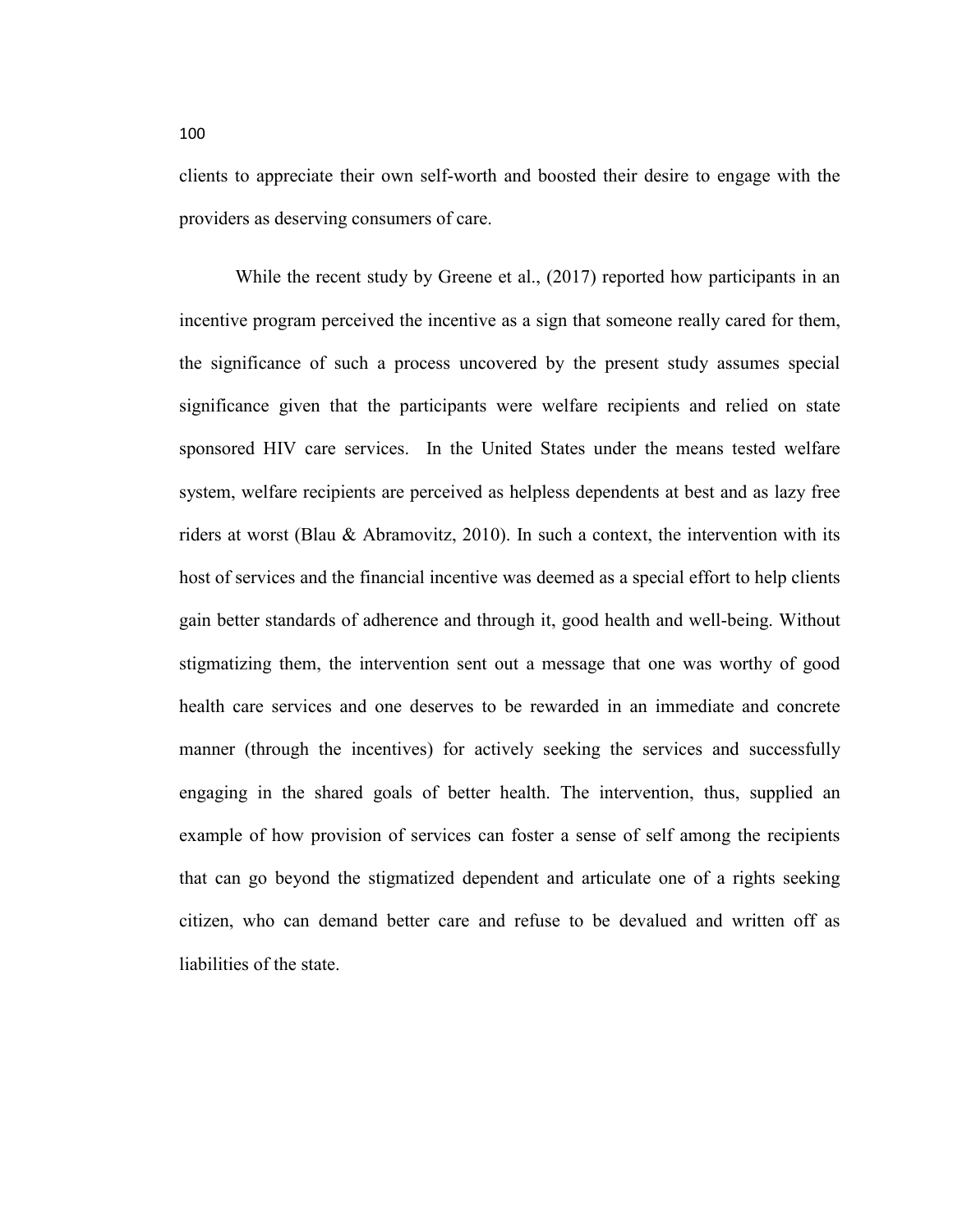#### **Self-care**

Related intimately to the perception of self-worth was the urge to self-care. Though it is not directly derivable from the results of this present study, there is an intuitive appeal in the idea that all things being equal, a greater sense of self-worth can result in higher levels of self-care. As indicated by the results, this urge to self-care formed the main impetus to greater adherence behavior in many of the participants.

Self-care has been theorized most famously by Dorthea Orem (1991) who considered it as a necessary idea to conceptualize nursing care goals and practices. She defined self-care as activities undertaken by individuals on their own to maintain life, health and well-being (Orem, 1991).It follows from her concepts that while every patient needs to engage in self-care, there may be deficits between the ability for self-care and the needs for self-care. Nursing interventions were understood to meet this need. Building on Orem's theories and adapting them for chronic diseases, Reigel, Jaarsma and Strömberg (2012) suggest that self-care consists of maintenance, monitoring and management activities. Adherence to best care practices fall under self-care maintenance. Health care interventions for chronic disease patients must focus on adherence to maximize the therapeutic effects of treatment and ensure long term well-being.

The results show that many participants identify adherence as being a necessary part of their self-care routine. Moreover, many participants claim to engage in wider activities, such as maintaining personal hygiene, eating healthy and exercising to complement their HAART adherence practices. The broader VLS intervention provides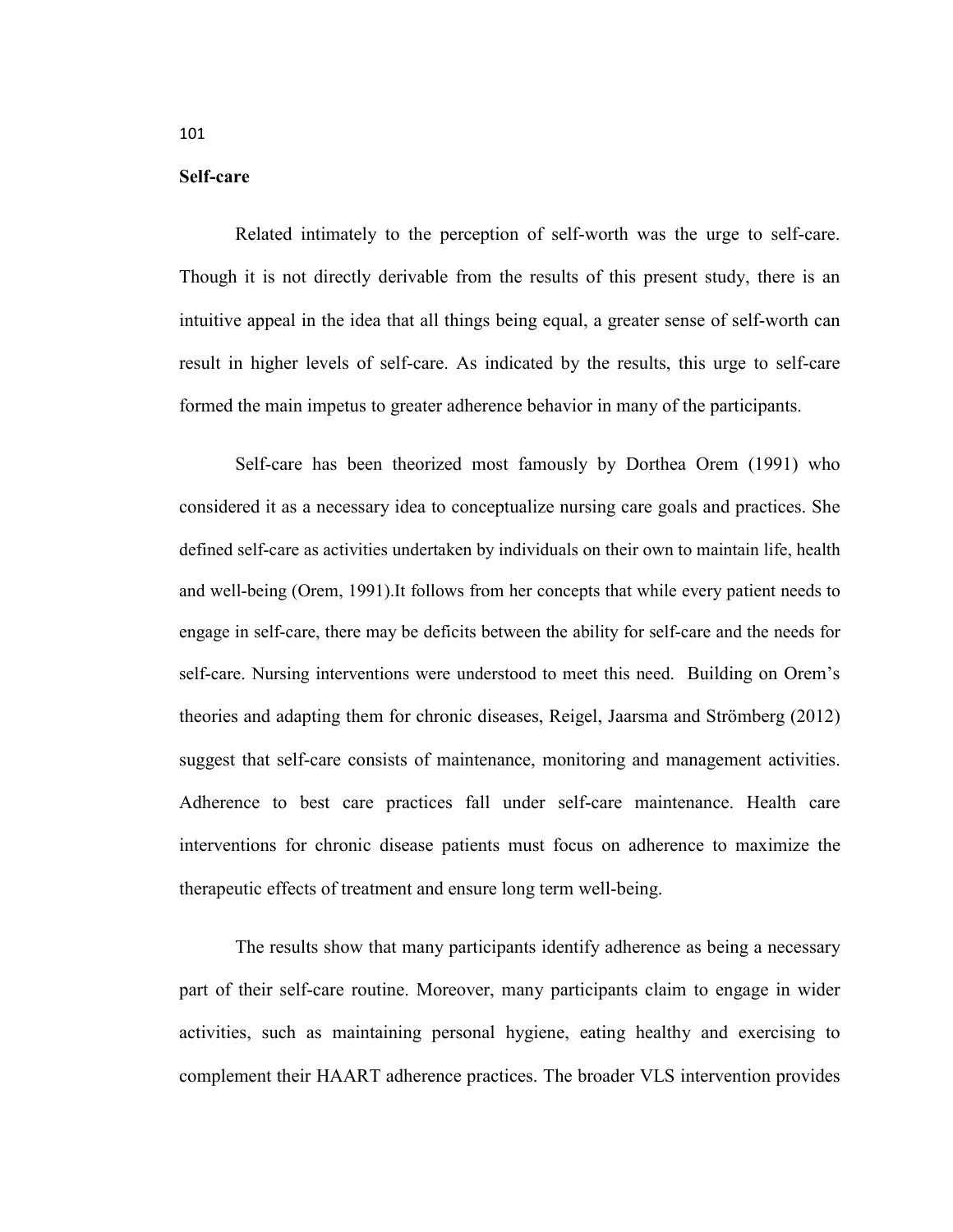them with tools for better self-care (such as support groups which discuss how to live healthy with HIV) and the financial incentive provides them with an immediate short term reward to stay the course of adherence. While we cannot claim that the incentives directly stimulate other self-care routines apart from adherence, it has been a common finding that health behaviors occur in clusters (Pronk et al., 2004). Hence, the participants claimed that they engage in greater self-care along with adherence, with the incentive providing a direct motivation for better adherence. Most participants who reported self-care identified the desire to remain healthy, while a few explicitly claimed that self-care was an essential path to ensure they looked good. These different articulations of the goals for self-care can provide useful guidelines for practitioners when they engage patients in counseling for self-care.

Taking a further step in the discussion of self-care, the political and advocacy implications of a self-care ethic are critical issues to keep in mind. Neo liberal ethos promotes self-care as a means to create increasingly efficient and productive human bodies and minds. There has been a marked rise in the cult of physical exercise, yoga, celebrity endorsed healthy diets and self-help psychology books which cater mostly to the middle and upper middle classes. While promoting healthy behaviors in themselves cannot be harmful, self-care regimes as indexed by the phenomenon mentioned above, can be seen as an economy of indulgence in which only the well-off can participate. The radical black, feminist thinker and political activist, Audre Lorde, provides us with a counter narrative when she says, "Caring for myself is not self-indulgence, it is selfpreservation, and that is an act of political warfare" (Lorde, 1988). Some consider the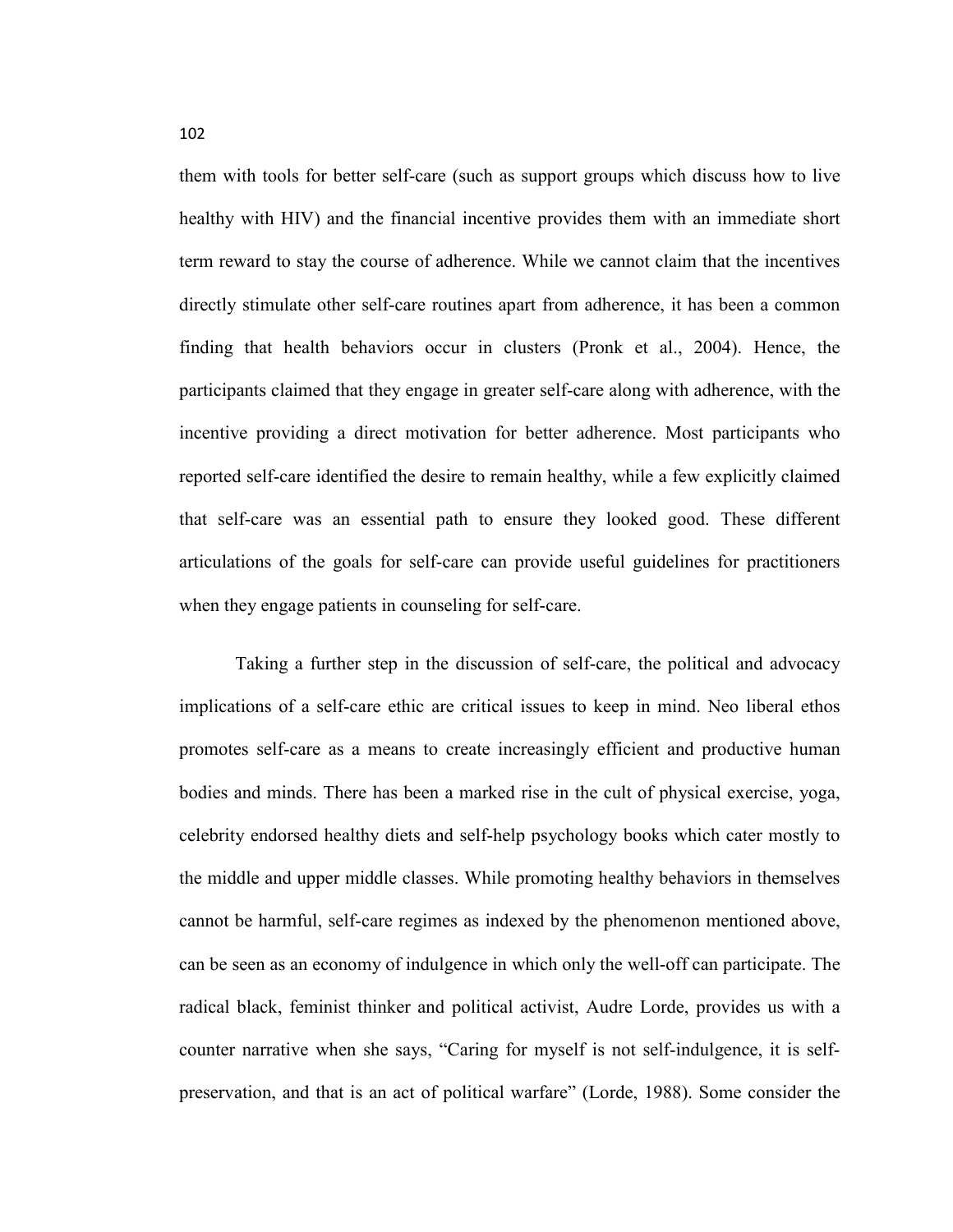marginal citizen a liability for the state (such as welfare recipients and recipients of Medicare and Medicaid in the US) who can be easily dispensed with. When individuals engage in self-care, according to Lorde, self-care becomes an act of political activism. By perpetuating one's existence (and thriving) through acts of self-care they defy the powers that be, which may as well have them dead if not through overt acts of violence then by systemic negligence and structural deprivation. We argue here that for our participants self-care has a similar political possibility. Given that they were poor, stigmatized welfare recipients and mostly identified with nonwhite races, they are eminently the disposable citizens much reviled by the neo liberal state. As they gain in self-worth and engage defiantly in self-care activities, both of which this study found to be influenced by the intervention and financial incentives, one can argue that they are engaging in grassroots political advocacy on behalf of themselves and similarly marginalized groups within the US polity.

#### **Future orientations**

Imagining futures amid the chaotic present-day environments motivated many participants to adhere to their medication regimes. As discussed earlier, the short term financial incentive to act in the present helps individuals align their behaviors for benefits in the future. Furthermore, as discussed in the results, participants thought of both a healthy promising future which they could be a part of, by maintaining adherence, as well as a hazardous, morbid future that they may actively forestall by engaging in adherence and other self-care behaviors.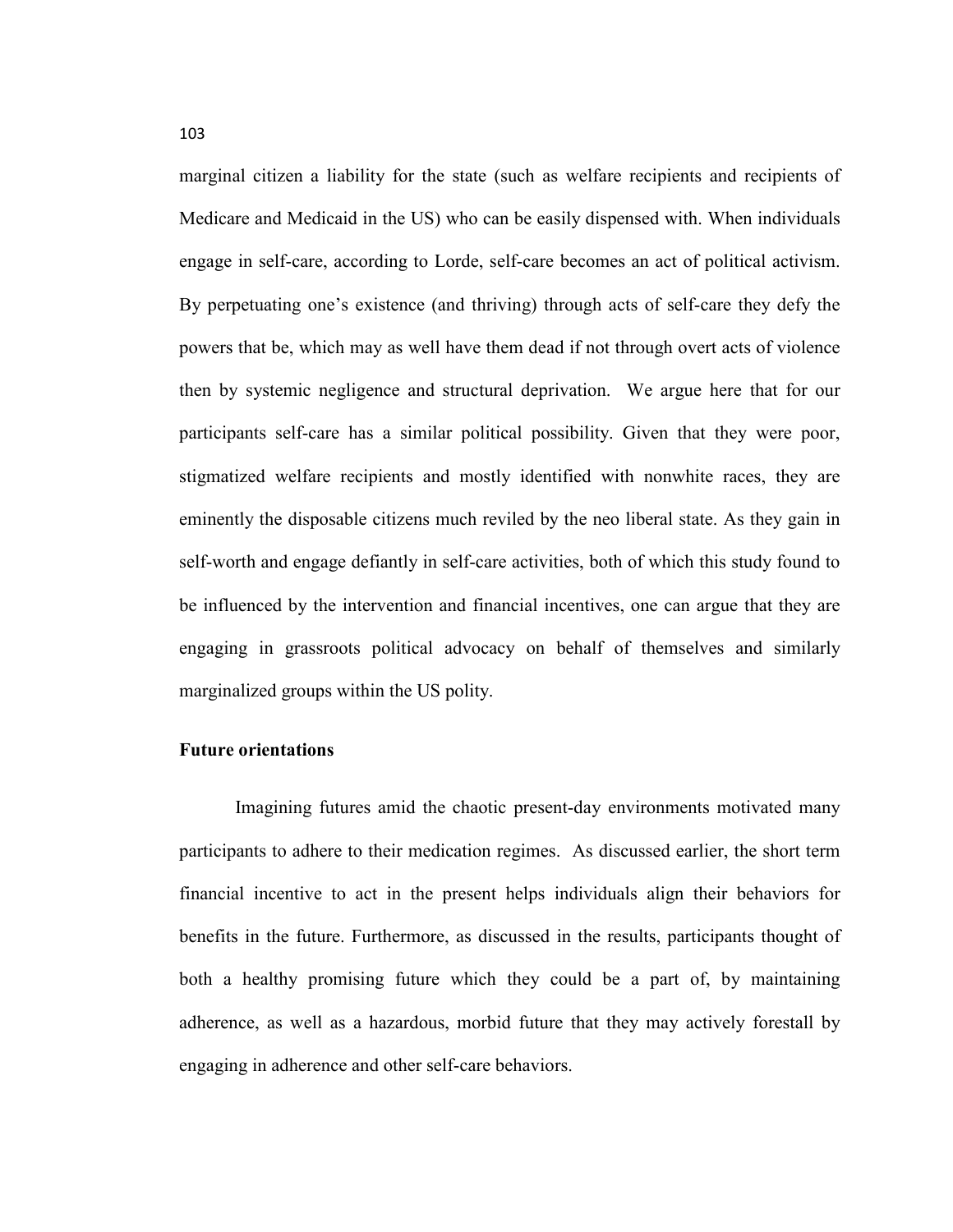While some studies on adherence have noted the role of future orientations as a predictor of adherence (Mills et al., 2006; Remien et al., 2003), our study explores the phenomenon with regards to motivation in some detail. Sandberg and Corner (2008) in a meta-analysis of studies employing the Theory of Planned Behavior (TPB) identified Anticipated Regret as a significant and independent predictor for intention in addition to the TBP variables. Regret is defined as "a negative, cognitive-based emotion that is experienced when we realize or imagine that the present situation could have been better had we acted differently" (Sandberg & Corner, 2008). Regret can also be anticipated before an action to avoid an unpleasant future and disagreeable emotions (Simonson, 1992). Hence future adherence studies should further explore the role of anticipated regret and a future orientation to better understand, predict, and modify motivation for adherence behaviors.

#### **Community orientation**

The Theory of Planned Behavior identifies norms as an important predictor of intention and behavior (Ajzen, 1991). A desire to conform to social/community norms can become a powerful way to alter behavior (Linnemayr & Rice, 2016; Allcott, 2011). We find that the VLS intervention served to positively modify the community norms about adherence with participant clients and their providers focusing on adherence and its importance in their care plans and goals for well-being. The incentives encourage the uptake of adherence behaviors among the clients and some clients talk about the incentive program to encourage other community members to join the program and stay the course of adherence.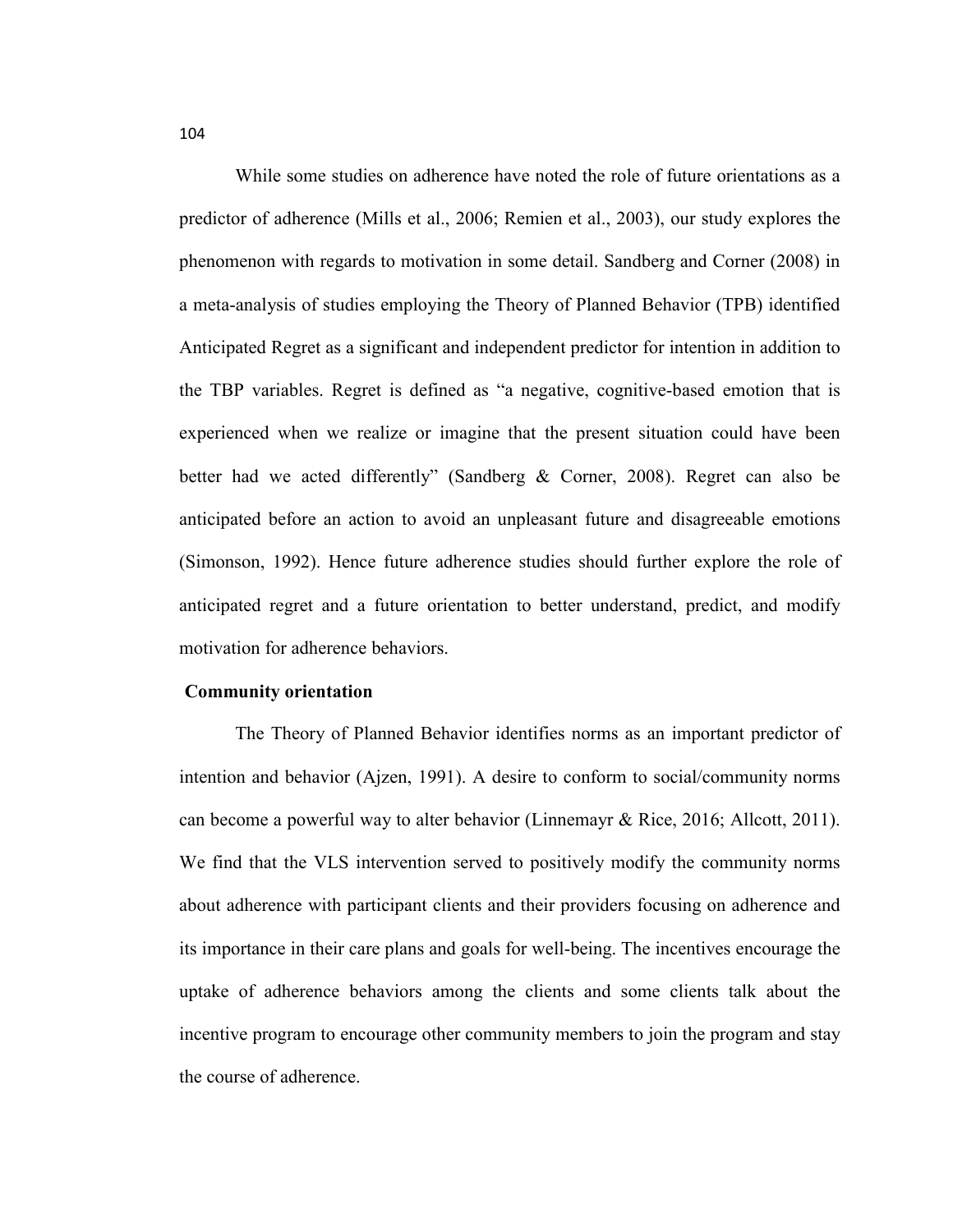The increased sense of self-worth, the urge to greater self-care and a future orientation was translated from the level of the individual to that of the community. Some participants claimed that they were now more concerned with the health and the future of the community of service recipients at Housing Works and urged each other to engage in self-care and adherence. While such a community orientation must have existed prior to the intervention given the history and the approach of the service provider community at Housing works, we can attribute the focus developed on adherence at a community level largely to the VLS intervention program.

Bandura (2000) identifies collective efficacy as an important vector of human agency.

People's shared beliefs in their collective efficacy influence the types of futures they seek to achieve through collective action, how well they use their resources, how much effort they put into their group endeavor, their staying power when collective efforts fail to produce quick results or meet forcible opposition, and their vulnerability to the discouragement that can beset people taking on tough social problems.

The VLS program resulted in a perceived increase in the collective efficacy to adhere to HAART medications and ultimately to eradicate the AIDS epidemic. Along with the political activism of self-care and seeking better health services as a matter of social and political right, the collective approach towards HIV care harks back to the history of HIV activism and has enormous potential for mobilizing different groups of people in an effort to contain the HIV epidemic and improve the life outcomes of PLWHA.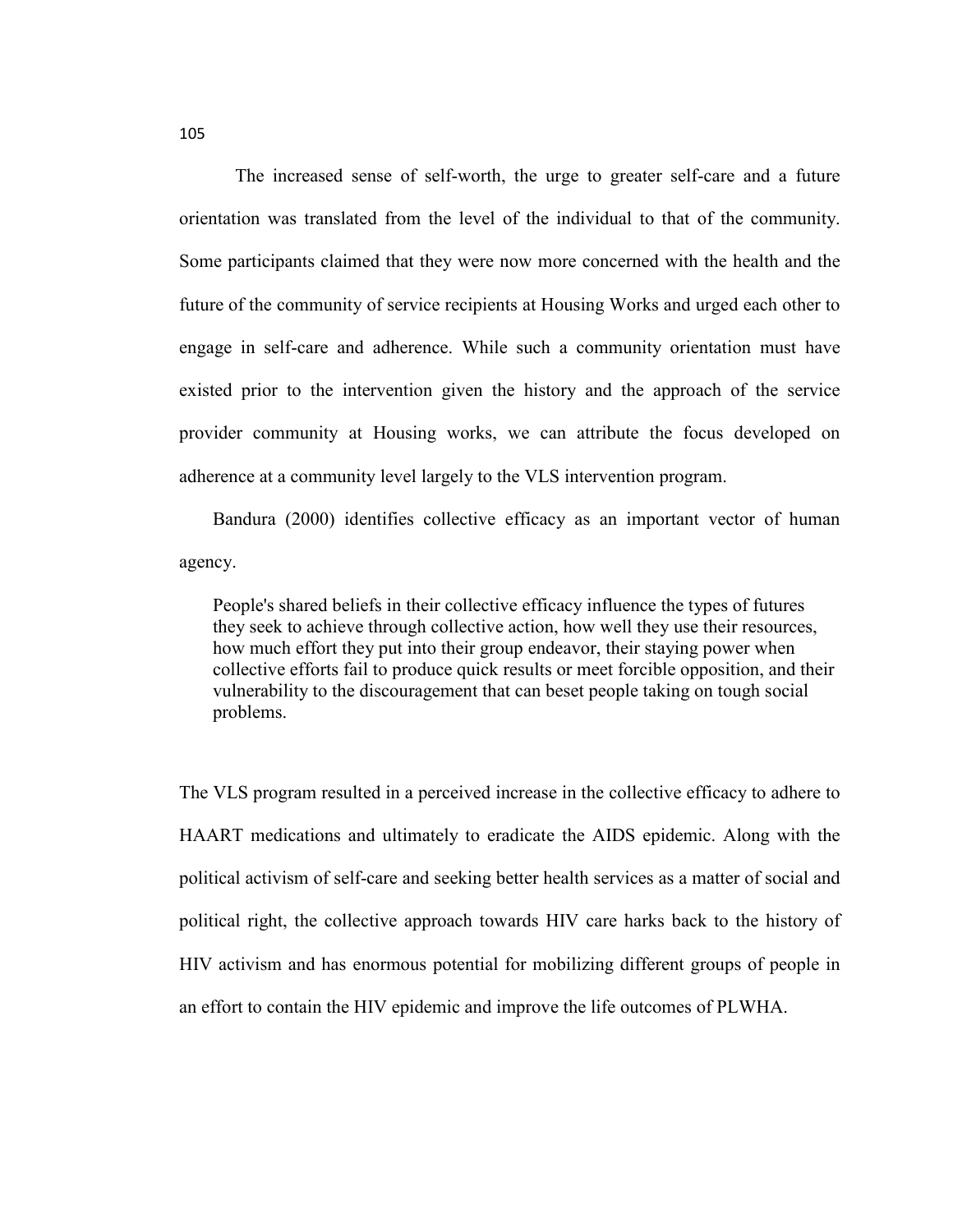#### **Material benefits**

The reasons offered to explain motivation provided by incentives have been largely psychosocial with one only study recording how participants appreciated the financial benefits from incentives (Greene et al., 2017). Our results show that for indigent people with fixed income through welfare benefits, the actual value of the money from the incentive is an important component of motivation. The money was used to obtain better diets, defray personal costs, and also used for otherwise unaffordable luxury items for self-reward.

Previous research has demonstrated the enabling effects of food assistance, in particular, for better adherence in HIV and tuberculosis patients (de Pee, Grede, Mehra & Bloem, 2014). Incentives utilized for food and other needs by poor patients can become useful ways to ensure better outcomes and motivate adherence behaviors in them. The material benefits derived are thus irreducible to exclusive psychosocial understandings of symbolic value and intrinsic motivation parameters.

### **Provider patient relationship**

The opponents of financial incentives have raised concerns about how it may erode the trust based relationship of the therapeutic alliance between the patient and the provider and reduce it to mere calculated transactions (Oliver & Brown, 2012; Marteau, Ashcroft & Oliver, 2009).The participants' experiences oppose that view. Many of them described the sense of comradeship with their providers as they jointly made plans for better adherence. The participants reported how their doctors, nurses and case managers

106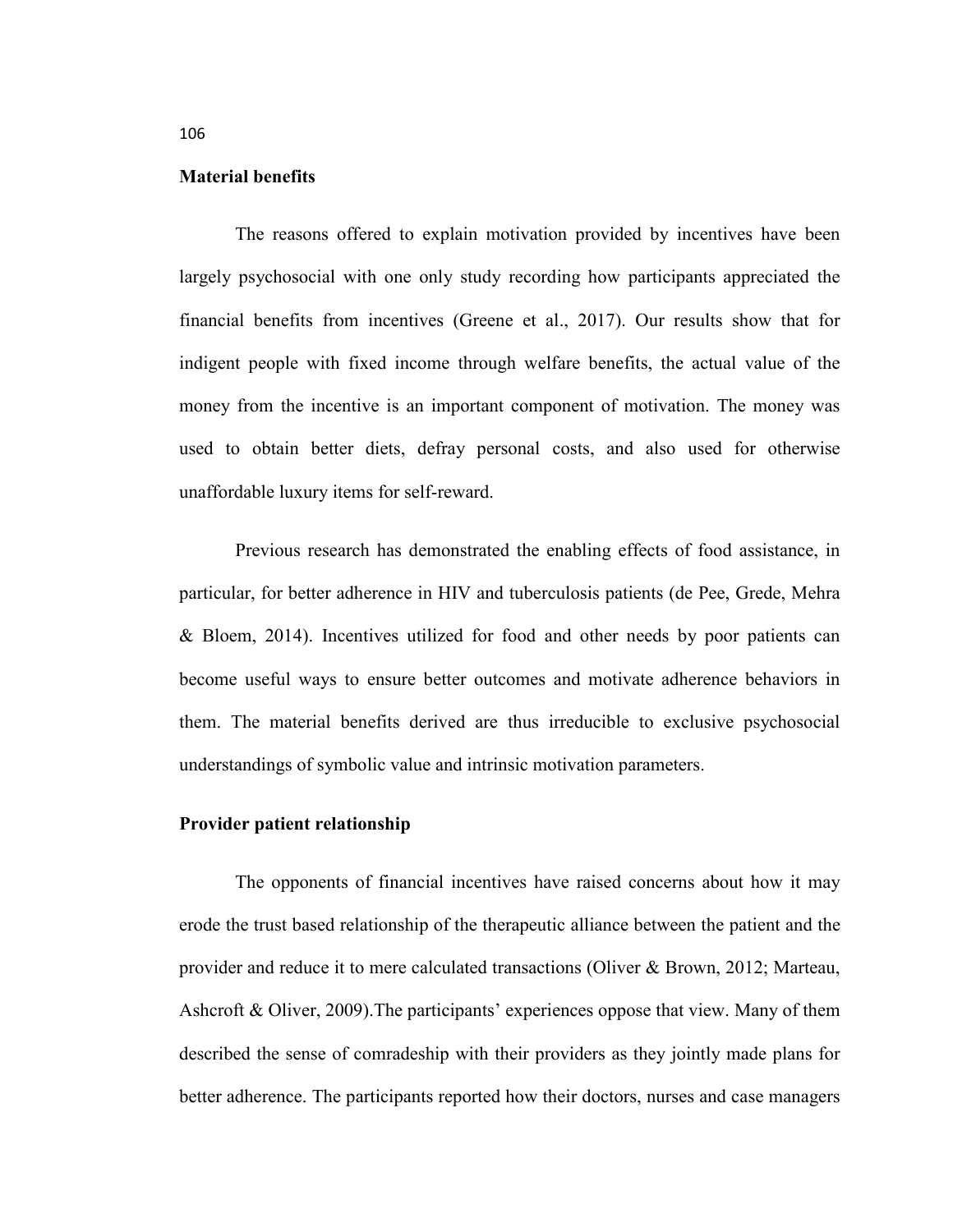discussed the benefits of the program in general and financial incentives in particular, and motivated them to earn each incentive by diligently attending to their adherence. No participant perceived a sense of coercion via the incentives from their care providers. The providers encouraged them to view the incentive as their rightfully earned reward. The patients thought that the providers themselves took pride when their clients claimed the reward at the end of each quarter and considered it as a triumph of their therapeutic alliance.

These results underscore the importance of the approach of the providers and their acceptance by the clients for the success of financial incentive programs. Even when we acknowledge the power differential between marginalized clients and their providers who act as gatekeepers to services, the value of a partnership approach to the therapeutic relationship cannot be undermined. The clients have no choice but to assume that the providers are competent and have their best interest at heart while administering care. They however, can be further reassured and motivated to adhere to the prescriptions and advice if they are treated with respect and dignity, as agents of their own care rather than passive recipients of the ministrations of providers.

## **Context of Care and Financial Incentives**

The major reason financial incentives seem to work under the VLS intervention scheme, is the way they were provided and the attitudes and policies of the provider organization. The clients were presented with a whole range of adherence focused services (support groups, DOTS, text message reminder systems) which aided them to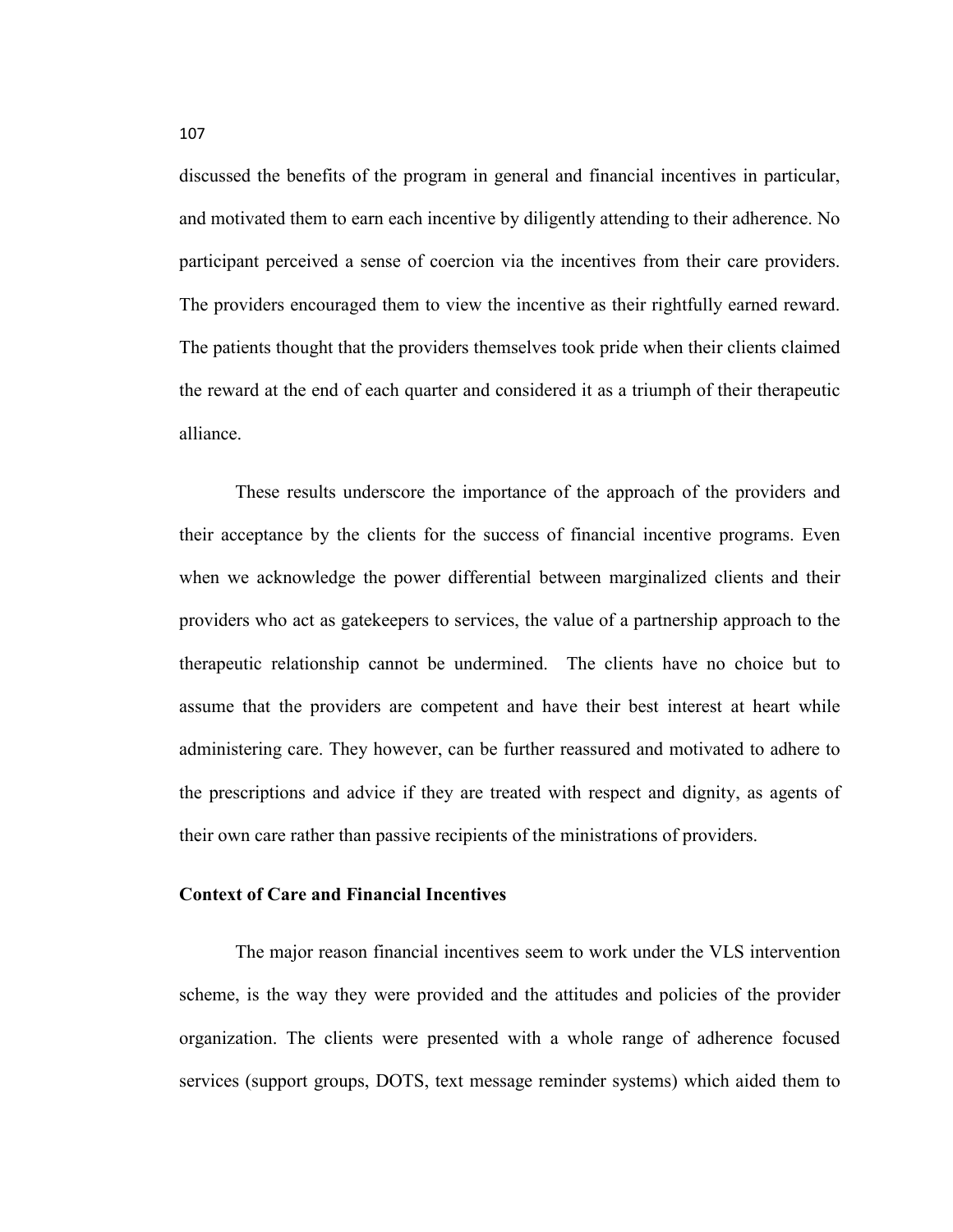get over barriers such as forgetfulness, isolation, apathy and lack of information about medication effects. We propose that the financial incentive can only work in a context where other services are in place that help clients with their medication adherence issues. The financial incentive is an additional source of motivation, but it cannot substitute medical and other social services that help clients with their individual problems in maintaining regular adherence. Neither should we assume that the services and incentives could provide a fool proof and comprehensive solution to all individual barriers such as personal loss and grief, idiosyncratic reactions of HIV medications and other unforeseen life events which disrupt regular adherence goals. Comprehensive care remains the only long term solution to poor health care outcomes.

The context of Housing Works with its focus on harm reduction and grassroots advocacy also formed a major source of support and inspiration for the clients. The incentive program was well received since the clients were not made to feel like stigmatized benefit recipients but deserving candidates for care and the attendant financial incentive. The dignity and autonomy of the clients were respected in the organization which had salutatory effects on the uptake of the program and facilitated the positive, self-validating effects on individual clients. Moreover, the intimate nature of the service provision environment facilitated client motivation and helped them to positively view the financial incentives. Research has shown that incentives work better in smaller clinics (El-Sadr, Branson, & Beauchamp, 2015) rather than larger ones where the care though competent, may be perceived to be impersonal.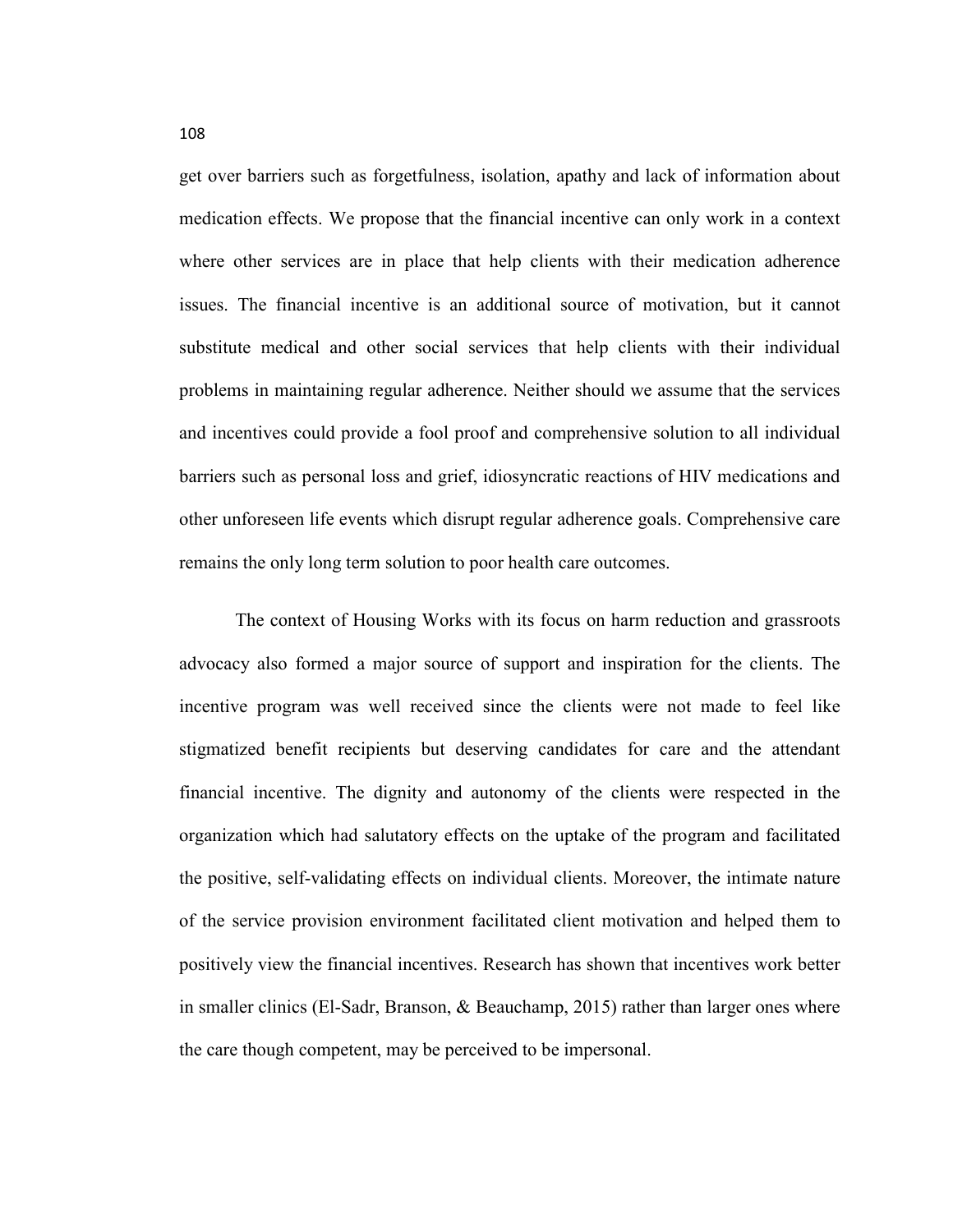#### **Equity and decommodification**

While we propose that the material benefits of the incentive for poor clients cannot be ignored, the benefits derived cannot be exclusively understood through material terms of utility and increase in purchasing power. The meanings attached to the incentive creates more than transactional values. In a manner, the money provided decommodifies the recipients as they made sense of the incentive and converted it into instruments of self-worth, self-care and self-reward. Decommodification is a term first used by Esping-Anderson (1990) to describe the different welfare state regimes of developed nations. It can be understood as a way for individuals to escape the state of being reduced to labor for sale in market economies. Decommodified subjects become citizens with rights to a basic standard of living. While Esping-Anderson used quantitative data to obtain indices of decommodification, here we employ a qualitative use of the concept. The VLS intervention created an environment where marginalized and socially devalued individuals accessed quality care and they were given direct financial incentives to engage better with that care and follow its prescriptions. In a way such an intervention, when funded with public money, seeks to extend the responsibilities of the Welfare State. The State is not only deemed responsible for providing quality health care but actively spends public money in engaging the clientcitizens in that care. The State strives to provide curative measures for the disadvantaged (like it does with affirmative action) to promote equity. Fundamental to this approach is the recognition that those who are disadvantaged by long standing structures of racial, economic, and social inequalities need additional assistance to meet

109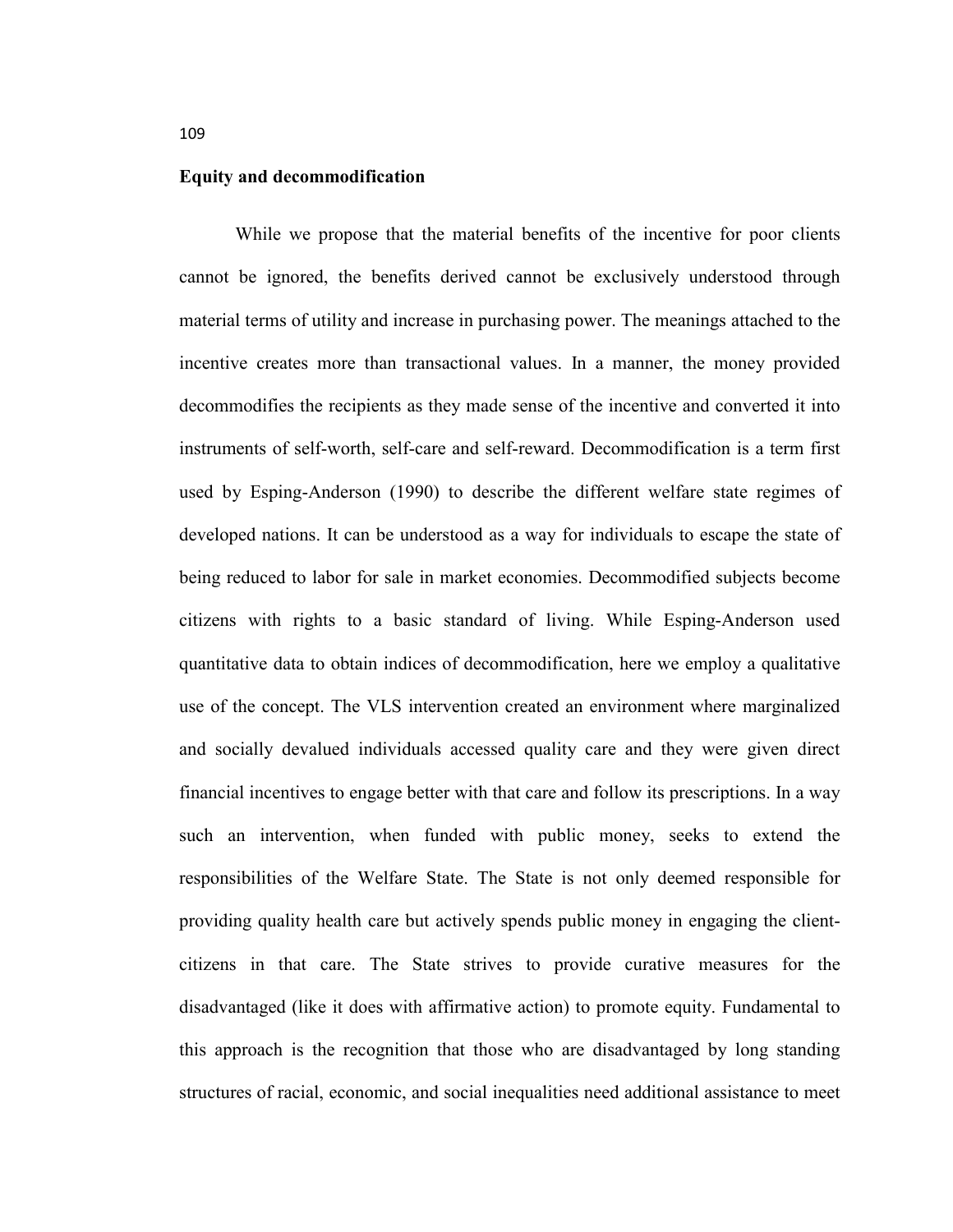their needs for health and well-being. In justifying the right of their citizens to access that care and get incentives for accessing that care, the Welfare regime is recognizing their hitherto marginalized citizens as rightful claimants to its resources.

#### **Implications for Theory – filling the gap**

This is one of the first studies to qualitatively look at financial incentives for adherence to HAART in people living with HIV/AIDS. The other recently published work by Greene and colleagues (2017) also looked at financial incentives and adherence to HAART, but the present study differs from it by engaging in a deeper analysis of the issue and by employing a constructivist grounded theory framework it developed a situation specific middle range theory for the phenomenon. It offered a more nuanced understanding of the influence of incentives on motivation than previous theories in three major respects.

First, it provides specificity for the clinical situation. Other financial incentive theories have been based largely in education and work place management. It arrives at concepts such as self-worth, self-care, and community and future orientations as ways to explain motivation. These concepts have been studied by behavioral physiologists and medical sociologists, but never in conjunction with medical adherence and incentives.

Second, it brings together both psychosocial theories of symbolic worth as well as materialist explanations, in one theory, to explain adherence behaviors. It explores both individual level phenomenon and links it to broader environmental issues such as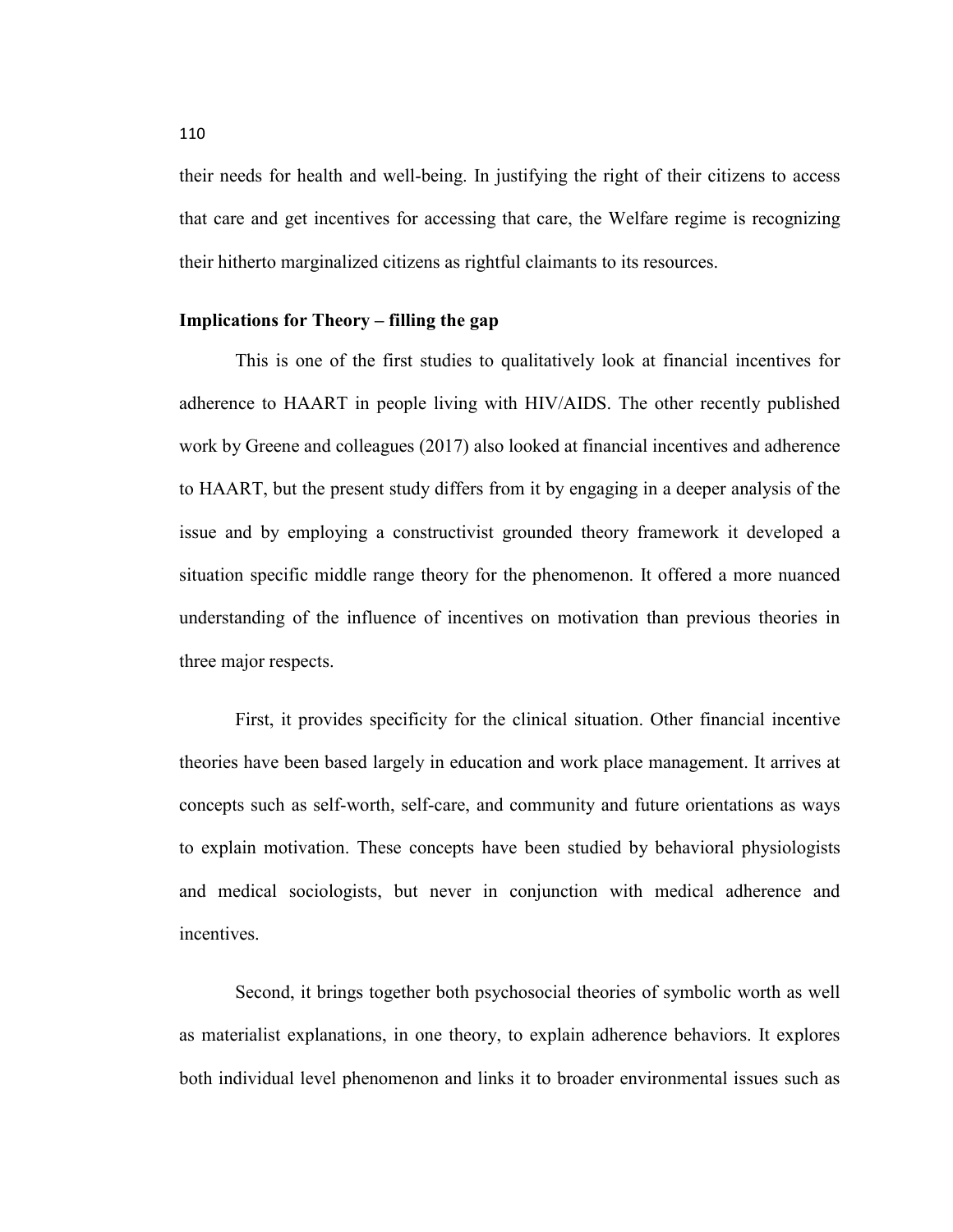context of service provision, provider patient relationship that influence outcomes. The broader socio- economic factors of gender, race and class have been hinted at during the analysis, but these factors could not be adequately explicated through the present study. The section on limitations and future research further discusses this issue.

Third, the study offers some answers to the debates on financial incentives. It examines the effect of financial incentives on the therapeutic relationships: whether incentives are perceived as bribery or coercion by the participants and how incentives affect the provider patient relationship. Although not directly answering the question, it also offers a way to frame an argument for the social and political desirability for public spending on incentives.

The study inaugurates a new perspective on the research on incentives. It calls into question both the rational transactional model of behavioral economics, as well as the highly psychologized approaches of intrinsic motivation and individual control seen in education research. Research with incentives for patients in the clinical settings thus challenges, synthesizes and posits a different, more nuanced approach towards imagining the effects of incentives on individual's behaviors. Future research strategies to refine and validate the theory presented in this study is discussed later in this chapter.

#### **Implications for Practice**

The theory developed from this study helps us understand the dynamics of the process of motivation for adherence in PLWHA. Practitioners caring for people with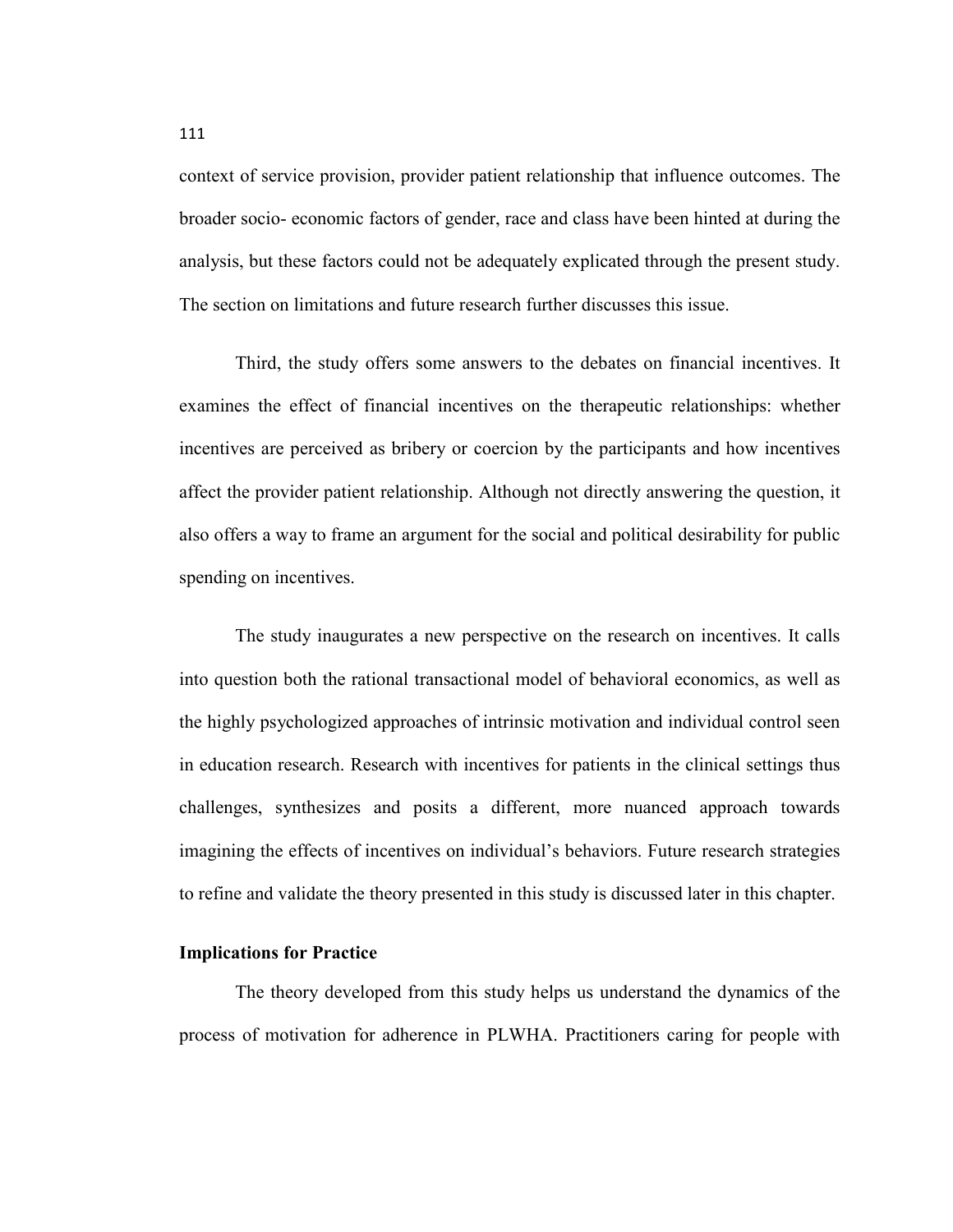HIV can engage with their clients in discussing the specific aspects through which motivation for adherence is conceptualized to work in the specific clinical settings.

Given how self-care emerged as an important aspect of motivation to adhere, doctors, nurses and social workers should focus on the aspects of self-care and explore how patients can adopt self-care routines. Encouraging the patient to imagine adherence as a part of a more general self-care plan can help initiate and maintain adherence and other evidence based care practices. Motivational interview techniques can be used to elicit the goals of self-care routines and help patient work through challenges and barriers. Different patients may have different goals for engaging in self-care (looking good, enjoying good health, living for others, avoiding morbidity and disability) as shown by the results, hence, providers need to elicit and discuss these with their patientclients. Orem's theory of care in nursing practice claims that nursing care is basically a way to bridge the gap between capacities of self-care and the need for care (Orem, 1991). Especially for chronically manageable diseases like HIV, where most patients do not need intensive everyday medical care from professionals, practitioners can expect better health outcomes from inculcating an ethic of self-care among their clients.

When discussing the goals of self-care, practitioners must also consider the role of future orientation as discussed earlier. Counselors should engage the clients in discussing how they imagine their futures and encourage them to break the link of fatalism to adopt more proactive approaches to the future by adopting adherence and other health behaviors. Such future orientated discussions will necessarily involve more than just health practices and that is where social workers with their diverse skills can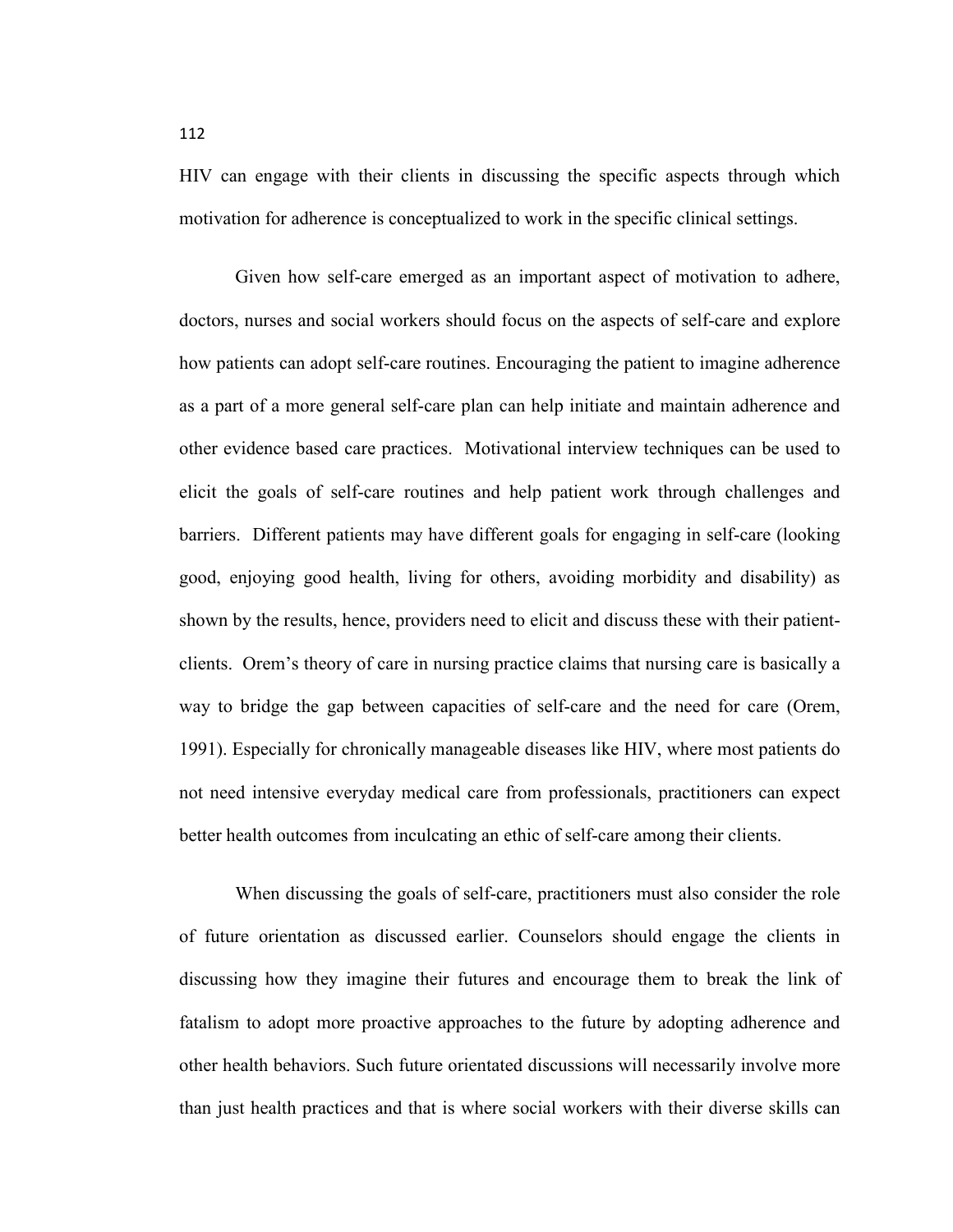help address the patient's concerns about future contingencies such as housing, financial planning, and geriatric care issues.

The results from this study reemphasize the role of patient centric approach to clinical care. Acknowledging the patient's autonomy and agency will be key factors in obtaining buy in from the patient which will ensure better adherence to clinical advice. Moreover, approaches such as harm reduction is found to be useful in dealing with chronic substance use and may be better suited to achieve sustainable outcomes rather than traditional methods of compulsory de-addiction.

Advocacy for health care rights and mobilizing for community norm changes will be important ways to deal the issues of HIV especially among disenfranchised populations. Advocacy cannot be imagined as an exclusive activity for a few. Practitioners and clients can make it a part of their basic approach to HIV and health related issues with an aim of expanding the range of available services and enlisting the support of major stakeholders.

## **Implications for Policy**

The study demonstrates the feasibility of a financial incentive program for adherence and identifies key areas through which such a program can work. In terms of scaling up of such a program, our study provides some important insights. First, the incentive works best when provided within a context of other services that help clients with their adherence issues, hence, standalone incentive programs may not succeed. The incentive is an additional benefit that motivates individuals and secures their buy in, it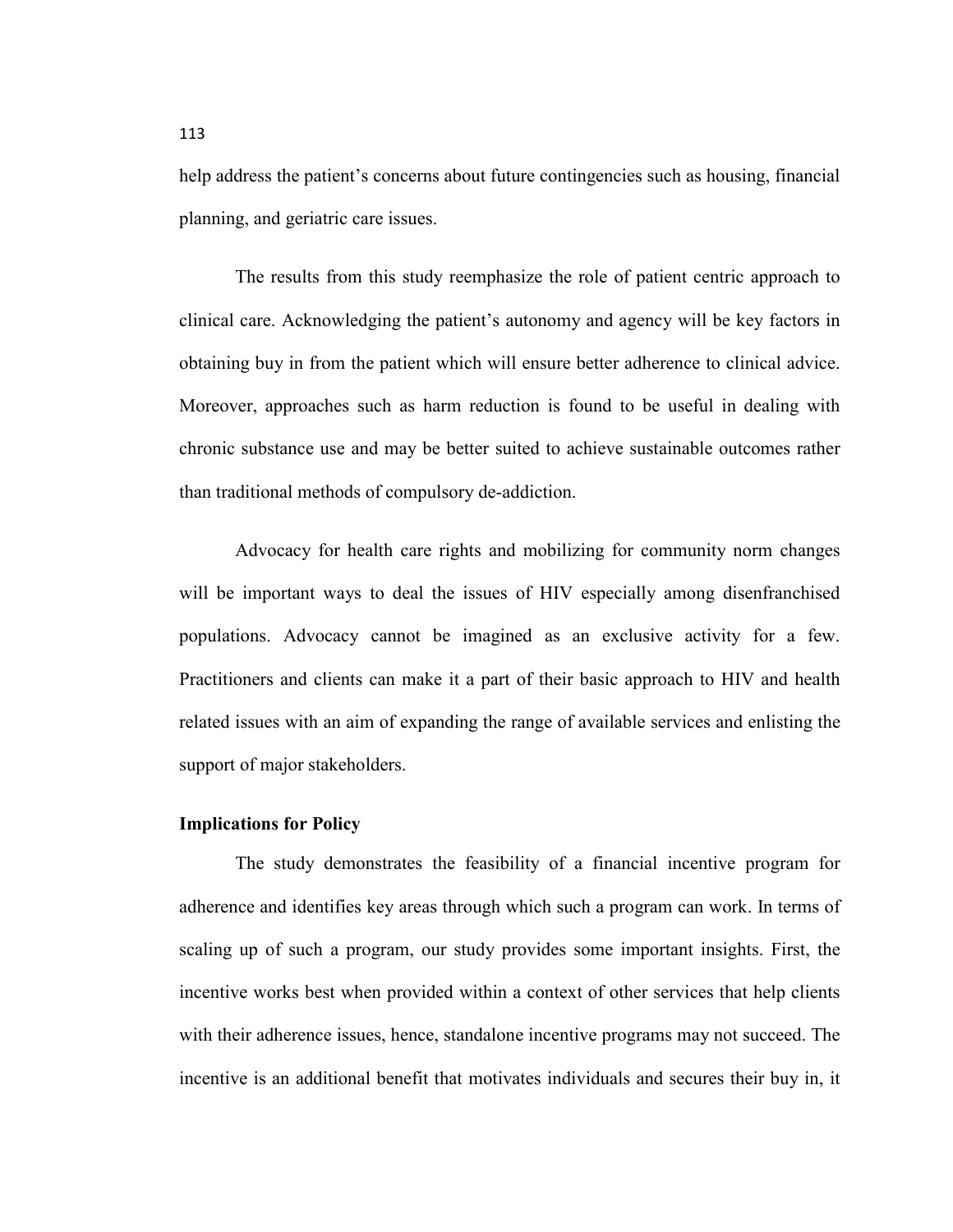cannot on itself, overcome the barriers of uneven clinical care, difficulties in access to care, side effects from medicines and other such barriers to adherence. Financial incentives cannot come at the cost of good medical services and as such requires outlays that may not be available in resource limited settings. Second, to allow the positive meaning making processes of improved self-worth, self-care urge, community orientation and future planning, the context in which incentives are provided should be carefully considered. The attitude of care providers towards the clients should not be one of transaction and impersonal service provision. The recipients should not feel stigmatized for receiving incentives (as welfare recipients do in the US) but be made to feel worthy candidates for well-earned rewards. Smaller, community clinics are perhaps best suited for such incentive programs rather than large hospital based clinics where the service is mostly impersonal and does not provide for the non-medical needs of poor clients. Third, social marketing programs and community tailored outreach services may be essential for enrolling and sustaining participants in such a program.

As a conditional cash transfer tool, financial incentives for health and other socially desirable behaviors have been shown to be successful (e.g. *Opurtunidades* in Mexico (Fernald, Gertler & Neufeld, 2008)). Financial incentives can become a viable policy tool in supplementing standard income supplementation programs. If adopted as a part of the service packages (and if well implemented) it may not only improve health outcomes, secure buy in and promote sense of self-worth among recipients, it has the potential to help out financially (although in a limited manner) those who are on welfare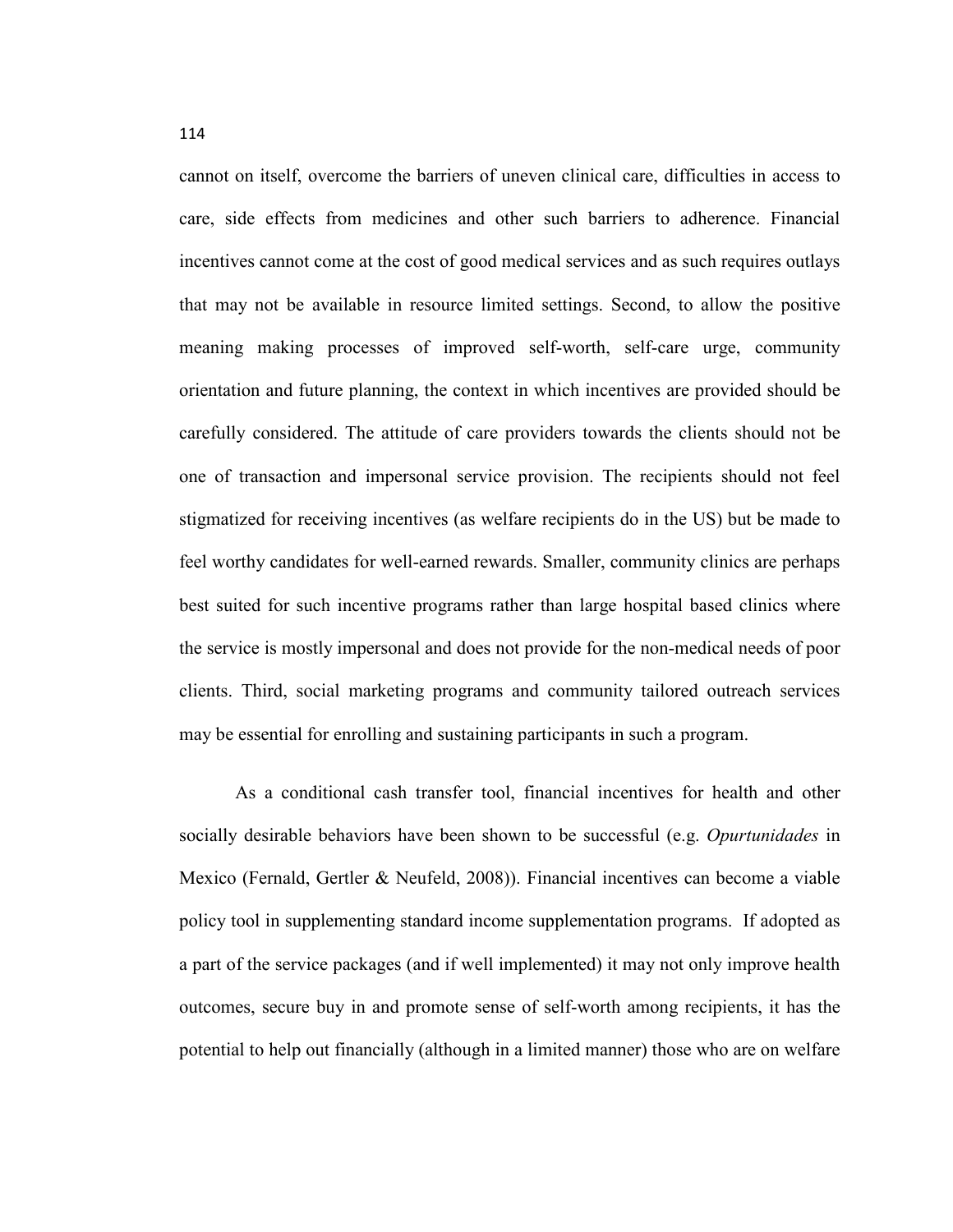benefits. Coupled with budgeting and financial planning trainings it can empower clients to better manage their health care as well as plan their economic futures.

Changing community norms and securing buy in will require more than individual based approaches to behavior change. Structural issues that affect health (poverty, racism, stigma among others) need sustained community level interventions and advocacy to bring about a change in the social and political will. Advocacy and community mobilization, thus, should be an essential part of any health intervention policy especially with marginalized communities.

#### **Limitations of the study**

This study was a part of a larger project which qualitatively evaluated the feasibility and effectiveness of VLS intervention. The present study captures a subsection of the data which focuses on understanding the process of financial incentives in promoting adherence to HAART among marginalized PLWHA. A qualitative exploratory study is undertaken to understand the basic concepts involved in a process, and it cannot make claims of definitive causal explanations. Moreover, since the population under study belonged to a very specific category, the clients at an urban HIV-based housing and health service organization, the results remain context specific and cannot be generalized to larger, more diverse populations.

Methodologically, the study had three major drawbacks. First, we relied on the organization to recruit participants. We could not obtain a sample which adequately represented the entire client base participating in the intervention. The responses in the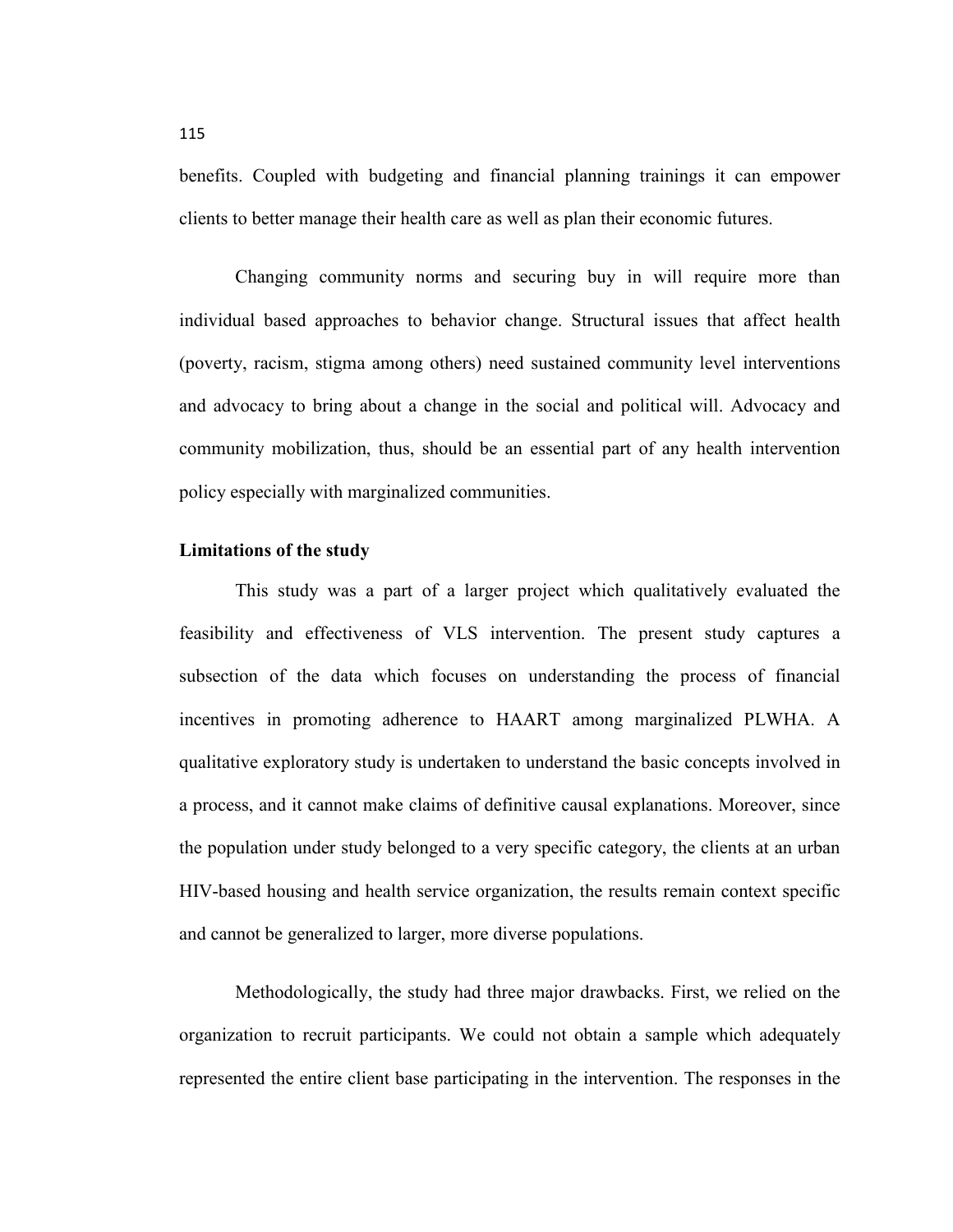study are mostly positive towards the program and it may be assumed that only clients who were enthusiastic about the intervention consented to participate in our study. Theoretical saturation was reached, however, a thorough exploration of the "negative cases" or disconfirming evidence (experiences of dissatisfaction with the intervention) could not be carried out. Social desirability bias could have influenced the mostly positive responses from the participants even though it was made clear during the consent process that the research is being conducted by a third party, who will not report any identifiable information to the service providers. Second, due to logistical issues at the time of writing this report we could not perform member check in focus groups as originally planned (we plan to do it in the near future). Third, although we had planned to have multiple researchers look at the results and perform rigor checks such as inter-rater reliability, logistical issues prevented us from doing this extensively. Apart from me, another researcher has gone through the transcripts and we have discussed the codes and themes, but extensive and rigorous inter-rater reliability could not be undertaken.

Another basic issue with conducting this research was the socioeconomic and cultural differences between me, the researcher, and the research participants. Usually this problem of distance between the researcher and the researched is debated extensively in anthropology where ethnographic methods are employed. Moreover, the concerns are more pronounced when the researcher is from a developed country and engages in research in the global south. Here, I, the researcher was from India, a developing country, and came from a privileged middle class background and was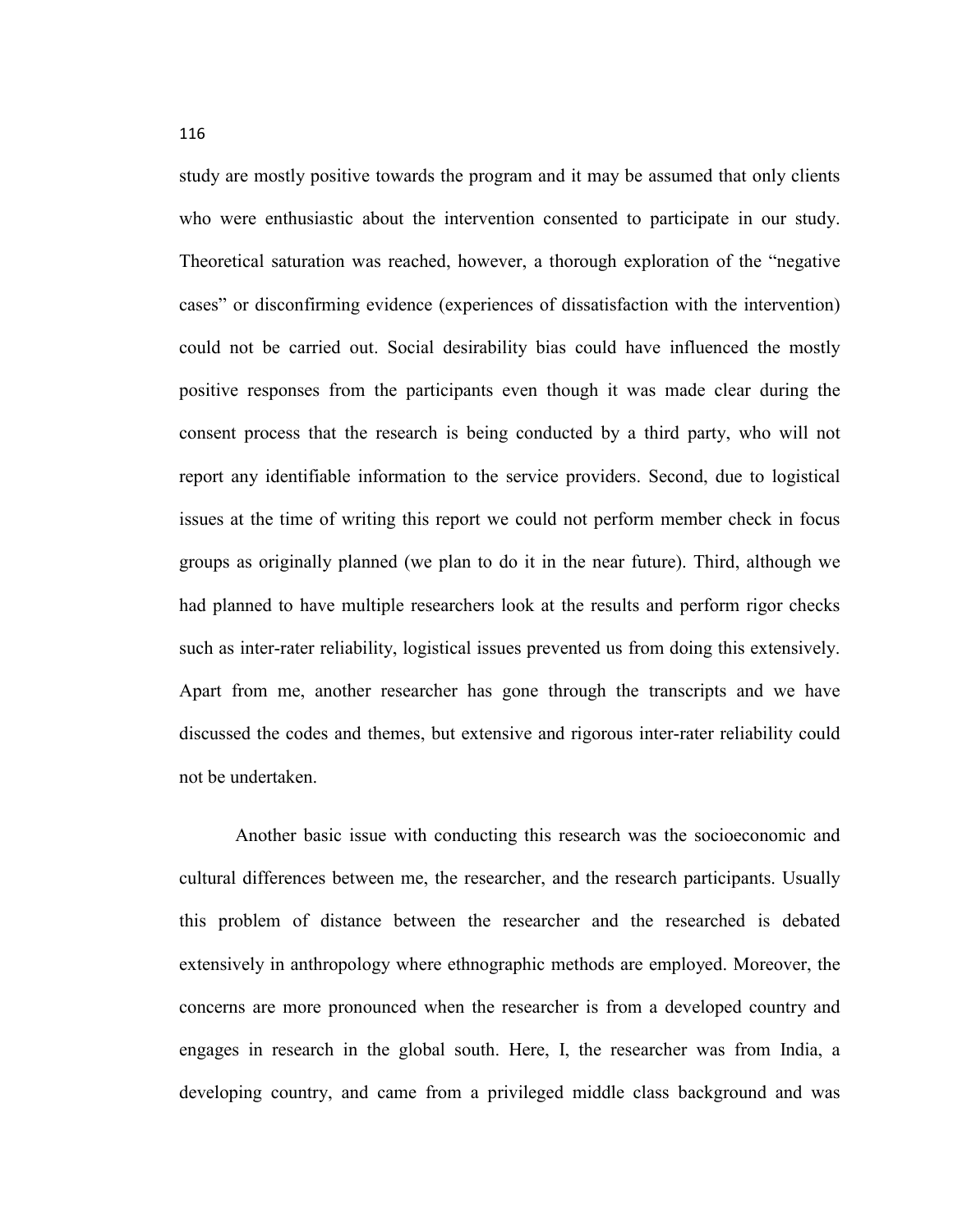researching participants who were the urban poor in a developed country. Although, I am fluent in the primarily language used by the participants and have received extensive training in the US, the difference in shared references of culture, language and history cannot be entirely overlooked. While it may be never possible to imagine what the results would be if I came from a background closer to that of the participants, efforts were made to be self-reflective and culturally sensitive at every step of the research process. I had spent considerable time with other research projects at Housing Works, and within the limited scope of these interactions, had gained some familiarity and insight as to the organizational and socio-cultural mores of the agency and the clients it serves. By the time I embarked on this particular research project many providers and clients at the agency knew me, hence I was not a rank outsider, but a somewhat familiar research partner. Through the research process, I maintained a research journal where I recorded the settings, mood and details of the interaction that happened before and after the interview. These were my guide to pick up clues about how my presence or interaction was affecting the nature of the interviews. Though such clues or approaches can hardly be systematized, I used this journal to debrief with my mentor and research peers with an aim to detect issues such as leading questions, social desirability, micro aggressions and my attitudes and responses to them. Given that I was the sole researcher, collecting, transcribing, and analyzing the data, there was no way I could blind myself to the details and the person specific contexts of the participants while analyzing their responses. It may be argued, that constructivist grounded theory allows for the co-construction of meaning between the participant and the researcher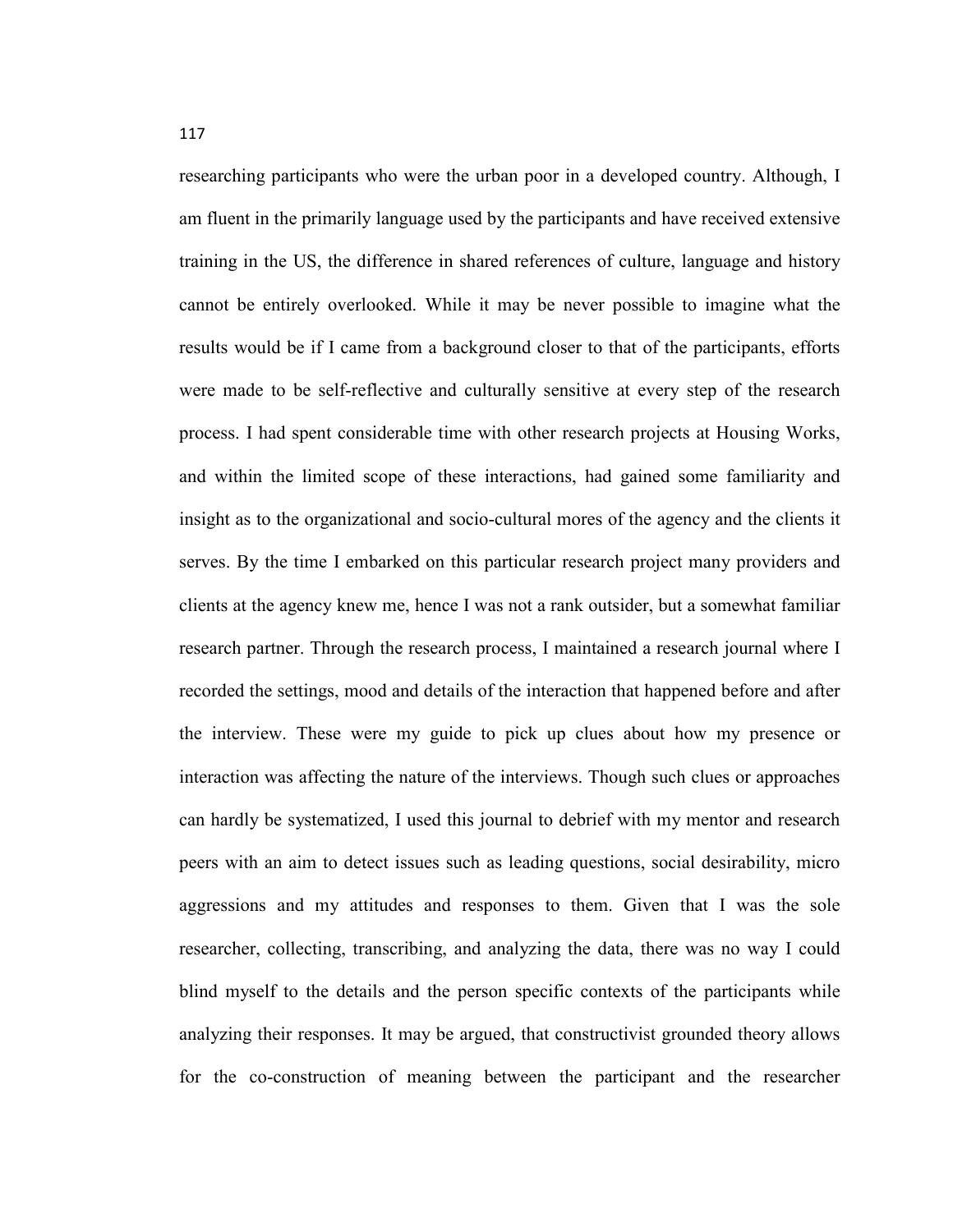(Charmaz, 2006), and blinding processes during analysis which may offer rigor to some other methods of qualitative enquiry, may not be best suited to the purpose of grounded theory.

In the analysis of the data from the interviews we find references to gender, race and socio-economic status issues. For example, an African American man exclaims that the VLS program makes him feel like a "white mama", transgender women identify a desire to look good as a motivation to self-care, and most participants value the money from the incentive given their fixed incomes. However, the present study does not exhaustively engage with these issues. Given that this was an exploratory study and it sought to gain initial insight into the processes at work to explain the role of financial incentives on adherence, the present study should be viewed as the ground work for further consolidating our knowledge of financial incentives. The underexplored social/structural factors of gender, race and socio-economic status should be delved into in the future research on incentives.

#### **Future research**

The next steps to follow up on this initial exploratory study will involve both qualitative and quantitative studies further exploring the connections discovered by this research. Qualitative studies can use the themes from this study and explore their applicability to other more diverse populations within and outside the U.S.A. Further refinement of the themes and their context specificity can be examined through multicenter qualitative study with more diverse participants in different service conditions. As stated in the previous section, social structural factors of gender, race,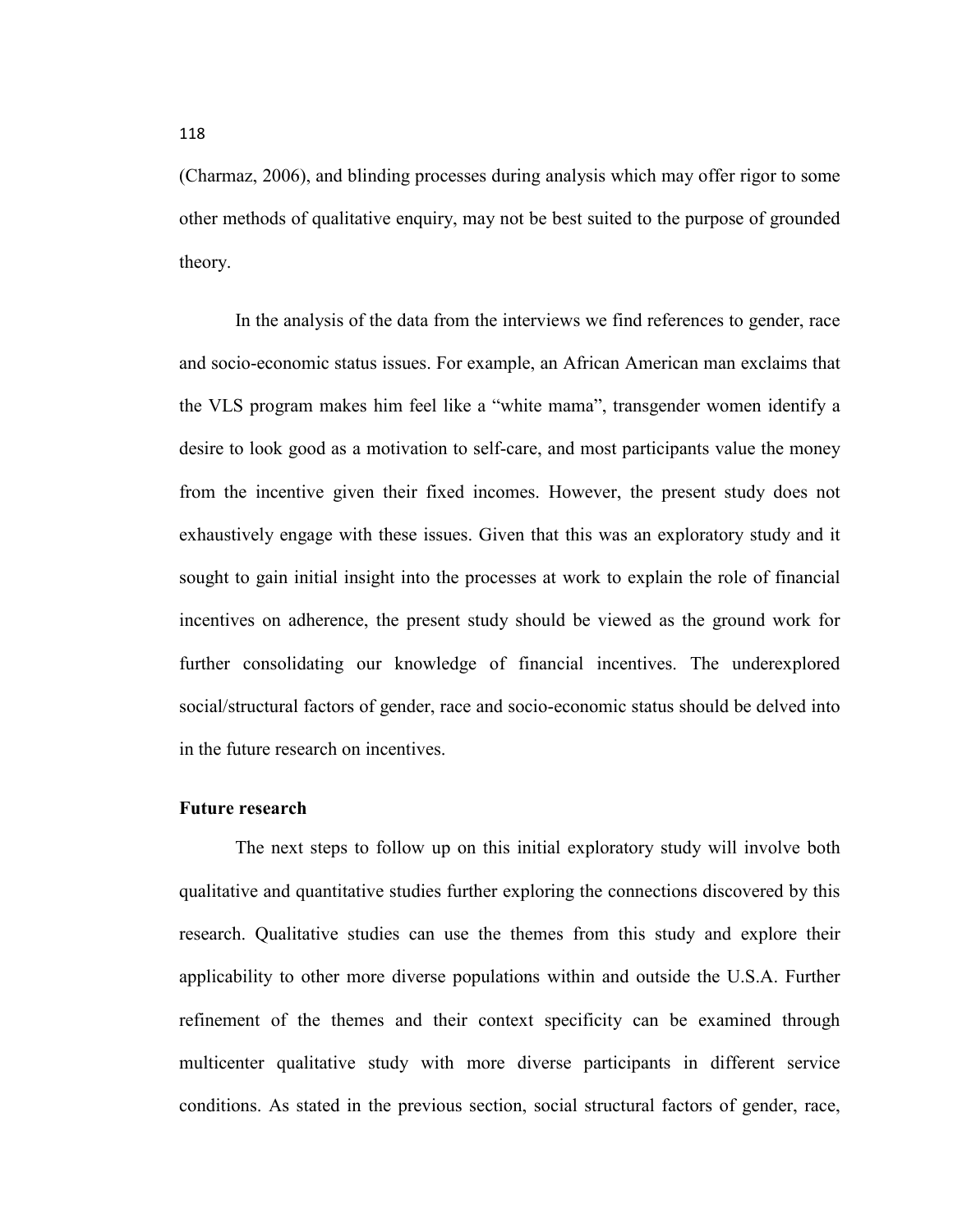socio-economic status need to be explored more fully. Surveys can be developed using the themes elicited through the present study to quantitatively validate the connections indicated by this study. Longitudinal quantitative studies can be designed to explore and substantiate causal claims between motivation and the symbolic and material interpretations of incentives. Intervention programs can be designed with the theory proposed by this study after it has been validated through further qualitative and quantitative research.

#### **Conclusion**

The HIV/AIDS epidemic had ushered in a new brand of patient activism in the US which has revolutionized the way public health, biomedical research industry and care providers respond to a new disease. As we enter the fourth decade of the epidemic, large sections of the US population continue to be disproportionately affected by the disease. The availability of effective and relatively safe medicines to control the disease and improve the health outcomes of those affected is an encouraging development. Ensuring adherence to those medications (HAART regimes) has thus emerged as an important challenge in the continuing fight against HIV. Service providers and policy makers are now focused to find new and improved ways to engage and sustain HIV positive individuals in a regime of care to improve their life outcomes with respect to the disease, as well as, prevent the transmission of the virus to the uninfected. Financial incentives, in the context of comprehensive medical and social services, have the capacity to motivate individuals to better adhere to HIV medications resulting in better health and well-being for longer periods of time. Incentives also hold the possibility to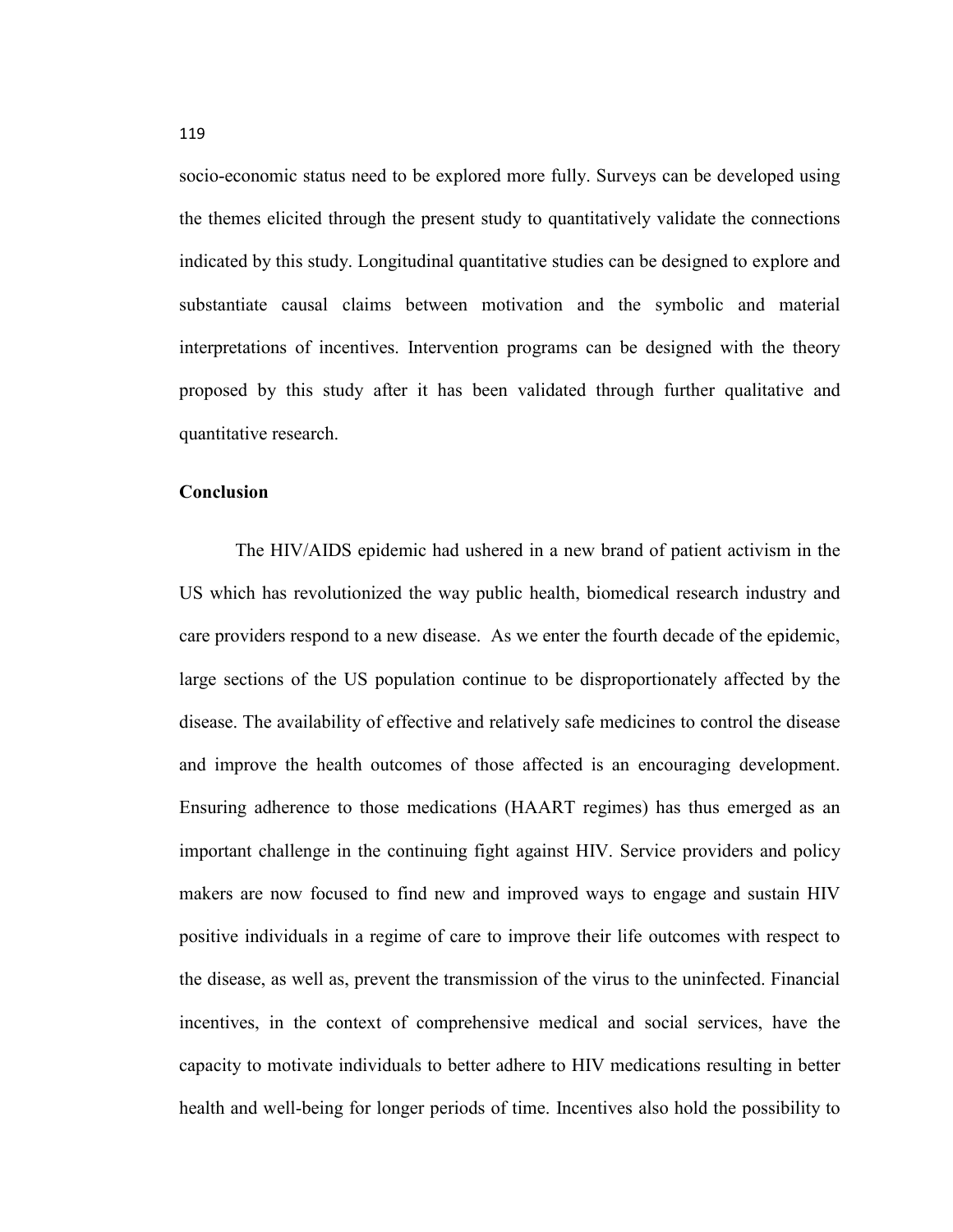promote, albeit in a very limited way, social equity and intervene at micro, meso, and macro levels of poverty, discrimination and stigma perpetrated by extant systems of welfare, racism and social stratification. Understanding how financial incentives can work will help us to better implement interventions using such a tool. This study was an important step in that effort.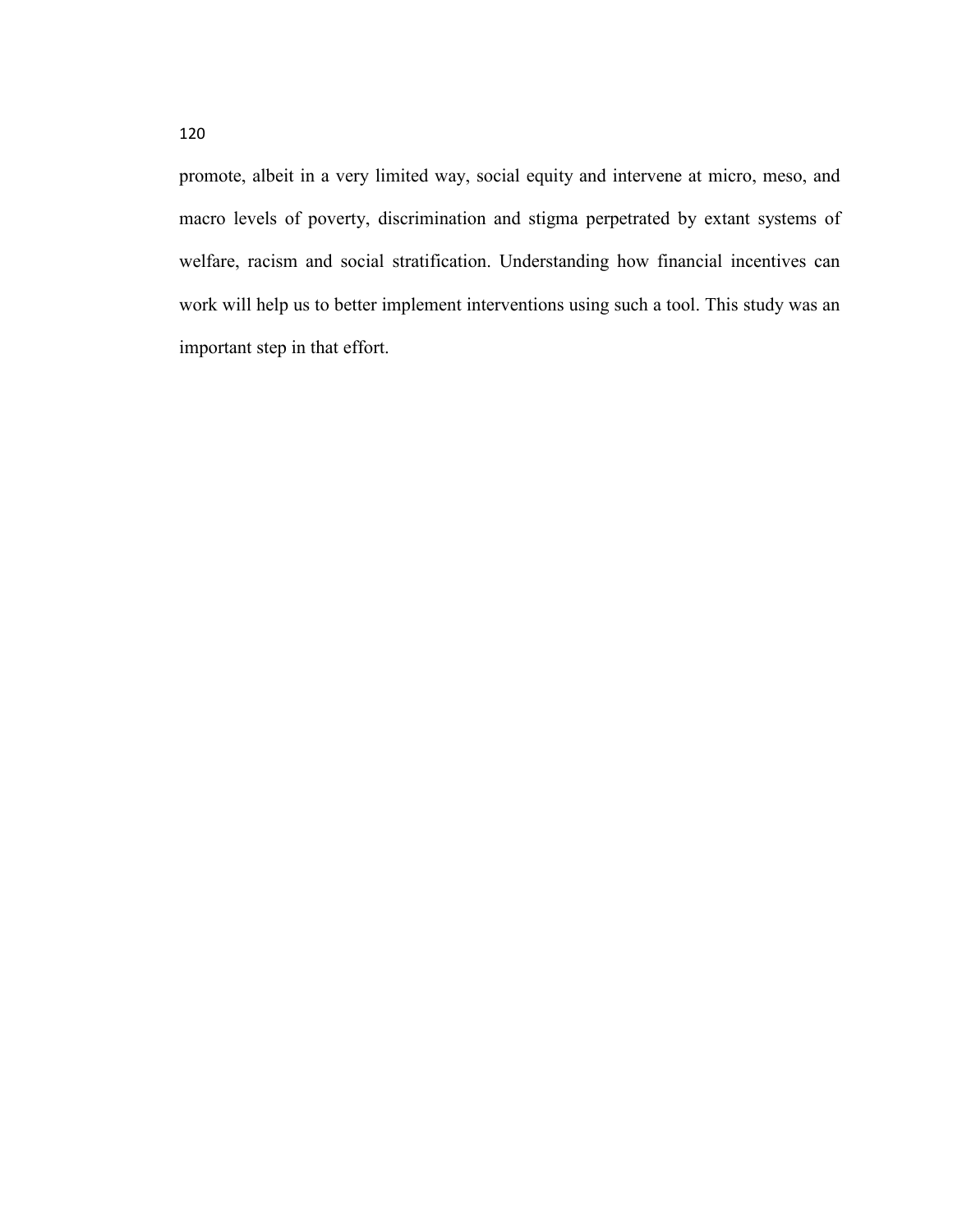# **Appendix 1: Interview Guide**

## **Interview guide: Qualitative in-depth interviews with VLS clients**

(This is a general guide for the kind of questions to be asked Each theme should be explored, order and the exact nature of questions will vary for each intervieweeinterviewer pair )

## **Introduction**

Introduce yourself. Explain the study, explain confidentiality, seek informed consent.

What is your name? what do you want me to call you during this interview?

How long have you been a client at HW? How long have you been a participant of the VLS/ Undetectables program?

# **Brief history of experience with HIV**

Do you recall when you first came to know about your HIV positive status?

How did you feel then?

How long ago did you start HIV-meds (HAART)?

How did you feel when you first started the meds?

## **Issues with adherence**

At present how many pills do you have to take every day for HAART? Can you name them and tell us roughly which do you take when?

Any other medication that you need to take every day?

How difficult or easy do you find taking the medicines every day?

Tell us about some of the challenges.

# **Intervention and its effects**

Remind me, how long have you participated in the VLS/Undetectable program?

What are some of your experiences with this program?

How do you think it has affected your plans for adherence?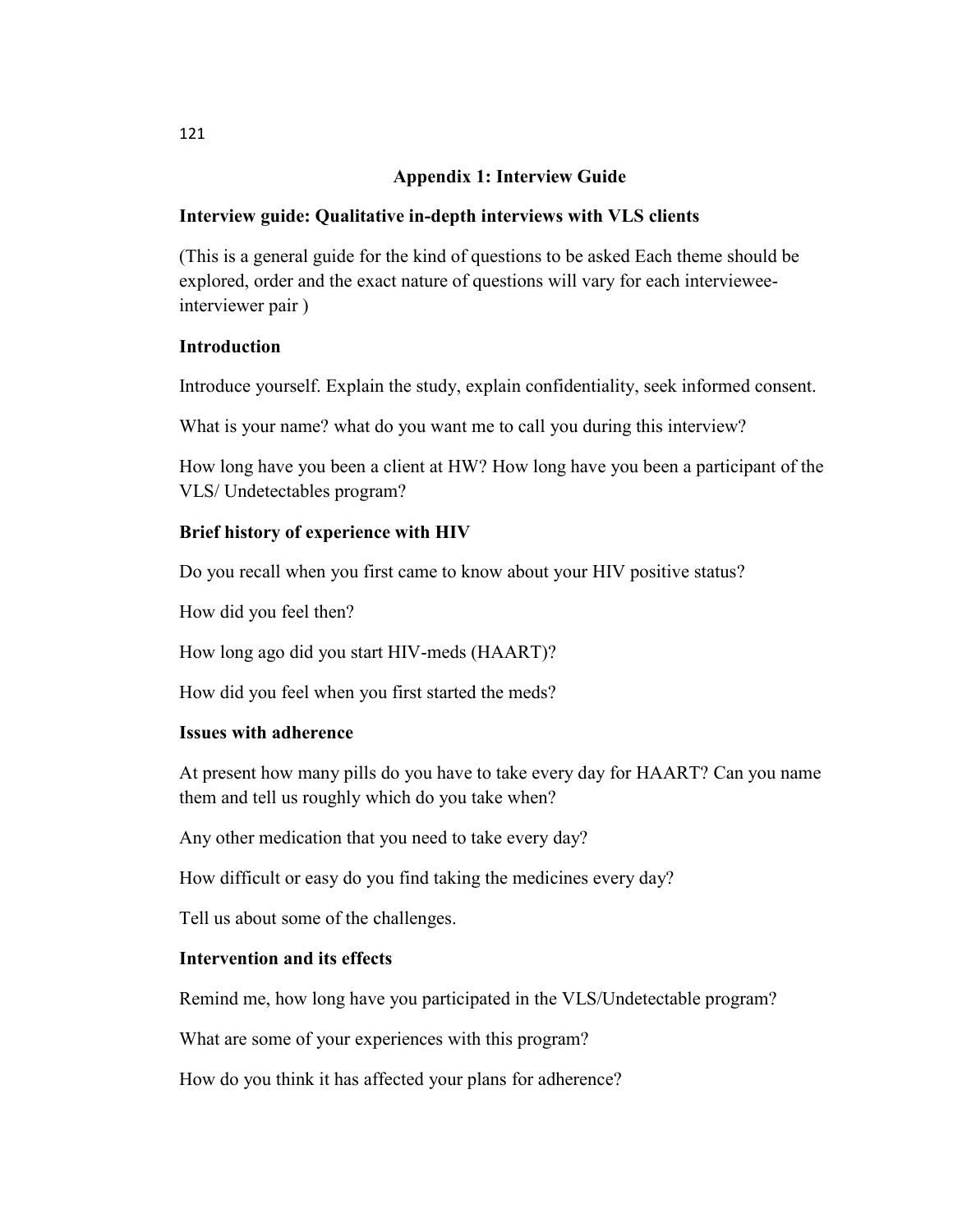What do you think about the quarterly cash incentives that the program rewards its' participants with?

What do you think people who receive that money, do with it?

Do you attend the adherence groups? When was the last time you attended?

What are your thoughts about the adherence groups?

What are the things you discuss in the adherence groups?

Compare your experience with HW before and after this program.

# **Feedback/Recommendations**

Any thoughts on how this program could be different?

Any changes that you would like in the way/amount of the cash incentives are presently set up?

Any changes that you would like to see in the adherence groups?

Any thoughts for your providers (case managers/doctors/therapists) of what they can do differently in this project.

What do you think is working for people who have been able to reach undetectable levels?

What do you think is not working for people who have not been able to do that?

What are the ways in which HW can encourage more clients who are eligible to join this program?

Any other thoughts/ recommendations?

122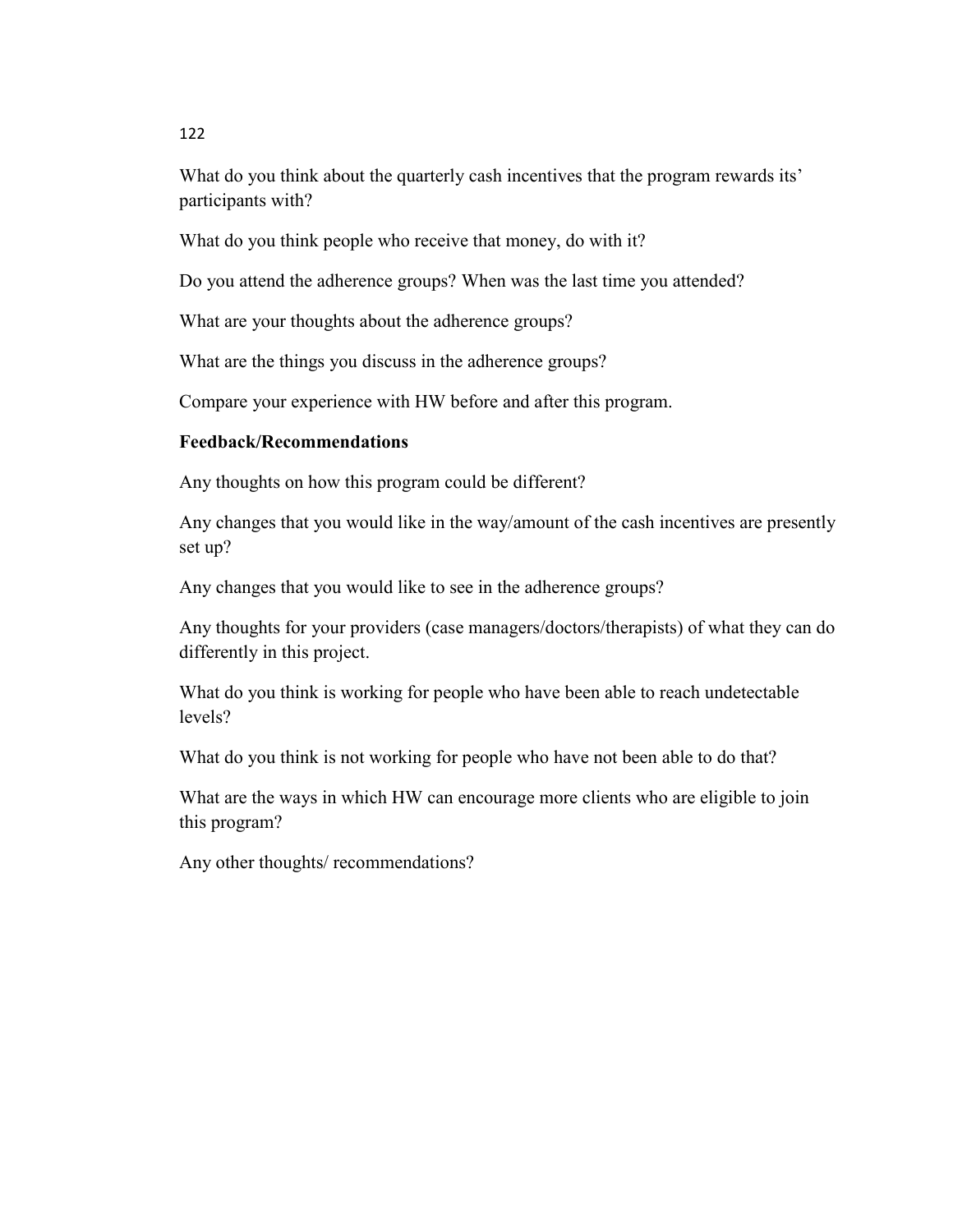# **Appendix 2: Demographic Sheet**

| Participant number                                      |  |
|---------------------------------------------------------|--|
|                                                         |  |
| Age                                                     |  |
|                                                         |  |
| Gender                                                  |  |
| Preferred pronoun                                       |  |
| Race                                                    |  |
| Ethnicity                                               |  |
| Year of HIV diagnosis/how many years<br>since diagnosed |  |
| Current status with Viral Load                          |  |
| <b>Current Housing status</b>                           |  |
|                                                         |  |
|                                                         |  |
|                                                         |  |
| History of incarceration                                |  |
|                                                         |  |
|                                                         |  |
|                                                         |  |
| History of substance use                                |  |
|                                                         |  |
|                                                         |  |
|                                                         |  |
|                                                         |  |
| History of mental health disorder                       |  |
|                                                         |  |
|                                                         |  |
|                                                         |  |
|                                                         |  |
|                                                         |  |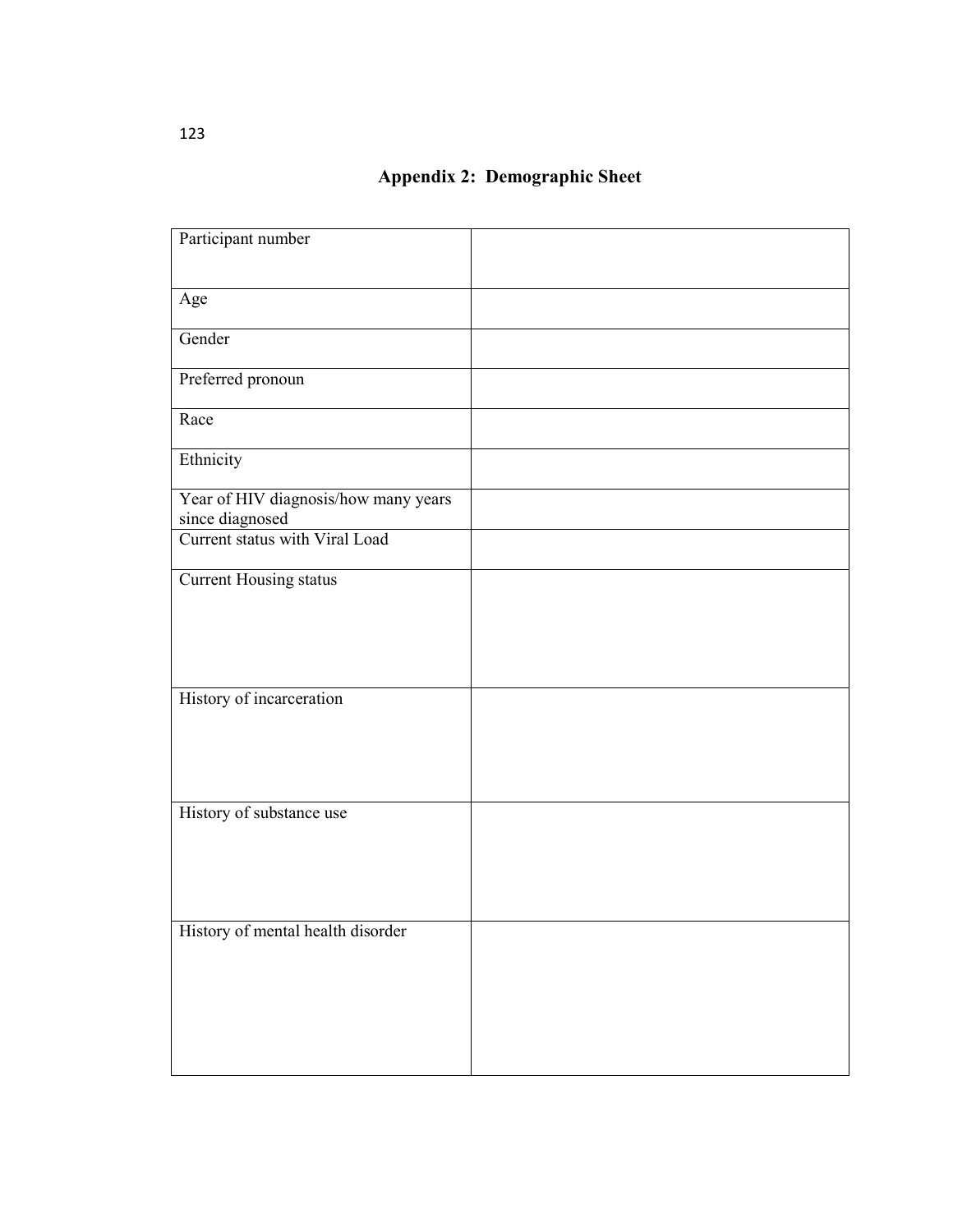## **Appendix 3: Notes from the Research Journal**

## **Initial codes – line by line, incident by incident**

Case workers checking in about adherence - changing focus

"that's why they have this program because I am not the only one"- feeling less isolated-community feeling" - rightful reward/ not coerced or bribery

"I feel like a white Mama"—racial other privileged bodies/identities desired? Feel better about one' self? Feel worthy

"I feel much more, much better about it." - feeling better

"like you brush your teeth so that your breath don't stink, take those pills so that you do not rot inside".- integration with daily life

"to know that your health is worth something, you get rewarded for doing a good job with your health"-feeling proud, feeling one has earned it

"I have to do it better now"- motivated

"I am not undetectable and I do not get my card"- anxiety about being in the program? feeling coerced??

"talking about your health, taking your medicines, eating properly, resting, and taking care of your health"-taking care of oneself as part of adherence

"it is like getting the employee of the month"- rightfully earned reward

"Gift card is nice, but my health is more important than a gift card."—dismissive of incentive? Social desirability

"You end up looking all hollow, your bones show."- concern about looks

 "if you have to get like cosmetic surgery for the breast or bottom surgery, you have to be undetectable"- planning for elective surgeries-healthy behavior for that?

"Like Diabetes or any other condition, it takes us longer to heal"- equating HIV with other chronic disease? Feeling in control?

"I want to live a long and happy life"- desire for longevity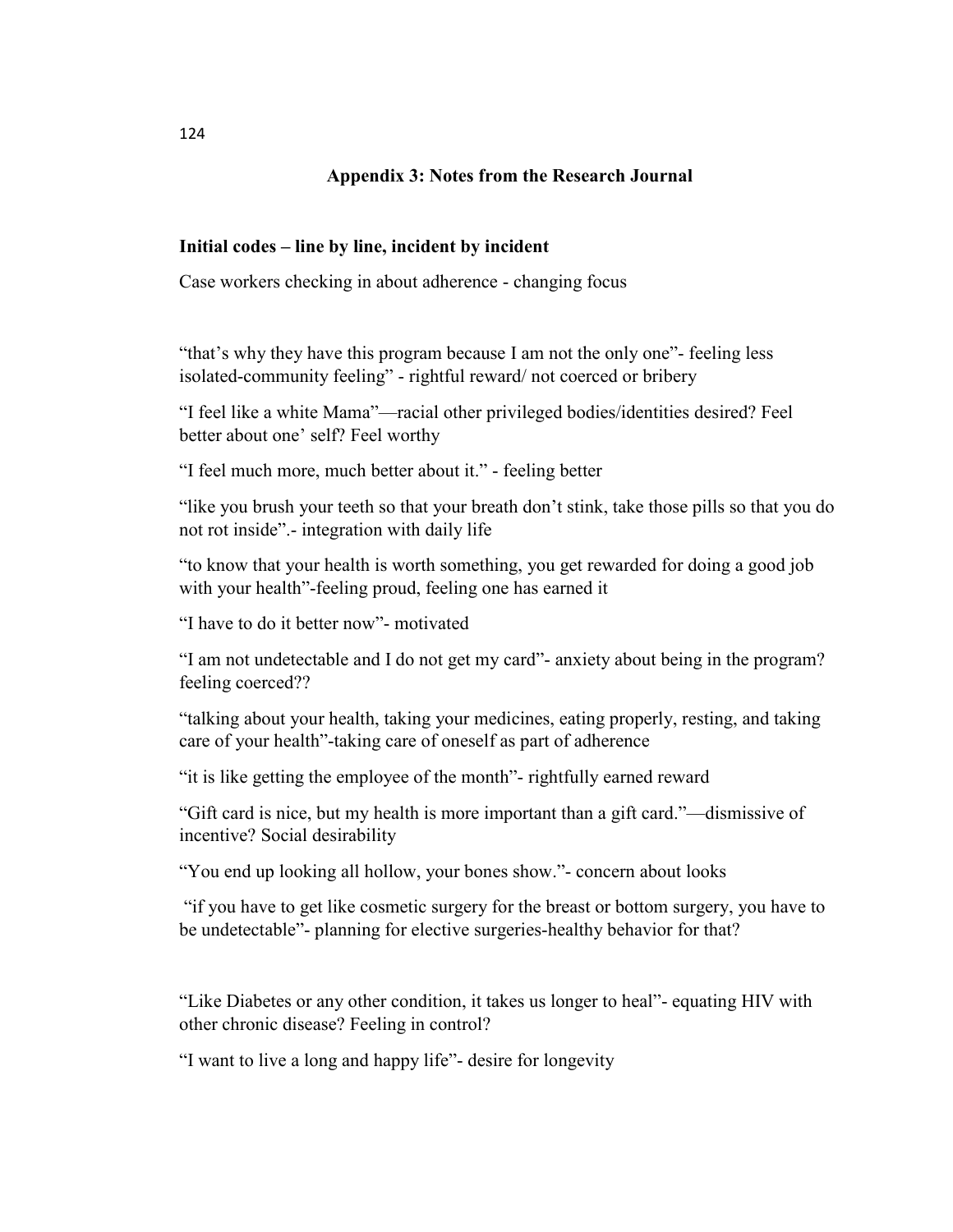"I can feel a change, I can feel that I will live and remain healthy"- sense of control on future

"I have to live for my dream. I have to keep my health to enjoy the life I want, I can't be dying every day and trying to make by. I need a complete life. I need these meds to work for me."- life goals – adherence a way to achieve them-ensure longevity

"While I am taking the meds I imagine my grandchild's face"- motivation from family

"I love myself too much to see that happen to me"

"I do not want to end up a walking zombie, a rotten fruit with dry skin over my bones." looks? Concern about future looks?

"I want to die happy and drunk, not sad and clean"- hopeless and hence careless

"If I do not take the meds I will die"- understanding the role/appreciating the importance of HAART

"The money comes in handy, you know what I mean. 180 dollars every two weeks is tight"- appreciating the material aspect

"I do it for myself, for keeping healthy. I know of some who do it for the money" bribery? Social desirability

 "No one was holding me responsible, asking me about the pills"- norms before the VLS

"Too many things to worry about"- barriers

"I now tell everyone please take your pills, you want to live, right?"- looking out for others in the community

"I took them for some time and then stopped. I was sure nothing will help" hopelessness

"I saw everyone like me living here and Miss A was so helpful."- love HW, appreciate the staff

"My partner was in this program, and she told me to join"- enrollment through family/other community members

"You get the reward, you know, one hundred dollars. You will get good care. It is a win-win situation"- appreciating VLS-winning for all, so much winning!

125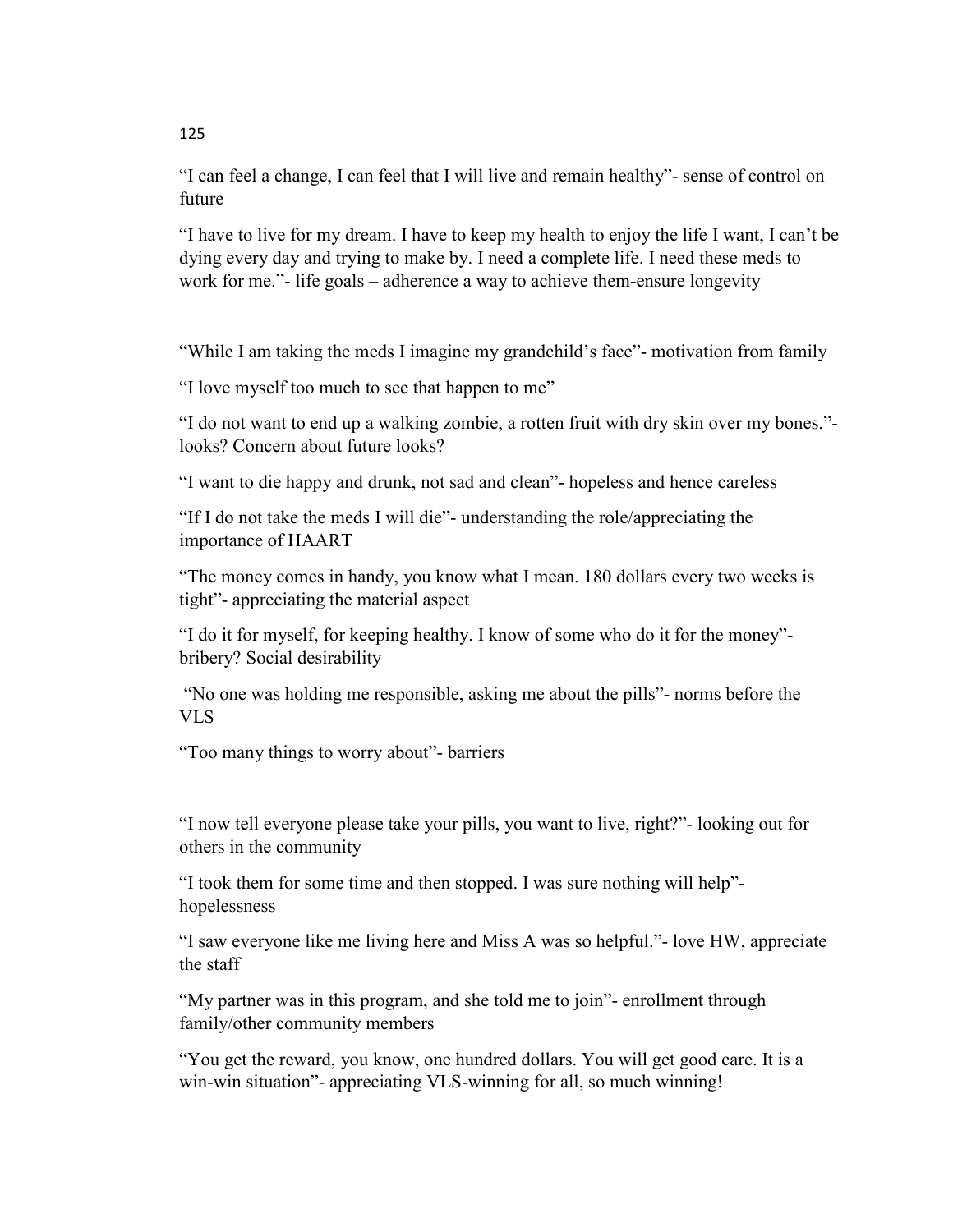"I am blessed to be a part of this community. I feel I need to give back. I need to tell those who do not know about HIV, I need to spread the word about good health and how happy you can be when you are healthy."- community feeling

"I mean not just take your own medicines but ask others to do it. I want to be a part of the team" - part of the community, give back to it?

"We can't stop now. We are so near to the End of AIDS"- movement- advocacyexceeding individual concern to that of the community

"I get some milk and bread when I get the money. I keep the money for emergency" material benefit for times of emergency

"I try to save it up for healthy stuff from Trader Joe's, it is not possible for me to get them otherwise"- material benefit-better food

"sometimes I buy stuff that I need around the house. I got a phone, my phone broke so I got a phone with it. I paid my phone bill the next month"- material benefits, sundry expenses

"One month I had to pay extra for electricity and I had the card, so used some of that" utilities-material benefits

"I get something big. I got a TV, a blender and a toaster"- luxury goods otherwise too expensive- material benefits

"What I did, I bought a piece of jewelry with my first gift card something to remember you know like why I do, what I do"- rewards, self reward, self worth

"I stopped taking my medication. I was selling it"- selling medication for moneybarrier-substance use

"They need their fix and even when the know that my medication is what keeping me alive, I still want my drugs"

"Even if I am not smoking or doing drugs, sometimes I could use that extra money"- material benefits-patient autonomy

"People forget, people just forget"- forgetting, barrier, demotivated?

"I want to take them every day, like clockwork"- increased self-efficacy

"I just was in the give up stage. I felt that I was going to die anyway"- doubt the efficacy of medicines/hopeless about future

"I did not want to pop it in front of him"- disclosure issues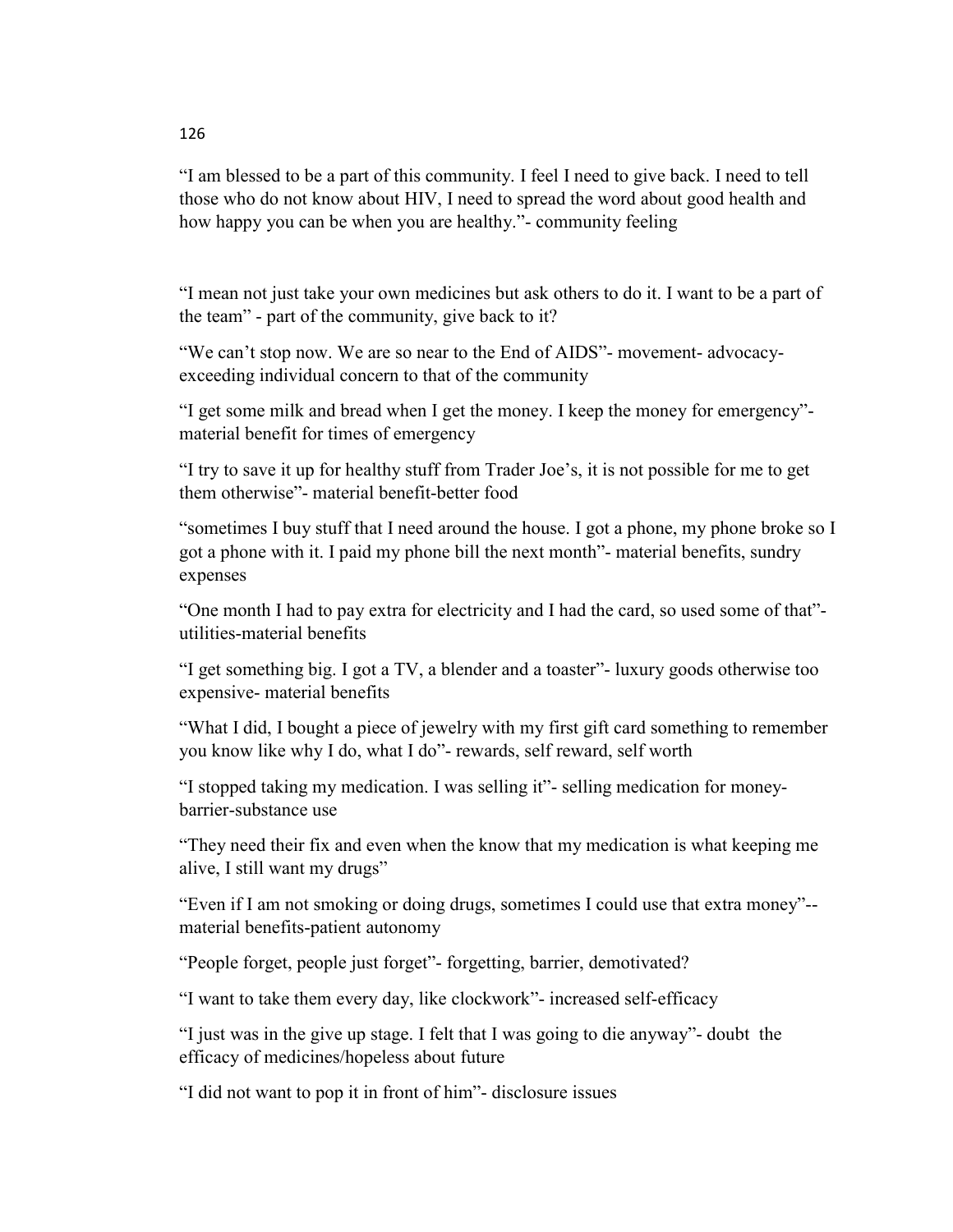"I wanted to keep my man"- fear of abandonment- barriers

"My partner had died. That is when everything went downhill"- hopelessness, grief

"I have never seen anything like this. The people of here are amazing"-appreciating HW

"They work with you in trying to solve your issues. I absolutely love it here" appreciating HW

"They respect you for what you are and then you want to do that for everyone" community feeling-empowerment-patient dignity

"We are a community of activists here you know"- community feeling, advocacy impulse

"I always telling them to transfer to Housing Works"- enrollment by word of mouthadvocacy

"I like her (his current PCP) better than my doctor in Philly. I used to see him only a few times a year, here she keeps me on my toes"- adherence focused care

"I can tell her that I am not taking my meds because I am stressed" -trust and transparency

"Let me know if you have any trouble with any of the pills. I want you to remain undetectable and get all the reward cards. I feel she always has my best interests at heart "- trust in provider, feeling of partnership

"I would forget, just plain forget, but when I started doing this every day, I remember" solution to forgetting

"Here is my pill box, I have taken all the medication you know. This makes a difference"- tools- pill boxes help with barriers

Concern with side effects

"I have a friend ring me up. I ring her up too. We check on each other -have you taken the pills? please take them. That's like having a person care for you"- feeling cared, community feeling, peer support, self care?

"I love them . I want to be in them, my wife has been featured. Yes, she was very proud."- self worth promotion, social marketing

# **Comparing codes**

Feeling happy with HW- Feeling Happy with one's self-feel worthy

127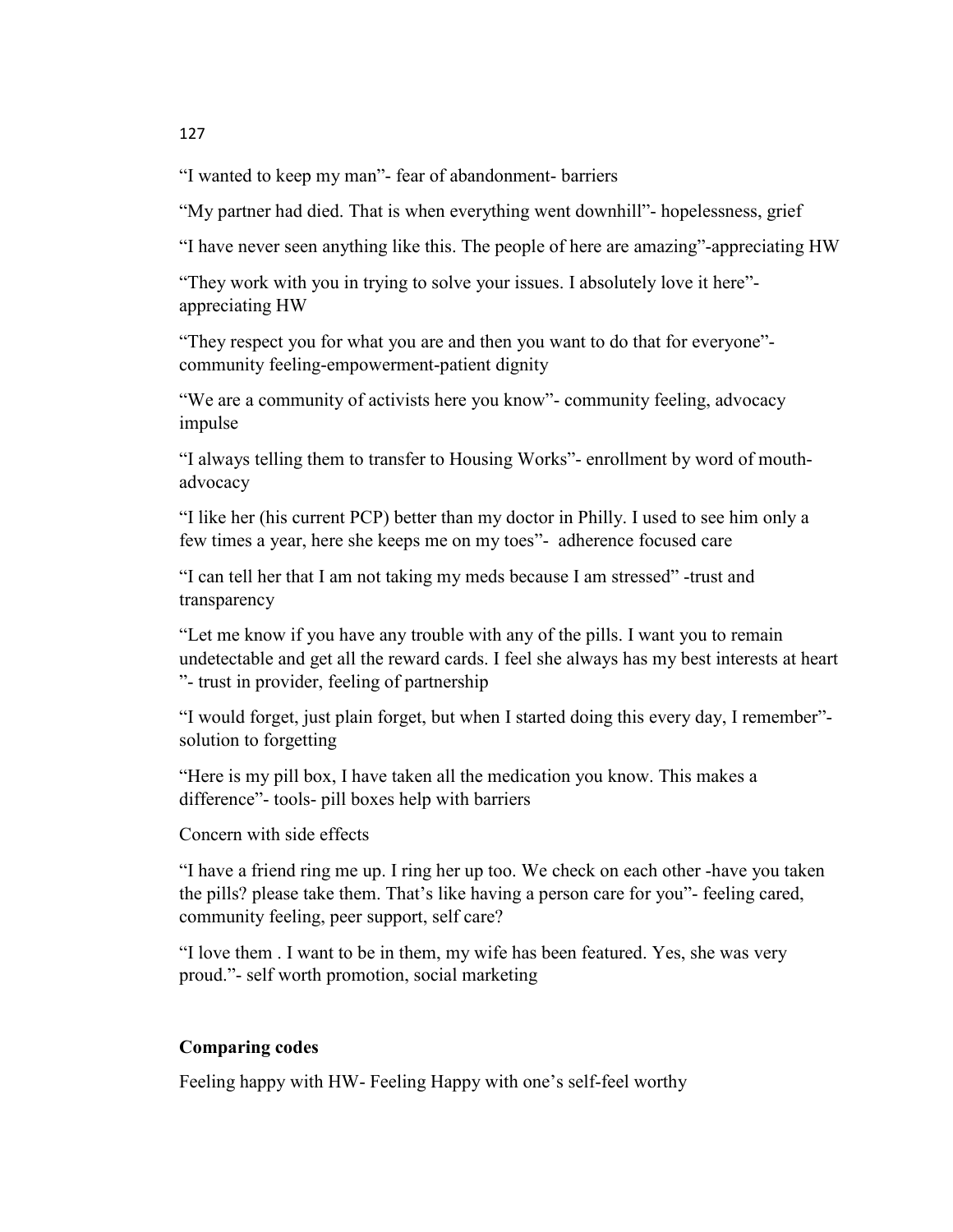#### 128

Feeling rewarded- feeling coerced or bribed Need to look good- Need to stay healthy- need to be alive for long Hopelessness- feeling happy with one's self Taking care of self- feeling happy- feeling rewarded- hopelessness Barriers-Appreciating HW services Feeling rewarded- Motivation Feeling rewarded- Advocacy- Community feeling Community feeling- hopelessness Forgetting – Remembering-Appreciating HW Trust in provider- Appreciating HW- Barriers Concern with side effects-trust in provider- feeling rewarded-self efficacy Material benefits- Feeling rewarded-feel worthy Taking care- Feeling rewarded- Hopelessness- community feeling Barriers-Hopelessness- Community feeling

## **Emergent categories**

Self-care Self-worth Future orientation Community feeling **Barriers** Appreciating services Trust based provider relationship

#### **Final arrangement of themes into theoretical categories as presented in result**

Motivation –1. Symbolic (self-worth, self-care, future orientations, community orientations)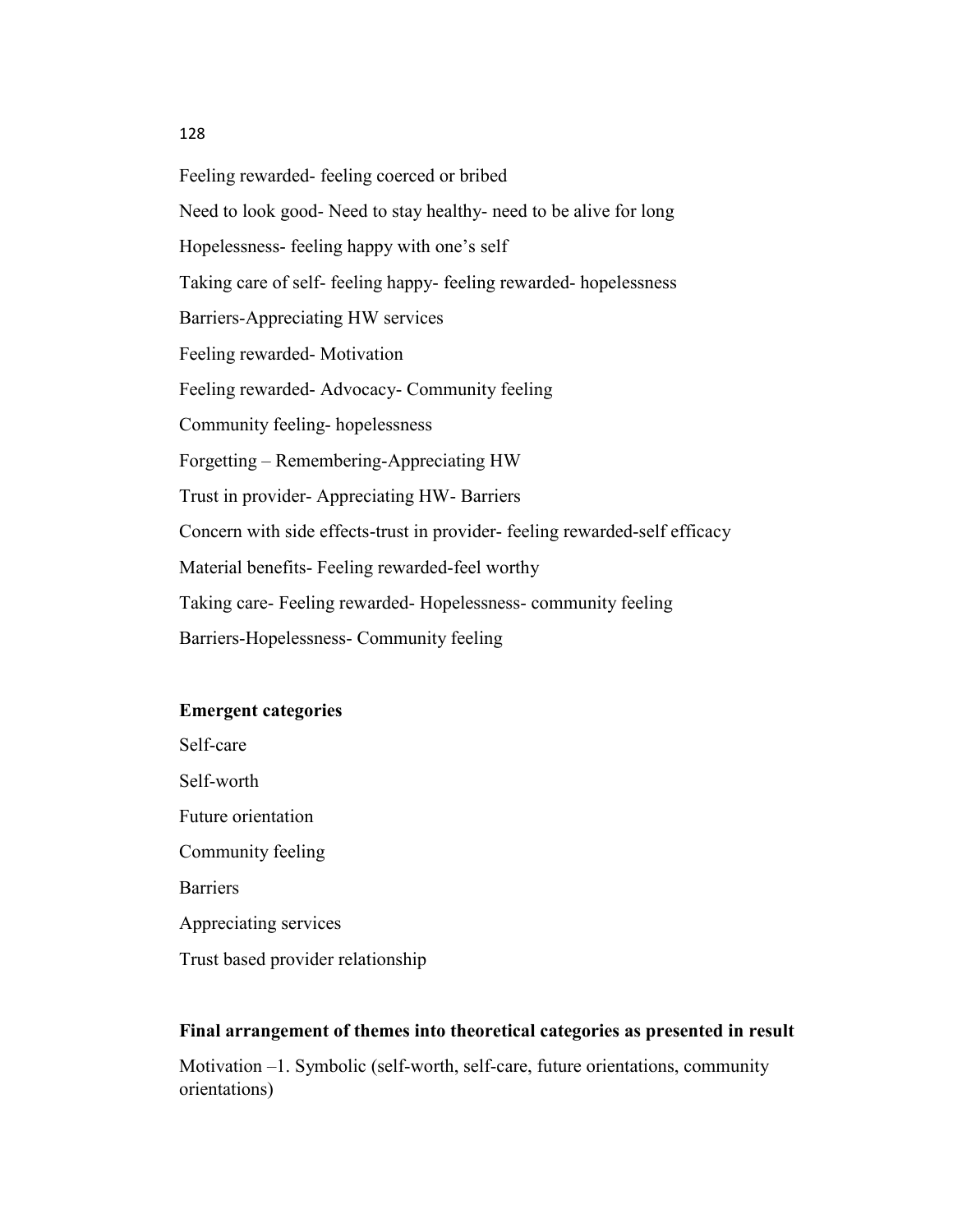-2. Material benefits (paying for food, utilities, preventing selling of medication)

Barriers – Hopelessness, forgetfulness, grief, and personal loss, fear of disclosure, side effects

Facilitators-Context of Housing Works, patient-provider relationships, intervention services/tools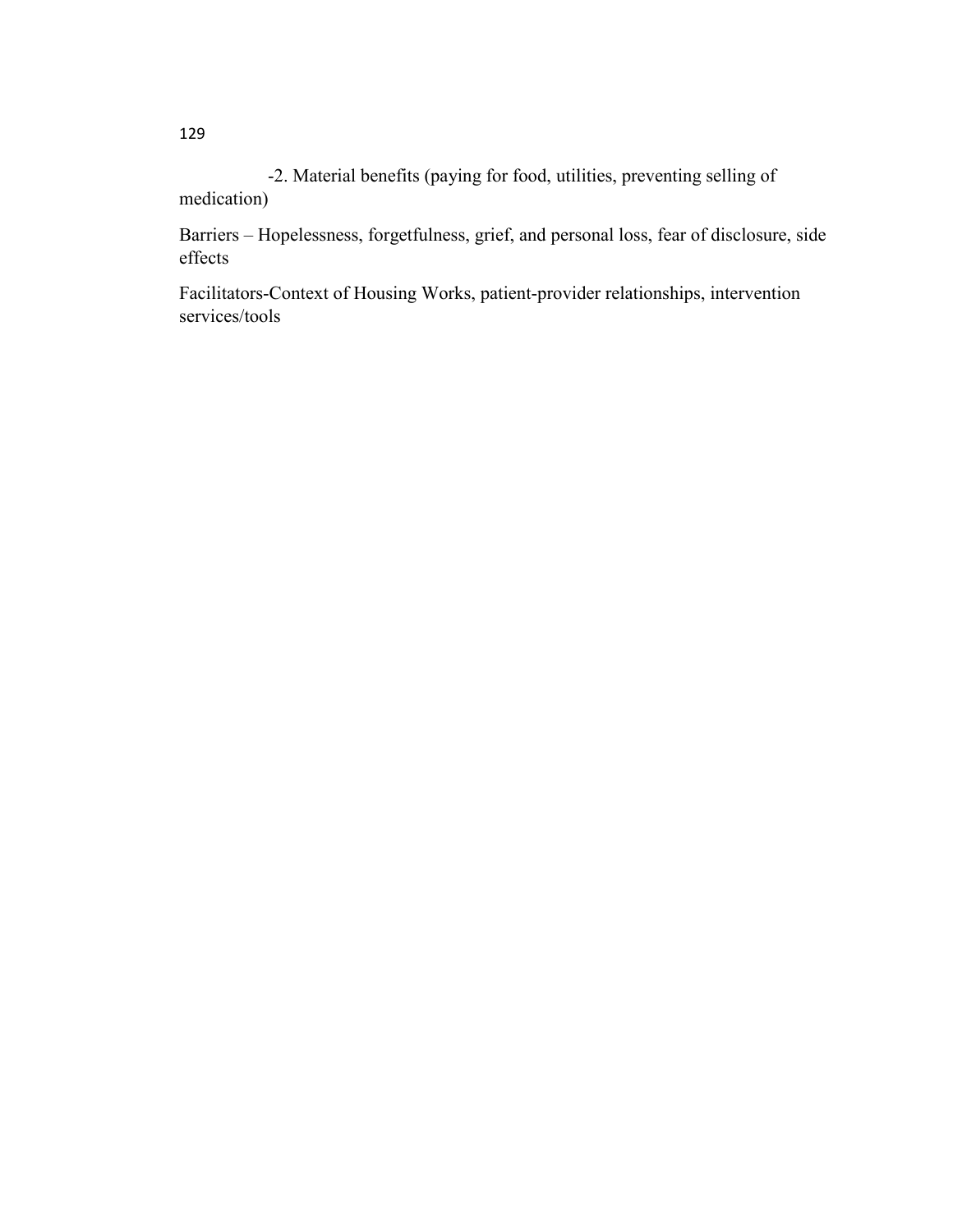## **References**

- Adler, K. H. (2003). *Jews and Gender in Liberation France* (Vol. 14). Cambridge University Press.
- Ajzen, I. (1991). The theory of planned behavior. *Organizational behavior and human decision processes*, *50*(2), 179-211.
- Alchian, A. A., &Demsetz, H. (1972). Production, information costs, and economic organization. *The American economic review*, 777-795.
- Al-Dakkak, I., Patel, S., McCann, E., Gadkari, A., Prajapati, G., &Maiese, E. M. (2013). The impact of specific HIV treatment-related adverse events on adherence to antiretroviral therapy: a systematic review and meta-analysis. *AIDS care*, *25*(4), 400-414.
- Allcott, H. (2011). Social norms and energy conservation. *Journal of Public Economics*, *95*(9), 1082-1095.
- Altice, F. L., Mostashari, F., &Friedland, G. H. (2001). Trust and the acceptance of and adherence to antiretroviral therapy. *JAIDS Journal of Acquired Immune Deficiency Syndromes*, *28*(1), 47-58.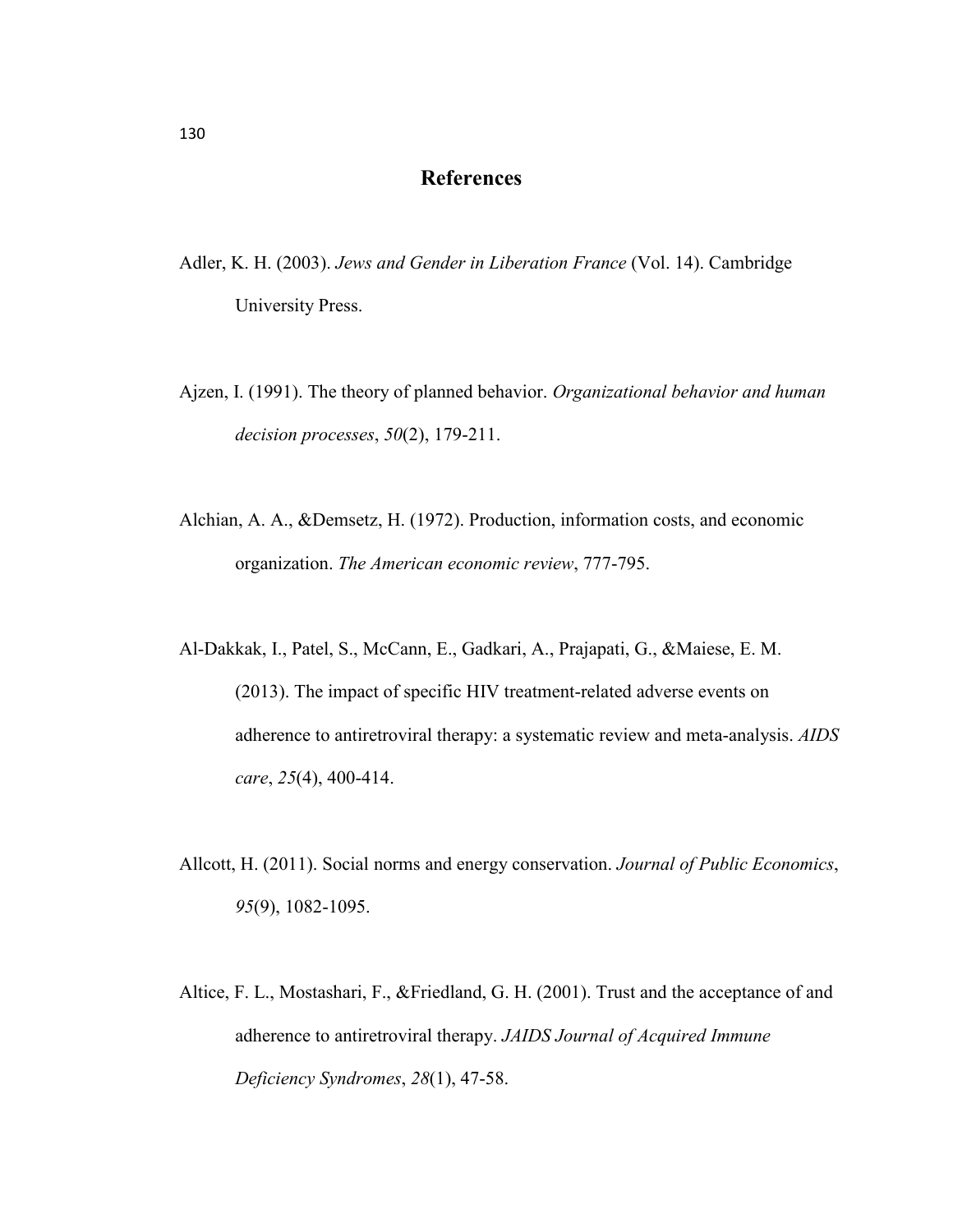- Ayduk, O., Mendoza-Denton, R., Mischel, W., Downey, G., Peake, P. K., & Rodriguez, M. (2000). Regulating the interpersonal self: strategic self-regulation for coping with rejection sensitivity. *Journal of personality and social psychology*, *79*(5), 776.
- Bandura, A. (2000). Exercise of human agency through collective efficacy. *Current directions in psychological science*, *9*(3), 75-78.
- Bangsberg, D. R. (2006). Less than 95% adherence to non-nucleoside reversetranscriptase inhibitor therapy can lead to viral suppression. *Clinical Infectious Diseases*, *43*(7), 939-941.
- Bangsberg, D. R., Hecht, F. M., Charlebois, E. D., Zolopa, A. R., Holodniy, M., Sheiner, L., ... & Moss, A. (2000). Adherence to protease inhibitors, HIV-1 viral load, and development of drug resistance in an indigent population. *Aids*, *14*(4), 357-366.
- Bartlett, J., DeMasi, R., Quinn, J., Moxham, C., & Rousseau, F. (2000). Correlation between antiretroviral pill burden and durability of virologic response. In *13 th International AIDS Conference. Durban, South Africa*.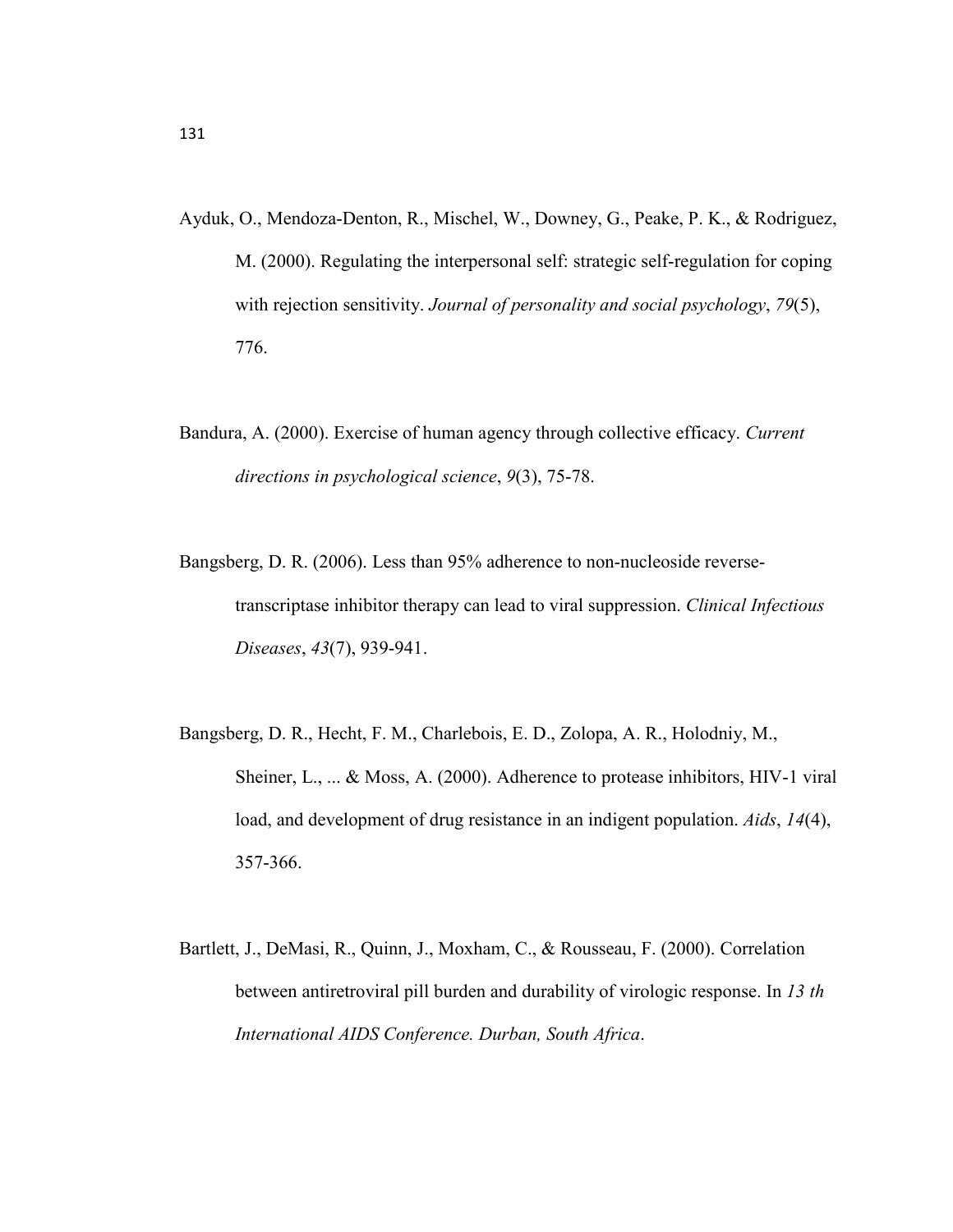- Bayer, R. (1994). Commentary: HIV Exceptionalism Revisited. *AIDS and Public Policy Journal*, *9*, 16-16.
- Bedoya, CA, Safren SA. (2009). Capturing (and communicating) complexity: Adapting CBT for clients with multiple diversity.*Pragmatic Case Studies in Psychotherapy 5*, 22-27.
- Berg, K. M., Litwin, A., Li, X., Heo, M., &Arnsten, J. H. (2011). Directly observed antiretroviral therapy improves adherence and viral load in drug users attending methadone maintenance clinics: a randomized controlled trial. *Drug and alcohol dependence*, *113*(2), 192-199.
- Berger-Greenstein, J. A., Cuevas, C. A., Brady, S. M., Trezza, G., Richardson,M. A., & Keane, T. M. (2007). Major depression in patients withHIV/AIDS and substance abuse. *AIDS Patient Care and STDs, 21,*942–955. doi:10.1089/apc.2006.0153
- Berkman, L. F., Kawachi, I., &Glymour, M. M. (2014). *Social epidemiology*. Oxford University Press.
- Bing, E. G., Burnam, M. A., Longshore, D., Fleishman, J. A., Sherbourne,C. D., London, A. S., . . . Shapiro, M. (2001). Psychiatric disorders anddrug use among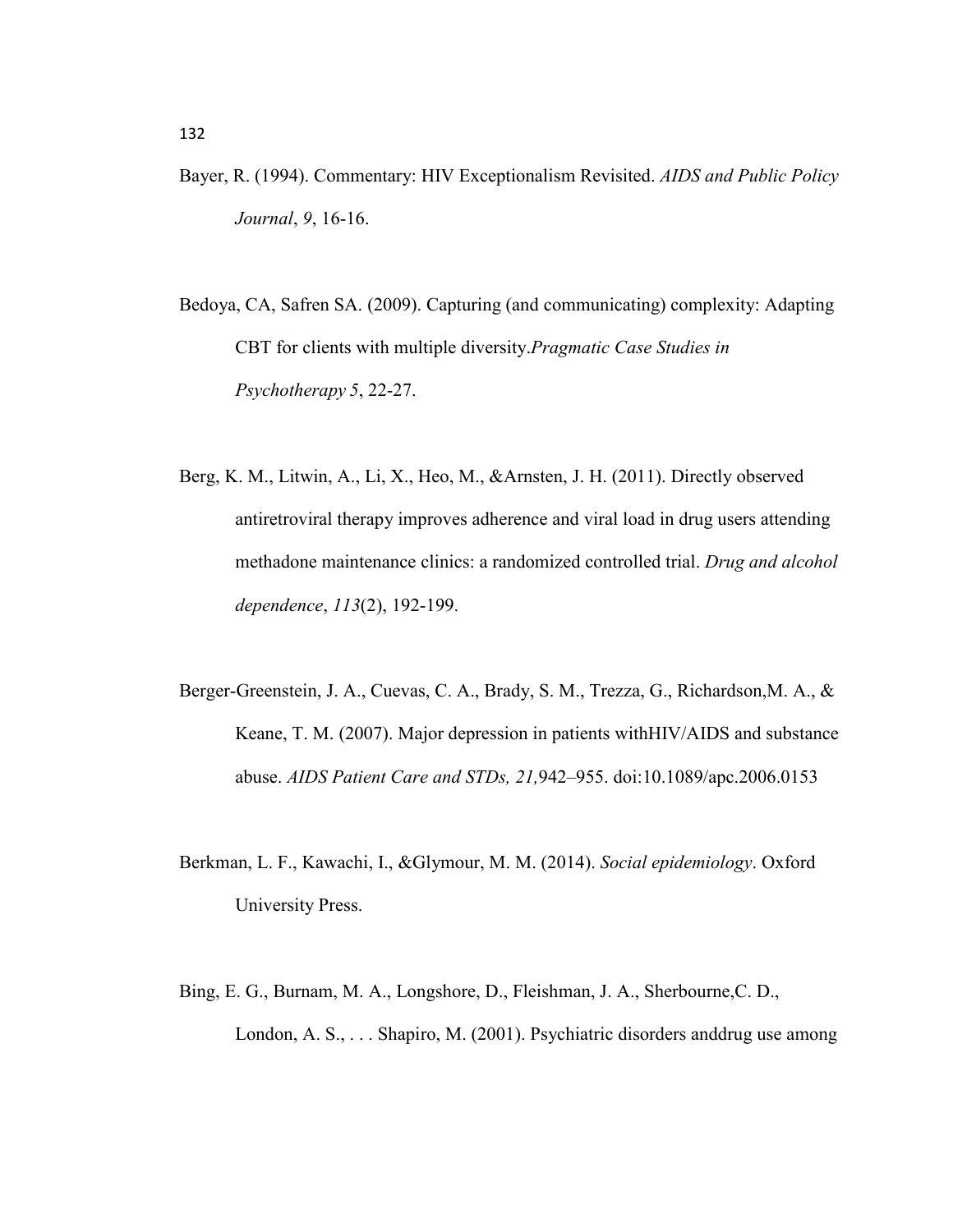human immunodeficiency virus-infected adults in theUnited States. *Archives of General Psychiatry, 58,* 721–728. doi:10.1001/archpsyc.58.8.721

- Blau, J., &Abramovitz, M. (2010). *The dynamics of social welfare policy*. Oxford University Press, USA.
- Boden, D., Hurley, A., Zhang, L., Cao, Y., Guo, Y., Jones, E., ... & Markowitz, M. (1999). HIV-1 drug resistance in newly infected individuals. *Jama*, *282*(12), 1135-1141.
- Bowen, G. A. (2006). Grounded theory and sensitizing concepts. *International journal of qualitative methods*, *5*(3), 12-23.
- Broadhead, R. S., Heckathorn, D. D., Altice, F. L., van Hulst, Y., Carbone, M., Friedland, G. H., ... & Selwyn, P. A. (2002). Increasing drug users' adherence to HIV treatment: results of a peer-driven intervention feasibility study. *Social science & medicine*, *55*(2), 235-246.
- Broadhead, R. S., Heckathorn, D. D., Weakliem, D. L., Anthony, D. L., Madray, H., Mills, R. J., & Hughes, J. (1998). Harnessing peer networks as an instrument for AIDS prevention: results from a peer-driven intervention. *Public Health Reports*, *113*(Suppl 1), 42.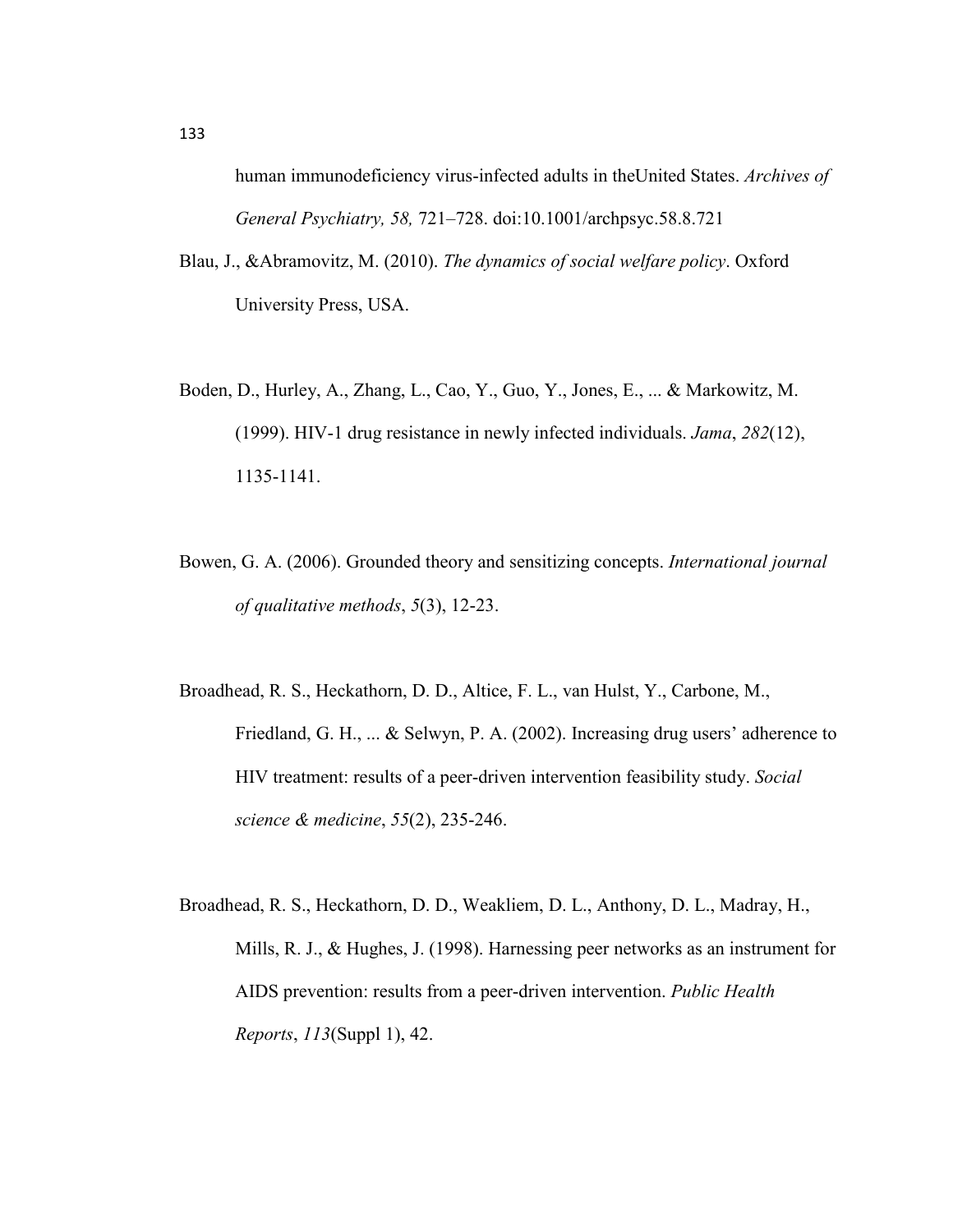- Braun, V., & Clarke, V. (2006). Using thematic analysis in psychology. *Qualitative research in psychology*, *3*(2), 77-101.
- Bury, M. (1991). The sociology of chronic illness: a review of research and prospects. *Sociology of Health & Illness*, *13*(4), 451-468.
- Carr, A. (2000). HIV protease inhibitor-related lipodystrophy syndrome. *Clinical Infectious Diseases*, *30*(Supplement 2), S135-S142.
- Carrieri, P., Cailleton, V., Le Moing, V., Spire, B., Dellamonica, P., Bouvet, E., ... & APROCO Study Group. (2001). The dynamic of adherence to highly active antiretroviral therapy: results from the French National APROCO cohort. *JAIDS Journal of Acquired Immune Deficiency Syndromes*, *28*(3), 232-239.
- Catz, S. L., Kelly, J. A., Bogart, L. M., Benotsch, E. G., & McAuliffe, T. L.(2000). Patterns, correlates, and barriers to medication adherence amongpersons prescribed new treatments for HIV disease. *Health Psychology,19,* 124–133. doi:10.1037/0278-6133.19.2.124
- Centers for Disease Control and Prevention (CDC). (2017). HIV / AIDS Basic Statistics. Retrieved fromhttps://www.cdc.gov/hiv/basics/statistics.html on 5.24.2017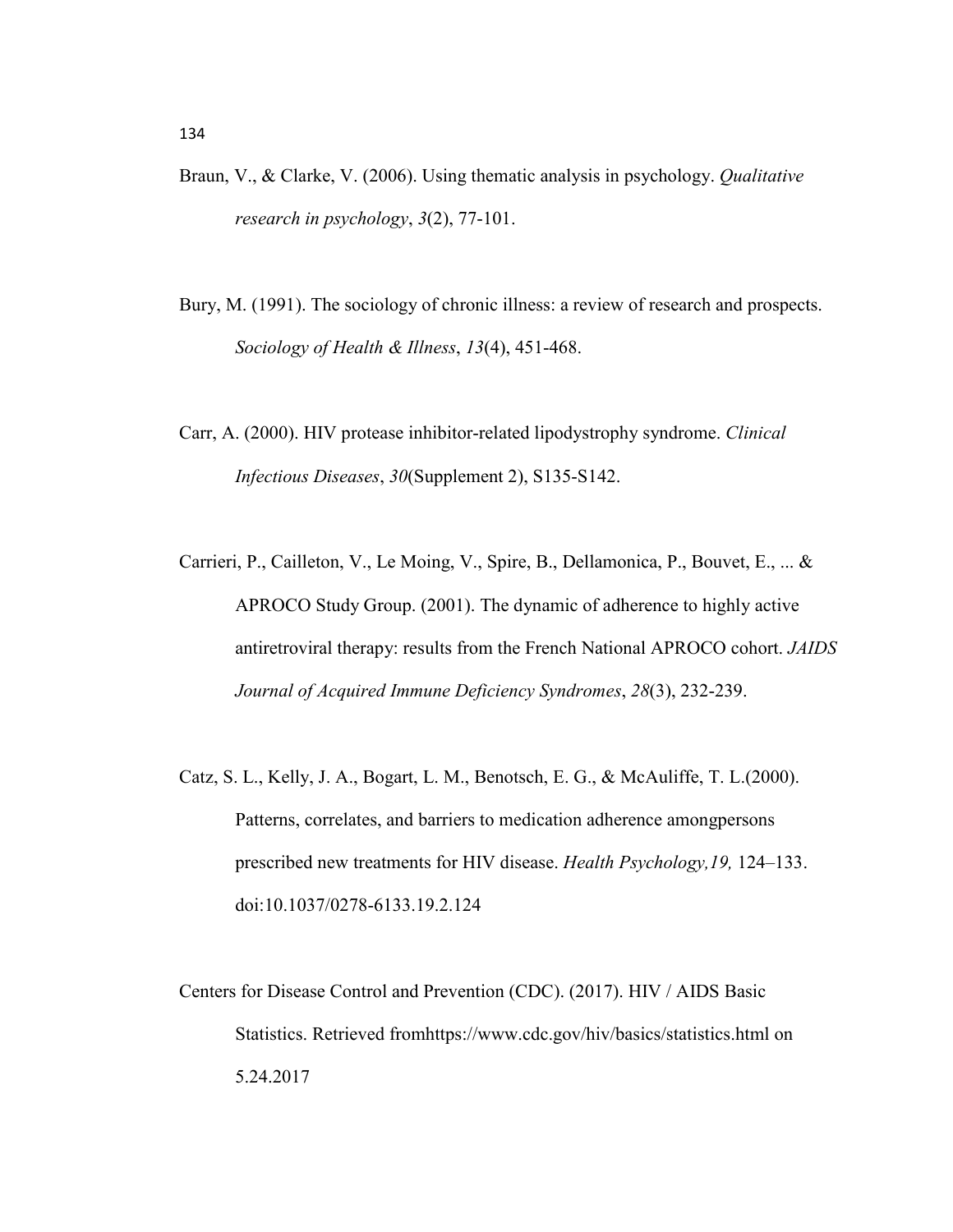- Centers for Disease Control and Prevention (CDC). (2012). HIV in the United States: at a glance. 2013. Retrieved from http:// www.cdc.gov/hiv/statistics/ overview/ ataglance.html on 6.12.2013
- Chaiyachati, K. H., Ogbuoji, O., Price, M., Suthar, A. B., Negussie, E. K., &Barnighausen, T. (2014). Interventions to improve adherence to antiretroviral therapy: a rapid systematic review. *Aids*, *28*(Suppl 2), S187-204.
- Chambers, R., Wakley, G., & Blenkinsopp, A. (2006). *Supporting self care in primary care*. Radcliffe Publishing.

Charmaz, K. (2014). *Constructing grounded theory*. Sage.

- Charmaz, K., & Belgrave, L. (2002). Qualitative interviewing and grounded theory analysis. *The SAGE handbook of interview research: The complexity of the craft*, *2*(2002).
- Chesney, M. A. (2000). Factors affecting adherence to antiretroviral therapy. *Clinical Infectious Diseases*, *30*(Supplement 2), S171-S176.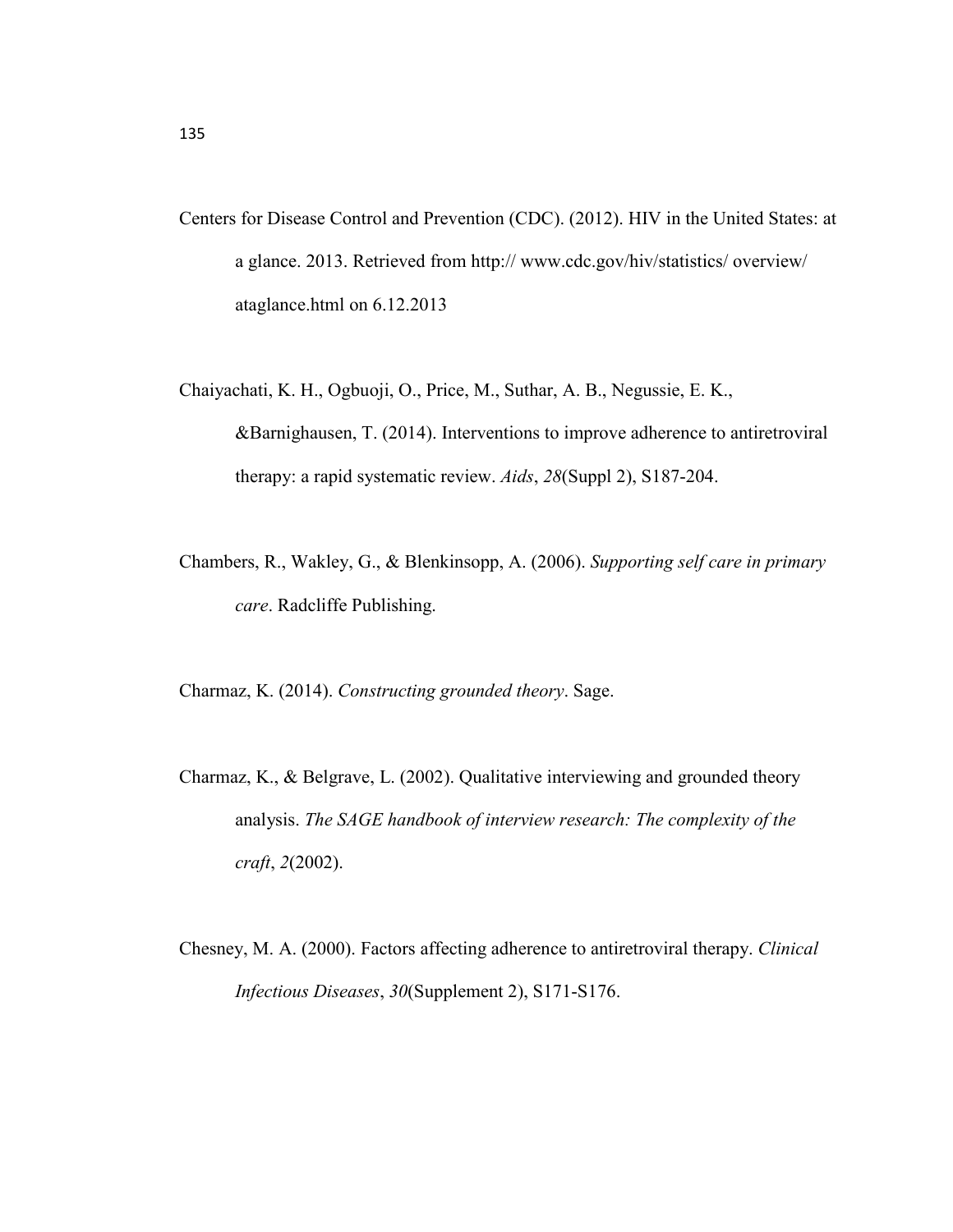- Chesney, M.A. (2003). Adherence to HAART regimens. *AIDS patient care and STDs*, *17*(4), 169-177.
- Chesney, M. A., Ickovics, J. R., Chambers, D. B., Gifford, A. L., Neidig, J., Zwickl, B., ... & (AACTG). (2000). Self-reported adherence to antiretroviral medications among participants in HIV clinical trials: the AACTG adherence instruments. *AIDS care*, *12*(3), 255-266.
- Chesney, M. A., Morin, M., &Sherr, L. (2000). Adherence to HIV combination therapy. *Social science & medicine*, *50*(11), 1599-1605.
- Claassen, D. (2007). Financial incentives for antipsychotic depot medication: ethical issues. *Journal of medical ethics*, *33*(4), 189-193.
- Cohen, C. J. (1999). *The boundaries of blackness: AIDS and the breakdown of black politics*. University of Chicago Press.
- Corbin, J. M., & Strauss, A. (1990). Grounded theory research: Procedures, canons, and evaluative criteria. *Qualitative sociology*, *13*(1), 3-21.
- Creswell, J. W. (2012). *Qualitative inquiry and research design: Choosing among five approaches*. Sage.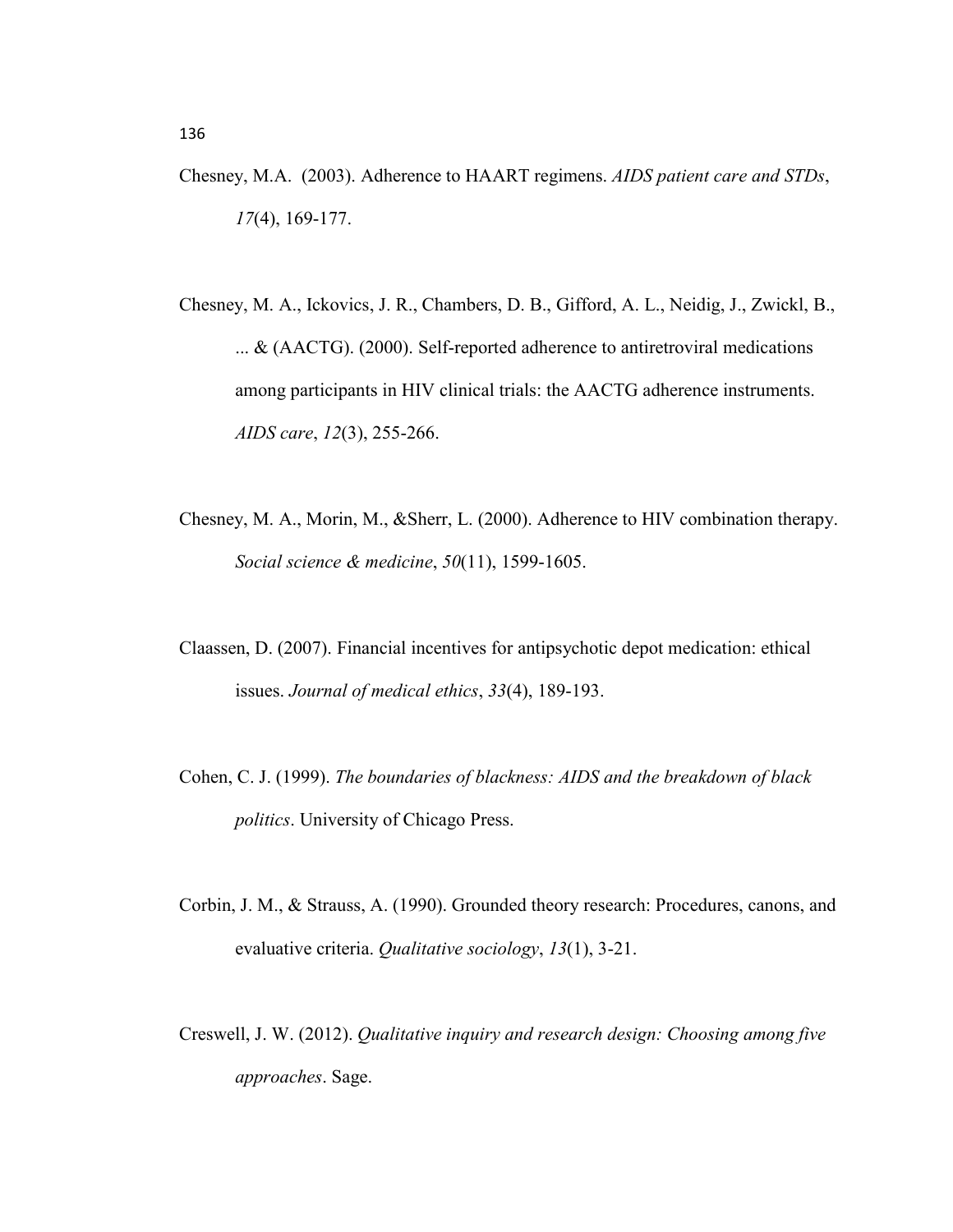- Crocker, J., & Wolfe, C. T. (2001). Contingencies of self-worth. *Psychological review*, *108*(3), 593.
- Crum, N. F., Riffenburgh, R. H., Wegner, S., Agan, B. K., Tasker, S. A., Spooner, K. M., ... & Wallace, M. R. (2006). Comparisons of causes of death and mortality rates among HIV-infected persons: analysis of the pre-, early, and late HAART (highly active antiretroviral therapy) eras. *JAIDS Journal of Acquired Immune Deficiency Syndromes*, *41*(2), 194-200.
- Cuijpers P., van Straten A. & Smit F. (2006). Psychological treatment of late-life depression: A meta-analysis of randomized controlled trials. *International Journal of Geriatric Psychiatry*, 21(12), 1139–1149
- Cuneo, W. D., & Snider Jr, D. E. (1989). Enhancing patient compliance with tuberculosis therapy. *Clinics in chest medicine*, *10*(3), 375-380.
- De Charms, R. (1968). *Personal causation: The internal affective determinants of behavior*. New York: Academic Press.
- Deci, E. L. (1971). Effects of externally mediated rewards on intrinsic motivation. *Journal of personality and Social Psychology*, *18*(1), 105.

Deci, E. L. (1975).*Intrinsic Motivation*. New York: Plenum Press.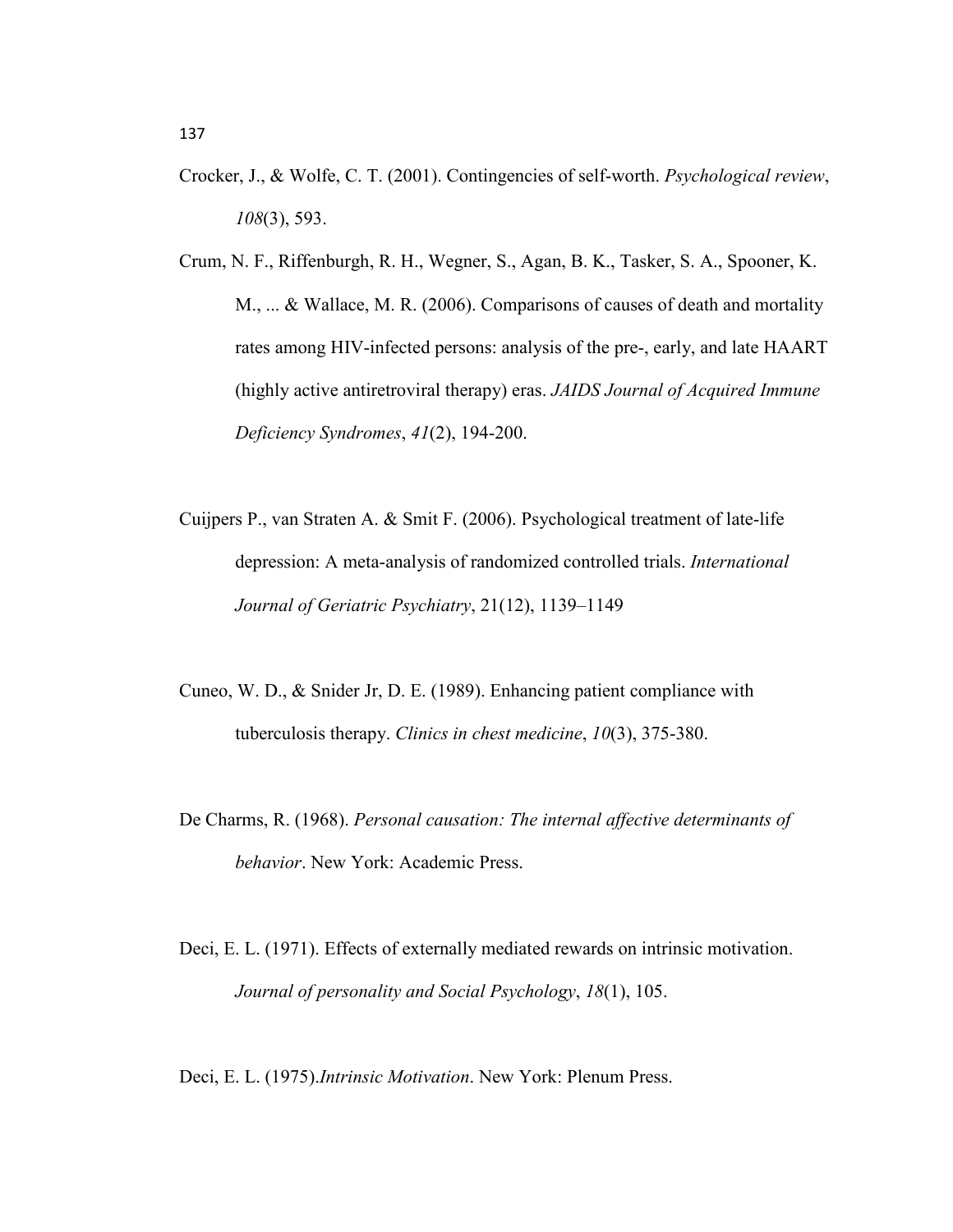- Deci, E. L., Koestner, R., & Ryan, R. M. (1999). A meta-analytic review of experiments examining the effects of extrinsic rewards on intrinsic motivation. *Psychological bulletin*, *125*(6), 627.
- Deeks, S. G., Lewin, S. R., &Havlir, D. V. (2013). The end of AIDS: HIV infection as a chronic disease. *The Lancet*, *382*(9903), 1525-1533.
- Deering, K. N., Shannon, K., Sinclair, H., Parsad, D., Gilbert, E., & Tyndall, M. W. (2009). Piloting a peer-driven intervention model to increase access and adherence to antiretroviral therapy and HIV care among street-entrenched HIVpositive women in Vancouver. *AIDS patient care and STDs*, *23*(8), 603-609.
- de Pee, S., Grede, N., Mehra, D., &Bloem, M. W. (2014). The enabling effect of food assistance in improving adherence and/or treatment completion for antiretroviral therapy and tuberculosis treatment: a literature review. *AIDS and Behavior*, *18*(5), 531-541.
- De Waal, A. (2006). *Aids and Power: Why There Is No Political Crisis-Yet.* New York, Zed Books.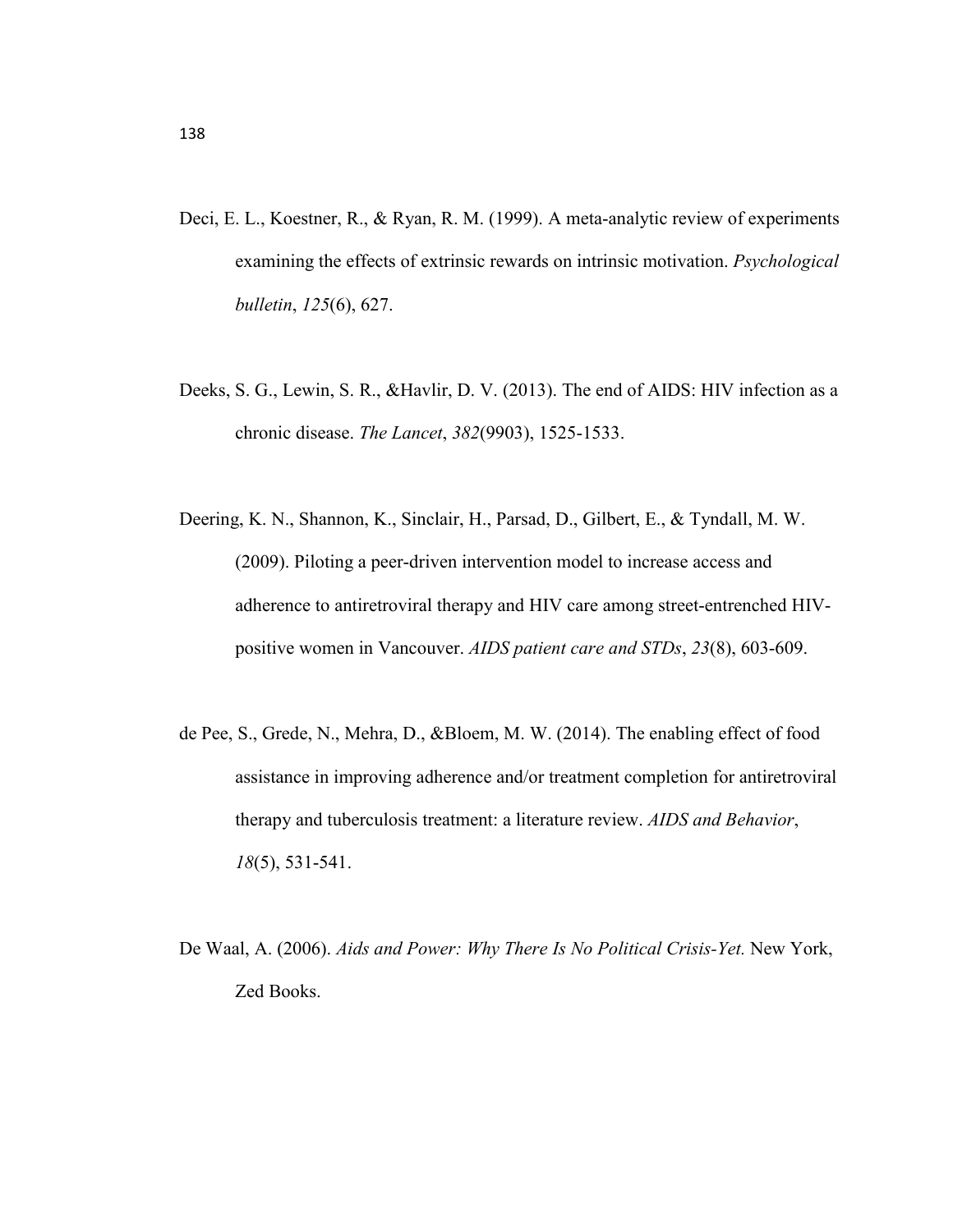DiMatteo, M. R., Lepper, H. S., &Croghan, T. W. (2000). Depression isa risk factor for noncompliance with medical treatment: Meta-analysis ofthe effects of anxiety and depression on patient adherence. *Archives ofInternal Medicine, 160,* 2101– 2107. doi:10.1001/archinte.160.14.2101

Dolan, P., Hallsworth, M., Halpern, D., King, D., Vlaev,

I.(2010).*MINDSPACE.Influencing behavior through public policy.* United Kingdom: Institute for Government. Downloaded from www.instituteforgovernment.org.uk

- Dworkin, G. (1981). Taking risks, assessing responsibility. *Hastings Center Report*, *11*(5), 26-31.
- Dye, C., Watt, C. J., Bleed, D. M., Hosseini, S. M., &Raviglione, M. C. (2005). Evolution of tuberculosis control and prospects for reducing tuberculosis incidence, prevalence, and deaths globally. *JAMA: the journal of the American Medical Association*, *293*(22), 2767-2775.
- Eldred, L. J., Wu, A. W., Chaisson, R. E., & Moore, R. D. (1998). Adherence to antiretroviral and pneumocystis prophylaxis in HIV disease. *JAIDS Journal of Acquired Immune Deficiency Syndromes*, *18*(2), 117-125.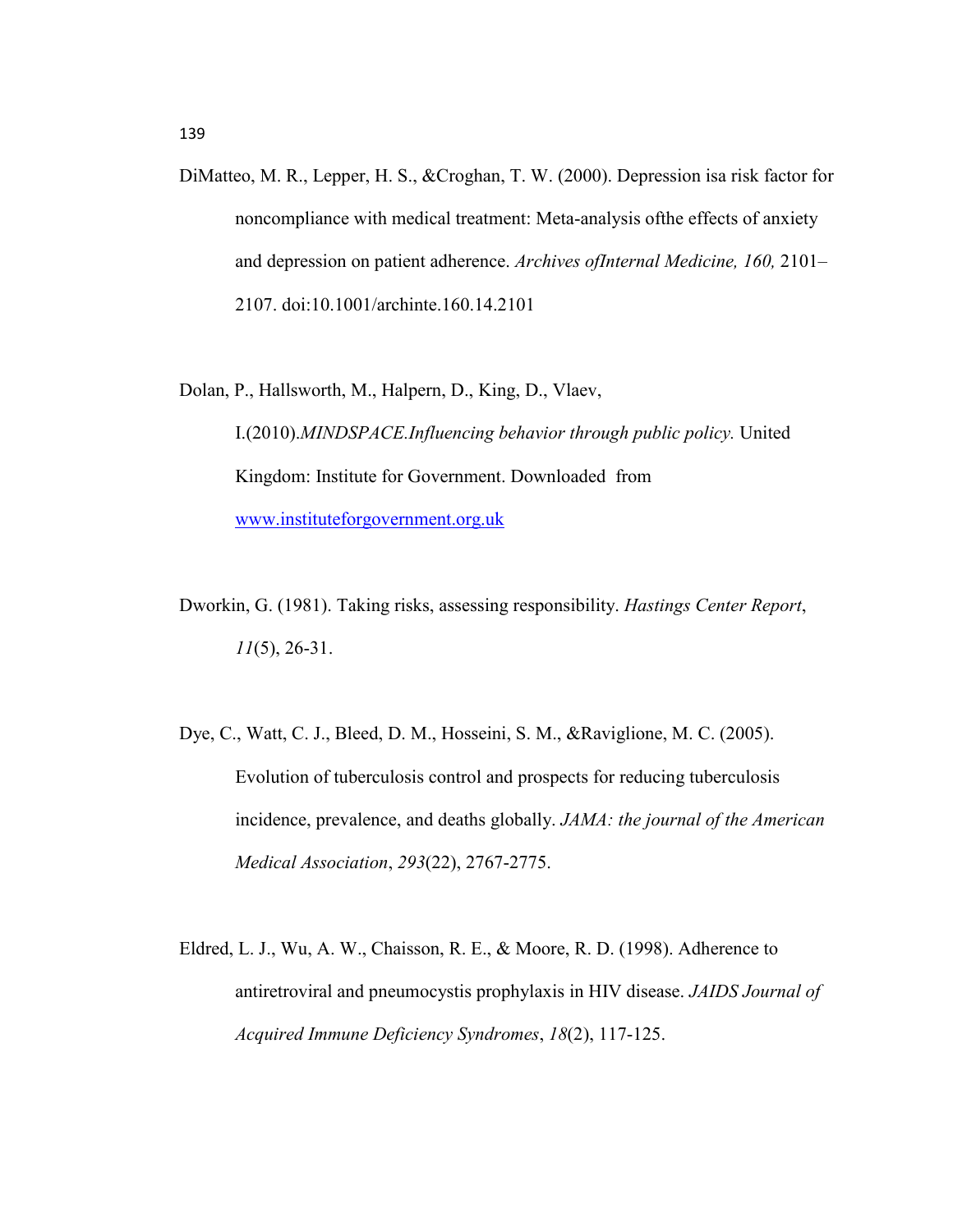- El-Sadr, W. M., Branson, B., & Beauchamp, G. (2015). Effect of financial incentives on linkage to care and viral suppression: HPTN 065. *Seattle: CROI*.
- El-Sadr, W. M., Mayer, K. H., & Hodder, S. L. (2010). AIDS in America—forgotten but not gone. *The New England journal of medicine*, *362*(11), 967
- Esping-Andersen, G. (1990). *The three worlds of welfare capitalism*. Princeton University Press.
- Fama, E. F., & Jensen, M. C. (1983). Separation of ownership and control. *Journal of law and economics*, 301-325.
- Farmer, P., Léandre, F., Mukherjee, J., Gupta, R., Tarter, L., & Kim, J. Y. (2001). Community-based treatment of advanced HIV disease: introducing DOT-HAART (directly observed therapy with highly active antiretroviral therapy). *Bulletin of the World Health Organization*, *79*(12), 1145-1151.
- Fee, E., & Krieger, N. (1993). Understanding AIDS: historical interpretations and the limits of biomedical individualism. *American Journal of Public Health*, *83*(10), 1477-1486.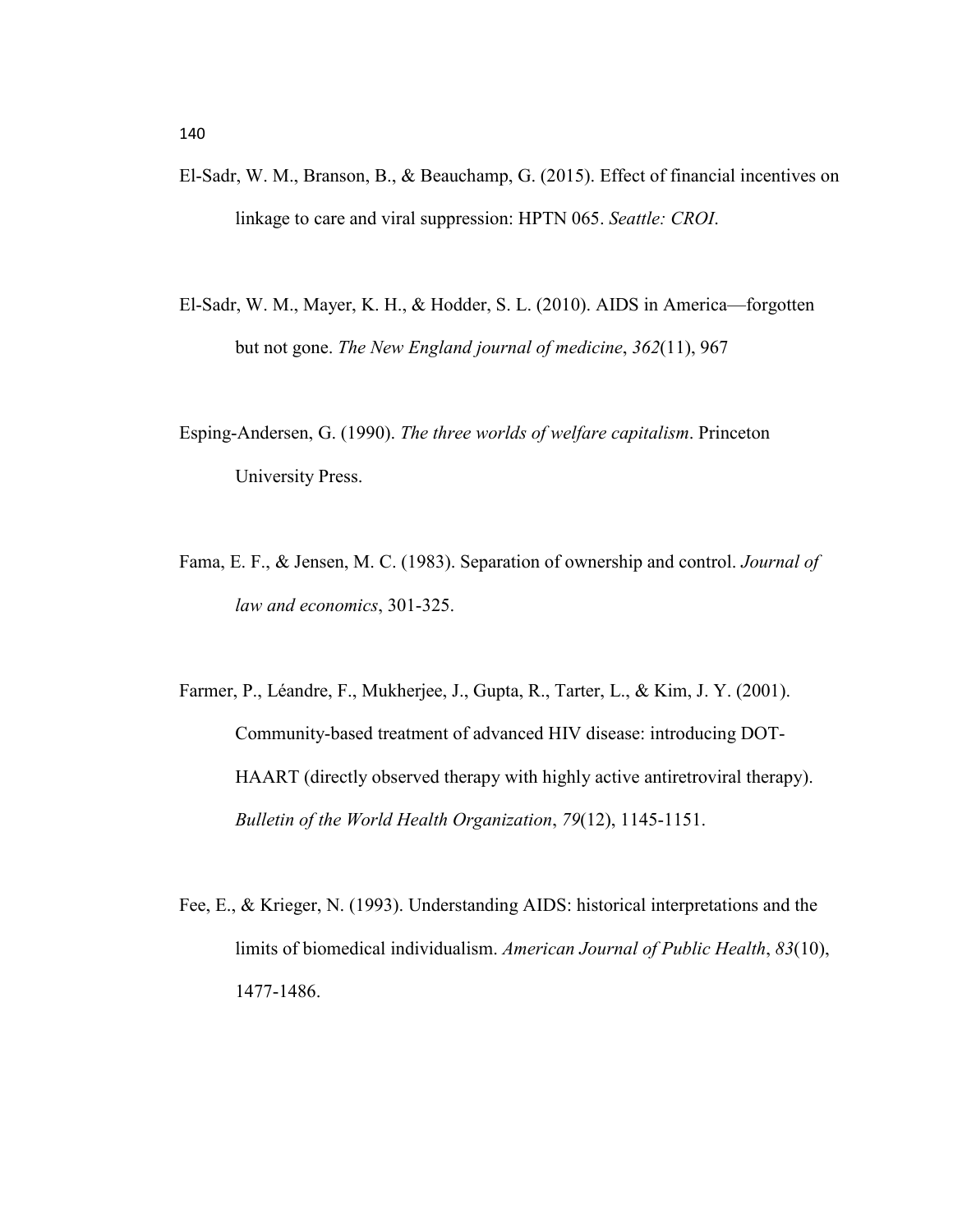- Field, M. G., &Cockerham, W. C. (2014). Socialist Medicine. *The Wiley Blackwell Encyclopedia of Health, Illness, Behavior, and Society*.
- Feng C-Y, Chu H, MD, PhD, Chen C-H, et al. (2012)The Effect of Cognitive Behavioral Group Therapy for Depression: A Meta-Analysis 2000–2010. World Views on Evidence Based Nursing, First Quarter, 2-17
- Fernald, L. C., Gertler, P. J., & Neufeld, L. M. (2008). Role of cash in conditional cash transfer programmes for child health, growth, and development: an analysis of Mexico's Oportunidades. *The Lancet*, *371*(9615), 828-837.
- Fishbein, M., &Guinan, M. (1996). Behavioral science and public health: a necessary partnership for HIV prevention. *Public Health Reports*, *111*(Suppl 1), 5.
- Flodgren, G., Eccles, M. P., Shepperd, S., Scott, A., Parmelli, E., & Beyer, F. R. (2011). An overview of reviews evaluating the effectiveness of financial incentives in changing healthcare professional behaviours and patient outcomes. *Cochrane Database Syst Rev*, *7*.
- Frankfurt, H. G. (1988). *Freedom of the Will and the Concept of a Person* (pp. 127- 144). Humana Press.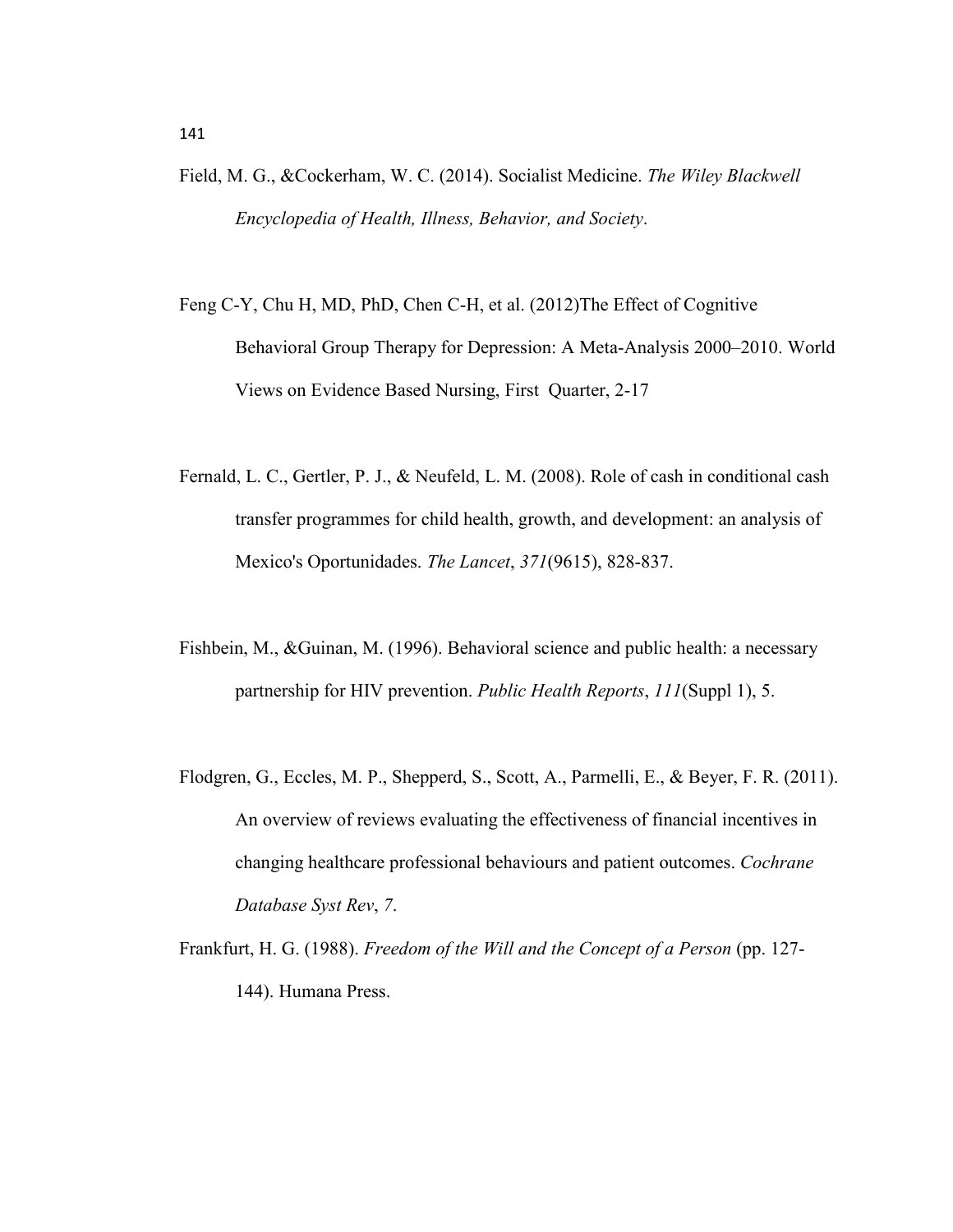- Frey, B. S., &Jegen, R. (2000). Motivation crowding theory: A survey of empirical evidence.
- Gao, X., Nau, D. P., Rosenbluth, S. A., Scott, V., & Woodward, C. (2000). The relationship of disease severity, health beliefs and medication adherence among HIV patients. *AIDS care*, *12*(4), 387-398.
- Garcı´a de Olalla, P., Knobel, H., Carmona, A., Guelar, A., Lo´pez-Colome´s,J. L., & Cayla`, J. A. (2002). Impact of adherence and highly active antiretroviral therapy on survival in HIV-infected patients. *Journal ofAcquired Immune Deficiency Syndromes, 30,* 105–110.
- García, P. R., &Côté, J. K. (2003). Factors affecting adherence to antiretroviral therapy in people living with HIV/AIDS. *Journal of the Association of Nurses in AIDS Care*, *14*(4), 37-45.
- Gervasoni, C., Ridolfo, A. L., Trifirò, G., Santambrogio, S., Norbiato, G., Musicco, M., ... & Moroni, M. (1999). Redistribution of body fat in HIV-infected women undergoing combined antiretroviral therapy. *Aids*, *13*(4), 465-471.
- Ghose, T., Swendeman, D., George, S., & Chowdhury, D. (2008). Mobilizing collective identity to reduce HIV risk among sex workers in Sonagachi, India: the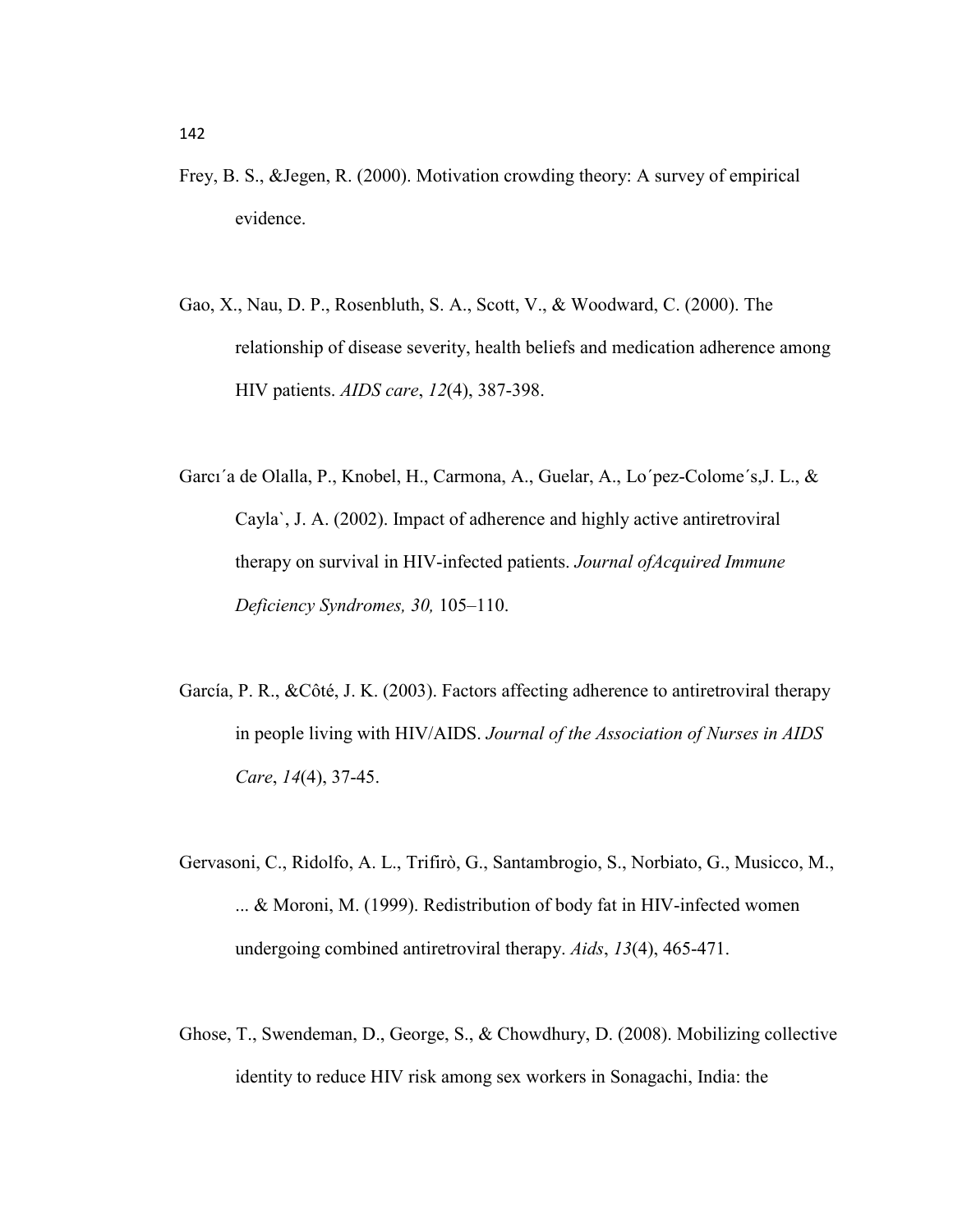boundaries, consciousness, negotiation framework. *Social science & medicine*, *67*(2), 311-320.

- Gifford, A. L., Bormann, J. E., Shively, M. J., Wright, B. C., Richman, D. D., &Bozzette, S. A. (2000). Predictors of self-reported adherence and plasma HIV concentrations in patients on multidrug antiretroviral regimens. *JAIDS Journal of Acquired Immune Deficiency Syndromes*, *23*(5), 386-395.
- Giles, E. L., Robalino, S., McColl, E., Sniehotta, F. F., & Adams, J. (2014). The effectiveness of financial incentives for health behaviour change: systematic review and meta-analysis. *PloS one*, *9*(3), e90347.
- Giuffrida, A., &Torgerson, D. J. (1997). Should we pay the patient? review of financial incentives to enhance patient compliance. *BMJ: British Medical Journal*, *315*(7110), 703.
- Glaser, B. G. (1978). *Theoretical sensitivity: Advances in the methodology of grounded theory*. Sociology Pr.
- Glaser, B. G., Strauss, A. L., &Strutzel, E. (1968). The Discovery of Grounded Theory; Strategies for Qualitative Research. *Nursing Research*, *17*(4), 364.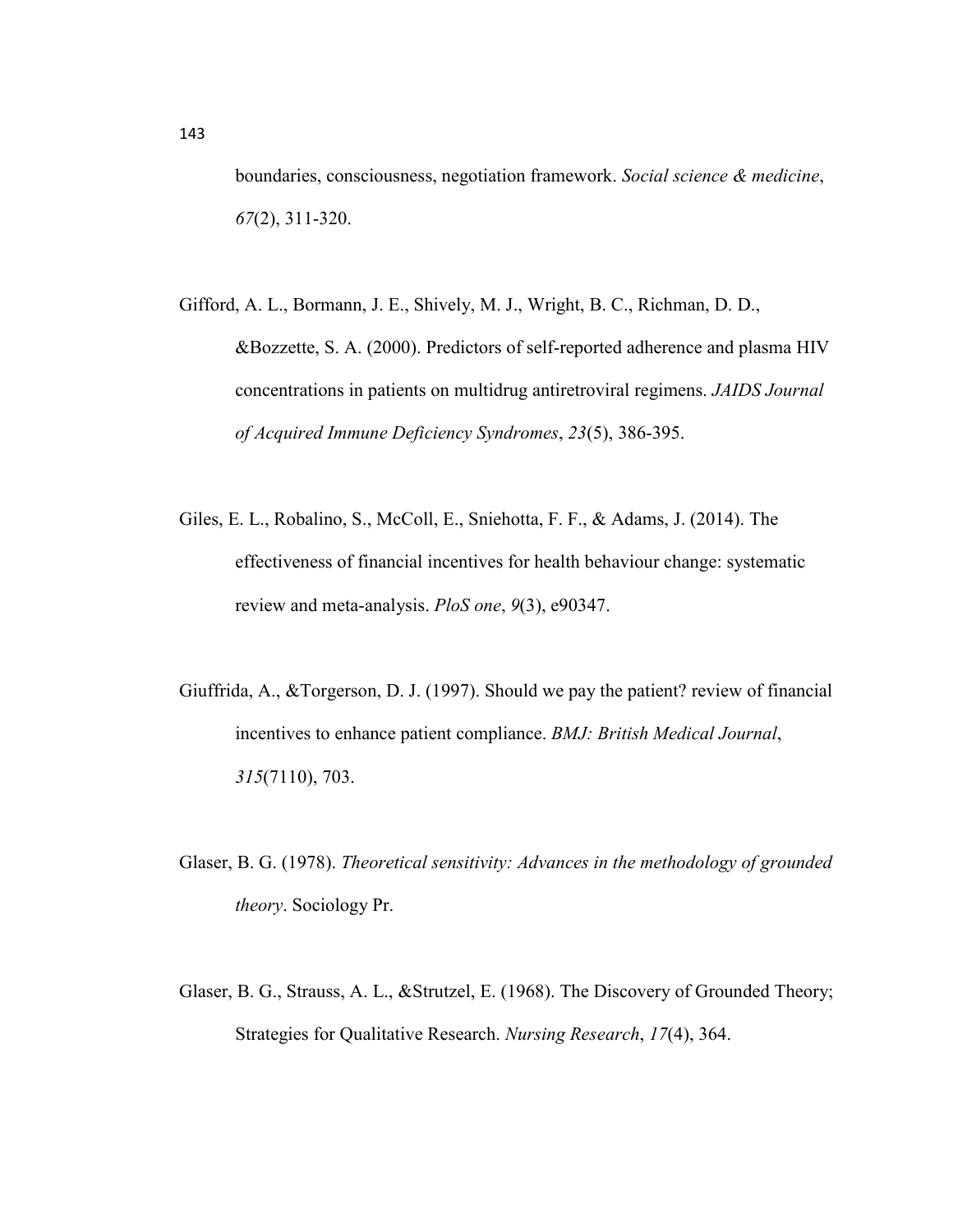- Glasgow RE, McKay HG, Piette JD, Reynolds KD. The RE-AIM framework for evaluating interventions: what can it tell us about approaches to chronic illness management? Patient EducCouns 2001;44:119–127.
- Godwin, M., Ruhland, L., Casson, I., MacDonald, S., Delva, D., Birtwhistle, R., ... & Seguin, R. (2003). Pragmatic controlled clinical trials in primary care: the struggle between external and internal validity. *BMC Medical Research Methodology*, *3*(1), 28.
- Gonzalez, J. S., Batchelder, A. W., Psaros, C., &Safren, S. A. (2011).Depression and HIV/AIDS treatment nonadherence: A review and metaanalysis.*Journal of Acquired Immune Deficiency Syndromes, 58,* 181–187.
- Gordon, L. L., Gharibian, D., Chong, K., & Chun, H. (2015). Comparison of HIV virologic failure rates between patients with variable adherence to three antiretroviral regimen types. *AIDS patient care and STDs*, *29*(7), 384-388.
- Granich, R. M., Gilks, C. F., Dye, C., De Cock, K. M., & Williams, B. G. (2009). Universal voluntary HIV testing with immediate antiretroviral therapy as a strategy for elimination of HIV transmission: a mathematical model. *The Lancet*, *373*(9657), 48-57.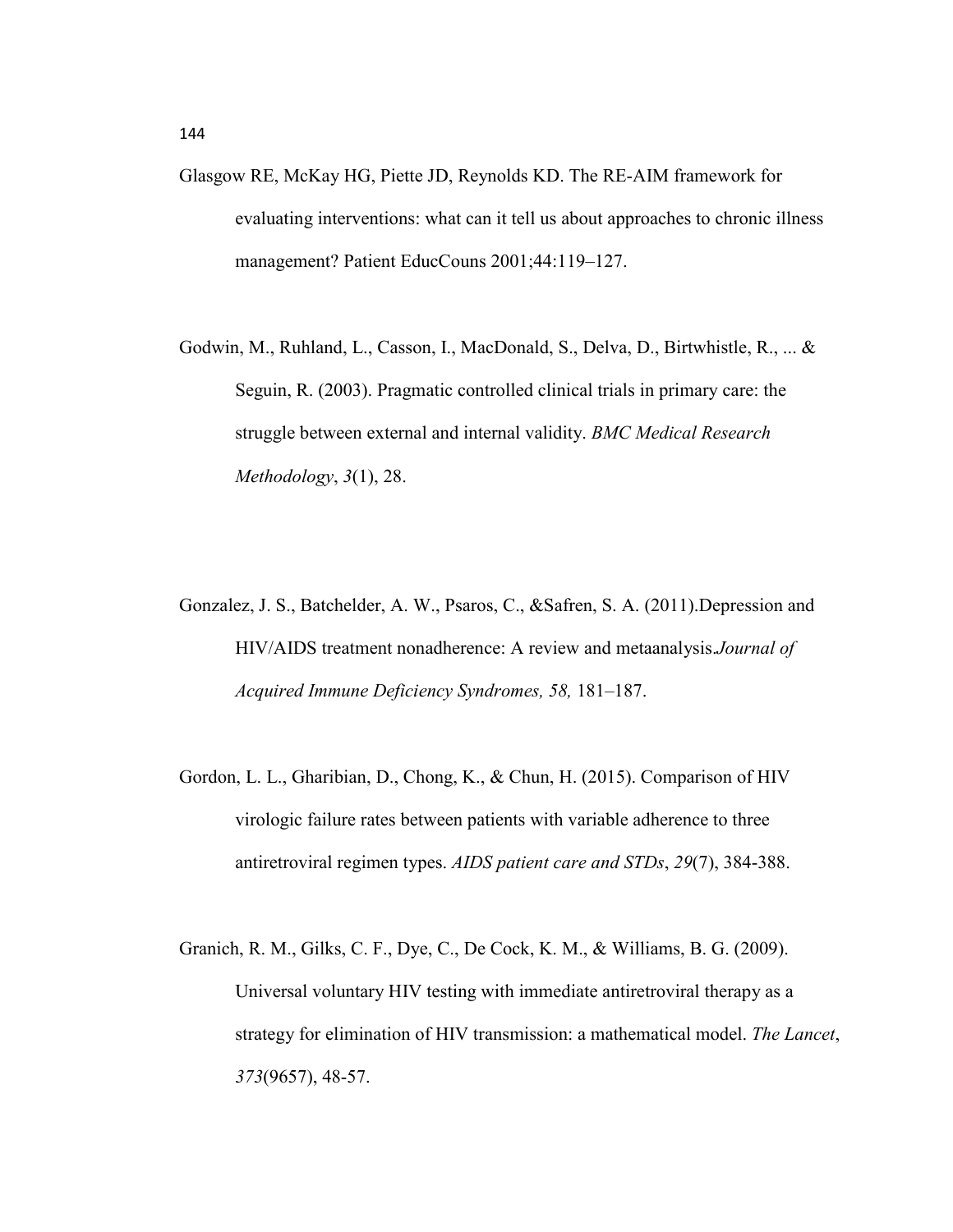- Greene, E., Pack, A., Stanton, J., Shelus, V., Tolley, E. E., Taylor, J., ... & Gamble, T. (2017). "It Makes You Feel Like Someone Cares" acceptability of a financial incentive intervention for HIV viral suppression in the HPTN 065 (TLC-Plus) study. *PLoS One*, *12*(2), e0170686.
- Grenard, J. L., Munjas, B. A., Adams, J. L., Suttorp, M., Maglione, M., McGlynn, E. A., &Gellad, W. F. (2011). Depression and medication adherence in the treatment of chronic diseases in the United States: a meta-analysis. *Journal of general internal medicine*, *26*(10), 1175-1182.
- Gross, R., Bilker, W. B., Friedman, H. M., & Strom, B. L. (2001). Effect of adherence to newly initiated antiretroviral therapy on plasma viral load. *Aids*, *15*(16), 2109- 2117.
- Gross, R., Yip, B., Re III, V. L., Wood, E., Alexander, C. S., Harrigan, P. R., ... & Hogg, R. S. (2006). A simple, dynamic measure of antiretroviral therapy adherence predicts failure to maintain HIV-1 suppression. *Journal of Infectious Diseases*, *194*(8), 1108-1114.
- Guba, E. G., & Lincoln, Y. S. (1994). Competing paradigms in qualitative research. *Handbook of qualitative research*, *2*(163-194), 105.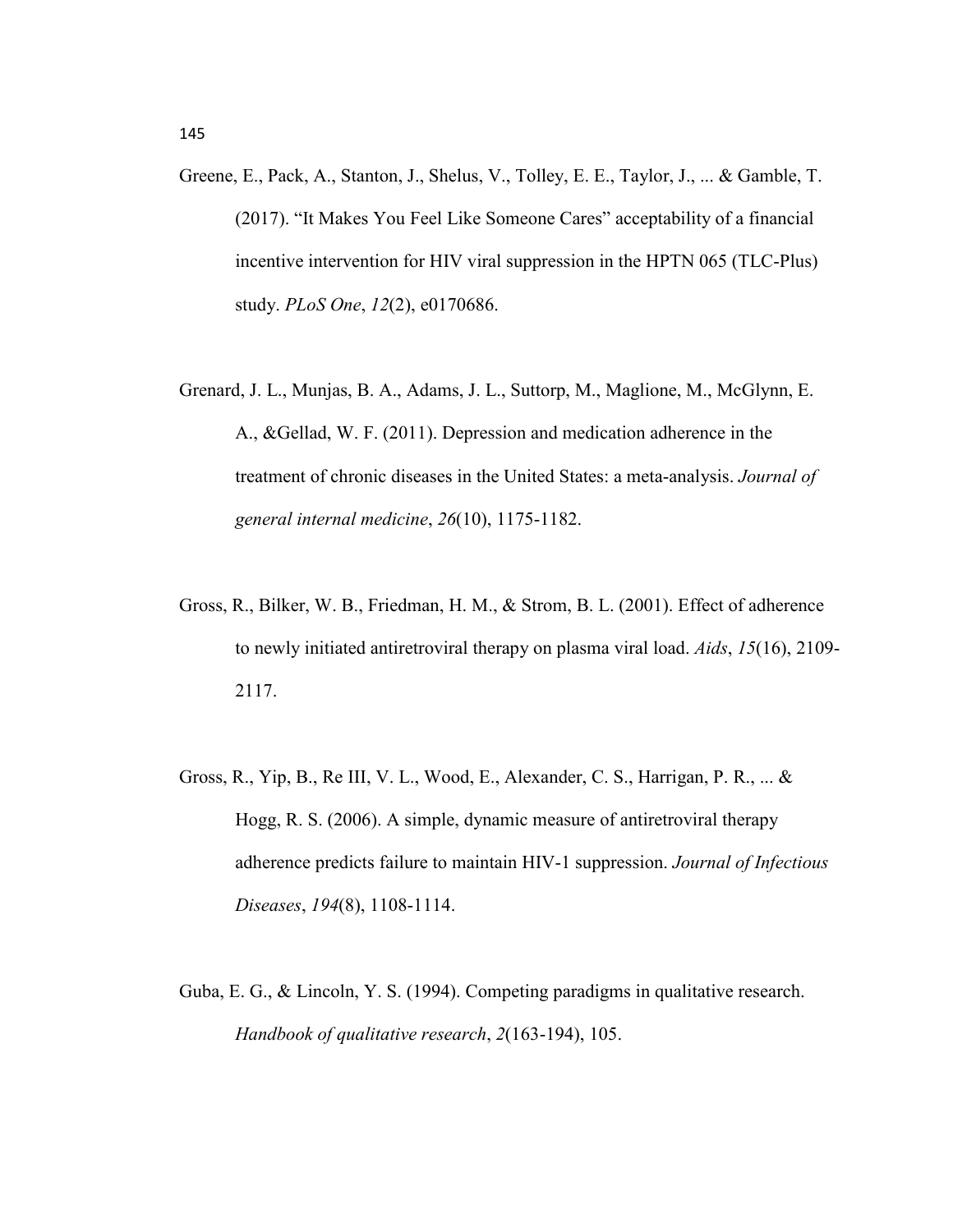- Guest, G., Bunce, A., & Johnson, L. (2006). How many interviews are enough? An experiment with data saturation and variability. *Field methods*, *18*(1), 59-82.
- Günthard, H. F., Saag, M. S., Benson, C. A., Del Rio, C., Eron, J. J., Gallant, J. E., ... & Gandhi, R. T. (2016). Antiretroviral drugs for treatment and prevention of HIV infection in adults: 2016 recommendations of the International Antiviral Society–USA panel. *Jama*, *316*(2), 191-210.
- Haas, D. W., Zala, C., Schrader, S., Thiry, A., McGovern, R., &Schnittman, S. (2002, February). Atazanavir plus saquinavir once daily favorably affects total cholesterol (TC), fasting triglyceride (TG), and fasting LDL cholesterol (LDL) profiles in patients failing prior therapy (trial AI424-009, week 48). In *9th Conference for Retroviruses and Opportunistic Infections* (pp. 24-28).
- Hinkin, C. H., Barclay, T. R., Castellon, S. A., Levine, A. J., Durvasula, R. S., Marion, S. D., ... & Longshore, D. (2007). Drug use and medication adherence among HIV-1 infected individuals. *AIDS and Behavior*, *11*(2), 185-194.
- Hogg, R. S., Heath, K. V., Yip, B., Craib, K. J., O'Shaughnessy, M. V., Schechter, M. T., &Montaner, J. S. (1998). Improved survival among HIV-infected individuals following initiation of antiretroviral therapy. *JAMA: the journal of the American Medical Association*, *279*(6), 450-454.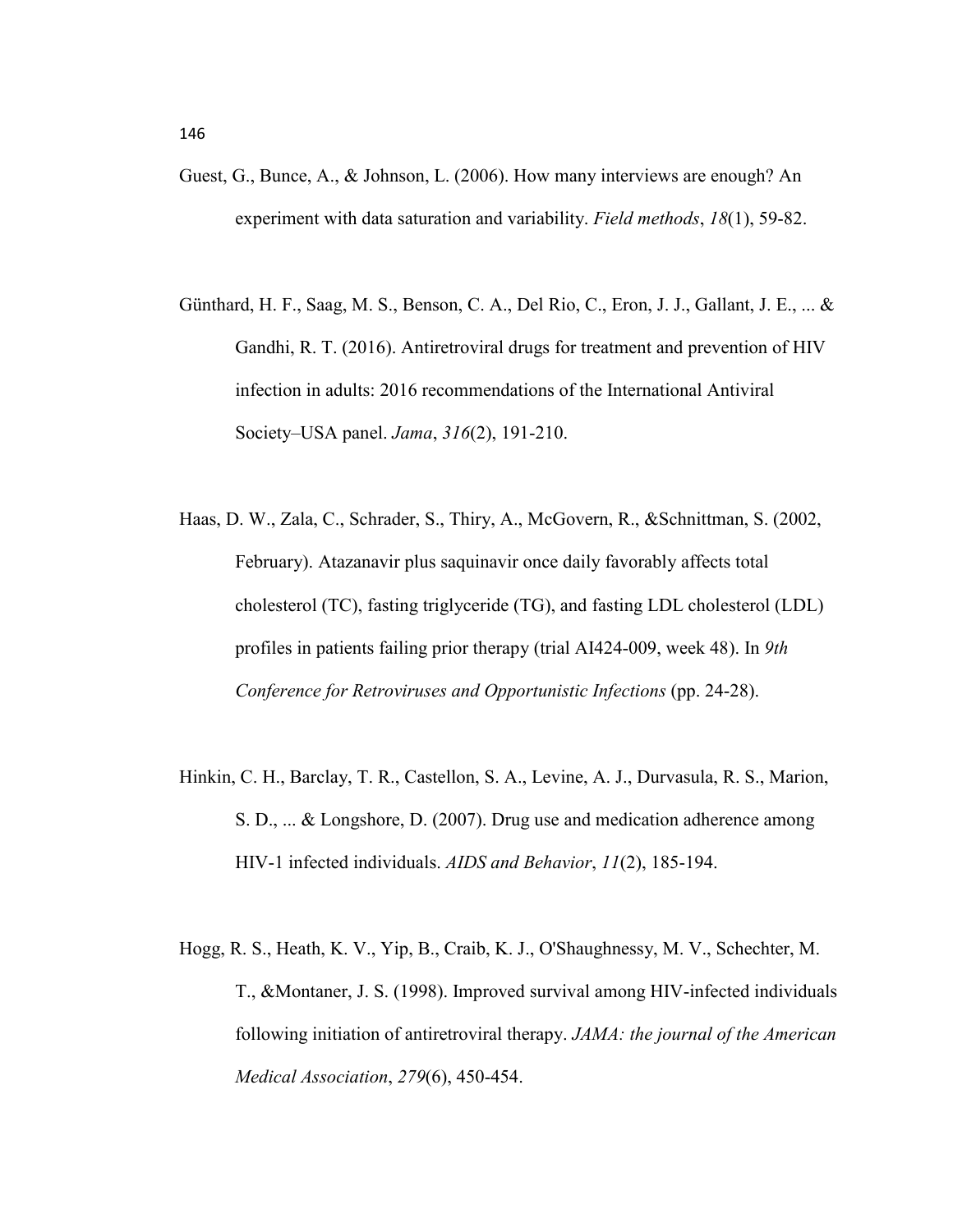- Horne, R., Chapman, S. C., Parham, R., Freemantle, N., Forbes, A., & Cooper, V. (2013). Understanding patients' adherence-related beliefs about medicines prescribed for long-term conditions: a meta-analytic review of the Necessity-Concerns Framework. *PloS one*, *8*(12), e80633.
- Holzemer, W. L., Corless, I. B., Nokes, K. M., Turner, J. G., Brown, M. A., Powell-Cope, G. M., ... &Porticillo, C. J. (1999). Predictors of self-reported adherence in persons living with HIV disease. *AIDS patient care and STDs*, *13*(3), 185- 197.
- Hudon, C., Loignon, C., Grabovschi, C., Bush, P., Lambert, M., Goulet, É., ... & Fournier, N. (2016). Medical education for equity in health: a participatory action research involving persons living in poverty and healthcare professionals. *BMC medical education*, *16*(1), 106.
- Ickovics, J. R., & Meade, C. S. (2002). Adherence to HAART among patients with HIV: breakthroughs and barriers. *AIDS care*, *14*(3), 309-318.
- Jenkins Jr., G.D. (1986) Financial Incentives. *Generalizing from laboratory to field settings*, Lexington MA : Lexington books.167-180.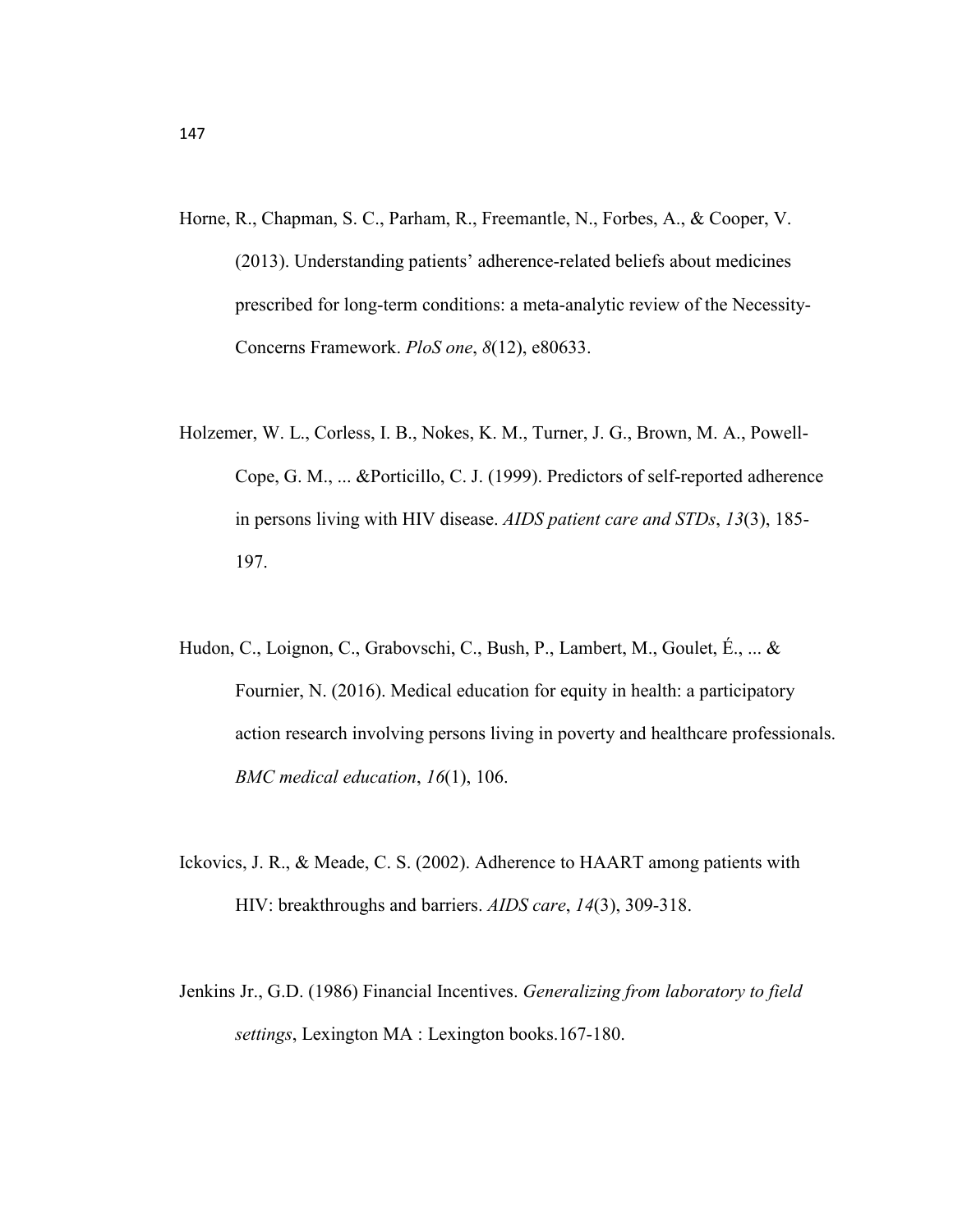- Jenkins Jr, G. D., Mitra, A., Gupta, N., & Shaw, J. D. (1998). Are financial incentives related to performance? A meta-analytic review of empirical research. *Journal of Applied Psychology*, *83*(5), 777.
- Jochelson, K. (2007). Kicking bad habits. Paying the patient: improving health using financial incentives. *Kicking bad habits. Paying the patient: improving health using financial incentives*.
- Kahana, S. Y., Rohan, J., Allison, S., Frazier, T. W., &Drotar, D. (2013). A metaanalysis of adherence to antiretroviral therapy and virologic responses in HIVinfected children, adolescents, and young adults. *AIDS and Behavior*, *17*(1), 41- 60.
- Kamenica, E. (2012). Behavioral economics and psychology of incentives. *Annu. Rev. Econ.*, *4*(1), 427-452.
- Kanters, S., Park, J. J., Chan, K., Socias, M. E., Ford, N., Forrest, J. I., ... & Mills, E. J. (2017). Interventions to improve adherence to antiretroviral therapy: a systematic review and network meta-analysis. *The Lancet HIV*, *4*(1), e31-e40
- Kasper, T. B., Arboleda, C., & Halpern, M. (2000, July). The impact of patient perceptions of body shape changes and metabolic abnormalities on antiretroviral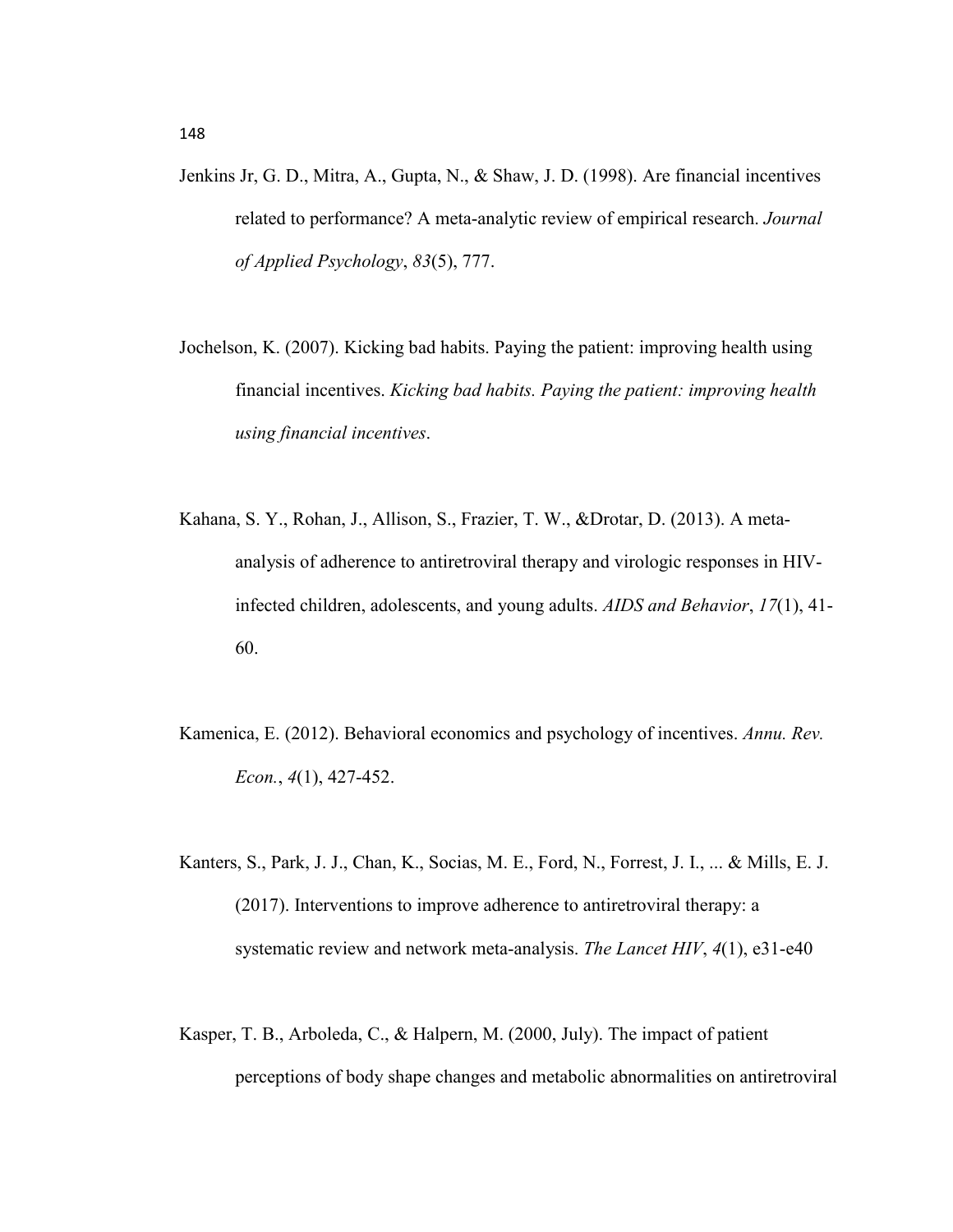therapy. In *Program and abstracts of the 13th International AIDS Conference: Durban, South Africa*.

- Kent, J. H. (1993). The epidemiology of multidrug-resistant tuberculosis in the United States. *The Medical clinics of North America*, *77*(6), 1391-1409.
- Kidd, C., Palmeri, H., &Aslin, R. N. (2013). Rational snacking: Young children's decision-making on the marshmallow task is moderated by beliefs about environmental reliability. *Cognition*, *126*(1), 109-114.
- Kim, M. T., Han, H. R., Hill, M. N., Rose, L., &Roary, M. (2003). Depression, substance use, adherence behaviors, and blood pressure in urban hypertensive black men. *Annals of Behavioral Medicine*, *26*(1), 24-31.
- Klein, E., &Karlawish, J. (2010). Challenges and Opportunities for Developing and Implementing Incentives to Improve Health $\Box$ Related Behaviors in Older Adults. *Journal of the American Geriatrics Society*, *58*(9), 1758-1763.
- Knowlton, A., Arnsten, J., Eldred, L., Wilkinson, J., Gourevitch, M., Shade, S., ... & Purcell, D. (2006). Individual, interpersonal, and structural correlates of effective HAART use among urban active injection drug users. *JAIDS Journal of Acquired Immune Deficiency Syndromes*, *41*(4), 486-492.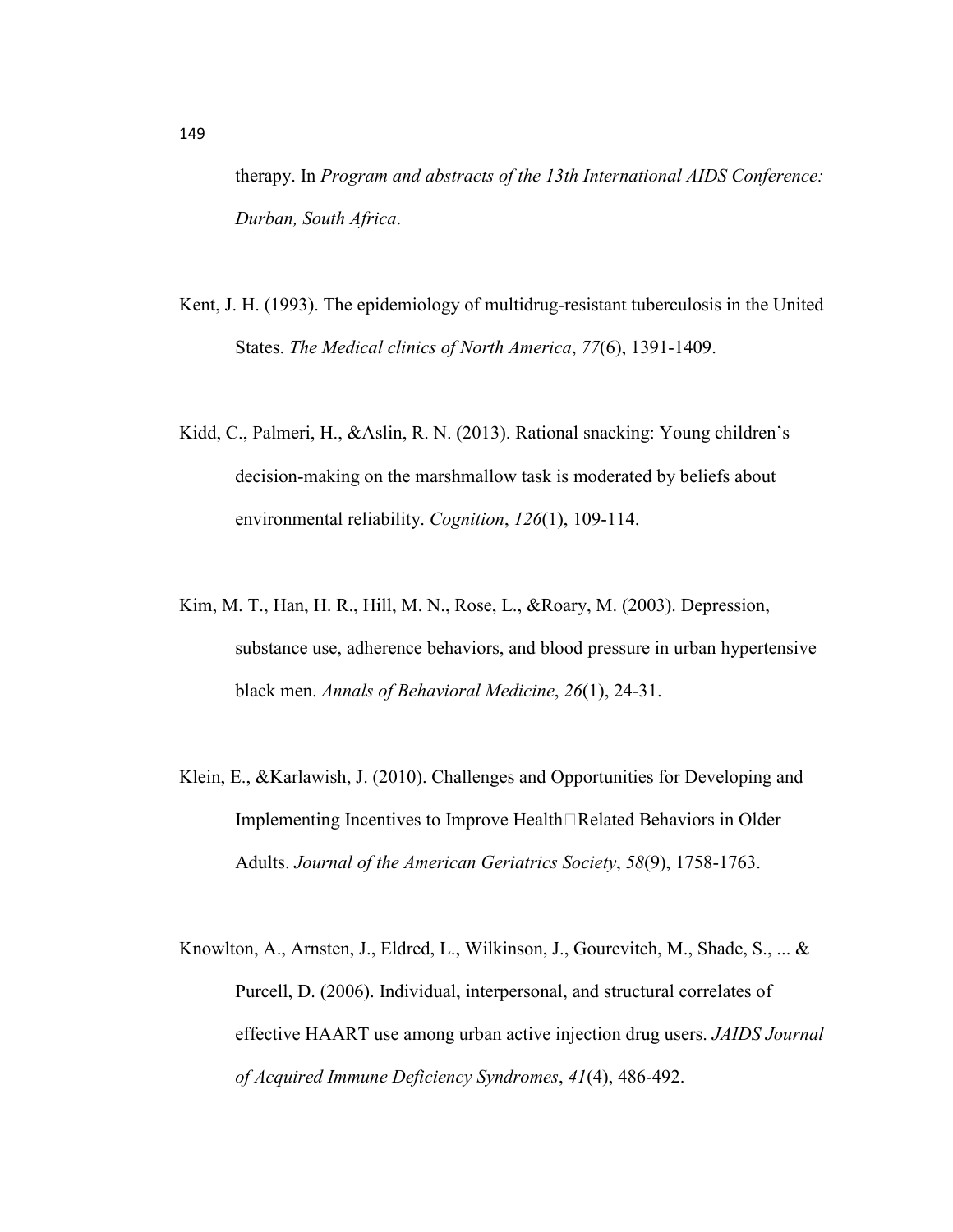- Kobin, A. B., &Sheth, N. U. (2011). Levels of adherence required for virologic suppression among newer antiretroviral medications. *Annals of Pharmacotherapy*, *45*(3), 372-379.
- Kohler, H. P., & Thornton, R. L. (2011). Conditional cash transfers and HIV/AIDS prevention: unconditionally promising?. *The World Bank Economic Review*, lhr041.
- Langebeek, N., Gisolf, E. H., Reiss, P., Vervoort, S. C., Hafsteinsdóttir, T. B., Richter, C., ... &Nieuwkerk, P. T. (2014). Predictors and correlates of adherence to combination antiretroviral therapy (ART) for chronic HIV infection: a metaanalysis. *BMC medicine*, *12*(1), 142.
- Lee, L. M., Karon, J. M., Selik, R., Neal, J. J., & Fleming, P. L. (2001). Survival after AIDS diagnosis in adolescents and adults during the treatment era, United States, 1984-1997. *JAMA: the journal of the American Medical Association*, *285*(10), 1308-1315.
- Lee, W., Reeve, J., Xue, Y., &Xiong, J. (2009). Similarities and differences in the neural activities of intrinsic motivation and incentive motivation. *NeuroImage*, (47), S137.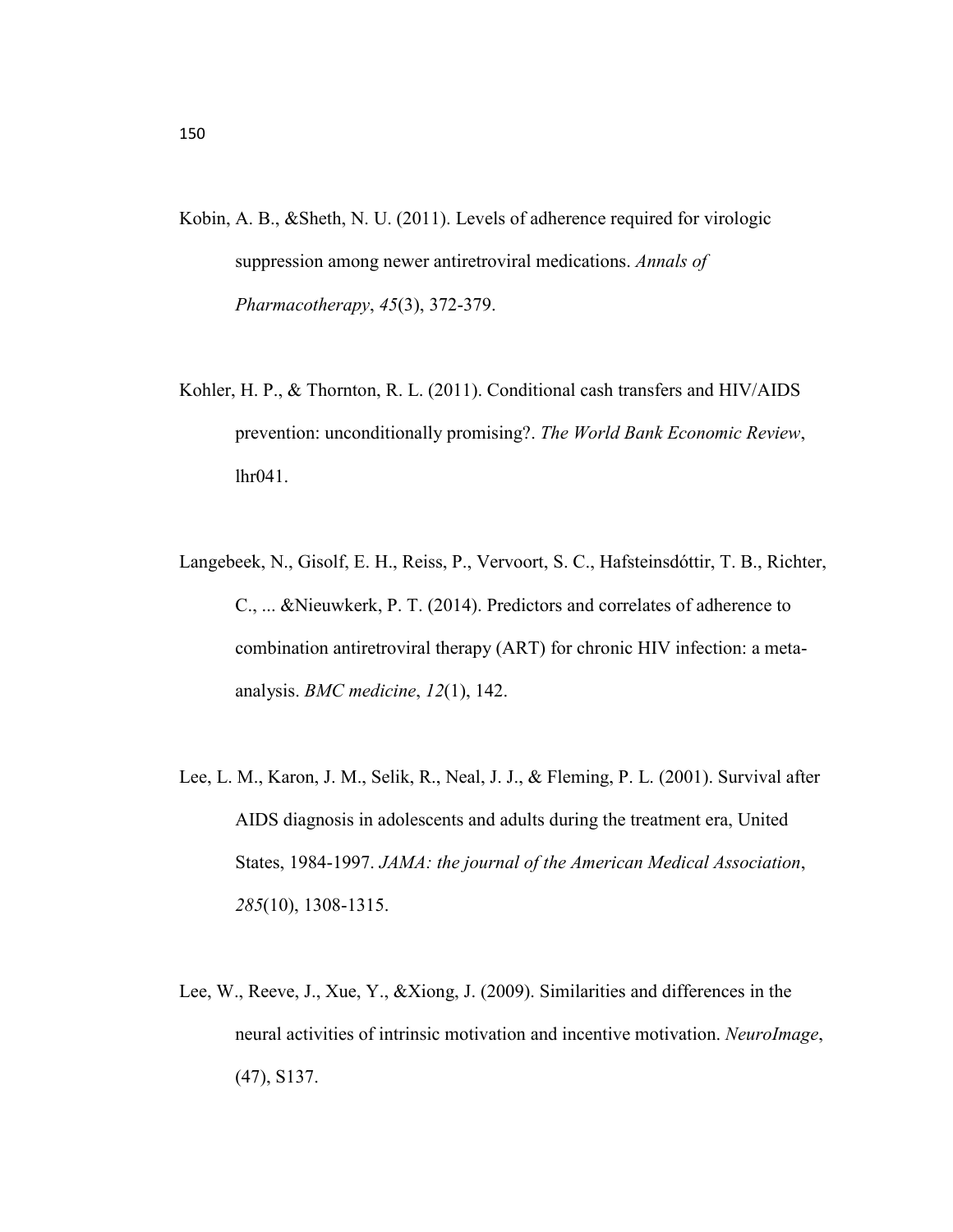- Leitch, K. K., Bassett, D., & Weil, M. (2006). Report of the expert panel for the Children's Fitness Tax Credit. *Ottawa, ON: Department of Finance Canada*.
- Lepper, M. R., & Greene, D. E. (1978). *The hidden costs of reward: New perspectives on the psychology of human motivation*. Lawrence Erlbaum.
- Lester, R. T., Ritvo, P., Mills, E. J., Kariri, A., Karanja, S., Chung, M. H., ... & Plummer, F. A. (2010). Effects of a mobile phone short message service on antiretroviral treatment adherence in Kenya (WelTel Kenya1): a randomised trial. *The Lancet*, *376*(9755), 1838-1845.
- Lima, V. D., Harrigan, R., Bangsberg, D. R., Hogg, R. S., Gross, R., Yip, B., &Montaner, J. S. (2009). The combined effect of modern highly active antiretroviral therapy regimens and adherence on mortality over time. *Journal of acquired immune deficiency syndromes (1999)*, *50*(5), 529.
- Linnemayr, S., & Rice, T. (2016). Insights from behavioral economics to design more effective incentives for improving chronic health behaviors, with an application to adherence to antiretrovirals. *JAIDS Journal of Acquired Immune Deficiency Syndromes*, *72*(2), e50-e52.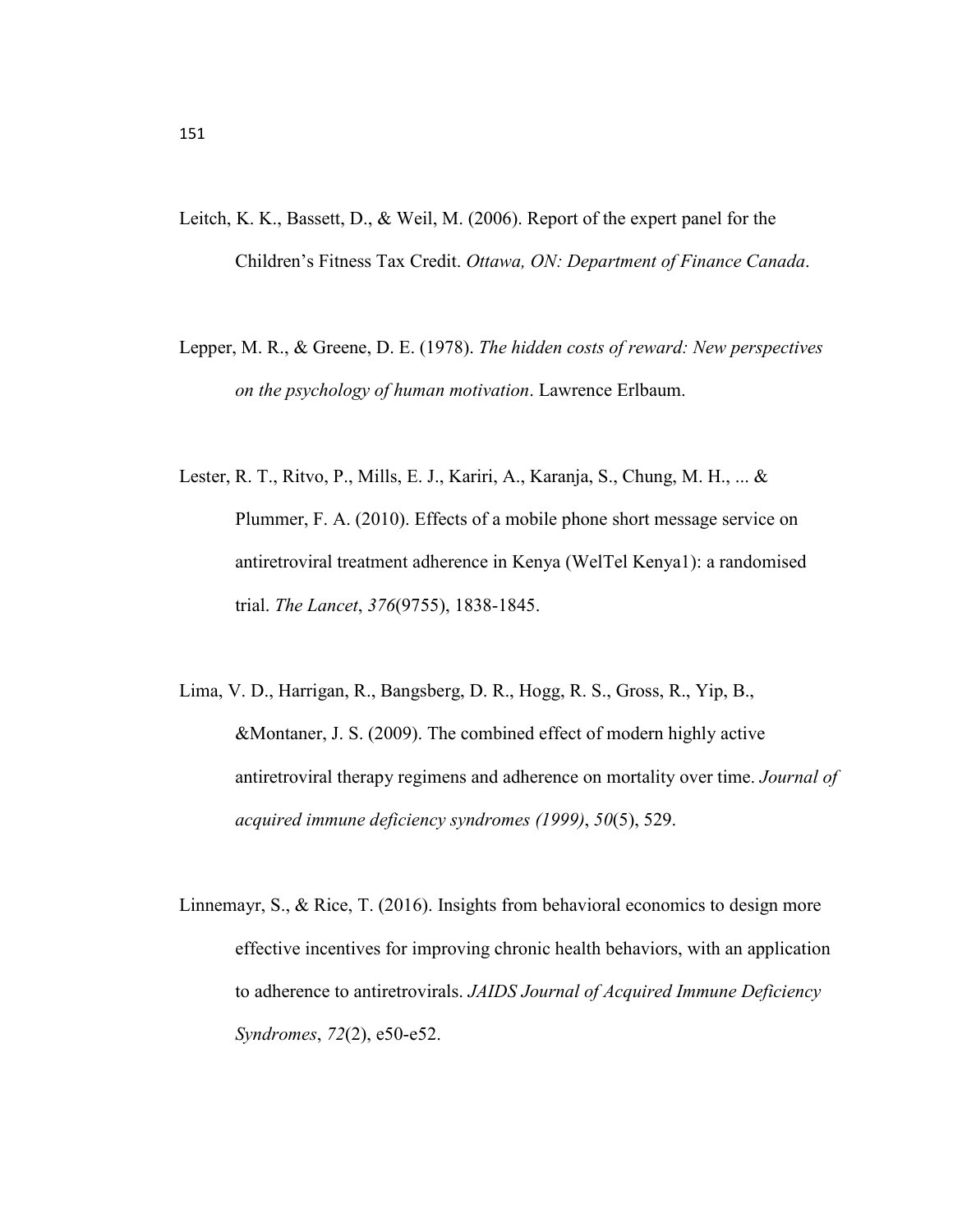- Loewenstein, G., Asch, D. A., &Volpp, K. G. (2013). Behavioral economics holds potential to deliver better results for patients, insurers, and employers. *Health Affairs*, *32*(7), 1244-1250.
- Lofland, J., &Lofland, L. H. (2006). *Analyzing social settings*. Belmont, CA: Wadsworth Publishing Company.
- Long, J. A., Helweg-Larsen, M., &Volpp, K. G. (2008). Patient opinions regarding 'pay for performance for patients'. *Journal of general internal medicine*, *23*(10), 1647-1652.

Lorde, A. (1988). *A burst of light: Essays*. Firebrand Books.

- Lucas, G. M., Cheever, L. W., Chaisson, R. E., & Moore, R. D. (2001).Detrimental effects of continued illicit drug use on the treatment ofHIV-1 infection. *Journal of Acquired Immune Deficiency Syndromes,27,* 251–259.
- Lucas, G. M., Gebo, K. A., Chaisson, R. E., & Moore, R. D. (2002).Longitudinal assessment of the effects of drug and alcohol abuse onHIV-1 treatment outcomes in an urban clinic. *AIDS, 16,* 767–774.doi:10.1097/00002030- 200203290-00012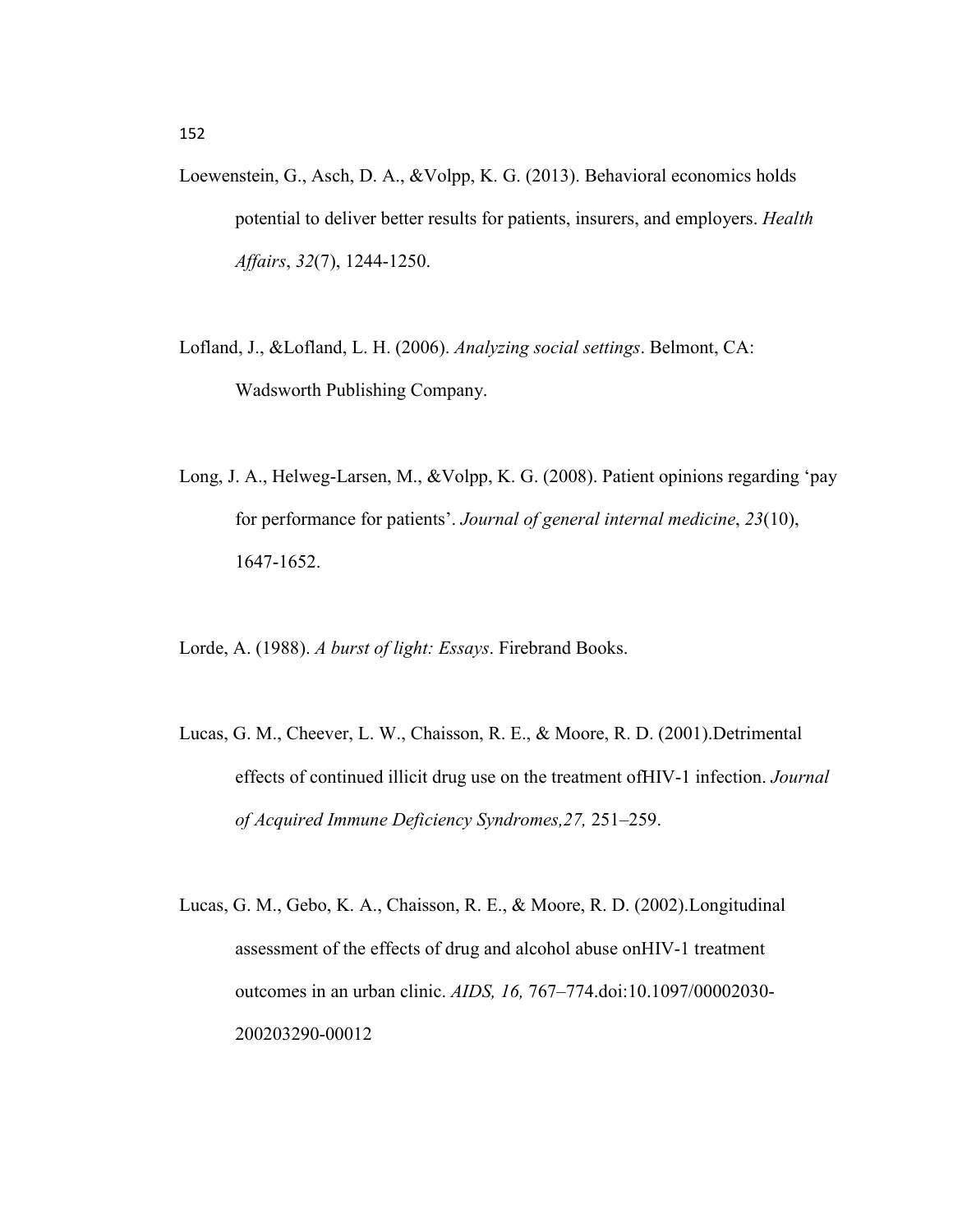- Lynagh, M. C., Sanson-Fisher, R. W., &Bonevski, B. (2013). What's good for the goose is good for the gander. Guiding principles for the use of financial incentives in health behaviour change. *International journal of behavioral medicine*, *20*(1), 114-120.
- Macalino, G. E., Hogan, J. W., Mitty, J. A., Bazerman, L. B., DeLong, A. K., Loewenthal, H., ... &Flanigan, T. P. (2007). A randomized clinical trial of community-based directly observed therapy as an adherence intervention for HAART among substance users. *Aids*, *21*(11), 1473-1477.
- Maggiolo, F., Migliorino, M., Maserati, R., Pan, A., Rizzi, M., Provettoni, G., ... & Suter, F. (2001). Virological and immunological responses to a once-a-day antiretroviral regimen with didanosine, lamivudine and efavirenz. *Antiviral therapy*, *6*(4), 249-254.
- Mann, J.,&Tarantola,D. (1998). Responding to HIV/AIDS: a historical perspective. *Health and Human Rights*, *2*(4), 5-8.
- Mannheimer, S., & Hirsch-Moverman, Y. (2015). What We Know and What We Do Not Know About Factors Associated with and Interventions to Promote Antiretroviral Adherence. *Current infectious disease reports*, *17*(4), 1-8.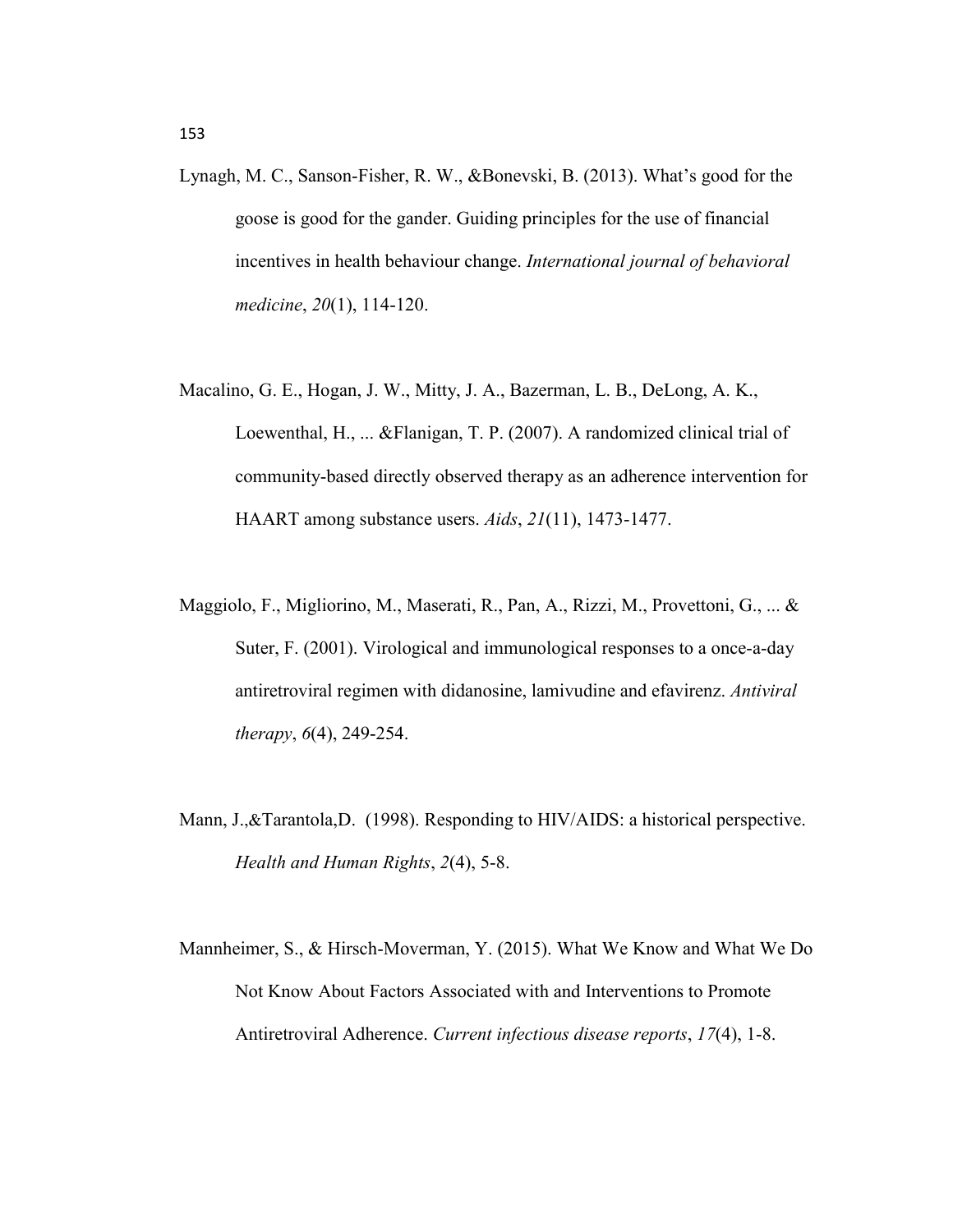- Marteau, T. M., Ashcroft, R. E., & Oliver, A. (2009). Using financial incentives to achieve healthy behaviour. *Bmj*, *338*.
- Marteau, T. M., Oliver, A., & Ashcroft, R. E. (2008). Changing behaviour through state intervention. *BMJ*, *337*.
- Marrazzo, J. M., Del Rio, C., Holtgrave, D. R., Cohen, M. S., Kalichman, S. C., Mayer, K. H., ... &Kumarasamy, N. (2014). HIV prevention in clinical care settings: 2014 recommendations of the International Antiviral Society–USA Panel. *Jama*, *312*(4), 390-409.
- McDonald, R., Harrison, S., Checkland, K., Campbell, S. M., & Roland, M. (2007). Impact of financial incentives on clinical autonomy and internal motivation in primary care: ethnographic study. *bmj*, *334*(7608), 1357.
- McDonnell Holstad, M. K., Pace, J. C., De, A. K., &Ura, D. R. (2006). Factors associated with adherence to antiretroviral therapy. *Journal of the Association of Nurses in AIDS Care*, *17*(2), 4-15.
- Metsch, L. R., Feaster, D. J., Gooden, L., Matheson, T., Stitzer, M., Das, M., ... &Nijhawan, A. E. (2016). Effect of patient navigation with or without financial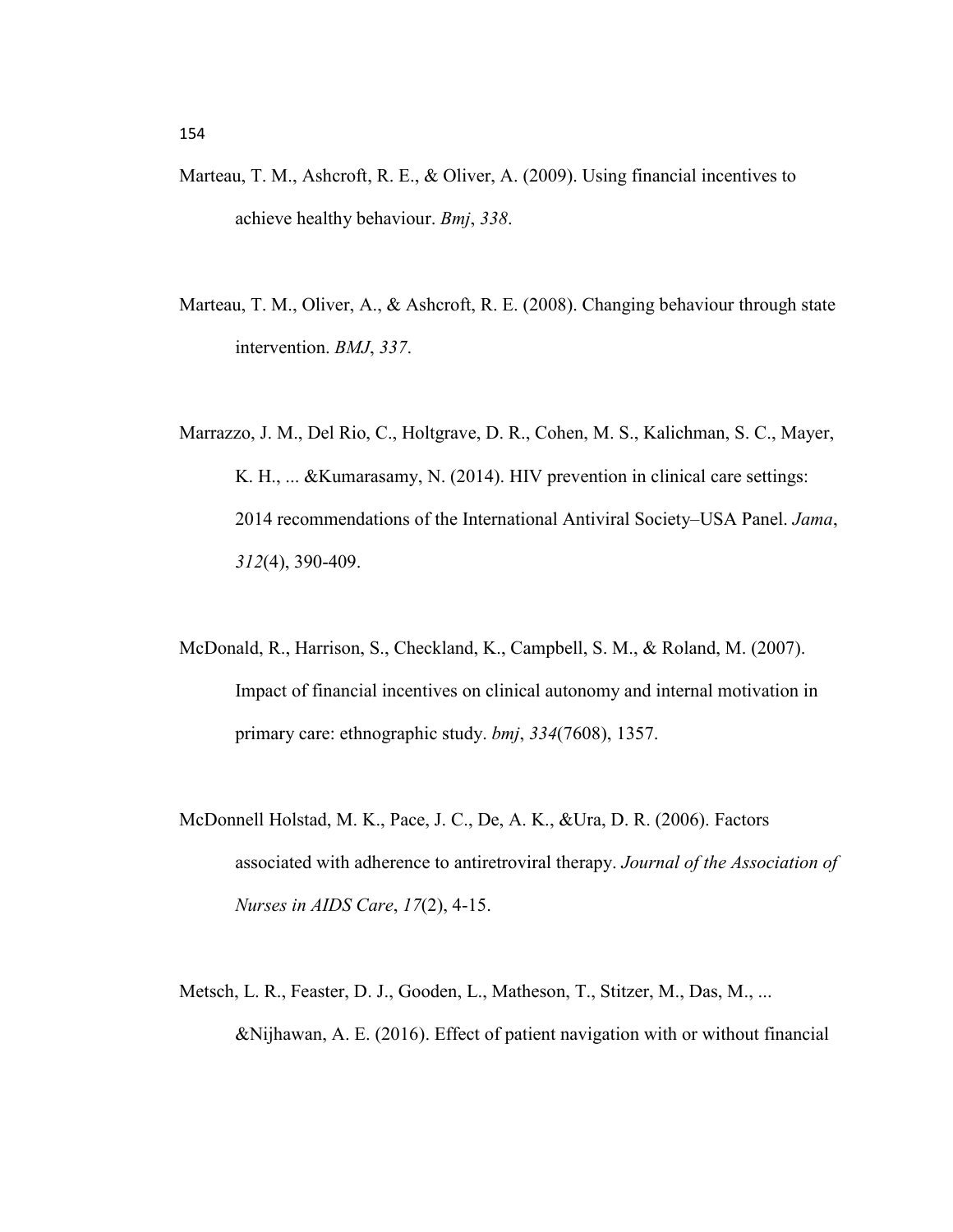incentives on viral suppression among hospitalized patients with HIV infection and substance use: a randomized clinical trial. *Jama*, *316*(2), 156-170.

- Mills, E. J., Nachega, J. B., Bangsberg, D. R., Singh, S., Rachlis, B., Wu, P., ... & Cooper, C. (2006). Adherence to HAART: a systematic review of developed and developing nation patient-reported barriers and facilitators. *PLoS Med*, *3*(11), e438.
- Mischel, W., Ebbesen, E. B., &Raskoff Zeiss, A. (1972). Cognitive and attentional mechanisms in delay of gratification. *Journal of personality and social psychology*, *21*(2), 204.
- Mischel, W., Shoda, Y., & Rodriguez, M. L. (1989). Delay of gratification in children. *Science*, *244*(4907), 933.
- Mocroft, A., Madge, S., Johnson, A. M., Lazzarin, A., Clumeck, N., Goebel, F. D., ... &EuroSIDA Study Group. (1999). A comparison of exposure groups in the EuroSIDA study: starting highly active antiretroviral therapy (HAART), response to HAART, and survival. *JAIDS Journal of Acquired Immune Deficiency Syndromes*, *22*(4), 369-378.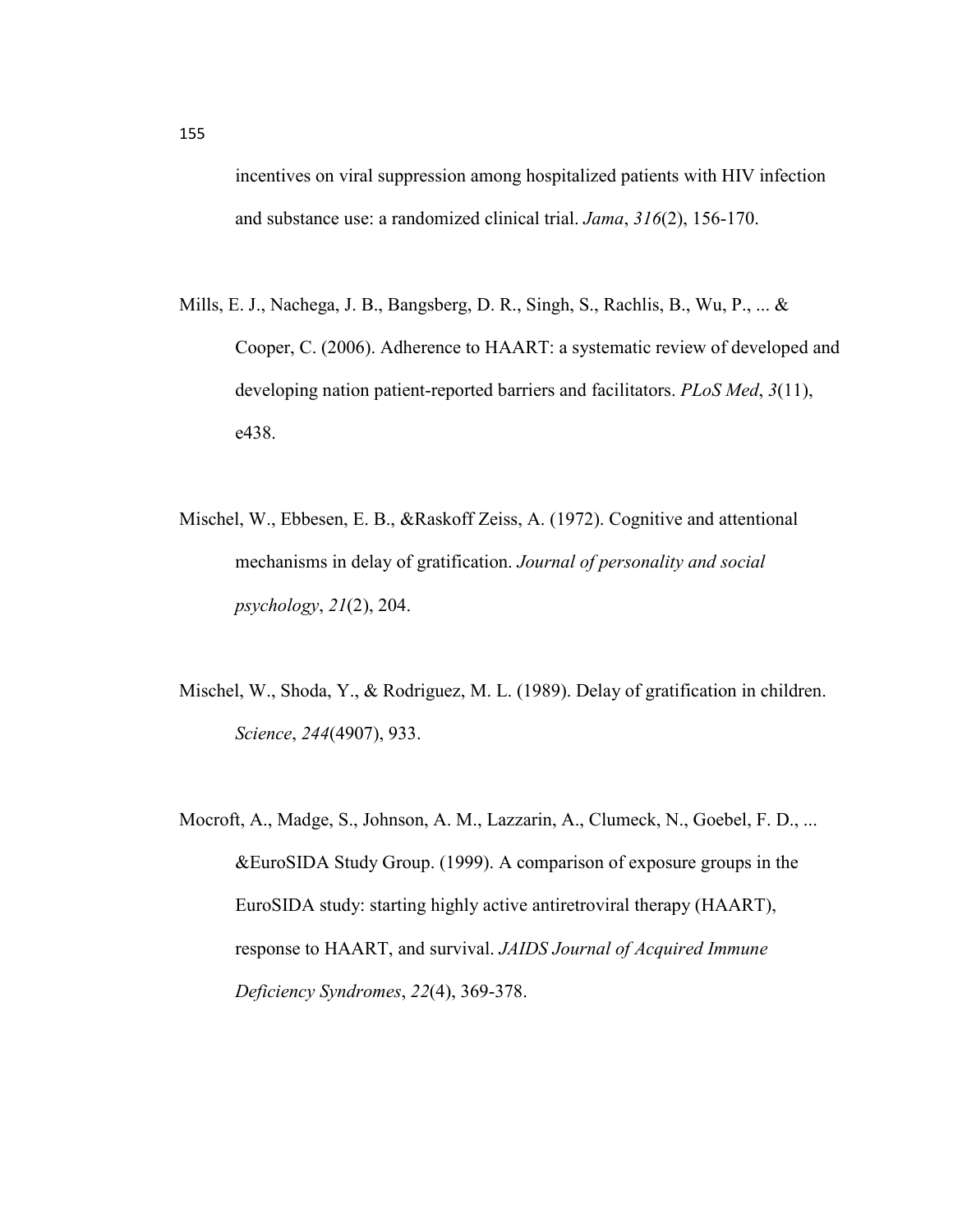- Mocroft, A., Youle, M., Moore, A., Sabin, C. A., Madge, S., Lepri, A. C., ... & Phillips, A. N. (2001). Reasons for modification and discontinuation of antiretrovirals: results from a single treatment centre. *Aids*, *15*(2), 185-194.
- Monforte, A. D. A., Lepri, A. C., Rezza, G., Pezzotti, P., Antinori, A., Phillips, A. N., ... & Moroni, M. (2000). Insights into the reasons for discontinuation of the first highly active antiretroviral therapy (HAART) regimen in a cohort of antiretroviral naive patients. *Aids*, *14*(5), 499-507.
- Moore, R. D., &Chaisson, R. E. (1999). Natural history of HIV infection in the era of combination antiretroviral therapy. *Aids*, *13*(14), 1933-1942.
- Morse, J. M. (2004). Constructing qualitatively derived theory: Concept construction and concept typologies. *Qualitative Health Research*, *14*(10), 1387-1395.
- Morse, E. V., Simon, P. M., Coburn, M., Hyslop, N., Greenspan, D., &Balson, P. M. (1991). Determinants of subject compliance within an experimental anti-HIV drug protocol. *Social science & medicine*, *32*(10), 1161-1167.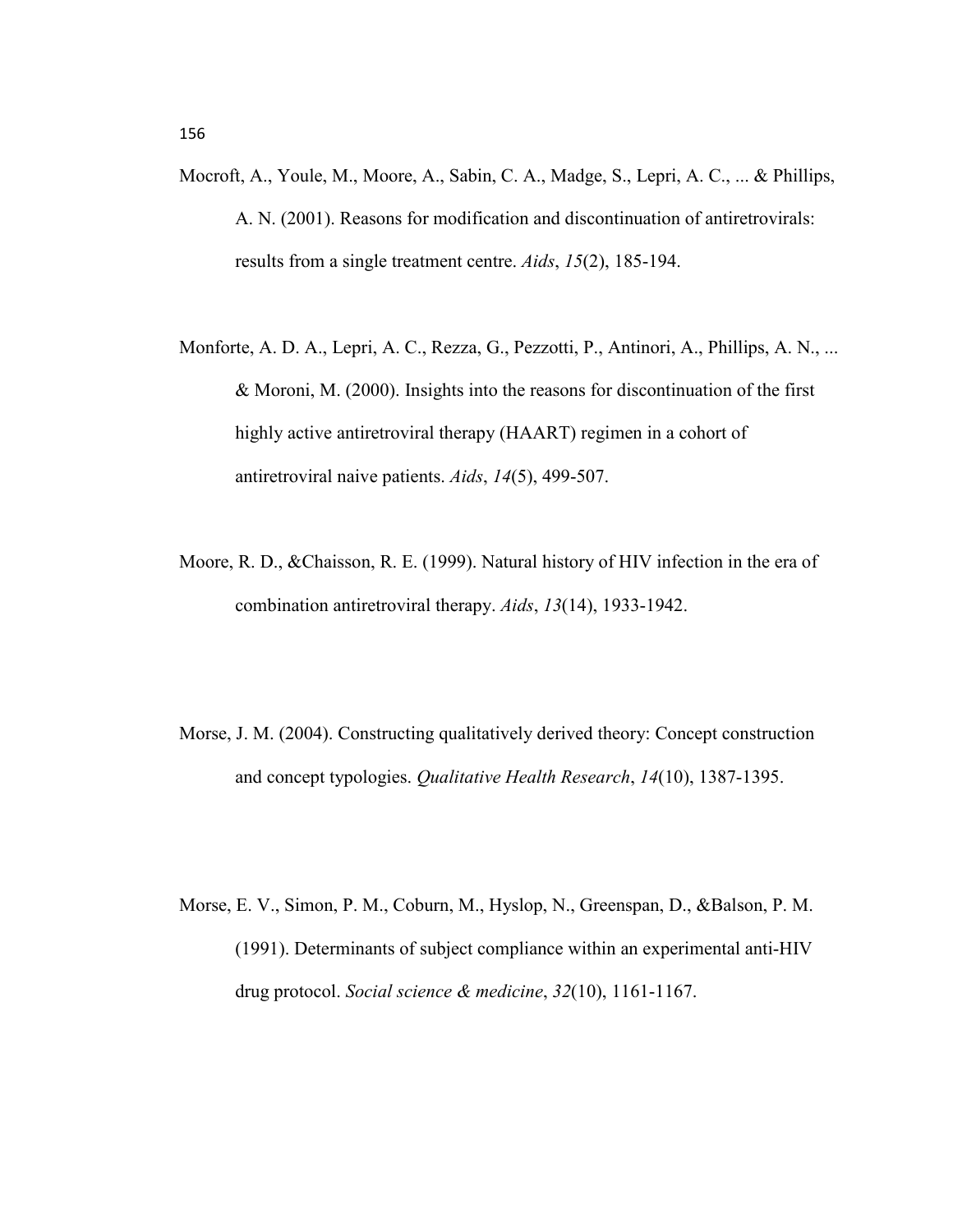- Mugavero, M. J., Lin, H. Y., Willig, J. H., Westfall, A. O., Ulett, K. B., Routman, J. S., ... & Allison, J. J. (2009). Missed visits and mortality among patients establishing initial outpatient HIV treatment. *Clinical Infectious Diseases*, *48*(2), 248-256.
- Murphy, D. A., Wilson, C. M., Durako, S. J., Muenz, L. R., &Belzer, M. (2001). Antiretroviral medication adherence among the REACH HIV-infected adolescent cohort in the USA. *AIDS care*, *13*(1), 27-40.
- Nachega, J. B., Hislop, M., Dowdy, D. W., Chaisson, R. E., Regensberg, L., &Maartens, G. (2007). Adherence to nonnucleoside reverse transcriptase inhibitor–based HIV therapy and virologic outcomes. *Annals of Internal Medicine*, *146*(8), 564-573.
- Nachega, J. B., Morroni, C., Zuniga, J. M., Schechter, M., Rockstroh, J., Solomon, S., & Sherer, R. (2012). HIV treatment adherence, patient health literacy, and health care provider–patient communication: results from the 2010 AIDS Treatment for Life International Survey. *Journal of the International Association of Physicians in AIDS care*, *11*(2), 128-133.
- Nachega, J. B., Parienti, J. J., Uthman, O. A., Gross, R., Dowdy, D. W., Sax, P. E., ... & Giordano, T. P. (2014). Lower pill burden and once-daily dosing antiretroviral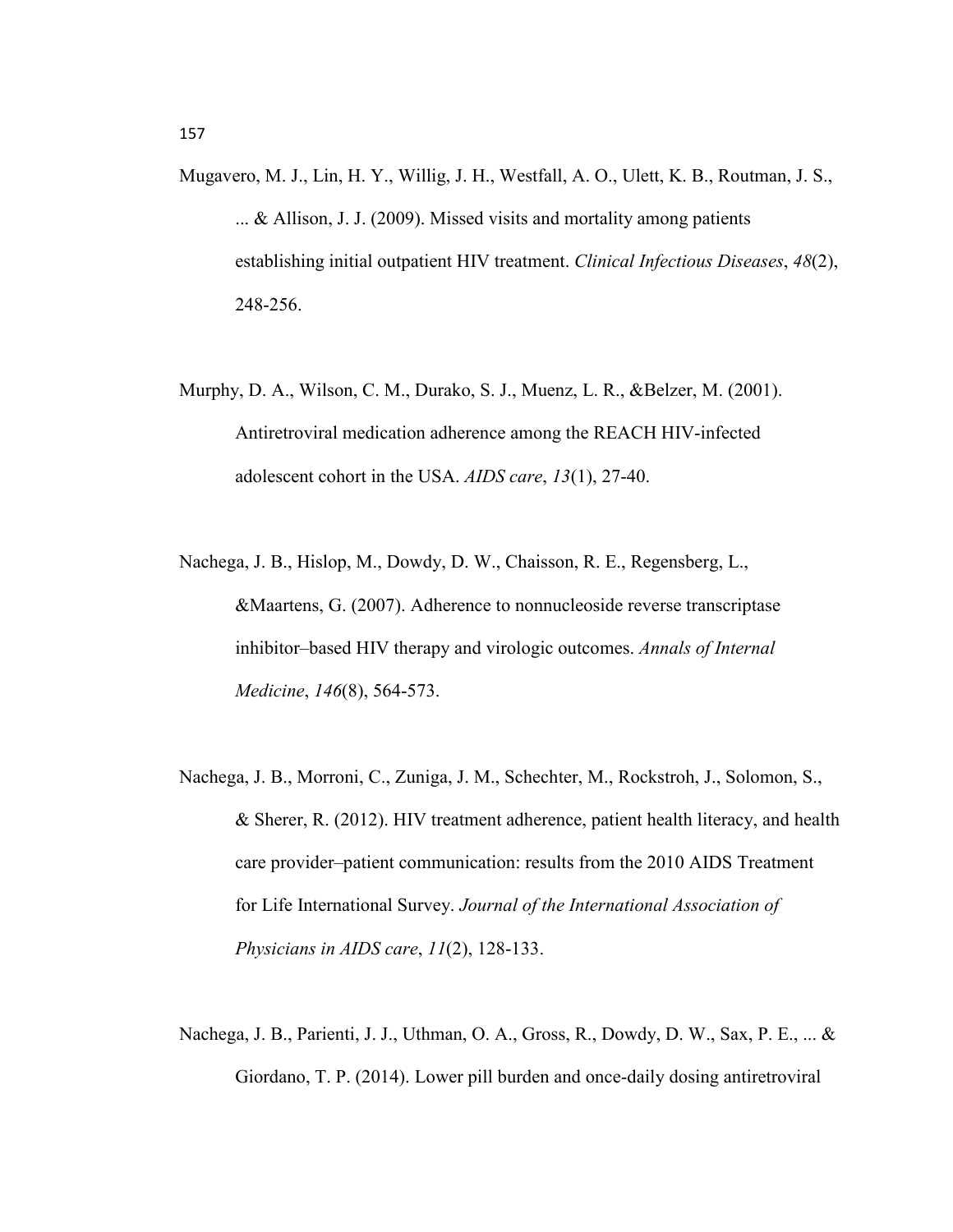treatment regimens for HIV infection: a meta-analysis of randomized controlled trials. *Clinical Infectious Diseases*, ciu046.

- Nakagawa, F., Lodwick, R. K., Smith, C. J., Smith, R., Cambiano, V., Lundgren, J. D., ... & Phillips, A. N. (2012). Projected life expectancy of people with HIV according to timing of diagnosis. *Aids*, *26*(3), 335-343.
- Ng, J. J., Rosen, R. K., Malcolm, S. E., Stein, M. D., & Stone, V. E. (2000, April). Adherence to highly active antiretroviral therapy in substance abusers with HIV/AIDS. In *Journal of General Internal Medicine* (Vol. 15, pp. 165-165).
- Nixon, D. E., &Landay, A. L. (2010). Biomarkers of immune dysfunction in HIV. *Current Opinion in HIV and AIDS*, *5*(6), 498.
- O'Donoghue, T., & Rabin, M. (1999). Doing it now or later. *American Economic Review*, 103-124.
- Oei TP, Dingle G. The effectiveness of group cognitive behaviour therapy for unipolar depressive disorders. Journal of Affective Disorder. 2008 Apr; 107(1-3):5-21.

Oktay, J. S. (2012). *Grounded theory*. Oxford University Press.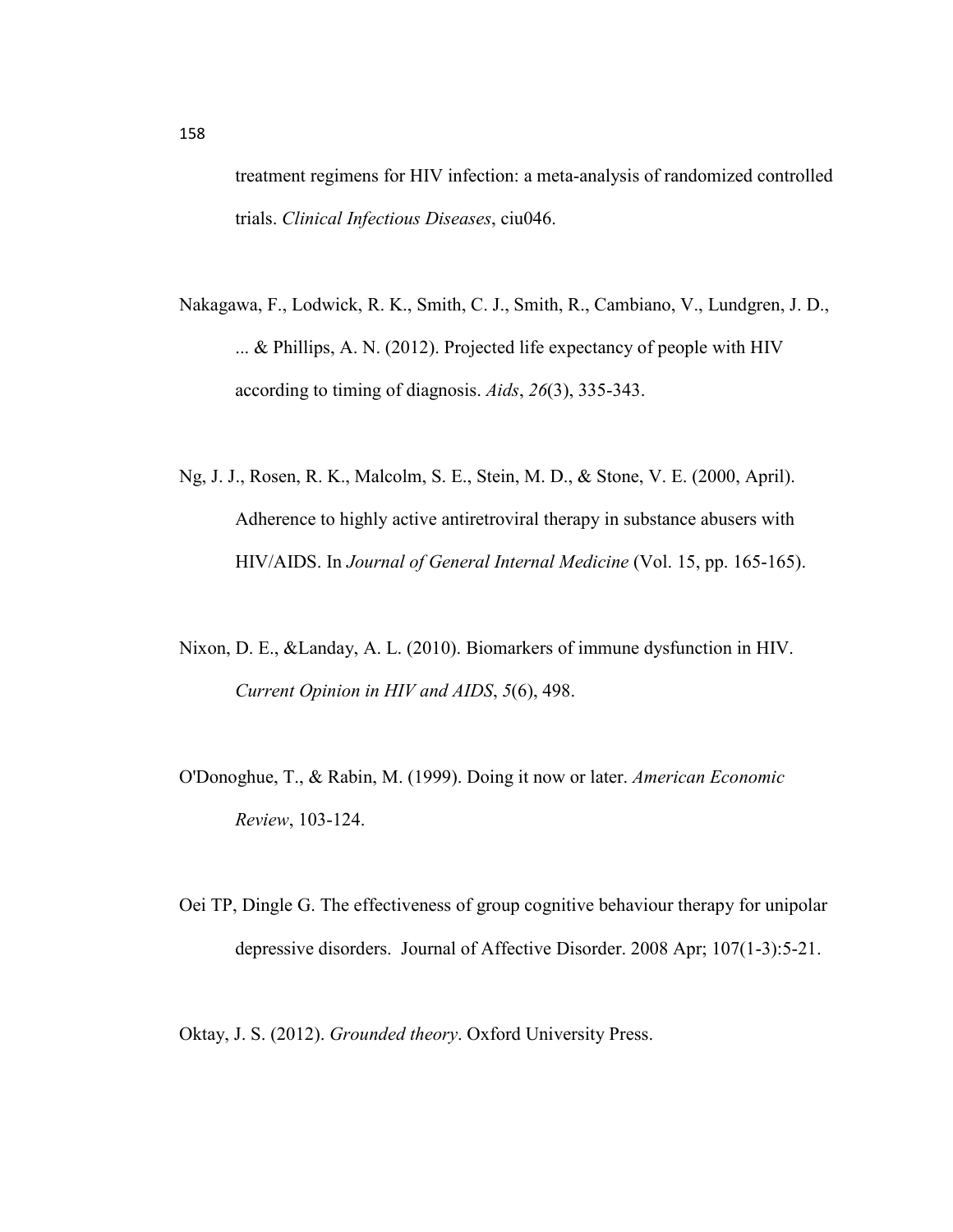- Oliver, A., & Brown, L. D. (2012). A consideration of user financial incentives to address health inequalities. *Journal of health politics, policy and law*, *37*(2), 201-226.
- Opravil, M., Ledergerber, B., Furrer, H., Hirschel, B., Imhof, A., Gallant, S., ... & Weber, R. (2002). Clinical efficacy of early initiation of HAART in patients with asymptomatic HIV infection and CD4 cell count> 350 x 106/L. *Aids*, *16*(10), 1371-1381.
- Orem, D. E. (1991). Nursing: Concepts of. *Practice*, 220-222.
- Osterberg, L., &Blaschke, T. (2005). Adherence to medication. *New England Journal of Medicine*, *353*(5), 487-497.
- Ostrop, N. J., Hallett, K. A., & Gill, M. J. (2000). Long-term patient adherence to antiretroviral therapy. *Annals of Pharmacotherapy*, *34*(6), 703-709.

Padgett, D. K. (2008). *Qualitative methods in social work research* (Vol. 36). Sage.

Palella Jr, F. J., Delaney, K. M., Moorman, A. C., Loveless, M. O., Fuhrer, J., Satten, G. A., ... & Holmberg, S. D. (1998). Declining morbidity and mortality among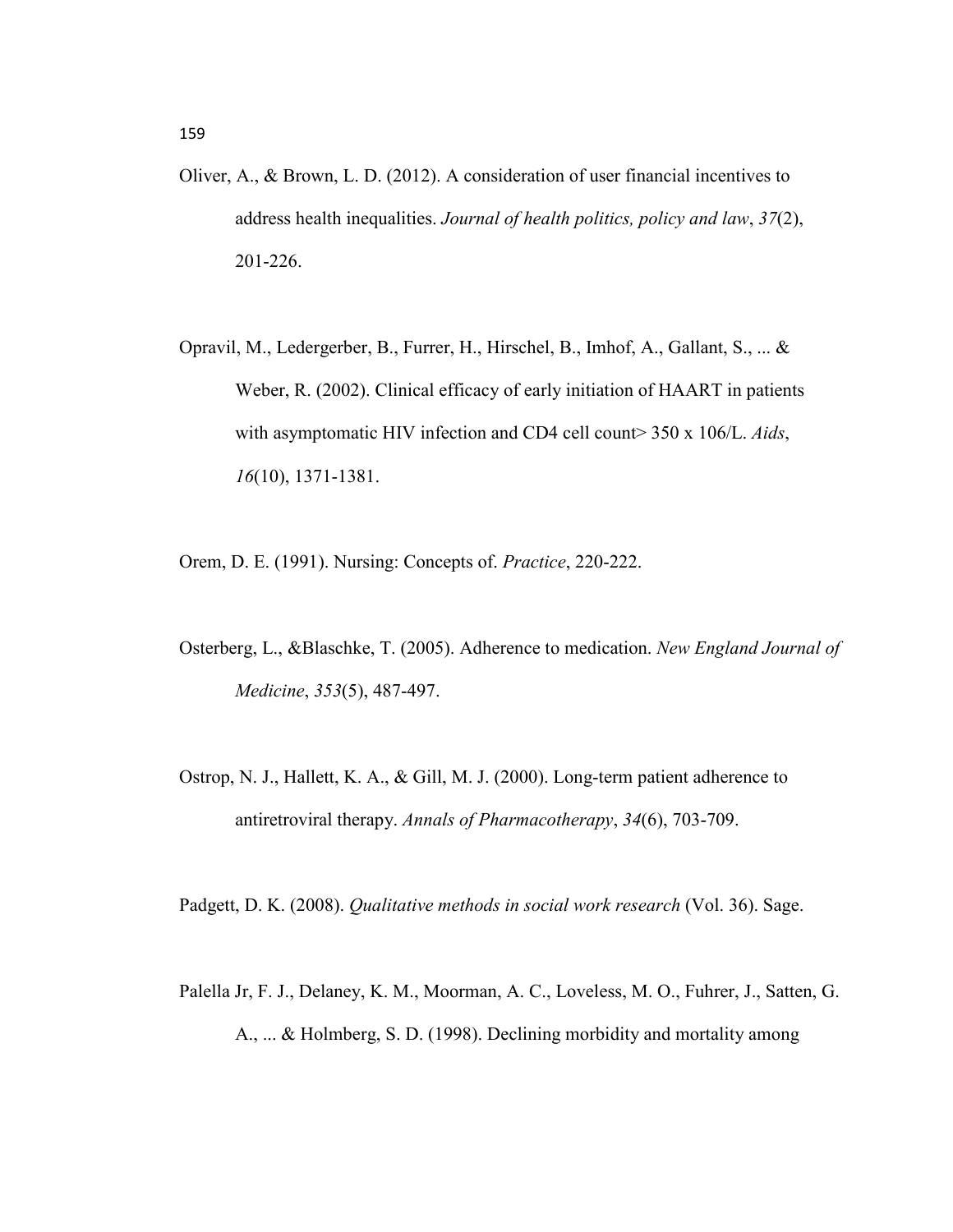patients with advanced human immunodeficiency virus infection. *New England Journal of Medicine*, *338*(13), 853-860.

- Paterson, D. L., Swindells, S., Mohr, J., Brester, M., Vergis, E. N., Squier, C., ... Singh, N. (2000). Adherence to protease inhibitor therapy and outcomes in patients with HIV infection. *Annals of Internal Medicine,133,* 21–30.
- Pearson, S. D., &Raeke, L. H. (2000). Patients' trust in physicians: many theories, few measures, and little data. *Journal of general internal medicine*, *15*(7), 509-513.
- Petersen, L. A., Woodard, L. D., Urech, T., Daw, C., &Sookanan, S. (2006). Does payfor-performance improve the quality of health care?. *Annals of internal medicine*, *145*(4), 265-272.
- Petry, N. M., Rash, C. J., Byrne, S., Ashraf, S., & White, W. B. (2012). Financial reinforcers for improving medication adherence: findings from a meta-analysis. *The American journal of medicine*, *125*(9), 888-896.
- Pfeiffer PN, Heisler M, M.D Piette JD, Rogers MAM, &Valenstein M. (2011). Efficacy of Peer Support Interventions for Depression: A Meta-Analysis. Gen Hosp Psychiatry, 33, 29–36.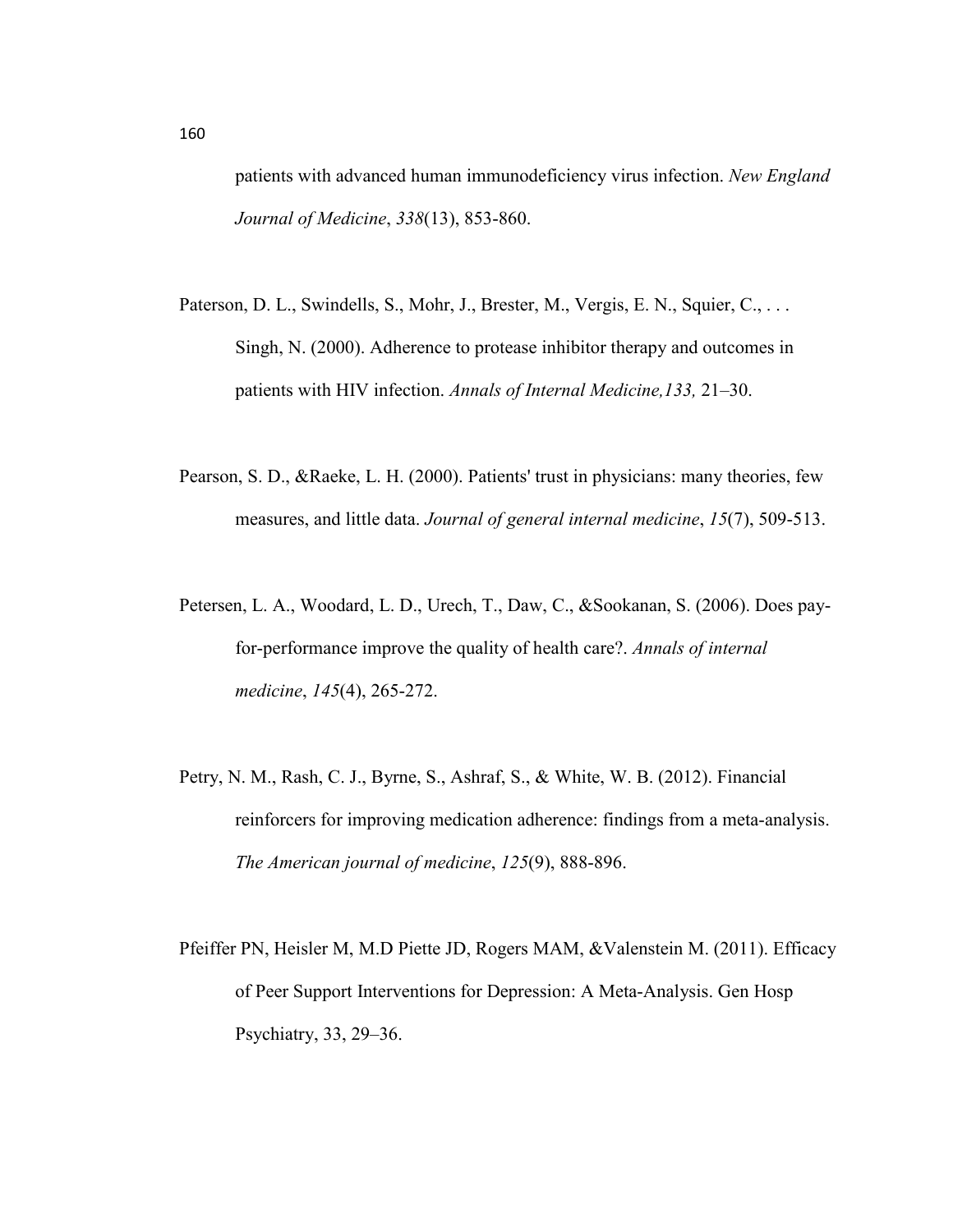- Phatak, H. M., & Thomas III, J. (2006). Relationships between beliefs about medications and nonadherence to prescribed chronic medications. *Annals of Pharmacotherapy*, *40*(10), 1737-1742.
- Pilote, L., Tulsky, J. P., Zolopa, A. R., Hahn, J. A., Schecter, G. F., & Moss, A. R. (1996). Tuberculosis prophylaxis in the homeless: a trial to improve adherence to referral. *Archives of Internal Medicine*, *156*(2), 161.
- Pronk, N. P., Anderson, L. H., Crain, A. L., Martinson, B. C., O'Connor, P. J., Sherwood, N. E., &Whitebird, R. R. (2004). Meeting recommendations for multiple healthy lifestyle factors: prevalence, clustering, and predictors among adolescent, adult, and senior health plan members. *American journal of preventive medicine*, *27*(2), 25-33.
- Reiss, M. L., & Bailey, J. S. (1982). Visiting the dentist: A behavioral community analysis of participation in a dental health screening and referral program. *Journal of applied behavior analysis*, *15*(3), 353-362.
- Remien, R. H., Hirky, A. E., Johnson, M. O., Weinhardt, L. S., Whittier, D., & Le, G. M. (2003). Adherence to medication treatment: A qualitative study of facilitators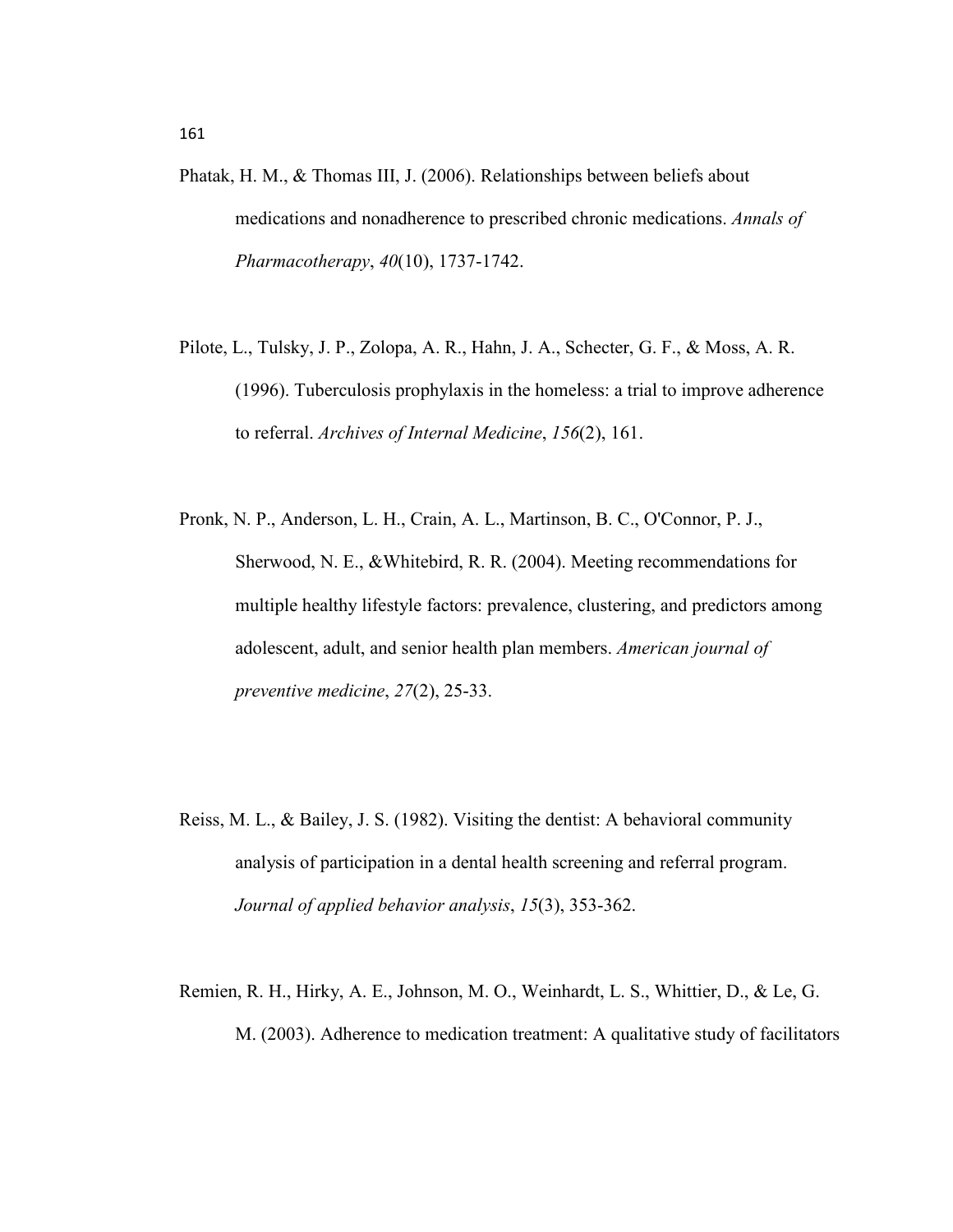and barriers among a diverse sample of HIV+ men and women in four US cities. *AIDS and Behavior*, *7*(1), 61-72.

- Riegel, B., Jaarsma, T., &Strömberg, A. (2012). A middle-range theory of self-care of chronic illness. *Advances in Nursing Science*, *35*(3), 194-204.
- Rigsby, M. O., Rosen, M. I., Beauvais, J. E., Cramer, J. A., Rainey, P. M., O'Malley, S. S., ... &Rounsaville, B. J. (2000). Cue‐dose Training with Monetary Reinforcement: Pilot Study of an Antiretroviral Adherence Intervention. *Journal of General Internal Medicine*, *15*(12), 841-847.
- Rodger, A., Bruun, T., Cambiano, V., Vernazza, P., Strada, V., & Van Lunzen, J. (2014). 153LB: HIV transmission risk through condomless sex if HIV+ partner on suppressive ART: PARTNER Study. In *21st Conference on Retroviruses and Oppotunistic Infections* (pp. 3-6).
- Rosenbach, K. A., Allison, R., & Nadler, J. P. (2002). Daily dosing of highly active antiretroviral therapy. *Clinical infectious diseases*, *34*(5), 686-692.
- Rosenbrock, R., Dubois-Arber, F., Moers, M., Pinell, P., Schaeffer, D., &Setbon, M. (2000). The normalization of AIDS in Western European countries. *Social Science & Medicine*, *50*(11), 1607-1629.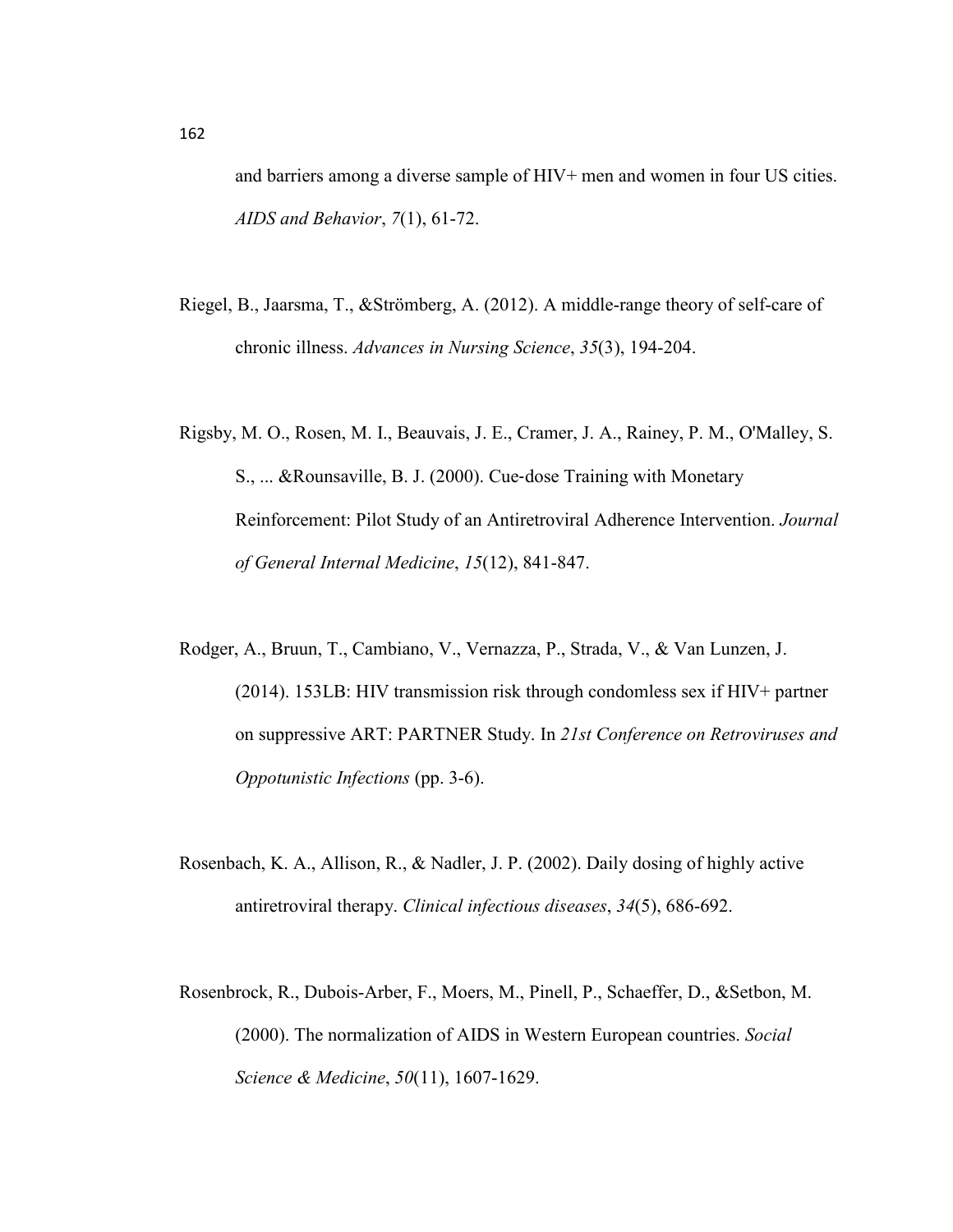- Rubaihayo, J., Tumwesigye, N. M., Konde-Lule, J., &Makumbi, F. (2016). Forecast analysis of any opportunistic infection among HIV positive individuals on antiretroviral therapy in Uganda. *BMC Public Health*, *16*(1), 766.
- Ryan, R. M., & Deci, E. L. (2000). Self-determination theory and the facilitation of intrinsic motivation, social development, and well-being. *American psychologist*, *55*(1), 68.
- Saberi, P., Neilands, T. B., Vittinghoff, E., Johnson, M. O., Chesney, M., & Cohn, S. E. (2015). Barriers to antiretroviral therapy adherence and plasma HIV RNA suppression among AIDS clinical trials group study participants. *AIDS patient care and STDs*, *29*(3), 111-116.
- Sabin, L. L., DeSilva, M. B., Gill, C. J., Zhong, L., Vian, T., Xie, W., ... &Bangsberg, D. R. (2015). Improving adherence to antiretroviral therapy with triggered realtime text message reminders: the China adherence through technology study. *JAIDS Journal of Acquired Immune Deficiency Syndromes*, *69*(5), 551-559.
- Safren, S. A., O'Cleirigh, C. M., Bullis, J. R., Otto, M. W., Stein, M. D., & Pollack, M. H. (2012). Cognitive behavioral therapy for adherence and depression (CBT-AD) in HIV-infected injection drug users: A randomized controlled trial. *Journal of consulting and clinical psychology*, *80*(3), 404.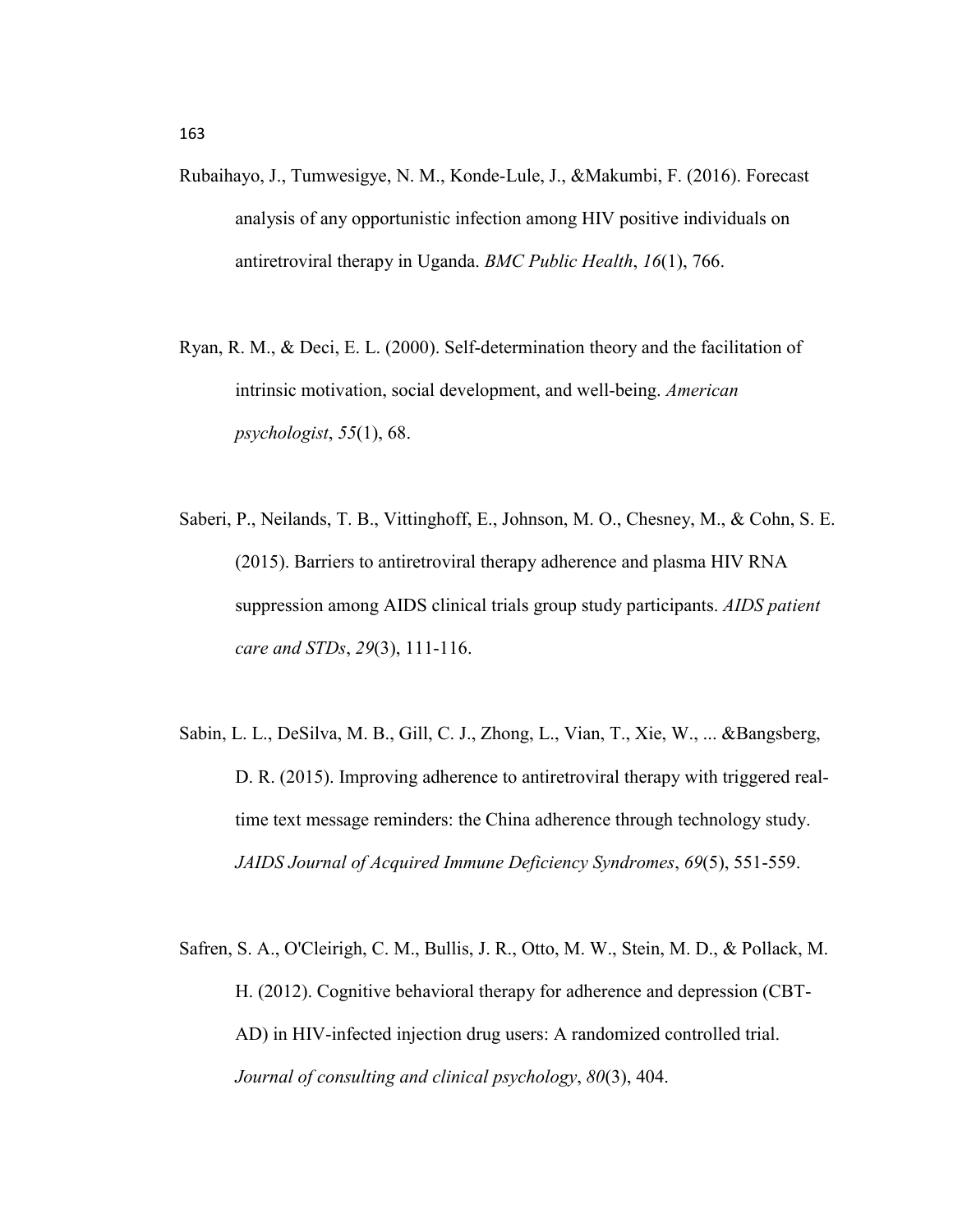- Safren, S. A., Otto, M. W., Worth, J. L., Salomon, E., Johnson, W., Mayer,K., & Boswell, S. (2001). Two strategies to increase adherence to HIVantiretroviral medication: Life-steps and medication monitoring. *BehaviourResearch and Therapy, 39,* 1151–1162. doi:10.1016/S0005-7967(00)00091-7.
- Sandberg, T., & Conner, M. (2008). Anticipated regret as an additional predictor in the theory of planned behaviour: A meta□analysis. *British Journal of Social Psychology*, *47*(4), 589-606.
- Sbarbaro, J. A. (1990). The patient-physician relationship: compliance revisited. *Annals of allergy*, *64*(4), 325-331.
- Schlam, T. R., Wilson, N. L., Shoda, Y., Mischel, W., &Ayduk, O. (2013). Preschoolers' delay of gratification predicts their body mass 30 years later. *The Journal of pediatrics*, *162*(1), 90-93.
- Sethi, A. K., Celentano, D. D., Gange, S. J., Moore, R. D., & Gallant, J. E. (2003). Association between adherence to antiretroviral therapy and human immunodeficiency virus drug resistance. *Clinical Infectious Diseases*, *37*(8), 1112-1118.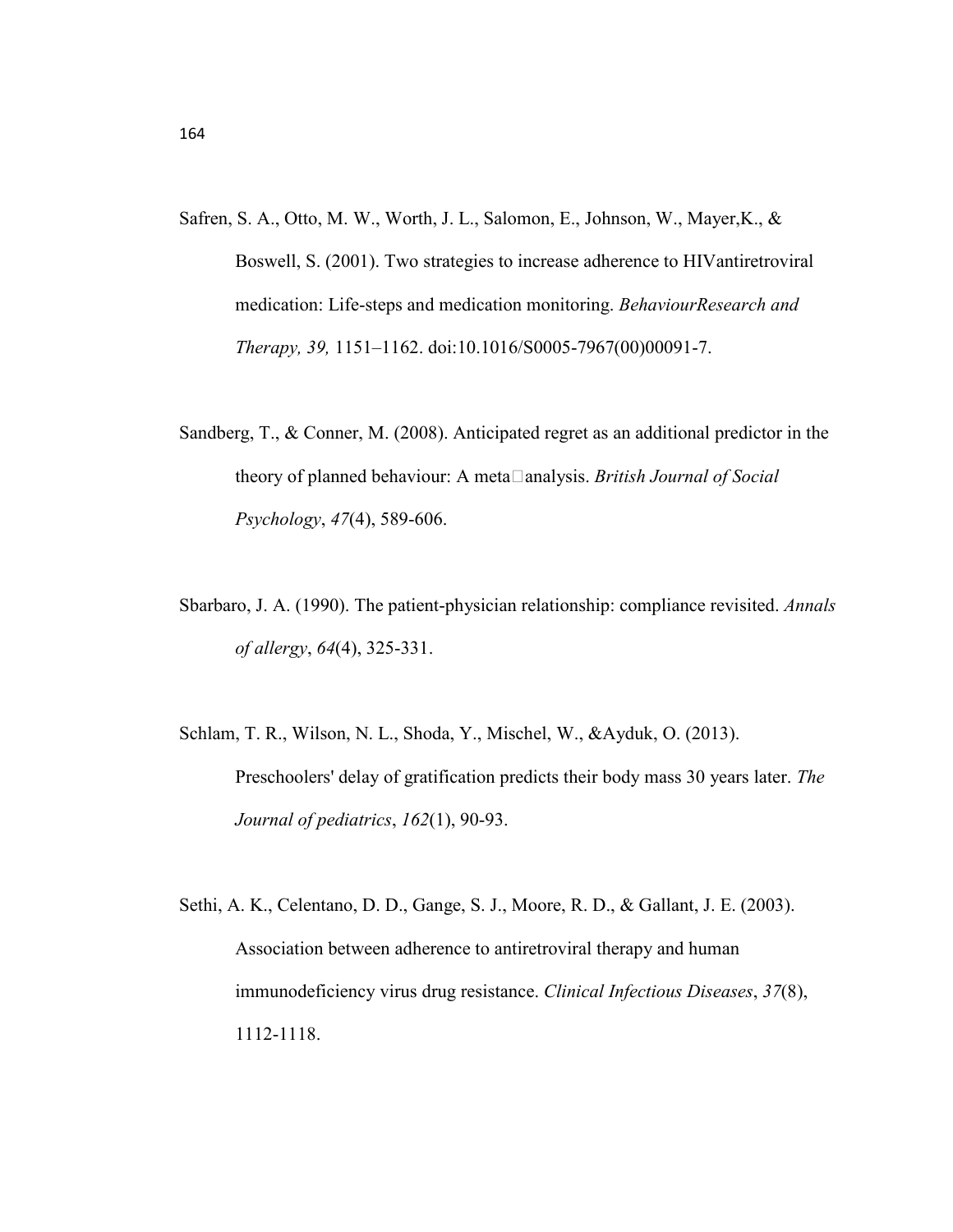- Siegel, K., Karus, D., &Schrimshaw, E. W. (2000). Racial differences in attitudes toward protease inhibitors among older HIV-infected men. *AIDS care*, *12*(4), 423-434.
- Simonson, I. (1992). The influence of anticipating regret and responsibility on purchase decisions. *Journal of Consumer Research*, *19*(1), 105-118.
- Shoda, Y., Mischel, W., & Peake, P. K. (1990). Predicting adolescent cognitive and self-regulatory competencies from preschool delay of gratification: Identifying diagnostic conditions. *Developmental psychology*, *26*(6), 978.
- Shubber, Z., Mills, E. J., Nachega, J. B., Vreeman, R., Freitas, M., Bock, P., ... & Ford, N. (2016). Patient-Reported Barriers to Adherence to Antiretroviral Therapy: A Systematic Review and Meta-Analysis. *PLoS medicine*, *13*(11), e1002183.
- Singh, B. N. (1999). Effects of food on clinical pharmacokinetics. *Clinical pharmacokinetics*, *37*(3), 213-255.

Skinner, B. F. (1963). Behaviorism at fifty. *Science*, *140*(3570), 951-958.

Smith ER. (2008). Social relationships and groups: New insights on embodied and distributed cognition. Cognitive Systems Research,9, 24–32.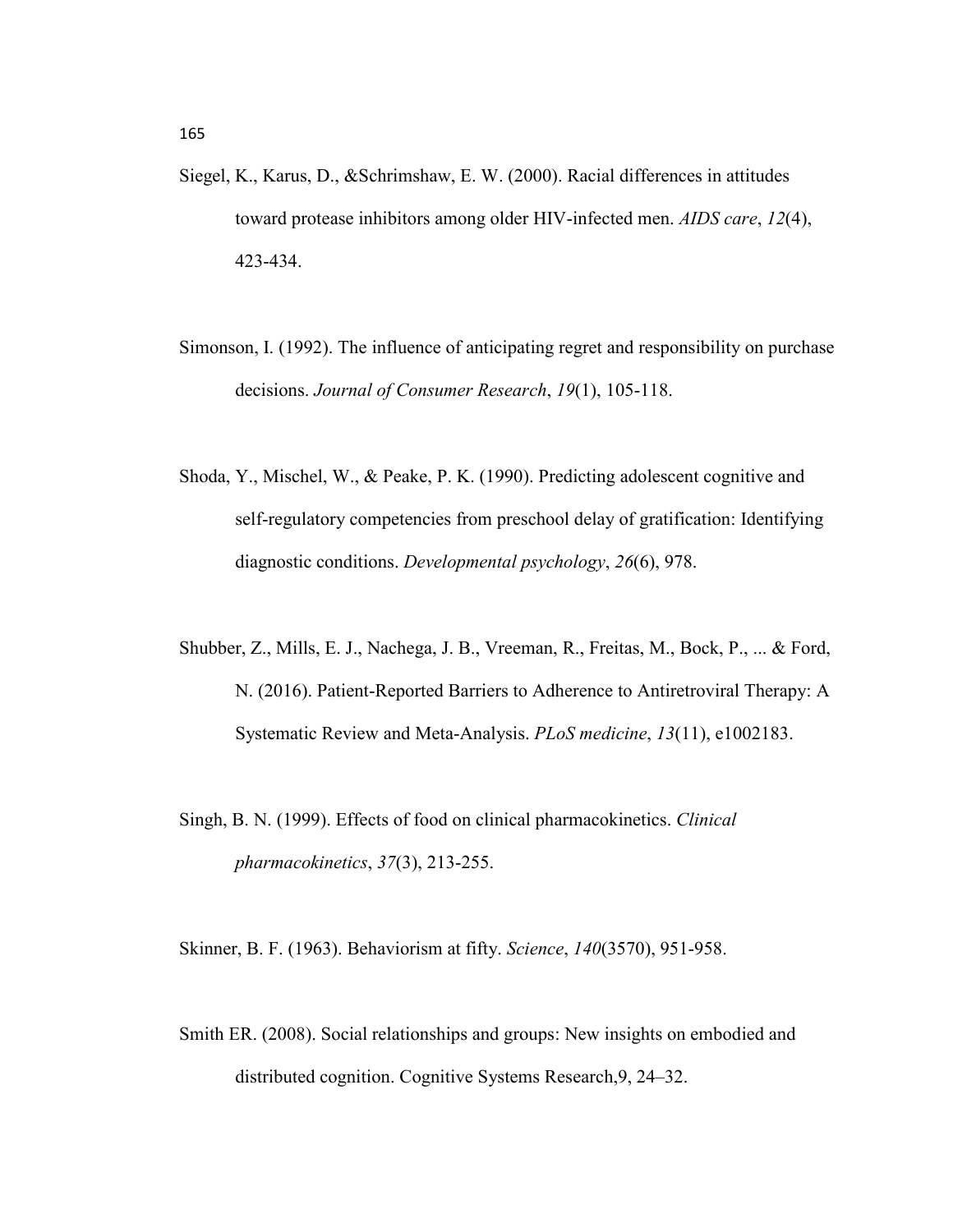- Smith, J. H., & Whiteside, A. (2010). The history of AIDS exceptionalism. *Journal of the International AIDS Society*, *13*(1), 47.
- Sohler, N. L., Wong, M. D., Cunningham, W. E., Cabral, H., Drainoni, M. L., & Cunningham, C. O. (2007). Type and pattern of illicit drug use and access to health care services for HIV-infected people. *AIDS patient care and STDs*, *21*(S1), S-68.
- Solomon, S. S., Srikrishnan, A. K., Vasudevan, C. K., Anand, S., Kumar, M. S., Balakrishnan, P., ... & Lucas, G. M. (2014). Voucher incentives improve linkage to and retention in care among HIV-infected drugs users in Chennai, India. *Clinical Infectious Diseases*, ciu324.
- Spire, B., Duran, S., Souville, M., Leport, C., Raffi, F., &Moatti, J. P. (2002). Adherence to highly active antiretroviral therapies (HAART) in HIV-infected patients: from a predictive to a dynamic approach. *Social science & medicine*, *54*(10), 1481-1496.
- Staub, M. E. (2016). Controlling ourselves: Emotional intelligence, the marshmallow test, and the inheritance of race. *American Studies*, *55*(1), 59-80.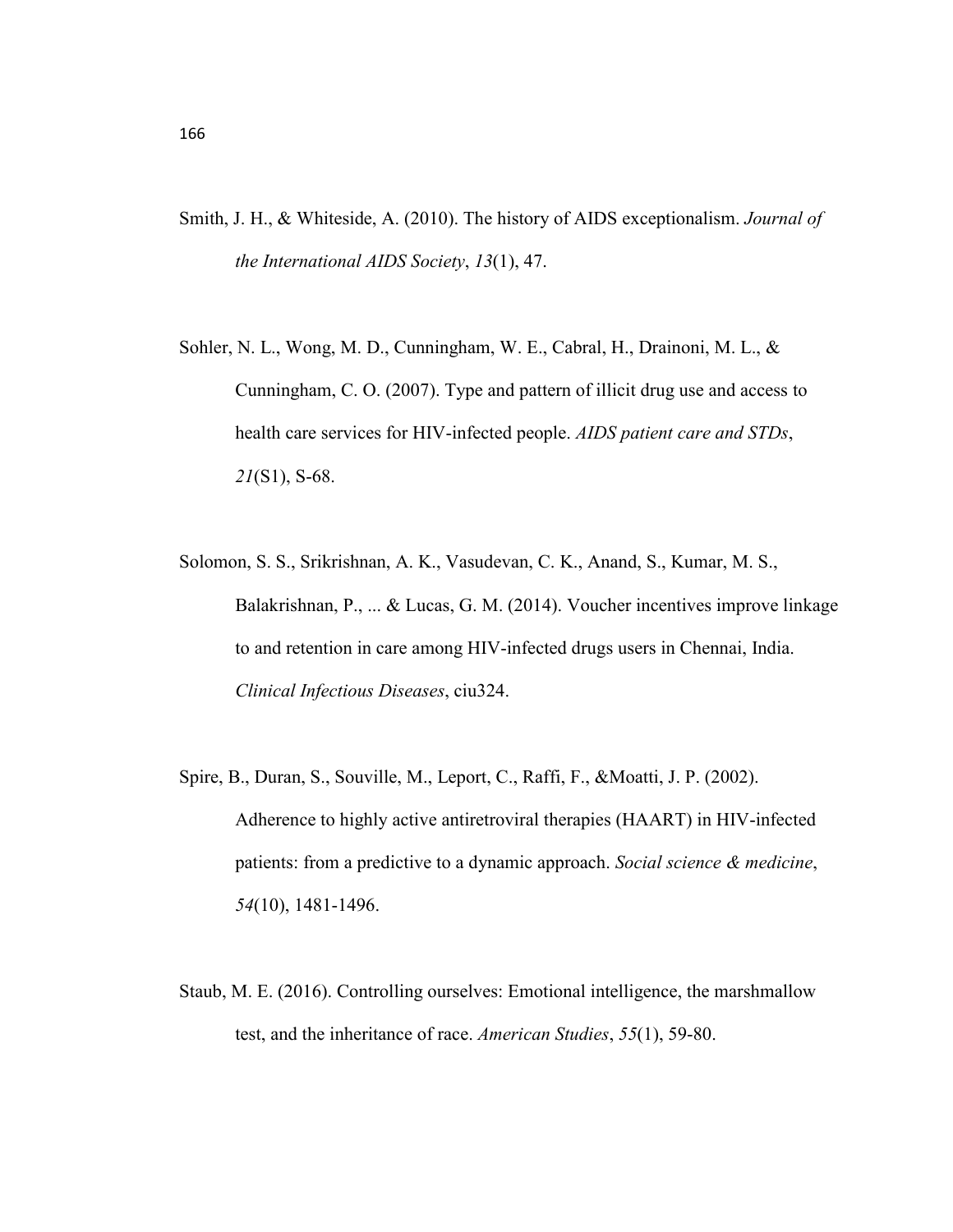- Stewart, D. W., &Shamdasani, P. N. (2014). *Focus groups: Theory and practice* (Vol. 20). Sage publications.
- Stone, V. E., Clarke, J., Lovell, J., Steger, K. A., Hirschhorn, L. R., Boswell, S., ... & Mayer, K. H. (1998). HIV/AIDS patients' perspectives on adhering to regimens containing protease inhibitors. *Journal of General Internal Medicine*, *13*(9), 586-593.
- Strauss, A., & Corbin, J. (1998). Basics of qualitative research: Procedures and techniques for developing grounded theory.
- Sutherland, K., Christianson, J. B., & Leatherman, S. (2008). Impact of Targeted Financial Incentives on Personal Health Behavior A Review of the Literature. *Medical Care Research and Review*, *65*(6 suppl), 36S-78S.
- Thaler, R. H., &Sunstein, C. R. (2009). *Nudge: improving decisions about health, wealth, and happiness.*Camberwell,Australia:Penguin Books.
- The Royal Australian College of General Practitioners (RACGP)*. Immunisation position paper. Melbourne, Vic.:* RACGP; 2003*.*
- Titrnuss, R. M. (1970). The gift relationship.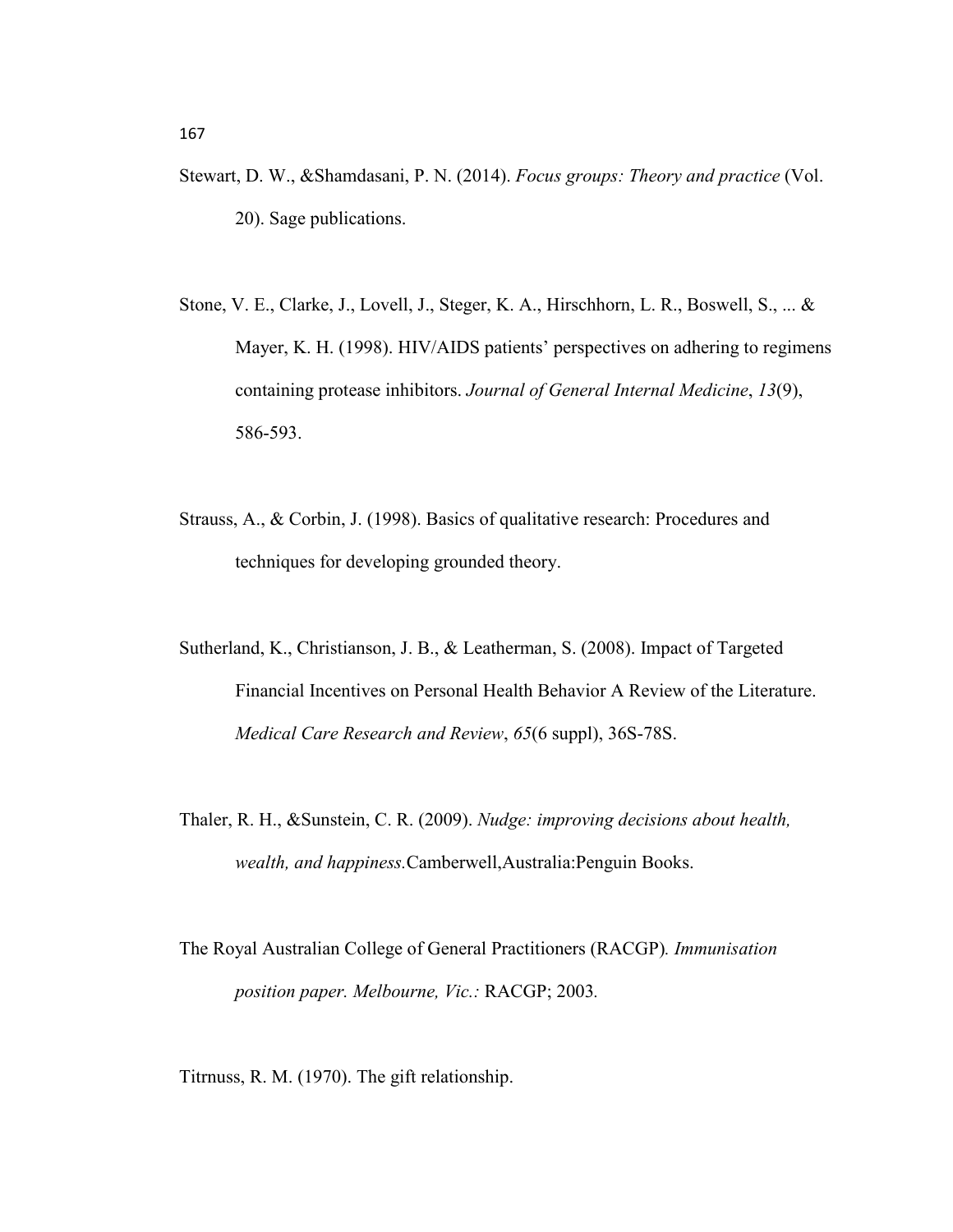- Torgerson, D. J., & Donaldson, C. (1994). An economic view of high compliance as a screening objective. *BMJ: British Medical Journal*, *308*(6921), 117.
- Upton, W.E. (1973) *Altruism ,Attribution, and Intrinsic Motivation in the Recruitment of*

*Blood Donors.* Doctoral Dissertation. Cornell University.

- Volpp, K. G., Pauly, M. V., Loewenstein, G., &Bangsberg, D. (2009). P4P4P: an agenda for research on pay-for-performance for patients. *Health Affairs*, *28*(1), 206-214.
- Version, D. 4.5, web application for managing, analyzing, and presenting qualitative and mixed method research data (2013). *Los Angeles, CA: SocioCultural Research Consultants, LLC (www. dedoose. com)*.
- Walker, R. E., Keane, C. R., & Burke, J. G. (2010). Disparities and access to healthy food in the United States: A review of food deserts literature. *Health & place*, *16*(5), 876-884.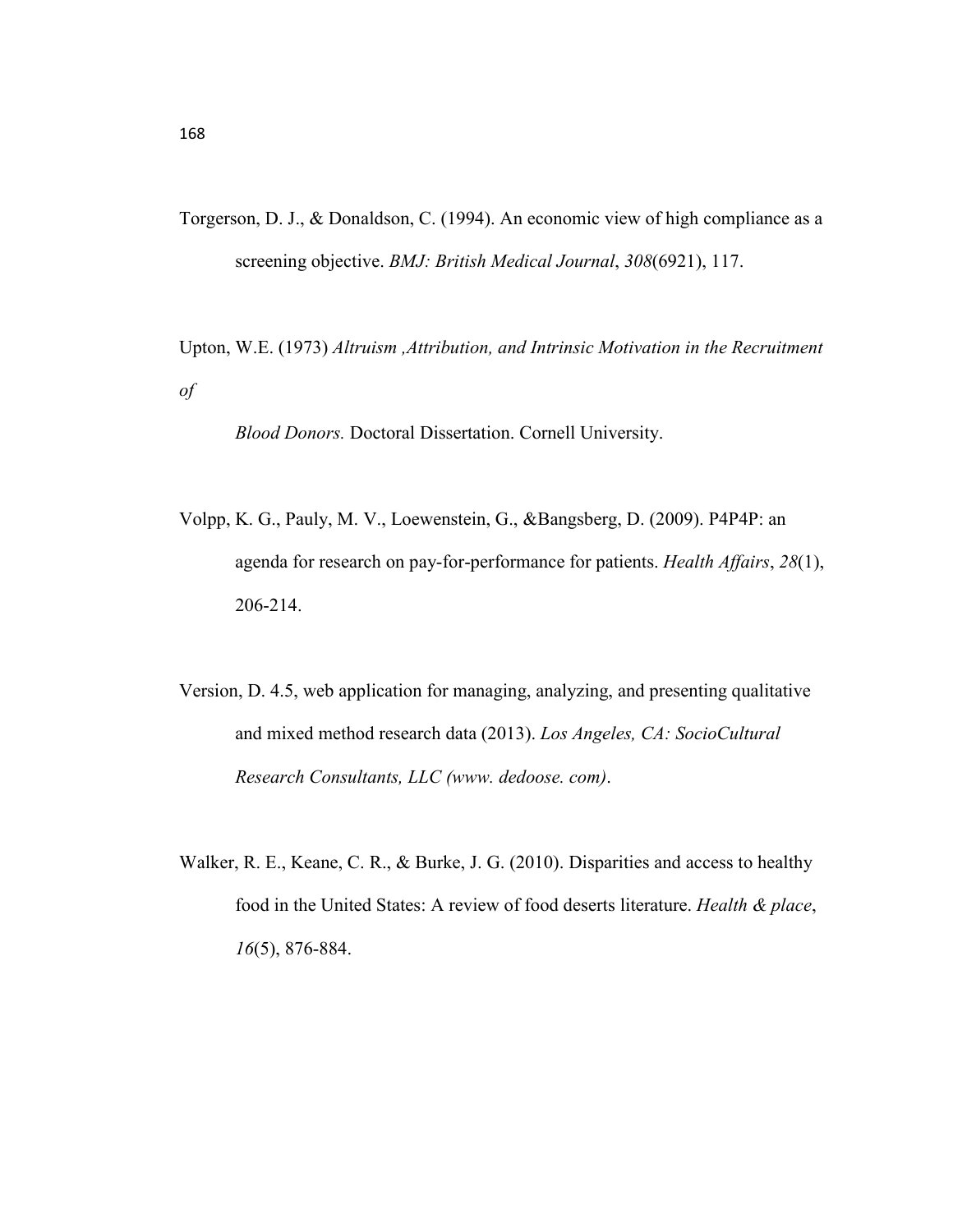- Weiss, BJ.; Singh, JS, Hope DA. (2011). Cognitive-behavioral therapy for immigrants presenting with social anxiety disorder: Two case studies. Clinical Case Studies 10, 324-342.
- Weiser, S., Wolfe, W., Bangsberg, D., Thior, I., Gilbert, P., Makhema, J., ... &Marlink, R. (2003). Barriers to antiretroviral adherence for patients living with HIV infection and AIDS in Botswana. *JAIDS-HAGERSTOWN MD-*, *34*(3), 281-288.
- Wenger, N., Gifford, A., Liu, H., Chesney, M., Golin, C., Crystal, S., ... & Shapiro, M. (1999, January). Patient characteristics and attitudes associated with antiretroviral (AR) adherence. In *6th Conference on Retroviruses and Opportunistic Infections*
- Wikler, D. (1987). Who should be blamed for being sick?. *Health Education & Behavior*, *14*(1), 11-25.
- Williams, A. B., Fennie, K. P., Bova, C. A., Burgess, J. D., Danvers, K. A., &Dieckhaus, K. D. (2006). Home visits to improve adherence to highly active antiretroviral therapy: a randomized controlled trial. *JAIDS Journal of Acquired Immune Deficiency Syndromes*, *42*(3), 314-321